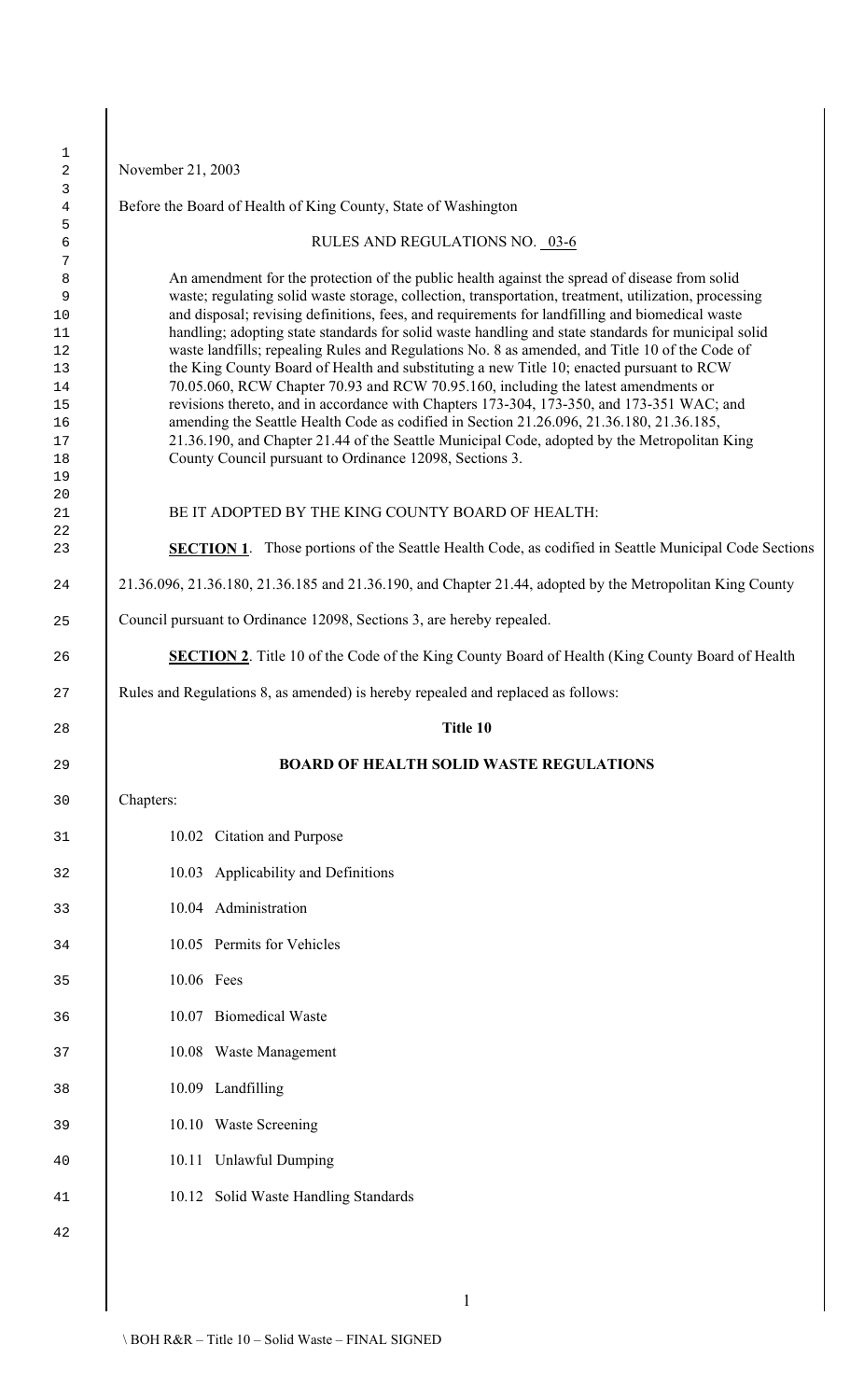# **CHAPTER 10.02 – CITATION AND PURPOSE**

 10.02.010 Citation 10.02.020 Purpose and policy

 **10.02.010 Citation.** This title may be cited and referred to, and shall be known as, the "King County Board of Health Solid Waste Regulations."

 **10.02.020 Purpose and policy.** A. Authority is established under RCW Chapter 70.05 and WAC Chapters 173-304, 173-350 and 173-351 for solid waste and RCW Chapter 70.93 and WAC Chapter 173-310 for litter control. This title is enacted as an exercise of the Board of Health powers of King County to protect and preserve the public peace, health, safety and welfare. Its provisions shall be liberally construed for the accomplishment of these purposes. This title governs solid waste handling, storage, collection, transportation, treatment, utilization, processing and final disposal of all solid waste generated within King County, including issuance of permits and enforcement.

 B. It is expressly the purpose of this title to provide for and promote the health, safety and welfare of the general public, and not to create or otherwise establish or designate any particular class or group of persons who will or should be especially protected or benefited by the terms of this title.

 C. It is the specific intent of this title to place the obligation of complying with its requirements upon waste generators, haulers and/or operators of disposal sites, and no provision of nor term used in this title is intended to impose any duty whatsoever upon King County or any of its officers or employees, for whom the implementation or enforcement of this title shall be discretionary and not mandatory.

 D. Nothing contained in this title is intended to be nor shall be construed to create or form the basis for any liability on the part of King County, or its officers, employees or agents, for any injury or damage resulting from the failure of any person subject to this title to comply with this title, or by reason or in consequence of any act or omission in connection with the implementation or enforcement of this title on the part of King County by its officers, employees or agents.

# **CHAPTER 10.03 – APPLICABILITY AND DEFINITIONS**

Sections:

 10.03.010 Applicability—State definitions adopted 10.03.020 Definitions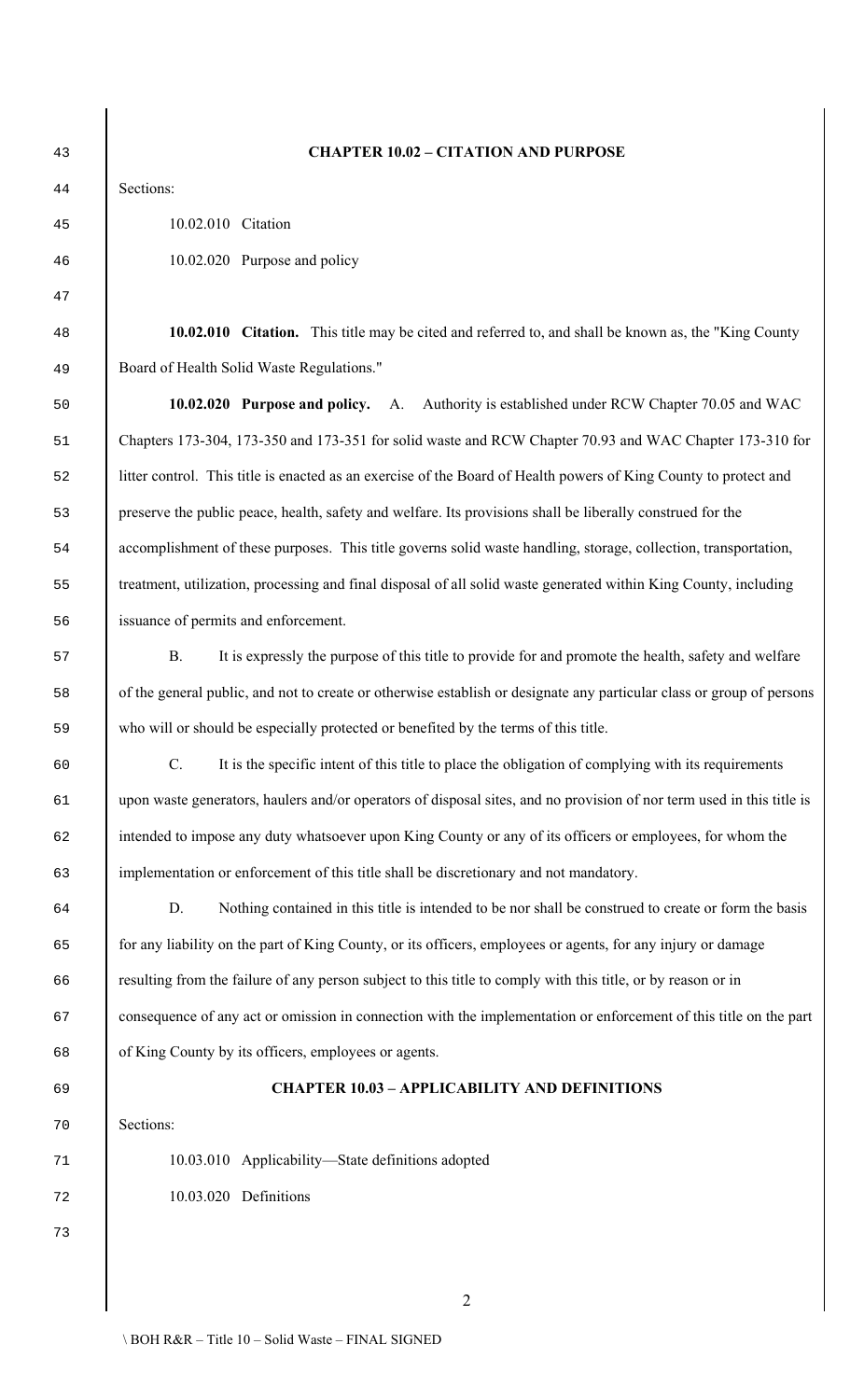| 74         | 10.03.010 Applicability—State definitions adopted. Except as otherwise specifically provided in                       |
|------------|-----------------------------------------------------------------------------------------------------------------------|
| 75         | this title, the "definitions" set forth in Chapter 173-303 WAC, Chapter 173-304 WAC, Chapter 173-350 WAC              |
| 76         | and Chapter 173-351 WAC are hereby adopted and by this reference made a part of this title.                           |
| 77         | 10.03.020 Definitions                                                                                                 |
| 78         | Approved. "Approved" means approved in writing by the health officer.<br>A.                                           |
| 79         | <b>B.</b><br>Health officer. "Health officer" means the Director of the Seattle-King County Department of             |
| 80         | Public Health or his/her designated representative.                                                                   |
| 81         | $C$ .<br>Reserved. "Reserved" means a section having no requirements and which is set aside for future                |
| 82         | possible rulemaking as a note to the regulated community.                                                             |
| 83         | <b>CHAPTER 10.04 - ADMINISTRATION</b>                                                                                 |
| 84         | Sections:                                                                                                             |
| 85         | 10.04.010 Other agencies and jurisdictions                                                                            |
| 86         | 10.04.020 Enforcement authority                                                                                       |
| 87         | 10.04.030 Imminent and substantial dangers                                                                            |
| 88         |                                                                                                                       |
| 89         | 10.04.010 Other agencies and jurisdictions. All solid waste management shall be subject to the                        |
| 90         | authority of other laws, regulations or other agency requirements in addition to this title. Nothing in this title is |
| 91         | intended to abridge or alter the rights of action by the state or by a person which exist in equity, common law or    |
| 92         | other statutes to abate pollution or to abate a nuisance.                                                             |
| 93         | 10.04.020 Enforcement authority. The health officer shall have the authority to enforce the                           |
| 94         | provisions of this title in accordance with Chapter 1.08 of this code. The health officer is also authorized to       |
| 95         | adopt rules not inconsistent with the provisions of this title for the purpose of enforcing and carrying out its      |
| 96         | provisions.                                                                                                           |
| 97         | 10.04.030 Imminent and substantial dangers. Notwithstanding any provisions of this title the health                   |
| 98         | officer may take immediate action to prevent an imminent and substantial danger to the public health by the           |
| 99         | improper management of any waste irrespective of quantity or concentration.                                           |
| 100        |                                                                                                                       |
| 101<br>102 | <b>CHAPTER 10.05 - PERMITS FOR VEHICLES</b><br>Sections:                                                              |
| 103        | 10.05.010 Definitions                                                                                                 |
| 104        | 10.05.020 Permit required                                                                                             |
| 105        | 10.05.030 Permit application                                                                                          |
|            | 3                                                                                                                     |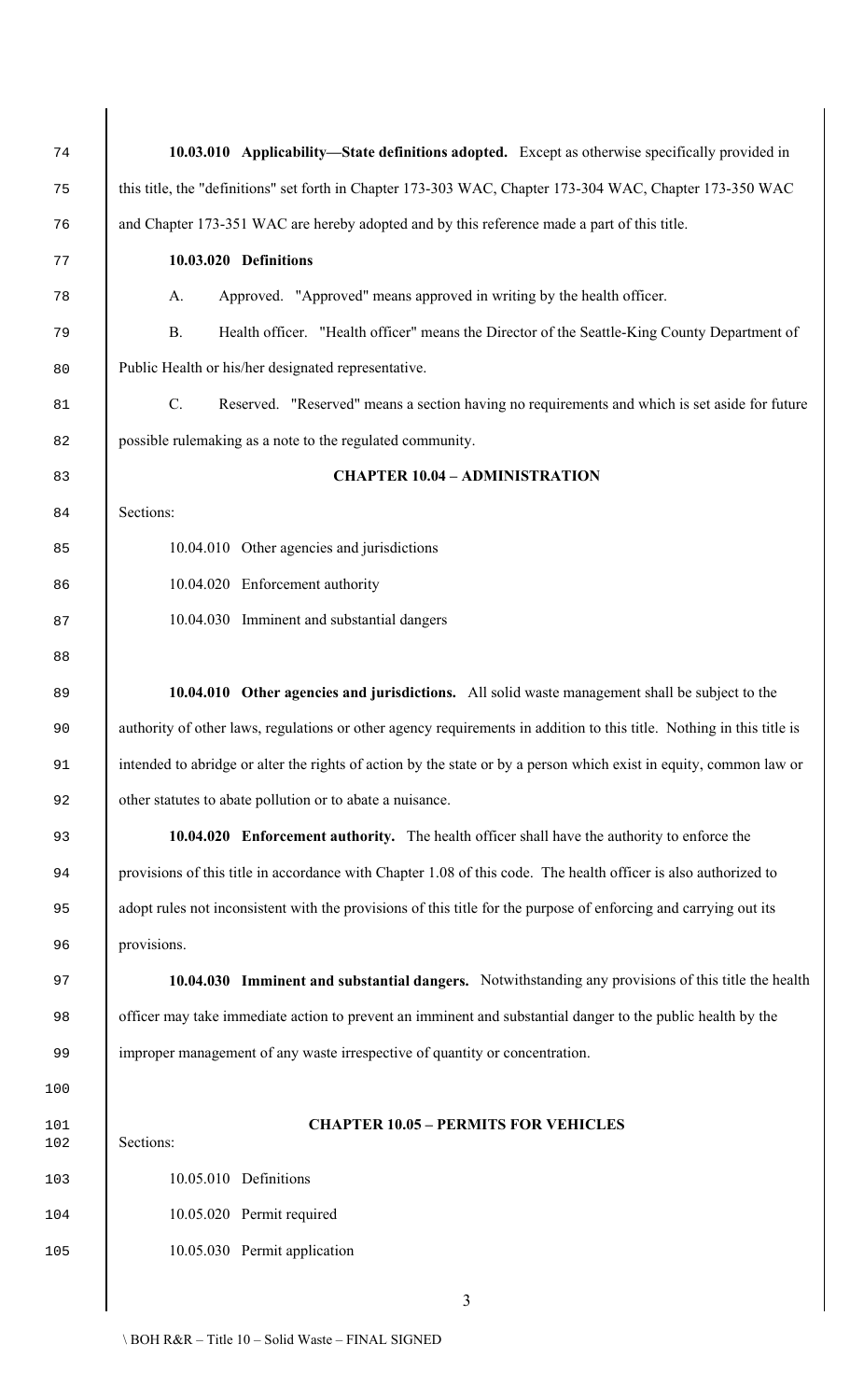106 10.05.040 Permit issuance

108 **10.05.010 Definitions.**

110 Collection/transportation vehicle."Collection/transportation vehicle" means a vehicle, other than a 111 biomedical waste collection/transportation vehicle, used to transport residential and commercial solid waste 112 generated by others over the highways of King County.

113 **10.05.020 Permit required.** It shall be unlawful for any person to operate a collection/transportation 114 vehicle without a valid permit issued by the health officer. Permits shall not be transferable and shall be valid 115 only for the person or vehicle for which issued.

116 **10.05.030 Permit application.** Any person desiring to operate a collection/transportation vehicle shall 117 submit two (2) copies of a written application to the health officer, on a form to be obtained from the health 118 officer. Such application shall include the applicant's full name, post office address, and the signature of an 119 authorized representative of the applicant; shall disclose whether such applicant is an individual, firm, 120 corporation or partnership, and, if a partnership, the names and mailing addresses of all of the partners; the 121 vehicle storage address; and type of the respective solid waste collection/transportation vehicle; and shall be 122 accompanied by the permit fee amount described in Chapter 10.06 of this title

123 **10.05.040 Permit issuance.** When inspection reveals that the applicable requirements of this title have 124 been met and the applicable fee has been paid, a permit shall be issued to the applicant by the health officer. The 125 health officer may deny the application if in his/her judgment the operation of the vehicle is likely to result in a 126 hazard to the public health and/or will not meet the requirements of this title. The health officer may also suspend 127 or revoke a permit during its term for noncompliance with conditions of the permit, the permittee's failure to 128 disclose relevant facts at any time, or if the permittee's activity endangers or manifests irresponsibility concerning 129 public health or the environment. The health officer shall consider any relevant health and safety factors in 130 making this determination. If an application is denied or a permit is suspended or revoked, the health officer at 131 the time of the denial, suspension, or revocation shall inform the applicant in writing of the reasons for the denial 132 or revocation and the applicant's right to an appeal pursuant to Chapter 70.95 RCW.

#### 134 **CHAPTER 10.06 – FEES**

136 Sections:

137 10.06.010 Annual (new/renewal) operating permit fees 138 10.06.020 Permit application/plan review fees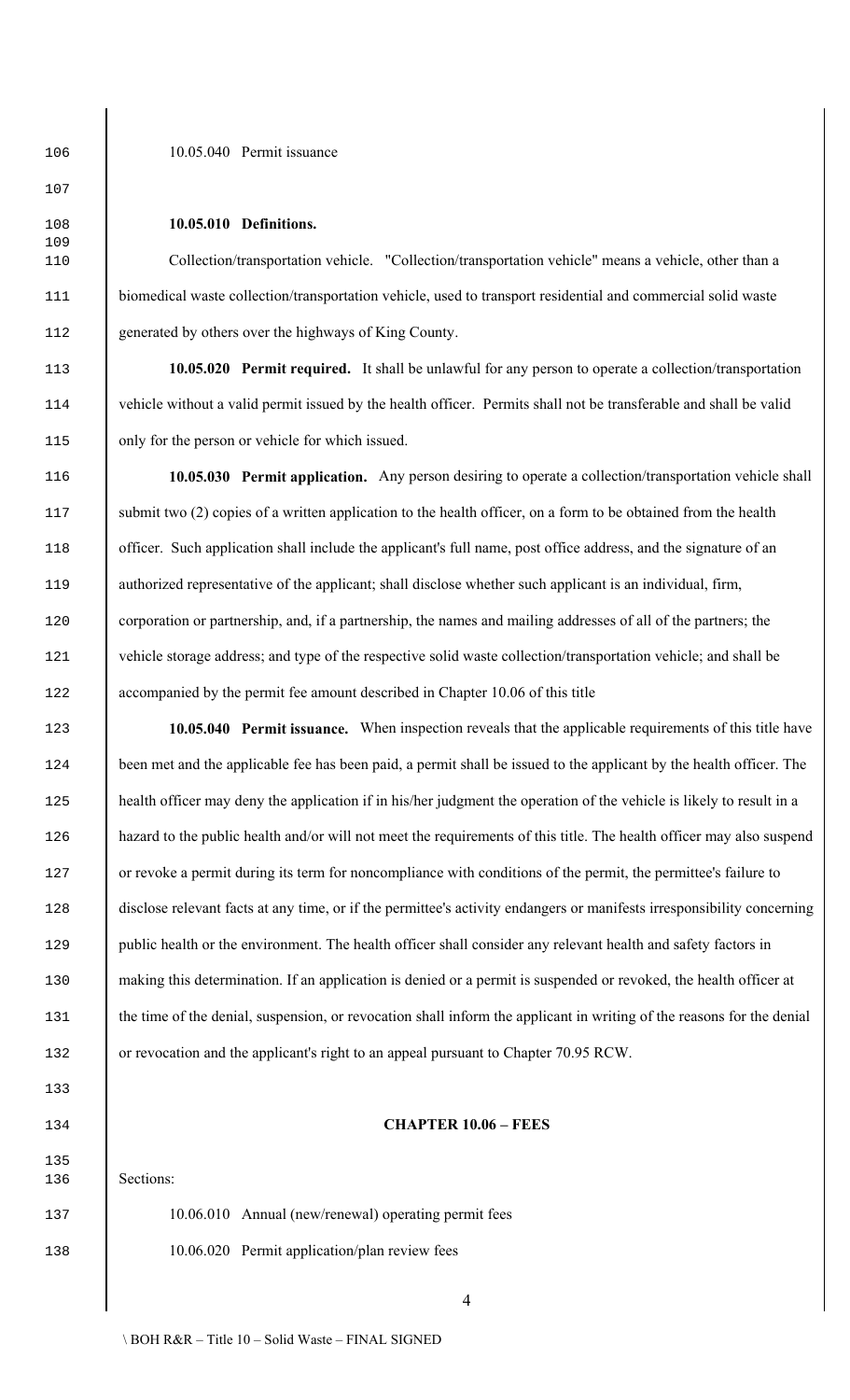| 139 |                 | 10.06.030 Expiration                                                                                            |                           |                 |
|-----|-----------------|-----------------------------------------------------------------------------------------------------------------|---------------------------|-----------------|
| 140 |                 | 10.06.040 Tonnage and volume fees                                                                               |                           |                 |
| 141 |                 | 10.06.050 Payment                                                                                               |                           |                 |
| 142 |                 | 10.06.060 Special inspections                                                                                   |                           |                 |
| 143 |                 | 10.06.070 Solid waste variance fee                                                                              |                           |                 |
| 144 |                 | 10.06.080 Special services—Authority                                                                            |                           |                 |
| 145 |                 | 10.06.090 Special services—Terms and conditions                                                                 |                           |                 |
| 146 |                 | 10.06.100 Reexamination fee                                                                                     |                           |                 |
| 147 |                 |                                                                                                                 |                           |                 |
| 148 |                 | 10.06.010 Annual (new/renewal) operating permit fees. The permit fees for solid waste disposal                  |                           |                 |
| 149 |                 | sites, collection/transportation vehicles, biomedical waste transporters and biomedical waste storage/treatment |                           |                 |
| 150 |                 | sites subject to the fee requirements of this title shall be the annual fees set forth below:                   |                           |                 |
| 151 |                 |                                                                                                                 |                           |                 |
| 152 | A.              |                                                                                                                 |                           | 131.43 base fee |
| 153 |                 | plus tonnage fee as cited in Chapter 10.06.040                                                                  |                           |                 |
| 154 |                 |                                                                                                                 |                           |                 |
| 155 | <b>B.</b>       |                                                                                                                 |                           |                 |
| 156 |                 | Each additional hour over 40 hours of service,                                                                  |                           |                 |
| 157 |                 | not to exceed 60 hours at \$131.43/hour (\$7,885.80).                                                           |                           |                 |
| 158 |                 |                                                                                                                 |                           |                 |
| 159 | $\mathcal{C}$ . |                                                                                                                 |                           |                 |
|     |                 |                                                                                                                 |                           |                 |
| 160 |                 | Each additional hour over 40 hours of service,                                                                  |                           |                 |
| 161 |                 | not to exceed 60 hours at \$131.43/hour (\$7,885.80).                                                           |                           |                 |
| 162 |                 |                                                                                                                 |                           |                 |
| 163 | D.              | Compost facility:                                                                                               |                           |                 |
| 164 |                 |                                                                                                                 | \$                        | 9,989.00        |
| 165 |                 | Each additional hour over 76 hours of service,                                                                  |                           |                 |
| 166 |                 | not to exceed 114 hours at \$131.43/hour (\$14,983.02).                                                         |                           |                 |
|     |                 |                                                                                                                 | \$                        | 4,337.00        |
| 167 |                 |                                                                                                                 |                           |                 |
| 168 |                 | Each additional hour over 33 hours of service,                                                                  |                           |                 |
| 169 |                 | not to exceed 49.5 hours at \$131.43/hour (\$6,505.78).                                                         |                           |                 |
| 170 |                 |                                                                                                                 |                           |                 |
| 171 | Ε.              |                                                                                                                 | \$                        | 4,600.00        |
| 172 |                 | Each additional hour over 35 hours of service,                                                                  |                           |                 |
| 173 |                 | not to exceed 52.5 hours at \$131.43/hour (\$6,900.08).                                                         |                           |                 |
| 174 |                 |                                                                                                                 |                           |                 |
| 175 | F.              |                                                                                                                 | $\mathbb{S}$              | 6,440.00        |
| 176 |                 | Each additional hour over 49 hours of service,                                                                  |                           |                 |
| 177 |                 | not to exceed 73.5 hours at \$131.43/hour (\$9,660.10).                                                         |                           |                 |
|     |                 |                                                                                                                 |                           |                 |
| 178 |                 |                                                                                                                 |                           |                 |
| 179 | G.              |                                                                                                                 | \$                        | 3,680.00        |
| 180 |                 | Each additional hour over 28 hours of service,                                                                  |                           |                 |
| 181 |                 | not to exceed 42 hours at \$131.43/hour (\$5,520.06).                                                           |                           |                 |
| 182 |                 |                                                                                                                 |                           |                 |
| 183 | Н.              |                                                                                                                 | $\mathbb{S}$              | 3,680.00        |
| 184 |                 | Each additional hour over 28 hours of service,                                                                  |                           |                 |
| 185 |                 | not to exceed 42 hours at \$131.43/hour (\$5,520.06).                                                           |                           |                 |
| 186 |                 |                                                                                                                 |                           |                 |
| 187 | I.              |                                                                                                                 | $\boldsymbol{\mathsf{S}}$ | 4,206.00        |
|     |                 | Each additional hour over 32 hours of service,                                                                  |                           |                 |
| 188 |                 |                                                                                                                 |                           |                 |
|     |                 |                                                                                                                 |                           |                 |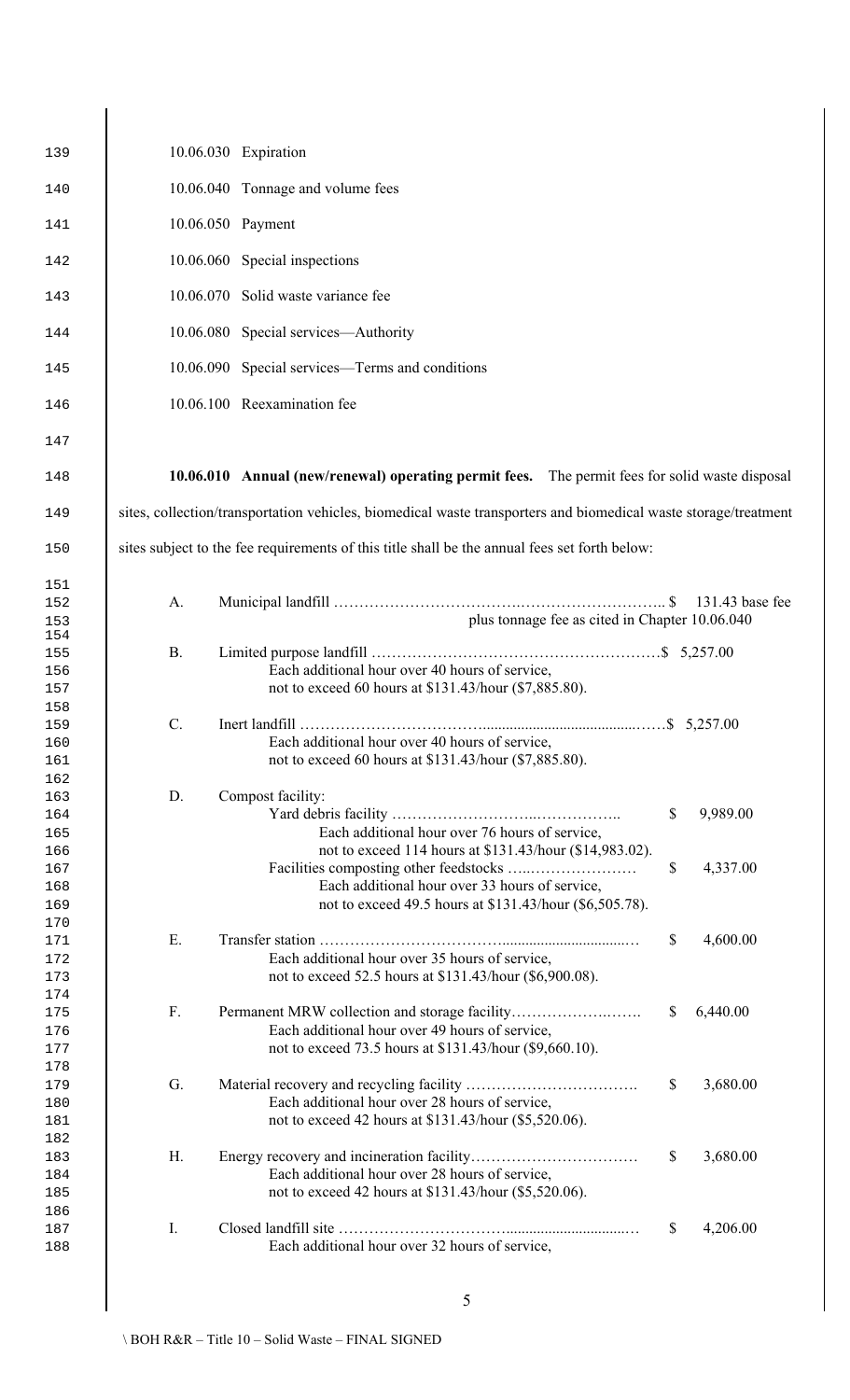| 189 |                | not to exceed 48 hours at \$131.43/hour (\$6,308.64).                                                             |                    |             |
|-----|----------------|-------------------------------------------------------------------------------------------------------------------|--------------------|-------------|
| 190 |                |                                                                                                                   |                    |             |
| 191 | J.             |                                                                                                                   | $\mathbb{S}$       | 2,892.00    |
| 192 |                | Each additional hour over 22 hours of service,                                                                    |                    |             |
| 193 |                | not to exceed 33 hours at \$131.43/hour (\$4,337.19).                                                             |                    |             |
| 194 |                |                                                                                                                   |                    |             |
| 195 | K.             |                                                                                                                   | $\mathbb{S}$       | 2,366.00    |
| 196 |                | Each additional hour over 18 hours of service,                                                                    |                    |             |
| 197 |                | not exceed 27 hours at \$131.43/hour (\$3,548.61).                                                                |                    |             |
| 198 |                |                                                                                                                   |                    |             |
| 199 | L.             |                                                                                                                   | $\mathbb{S}$       | 131.43 per  |
| 200 |                | vehicle location plus \$20.00 for each vehicle                                                                    |                    |             |
| 201 |                |                                                                                                                   |                    |             |
| 202 | M.             |                                                                                                                   | \$                 | 448.00      |
| 203 |                |                                                                                                                   | $\mathbf{\hat{S}}$ | 131.43/hour |
| 204 |                |                                                                                                                   |                    |             |
| 205 | N.             | Other solid waste facility (includes biomedical waste                                                             |                    |             |
| 206 |                |                                                                                                                   | $\mathbb{S}$       | 1,577.00    |
| 207 |                | Each additional hour over 12 hours of service,                                                                    |                    |             |
| 208 |                | not to exceed 18 hours at \$131.43/hour (\$2,365.74).                                                             |                    |             |
| 209 |                |                                                                                                                   |                    |             |
| 210 | O <sub>1</sub> |                                                                                                                   | <sup>S</sup>       | 2,366.00    |
| 211 |                | Each additional hour over 18 hours of service,                                                                    |                    |             |
| 212 |                | not to exceed 27 hours at \$131.43/hour (\$3,548.61).                                                             |                    |             |
| 213 |                |                                                                                                                   |                    |             |
| 214 | P.             |                                                                                                                   | <sup>\$</sup>      | 2,892.00    |
| 215 |                | Each additional hour over 22 hours of service,                                                                    |                    |             |
| 216 |                | not to exceed 33 hours at \$131.43/hour (\$4,337.19).                                                             |                    |             |
| 217 |                |                                                                                                                   |                    |             |
| 218 | Q.             | Review fees for facilities providing notification of exemption from solid waste handling                          |                    |             |
| 219 |                | permitting, or other reporting in accordance with Chapter 10.12 of this title:                                    |                    |             |
| 220 |                |                                                                                                                   | <sup>S</sup>       | 460.00      |
| 221 |                |                                                                                                                   | $\mathbf S$        | 131.43/hour |
| 222 |                | (See section $173-350-220(1)(b)$ for permit exemption requirements.)                                              |                    |             |
| 223 |                |                                                                                                                   |                    | 460.00      |
| 224 |                |                                                                                                                   |                    | 131.43/hour |
| 225 |                | (See sections $173-350-310(2)$ and $173-350-210(2)$ for permit exemption                                          |                    |             |
| 226 |                | requirements.)                                                                                                    |                    |             |
| 227 |                |                                                                                                                   |                    | 460.00      |
| 228 |                |                                                                                                                   | $\mathbf S$        | 131.43/hour |
| 229 |                | (See section $173-350-320(1)(e)$ for permit exemption requirements.)                                              |                    |             |
| 230 |                |                                                                                                                   | <sup>S</sup>       | 460.00      |
| 231 |                |                                                                                                                   | $\mathbb{S}$       | 131.43/hour |
| 232 |                | (See section $173-350-240(1)(c)$ for permit exemption requirements.)                                              |                    |             |
| 233 |                |                                                                                                                   | <sup>S</sup>       | 460.00      |
| 234 |                |                                                                                                                   | $\mathbf S$        | 131.43/hour |
| 235 |                | (See section 173-350-360(3) for permit exemption requirements.)                                                   |                    |             |
| 236 |                | Mobile systems and collection events:                                                                             |                    |             |
| 237 |                |                                                                                                                   | $\mathbb{S}$       | 460.00      |
| 238 |                |                                                                                                                   |                    | 131.43/hour |
| 239 |                |                                                                                                                   |                    |             |
| 240 |                |                                                                                                                   |                    | 131.43/hour |
| 241 |                | (See section 173-350-360(2) for permit exemption requirements.)                                                   |                    |             |
| 242 |                |                                                                                                                   |                    |             |
|     |                |                                                                                                                   |                    |             |
| 243 |                | 10.06.020 Permit application/plan review fees. Plan review fees are assessed at the rate of a base fee            |                    |             |
| 244 |                | plus an hourly fee up to the actual cost of performing the work. Plans and specifications shall be accompanied by |                    |             |
| 245 |                | nonrefundable fee as follows:                                                                                     |                    |             |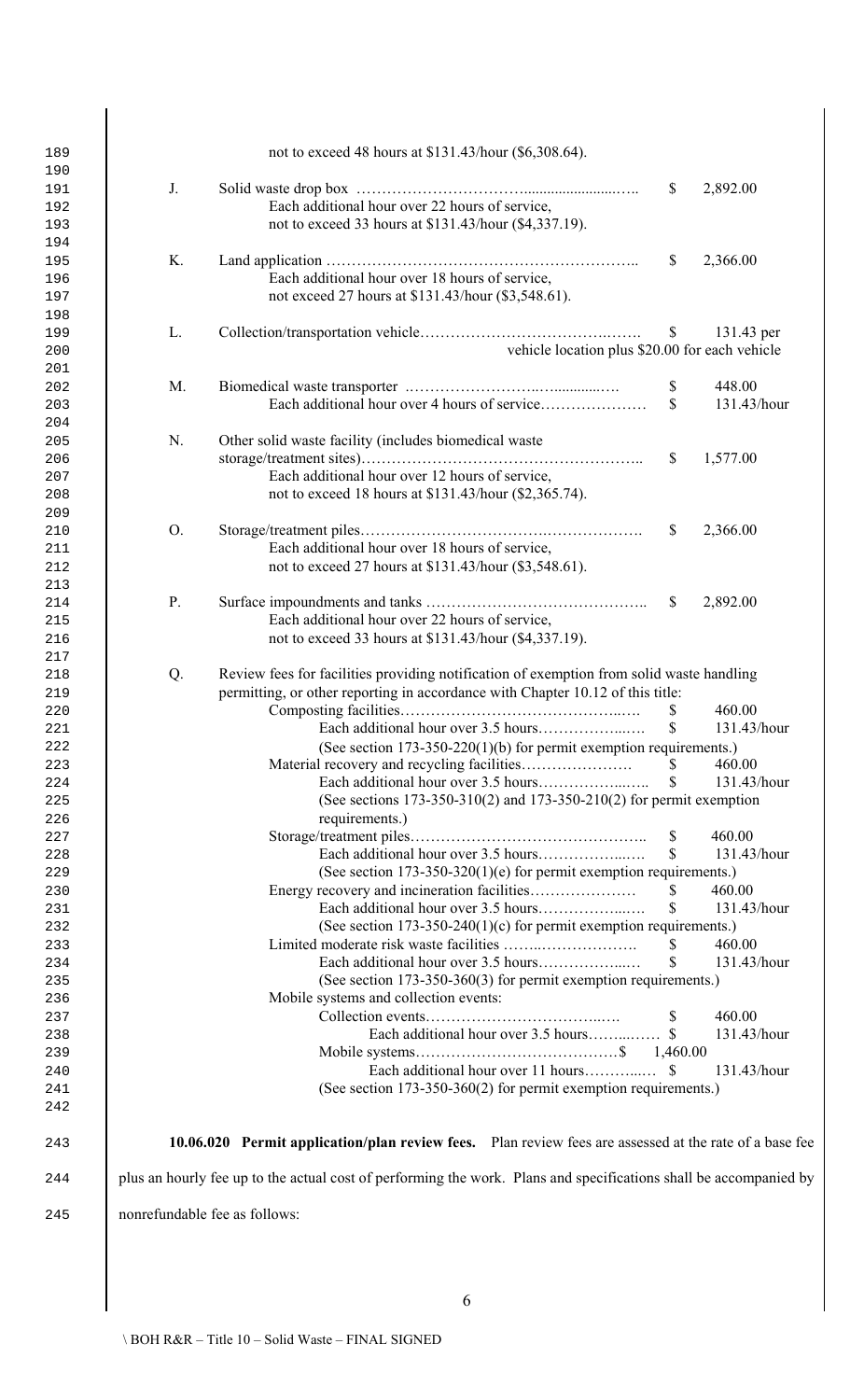Base fee (includes 4 hours of plan review time)…………………………………. \$ 526.00 Every additional hour over 4 hours ……………………………………. \$ 131.43/hour

 **10.06.030 Expiration.** All permits issued pursuant to this title shall expire on the December 31st following the date of issuance, except permits for collection/ transport vehicles and biomedical waste transporters which shall expire on the June 30th following the date of issuance.

 **10.06.040 Tonnage and volume fees.** The operator shall forward to the health officer the following fee per ton of all solid waste entering a municipal landfill for disposal:

|           | <b>Sites Without Scales</b> | <b>Sites With Scales</b> |
|-----------|-----------------------------|--------------------------|
| Landfills | N/A                         | 48 cents/ton             |

 **10.06.050 Payment.** Prior to the fifteenth (15th) day of each month, all volume or tonnage fees for the previous month's waste received are to be forwarded by the facility owner or operator to the health officer monthly with a form prescribed by the health officer.

 **10.06.060 Special inspections.** Fees for inspection service requested by the solid waste disposal site, collection/transportation vehicle management, biomedical waste storage/treatment site or biomedical waste 261 transporter, to be performed outside regular departmental working hours will be charged at a rate equal to the cost of performing the service.

 **10.06.070 Solid waste variance fee.** Where the health officer is involved with official review and processing of requests for variance from these regulations, he/she may grant the same as long as the action will 265 hot impair public health and safety. The nonrefundable fee for review of a variance request will be charged at a rate equal to the cost of performing the service.

 **10.06.080 Special services—Authority.** The health officer is also authorized to charge such fees as 268 he/she may deem necessary for the furnishing of special services or materials requested that are not ordinarily provided under permit or pursuant to statute. Such services and materials to be furnished may include but are not limited to the following:

A. Reproduction and/or search of records and documents;

 B. Examination, testing or inspection of particular products, materials, construction, equipment or 273 appliances to determine their compliance with the provisions of this title or their acceptability for use.

 **10.06.090 Special services—Terms and conditions.** The health officer or his/her authorized representative shall have full authority to specify the terms and conditions upon which such services and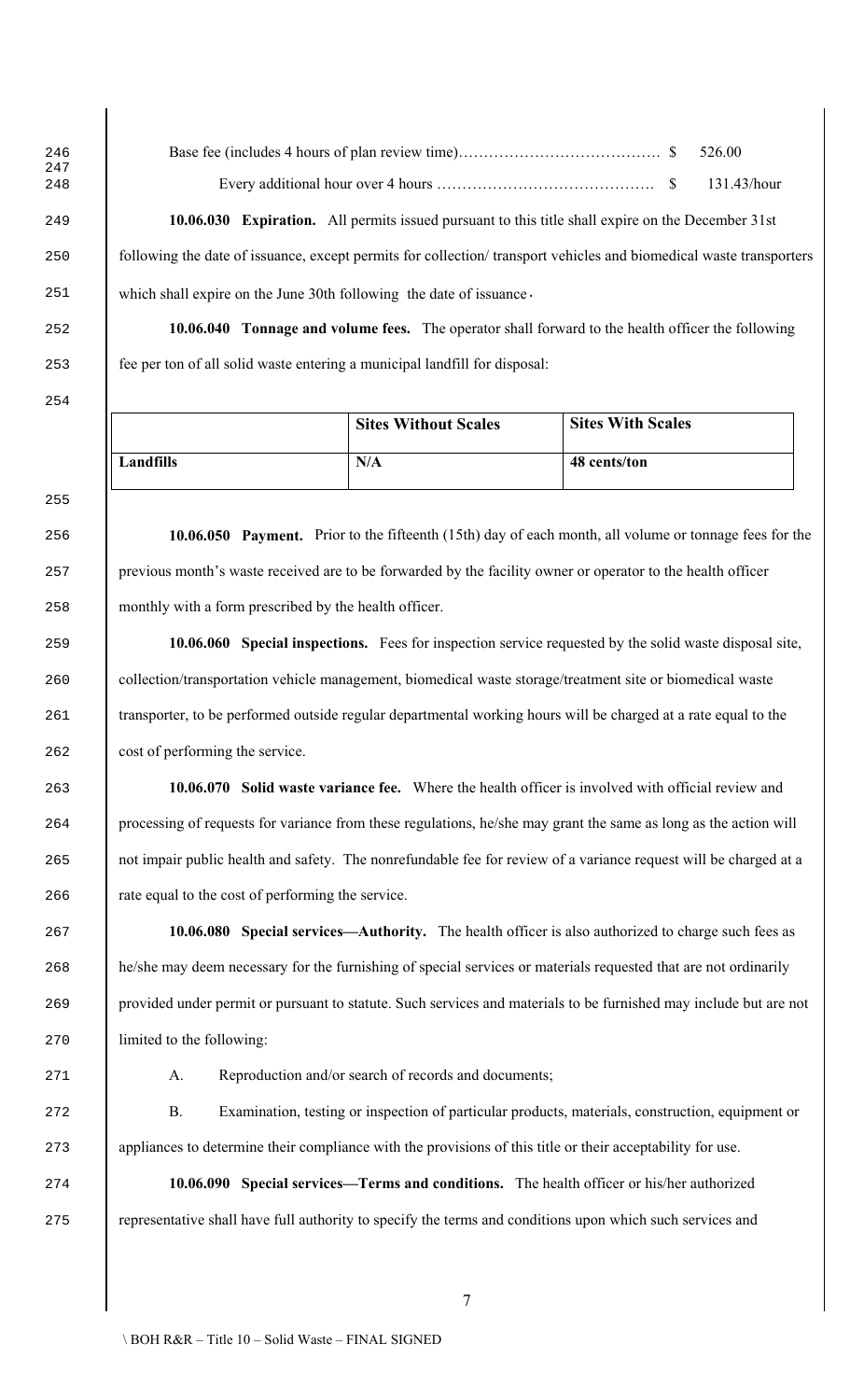materials shall be made available, consistent with any applicable statutes and ordinances; provided, that any fees 277 imposed pursuant to this authorization shall be reasonably equivalent to King County's cost for furnishing the services and materials. **10.06.100 Reexamination fee.** When plans and specifications that have been examined are altered and resubmitted, an additional fee for the reexamination of such plans shall be assessed at the current cost of plan review. Where a duplicate set of approved plans is submitted for examination and approval at any time after a permit has been issued on the original approved plans, a fee shall be charged at the current cost of plan review for 283 such examination and approval. Where a complete redesign of a site is submitted after one (1) design has been examined, a new review fee shall be charged in addition to the review fee for the first design. The examination of any further redesign shall be similarly charged. **CHAPTER 10.07 – BIOMEDICAL WASTE** Sections: 10.07.010 Definitions 10.07.020 Permitting 10.07.030 Biomedical waste vehicle permitting 10.07.040 Requirements related to transport of biomedical waste 10.07.050 Requirements for biomedical waste vehicles 10.07.060 Biomedical waste **10.07.010 Definitions.** A. Biomedical waste. "Biomedical waste" means and is limited to the following types of waste defined as "Biomedical waste" in RCW 70.95K.010, as amended: 1. "Animal waste" is waste animal carcasses, body parts, and bedding of animals that are known to be infected with, or that have been inoculated with, human pathogenic microorganisms infectious to humans. 2. "Biosafety level 4 disease waste" is waste contaminated with blood, excretions, exudates, or secretions from humans or animals who are isolated to protect others from highly communicable infectious diseases that are identified as pathogenic organisms assigned to biosafety level 4 by the centers for disease control, national institute of health, *biosafety in microbiological and biomedical laboratories*, current edition. 3. "Cultures and stocks" are wastes infectious to humans and includes specimen cultures, cultures and stocks of etiologic agents, wastes from production of biologicals and serums, discarded live and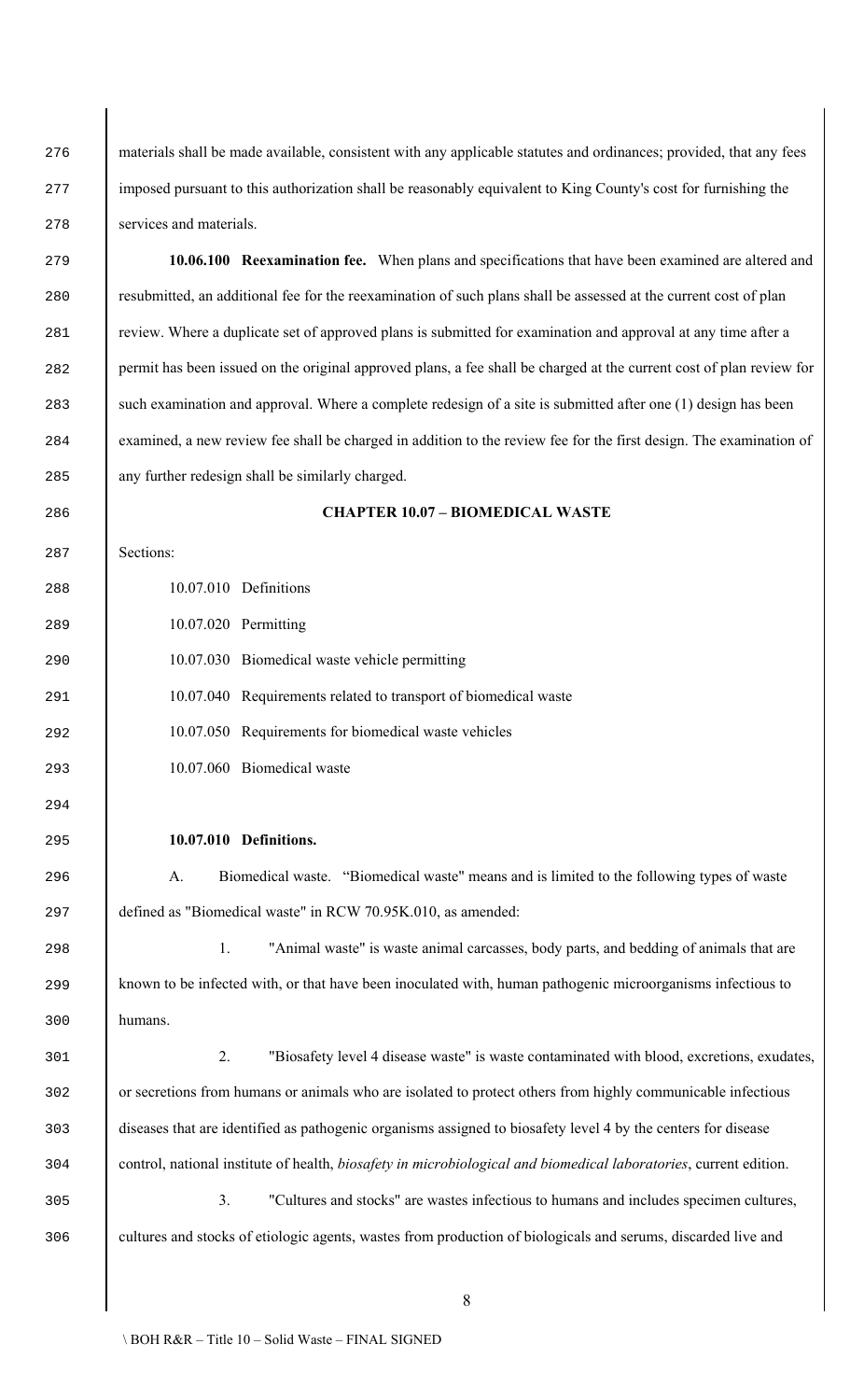attenuated vaccines, and laboratory waste that has come into contact with cultures and stocks of etiologic agents or blood specimens. Such waste includes but is not limited to culture dishes, blood specimen tubes, and devices used to transfer, inoculate, and mix cultures.

 4. "Human blood and blood products" is discarded waste human blood and blood components, and materials containing free-flowing blood and blood products.

 5. "Pathological waste" is waste human source biopsy materials, tissues, and anatomical parts that emanate from surgery, obstetrical procedures, and autopsy. "Pathological waste" does not include teeth, human corpses, remains, and anatomical parts that are intended for interment or cremation.

 6. "Sharps waste" is all hypodermic needles, syringes with needles attached, IV tubing with needles attached, scalpel blades, and lancets that have been removed from the original sterile package.

 B. Biomedical waste collection/transportation vehicle."Biomedical waste collection/transportation vehicle" means a collection/transportation vehicle used for the collection and transportation of biomedical waste over the highways.

 C. Biomedical waste generator."Biomedical waste generator" means any producer of biomedical 321 waste to include without limitation the following categories: general acute care hospitals, skilled nursing facility or convalescent hospitals, intermediate care facilities, in-patient care facilities for the developmentally disabled, 323 chronic dialysis clinics, community clinics, health maintenance organizations, surgical clinics, urgent care clinics, acute psychiatric hospitals, laboratories, medical buildings, physicians' offices and clinics, veterinary offices and clinics, dental offices and clinics, funeral homes, or other similar facilities. "Biomedical waste generator" does 326 not include residences that generate waste from occupants' self-treatment. Home-generated syringe wastes are 327 excluded from this category if the containment and disposal requirements specified in Section 10.07.060 B.11.c of this title are followed.

 D. Biomedical waste storage/treatment operator."Biomedical waste storage/treatment operator" means a person who treats and/or stores biomedical waste and is not a biomedical waste generator.

 E. Biomedical waste storage/treatment site."Biomedical waste storage/treatment site" means a 332 location where biomedical waste is stored for more than fifteen (15) days or treated by a person who is not a biomedical waste generator. Sites such as incinerators, steam sterilizers and other approved facilities will be considered biomedical waste storage/treatment sites.

 F. Biomedical waste transporter."Biomedical waste transporter" means a person who transports biomedical waste over public roads commercially or one who transports in volumes that equal or exceed one hundred (100) pounds per month.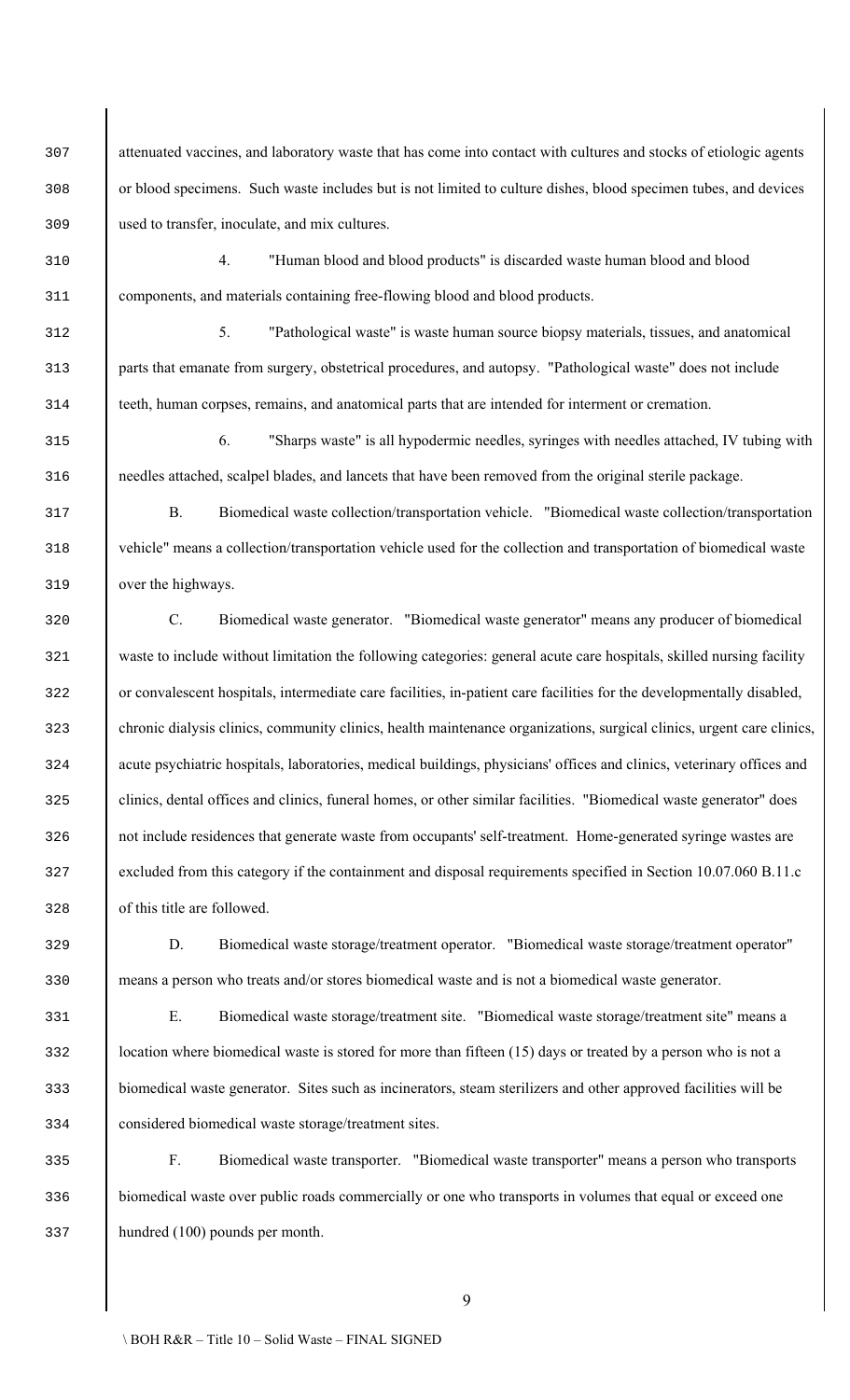G. Biomedical waste treatment."Biomedical waste treatment" means biomedical waste treated by processes described in 10.07.060 C of this title or by a method approved in writing by the health officer.

 H. Steam sterilization. **"**Steam sterilization" means sterilizing biomedical waste by use of saturated steam within a pressure vessel at temperatures sufficient to kill all microbiological agents in the waste as determined by biological and chemical indicator monitoring requirements set forth in this title.

 **10.07.020 Permitting.** It shall be unlawful for any person to operate a biomedical waste storage/treatment site or operate as a biomedical waste transporter without a valid permit issued by the health officer. Permits shall not be transferable and shall be valid only for the person and place or vehicle for which issued. Owners and operators of biomedical waste facilities shall comply with the permitting and other requirements of WAC 173-350-490.

 **10.07.030 Biomedical waste vehicle permitting.** Any person intending to operate as a biomedical waste transporter shall submit two (2) copies of a written application to the health officer, on a form to be 350 botained from the health officer. Such application shall include the applicant's full name, post office address, and the name and signature of an authorized representative of the applicant; shall disclose whether such applicant is an individual, firm, corporation or partnership, and, if a partnership, the names and mailing addresses of all of the 353 partners; and the address and type of the respective biomedical waste collection/transportation vehicle; and shall 354 be accompanied by the permit fee amount described in Chapter 10.06 of this title. The biomedical waste transporter permit application shall also state the legal description of the site(s) that the applicant is planning to use to treat biomedical waste, and have a contingency plan as described in Section 10.07.060 C.4 of this title.

 **10.07.040 Requirements related to transport of biomedical waste.** Biomedical waste shall be transported over public roads only in a leakproof and fully enclosed container or vehicle compartment. Biomedical waste shall not be transported in the same vehicle with other waste or medical specimens unless the biomedical waste is contained in a separate, fully enclosed leakproof container within the vehicle compartment. Biomedical waste shall be delivered for treatment only to a facility that meets all local, state and federal environmental regulations, as determined by the appropriate local, state and federal agencies. The transporter shall keep records of disposal for a period of at least three (3) years, and they shall be available to the health officer upon request. Surfaces of biomedical waste collection/transportation vehicles that have contacted spilled or leaked biomedical waste shall be decontaminated as described in this title.

 **10.07.050 Requirements for biomedical waste vehicles.** Biomedical waste collection/transportation 367 vehicles used by permitted biomedical waste transporters shall have a leakproof fully enclosed vehicle compartment of a durable and easily cleanable construction, and shall be identified on each side of the vehicle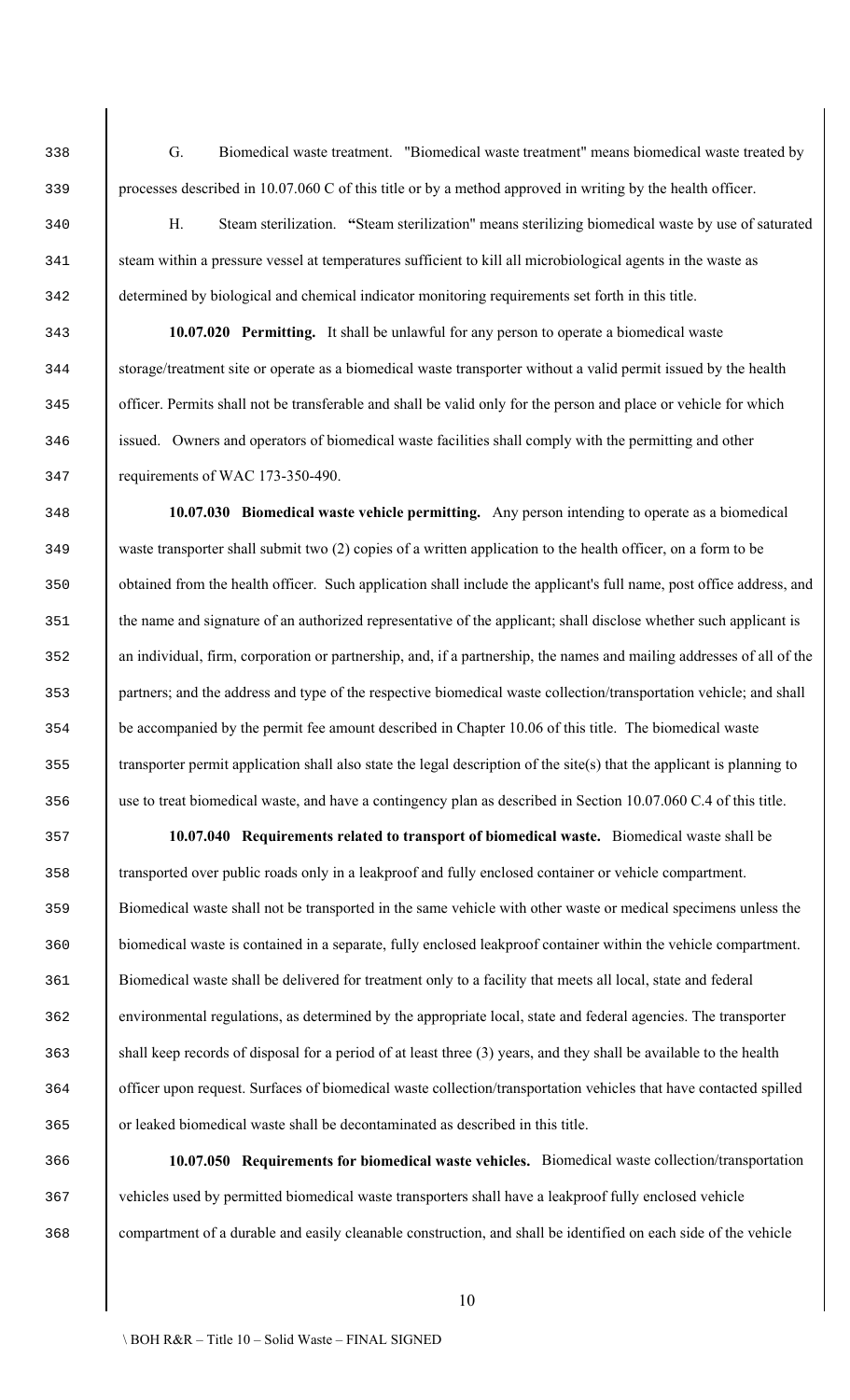with the name or trademark of the biomedical waste transporter. Vehicles shall be cleaned frequently to prevent 370 rodent/vector and odor nuisances. In addition, the health officer may require disinfection of any vehicle. All 371 wastewater from vehicle cleaning shall be disposed of in a sanitary sewer system unless otherwise authorized by the health officer.

 **10.07.060 Biomedical waste.** A. Biomedical Waste Management Plan. Each biomedical waste generator (BWG) and biomedical waste storage/treatment operator (BWSTO) must write a biomedical waste management plan with an internal annual review. The plan shall include all aspects of the BWG's or BWSTO's biomedical waste management. The plan must be followed by the BWG or BWSTO. The plan must include a 377 listing of the BWG'S or BWSTO's infection control staff/committee member(s); phone numbers of responsible individuals; definition of wastes handled by the system; department and individual responsibilities; procedures for waste identification, segregation, containment, transport, treatment, treatment monitoring, disposal, contingency planning, staff/house-keeping training for biomedical waste identification, as applicable, and compliance with biomedical waste regulations. The plan must include the chief executive officer's endorsement letter. The plan shall be available for inspection at the request of the health officer.

B. Storage and Containment of Biomedical Waste.

 1. Storage of biomedical waste shall be in a manner and location which affords protection from animals, rain and wind; does not provide a breeding place or a food source for insects or rodents; and is accessible only to personnel authorized in the biomedical waste generator's biomedical waste management plan.

 2. Biomedical waste shall be segregated from other waste by separate containment from other waste at the point of origin.

 3. Biomedical waste, except for sharps, shall be contained in disposable leakproof plastic bags having a strength to prevent ripping, tearing, breaking or bursting under normal conditions of use. The plastic bags shall be appropriately marked by the generator as containing biomedical waste. The plastic bags shall be secured to prevent leakage or expulsion during storage. Note: This shall not apply to biomedical waste stored in rigid plastic, single-use or approved multiple-use marked containers.

 4. Sharps shall be contained in leakproof, rigid, puncture resistant, break resistant containers which are labeled and tightly lidded during storage, handling and transport.

 5. Biomedical waste held in plastic bags as described in subsection B.3 of this section shall 397 be placed in other leakproof containers such as disposable or reusable pails, drums, or bins for storage, handling or transport. The containers shall be conspicuously labeled with the international biohazard symbol, and the words "Biomedical Waste" or other words that clearly denote the presence of biomedical waste.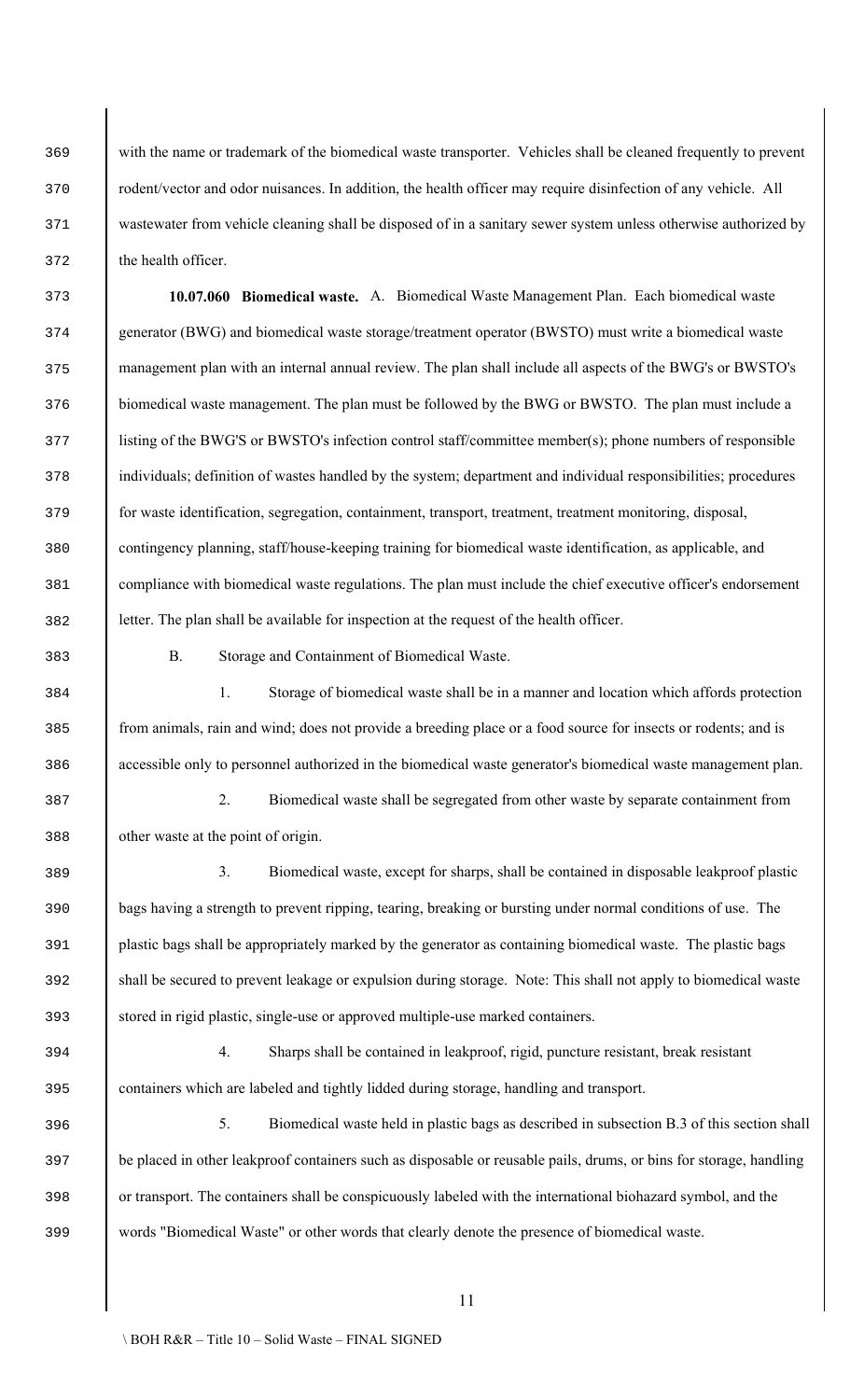| 400 | 6.<br>Reusable containers:                                                                                         |
|-----|--------------------------------------------------------------------------------------------------------------------|
| 401 | Reusable containers for biomedical waste storage, handling or transport shall be<br>$a$ .                          |
| 402 | thoroughly washed and decontaminated by an approved method each time they are emptied unless the surfaces of       |
| 403 | the containers have been protected from contamination by disposable liners, bags or other devices removed with     |
| 404 | the waste, separate from those required in subsection B. 3 of this section.                                        |
| 405 | $\mathbf b$ .<br>Approved methods of decontamination are agitation to remove visible solid                         |
| 406 | residue combined with one of the following procedures:                                                             |
| 407 | $i$ .<br>Chemical Disinfection. Chemical disinfectants should be used in                                           |
| 408 | accordance with the manufacturer's recommendations for tuberculocidal and viricidal (Polio type 1 or 2, SA         |
| 409 | Rotovirus) killing capacities or by disinfectant concentration/contact times approved in writing by the health     |
| 410 | officer.                                                                                                           |
| 411 | ii.<br>Other method approved in writing by the health officer.                                                     |
| 412 | Reusable pails, drums or bins used for containment of biomedical waste shall not<br>$\mathbf{c}$ .                 |
| 413 | be used for any other purpose except after being disinfected by procedures as described in this paragraph and      |
| 414 | after the international biohazard symbol and words "Biomedical Waste" are removed.                                 |
| 415 | 7.<br>Trash chutes shall not be used to transfer biomedical waste.                                                 |
| 416 | 8.<br>Unless approved in writing by the health officer, biomedical waste, other than sharps,                       |
| 417 | shall be treated in accordance with subsection C of this section or delivered to a biomedical waste                |
| 418 | storage/treatment operator within fourteen (14) days from the generation of the waste. Sharps waste must be        |
| 419 | disposed in accordance with Section 10.07.060 B.11 or be transported to a storage/treatment facility within        |
| 420 | ninety (90) days commencing from the time the sharps container is sealed.                                          |
| 421 | 9.<br>Biomedical waste shall not be subject to compaction prior to treatment.                                      |
| 422 | 10.<br>Biomedical waste shall not be placed into the general solid waste stream prior to                           |
| 423 | treatment.                                                                                                         |
| 424 | At no time shall treated sharps waste, except incinerated sharps waste, be disposed into<br>11.                    |
| 425 | the general solid waste stream, unless approved in writing by the health officer.                                  |
| 426 | Treated sharps waste, except incinerated sharps waste, shall be segregated from<br>$\mathbf{a}.$                   |
| 427 | the general solid waste stream in approved sharps containers for disposal at a medical waste treatment facility or |
| 428 | landfill approved by the health officer. Treated sharps waste shall not be mixed with the general solid waste      |
| 429 | stream at any time.                                                                                                |
| 430 | $\mathbf b$ .<br>The transporter of treated sharps waste, excluding incinerated sharps waste, must                 |
|     | 12                                                                                                                 |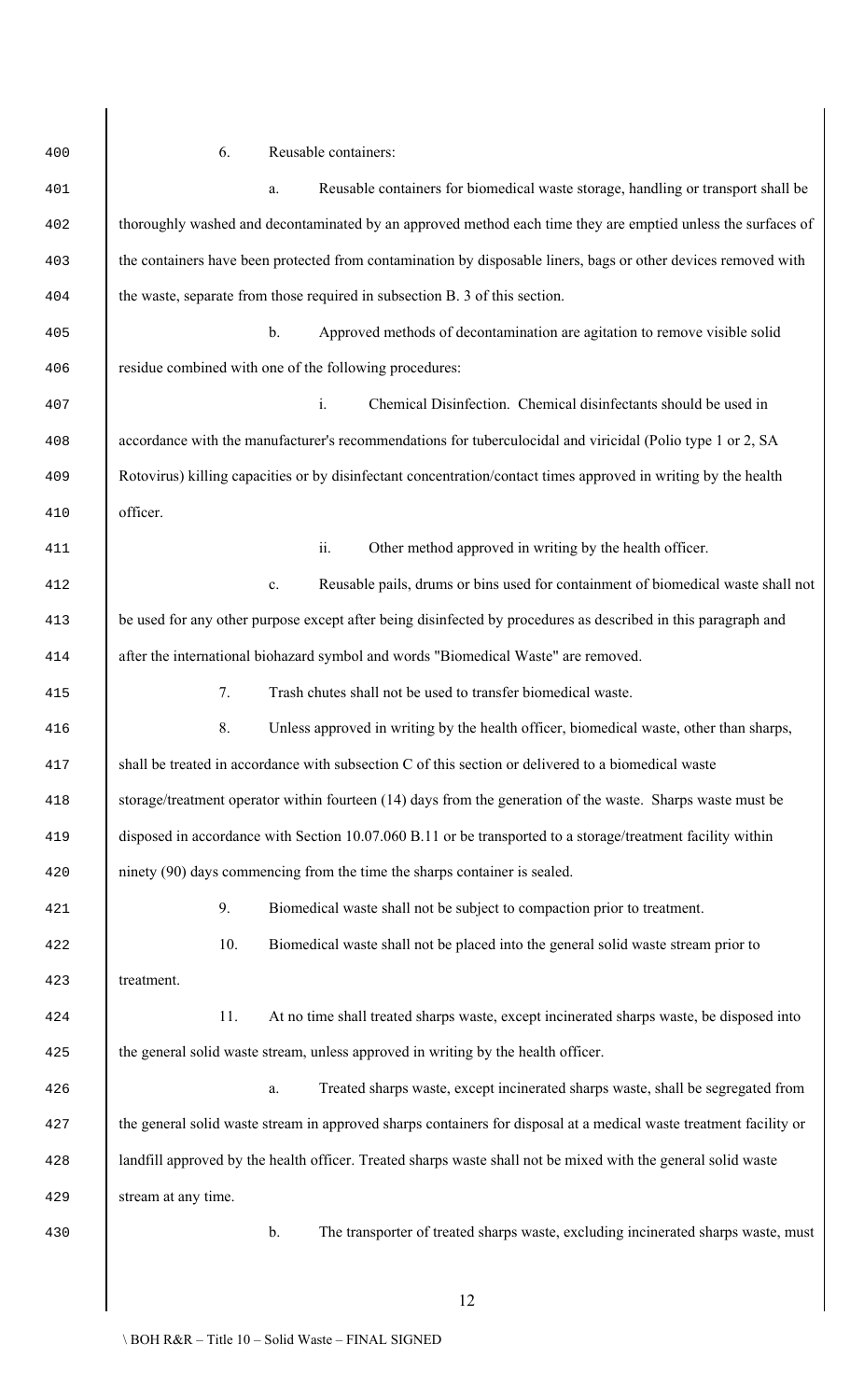| 431 | notify the disposal site operator prior to transporting the sharps waste to allow for adequate site preparation and  |
|-----|----------------------------------------------------------------------------------------------------------------------|
| 432 | staff availability. The sharps waste shall be covered with at least six inches (6") of compacted waste material      |
| 433 | within twenty-four (24) hours of disposal.                                                                           |
| 434 | Home-generated sharps are exempt from other provisions of Section 10.07.060<br>$\mathbf{c}$ .                        |
| 435 | if prepared for disposal by a means that protects medical handlers, solid waste workers and the public from          |
| 436 | injury. The disposal of home generated sharps shall be limited to:                                                   |
| 437 | $\mathbf{i}$ .<br>Depositing sharps at a medical facility which has agreed to accept home-                           |
| 438 | generated sharps;                                                                                                    |
| 439 | ii.<br>Depositing properly contained sharps at a pharmacy that provides a                                            |
| 440 | program to dispose sharps waste that meets the requirements of these regulations;                                    |
| 441 | iii.<br>Acquiring a pickup service from a biomedical waste transporter                                               |
| 442 | permitted by the health officer;                                                                                     |
| 443 | Outside the City of Seattle: Depositing the sharps in the regular<br>iv.                                             |
| 444 | household garbage, provided that they are contained in a manner that protects solid waste workers and the public.    |
| 445 | Such containment shall be limited to the following:                                                                  |
| 446 | (A)<br>Needle clippers approved by the health officer. Such devices                                                  |
| 447 | shall clip the needle from the syringe directly into a crush-proof container and render the syringe barrel harmless, |
| 448 | or                                                                                                                   |
| 449 | Two (2) liter clear P.E.T. plastic bottles commonly used for soft<br>(B)                                             |
| 450 | drink containers. Such bottles shall be tightly capped and taped to further secure the cap to the bottle. The bottle |
| 451 | must be labeled/marked "Warning: Syringes, Do Not Recycle.";                                                         |
| 452 | Within the City of Seattle: The Seattle Municipal Code governs the<br>${\bf V}.$                                     |
| 453 | disposal of home-generated sharps as solid waste.                                                                    |
| 454 | vi.<br>Other methods approved by the health officer.                                                                 |
| 455 | $C$ .<br>Biomedical Waste Treatment.                                                                                 |
| 456 | 1.<br>Biomedical waste shall be treated prior to disposal by one or more of the following                            |
| 457 | methods:                                                                                                             |
| 458 | Cultures and stocks of etiologic agents and associated biologicals: steam<br>a.                                      |
| 459 | sterilization, incineration or other treatment method approved in writing by the health officer;                     |
| 460 | $\mathbf b$ .<br>Biomedical waste: steam sterilization, incineration or other treatment method                       |
| 461 | approved in writing by the health officer;                                                                           |
|     |                                                                                                                      |
|     | 13                                                                                                                   |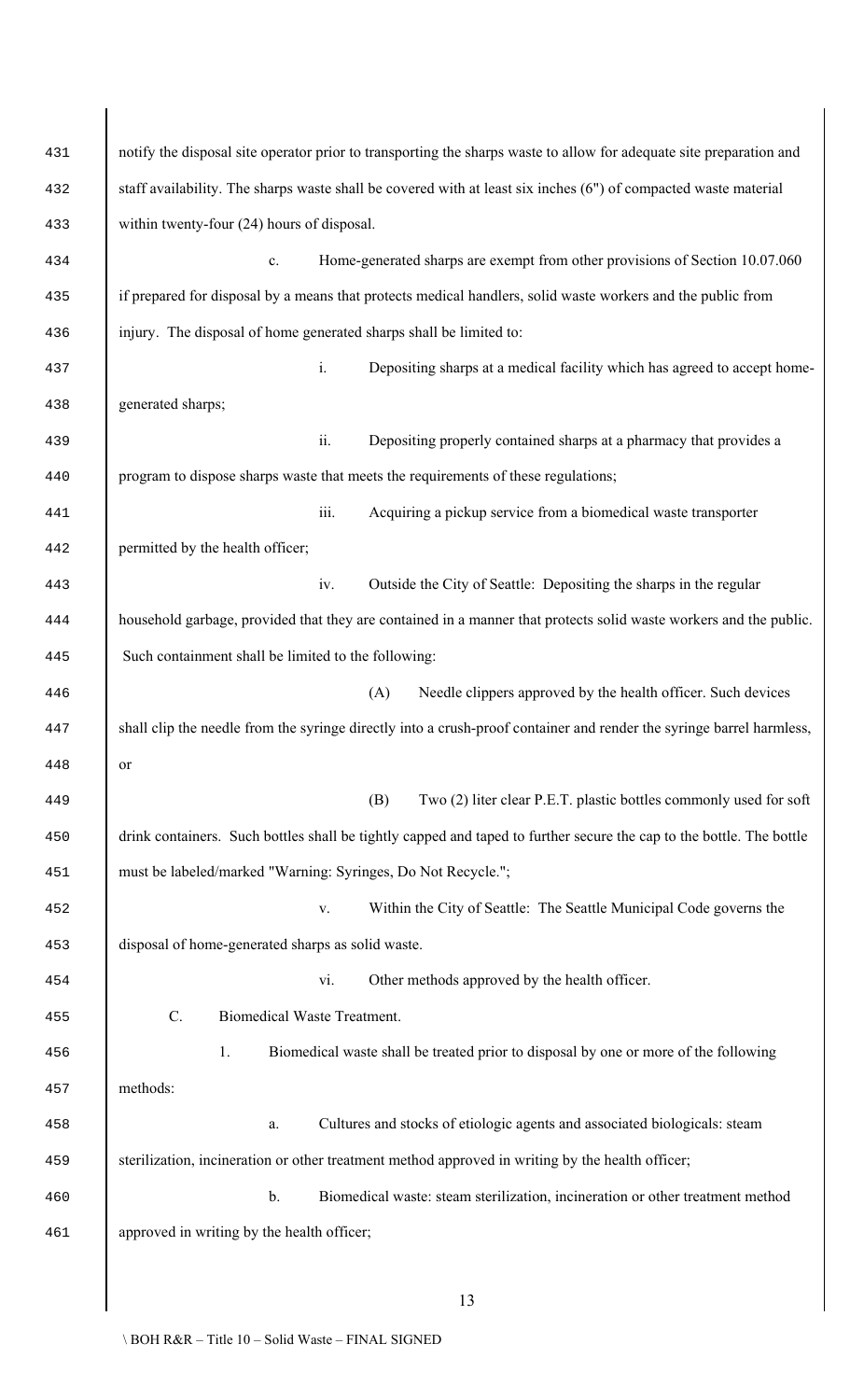| 462 | Sharps: incineration, containment as described in this title or other treatment<br>c.                                  |
|-----|------------------------------------------------------------------------------------------------------------------------|
| 463 | method approved in writing by the health officer;                                                                      |
| 464 | $d$ .<br>Pathological waste: incineration, interment or other treatment method approved                                |
| 465 | in writing by the health officer. Tissue of 0.5 centimeters or less in diameter may be disposed into an approved       |
| 466 | sewer system with the approval of the local sewer authority;                                                           |
| 467 | Human body fluids shall be considered treated biomedical waste when they are:<br>e.                                    |
| 468 | $i$ .<br>Poured directly into an approved sanitary sewer system;                                                       |
| 469 | ii.<br>Incinerated; or                                                                                                 |
| 470 | iii.<br>Absorbed by materials such as bandages, sanitary napkins or                                                    |
| 471 | commercial absorbents so that the fluid will not be released from the material and/or become airborne during           |
| 472 | normal solid waste handling practices;                                                                                 |
| 473 | f.<br>Wastes that have come into contact with human body fluids from patients                                          |
| 474 | diagnosed with pathogenic organisms assigned to Biosafety Level 4: steam sterilization, incineration or other          |
| 475 | treatment method approved in writing by the health officer;                                                            |
| 476 | Animal waste exposed to pathogens in research: incineration or other treatment<br>g.                                   |
| 477 | method approved in writing by the health officer.                                                                      |
| 478 | Biomedical waste treatment and disposal shall be conducted as follows:<br>2.                                           |
| 479 | Steam Sterilization. Steam sterilization by heating in a steam sterilizer so as to<br>a.                               |
| 480 | kill all microbiological agents as determined by chemical and biological indicator monitoring requirements set         |
| 481 | forth in this section. Operating procedures for steam sterilizers shall include, but not be limited to, the following: |
| 482 | $i$ .<br>Adoption of standard written operating procedures for each steam                                              |
| 483 | sterilizer, including time, temperature, pressure, type of waste, type of container(s), closure on container(s),       |
| 484 | pattern of loading, water content and maximum load quantity;                                                           |
| 485 | ii.<br>Check of recording and/or indicating thermometers during each                                                   |
| 486 | complete cycle to ensure the attainment of a minimum temperature of two hundred fifty degrees Fahrenheit (250°         |
| 487 | F) or one hundred twenty-one degrees centigrade (120 $\degree$ C) for one-half (1/2) hour or longer, depending on      |
| 488 | quantity and compaction of the load, in order to achieve sterilization of the entire load. Thermometers shall be       |
| 489 | checked for calibration at least annually;                                                                             |
| 490 | iii.<br>Use of heat-sensitive tape or other device for each load that is processed                                     |
| 491 | to indicate that the load has undergone the steam sterilization process;                                               |
| 492 | Use of the chemical migrating integrator Thermalog-S, or other<br>iv.                                                  |
|     |                                                                                                                        |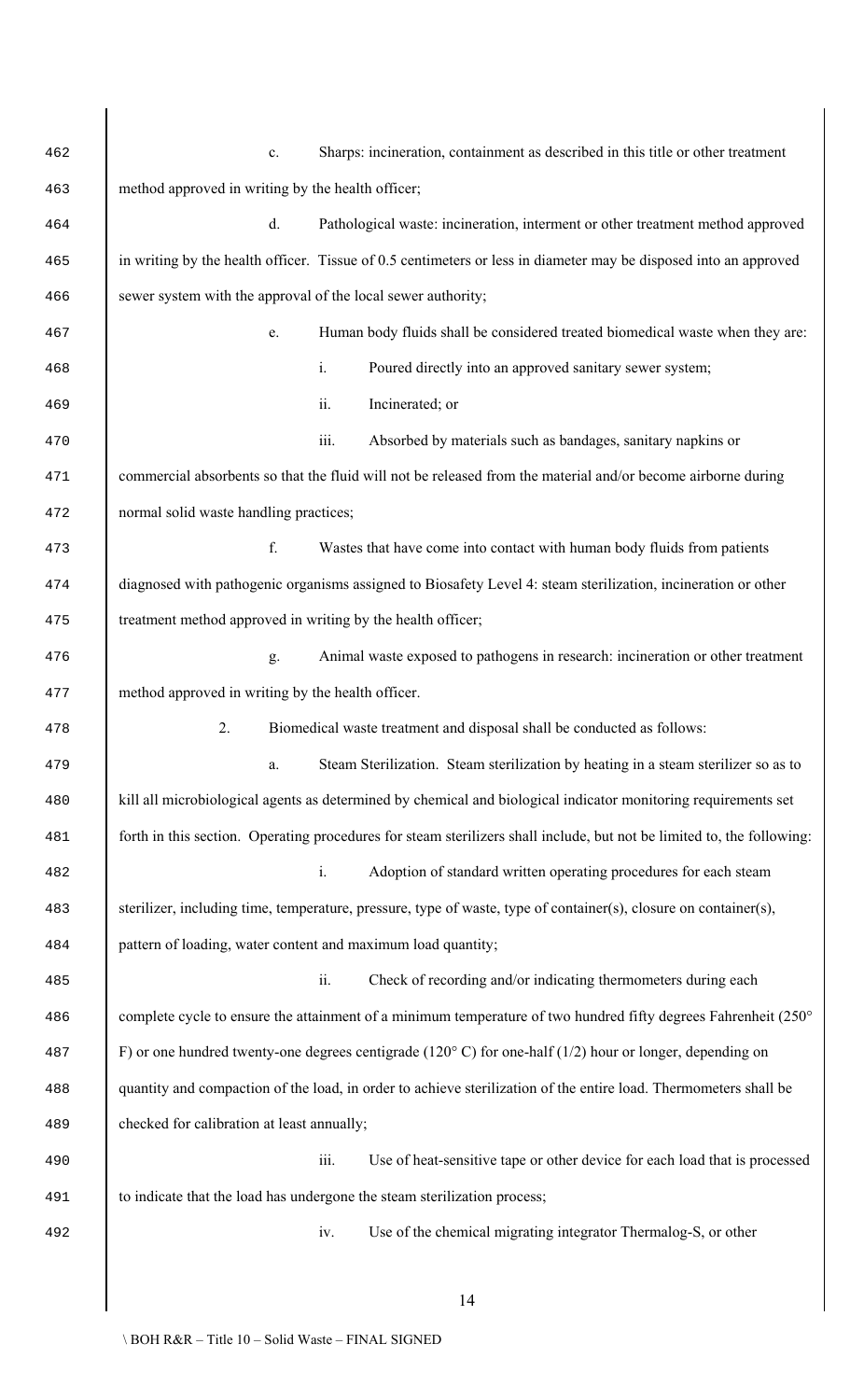| 493 | chemical integrator meeting equivalent time, temperature and steam indicator specifications, based upon Bacillus     |
|-----|----------------------------------------------------------------------------------------------------------------------|
| 494 | stearothermophilus spore kill steam sterilization parameters, approved in writing by the health officer. The         |
| 495 | chemical integrator shall be placed at the center load of each cycle to confirm attainment of adequate sterilization |
| 496 | conditions for each biomedical waste treatment cycle run;                                                            |
| 497 | Use of the biological indicator, Bacillus stearothermophilus, or other<br>V.                                         |
| 498 | biological indicator approved in writing by the health officer, placed at the center of a load processed under       |
| 499 | standard operating conditions at least monthly to confirm the attainment of adequate sterilization conditions.       |
| 500 | vi.<br>Maintenance of records of procedures specified in paragraphs i, ii, iii, iv                                   |
| 501 | and $v$ of this subsection for a period of not less than three $(3)$ years;                                          |
| 502 | vii.<br>Development and implementation of a written steam sterilization                                              |
| 503 | training program for steam sterilizer operators. Biomedical waste so treated shall be disposable into the general    |
| 504 | solid waste stream provided it is not otherwise hazardous waste or nonincinerated sharps waste.                      |
| 505 | $b$ .<br>Incineration. Incineration shall be conducted at a sufficient temperature and for                           |
| 506 | sufficient duration that all combustible material is reduced to ash; that no unburned combustible material is        |
| 507 | evident in the ash. Operating procedures for incinerators shall include, but not be limited to, the following:       |
| 508 | $\mathbf{i}$ .<br>Adoption of a standard written operating procedure for each incinerator                            |
| 509 | that takes into account: variation in waste composition, waste feed rate and combustion temperature;                 |
| 510 | ii.<br>Development and implementation of a written incinerator operator                                              |
| 511 | training program for incinerator operators;                                                                          |
| 512 | iii.<br>Implementation of a program to test incinerator ash for extractable                                          |
| 513 | heavy metals prior to disposal at a licensed disposal site. Should the incinerator ash fail the Toxicity             |
| 514 | Characteristics Leaching Procedure (TCLP) analysis for heavy metals, the ash must be handled as a State              |
| 515 | Dangerous Waste under WAC Chapter 173-303;                                                                           |
| 516 | iv.<br>Records of generator, quantities and destruction shall be maintained by                                       |
| 517 | the incinerator owner/operator for a period of not less than three (3) years.                                        |
| 518 | Interment. Interment of pathological waste shall be conducted in such a manner<br>$\mathbf{c}$ .                     |
| 519 | so as to meet all federal, state and local regulations.                                                              |
| 520 | 3.<br>Biomedical waste treated in accordance with this section, with the exception of                                |
| 521 | nonincinerated sharps waste, shall be considered solid waste and may be disposable into the general solid waste      |
| 522 | stream.                                                                                                              |
| 523 | Contingency planning. Each biomedical waste generator and biomedical waste<br>4.                                     |
|     |                                                                                                                      |
|     | 15                                                                                                                   |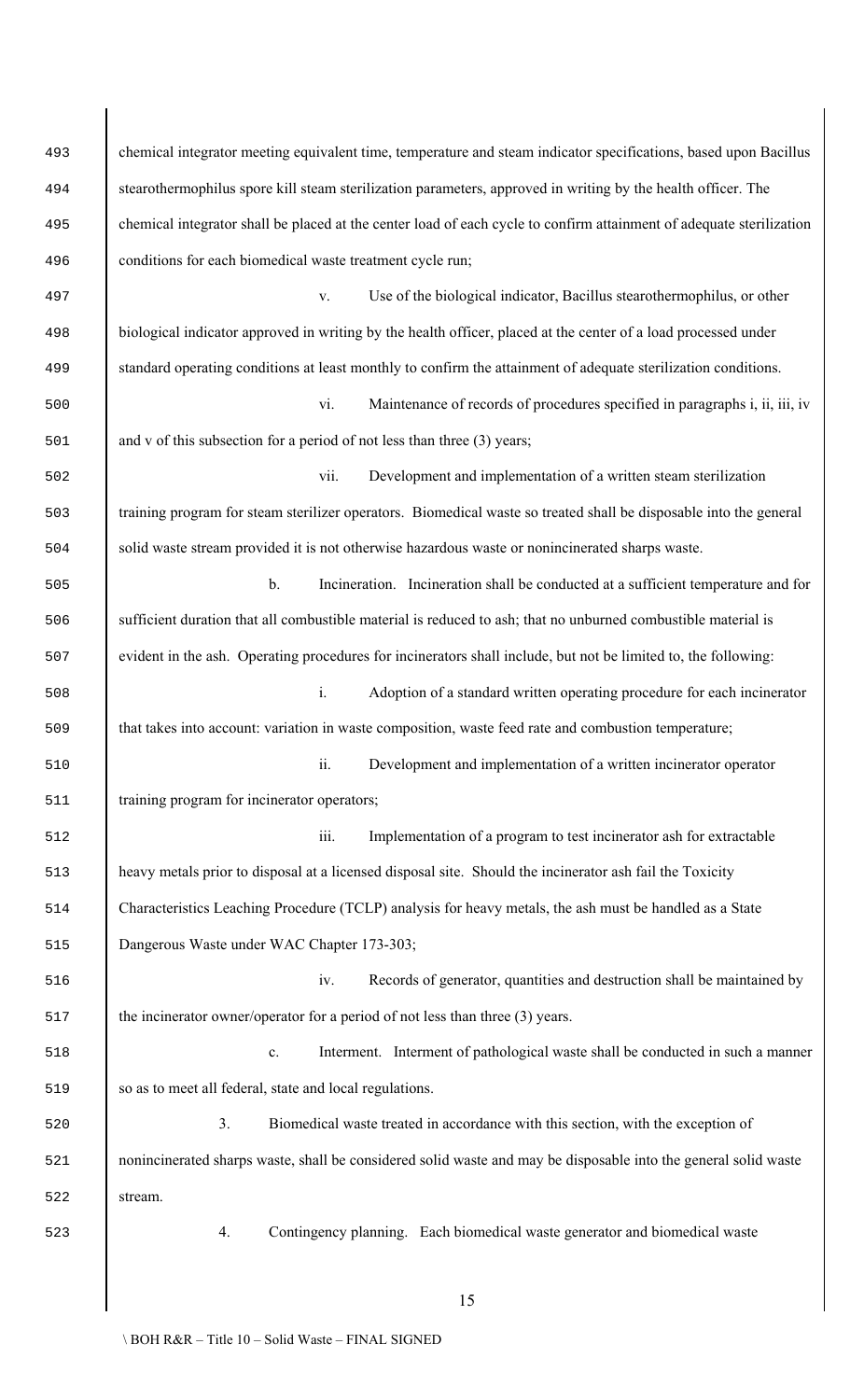| 524 | storage/treatment operator must have an alternative plan for the treatment of biomedical waste to be used in the    |  |  |
|-----|---------------------------------------------------------------------------------------------------------------------|--|--|
| 525 | event that changes at the primary treatment facility result in that facility no longer conforming to the            |  |  |
| 526 | requirements of this code.                                                                                          |  |  |
| 527 | D.<br>Biomedical Waste Storage/Treatment Site Requirements. Biomedical waste storage areas must                     |  |  |
| 528 | comply with the following requirements:                                                                             |  |  |
| 529 | Unless otherwise approved by the health officer, the biomedical waste storage area must<br>1.                       |  |  |
| 530 | be located on the same site as the treatment facility.                                                              |  |  |
| 531 | 2.<br>The storage area shall be kept locked and accessible only to authorized personnel at all                      |  |  |
| 532 | times.                                                                                                              |  |  |
| 533 | 3.<br>The storage area shall be conspicuously marked with a sign twelve inches by twelve                            |  |  |
| 534 | inches (12" x 12") with the words "Biomedical Waste" and the international biohazard symbol.                        |  |  |
| 535 | The storage area shall be constructed of cleanable materials and kept in a sanitary<br>4.                           |  |  |
| 536 | condition. A spill kit must be available at the site.                                                               |  |  |
| 537 | The waste shall be stored in a nonputrescent state using refrigeration when necessary.<br>5.                        |  |  |
| 538 | The total combined time biomedical waste can be stored with the biomedical waste<br>6.                              |  |  |
| 539 | transporter and the storage/treatment site, prior to disposal, shall be fifteen (15) days unless otherwise approved |  |  |
| 540 | by the health officer.                                                                                              |  |  |
| 541 | E.<br>Transfer of Biomedical Waste. Any biomedical waste generator who produces more than one                       |  |  |
| 542 | hundred (100) pounds of biomedical waste per month that requires off-site biomedical waste treatment shall have     |  |  |
| 543 | the waste transported only by a biomedical waste transporter.                                                       |  |  |
| 544 | F.<br>Inspection. The health officer shall have the authority to inspect any biomedical waste generator             |  |  |
| 545 | (BWG) or biomedical waste storage/treatment operator (BWSTO), at any reasonable time, for the purpose of            |  |  |
| 546 | evaluating the BWG's or BWSTO's written biomedical waste management plan, to determine if the BWG's or              |  |  |
| 547 | BWSTO's biomedical waste is being handled, stored, treated and disposed in accordance with this regulation. The     |  |  |
| 548 | health officer shall have the authority to inspect any biomedical waste transporter at any reasonable time, for the |  |  |
| 549 | purpose of determining if the provisions of this title are being met.                                               |  |  |
| 550 |                                                                                                                     |  |  |
| 551 | <b>CHAPTER 10.08 - WASTE MANAGEMENT</b>                                                                             |  |  |
| 552 | Sections:                                                                                                           |  |  |
| 553 | 10.08.010 Definitions                                                                                               |  |  |
| 554 | 10.08.020 Yard debris                                                                                               |  |  |
|     |                                                                                                                     |  |  |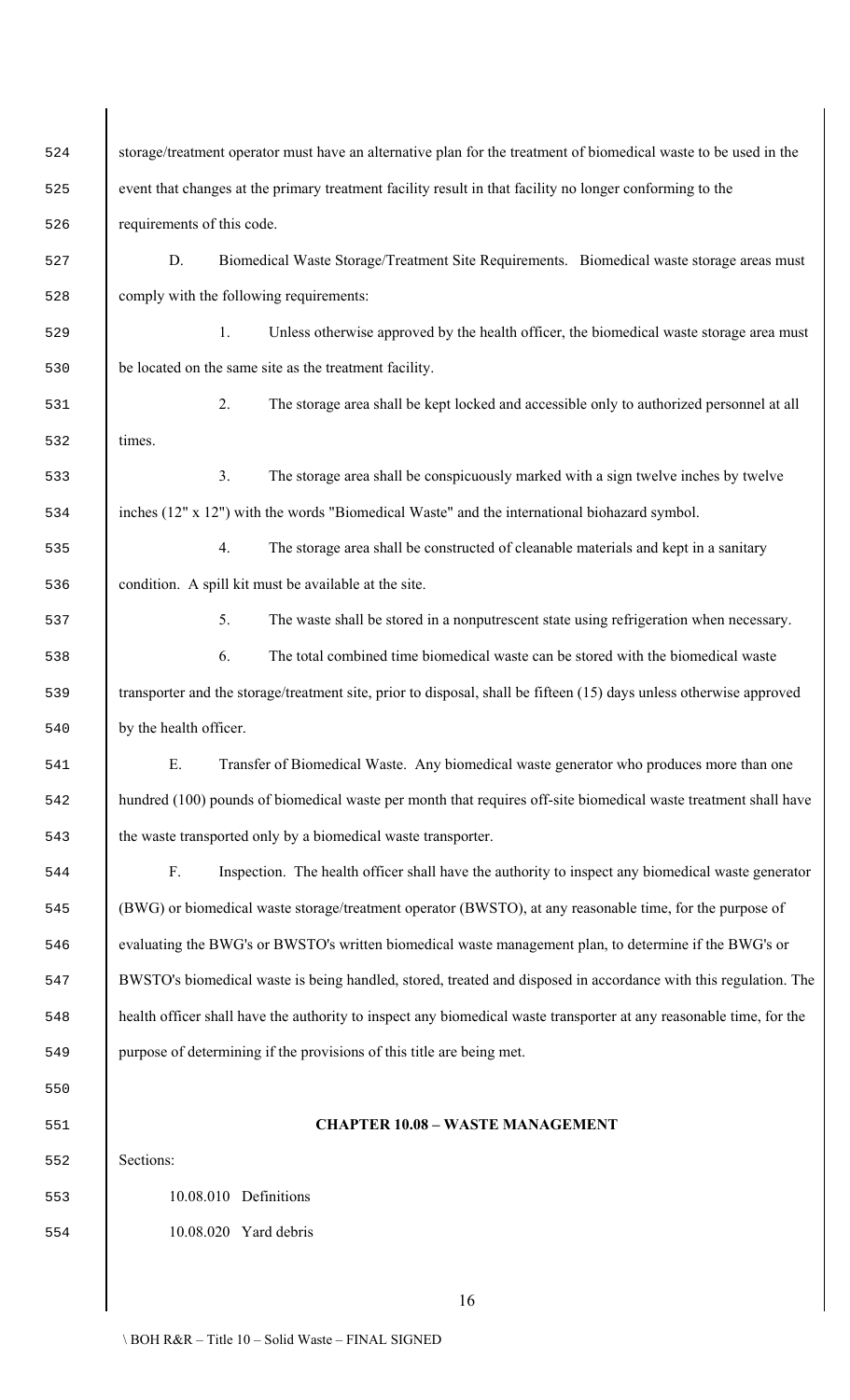10.08.030 Asbestos-containing waste material

10.08.040 Animal waste

10.08.050 Garbage removal

10.08.060 City of Seattle requirements

### **10.08.010 Definitions.**

 A. Asbestos."Asbestos" means the asbestiform varieties of actinolite, amosite (cummingtonite-grunerite), tremolite, chrysolite (serpentinite), crocidolite (riebeckite) or anthophyllite.

 B. Construction, demolition, landclearing (CDL) waste. "CDL waste" means any combination of recyclable or nonrecyclable construction, demolition and landclearing waste that results from construction, remodeling, repair or demolition of buildings, roads or other structures, or from landclearing for development, and requires removal from the site of construction, demolition or landclearing.

 C. Construction waste. "Construction waste" means wood, concrete, drywall, masonry, roofing, siding, structural metal, wire, insulation, and other building material; and plastics, styrofoam, twine, baling and strapping materials, cans, buckets, and other packaging materials and containers. It also includes sand, rocks and dirt that are used in construction. In no event shall "construction waste" include dangerous or extremely hazardous waste of any kind, garbage, sewerage waste, animal carcasses or asbestos.

 D. Demolition waste. "Demolition waste" means concrete, drywall, asphalt, wood, masonry, roofing (including composition roofing), siding, structural metal, wire, insulation, and other materials found in demolished buildings, roads, and other structures. It also includes sand, rocks and dirt that result from demolition. In no event shall "demolition waste" include dangerous or extremely hazardous waste, liquid waste, garbage, sewerage waste, animal carcasses or asbestos.

 E. Land clearing waste. "Land clearing waste" means natural vegetation and minerals such as stumps, brush, blackberry vines, tree branches, and associated dirt, sand, tree bark, sod and rocks.

 **10.08.020 Yard debris.** A. Yard debris that have been segregated from the waste stream for the purposes of recycling at a centralized facility shall be stored and transported in such a way as to minimize the creation of odors and excess waste.

 B. Outside the City of Seattle: Plastic bags shall not be used to store or transport yard debris. Residential yard debris collection companies shall reject pick-up service of yard debris that has been stored in plastic bags. Rejected loads shall be tagged to explain the reason for rejection. Solid wastes other than yard debris shall not be disposed with yard debris segregated for the purposes of recycling at a centralized facility.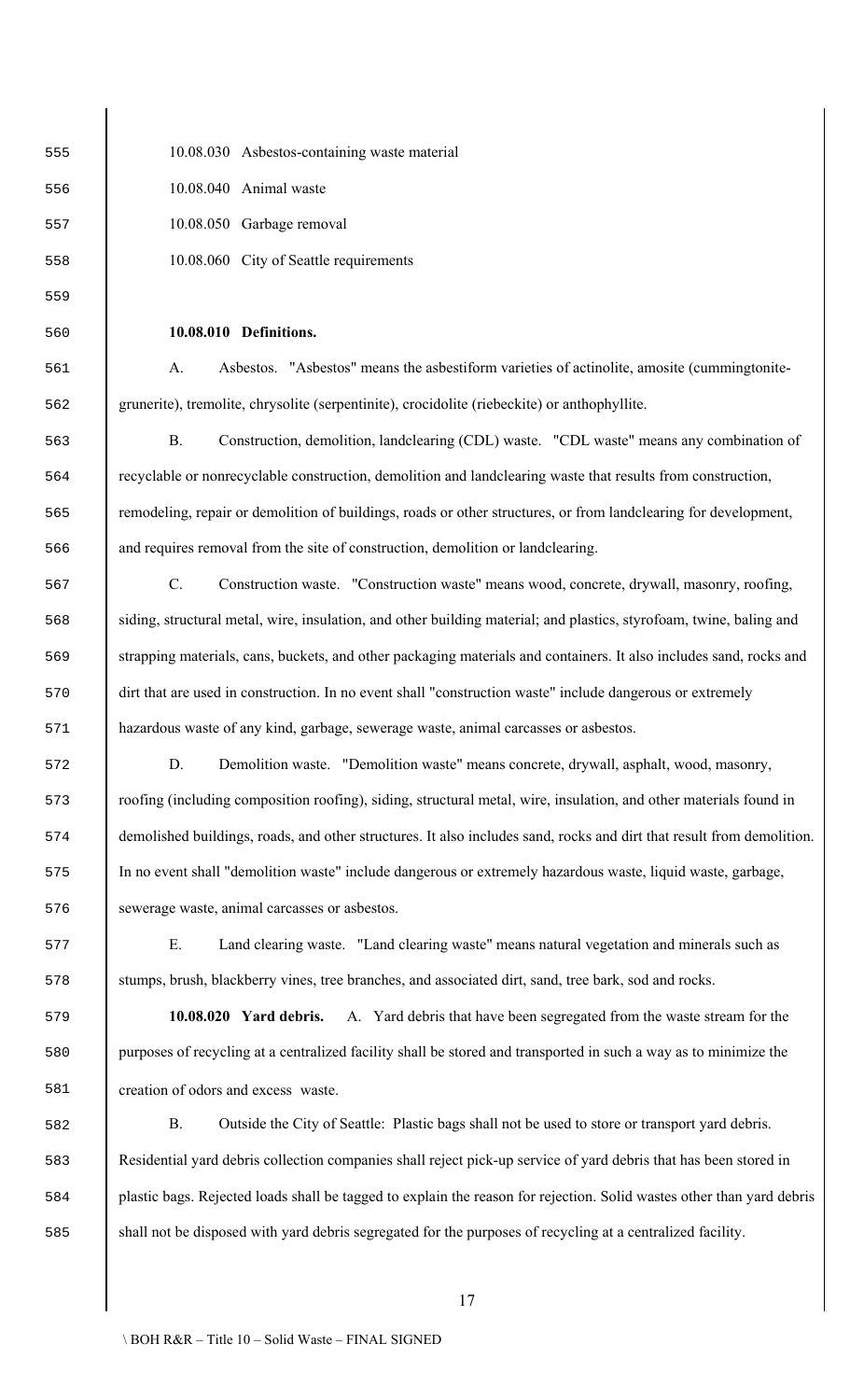Residential yard debris collection companies shall reject pick-up services of yard debris that are substantially contaminated with other solid wastes. Rejected loads shall be tagged to explain the reason for its rejection.

 **10.08.030 Asbestos-containing waste material.** A.Asbestos-containing waste shall be handled and disposed pursuant to 40 CFR Part 61 Subpart M, WAC Chapter 173-303, and Article 10 of Regulation No. III, Article 4 of the Puget Sound Clean Air Agency (PSCAA).

 B. Disposal. Generators of regulated asbestos- containing waste material, regardless of quantity, shall dispose of their waste at a landfill approved by the health officer. The generator must notify the disposal site operator prior to transporting the asbestos waste to allow for adequate site preparation and staff availability. The asbestos-containing waste material shall be covered with at least fifteen (15) centimeters (six inches (6")) of compacted nonasbestos-containing waste material within twenty-four (24) hours of disposal. Asbestos waste shall not be disposed of at transfer stations unless separate provisions are approved (by the health officer) and in place for receiving, storing, monitoring and transporting the material to an approved landfill.

 **10.08.040 Animal waste.** A. Dead Animals. Dead animals shall be disposed of in a manner to protect the public health and the environment. Their disposal shall be consistent with local codes. Outside the City of Seattle, animals weighing fifteen (15) pounds or less may be disposed with the general household waste. Animals weighing more than fifteen (15) pounds shall be taken to a rendering plant, a veterinary clinic, an animal shelter, pet cemetery or can be disposed of directly at landfills or transfer stations so as not to create a nuisance. Property owners may bury dead animals on their property, so long as no nuisance is created.

 B. Dog Droppings. Dog droppings shall be disposed of in a manner, such as burial, which does not create a nuisance. Their disposal shall be consistent with other applicable laws, ordinances, rules and regulations. Dog droppings may be disposed of into the sewer if the system is served by Metro or other large sewer treatment facility which will accept such waste. This waste shall not be put into a septic system.

 **10.08.050 Garbage removal.** Garbage shall be removed from the premises no less than once per week, unless a different frequency is approved by the health officer.

 **10.08.060 City of Seattle requirements.** Within the City of Seattle, the solid waste management, collection, transportation and storage requirements of Seattle Municipal Code Chapter 21.36, as may hereafter be amended, shall govern instead of this title.

## **CHAPTER 10.09 – LANDFILLING**

Sections:

10.09.010 Definitions

10.09.020 Adoption of state minimum functional standards for solid waste handling and criteria for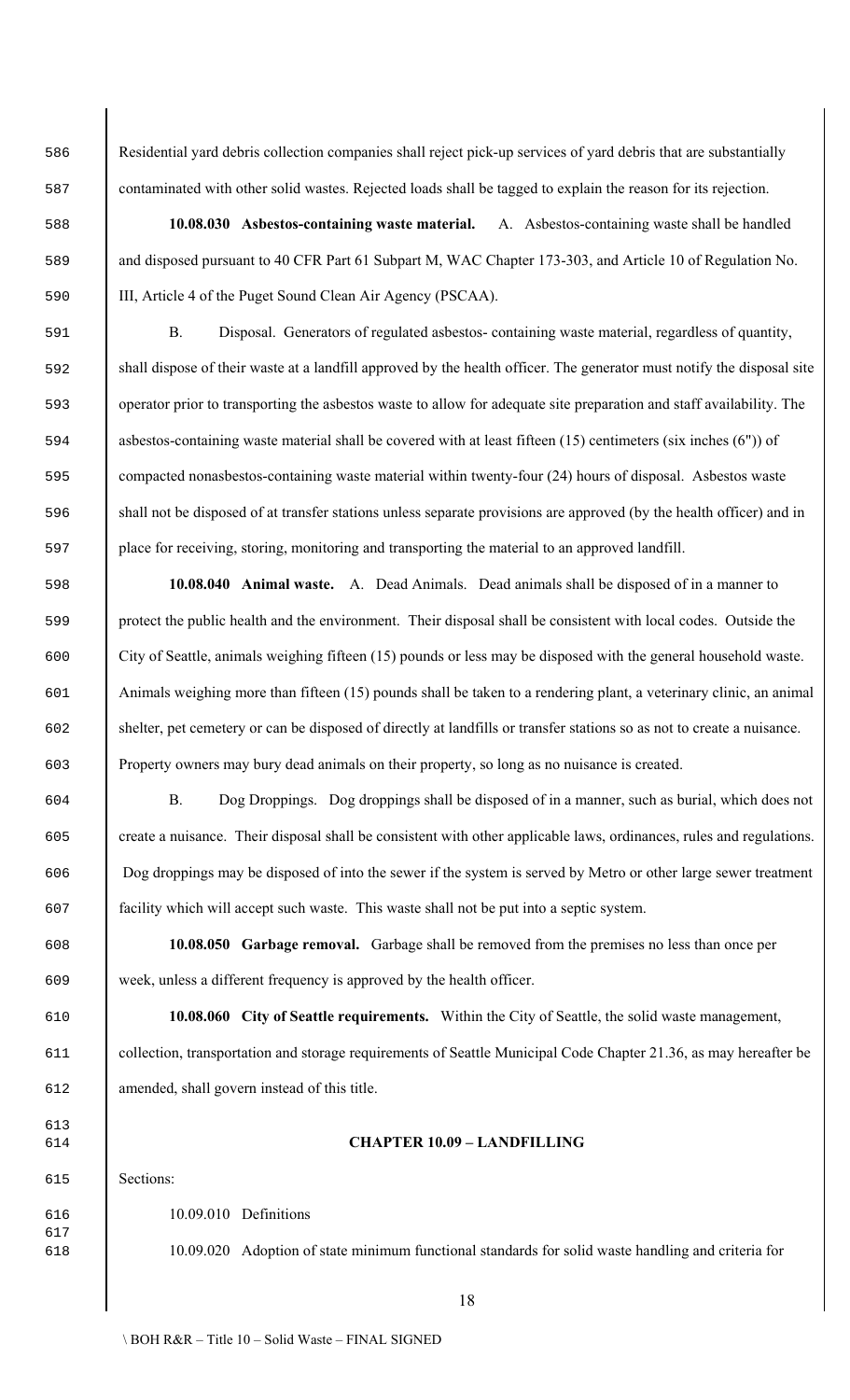municipal solid waste handling 10.09.030 Closure 10.09.040 Abandoned landfill sites 10.09.050 Methane monitoring 10.09.060 Construction standards for methane control **10.09.010 Definitions.** Abandoned landfills."Abandoned landfills" means those landfills closed prior to the requirement of obtaining a closure permit.

 **10.09.020 Adoption of state minimum functional standards for solid waste handling and criteria for municipal solid waste handling.** Except as otherwise specifically provided in this title, the provisions of Chapter 173-304 WAC, Mimimum Functional Standards for Solid Waste Handling, as amended, and Chapter 173-351 WAC, Criteria for Municipal Solid Waste Landfills, as amended, are hereby adopted and by this reference made a part of this title. In case of conflict between the state administrative code provisions and this title, the more stringent provisions of this title shall be controlling.

# **10.09.030 Closure.**

 A. Following the closure of a landfill or landfill site, and inspection by the health officer, necessary maintenance and repairs shall be made by the owner and/or operator of the site until the fill has been stabilized for a period of thirty (30) years or longer as required by the health officer. Necessary maintenance includes leachate collection and treatment, methane testing and control, fumarole and surface repairs and other conditions required by the health officer. The owner and/or operator shall inspect the site on an approved schedule as necessary to verify conditions. Annually, until the site has been stabilized, the owner and/or operator of a closed disposal site shall submit a report prepared by an approved engineer stating the conditions noted from the inspections of the site and any alterations from the original closure plan, and any recommended revisions. Any construction or excavation on a completed landfill shall proceed only after written notification to and approval by the health officer.

 B. Surety bond additional requirements. A surety bond must be renewed annually after the completion of any landfill or inert/demolition landfill site until the fill has been stabilized for a period of thirty (30) years or as long as required by the health officer.

 **10.09.040 Abandoned landfill sites.** All abandoned landfills shall be maintained by the owner and/or operator so as not to create a risk to the public health. The health officer shall have the authority to require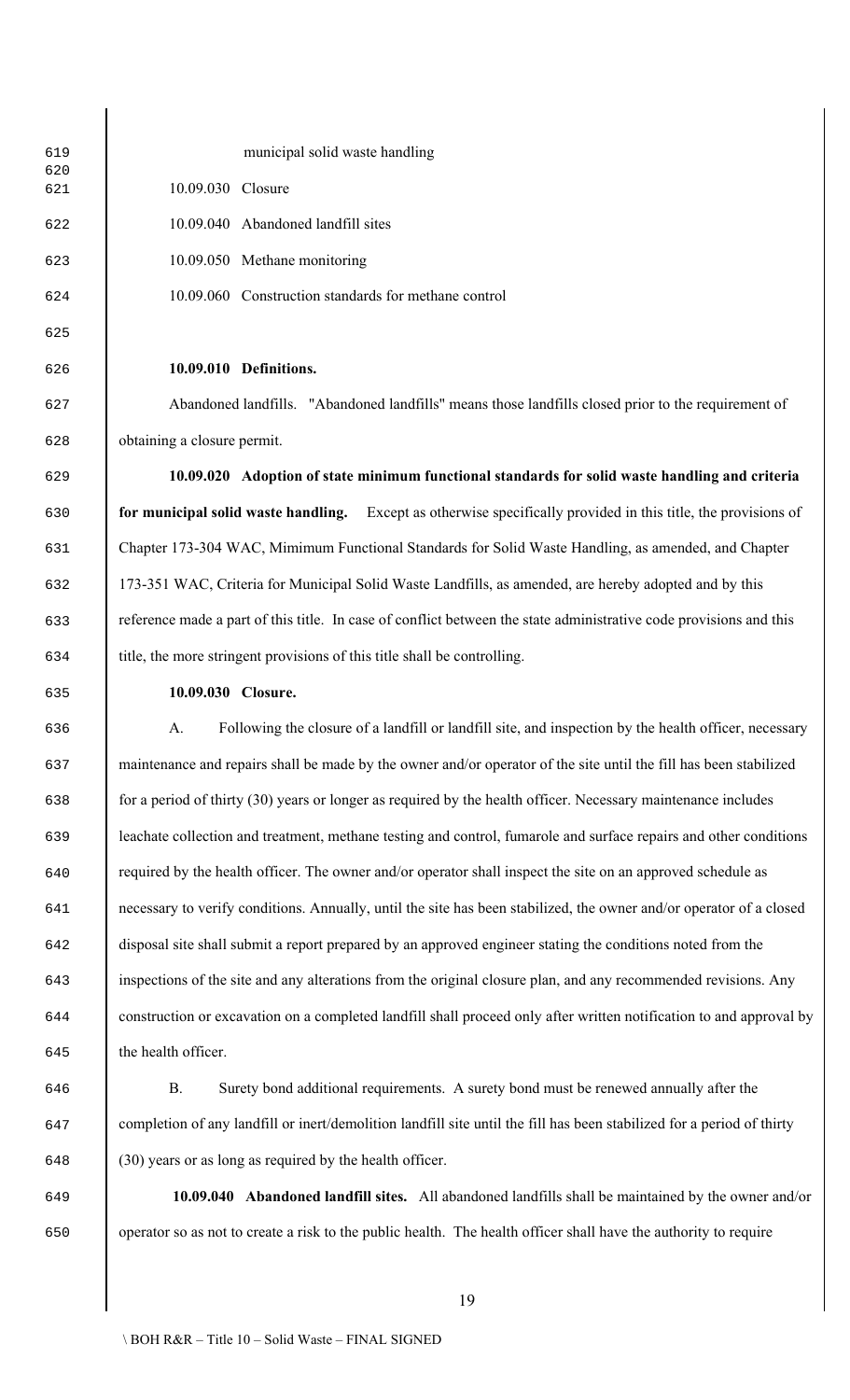surface repairs, methane monitoring and control, surface water and groundwater monitoring, leachate control, and any additional measures determined necessary to protect the public health and the environment.

 **10.09.050 Methane monitoring.** All landfills except inert waste landfills shall provide for adequate venting, collecting or redirecting of gases generated by solid waste. No methane shall be allowed to migrate to or beyond the property boundary above or below the ground in concentrations greater than the lower explosive limit for methane, or in excess of one hundred (100) parts per million by volume of hydrocarbons (expressed as methane) in off-site structures, or in excess of twenty-five percent (25%) of the lower explosive limit for gases in facility structures (excluding gas control or recovery system components). It shall be the responsibility of the landfill operator and/or owner to develop a sampling and testing program to monitor gas production and migration, and to obtain approval from the health officer for such program.

 **10.09.060 Construction standards for methane control.** A. Applicability. This construction 662 restriction applies to all construction activities on or within one thousand feet (1,000') of an active, closed or abandoned landfill that has been documented by the health officer to be generating levels of methane gas on-site at the lower explosive limit or greater levels. The distance shall be calculated from the location of the proposed structure to the nearest property line of the active or former landfill site.

 B. Requirements. All enclosed structures to be built within the one thousand foot (1,000') landfill zone must be protected from potential methane migration. The method for insuring a structure's protection from methane shall be addressed in a report submitted by a licensed professional engineer to the local building department for approval. Such a report shall contain a description of the investigation and recommendation(s) for preventing the accumulation of explosive concentrations of methane gas within or under enclosed portions of the proposed building or structure. At the time of final inspection, the professional engineer shall furnish a signed statement attesting that the building or structure has been constructed in accordance with his/her recommendations for addressing methane gas migration.

### **CHAPTER 10.10 – WASTE SCREENING**

Sections:

- 10.10.010 Dangerous waste
- 10.10.020 Disposal site inspection and screening
- 10.10.030 Notice requiring screening
- 10.10.040 Excavated material inspection and screening

**10.10.010 Dangerous waste.** The health officer may screen any wastes or fill material suspected of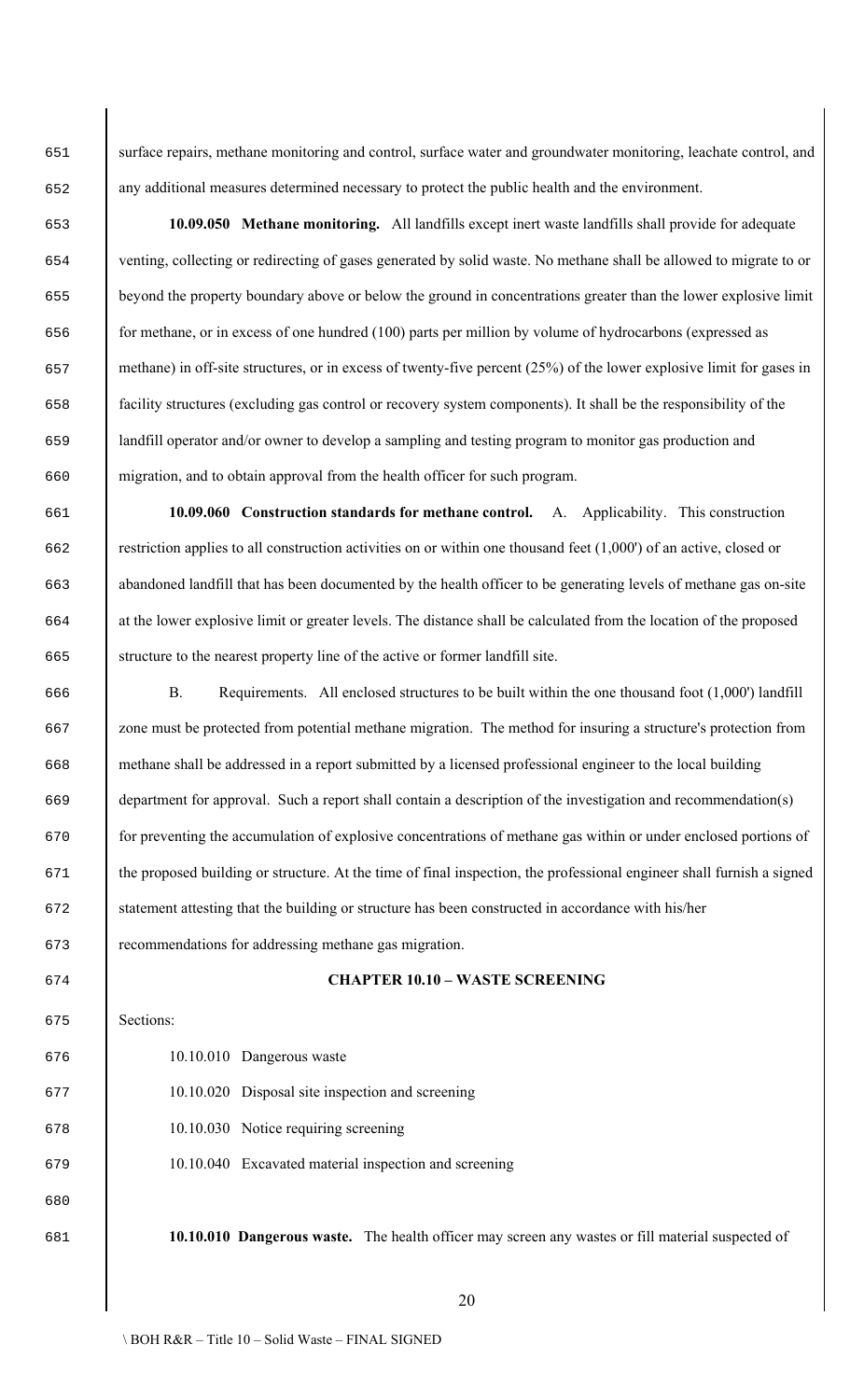being a regulated dangerous waste. The screening process may involve certified testing, a disclosure of the waste constituents and waste generation process, and other additional information. If the health officer determines that the waste is not a regulated dangerous waste but still poses a significant threat to the public health, safety or the environment, he/she may direct the generator or transporter to transfer the waste to a specified treatment or disposal site. If the health officer determines that the waste is a regulated dangerous waste, he/she shall notify the Department of Ecology, which shall have full jurisdiction regarding handling and disposal. The Dangerous Waste Regulations, WAC Chapter 173-303, shall be considered when screening and making waste determinations.

 **10.10.020 Disposal site inspection and screening.** If during inspections of waste the health officer observes waste suspected of being regulated dangerous waste because of physical properties of the waste, he/she shall have the authority to require the site operator to segregate and hold any such waste. If the health officer determines that testing is required to identify the waste, the generator shall be responsible for such analysis and if the generator is not known, the site operator shall be responsible for funding such analysis. The disposal site operator and/or attendants shall have similar authority not to accept suspect wastes.

 **10.10.030 Notice requiring screening.** When such wastes are identified as being suspect dangerous wastes the health officer may issue a notice requiring screening. This notice will specify requirements which must be met to satisfy the screening process and a schedule for compliance.

 **10.10.040 Excavated material inspection and screening.** The health officer shall have the authority to inspect and screen any excavated dirt, dredge spoil, soil or other material intended for use as upland fill if the material is suspected of containing contaminants at significant levels to endanger the public health, safety or the environment. The health officer may require the suspect material to be tested to identify the contaminant(s) and/or the concentration. If the material is determined not to be a dangerous waste, but still contains a significant level of contaminants which could create a problem from becoming airborne (breathing or nuisance odor), skin contact, leaching into surface waters or groundwaters or entering the food chain, or contains a level of contamination above that specified in the Washington State Model Toxics Control Act Regulations (WAC Chapter 173-340) for soils, the health officer can regulate the material as solid waste. Persons excavating soils in any areas of unincorporated King County or the incorporated cities that encounter a significant quantity of suspect material – such as leaked or spilled fuel oil (Bunker C or Diesel), gasoline, or other volatile (odorous) compounds, slag, industrial waste or other solid waste – shall contact the health officer for determination of appropriate handling and disposal.

# **CHAPTER 10.11 – UNLAWFUL DUMPING**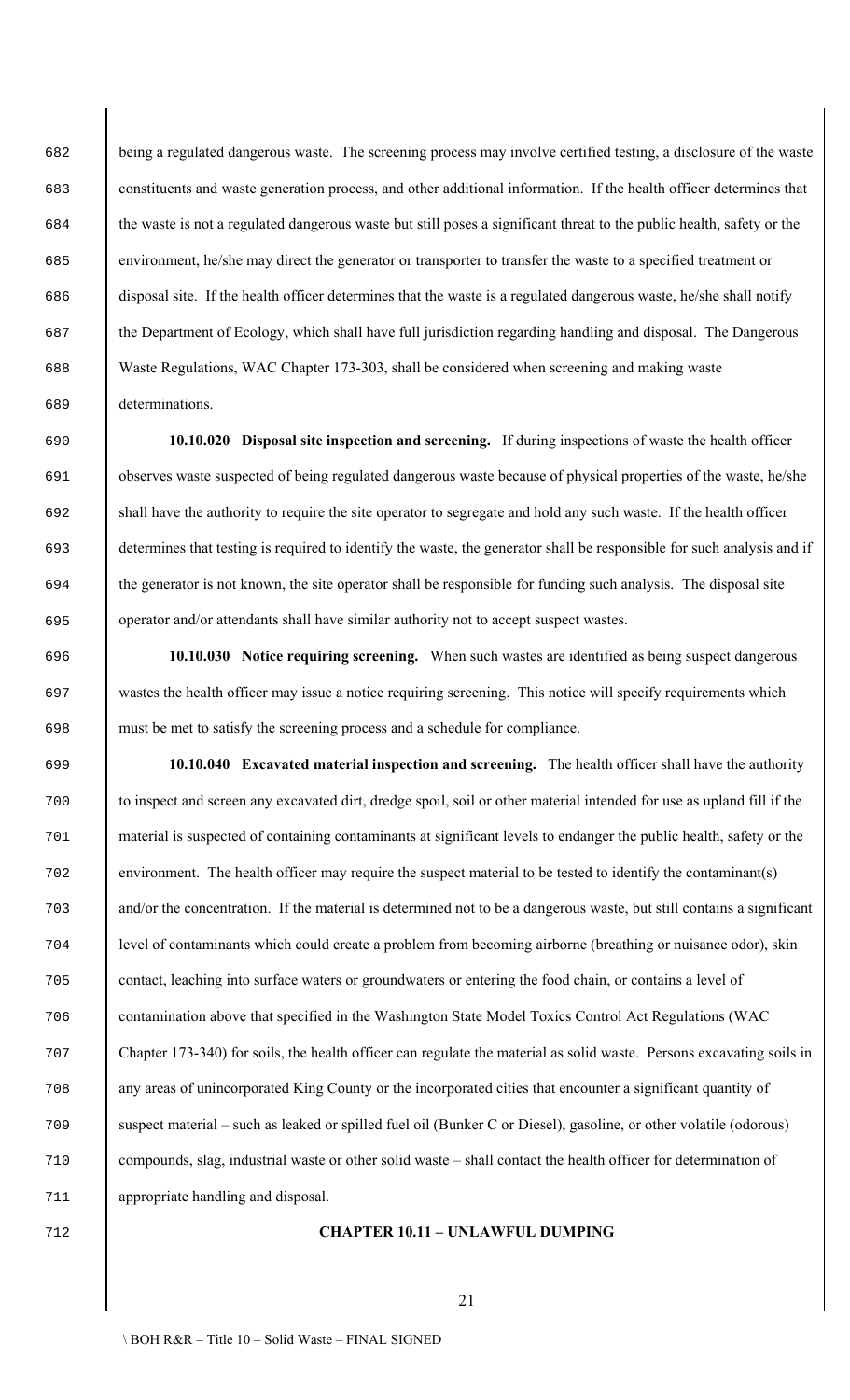Sections: 10.11.010 Definitions 10.11.020 Solid waste dumping prohibited 10.11.030 Identification of responsible person

## **10.11.010 Definitions.**

 "Nuisance" consists in unlawfully doing an act, or omitting to perform a duty, which act or omission either annoys, injures, or endangers the comfort, repose, health or safety of others, offends decency, or unlawfully interferes with, obstructs or tends to obstruct, any lake or navigable river, bay, stream, canal, or basin, or any public park, square, street or highway; or in any way renders other persons insecure in life, or in the use of property.

 **10.11.020 Solid waste dumping prohibited.** It is unlawful for any person to dump or deposit or permit the dumping or depositing of any solid waste onto or under the surface of the ground or into the waters of this State, except at a solid waste disposal site for which there is a valid permit; provided, that nothing herein shall prohibit a person from dumping or depositing agricultural waste resulting from his/her own activities onto or under the surface of ground owned or leased by him/her when such action does not violate statutes or ordinances, or create a nuisance.

 **10.11.030 Identification of responsible person.** A. Whenever solid waste dumped in violation of this title contains three (3) or more items bearing the name of one (1) individual, there shall be rebuttable presumption that the individual whose name appears on such items committed the unlawful act of dumping.

 B. When the health officer investigates a case of unlawful dumping and finds no identification in the solid waste, nor other evidence, he/she may then order the property owner to remove said solid waste from his/her land. Where this occurs on private land the property owner or occupant shall be responsible for removal. Where this occurs on public land the appropriate governmental agency shall be responsible for removal.

 **10.11.040 Other agency requirements.** The provisions of this chapter are not intended to supersede or take the place of ordinances, rules and regulations of other local government agencies governing unlawful dumping.

# **CHAPTER 10.12 – SOLID WASTE HANDLING STANDARDS**

Sections:

10.12.010 Adoption of state solid waste handling standards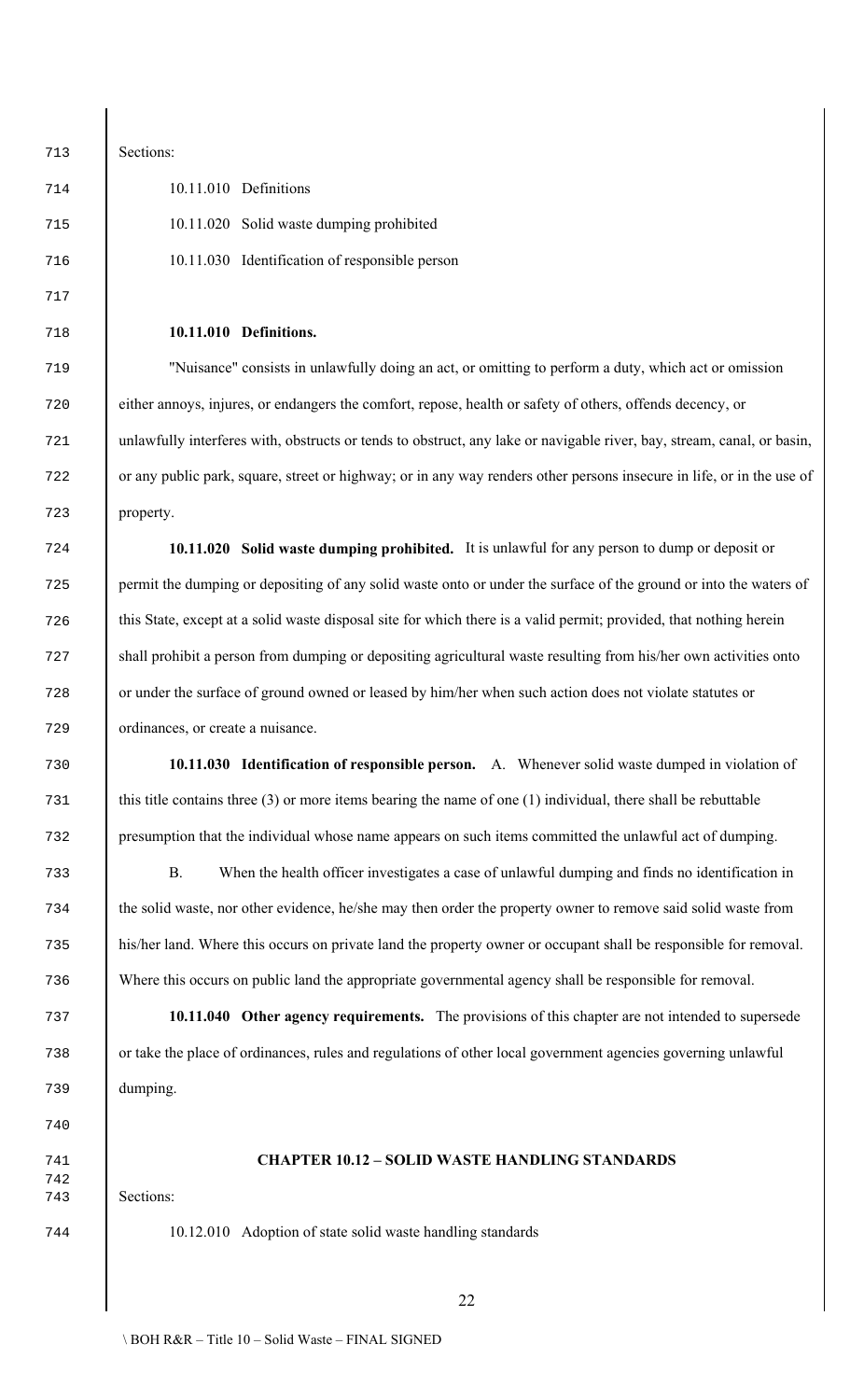| 745 | 173-350-010 Purpose     |                                                                                                           |
|-----|-------------------------|-----------------------------------------------------------------------------------------------------------|
| 746 |                         | 173-350-020 Applicability                                                                                 |
| 747 |                         | 173-350-025 Owner Responsibilities for Solid Waste                                                        |
| 748 |                         | 173-350-030 Effective Dates                                                                               |
| 749 |                         | 173-350-040 Performance Standards                                                                         |
| 750 | 173-350-100 Definitions |                                                                                                           |
| 751 |                         | 173-350-200 Beneficial Use Permit Exemptions                                                              |
| 752 | 173-350-210 Recycling   |                                                                                                           |
| 753 |                         | 173-350-220 Composting Facilities                                                                         |
| 754 |                         | 173-350-230 Land Application                                                                              |
| 755 |                         | 173-350-240 Energy Recovery and Incineration                                                              |
| 756 |                         | 173-350-300 On-site Storage, Collection, and Transportation Standards                                     |
| 757 |                         | 173-350-310 Intermediate Solid Waste Handling Facilities                                                  |
| 758 |                         | 173-350-320 Piles Used for Storage or Treatment                                                           |
| 759 |                         | 173-350-330 Surface Impoundments and Tanks                                                                |
| 760 |                         | 173-350-350 Waste Tire Storage and Transportation                                                         |
| 761 |                         | 173-350-360 Moderate Risk Waste Handling                                                                  |
| 762 |                         | 173-350-400 Limited Purpose Landfills                                                                     |
| 763 |                         | 173-350-410 Inert Waste Landfills                                                                         |
| 764 |                         | 173-350-490 Other Methods of Solid Waste Handling                                                         |
| 765 |                         | 173-350-500 Ground Water Monitoring                                                                       |
| 766 |                         | 173-350-600 Financial Assurance Requirements                                                              |
| 767 |                         | 173-350-700 Permits and Local Ordinances                                                                  |
| 768 |                         | 173-350-710 Permit Application and Issuance                                                               |
| 769 |                         | 173-350-715 General Permit Application Contents                                                           |
| 770 |                         | 173-350-900 Corrective Action                                                                             |
| 771 |                         | 173-350-990 Criteria for Inert Waste                                                                      |
| 772 |                         |                                                                                                           |
| 773 |                         | 10.12.010 Adoption of state solid waste handling standards. Except as otherwise specifically              |
| 774 |                         | provided in this title, the provisions of Chapter 173-350 WAC, Solid Waste Handling Standards, are hereby |
|     |                         |                                                                                                           |

adopted and by this reference made a part of this title. In the event that any amendment to Chapter 173-350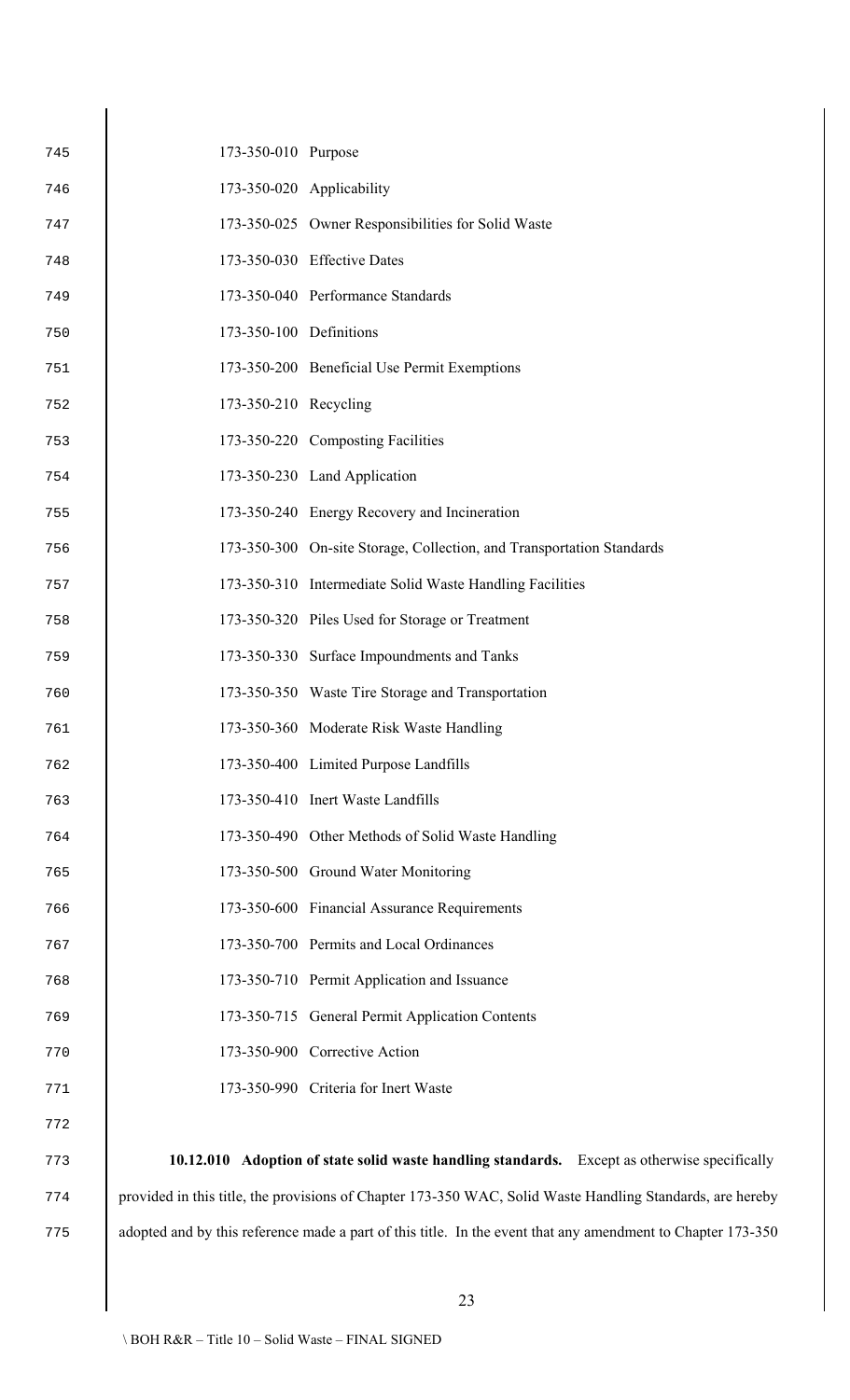WAC results in a provision less stringent than this title, the more stringent provisions of this title shall be controlling. **173-350-010 Purpose.** This chapter is adopted under the authority of chapter 70.95 RCW, Solid waste management-- Reduction and recycling, to protect public health, to prevent land, air, and water pollution, and conserve the state's natural, economic, and energy resources by: (1) Setting minimum functional performance standards for the proper handling and disposal of solid waste originating from residences, commercial, agricultural and industrial operations and other sources; (2) Identifying those functions necessary to assure effective solid waste handling programs at both the state and local level; (3) Following the priorities for the management of solid waste as set by the legislature in chapter 70.95 RCW, Solid waste management--Reduction and recycling. (4) Describing the responsibility of persons, municipalities, regional agencies, state and local government related to solid waste; (5) Requiring solid waste handling facilities to be located, designed, constructed, operated and closed in accordance with this chapter; (6) Promoting regulatory consistency by establishing statewide minimum standards for solid waste handling; and (7) Encouraging the development and operation of waste recycling facilities and activities needed to accomplish the management priority of waste recycling. **173-350-020 Applicability.** This chapter applies to facilities and activities that manage solid wastes as that term is defined in WAC 173-350-100. This chapter does not apply to the following: (1) Overburden from mining operations intended for return to the mine; (2) Wood waste used for ornamental, animal bedding, mulch and plant bedding, or road building purposes; (3) Wood waste directly resulting from the harvesting of timber left at the point of generation and 801 subject to chapter 76.09 RCW, Forest practices; 802 (4) Land application of manures and crop residues at agronomic rates; (5) Home composting as defined in WAC 173-350-100; (6) Single-family residences and single-family farms whose year round occupants engage in solid waste disposal regulated under WAC 173-351-700(4); (7) Clean soils and clean dredged material as defined in WAC 173-350-100;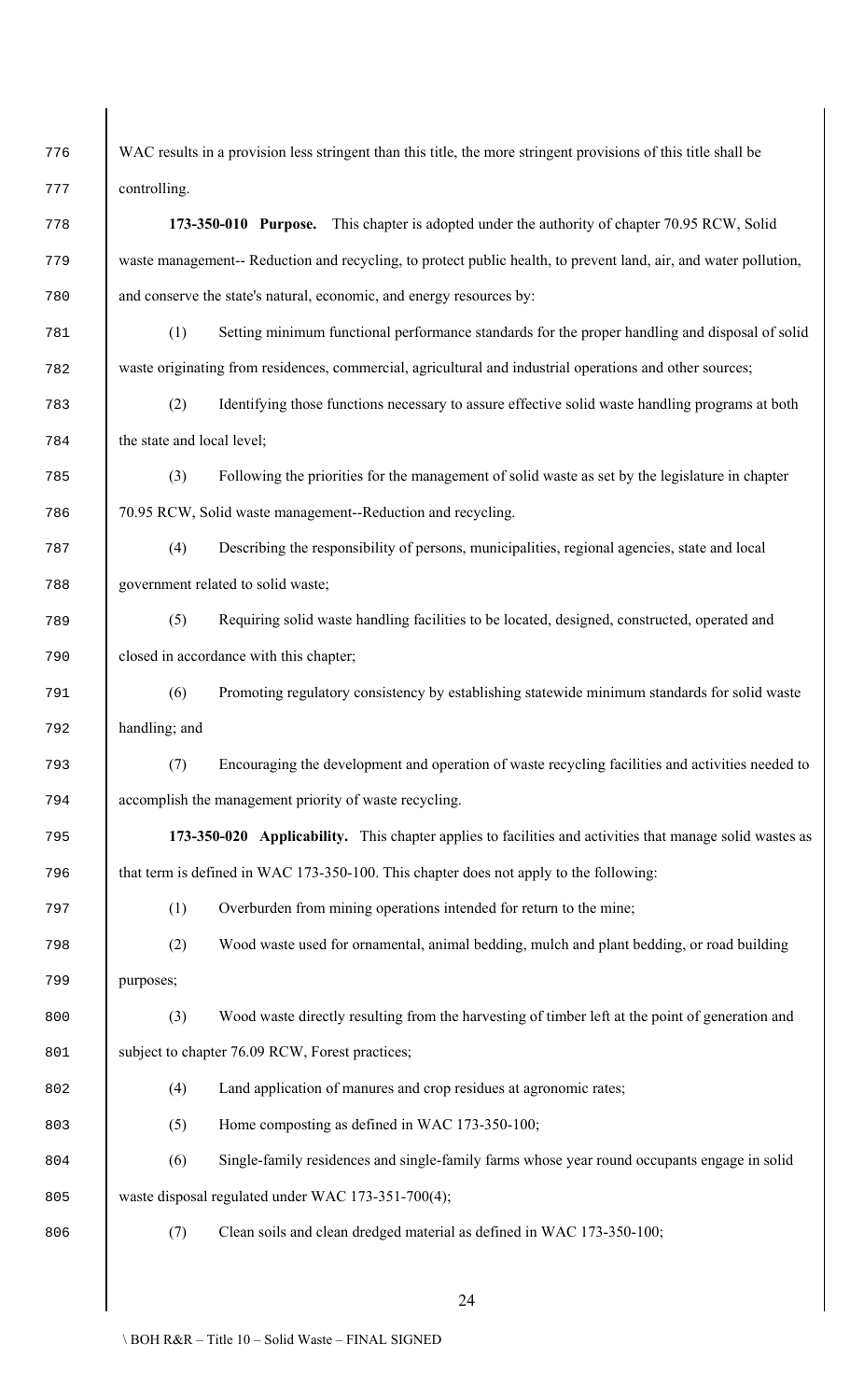| 807 | (8)                                                                            | Dredged material as defined in 40 CFR 232.2 that is subject to:                                                |  |
|-----|--------------------------------------------------------------------------------|----------------------------------------------------------------------------------------------------------------|--|
| 808 |                                                                                | The requirements of a permit issued by the U.S. Army Corps of Engineers or an<br>(a)                           |  |
| 809 |                                                                                | approved state under section 404 of the Federal Water Pollution Control Act (33 U.S.C. 1344);                  |  |
| 810 |                                                                                | (b)<br>The requirements of a permit issued by the U.S. Army Corps of Engineers under section                   |  |
| 811 |                                                                                | 103 of the Marine Protection, Research, and Sanctuaries Act of 1972 (33 U.S.C. 1413); or                       |  |
| 812 |                                                                                | In the case of U.S. Army Corps of Engineers civil works projects, the administrative<br>(c)                    |  |
| 813 |                                                                                | equivalent of the permits referred to in (a) and (b) of this subsection, as provided for in U.S. Army Corps of |  |
| 814 | Engineers regulations, including, for example, 33 CFR 336.1, 336.2, and 337.6; |                                                                                                                |  |
| 815 | (9)                                                                            | Biosolids that are managed under chapter 173-308 WAC, Biosolids management;                                    |  |
| 816 | (10)                                                                           | Domestic septage taken to a sewage treatment plant permitted under chapter 90.48 RCW, Water                    |  |
| 817 | pollution control;                                                             |                                                                                                                |  |
| 818 | (11)                                                                           | Liquid wastes, the discharge or potential discharge of which, is regulated under federal, state or             |  |
| 819 | local water pollution permits;                                                 |                                                                                                                |  |
| 820 | (12)                                                                           | Domestic wastewater facilities and industrial wastewater facilities otherwise regulated by                     |  |
| 821 |                                                                                | federal, state, or local water pollution permits;                                                              |  |
| 822 | (13)                                                                           | Dangerous wastes fully regulated under chapter 70.105 RCW, Hazardous waste management,                         |  |
| 823 |                                                                                | and chapter 173-303 WAC, Dangerous waste regulations;                                                          |  |
| 824 | (14)                                                                           | Special incinerator ash regulated under chapter 173- 306 WAC, Special incinerator ash                          |  |
| 825 | management standards;                                                          |                                                                                                                |  |
| 826 | (15)                                                                           | PCB wastes regulated under 40 CFR Part 761, Polychlorinated Biphenyls (PCBs)                                   |  |
| 827 |                                                                                | Manufacturing, Processing, Distribution in Commerce, and Use Prohibitions, except for:                         |  |
| 828 |                                                                                | PCB household waste; and<br>(a)                                                                                |  |
| 829 |                                                                                | (b)<br>PCB bulk product wastes identified in 40 CFR Part $761.62(b)(1)$ that are disposed of in                |  |
| 830 | limited purpose landfills;                                                     |                                                                                                                |  |
| 831 | (16)                                                                           | Radioactive wastes, defined by chapter 246-220 WAC, Radiation protection--General provisions,                  |  |
| 832 | and chapter 246-232 WAC, Radioactive protection--Licensing applicability;      |                                                                                                                |  |
| 833 | (17)                                                                           | Landfilling of municipal solid waste regulated under chapter 173-351 WAC, Criteria for                         |  |
| 834 |                                                                                | municipal solid waste landfills;                                                                               |  |
| 835 | (18)                                                                           | Drop boxes used solely for collecting recyclable materials;                                                    |  |
| 836 | (19)                                                                           | Intermodal facilities as defined in WAC 173-350-100; and                                                       |  |
| 837 | (20)                                                                           | Solid waste handling facilities that have engaged in closure and closed before the effective date              |  |
|     |                                                                                |                                                                                                                |  |
|     |                                                                                | 25                                                                                                             |  |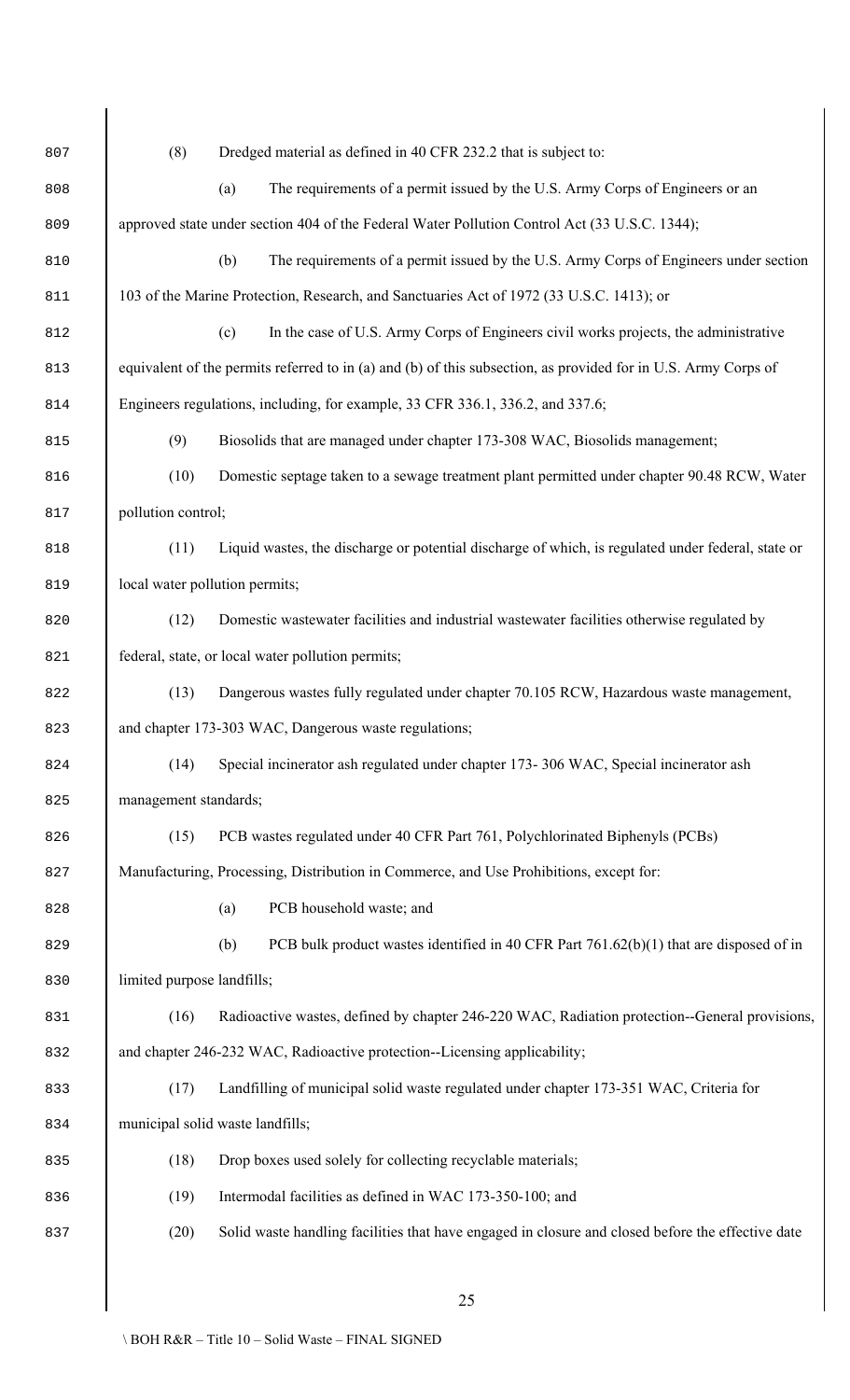of this chapter.

 **173-350-025 Owner responsibilities for solid waste.** The owner, operator, or occupant of any premise, business establishment, or industry shall be responsible for the satisfactory and legal arrangement for 841 the solid waste handling of all solid waste generated or accumulated by them on the property. **173-350-030 Effective dates.** (1) *Effective dates.* These standards apply to all facilities, except existing facilities, upon the effective date of this chapter. (2) *Effective dates - Existing facilities* . (a) The owner or operator of existing facilities shall: (i) Meet all applicable operating, environmental monitoring, closure and post- closure planning, and financial assurance requirements of this chapter within twenty-four months of the effective date of this chapter; and (ii) Meet all applicable performance and design requirements, other than location or setback requirements, within thirty-six months of the effective date of this chapter. (b) These standards apply to all new solid waste handling units at existing facilities upon the effective date of this chapter. (c) The owner or operator of existing facilities shall initiate the permit modification process 854 utilined in WAC 173- 350-710(4) within eighteen months after the effective date of this chapter. If a permit 855 modification is necessary, every application for a permit modification shall describe the date and methods for 856 altering an existing facility to meet (a)(i) through (iii) of this subsection. (d) The jurisdictional health department shall determine if a new permit application is required based on the extent of the changes needed to bring the facility into compliance. (e) An existing facility completing closure within twelve months of the effective date of this 860 chapter may close in compliance with the requirements of chapter 173-304 WAC, Minimum functional standards 861 for solid waste handling. Any facility that does not complete closure within twelve months of the effective date 862 of this chapter shall close in compliance with applicable requirements of this chapter. **173-350-040 Performance standards.** The owner or operator of all solid waste facilities subject to this chapter shall: (1) Design, construct, operate, and close all facilities in a manner that does not pose a threat to 866 human health or the environment; 867 (2) Comply with chapter 90.48 RCW, Water pollution control and implementing regulations, 868 including chapter 173-200 WAC, Water quality standards for ground waters of the state of Washington;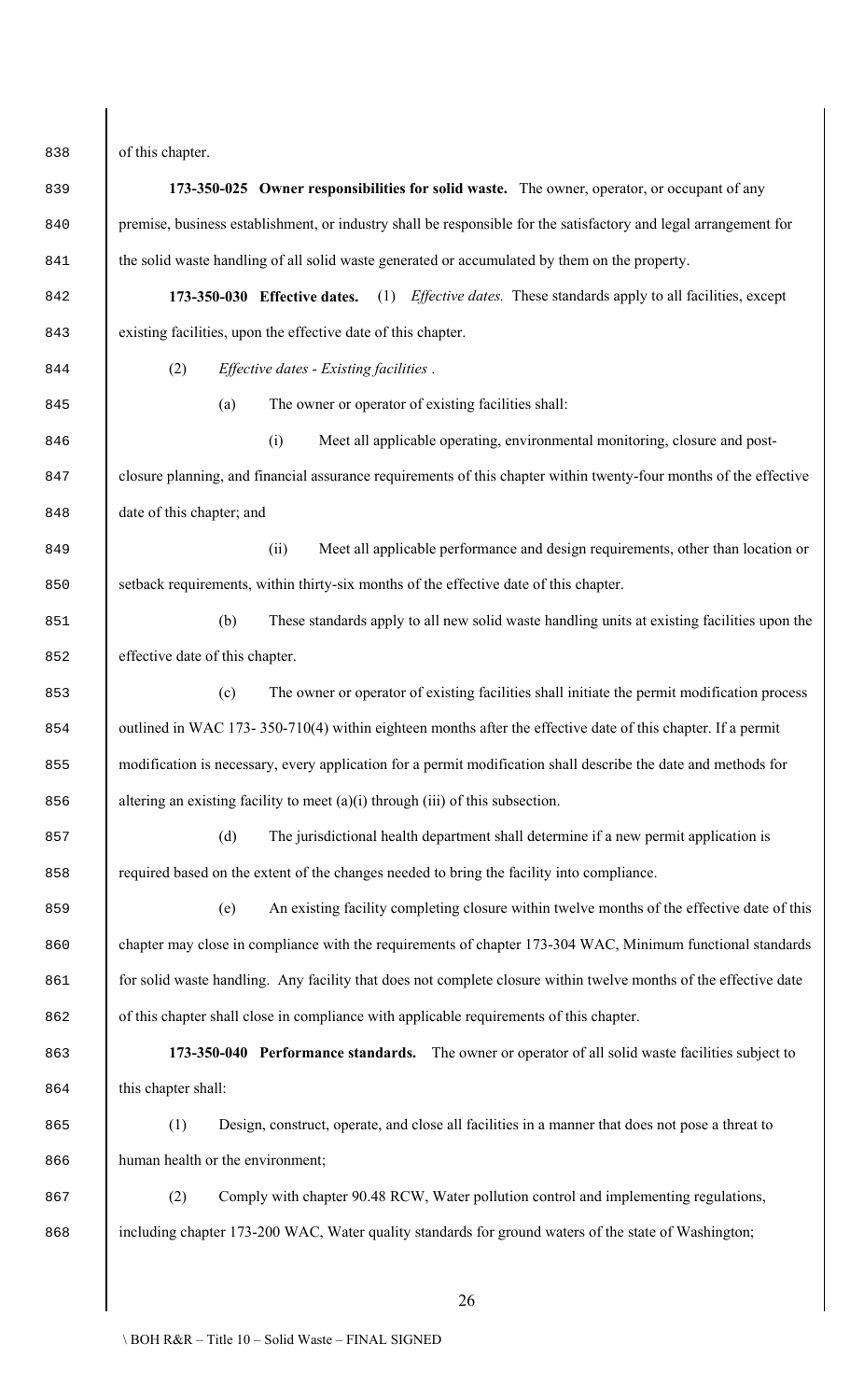869 (3) Conform to the approved local comprehensive solid waste management plan prepared in 870 accordance with chapter 70.95 RCW, Solid waste management--Reduction and recycling, and/or the local 871 hazardous waste management plan prepared in accordance with chapter 70.105 RCW, Hazardous waste 872 management;

873 (4) Not cause any violation of emission standards or ambient air quality standards at the property 874 boundary of any facility and comply with chapter 70.94 RCW, Washington Clean Air Act; and

875 (5) Comply with all other applicable local, state, and federal laws and regulations.

876 **173-350-100 Definitions.** When used in this chapter, the following terms have the meanings given 877 below.

878 **"Active area"** means that portion of a facility where solid waste recycling, reuse, treatment, storage, or 879 disposal operations are being, are proposed to be, or have been conducted. Setbacks shall not be considered part 880 of the active area of a facility.

881 **"Agricultural composting"** means composting of agricultural waste as an integral component of a 882 system designed to improve soil health and recycle agricultural wastes. Agricultural composting is conducted on 883 **lands** used for farming.

884 **"Agricultural wastes"** means wastes on farms resulting from the raising or growing of plants and 885 animals including, but not limited to, crop residue, manure and animal bedding, and carcasses of dead animals 886 weighing each or collectively in excess of fifteen pounds.

887 **"Agronomic rates"** means the application rate (dry weight basis) that will provide the amount of 888 nitrogen or other critical nutrient required for optimum growth of vegetation, and that will not result in the 889 violation of applicable standards or requirements for the protection of ground or surface water as established 890 under chapter 90.48 RCW, Water pollution control and related rules including chapter 173-200 WAC, Water 891 quality standards for ground waters of the state of Washington, and chapter 173-201A WAC, Water quality 892 standards for surface waters of the state of Washington.

893 **"Air quality standard"** means a standard set for maximum allowable contamination in ambient air as 894 set forth in chapter 173-400 WAC, General regulations for air pollution sources.

895 **"Below ground tank"** means a device meeting the definition of "tank" in this chapter where a portion of 896 the tank wall is situated to any degree within the ground, thereby preventing visual inspection of that external 897 surface of the tank that is in the ground.

898 **"Beneficial use"** means the use of solid waste as an ingredient in a manufacturing process, or as an 899 effective substitute for natural or commercial products, in a manner that does not pose a threat to human health or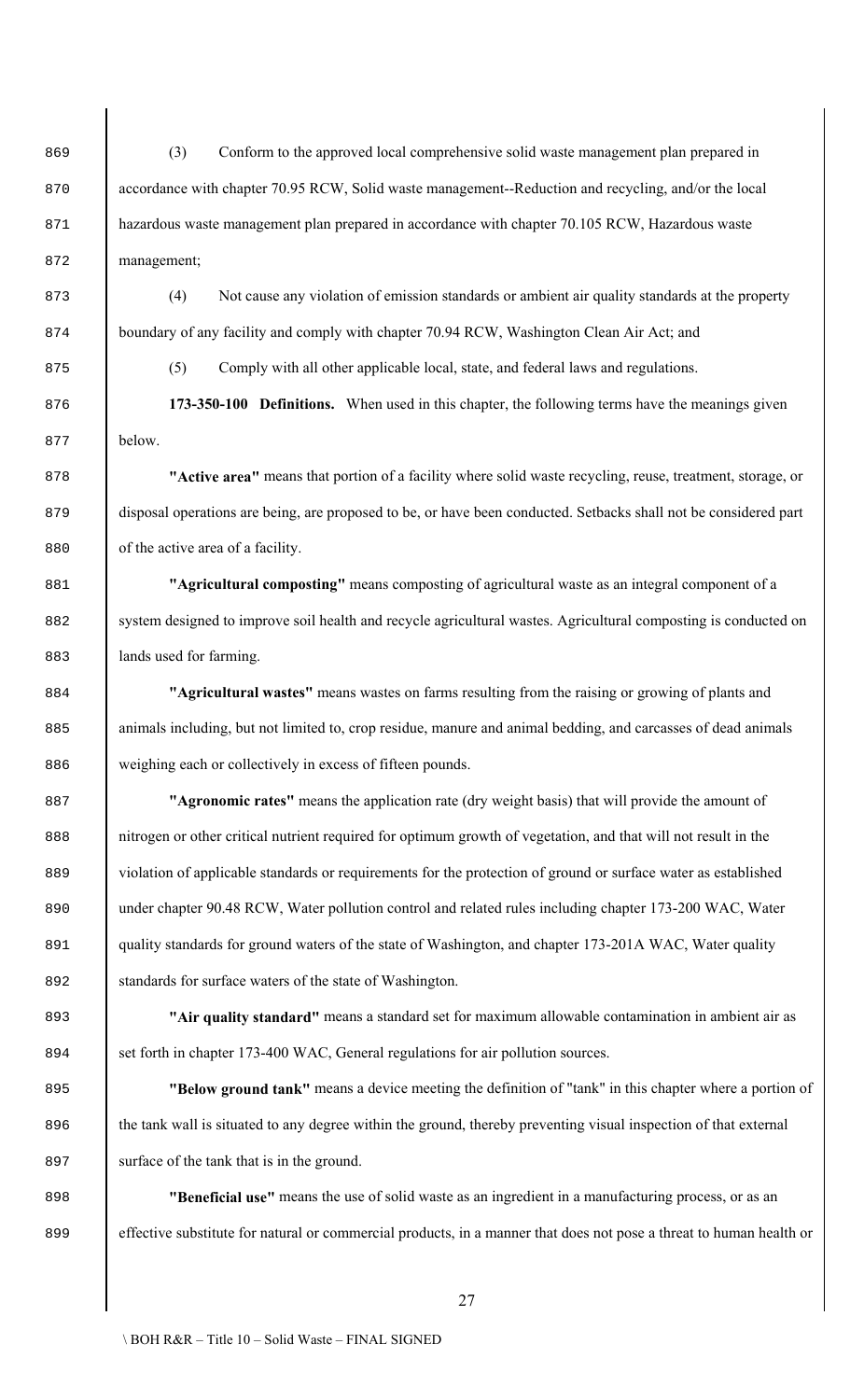the environment. Avoidance of processing or disposal cost alone does not constitute beneficial use.

 **"Biosolids"** means municipal sewage sludge that is a primarily organic, semisolid product resulting from 902 the wastewater treatment process, that can be beneficially recycled and meets all applicable requirements under chapter 173-308 WAC, Biosolids management. Biosolids includes a material derived from biosolids and septic tank sludge, also known as septage, that can be beneficially recycled and meets all applicable requirements under chapter 173-308 WAC, Biosolids management.

 **"Buffer"** means a permanently vegetated strip adjacent to an application area, the purpose of which is to filter runoff or overspray from the application area and protect an adjacent area.

 **"Cab cards"** means a license carried in a vehicle that authorizes that vehicle to legally pick up waste 909 itires and haul to a permitted, licensed facility or an exempt facility for deposit.

 **"Captive insurance companies"** means companies that are wholly owned subsidiaries controlled by the 911 parent company and established to insure the parent company or its other subsidiaries.

 **"Channel migration zone"** means the lateral extent of likely movement of a stream or river channel along a stream reach.

 **"Clean soils and clean dredged material"** means soils and dredged material that do not contain contaminants at concentrations which could negatively impact the existing quality of air, waters of the state, soils, or sediments; or pose a threat to the health of humans or other living organisms.

 **"Closure"** means those actions taken by the owner or operator of a solid waste handling facility to cease disposal operations or other solid waste handling activities, to ensure that all such facilities are closed in conformance with applicable regulations at the time of such closures and to prepare the site for the post-closure period.

 **"Closure plan"** means a written plan developed by an owner or operator of a facility detailing how a facility is to close at the end of its active life.

 **"Composted material"** means organic solid waste that has undergone biological degradation and transformation under controlled conditions designed to promote aerobic decomposition at a solid waste facility in 925 compliance with the requirements of this chapter. Natural decay of organic solid waste under uncontrolled conditions does not result in composted material.

 **"Composting"** means the biological degradation and transformation of organic solid waste under controlled conditions designed to promote aerobic decomposition. Natural decay of organic solid waste under uncontrolled conditions is not composting.

**"Conditionally exempt small quantity generator (CESQG)"** means a dangerous waste generator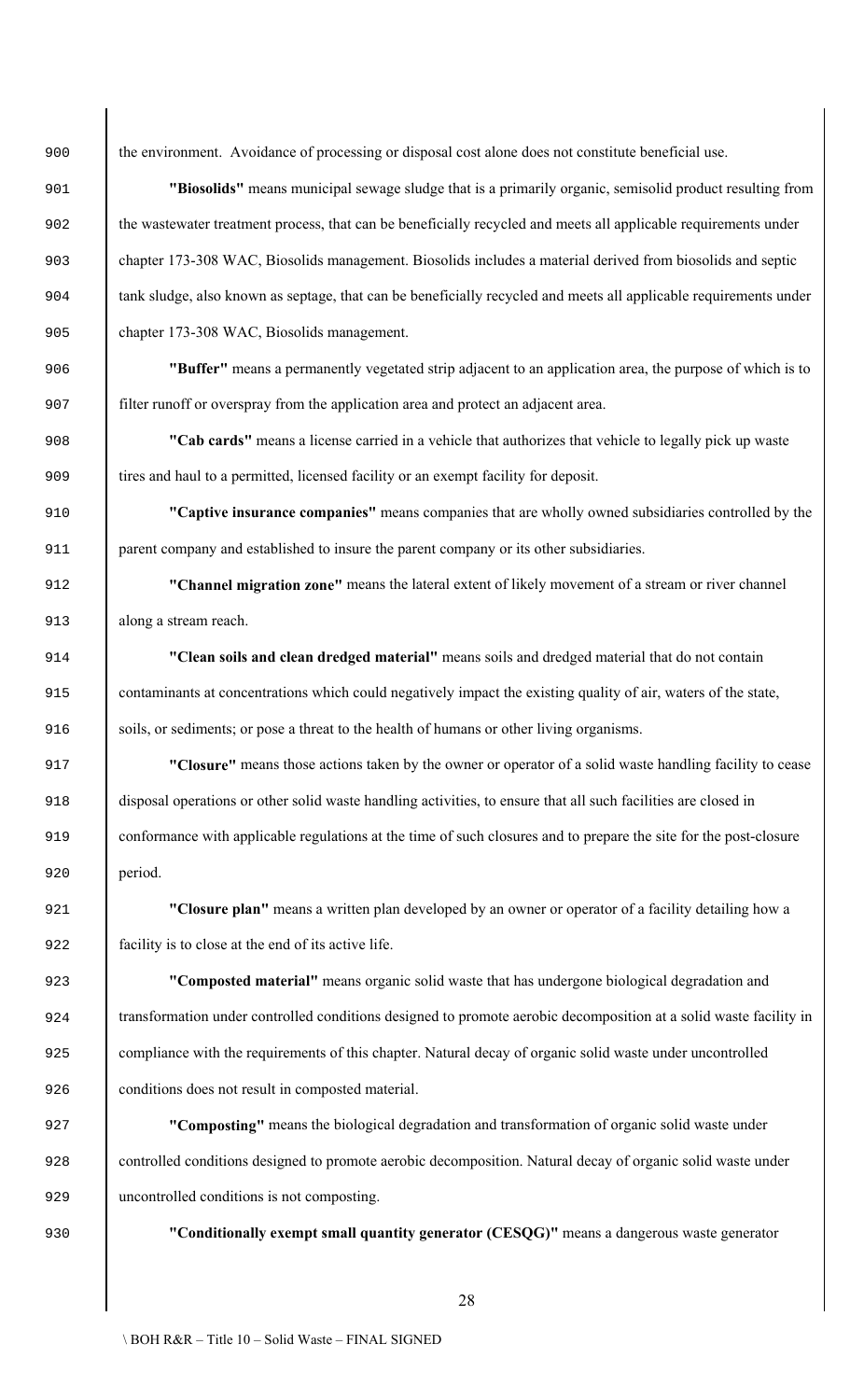931 Whose dangerous wastes are not subject to regulation under chapter 70.105 RCW, Hazardous waste management, solely because the waste is generated or accumulated in quantities below the threshold for regulation and meets 933 the conditions prescribed in WAC 173-303-070 (8)(b).

 **"Conditionally exempt small quantity generator (CESQG) waste"** means dangerous waste generated by a conditionally exempt small quantity generator.

 **"Container"** means a portable device used for the collection, storage, and/or transportation of solid waste including, but not limited to, reusable containers, disposable containers, and detachable containers.

 **"Contaminant"** means any chemical, physical, biological, or radiological substance that does not occur naturally in the environment or that occurs at concentrations greater than natural background levels.

 **"Contaminate"** means the release of solid waste, leachate, or gases emitted by solid waste, such that contaminants enter the environment at concentrations that pose a threat to human health or the environment, or cause a violation of any applicable environmental regulation.

 **"Contaminated soils and contaminated dredged material"** means soils and dredged material that contain contaminants at concentrations which could negatively impact the existing quality of air, waters of the 945 state, soils or sediments, or pose a threat to the health of humans or other living organisms.

 **"Corrosion expert"** means a person certified by the National Association of Corrosion Engineers (NACE) or a registered professional engineer who has certification or licensing that includes education and experience in corrosion control.

 **"Crop residues"** means vegetative material leftover from the harvesting of crops, including leftover pieces or whole fruits or vegetables, crop leaves and stems. Crop residue does not include food processing waste.

 **"Dangerous wastes"** means any solid waste designated as dangerous waste by the department under chapter 173-303 WAC, Dangerous waste regulations.

**"Department"** means the Washington state department of ecology.

 **"Detachable containers"** means reusable containers that are mechanically loaded or handled, such as a 955 dumpster or drop box.

 **"Disposable containers"** means containers that are used once to handle solid waste, such as plastic bags, cardboard boxes and paper bags.

 **"Disposal"** or **"deposition"** means the discharge, deposit, injection, dumping, leaking, or placing of any solid waste into or on any land or water.

 **"Domestic septage"** means Class I, II or III domestic septage as defined in chapter 173-308 WAC, Biosolids management.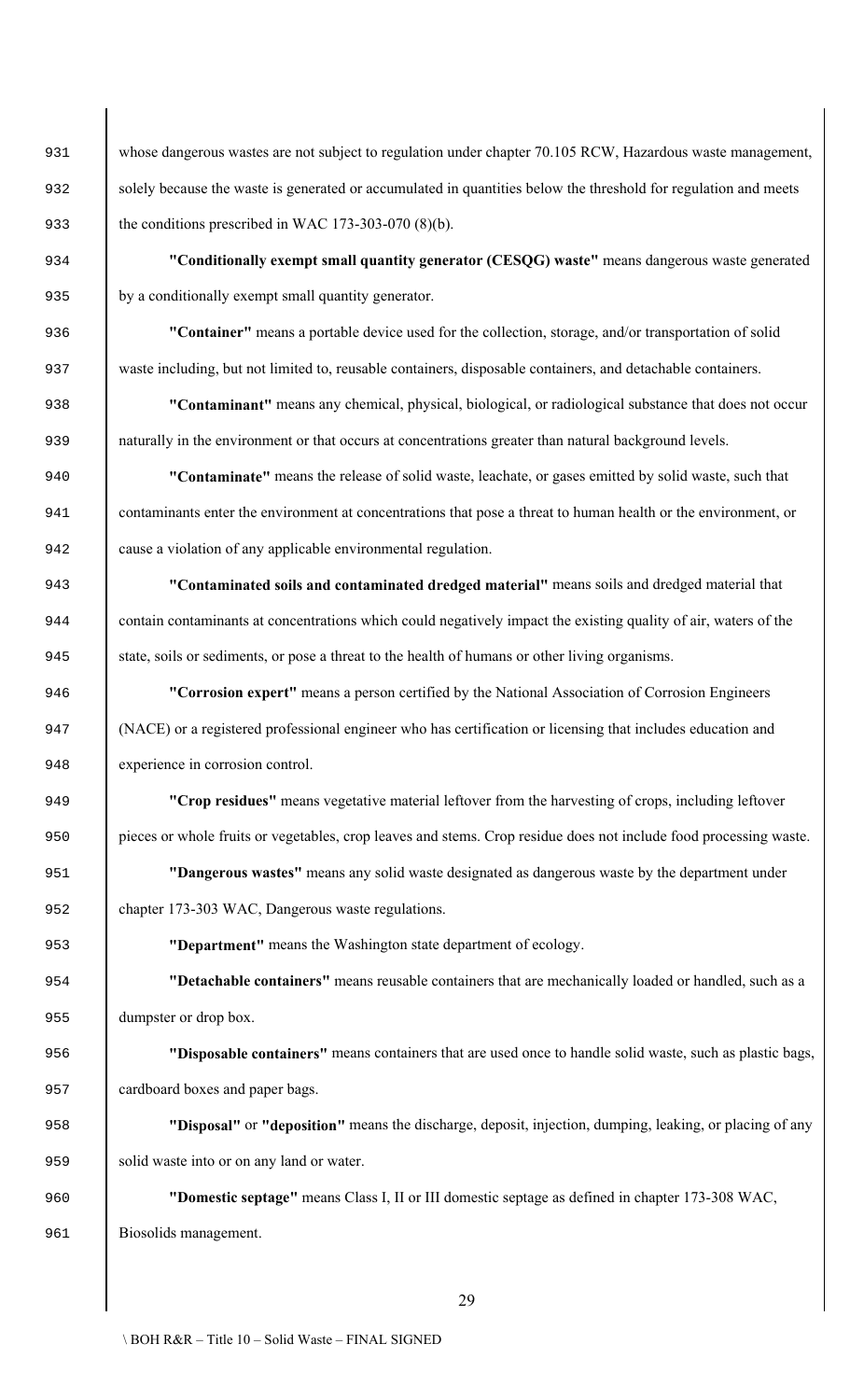**"Domestic wastewater facility"** means all structures, equipment, or processes required to collect, carry away, treat, reclaim, or dispose of domestic wastewater together with such industrial waste as may be present.

 **"Drop box facility"** means a facility used for the placement of a detachable container including the area 965 adjacent for necessary entrance and exit roads, unloading and turn-around areas. Drop box facilities normally 966 serve the general public with loose loads and receive waste from off-site.

 **"Energy recovery"** means the recovery of energy in a useable form from mass burning or refuse- derived fuel incineration, pyrolysis or any other means of using the heat of combustion of solid waste that involves high temperature (above twelve hundred degrees Fahrenheit) processing.

 **"Existing facility"** means a facility which is owned or leased, and in operation, or for which facility construction has begun, on or before the effective date of this chapter and the owner or operator has obtained permits or approvals necessary under federal, state and local statutes, regulations and ordinances.

 **"Facility"** means all contiguous land (including buffers and setbacks) and structures, other appurtenances, and improvements on the land used for solid waste handling.

 **"Facility construction"** means the continuous on-site physical act of constructing solid waste handling unit(s) or when the owner or operator of a facility has entered into contractual obligations for physical construction of the facility that cannot be canceled or modified without substantial financial loss.

 **"Facility structures"** means constructed infrastructure such as buildings, sheds, utility lines, and piping on the facility.

 **"Garbage"** means animal and vegetable waste resulting from the handling, storage, sale, preparation, cooking, and serving of foods.

**"Ground water"** means that part of the subsurface water that is in the zone of saturation.

 **"Holocene fault"** means a plane along which earthen material on one side has been displaced with 984 respect to that on the other side and has occurred in the most recent epoch of the Quaternary period extending 985 from the end of the Pleistocene to the present.

 **"Home composting"** means composting of on-site generated wastes, and incidental materials beneficial to the composting process, by the owner or person in control of a single-family residence, or for a dwelling that houses two to five families, such as a duplex or clustered dwellings.

 **"Household hazardous wastes"** means any waste which exhibits any of the properties of dangerous wastes that is exempt from regulation under chapter 70.105 RCW, Hazardous waste management, solely because the waste is generated by households. Household hazardous waste can also include other solid waste identified in 992 the local hazardous waste management plan prepared pursuant to chapter 70.105 RCW, Hazardous waste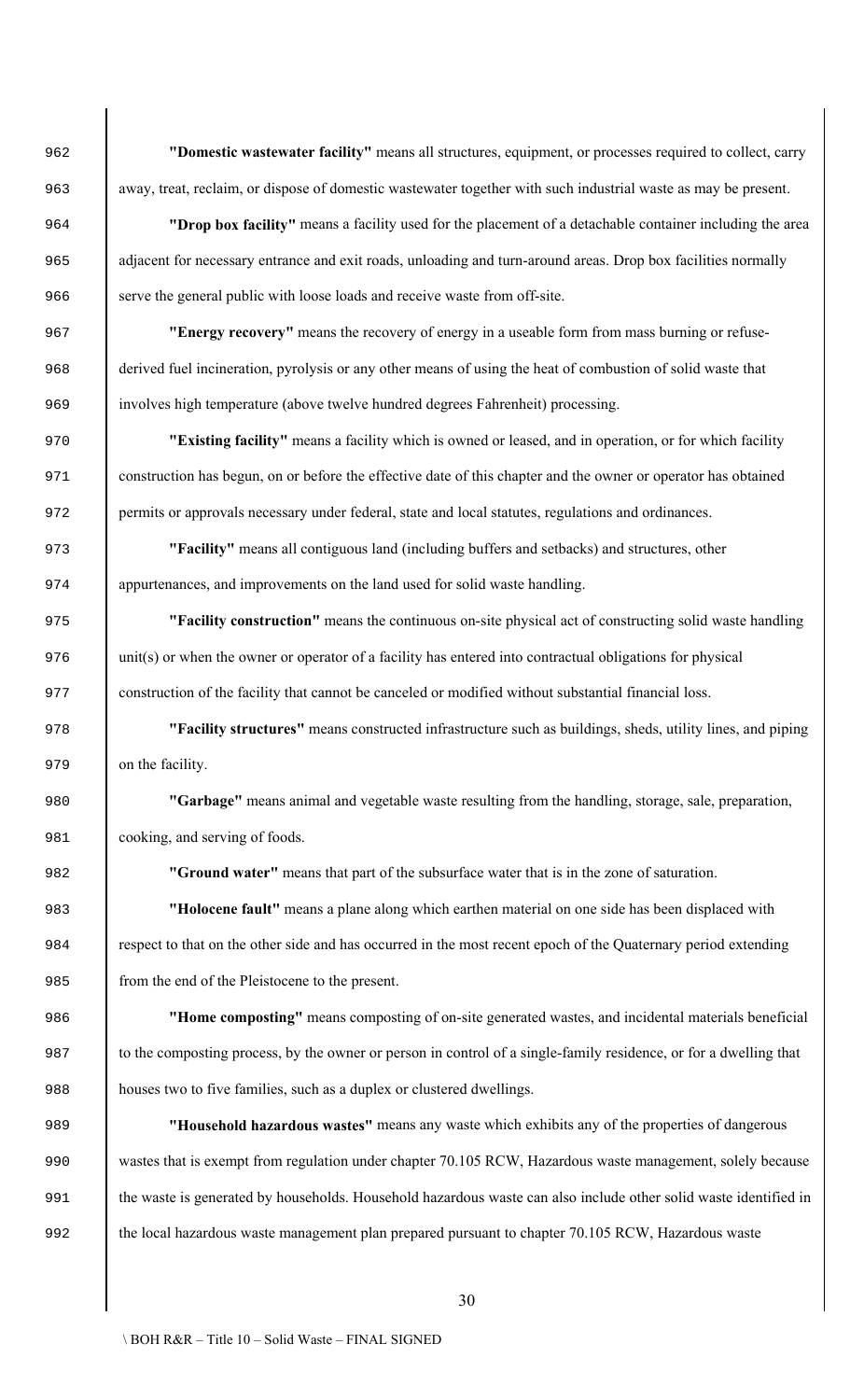management.

 **"Hydrostratigraphic unit"** means any water-bearing geologic unit or units hydraulically connected or grouped together on the basis of similar hydraulic conductivity which can be reasonably monitored; several geologic formations or part of a geologic formation may be grouped into a single hydrostratigraphic unit; perched 997 sand lenses may be considered a hydrostratigraphic unit or part of a hydrostratigraphic unit, for example. **"Incineration"** means reducing the volume of solid wastes by use of an enclosed device using controlled flame combustion. **"Incompatible waste"** means a waste that is unsuitable for mixing with another waste or material 1001 because the mixture might produce excessive heat or pressure, fire or explosion, violent reaction, toxic dust, fumes, mists, or gases, or flammable fumes or gases. **"Industrial solid wastes"** means solid waste generated from manufacturing operations, food processing, or other industrial processes. **"Industrial wastewater facility"** means all structures, equipment, or processes required to collect, carry away, treat, reclaim, or dispose of industrial wastewater. **"Inert waste"** means solid wastes that meet the criteria for inert waste in WAC 173-350-990. **"Inert waste landfill"** means a landfill that receives only inert wastes. **"Intermediate solid waste handling facility"** means any intermediate use or processing site engaged in 1010 solid waste handling which is not the final site of disposal. This includes material recovery facilities, transfer 1011 stations, drop boxes, baling and compaction sites. **"Intermodal facility"** means any facility operated for the purpose of transporting closed containers of waste and the containers are not opened for further treatment, processing or consolidation of the waste. **"Jurisdictional health department"** means city, county, city-county or district public health department. **"Land application site"** means a contiguous area of land under the same ownership or operational control on which solid wastes are beneficially utilized for their agronomic or soil- amending capability. **"Land reclamation"** means using solid waste to restore drastically disturbed lands including, but not limited to, construction sites and surface mines. Using solid waste as a component of fill is not land reclamation. **"Landfill"** means a disposal facility or part of a facility at which solid waste is permanently placed in or on land including facilities that use solid waste as a component of fill. **"Leachate"** means water or other liquid within a solid waste handling unit that has been contaminated by dissolved or suspended materials due to contact with solid waste or gases.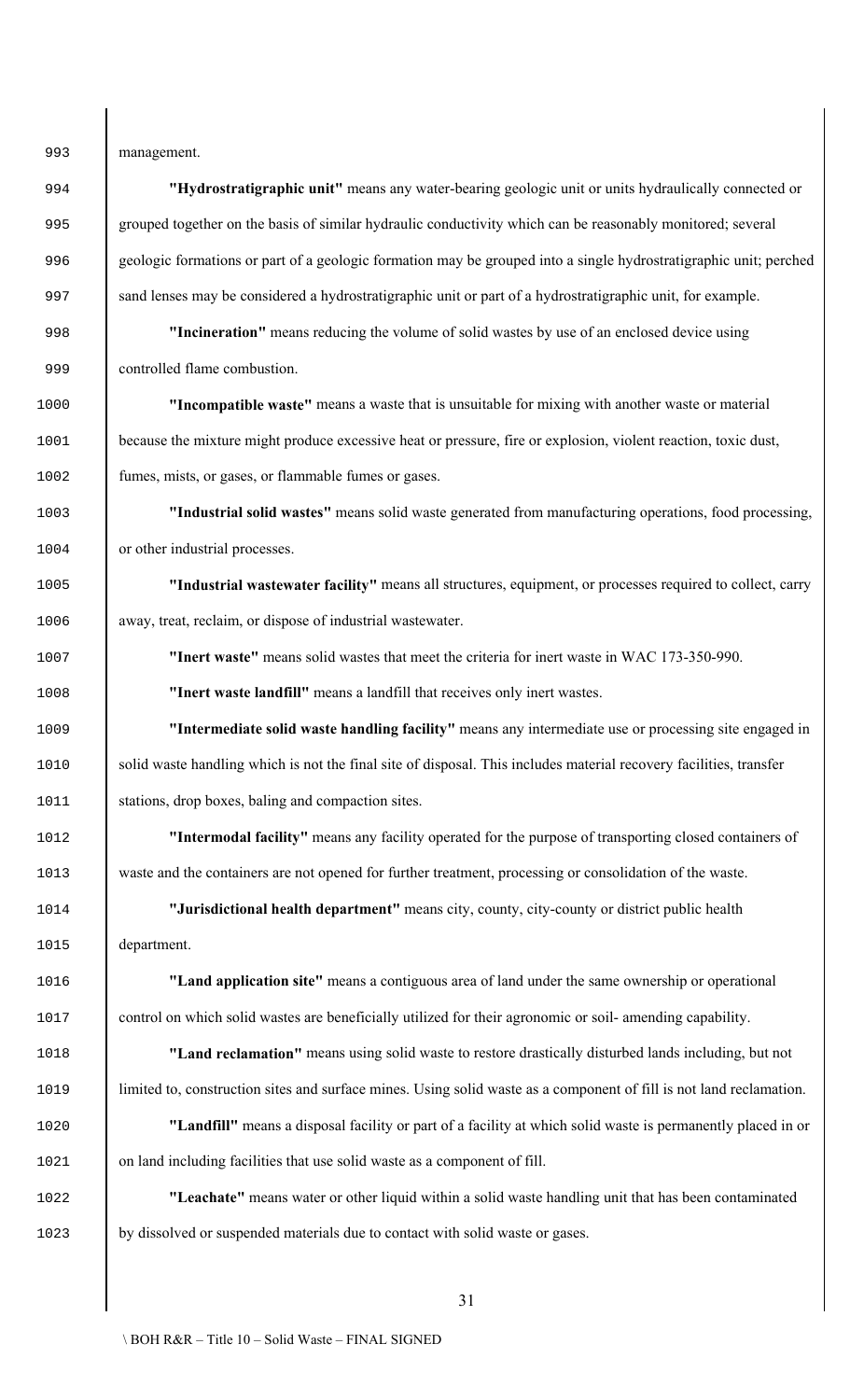**"Limited moderate risk waste"** means waste batteries, waste oil, and waste antifreeze generated from households.

 **"Limited moderate risk waste facility"** means a facility that collects, stores, and consolidates only 1027 limited moderate risk waste.

 **"Limited purpose landfill"** means a landfill which is not regulated or permitted by other state or federal environmental regulations that receives solid wastes limited by type or source. Limited purpose landfills include, 1030 but are not limited to, landfills that receive segregated industrial solid waste, construction, demolition and 1031 and clearing debris, wood waste, ash (other than special incinerator ash), and dredged material. Limited purpose 1032 | landfills do not include inert waste landfills, municipal solid waste landfills regulated under chapter 173-351 WAC, Criteria for municipal solid waste landfills, landfills disposing of special incinerator ash regulated under chapter 173-306 WAC, Special incinerator ash management standards, landfills regulated under chapter 173-303 WAC, Dangerous waste regulations, or chemical waste landfills used for the disposal of polychlorinated biphenyls (PCBs) regulated under Title 40 CFR Part 761, Polychlorinated Biphenyls (PCBs) Manufacturing, Processing, Distribution in Commerce, and Use Prohibitions.

 **"Liquid"** means a substance that flows readily and assumes the form of its container but retains its independent volume.

 **"Liquid waste"** means any solid waste which is deemed to contain free liquids as determined by the Paint Filter Liquids Test, Method 9095, in *"Test Methods for Evaluating Solid Waste, Physical/Chemical Methods,"* EPA Publication SW-846.

 **"Lithified earth material"** means all rock, including all naturally occurring and naturally formed aggregates or masses of minerals or small particles of older rock that formed by crystallization of magma or by induration of loose sediments. This term does not include man-made materials, such as fill, concrete or asphalt, or unconsolidated earth materials, soil or regolith lying at or near the earth's surface.

 **"Local fire control agency"** means a public or private agency or corporation providing fire protection 1048 such as a local fire department, the department of natural resources or the United States Forest Service.

 **"Lower explosive limits"** means the lowest percentage by volume of a mixture of explosive gases that will propagate a flame in air at twenty-five degrees centigrade and atmospheric pressure.

 **"Material recovery facility"** means any facility that collects, compacts, repackages, sorts, or processes 1052 for transport source separated solid waste for the purpose of recycling.

 **"Mobile systems and collection events"** means activities conducted at a temporary location to collect moderate risk waste.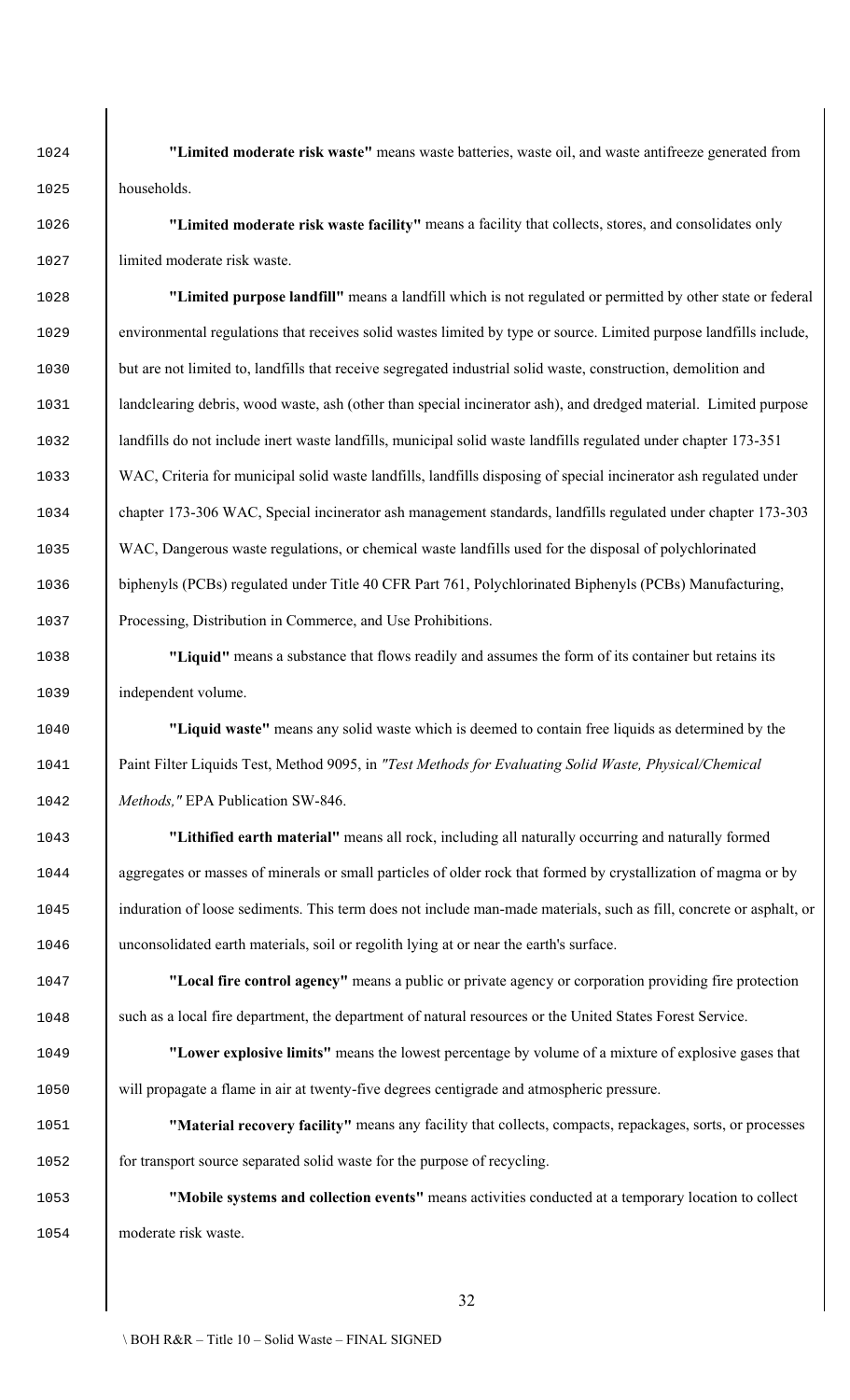**"Moderate risk waste (MRW)"** means solid waste that is limited to conditionally exempt small 1056 quantity generator (CESQG) waste and household hazardous waste (HHW) as defined in this chapter.

 **"MRW facility"** means a solid waste handling unit that is used to collect, treat, recycle, exchange, store, consolidate, and/or transfer moderate risk waste. This does not include mobile systems and collection events or 1059 limited MRW facilities that meet the applicable terms and conditions of WAC 173-350-360 (2) or (3).

 **"Municipal solid waste (MSW)"** means a subset of solid waste which includes unsegregated garbage, refuse and similar solid waste material discarded from residential, commercial, institutional and industrial sources 1062 and community activities, including residue after recyclables have been separated. Solid waste that has been 1063 segregated by source and characteristic may qualify for management as a non-MSW solid waste, at a facility designed and operated to address the waste's characteristics and potential environmental impacts. The term MSW 1065 does not include: •

 Dangerous wastes other than wastes excluded from the requirements of chapter 173-303 WAC, 1067 Dangerous waste regulations, in WAC 173-303-071 such as household hazardous wastes;

 Any solid waste, including contaminated soil and debris, resulting from response action taken under 1069 section 104 or 106 of the Comprehensive Environmental Response, Compensation and Liability Act of 1980 (42 U.S.C. 9601), chapter 70.105D RCW, Hazardous waste cleanup--Model Toxics Control Act, chapter 173-340 1071 WAC, the Model Toxics Control Act cleanup regulation or a remedial action taken under those rules; nor •

 Mixed or segregated recyclable material that has been source-separated from garbage, refuse and similar 1073 Solid waste. The residual from source separated recyclables is MSW.

 **"Natural background"** means the concentration of chemical, physical, biological, or radiological substances consistently present in the environment that has not been influenced by regional or localized human 1076 activities. Metals at concentrations naturally occurring in bedrock, sediments and soils due solely to the geologic processes that formed the materials are natural background. In addition, low concentrations of other persistent substances due solely to the global use or formation of these substances are natural background.

 **"New solid waste handling unit"** means a solid waste handling unit that begins operation or facility construction, and significant modifications to existing solid waste handling units, after the effective date of this chapter.

 **"Nuisance odor"** means any odor which is found offensive or may unreasonably interfere with any person's health, comfort, or enjoyment beyond the property boundary of a facility.

 **"One hundred year flood plain"** means any land area that is subject to one percent or greater chance of flooding in any given year from any source.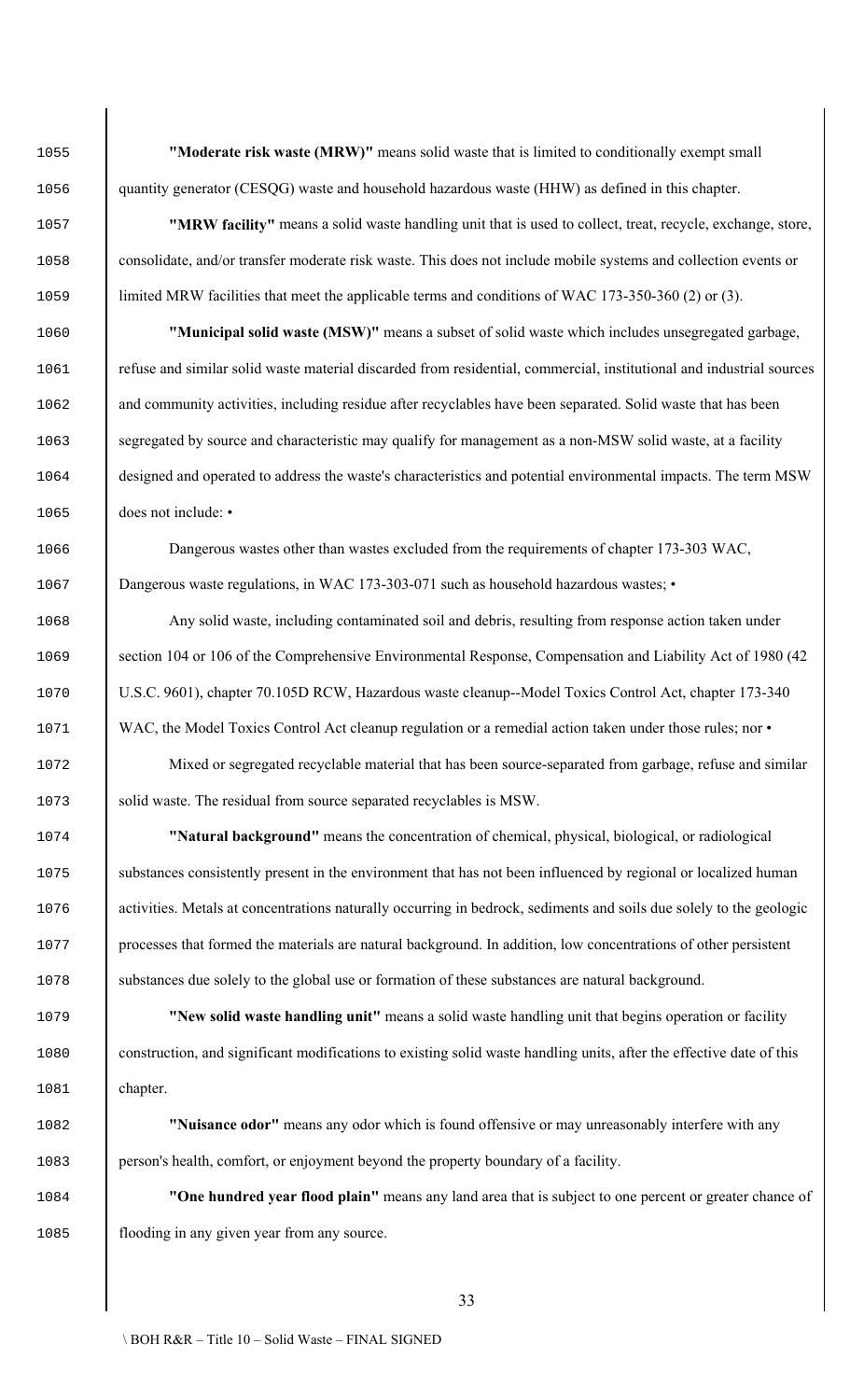**"Open burning"** means the burning of solid waste materials in an open fire or an outdoor container without providing for the control of combustion or the control of emissions from the combustion.

**"Overburden"** means the earth, rock, soil, and topsoil that lie above mineral deposits.

 **"Permeability"** means the ease with which a porous material allows liquid or gaseous fluids to flow 1090 through it. For water, this is usually expressed in units of centimeters per second and termed hydraulic 1091 conductivity.

 **"Permit"** means an authorization issued by the jurisdictional health department which allows a person to perform solid waste activities at a specific location and which includes specific conditions for such facility operations.

 **"Person"** means an individual, firm, association, copartnership, political subdivision, government agency, municipality, industry, public or private corporation, or any other entity whatever.

**"Pile"** means any noncontainerized accumulation of solid waste that is used for treatment or storage.

 **"Plan of operation"** means the written plan developed by an owner or operator of a facility detailing how a facility is to be operated during its active life.

 **"Point of compliance"** means a point established in the ground water by the jurisdictional health department as near a possible source of release as technically, hydrogeologically and geographically feasible.

 **"Post-closure"** means the requirements placed upon disposal facilities after closure to ensure their environmental safety for at least a twenty-year period or until the site becomes stabilized (i.e., little or no settlement, gas production, or leachate generation).

 **"Post-closure plan"** means a written plan developed by an owner or operator of a facility detailing how a facility is to meet the post-closure requirements for the facility.

**"Premises"** means a tract or parcel of land with or without habitable buildings.

 **"Private facility"** means a privately owned facility maintained on private property solely for the purpose of managing waste generated by the entity owning the site.

 **"Processing"** means an operation to convert a material into a useful product or to prepare it for reuse, 1111 recycling, or disposal.

 **"Product take-back center"** means a retail outlet or distributor that accepts household hazardous waste of comparable types as the products offered for sale or distributed at that outlet.

 **"Public facility"** means a publicly or privately owned facility that accepts solid waste generated by other persons;

**"Putrescible waste"** means solid waste which contains material capable of being readily decomposed by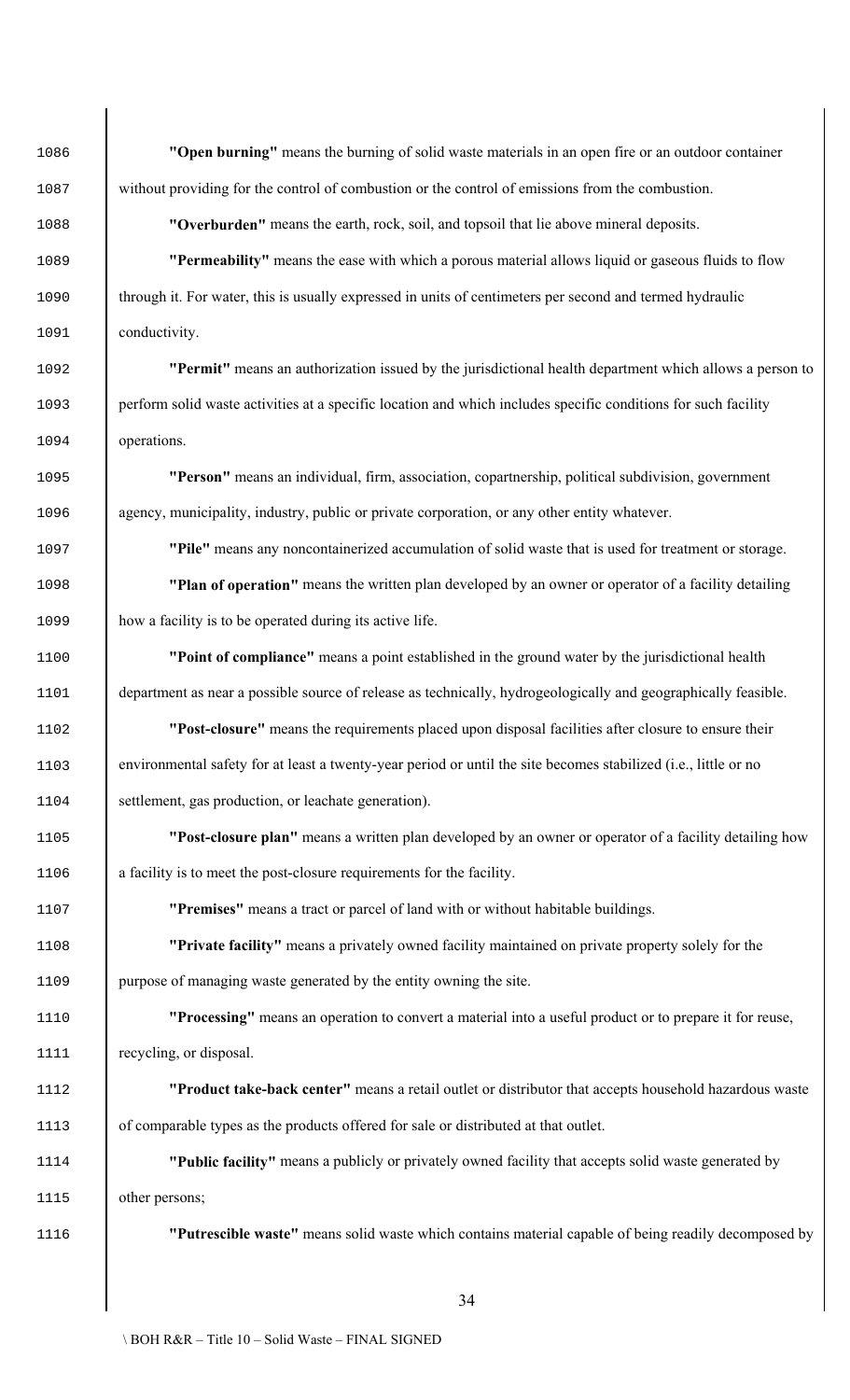microorganisms and which is likely to produce offensive odors.

 **"Pyrolysis"** means the process in which solid wastes are heated in an enclosed device in the absence of oxygen to vaporization, producing a hydrocarbon-rich gas capable of being burned for recovery of energy.

 **"Recyclable materials"** means those solid wastes that are separated for recycling or reuse, including, 1121 but not limited to, papers, metals, and glass, that are identified as recyclable material pursuant to a local comprehensive solid waste plan.

 **"Recycling"** means transforming or remanufacturing waste materials into usable or marketable materials 1124 for use other than landfill disposal or incineration. Recycling does not include collection, compacting, repackaging, and sorting for the purpose of transport.

 **"Representative sample"** means a sample that can be expected to exhibit the average properties of the sample source.

 **"Reserved"** means a section having no requirements and which is set aside for future possible rule making as a note to the regulated community.

 **"Reusable containers"** means containers that are used more than once to handle solid waste, such as garbage cans.

 **"Runoff"** means any rainwater, leachate or other liquid that drains over land from any part of the facility.

**"Run-on"** means any rainwater or other liquid that drains over land onto any part of a facility.

 **"Scavenging"** means the removal of materials at a disposal facility, or intermediate solid waste-handling facility, without the approval of the owner or operator and the jurisdictional health department.

 **"Seismic impact zone"** means an area with a ten percent or greater probability that the maximum horizontal acceleration in lithified earth material, expressed as a percentage of the earth's gravitational pull, will 1139 exceed 0.10g in two hundred fifty years..

**"Setback"** means that part of a facility that lies between the active area and the property boundary.

 **"Sewage sludge"** means solid, semisolid, or liquid residue generated during the treatment of domestic sewage in a treatment works. Sewage sludge includes, but is not limited to, domestic septage; scum or solids removed in primary, secondary, or advanced wastewater treatment processes; and a material derived from sewage sludge. Sewage sludge does not include ash generated during the firing of sewage sludge in a sewage sludge incinerator or grit and screenings generated.

 **"Soil amendment"** means any substance that is intended to improve the physical characteristics of soil, except composted material, commercial fertilizers, agricultural liming agents, unmanipulated animal manures,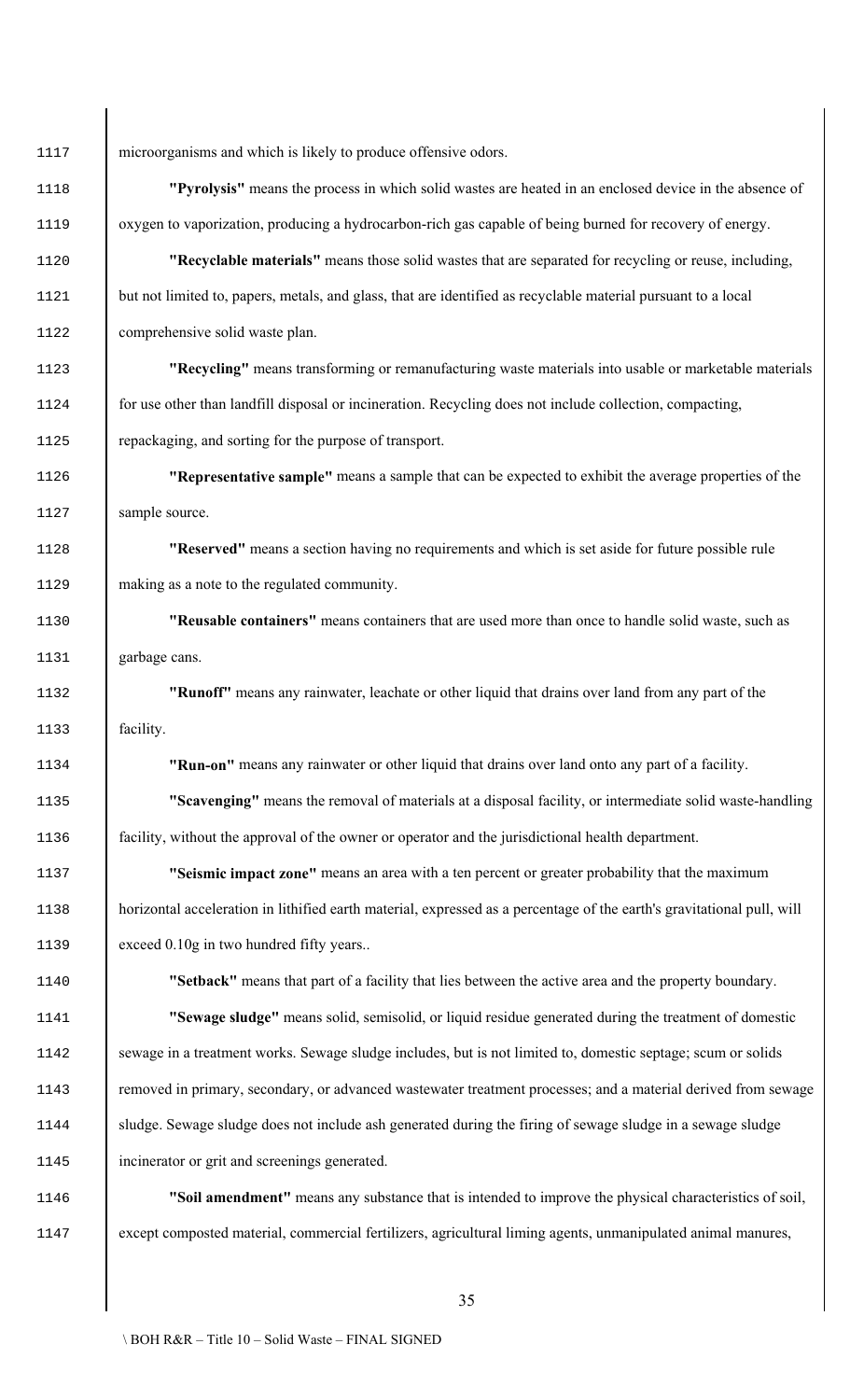unmanipulated vegetable manures, food wastes, food processing wastes, and materials exempted by rule of the 1149 department, such as biosolids as defined in chapter 70.95J RCW, Municipal sewage sludge--Biosolids and wastewater, as regulated in chapter 90.48 RCW, Water pollution control.

 **"Solid waste"** or **"wastes"** means all putrescible and nonputrescible solid and semisolid wastes including, but not limited to, garbage, rubbish, ashes, industrial wastes, swill, sewage sludge, demolition and construction wastes, abandoned vehicles or parts thereof, contaminated soils and contaminated dredged material, 1154 and recyclable materials.

 **"Solid waste handling"** means the management, storage, collection, transportation, treatment, use, processing or final disposal of solid wastes, including the recovery and recycling of materials from solid wastes, 1157 he recovery of energy resources from such wastes or the conversion of the energy in such wastes to more useful 1158 forms or combinations thereof.

 **"Solid waste handling unit"** means discrete areas of land, sealed surfaces, liner systems, excavations, facility structures, or other appurtenances within a facility used for solid waste handling.

 **"Source separation"** means the separation of different kinds of solid waste at the place where the waste originates.

**"Storage"** means the holding of solid waste materials for a temporary period.

 **"Surface impoundment"** means a facility or part of a facility which is a natural topographic depression, 1165 man-made excavation, or diked area formed primarily of earthen materials (although it may be lined with man-1166 made materials), and which is designed to hold an accumulation of liquids or sludges. The term includes holding, storage, settling, and aeration pits, ponds, or lagoons, but does not include injection wells.

 **"Surface water"** means all lakes, rivers, ponds, wetlands, streams, inland waters, salt waters and all other surface water and surface water courses within the jurisdiction of the state of Washington.

 **"Tank"** means a stationary device designed to contain an accumulation of liquid or semisolid materials meeting the definition of solid waste or leachate, and which is constructed primarily of nonearthen materials to provide structural support.

 **"Transfer station"** means a permanent, fixed, supplemental collection and transportation facility, used by persons and route collection vehicles to deposit collected solid waste from off-site into a larger transfer vehicle for transport to a solid waste handling facility.

 **"Treatment"** means the physical, chemical, or biological processing of solid waste to make such solid wastes safer for storage or disposal, amenable for recycling or energy recovery, or reduced in volume.

**"Twenty-five-year storm"** means a storm of twenty-four hours duration and of such intensity that it has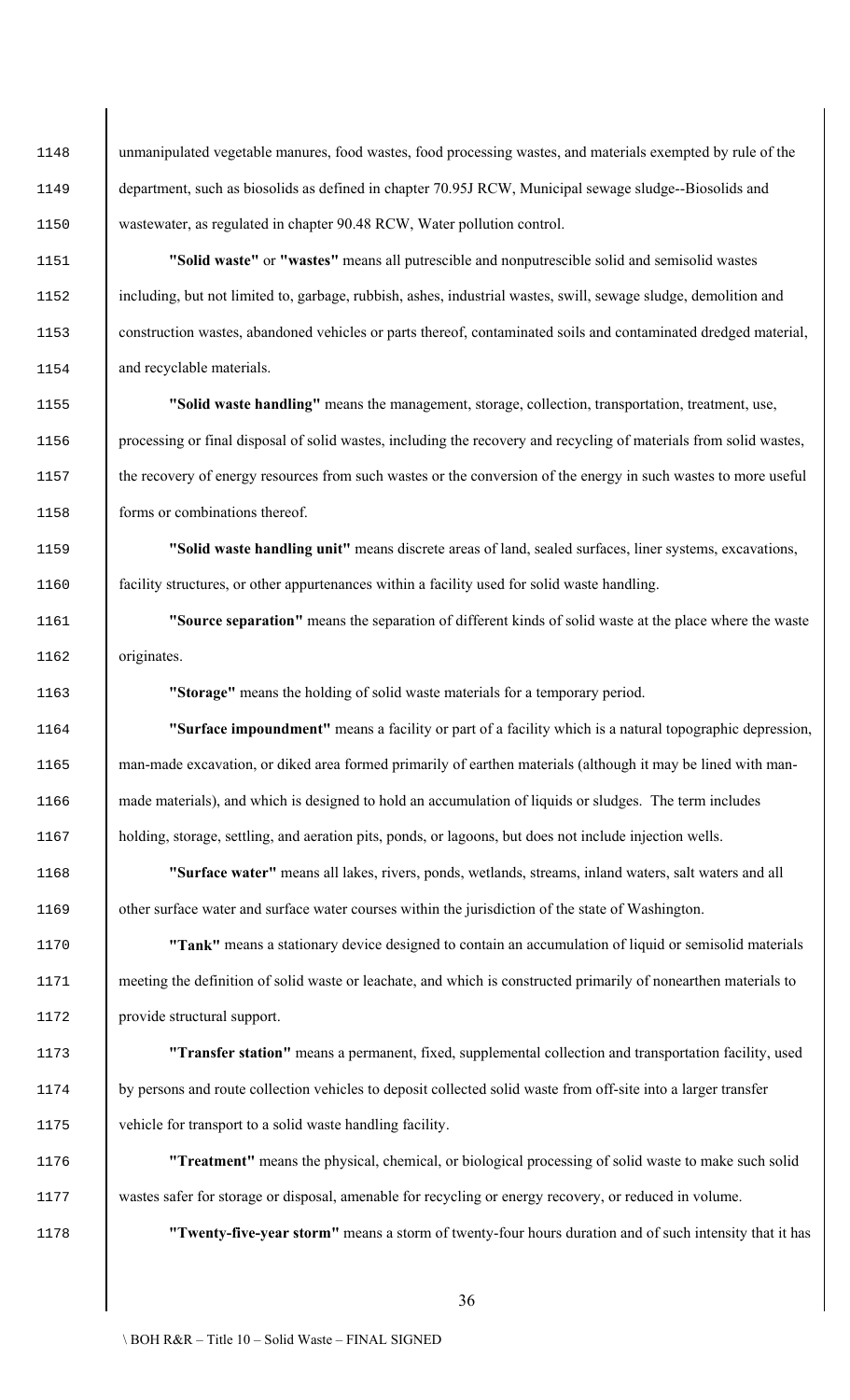a four percent probability of being equaled or exceeded each year.

 **"Type 1 feedstocks"** means source-separated yard and garden wastes, wood wastes, agricultural crop residues, wax-coated cardboard, preconsumer vegetative food wastes, other similar source-separated materials 1182 that the jurisdictional health department determines to have a comparable low level of risk in hazardous substances, human pathogens, and physical contaminants.

 **"Type 2 feedstocks"** means manure and bedding from herbivorous animals that the jurisdictional health department determines to have a comparable low level of risk in hazardous substances and physical contaminants when compared to a type 1 feedstock.

 **"Type 3 feedstocks"** means meat and postconsumer source- separated food wastes or other similar source-separated materials that the jurisdictional health department determines to have a comparable low level of risk in hazardous substances and physical contaminants, but are likely to have high levels of human pathogens.

 **"Type 4 feedstocks"** means mixed municipal solid wastes, postcollection separated or processed solid wastes, industrial solid wastes, industrial biological treatment sludges, or other similar compostable materials that 1192 the jurisdictional health department determines to have a comparable high level of risk in hazardous substances, human pathogens and physical contaminants.

 **"Universal wastes"** means universal wastes as defined in chapter 173-303 WAC, Dangerous waste regulations. Universal wastes include, but may not be limited to, dangerous waste batteries, mercury-containing 1196 thermostats, and universal waste lamps generated by fully regulated dangerous waste generators or CESQGs.

 **"Unstable area"** means a location that is susceptible to forces capable of impairing the integrity of the facility's liners, monitoring system or structural components. Unstable areas can include poor foundation conditions and areas susceptible to mass movements.

 **"Vadose zone"** means that portion of a geologic formation in which soil pores contain some water, the pressure of that water is less than atmospheric pressure, and the formation occurs above the zone of saturation.

 **"Vector"** means a living animal, including, but not limited to, insects, rodents, and birds, which is capable of transmitting an infectious disease from one organism to another.

 **"Vermicomposting"** means the controlled and managed process by which live worms convert organic residues into dark, fertile, granular excrement.

 **"Waste tires"** means any tires that are no longer suitable for their original intended purpose because of 1207 wear, damage or defect. Used tires, which were originally intended for use on public highways that are 1208 considered unsafe in accordance with RCW 46.37.425, are waste tires. Waste tires also include quantities of used 1209 tires that may be suitable for their original intended purpose when mixed with tires considered unsafe per RCW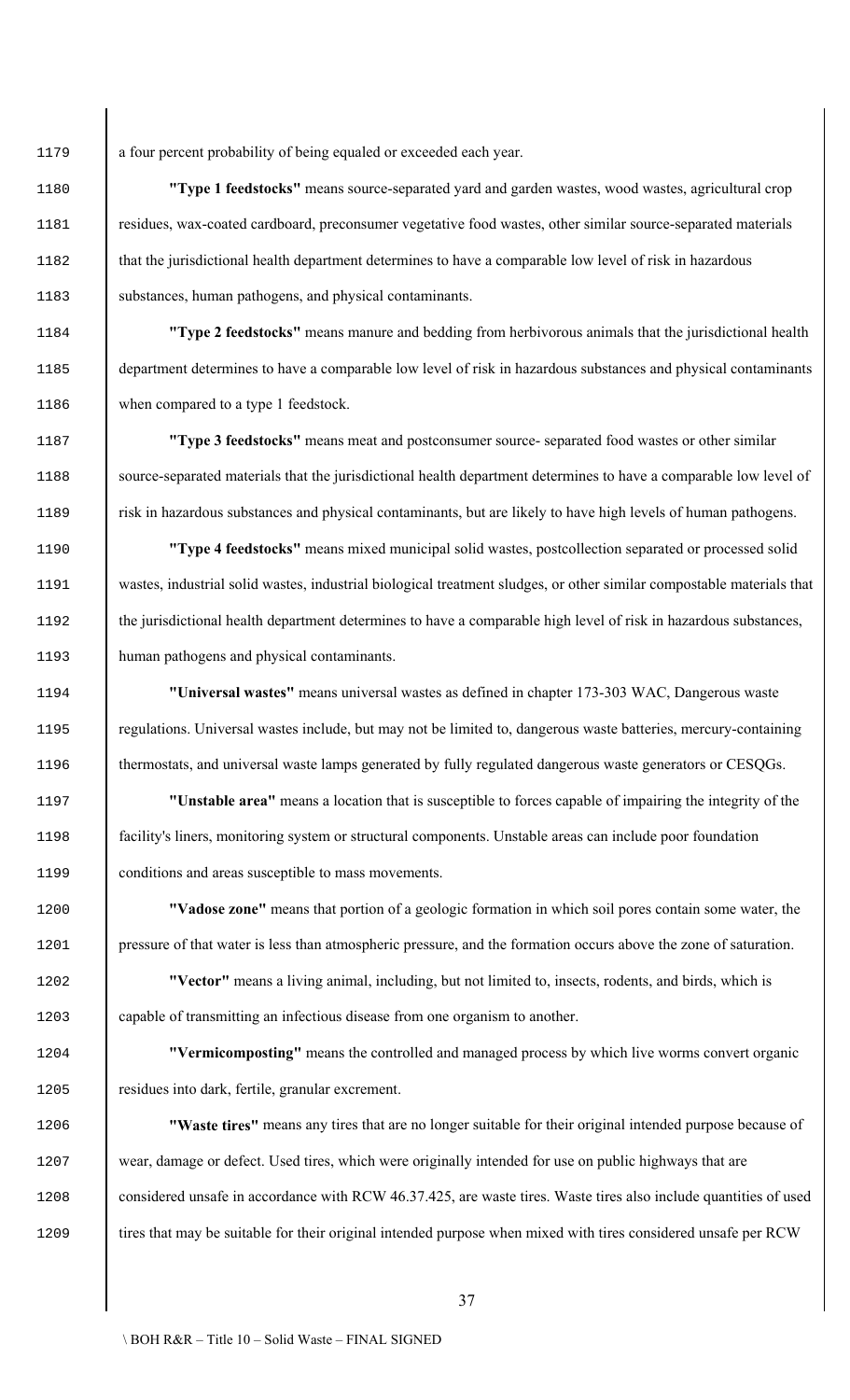1210 46.37.425.

 **"Wetlands"** means those areas that are inundated or saturated by surface or ground water at a frequency and duration sufficient to support, and under normal circumstances do support, a prevalence of vegetation 1213 bypically adapted for life in saturated soil conditions. Wetlands generally include swamps, marshes, bogs, and similar areas.

 **"Wood derived fuel"** means wood pieces or particles used as a fuel for energy recovery, which contain paint, bonding agents, or creosote. Wood derived fuel does not include wood pieces or particles coated with paint 1217 that contains lead or mercury, or wood treated with other chemical preservatives such as pentachlorophenol, copper naphthanate, or copper-chrome- arsenate.

 **"Wood waste"** means solid waste consisting of wood pieces or particles generated as a by-product or waste from the manufacturing of wood products, construction, demolition, handling and storage of raw materials, 1221 I trees and stumps. This includes, but is not limited to, sawdust, chips, shavings, bark, pulp, hogged fuel, and log 1222 sort yard waste, but does not include wood pieces or particles containing paint, laminates, bonding agents or chemical preservatives such as creosote, pentachlorophenol, or copper-chrome-arsenate.

 **"Yard debris"** means plant material commonly created in the course of maintaining yards and gardens 1225 and through horticulture, gardening, landscaping or similar activities. Yard debris includes, but is not limited to, grass clippings, leaves, branches, brush, weeds, flowers, roots, windfall fruit, and vegetable garden debris.

 **"Zone of saturation"** means that part of a geologic formation in which soil pores are filled with water and the pressure of that water is equal to or greater than atmospheric pressure.

**173-350-200 Beneficial use permit exemptions.** (1) *Beneficial use permit exemption -*

 *Applicability*. Any person may apply to the department for exemption from the permitting requirements of this chapter for beneficial use of solid waste. Applications for permit exemptions shall be prepared and submitted in 1232 accordance with the requirements of subsections (3) and (4) of this section. Upon the department's approval of an application for permit exemption, all approved beneficial use of solid waste shall be conducted in accordance 1234 with the terms and conditions for approval, as well as those general terms and conditions prescribed in subsection (2) of this section.

## (2) *Beneficial use permit exemption - General terms and conditions*.

 (a) The following general terms and conditions apply to all permit exempt beneficial uses of 1238 solid waste. All persons beneficially using solid waste approved for permit exemption in accordance with this section shall:

(i) Conduct the beneficial use in a manner that does not present a threat to human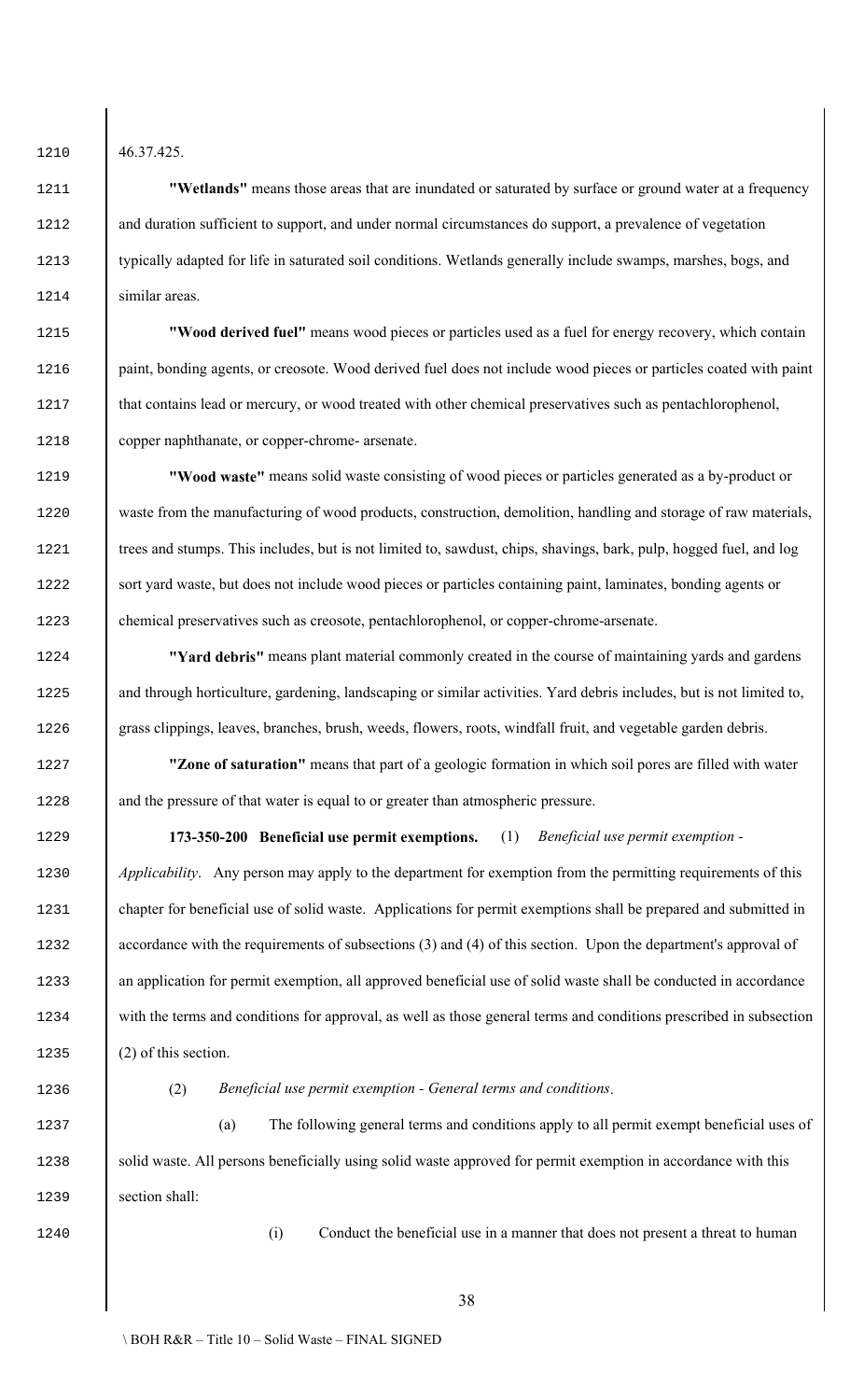| 1241 | health or the environment;                                                                                         |
|------|--------------------------------------------------------------------------------------------------------------------|
| 1242 | (ii)<br>Ensure that the material is not a dangerous waste regulated under chapter 173-                             |
| 1243 | 303 WAC, Dangerous waste regulations;                                                                              |
| 1244 | Not dilute a waste, or the residual from treatment of a waste, as a substitute for<br>(iii)                        |
| 1245 | treatment or disposal;                                                                                             |
| 1246 | Comply with all applicable federal, state, and local rules, regulations,<br>(iv)                                   |
| 1247 | requirements and codes, and local land use requirements;                                                           |
| 1248 | Immediately notify the department and the jurisdictional health department of<br>(v)                               |
| 1249 | any accidental release(s) of contaminants to the environment                                                       |
| 1250 | Separate wastes intended for beneficial use from wastes that are destined for<br>(vi)                              |
| 1251 | disposal, prior to entering the location where the beneficial use will occur;                                      |
| 1252 | (vii)<br>Manage the waste in a manner that controls vector attraction;                                             |
| 1253 | (viii)<br>Ensure that solid waste being stored prior to being beneficially used is managed                         |
| 1254 | in accordance with the requirements of all applicable sections of this chapter;                                    |
| 1255 | Allow the department or the jurisdictional health department, at any reasonable<br>(ix)                            |
| 1256 | time, to inspect the location where a permit exempt solid waste is stored or used to ensure compliance with        |
| 1257 | applicable terms and conditions of this section; and                                                               |
| 1258 | Prepare and submit a copy of an annual report to the department by April 1st on<br>(x)                             |
| 1259 | forms supplied by the department. The annual report shall detail the activities of the exemption holder during the |
| 1260 | previous calendar year and shall include the following information:                                                |
| 1261 | The permit exemption number applicable to the beneficial use activity;<br>(A)                                      |
| 1262 | The name, address, and telephone number of the exemption holder;<br>(B)                                            |
| 1263 | The amount of solid waste beneficially used;<br>(C)                                                                |
| 1264 | (D)<br>A certification that the nature of the waste and the operating practices                                    |
| 1265 | have been in compliance with the terms and conditions of this section and the beneficial use permit exemption      |
| 1266 | during the calendar year; and                                                                                      |
| 1267 | Any additional information that may be specified by the department<br>(E)                                          |
| 1268 | under the beneficial use permit exemption.                                                                         |
| 1269 | (b)<br>In addition to the general terms and conditions established in (a) of this subsection, solid                |
| 1270 | wastes applied to the land for agronomic value or soil amending capability under a beneficial use permit           |
| 1271 | exemption shall:                                                                                                   |
|      |                                                                                                                    |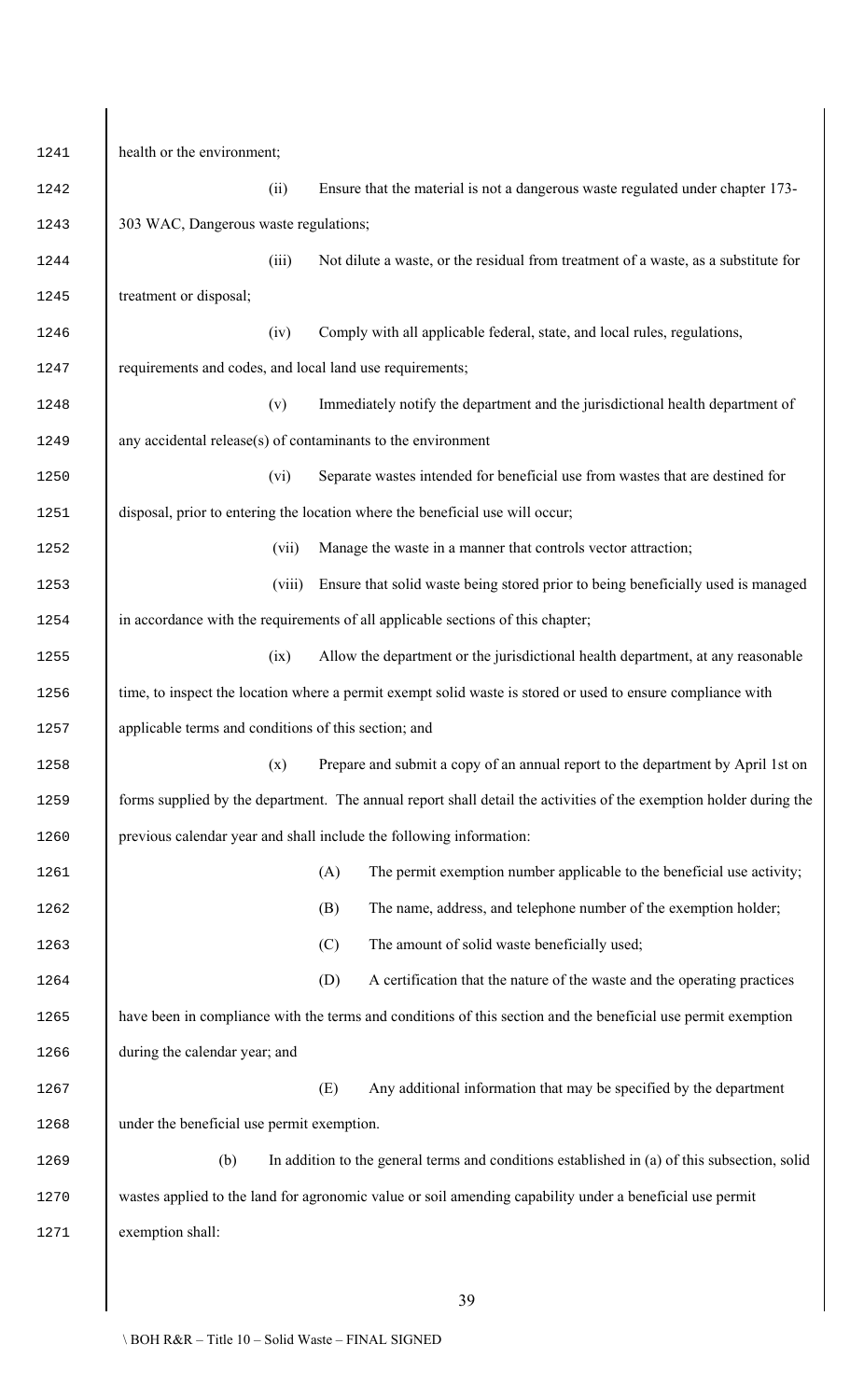(i) Meet the metals standards required by the Washington state department of agriculture (WSDA) for registered commercial fertilizers by following the procedures of WAC 16-200-7062 1274 through 16-200-7064, Feeds, fertilizers, and livestock remedies; (ii) Be applied at an application rate and in a manner that ensures protection of 1276 ground water and surface water. At a minimum, the application rate shall take into account the concentration of available nutrients and micronutrients in the soil amendment, other solid waste applied to the land, residual nutrients at the application site(s), additional sources of nutrients, pollutant loading rates, soil and waste pH, soil 1279 bype, crop type and vertical separation from ground water; and (iii) Not be stored at an application site during periods when precipitation or wind 1281 will cause migration from the storage area, unless the site is specifically designed to accommodate storage during 1282 these periods. The quantity stored at an application site shall not exceed the maximum needed to meet the annual 1283 electrical needs of the site based on the approved application rate. When a soil amendment is stored at an application site it 1284 shall not contain liquid waste unless the requirements of WAC 173-350-330 are met. (c) The department may require a person operating under any exemption issued under this 1286 section to meet additional or more stringent requirements for protection of human health and the environment, or 1287 to ensure compliance with other applicable regulations: (i) At the time the department approves an application for a beneficial use permit exemption; or (ii) When new information becomes available that warrants additional protections, 1291 but in the opinion of the department does not necessitate revocation of the beneficial use permit exemption. (d) The department shall notify in writing the exempted party and all jurisdictional health 1293 departments of any additional or more stringent requirements. (3) *Beneficial use permit exemption - Initial application procedure*. Any person(s) interested in obtaining a statewide exemption from solid waste permitting requirements for the beneficial use of a solid waste must demonstrate to the satisfaction of the department that the proposed use does not present a threat to human health and the environment. Applications shall be submitted to the department on a form supplied by the department. All application attachments and other submittals must be on paper no larger than 11 inch x 17 inch. The application shall at a minimum contain the following: 1300 (a) The name(s), address(es) and phone number(s) of the waste generator(s); (b) The name(s), address(es) and phone number(s) of the applicant. If the applicant is a broker or other third party the uniform business identifier number shall also be included;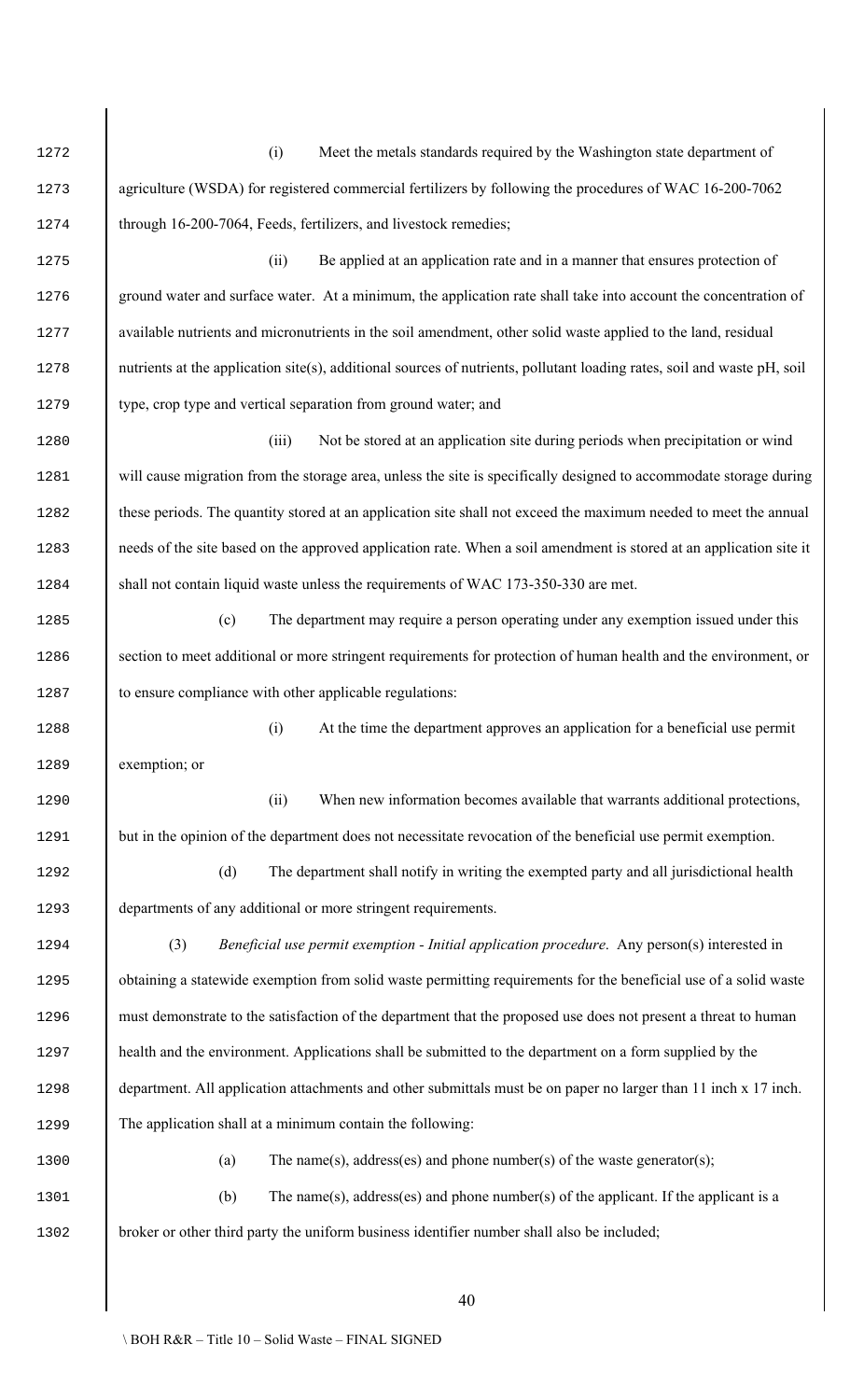| 1303 | A list of all product(s) made by the waste generator(s);<br>(c)                                                        |  |  |  |  |  |  |  |
|------|------------------------------------------------------------------------------------------------------------------------|--|--|--|--|--|--|--|
| 1304 | A list of all feedstocks used to manufacture the product(s);<br>(d)                                                    |  |  |  |  |  |  |  |
| 1305 | A description of the solid waste and the proposed beneficial use;<br>(e)                                               |  |  |  |  |  |  |  |
| 1306 | (f)<br>A description of how the waste will be transported or distributed for the proposed                              |  |  |  |  |  |  |  |
| 1307 | beneficial use;                                                                                                        |  |  |  |  |  |  |  |
| 1308 | A description of other materials that contribute or potentially contribute<br>(g)                                      |  |  |  |  |  |  |  |
| 1309 | contaminants/pollutants to the waste to be beneficially used;                                                          |  |  |  |  |  |  |  |
| 1310 | A schematic and text summary of the waste generator( $s$ ) operations, including all points<br>(h)                     |  |  |  |  |  |  |  |
| 1311 | where wastes are generated, treated or stored;                                                                         |  |  |  |  |  |  |  |
| 1312 | (i) A description of how terms and conditions of subsection $(2)(a)$ of this section will be met;                      |  |  |  |  |  |  |  |
| 1313 | (j) A State Environmental Policy Act checklist;                                                                        |  |  |  |  |  |  |  |
| 1314 | (k) If the beneficial use is proposed as a soil amendment, or for other solid wastes beneficially                      |  |  |  |  |  |  |  |
| 1315 | applied to the land, a description of how the terms and conditions of subsection $(2)(b)$ of this section will be met; |  |  |  |  |  |  |  |
| 1316 | and                                                                                                                    |  |  |  |  |  |  |  |
| 1317 | (l) Any additional information deemed necessary by the department.                                                     |  |  |  |  |  |  |  |
| 1318 | (4)<br>Beneficial use permit exemption - Secondary application procedure. Beneficial use permit                        |  |  |  |  |  |  |  |
| 1319 | exemptions, approved by the department in accordance with the procedures of subsection (5) of this section, are        |  |  |  |  |  |  |  |
| 1320 | granted solely to the original applicant(s). Any person, other than the original applicant(s), interested in           |  |  |  |  |  |  |  |
| 1321 | beneficially using solid waste pursuant to the terms and conditions of an existing permit exemption shall apply to     |  |  |  |  |  |  |  |
| 1322 | the department by following the procedures described in subsection (3) of this section.                                |  |  |  |  |  |  |  |
| 1323 | Beneficial use permit exemption - Determination, revocation, and appeals.<br>(5)                                       |  |  |  |  |  |  |  |
| 1324 | The department shall review every application for completeness. Once an application is<br>(a)                          |  |  |  |  |  |  |  |
| 1325 | determined to be complete, the department shall:                                                                       |  |  |  |  |  |  |  |
| 1326 | Notify the applicant that the application has been determined to be complete.<br>(i)                                   |  |  |  |  |  |  |  |
| 1327 | (ii)<br>Forward a copy of the complete application and supporting documentation to all                                 |  |  |  |  |  |  |  |
| 1328 | jurisdictional health departments for review and comment. Within forty-five calendar days, the jurisdictional          |  |  |  |  |  |  |  |
| 1329 | health departments shall forward their comments and any other information that they deem relevant to the               |  |  |  |  |  |  |  |
| 1330 | department.                                                                                                            |  |  |  |  |  |  |  |
| 1331 | The department shall develop and maintain a register of all complete<br>(iii)                                          |  |  |  |  |  |  |  |
| 1332 | applications it receives for beneficial use exemptions. The register shall include information regarding the           |  |  |  |  |  |  |  |
| 1333 | proposed beneficial use and process for submitting comments. The department shall maintain a list of interested        |  |  |  |  |  |  |  |
|      |                                                                                                                        |  |  |  |  |  |  |  |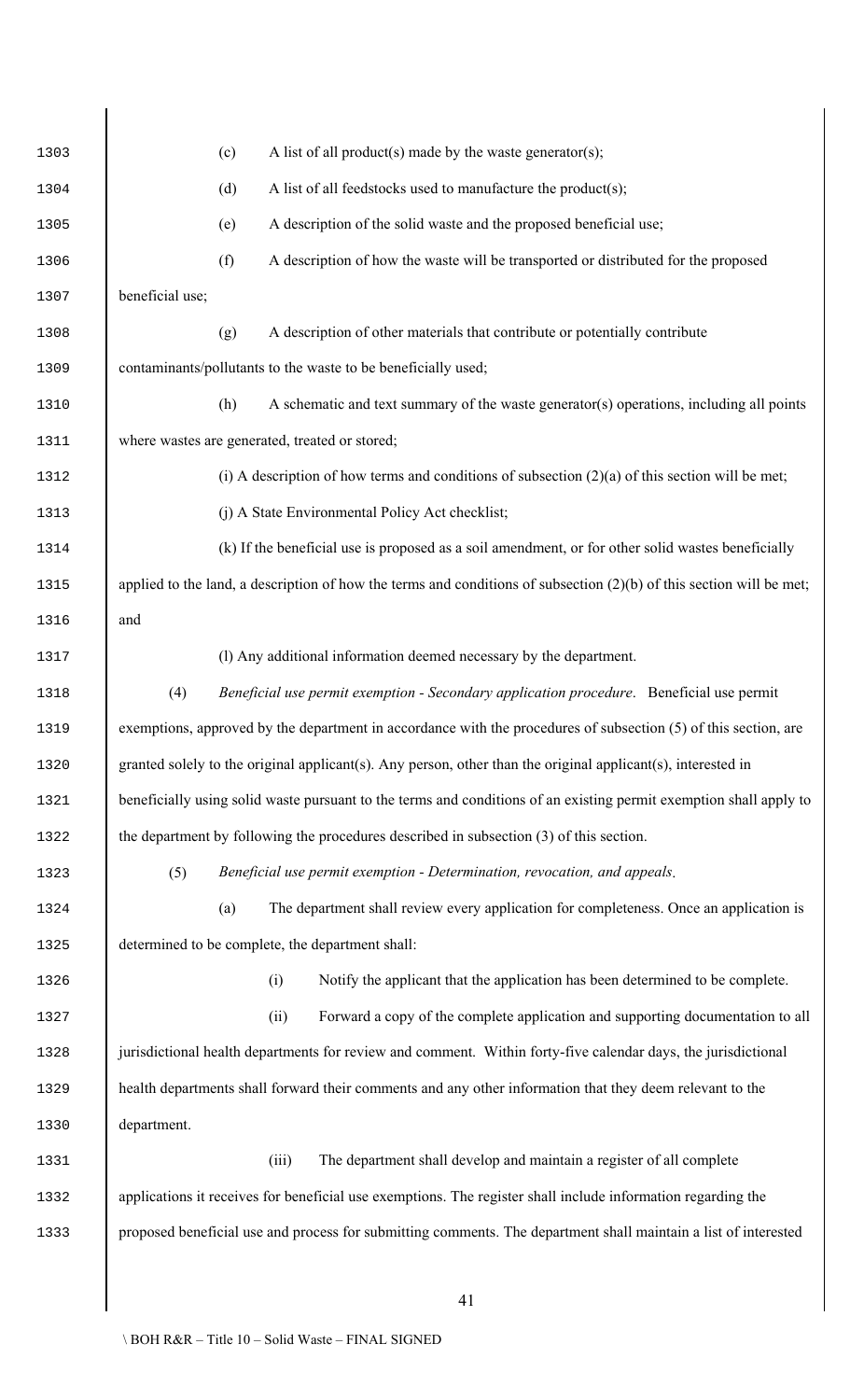1334 parties and forward the register to those parties. The department may provide the register and application information in an electronic form upon request by an interested party.

 (b) Once a determination is made by the department that an application is complete and the 1337 public review process has begun, any changes to the application or submittal of additional information by the 1338 applicant shall result in a withdrawal of the completeness determination by the department and termination of the 1339 public review process. The department shall resume review of the amended application in accordance with the procedures of (a) of this subsection.

 (c) After completion of the comment period, the department shall review comments, technical information from agency and other publications, standards published in regulations, and other information deemed relevant by the department to render a decision.

 (d) Every complete application shall be approved or disapproved by the department in 1345 writing within ninety days after receipt. Exemptions shall be granted by the department only to those beneficial uses of solid waste that the department determines do not present a threat to human health or the environment.

 (e) Upon approval of the application by the department, the beneficial use of the solid waste 1348 by the original applicant is exempt from solid waste handling permitting for use anywhere in the state consistent with the terms and conditions of the approval.

 (f) The department may require a person operating under any exemption covered by this 1351 section to apply to the jurisdictional health department for a solid waste handling permit under the applicable 1352 section of this chapter if:

 (i) The exemption holder fails to comply with the terms and conditions of this section and the approval; or

 (ii) The department determines that the exemption was obtained by misrepresenting or omitting any information that potentially could have affected the issuance or terms and conditions of an exemption; or

 (iii) New information not previously considered or available as part of the 1359 application demonstrates to the department that management of the waste under a beneficial use permit exemption may present a threat to human health or the environment.

 (g) The department shall provide written notification to the exempted party and all 1362 | jurisdictional health departments of any requirement to apply for a permit under this chapter. A person that is required by the department to apply for permit coverage shall immediately cease beneficial use activities until all necessary solid waste handling permits are issued.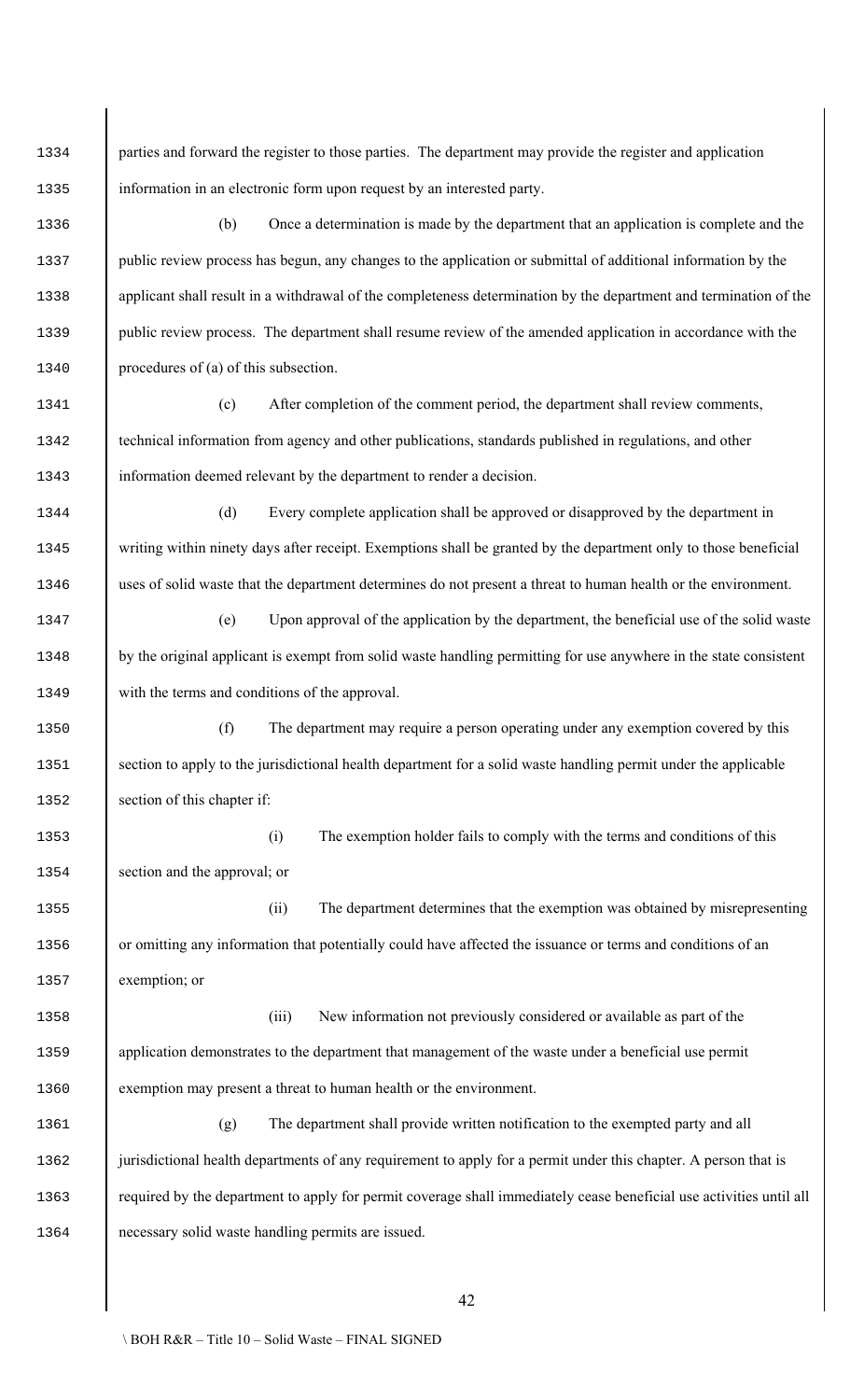| 1365 | (h)<br>The terms and conditions of subsection $(2)(a)(viii)$ of this section shall remain in effect              |  |  |  |  |  |  |  |
|------|------------------------------------------------------------------------------------------------------------------|--|--|--|--|--|--|--|
| 1366 | until the solid waste handling permit process has been completed.                                                |  |  |  |  |  |  |  |
| 1367 | (i)<br>Any person that violates the terms and conditions of a beneficial use permit exemption                    |  |  |  |  |  |  |  |
| 1368 | issued under this section may be subject to the civil penalty provisions of RCW 70.95.315.                       |  |  |  |  |  |  |  |
| 1369 | Appeals of the department's decision to issue or deny or revoke a beneficial use permit<br>(j)                   |  |  |  |  |  |  |  |
| 1370 | exemption shall be made to the pollution control hearings board by filing with the hearings board a notice of    |  |  |  |  |  |  |  |
| 1371 | appeal within thirty days of the decision of the department. The board's review of the decision shall be made in |  |  |  |  |  |  |  |
| 1372 | accordance with chapter 43.21B RCW, Environmental hearing office--Pollution control hearings board, and any      |  |  |  |  |  |  |  |
| 1373 | subsequent appeal of a decision of the board shall be made in accordance with RCW 43.21B.180. Persons that       |  |  |  |  |  |  |  |
| 1374 | may appeal are:                                                                                                  |  |  |  |  |  |  |  |
| 1375 | For waste derived soil amendments any aggrieved party may appeal.<br>(i)                                         |  |  |  |  |  |  |  |
| 1376 | For all other beneficial uses of solid waste any jurisdictional health department<br>(ii)                        |  |  |  |  |  |  |  |
| 1377 | or the applicant may appeal.                                                                                     |  |  |  |  |  |  |  |
| 1378 | (6)<br>Beneficial use permit exemption - Solid waste exempt from permitting by rule. Reserved.                   |  |  |  |  |  |  |  |
| 1379 | Note:<br>RCW 70.95.300 contains provisions that allow the department to exempt from permitting certain           |  |  |  |  |  |  |  |
| 1380 | beneficial uses of solid waste by rule. The statute also requires the department to develop an                   |  |  |  |  |  |  |  |
| 1381 | application and approval process by which a person could apply for a beneficial use permit                       |  |  |  |  |  |  |  |
| 1382 | exemption. At this time the department has chosen to limit rule making to development of the                     |  |  |  |  |  |  |  |
| 1383 | required application and approval process, and hold a section in reserve for future development                  |  |  |  |  |  |  |  |
| 1384 | of a list of approved beneficial uses.                                                                           |  |  |  |  |  |  |  |
| 1385 | 173-350-210 Recycling.                                                                                           |  |  |  |  |  |  |  |
| 1386 | (1)<br><i>Recycling - Applicability</i> . These standards apply to recycling solid waste. These standards do not |  |  |  |  |  |  |  |
| 1387 | apply to:                                                                                                        |  |  |  |  |  |  |  |
| 1388 | Storage, treatment or recycling of solid waste in piles which are subject to WAC 173-<br>(a)                     |  |  |  |  |  |  |  |
| 1389 | 350-320;                                                                                                         |  |  |  |  |  |  |  |
| 1390 | Storage or recycling of solid waste in surface impoundments which are subject to WAC<br>(b)                      |  |  |  |  |  |  |  |
| 1391 | 173-350-330;                                                                                                     |  |  |  |  |  |  |  |
| 1392 | Composting facilities subject to WAC 173-350-220;<br>(c)                                                         |  |  |  |  |  |  |  |
| 1393 | Solid waste that is beneficially used on the land that is subject to WAC 173-350-230;<br>(d)                     |  |  |  |  |  |  |  |
| 1394 | Storage of waste tires prior to recycling which is subject to WAC 173-350-350;<br>(e)                            |  |  |  |  |  |  |  |
| 1395 | Storage of moderate risk waste prior to recycling which is subject to WAC 173-350-360;<br>(f)                    |  |  |  |  |  |  |  |
|      |                                                                                                                  |  |  |  |  |  |  |  |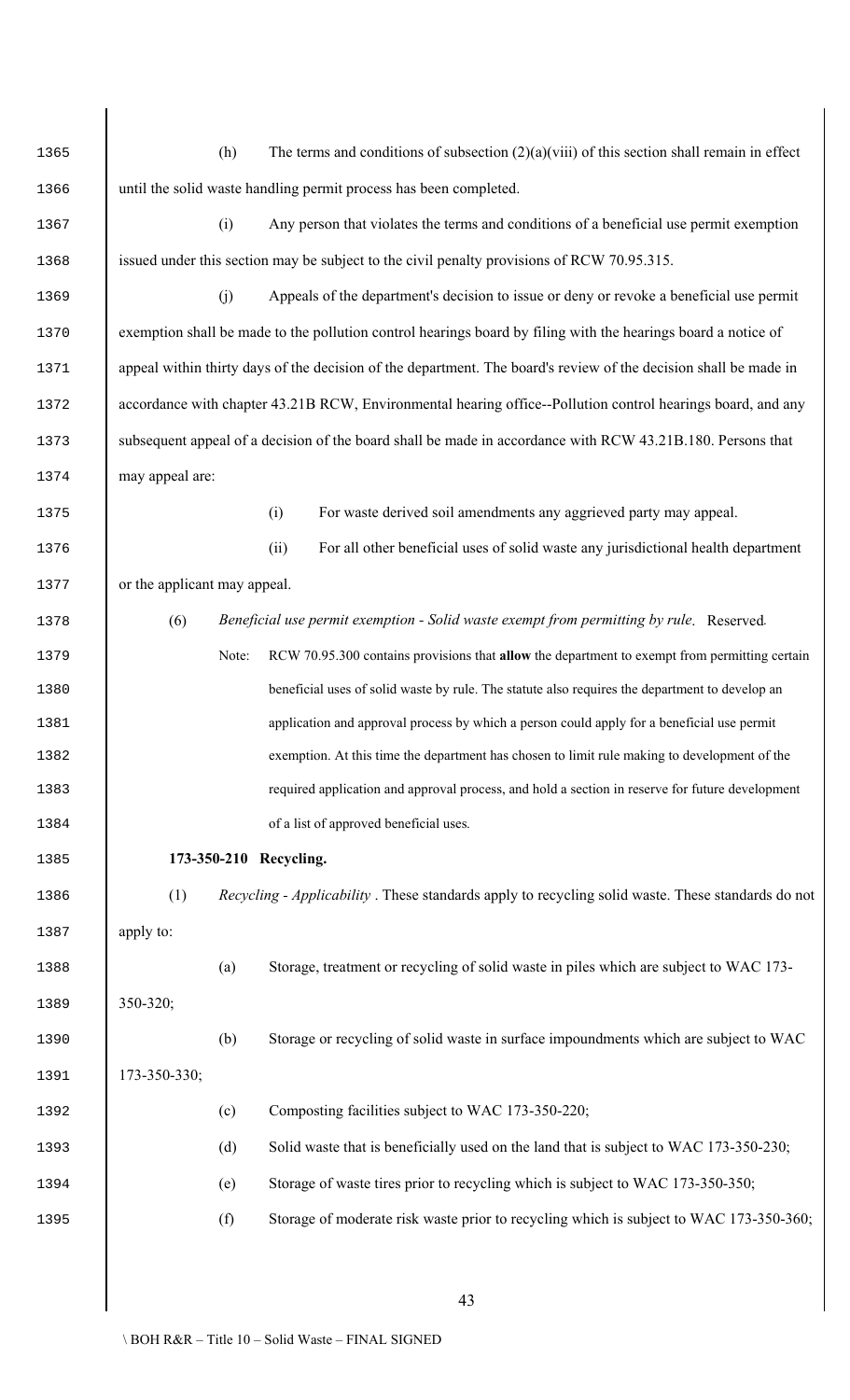| 1396 | Energy recovery or incineration of solid waste which is subject to WAC 173-350-240;<br>(g)                          |  |  |  |  |  |  |
|------|---------------------------------------------------------------------------------------------------------------------|--|--|--|--|--|--|
| 1397 | (h)<br>Intermediate solid waste handling facilities subject to WAC 173-350-310.                                     |  |  |  |  |  |  |
| 1398 | (2)<br>Recycling - Permit exemption and notification.                                                               |  |  |  |  |  |  |
| 1399 | In accordance with RCW 70.95.305, recycling of solid waste is subject solely to the<br>(a)                          |  |  |  |  |  |  |
| 1400 | requirements of (b) of this subsection and is exempt from solid waste handling permitting. Any person engaged       |  |  |  |  |  |  |
| 1401 | in recycling that does not comply with the terms and conditions of (b) of this subsection is required to obtain a   |  |  |  |  |  |  |
| 1402 | permit from the jurisdictional health department in accordance with the requirements of WAC 173-350-490. In         |  |  |  |  |  |  |
| 1403 | addition, violations of the terms and conditions of (b) of this subsection may be subject to the penalty provisions |  |  |  |  |  |  |
| 1404 | of RCW 70.95.315.                                                                                                   |  |  |  |  |  |  |
| 1405 | Recycling shall be conducted in conformance with the following terms and conditions in<br>(b)                       |  |  |  |  |  |  |
| 1406 | order to maintain permit exempt status:                                                                             |  |  |  |  |  |  |
| 1407 | Meet the performance standards of WAC 173-350-040;<br>(i)                                                           |  |  |  |  |  |  |
| 1408 | Accept only source separated solid waste for the purpose of recycling;<br>(ii)                                      |  |  |  |  |  |  |
| 1409 | (iii)<br>Allow inspections by the department or jurisdictional health department at                                 |  |  |  |  |  |  |
| 1410 | reasonable times;                                                                                                   |  |  |  |  |  |  |
| 1411 | Notify the department and jurisdictional health department, thirty days prior to<br>(iv)                            |  |  |  |  |  |  |
| 1412 | operation, or ninety days from the effective date of the rule for existing recycling operations, of the intent to   |  |  |  |  |  |  |
| 1413 | conduct recycling in accordance with this section. Notification shall be in writing, and shall include:             |  |  |  |  |  |  |
| 1414 | (A)<br>Contact information for the person conducting the recycling activity;                                        |  |  |  |  |  |  |
| 1415 | A general description of the recycling activity;<br>(B)                                                             |  |  |  |  |  |  |
| 1416 | A description of the types of solid waste being recycled; and<br>(C)                                                |  |  |  |  |  |  |
| 1417 | An explanation of the recycling processes and methods;<br>(D)                                                       |  |  |  |  |  |  |
| 1418 | Prepare and submit an annual report to the department and the jurisdictional<br>(v)                                 |  |  |  |  |  |  |
| 1419 | health department by April 1st on forms supplied by the department. The annual report shall detail recycling        |  |  |  |  |  |  |
| 1420 | activities during the previous calendar year and shall include the following information:                           |  |  |  |  |  |  |
| 1421 | (A)<br>Name and address of the recycling operation;                                                                 |  |  |  |  |  |  |
| 1422 | Calendar year covered by the report;<br>(B)                                                                         |  |  |  |  |  |  |
| 1423 | Annual quantities and types of waste received, recycled and disposed, in<br>(C)                                     |  |  |  |  |  |  |
| 1424 | tons, for purposes of determining progress towards achieving the goals of waste reduction, waste recycling, and     |  |  |  |  |  |  |
| 1425 | treatment in accordance with RCW 70.95.010(4); and                                                                  |  |  |  |  |  |  |
| 1426 | Any additional information required by written notification of the<br>(D)                                           |  |  |  |  |  |  |
|      |                                                                                                                     |  |  |  |  |  |  |
|      | 44                                                                                                                  |  |  |  |  |  |  |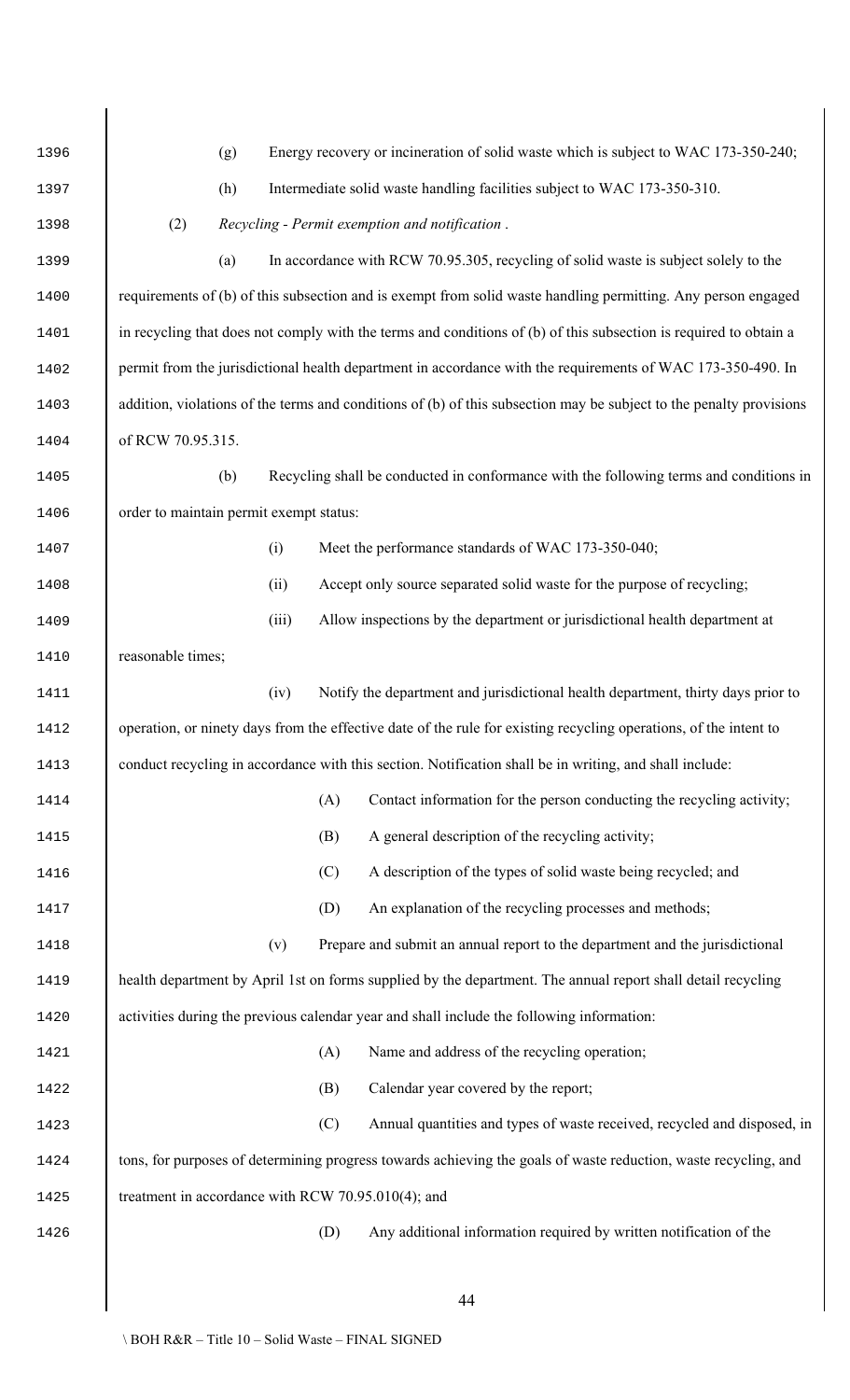department. **173-350-220 Composting facilities.** (1) *Composting facilities – Applicability*. (a) This section is applicable to all facilities or sites that treat solid waste by composting. This section is not applicable to: (i) Composting used as a treatment for dangerous wastes regulated under chapter 173-303 WAC, Dangerous waste regulation; (ii) Composting used as a treatment for petroleum contaminated soils regulated under WAC 173-350-320; (iii) Treatment of liquid sewage sludge or biosolids in digesters at wastewater 1436 treatment facilities regulated under chapter 90.48 RCW, Water pollution control and chapter 70.95J RCW, Municipal sewage sludge--Biosolids; (iv) Treatment of other liquid solid wastes in digesters regulated under WAC 173- 1439 350-330; and (v) Composting biosolids when permitted under chapter 173- 308 WAC, Biosolids management. (b) In accordance with RCW 70.95.305, the operation of the following activities in this 1443 subsection are subject solely to the requirements of (c) of this subsection and are exempt from solid waste 1444 handling permitting. An owner or operator that does not comply with the terms and conditions of (c) of this subsection is required to obtain a permit from the jurisdictional health department and shall comply with all other 1446 applicable requirements of this chapter. In addition, violations of the terms and conditions of (c) of this 1447 subsection may be subject to the penalty provisions of RCW 70.95.315. (i) Production of substrate used solely on-site to grow mushrooms; (ii) Vermicomposting, when used to process Type 1, Type 2, or Type 3 feedstocks generated on-site; (iii) Composting of Type 1 or Type 2 feedstocks with a volume limit of forty cubic 1452 vards of material on-site at any time. Material on-site includes feedstocks, partially composted feedstocks, and finished compost; (iv) Composting of food waste generated on-site and composted in containers 1455 designed to prohibit vector attraction and prevent nuisance odor generation. Total volume of the containers shall be limited to ten cubic yards or less; (v) Agricultural composting when all the agricultural wastes are generated on-site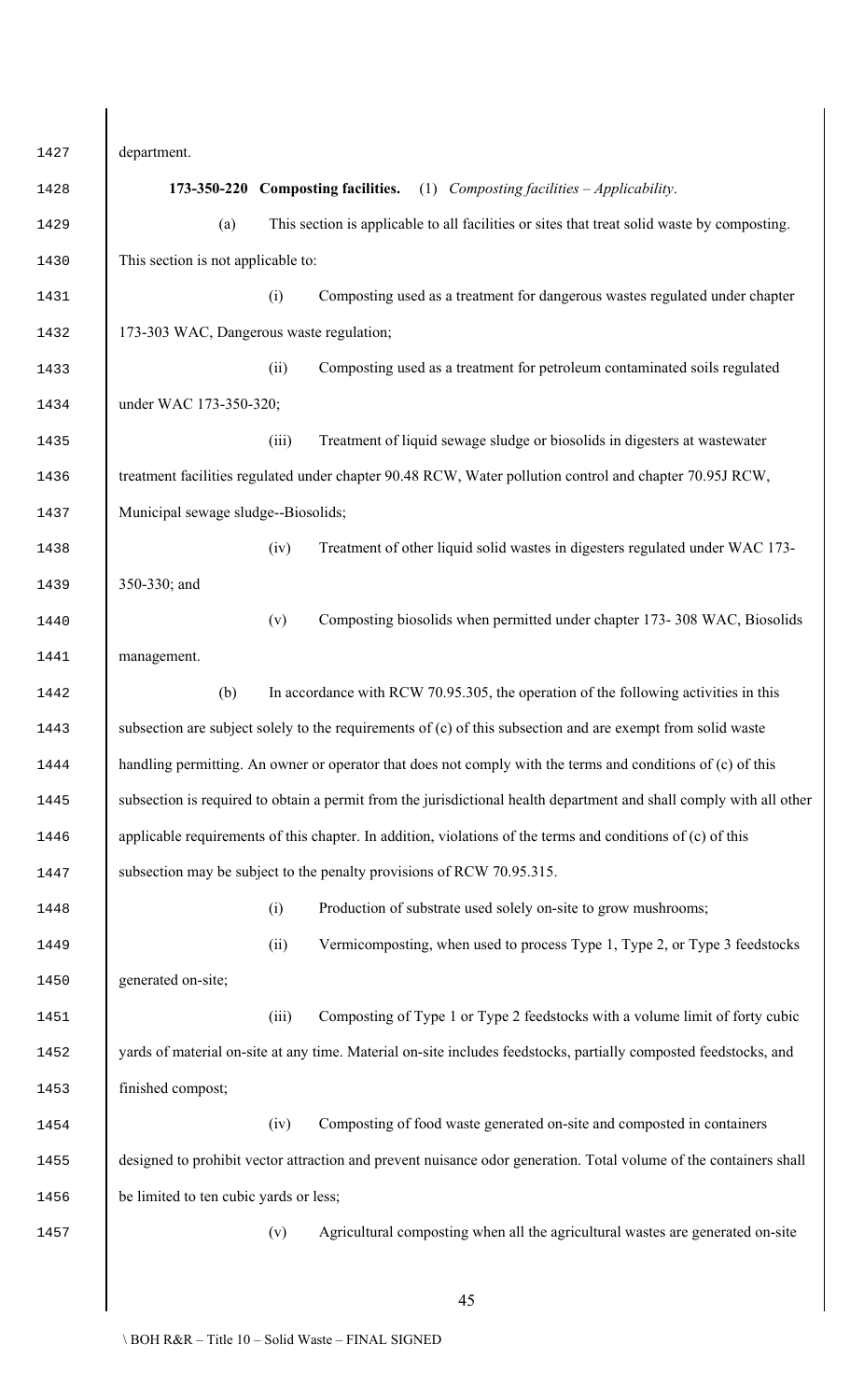and all finished compost is used on-site; (vi) Agricultural composting when any agricultural wastes are generated off-site, and 1460 all finished compost is used on- site, and total volume of material is limited to one thousand cubic yards on-site at any time. Material on-site includes feedstocks, partially composted feedstocks, and finished compost; and (vii) Agricultural composting at registered dairies when the composting is a 1463 component of a fully certified dairy nutrient management plan as required by chapter 90.64 RCW, Dairy Nutrient Management Act. (viii) Composting of Type 1 or Type 2 feedstocks when more than forty cubic yards 1466 and less than two hundred fifty cubic yards of material is on-site at any one time. (ix) Agricultural composting, when any of the finished compost is distributed off-site 1468 and when it meets the following requirements: (A) More than forty cubic yards, but less than one thousand cubic yards of agricultural waste is on-site at any time; and (B) Agricultural composting is managed according to a farm management **plan written in conjunction with a conservation district, a qualified engineer, or other agricultural professional**  able to certify that the plan meets applicable conservation practice standards in the *Washington Field Office Technical Guide* produced by the Natural Resources Conservation Service. (x) Vermicomposting when used to process Type 1 or Type 2 feedstocks generated 1476 | off-site. Total volume of materials is limited to one thousand cubic yards on-site at any one time. (c) Composting operations identified in subsection (b) shall be managed according to the following terms and conditions to maintain their exempt status: (i) Comply with the performance standards of WAC 173-350- 040; (ii) Protect surface water and ground water through the use of best management practices and all known available and reasonable methods of prevention, control, and treatment as appropriate. 1482 | This includes, but is not limited to, setbacks from wells, surface waters, property lines, roads, public access areas, and site-specific setbacks when appropriate; (iii) Control nuisance odors to prevent migration beyond property boundaries; (iv) Manage the operation to prevent attraction of flies, rodents, and other vectors; (v) Conduct an annual analysis, prepared in accordance with the requirements of 1487 subsection (4)(a)(viii) of this section, for composted material that is distributed off-site from categorically exempt 1488 facilities described in subsection  $(1)(b)(vii)$  through  $(ix)$  of this section.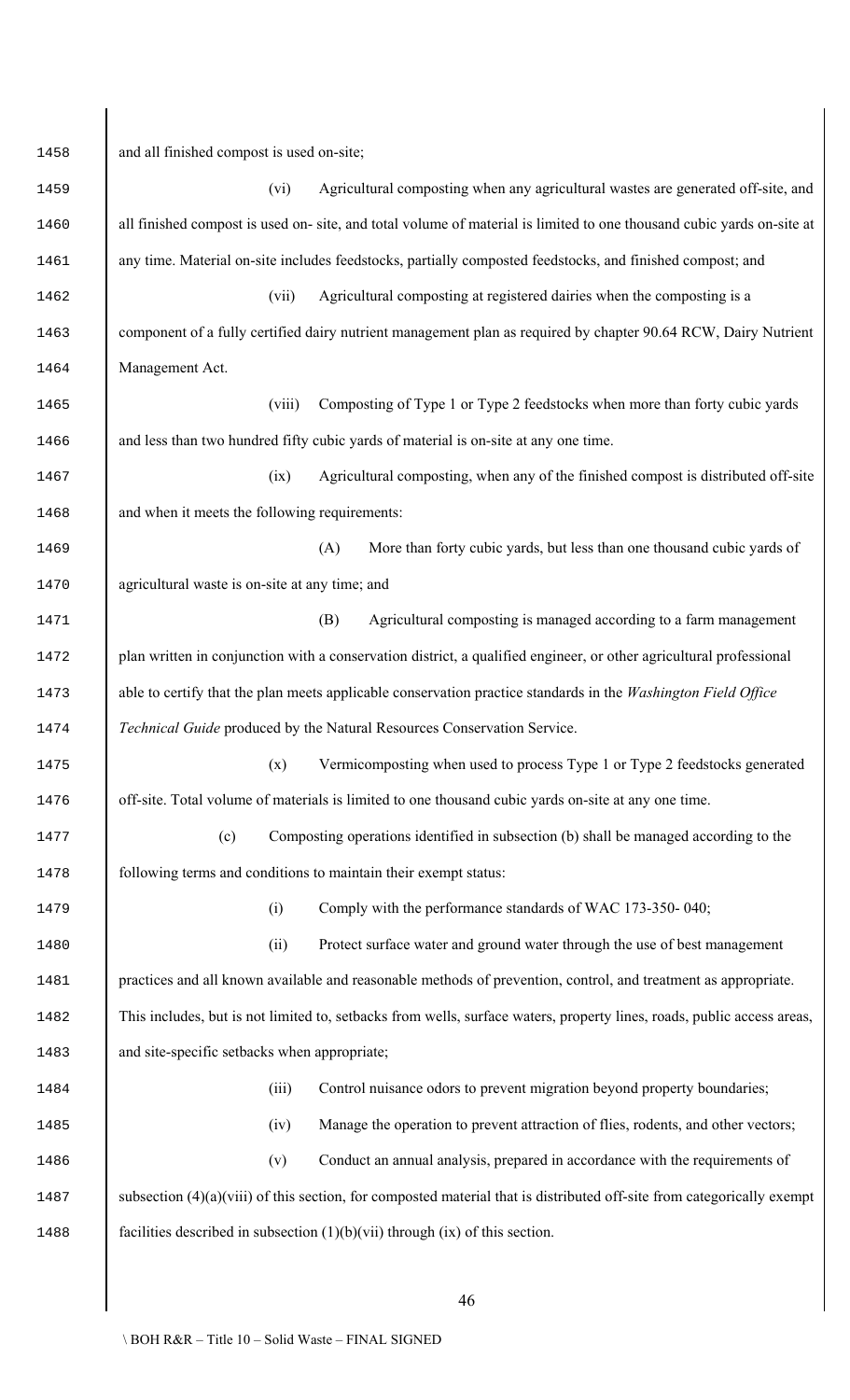| 1489 | Prepare and submit an annual report to the department and the jurisdictional<br>(vi)                                   |  |  |  |  |  |  |
|------|------------------------------------------------------------------------------------------------------------------------|--|--|--|--|--|--|
| 1490 | health department by April 1st for categorically exempt facilities described in subsection (1)(b)(vii) through (ix)    |  |  |  |  |  |  |
| 1491 | of this section. Annual reports are not required for facilities operating under the permit exemption provided in       |  |  |  |  |  |  |
| 1492 | (b)(vii) of this subsection if the composted material is not distributed off-site. The annual report shall be on forms |  |  |  |  |  |  |
| 1493 | supplied by the department and shall detail facility activities during the previous calendar year and shall include    |  |  |  |  |  |  |
| 1494 | the following information:                                                                                             |  |  |  |  |  |  |
| 1495 | Name and address of the facility;<br>(A)                                                                               |  |  |  |  |  |  |
| 1496 | Calendar year covered by the report;<br>(B)                                                                            |  |  |  |  |  |  |
| 1497 | (C)<br>Annual quantity and type of feedstocks received and compost produced,                                           |  |  |  |  |  |  |
| 1498 | in tons;                                                                                                               |  |  |  |  |  |  |
| 1499 | Annual quantity of composted material sold or distributed, in tons;<br>(D)                                             |  |  |  |  |  |  |
| 1500 | Results of the annual analysis of composted material required by<br>(E)                                                |  |  |  |  |  |  |
| 1501 | subsection $(1)(c)(v)$ of this section; and                                                                            |  |  |  |  |  |  |
| 1502 | (F)<br>Any additional information required by written notification of the                                              |  |  |  |  |  |  |
| 1503 | department.                                                                                                            |  |  |  |  |  |  |
| 1504 | Allow the department or the jurisdictional health department to inspect the site at<br>(vii)                           |  |  |  |  |  |  |
| 1505 | reasonable times;                                                                                                      |  |  |  |  |  |  |
| 1506 | For activities under $(b)(viii)$ through $(x)$ of this subsection, and registered dairies<br>(viii)                    |  |  |  |  |  |  |
| 1507 | where compost is distributed off-site, the department and jurisdictional health department shall be notified in        |  |  |  |  |  |  |
| 1508 | writing thirty days prior to beginning any composting activity. Notification shall include name of owner or            |  |  |  |  |  |  |
| 1509 | operator, location of composting operation and identification of feedstocks.                                           |  |  |  |  |  |  |
| 1510 | Composting facilities - Location standards. There are no specific location standards for<br>(2)                        |  |  |  |  |  |  |
| 1511 | composting facilities subject to this chapter; however, composting facilities must meet the requirements provided      |  |  |  |  |  |  |
| 1512 | under WAC 173-350-040(5).                                                                                              |  |  |  |  |  |  |
| 1513 | (3)<br>Composting facilities - Design standards. The owner or operator of a composting facility shall                  |  |  |  |  |  |  |
| 1514 | prepare engineering reports/plans and specifications, including a construction quality assurance plan, to address      |  |  |  |  |  |  |
| 1515 | the design standards of this subsection. Scale drawings of the facility including the location and size of feedstock   |  |  |  |  |  |  |
| 1516 | and finished product storage areas, compost processing areas, fixed equipment, buildings, leachate collection          |  |  |  |  |  |  |
| 1517 | devices, access roads and other appurtenant facilities; and design specifications for compost pads, storm water        |  |  |  |  |  |  |
| 1518 | run-on prevention system, and leachate collection and conveyance systems shall be provided. All composting             |  |  |  |  |  |  |
| 1519 | facilities shall be designed and constructed to meet the following requirements:                                       |  |  |  |  |  |  |
|      |                                                                                                                        |  |  |  |  |  |  |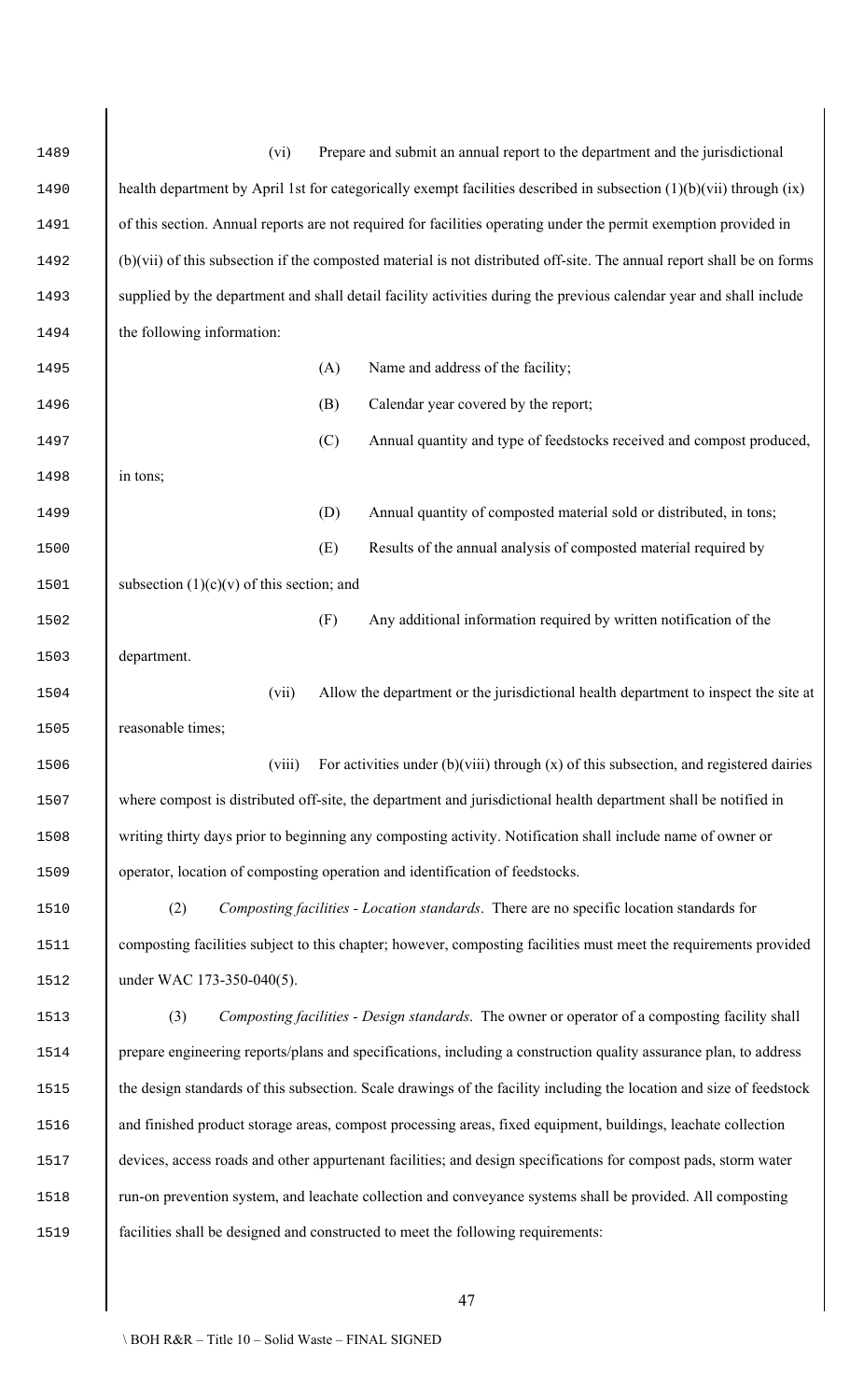(a) When necessary to provide public access, all-weather roads shall be provided from the 1521 | public highway or roads to and within the compost facility and shall be designed and maintained to prevent traffic congestion, traffic hazards, dust and noise pollution; (b) Composting facilities shall separate storm water from leachate by designing storm water run-on prevention systems, which may include covered areas (roofs), diversion swales, ditches or other designs to divert storm water from areas of feedstock preparation, active composting and curing; (c) Composting facilities shall collect any leachate generated from areas of feedstock 1527 preparation, active composting and curing. The leachate shall be conveyed to a leachate holding pond, tank or 1528 cther containment structure. The leachate holding structure shall be of adequate capacity to collect the amount of 1529 | leachate generated, and the volume calculations shall be based on the facility design, monthly water balance, and precipitation data. Leachate holding ponds and tanks shall be designed according to the following: (i) For leachate ponds at registered dairies, the design and installation shall meet Natural Resources Conservation Service standards for a waste storage facility in the *Washington Field Office Technical Guide* . (ii) For leachate ponds at composting facilities other than registered dairies, the 1535 | pond shall be designed to meet the following requirements: (A) Have a liner consisting of a minimum 30-mil thickness geomembrane 1537 verlying a structurally stable foundation to support the liners and the contents of the impoundment. High density 1538 polyethylene geomembranes used as primary liners or leak detection liners shall be at least 60-mil thick to allow 1539 for proper welding. The jurisdictional health department may approve the use of alternative designs if the owner or operator can demonstrate during the permitting process that the proposed design will prevent migration of 1541 solid waste constituents or leachate into the ground or surface waters at least as effectively as the liners described in this subsection; (B) Have dikes and slopes designed to maintain their structural integrity under conditions of a leaking liner and capable of withstanding erosion from wave action, overfilling, or precipitation; (C) Have freeboard equal to or greater than eighteen inches to avoid overtopping from wave action, overfilling, or precipitation. The jurisdictional health department may reduce the **freeboard requirement provided that other engineering controls are in place which prevent overtopping. These** 1549 engineering controls shall be specified during the permitting process; (D) Leachate ponds that have the potential to impound more than ten-acre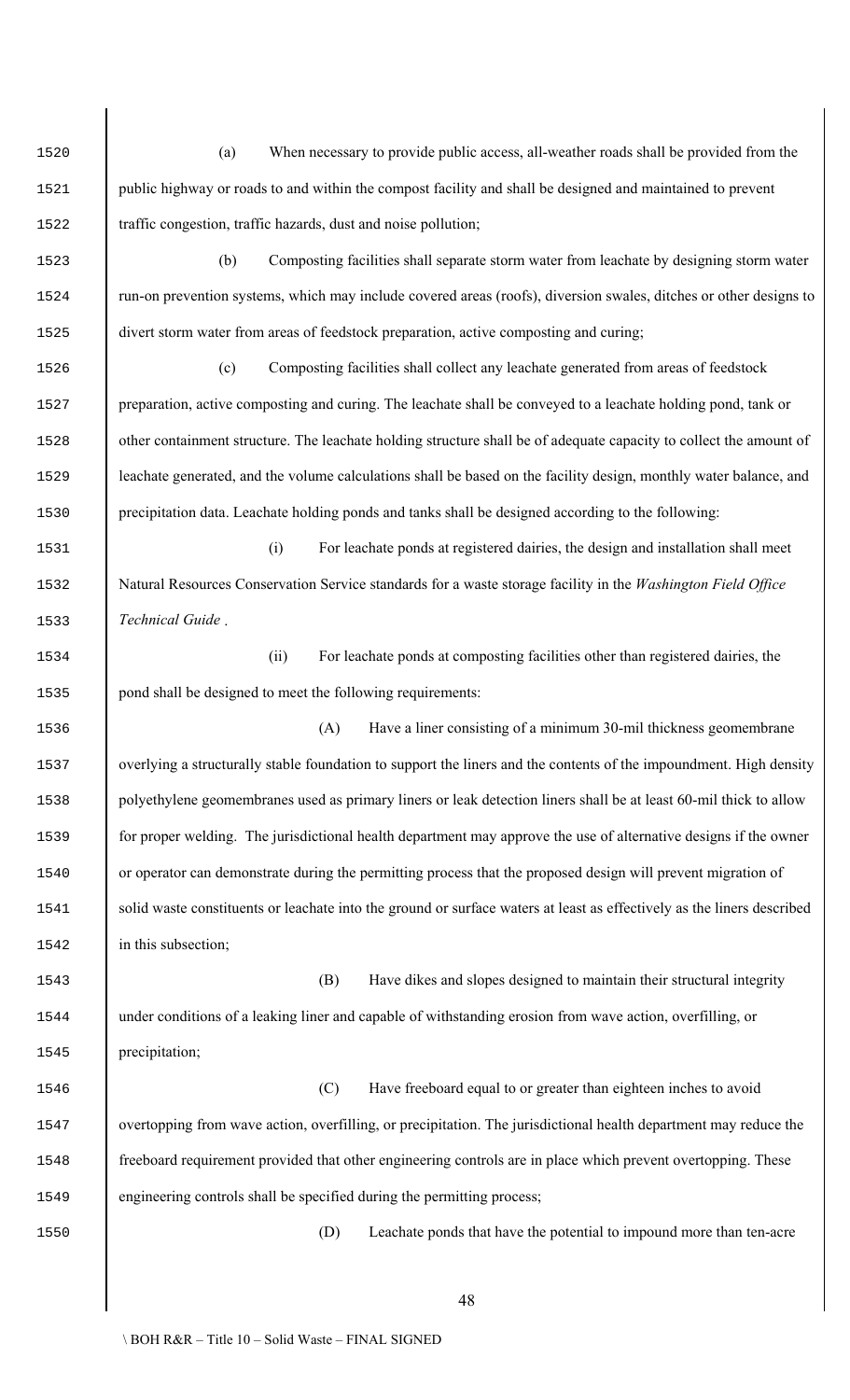| 1551 | feet (three million two hundred fifty-nine thousand gallons) of liquid measured from the top of the dike and        |
|------|---------------------------------------------------------------------------------------------------------------------|
| 1552 | which would be released by a failure of the containment dike shall be reviewed and approved by the dam safety       |
| 1553 | section of the department.                                                                                          |
| 1554 | Tanks used to store leachate shall meet design standards in WAC 173-350-330<br>(iii)                                |
| 1555 | $(3)(b)$ .                                                                                                          |
| 1556 | (d)<br>Composting facilities shall be designed with process parameters and management                               |
| 1557 | procedures that promote an aerobic composting process. This requirement is not intended to mandate forced           |
| 1558 | aeration or any other specific composting technology. This requirement is meant to ensure that compost facility     |
| 1559 | designers take into account porosity, nutrient balance, pile oxygen, pile moisture, pile temperature, and retention |
| 1560 | time of composting when designing a facility.                                                                       |
| 1561 | Incoming feedstocks, active composting, and curing materials shall be placed on<br>(e)                              |
| 1562 | compost pads that meet the following requirements:                                                                  |
| 1563 | All compost pads shall be curbed or graded in a manner to prevent ponding, run-<br>(i)                              |
| 1564 | on and runoff, and direct all leachate to collection devices. Design calculations shall be based upon the volume of |
| 1565 | water resulting from a twenty-five-year storm event as defined in WAC 173-350-100;                                  |
| 1566 | All compost pads shall be constructed over soils that are competent to support<br>(ii)                              |
| 1567 | the weight of the pad and the proposed composting materials;                                                        |
| 1568 | (iii)<br>The entire surface area of the compost pad shall maintain its integrity under any                          |
| 1569 | machinery used for composting activities at the facility; and                                                       |
| 1570 | (iv)<br>The compost pad shall be constructed of materials such as concrete (with sealed                             |
| 1571 | joints), asphaltic concrete, or soil cement to prevent subsurface soil and ground water contamination;              |
| 1572 | The jurisdictional health department may approve other materials for compost<br>(v)                                 |
| 1573 | pad construction if the permit applicant is able to demonstrate that the compost pad will meet the requirements of  |
| 1574 | this subsection.                                                                                                    |
| 1575 | (4)<br>Composting facilities - Operating standards. The owner or operator of a composting facility                  |
| 1576 | shall:                                                                                                              |
| 1577 | Operate the facility to:<br>(a)                                                                                     |
| 1578 | Control dust, nuisance odors, and other contaminants to prevent migration of air<br>(i)                             |
| 1579 | contaminants beyond property boundaries;                                                                            |
| 1580 | Prevent the attraction of vectors;<br>(ii)                                                                          |
| 1581 | (iii)<br>Ensure that only feedstocks identified in the approved plan of operation are                               |
|      |                                                                                                                     |
|      | 49                                                                                                                  |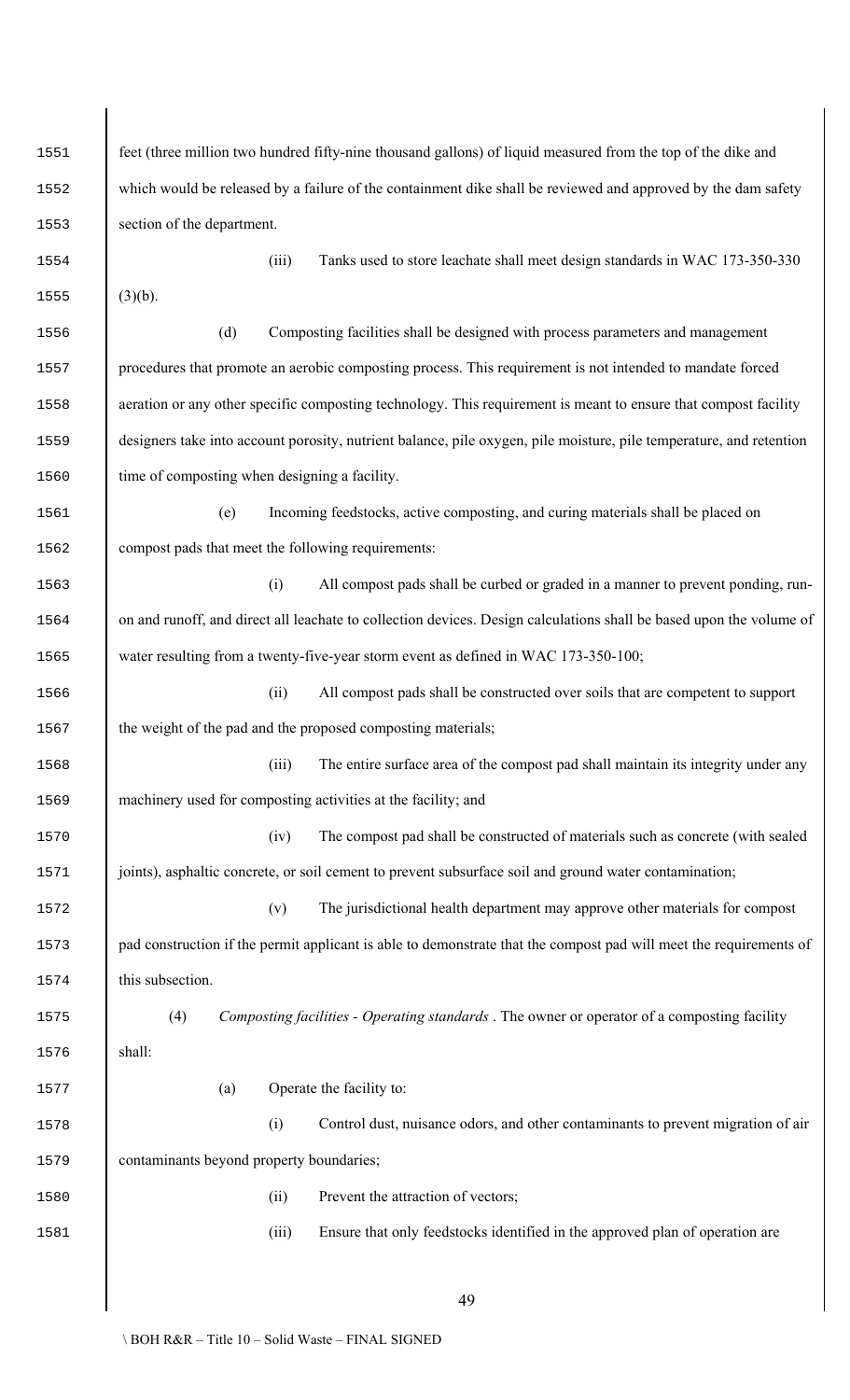accepted at the facility; (iv) Ensure the facility operates under the supervision and control of a properly 1584 trained individual during all hours of operation, and access to the facility is restricted when the facility is closed; (v) Ensure facility employees are trained in appropriate facility operations, maintenance procedures, and safety and emergency procedures according to individual job duties and according 1587 to an approved plan of operation; (vi) Implement and document pathogen reduction activities when Type 2, 3 or 4 feedstocks are composted. Documentation shall include compost pile temperature and notation of turning as appropriate, based on the composting method used. Pathogen reduction activities shall at a minimum include the following: (A) In vessel composting - the temperature of the active compost pile shall 1593 be maintained at fifty-five degrees Celsius (one hundred thirty-one degrees Fahrenheit) or higher for three days; or (B) Aerated static pile - the temperature of the active compost pile shall be 1596 maintained at fifty-five degrees Celsius (one hundred thirty-one degrees Fahrenheit) or higher for three days; or (C) Windrow composting - the temperature of the active compost pile shall 1598 be maintained at fifty-five degrees Celsius (one hundred thirty-one degrees Fahrenheit) or higher for fifteen days or longer. During the period when the compost is maintained at fifty-five degrees Celsius (one hundred thirty-one degrees Fahrenheit) or higher, there shall be a minimum of five turnings of the windrow; or (D) An alternative method that can be demonstrated by the owner or operator to achieve an equivalent reduction of human pathogens; (vii) Monitor the composting process according to the plan of operation submitted during the permitting process. Monitoring shall include inspection of incoming loads of feedstocks and pathogen 1605 reduction requirements of  $(a)(vi)$  of this subsection; and 1606 (viii) Analyze composted material for: (A) Metals in Table A at the minimum frequency listed in Table C. Compost facilities composting only Type 1 and Type 2 feedstocks are not required to test for molybdenum and selenium. Testing frequency is based on the feedstock type and the volume of feedstocks processed per year; (B) Parameters in Table B at the minimum frequency listed in Table C. Testing frequency is based on the feedstock type and the volume of feedstocks processed per year; (C) Nitrogen content at the minimum frequency listed in Table C; and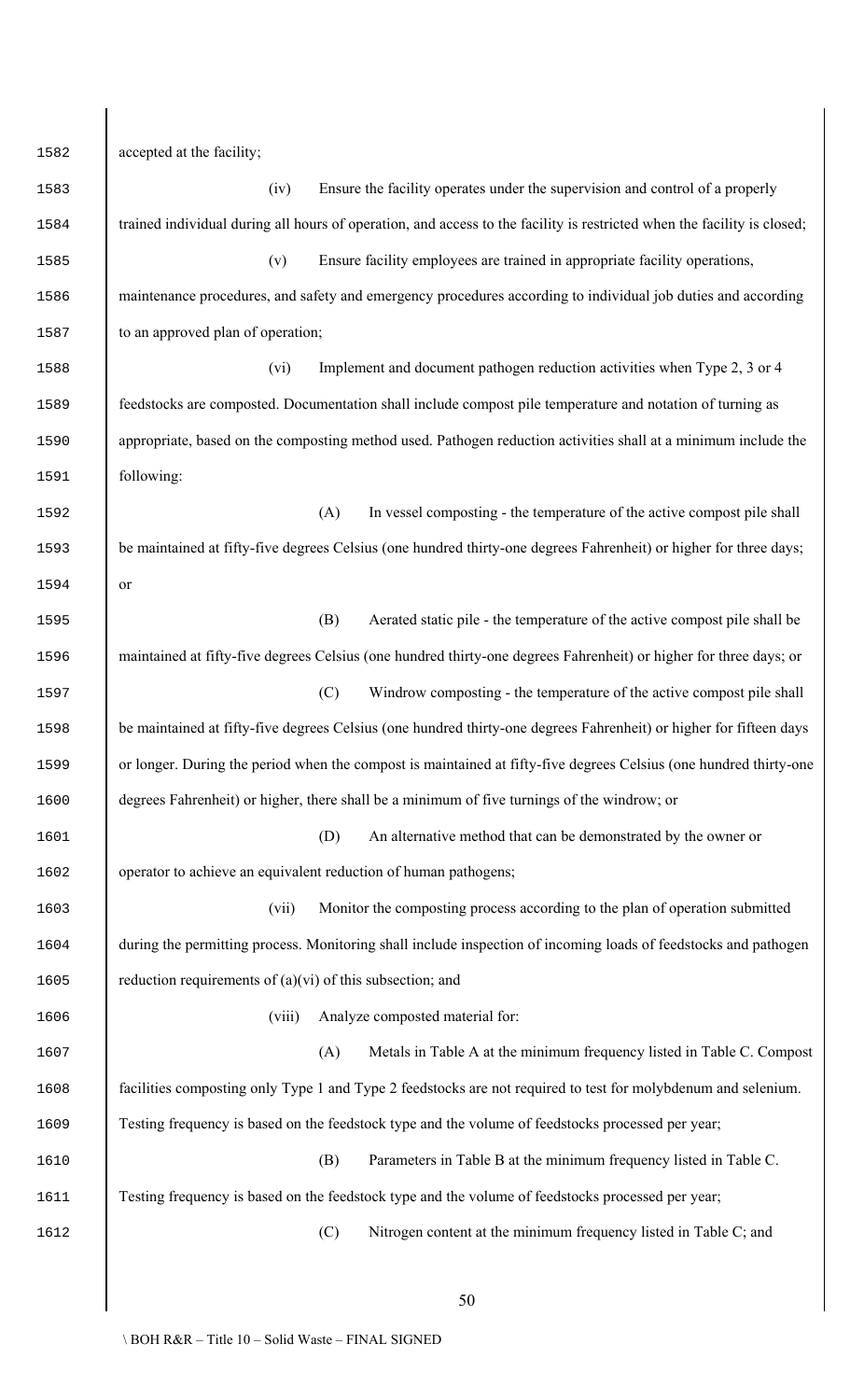| 1613                 |                                                                                                                | (D)                   |                                    |                                             |                                                                                     | Biological stability as outlined in United States Composting Council                                                 |  |
|----------------------|----------------------------------------------------------------------------------------------------------------|-----------------------|------------------------------------|---------------------------------------------|-------------------------------------------------------------------------------------|----------------------------------------------------------------------------------------------------------------------|--|
| 1614                 | Test Methods for the Examination of Composting and Compost at the minimum frequency listed in Table C;         |                       |                                    |                                             |                                                                                     |                                                                                                                      |  |
|                      |                                                                                                                |                       |                                    |                                             |                                                                                     |                                                                                                                      |  |
| 1615                 |                                                                                                                | (E)                   |                                    |                                             |                                                                                     | The jurisdictional health department may require testing of additional                                               |  |
| 1616                 |                                                                                                                |                       |                                    |                                             |                                                                                     | metal or contaminants, and/or modify the frequency of testing based on historical data for a particular facility, to |  |
| 1617                 | appropriately evaluate the composted material.                                                                 |                       |                                    |                                             |                                                                                     |                                                                                                                      |  |
| 1618                 |                                                                                                                |                       |                                    | Table A - Metals                            |                                                                                     |                                                                                                                      |  |
|                      |                                                                                                                | <b>Metal</b>          |                                    |                                             | Limit (mg/kg dry weight)                                                            |                                                                                                                      |  |
|                      |                                                                                                                | Arsenic               |                                    | $\epsilon$ = 20 ppm                         |                                                                                     |                                                                                                                      |  |
|                      |                                                                                                                | Cadmium<br>Copper     |                                    | $\epsilon$ = 10 ppm<br>$\epsilon$ = 750 ppm |                                                                                     |                                                                                                                      |  |
|                      |                                                                                                                | Lead                  |                                    | $\epsilon$ = 150 ppm                        |                                                                                     |                                                                                                                      |  |
|                      |                                                                                                                | Mercury               |                                    | $\leq$ = 8 ppm                              |                                                                                     |                                                                                                                      |  |
|                      |                                                                                                                | Molybdenum            |                                    | $\epsilon$ = 9 ppm                          |                                                                                     |                                                                                                                      |  |
|                      |                                                                                                                | Nickel                |                                    | $\epsilon$ = 210 ppm                        |                                                                                     |                                                                                                                      |  |
|                      |                                                                                                                | Selenium              |                                    | $\epsilon$ = 18 ppm                         |                                                                                     |                                                                                                                      |  |
|                      |                                                                                                                | Zinc                  |                                    | $\epsilon$ = 1400 ppm                       |                                                                                     |                                                                                                                      |  |
| 1619<br>1620<br>1621 | $1$ Not required for composted material made from Type 1, Type 2 or a mixture of Type 1 and Type 2 feedstocks. |                       |                                    |                                             |                                                                                     |                                                                                                                      |  |
| 1622                 |                                                                                                                |                       | Table B - Other Testing Parameters |                                             |                                                                                     |                                                                                                                      |  |
|                      |                                                                                                                | Parameter             |                                    | Limit                                       |                                                                                     |                                                                                                                      |  |
|                      |                                                                                                                | Manufactured Inerts   |                                    | $\leq$ 1 percent                            |                                                                                     |                                                                                                                      |  |
|                      |                                                                                                                | Sharps                |                                    | $\theta$                                    |                                                                                     |                                                                                                                      |  |
|                      |                                                                                                                | pH<br>Fecal Coliform  |                                    | $5 - 10$ (range)                            | <1,000 Most Probable                                                                |                                                                                                                      |  |
|                      |                                                                                                                |                       |                                    |                                             | Number per 4 grams of total                                                         |                                                                                                                      |  |
|                      |                                                                                                                |                       |                                    |                                             | solids (dry weight).                                                                |                                                                                                                      |  |
|                      |                                                                                                                | Salmonella            |                                    |                                             | < 3 Most Probable Number                                                            |                                                                                                                      |  |
|                      |                                                                                                                |                       |                                    |                                             | per 4 grams of total solids                                                         |                                                                                                                      |  |
|                      |                                                                                                                |                       |                                    | (dry weight).                               |                                                                                     |                                                                                                                      |  |
| 1623<br>1624<br>1625 |                                                                                                                |                       |                                    |                                             | Table C - Frequency of Testing Based on Feedstocks Received                         |                                                                                                                      |  |
| 1626                 |                                                                                                                | <b>Feedstock Type</b> | $< 5,000$ cubic                    |                                             | $=$ or $> 5,000$                                                                    |                                                                                                                      |  |
|                      |                                                                                                                |                       | yards                              |                                             | cubic yards                                                                         |                                                                                                                      |  |
|                      |                                                                                                                | Type 1                | Once per year                      |                                             | Every 10,000<br>cubic yards or                                                      |                                                                                                                      |  |
|                      |                                                                                                                | or                    |                                    |                                             | every six months                                                                    |                                                                                                                      |  |
|                      |                                                                                                                |                       |                                    |                                             | whichever is more                                                                   |                                                                                                                      |  |
|                      |                                                                                                                | Type 2                |                                    |                                             | frequent                                                                            |                                                                                                                      |  |
|                      |                                                                                                                | Type 3                | Once per quarter                   |                                             | Every 5,000 cubic                                                                   |                                                                                                                      |  |
|                      |                                                                                                                |                       | (four times per                    |                                             | yards or every                                                                      |                                                                                                                      |  |
|                      |                                                                                                                |                       | year)                              |                                             | other month<br>whichever is more                                                    |                                                                                                                      |  |
|                      |                                                                                                                |                       |                                    |                                             | frequent.                                                                           |                                                                                                                      |  |
|                      |                                                                                                                | Type 4                | Every 1,000 cubic                  |                                             | Every 1,000 cubic                                                                   |                                                                                                                      |  |
|                      |                                                                                                                |                       | yards                              |                                             | yards or once per                                                                   |                                                                                                                      |  |
|                      |                                                                                                                |                       |                                    |                                             | month whichever                                                                     |                                                                                                                      |  |
|                      |                                                                                                                |                       |                                    |                                             | is more frequent                                                                    |                                                                                                                      |  |
| 1627<br>1628         | (b)                                                                                                            |                       |                                    |                                             | Inspect the facility to prevent malfunctions and deterioration, operator errors and |                                                                                                                      |  |
| 1629                 | discharges, which may cause or lead to the release of waste to the environment or a threat to human health.    |                       |                                    |                                             |                                                                                     |                                                                                                                      |  |
| 1630                 |                                                                                                                |                       |                                    |                                             |                                                                                     | Inspections shall be conducted at least weekly, unless an alternate schedule is approved by the jurisdictional       |  |
|                      |                                                                                                                |                       |                                    | 51                                          |                                                                                     |                                                                                                                      |  |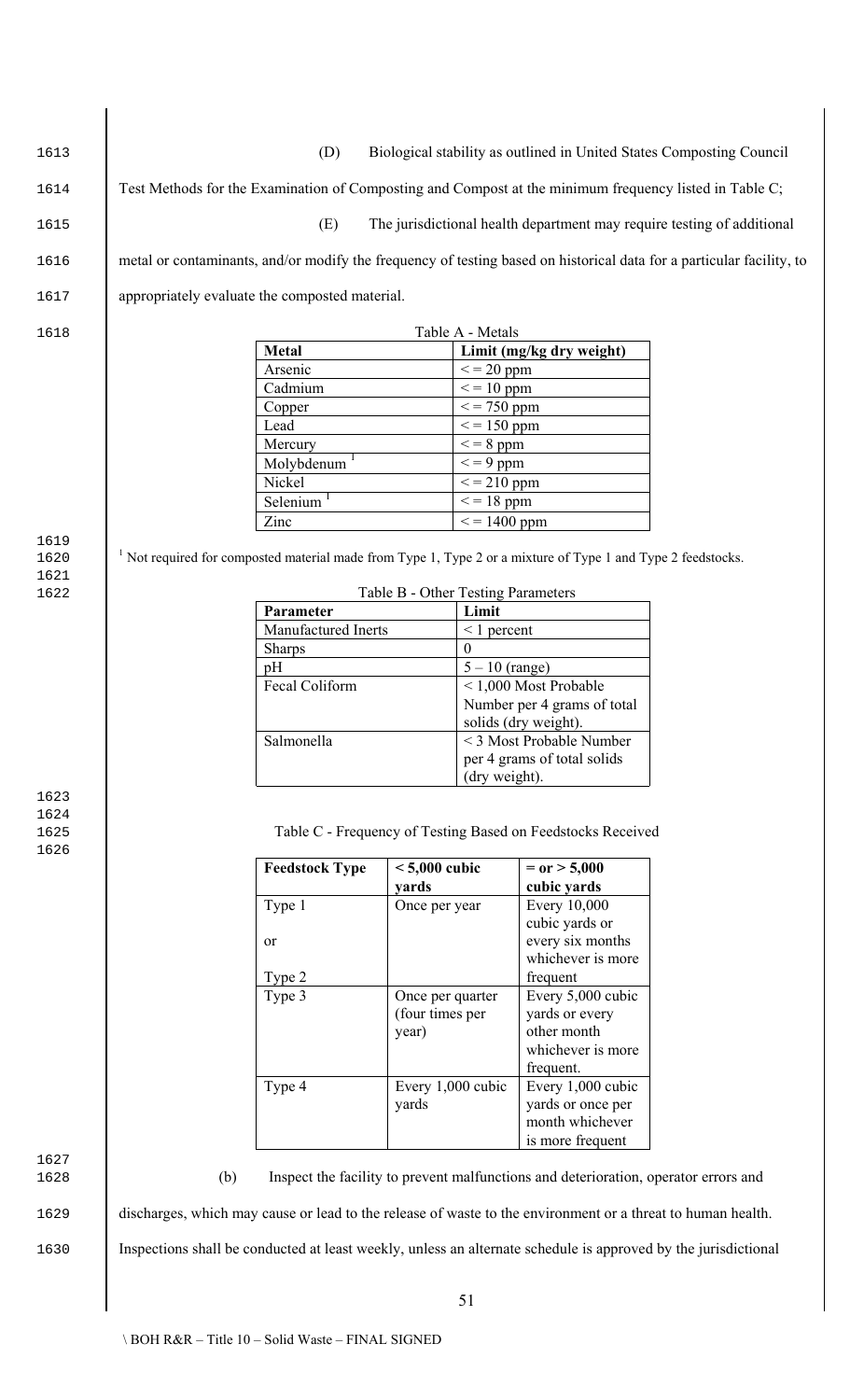| 1631 |                                                                                                                      |       | health department as part of the permitting process. For compost facilities with leachate holding ponds, conduct      |  |  |  |  |
|------|----------------------------------------------------------------------------------------------------------------------|-------|-----------------------------------------------------------------------------------------------------------------------|--|--|--|--|
| 1632 | regular liner inspections at least once every five years, unless an alternate schedule is approved by the            |       |                                                                                                                       |  |  |  |  |
| 1633 | jurisdictional health department as part of the permitting process. The frequency of inspections shall be specified  |       |                                                                                                                       |  |  |  |  |
| 1634 | in the operations plan and shall be based on the type of liner, expected service life of the material, and the site- |       |                                                                                                                       |  |  |  |  |
| 1635 |                                                                                                                      |       | specific service conditions. The jurisdictional health department shall be given sufficient notice and have the       |  |  |  |  |
| 1636 |                                                                                                                      |       | opportunity to be present during liner inspections. An inspection log or summary shall be kept at the facility or     |  |  |  |  |
| 1637 |                                                                                                                      |       | other convenient location if permanent office facilities are not on-site, for at least five years from the date of    |  |  |  |  |
| 1638 |                                                                                                                      |       | inspection. Inspection records shall be available to the jurisdictional health department upon request.               |  |  |  |  |
| 1639 | (c)                                                                                                                  |       | Maintain daily operating records of the following:                                                                    |  |  |  |  |
| 1640 |                                                                                                                      | (i)   | Temperatures and compost pile turnings for Type 2, Type 3 and Type 4                                                  |  |  |  |  |
| 1641 | feedstocks;                                                                                                          |       |                                                                                                                       |  |  |  |  |
| 1642 |                                                                                                                      | (ii)  | Additional process monitoring data as prescribed in the plan of operation; and                                        |  |  |  |  |
| 1643 |                                                                                                                      | (iii) | Results of laboratory analyses for composted materials as required in (a)(viii) of                                    |  |  |  |  |
| 1644 |                                                                                                                      |       | this subsection. Facility inspection reports shall be maintained in the operating record. Significant deviations      |  |  |  |  |
| 1645 |                                                                                                                      |       | from the plan of operation shall be noted in the operating record. Records shall be kept for a minimum of five        |  |  |  |  |
| 1646 |                                                                                                                      |       | years and shall be available upon request by the jurisdictional health department.                                    |  |  |  |  |
| 1647 | (d)                                                                                                                  |       | Prepare and submit a copy of an annual report to the jurisdictional health department and                             |  |  |  |  |
| 1648 | the department by April 1st on forms supplied by the department. The annual report shall detail the facility's       |       |                                                                                                                       |  |  |  |  |
| 1649 |                                                                                                                      |       | activities during the previous calendar year and shall include the following information:                             |  |  |  |  |
| 1650 |                                                                                                                      | (i)   | Name and address of the facility;                                                                                     |  |  |  |  |
| 1651 |                                                                                                                      | (ii)  | Calendar year covered by the report;                                                                                  |  |  |  |  |
| 1652 |                                                                                                                      | (iii) | Annual quantity and type of feedstocks received and compost produced, in tons;                                        |  |  |  |  |
| 1653 |                                                                                                                      | (iv)  | Annual quantity of composted material sold or distributed, in tons;                                                   |  |  |  |  |
| 1654 |                                                                                                                      | (v)   | Annual summary of laboratory analyses of composted material; and                                                      |  |  |  |  |
| 1655 |                                                                                                                      | (vi)  | Any additional information required by the jurisdictional health department as a                                      |  |  |  |  |
| 1656 | condition of the permit.                                                                                             |       |                                                                                                                       |  |  |  |  |
| 1657 | (e)                                                                                                                  |       | Develop, keep and abide by a plan of operation approved as part of the permitting                                     |  |  |  |  |
| 1658 |                                                                                                                      |       | process. The plan of operation shall convey to site personnel the concept of operation intended by the designer.      |  |  |  |  |
| 1659 |                                                                                                                      |       | The plan of operation shall be available for inspection at the request of the jurisdictional health department. If    |  |  |  |  |
| 1660 |                                                                                                                      |       | necessary, the plan shall be modified with the approval, or at the direction of the jurisdictional health department. |  |  |  |  |
| 1661 | Each plan of operation shall include the following:                                                                  |       |                                                                                                                       |  |  |  |  |
|      |                                                                                                                      |       |                                                                                                                       |  |  |  |  |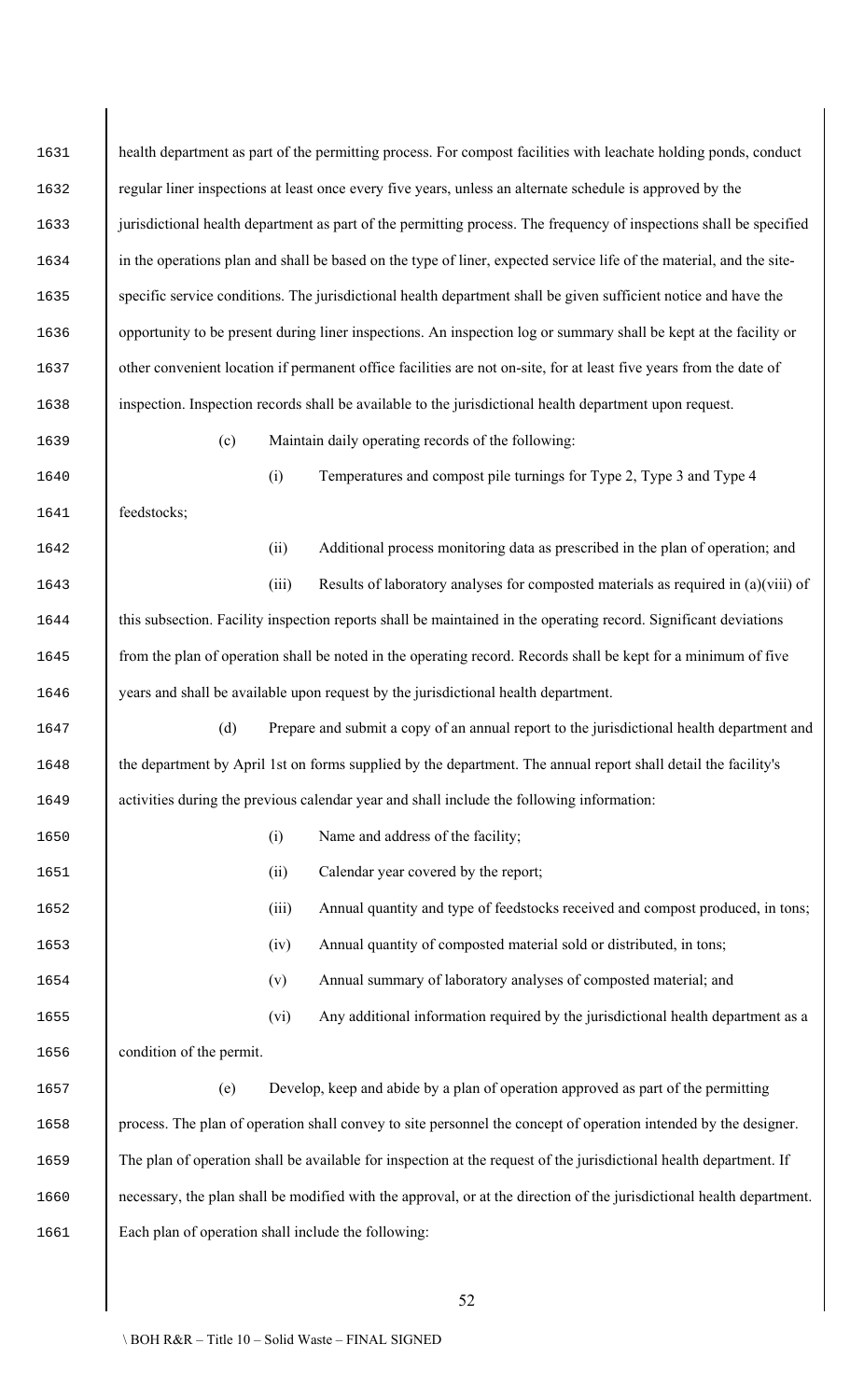| 1662 |                                                                | (i)    |                   | List of feedstocks to be composted, including a general description of the source                               |
|------|----------------------------------------------------------------|--------|-------------------|-----------------------------------------------------------------------------------------------------------------|
| 1663 | of feedstocks;                                                 |        |                   |                                                                                                                 |
| 1664 |                                                                | (ii)   |                   | A description of how wastes are to be handled on-site during the facility's active                              |
| 1665 | life including:                                                |        |                   |                                                                                                                 |
| 1666 |                                                                |        | (A)               | Acceptance criteria that will be applied to the feedstocks;                                                     |
| 1667 |                                                                |        | (B)               | Procedures for ensuring that only the waste described will be accepted;                                         |
| 1668 |                                                                |        | (C)               | Procedures for handling unacceptable wastes;                                                                    |
| 1669 |                                                                |        | (D)               | Mass balance calculations for feedstocks and amendments to determine                                            |
| 1670 | an acceptable mix of materials for efficient decomposition;    |        |                   |                                                                                                                 |
| 1671 |                                                                |        | (E)               | Material flow plan describing general procedures to manage all                                                  |
| 1672 | materials on-site from incoming feedstock to finished product; |        |                   |                                                                                                                 |
| 1673 |                                                                |        | (F)               | A description of equipment, including equipment to add water to                                                 |
| 1674 | compost as necessary;                                          |        |                   |                                                                                                                 |
| 1675 |                                                                |        | (G)               | Process monitoring plan, including temperature, moisture, and porosity;                                         |
| 1676 |                                                                |        | (H)               | Pathogen reduction plan for facilities that accept Type 2, Type 3, and                                          |
| 1677 | Type 4 feedstocks;                                             |        |                   |                                                                                                                 |
| 1678 |                                                                |        | (I)               | Sampling and analysis plan for the final product;                                                               |
| 1679 |                                                                |        | $\left( J\right)$ | Nuisance odor management plan (air quality control plan);                                                       |
| 1680 |                                                                |        | (K)               | Leachate management plan, including monthly water balance; and                                                  |
| 1681 |                                                                |        | (L)               | Storm water management plan;                                                                                    |
| 1682 |                                                                | (iii)  |                   | A description of how equipment, structures and other systems are to be inspected                                |
| 1683 |                                                                |        |                   | and maintained, including the frequency of inspections and inspection logs;                                     |
| 1684 |                                                                | (iv)   |                   | A neighbor relations plan describing how the owner or operator will manage                                      |
| 1685 | complaints;                                                    |        |                   |                                                                                                                 |
| 1686 |                                                                | (v)    |                   | Safety, fire and emergency plans;                                                                               |
| 1687 |                                                                | (vi)   |                   | Forms for recordkeeping of daily weights or volumes of incoming feedstocks by                                   |
| 1688 |                                                                |        |                   | type and finished compost product, and process monitoring results; and                                          |
| 1689 |                                                                | (xvii) |                   | Other such details to demonstrate that the facility will be operated in accordance                              |
| 1690 |                                                                |        |                   | with this subsection and as required by the jurisdictional health department.                                   |
| 1691 | (5)                                                            |        |                   | Composting facilities - Ground water monitoring requirements. There are no specific ground                      |
| 1692 |                                                                |        |                   | water monitoring requirements for composting facilities subject to this chapter; however, composting facilities |
|      |                                                                |        |                   |                                                                                                                 |
|      |                                                                |        |                   |                                                                                                                 |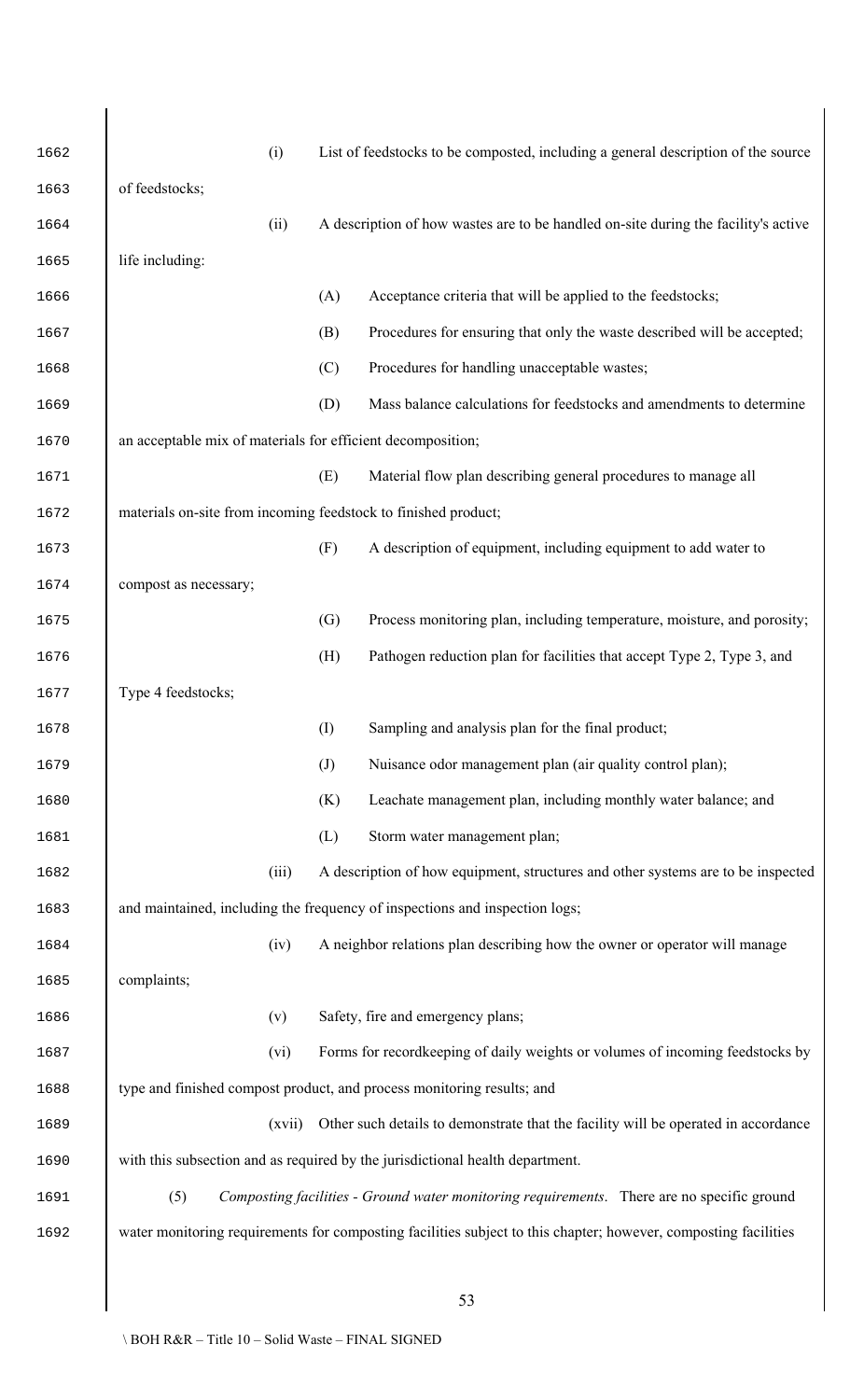must meet the requirements provided under WAC 173-350-040(5).

 (6) *Composting facilities - Closure requirements*. The owner or operator of a composting facility shall:

 (a) Notify the jurisdictional health department sixty days in advance of closure. At closure, 1697 all solid waste, including but not limited to, raw or partially composted feedstocks, and leachate from the facility shall be removed to another facility that conforms with the applicable regulations for handling the waste.

 (b) Develop, keep and abide by a closure plan approved by the jurisdictional health department as part of the permitting process. At a minimum, the closure plan shall include methods of removing solid waste materials from the facility.

 (7) *Composting facilities - Financial assurance requirements*. There are no specific financial assurance requirements for composting facilities subject to this chapter; however, composting facilities must meet 1704 the requirements provided under WAC 173-350-040(5).

 (8) *Composting facilities - Permit application contents*. The owner or operator of a composting facility shall obtain a solid waste permit from the jurisdictional health department. All applications for permits 1707 shall be submitted in accordance with the procedures established in WAC 173-350-710. In addition to the requirements of WAC 173-350-710 and 173-350-715, each application for a permit shall contain:

 (a) Engineering reports/plans and specifications that address the design standards of 1710 subsection (3) of this section;

(b) A plan of operation meeting the requirements of subsection (4) of this section; and

(c) A closure plan meeting the requirements of subsection (6) of this section.

 (9) *Composting facilities - Construction records*. The owner or operator of a composting facility 1714 shall provide copies of the construction record drawings for engineered facilities at the site and a report documenting facility construction, including the results of observations and testing carried out as part of the construction quality assurance plan, to the jurisdictional health department and the department. Facilities shall not commence operation until the jurisdictional health department has determined that the construction was completed in accordance with the approved engineering report/plans and specifications and has approved the construction documentation in writing.

 (10) *Composting facilities - Designation of composted materials.* Composted materials meeting the 1721 limits for metals in Table A and the parameters of Table B of this section, and having a stability rating of very 1722 stable, stable, or moderately unstable as determined by the analysis required in subsection  $(4)(a)(viii)(D)$  of this 1723 section, shall no longer be considered a solid waste and shall no longer be subject to this chapter. Composted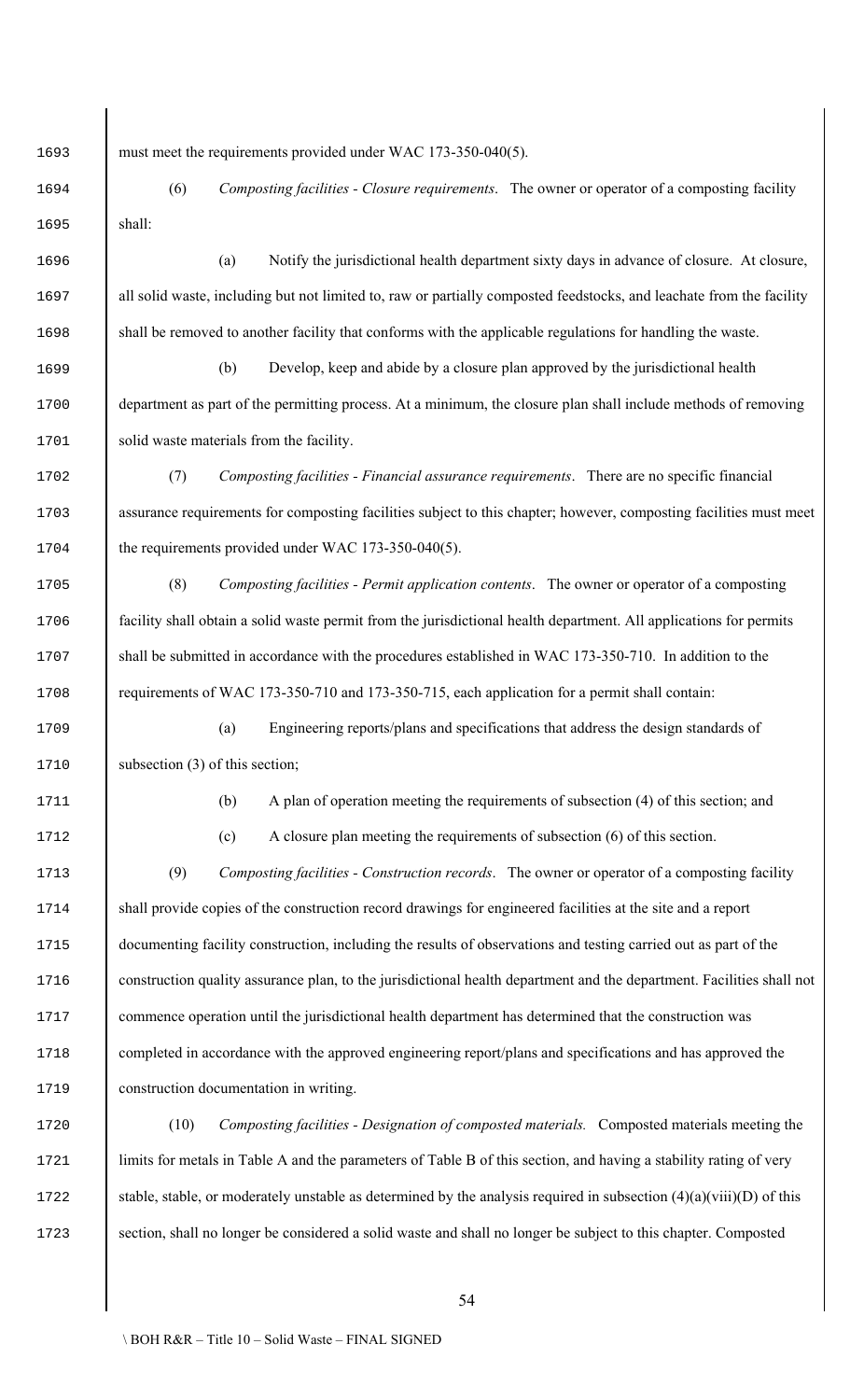materials that do not meet these limits are still considered solid waste and are subject to management under chapter 70.95 RCW, Solid waste management--Reduction and recycling. **173-350-230 Land application.** (1) *Land application - Applicability*. This section applies to solid waste that is beneficially used on the land for its agronomic value, or soil- amending capability, including land 1728 reclamation. This section does not apply to: (a) The application of commercial fertilizers registered with the Washington state 1730 department of agriculture as provided in RCW 15.54.325, and which are applied in accordance with the standards 1731 established in RCW 15.54.800(3); (b) Biosolids regulated under chapter 173-308 WAC, Biosolids management; (c) Composted materials no longer considered solid waste under WAC 173-350-220(10); (d) Dangerous waste regulated under chapter 173-303 WAC Dangerous waste regulations; (e) Waste derived soil amendments exempted from permitting under WAC 173-350-200; and (f) Solid waste used to improve the engineering characteristics of soil. (2) *Land application - Location standards*. There are no specific location standards for land 1739 application of solid waste subject to this chapter; however, land application sites must meet the requirements provided under WAC 173-350-040(5). (3) *Land application - Design standards*. There are no specific design standards for land 1742 application of solid waste subject to this chapter; however, land application sites must meet the requirements provided under WAC 173-350-040(5). (4) *Land application - Operating standards*. The owner or operator of a land application site shall 1745 perate the site in compliance with the performance standards of WAC 173-350-040. The jurisdictional health department shall determine the need for environmental monitoring to ensure compliance with the performance 1747 standards. In addition the owner or operator shall: (a) Operate the site to ensure that: (i) For waste stored in piles on the site: (A) Contamination of ground water, surface water, air and land during 1751 storage and in case of fire or flood is prevented; (B) The potential for combustion within the pile and the potential for 1753 combustion from other sources is minimized; (C) The duration of on-site waste storage is limited to one year, or less if the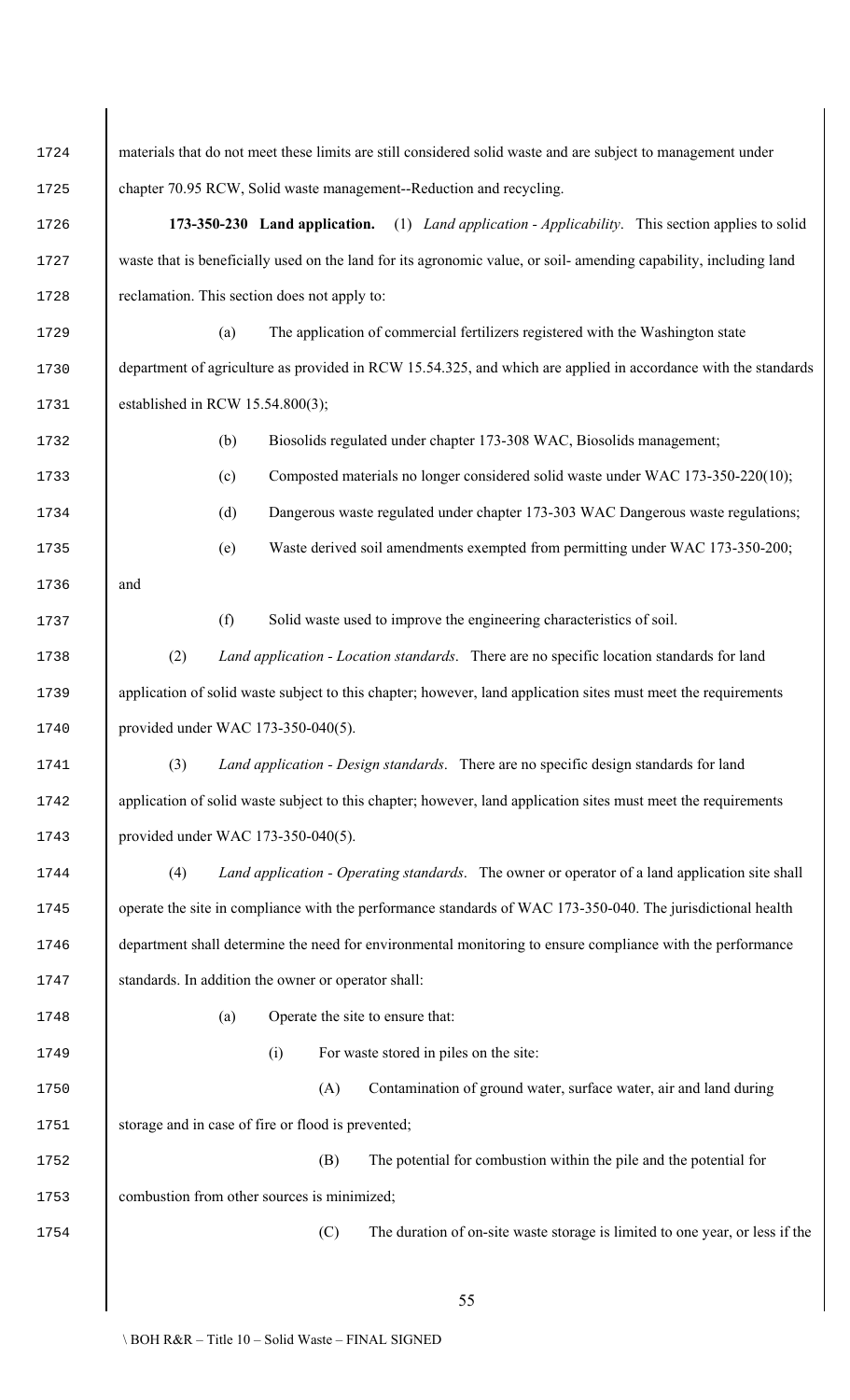| 1755 | jurisdictional health department believes it is necessary to prevent the contamination of ground water, surface     |  |  |  |  |  |
|------|---------------------------------------------------------------------------------------------------------------------|--|--|--|--|--|
| 1756 | water, air and land; and                                                                                            |  |  |  |  |  |
| 1757 | (D)<br>The amount of material on site does not exceed the amount that could                                         |  |  |  |  |  |
| 1758 | potentially be applied to the site during a one-year period in accordance with the plan of operations;              |  |  |  |  |  |
| 1759 | For storage of liquid waste or semisolid waste in surface impoundments or tanks,<br>(ii)                            |  |  |  |  |  |
| 1760 | the requirements of WAC 173-350-330 are met;                                                                        |  |  |  |  |  |
| 1761 | (iii)<br>Land application occurs at a predictable application rate determined as follows:                           |  |  |  |  |  |
| 1762 | For agricultural applications, solid waste shall be applied to the land at a<br>(A)                                 |  |  |  |  |  |
| 1763 | rate that does not exceed the agronomic rate. The agronomic rate should be based on Washington State                |  |  |  |  |  |
| 1764 | University cooperative extension service fertilizer guidelines or other appropriate guidance accepted by the        |  |  |  |  |  |
| 1765 | jurisdictional health department;                                                                                   |  |  |  |  |  |
| 1766 | For the purposes of land reclamation or other soil amending activities,<br>(B)                                      |  |  |  |  |  |
| 1767 | the application rate may be designed to achieve a soil organic matter content or other soil physical characteristic |  |  |  |  |  |
| 1768 | and promote long-term soil productivity, with consideration of the carbon-to-nitrogen ratio to control nutrient     |  |  |  |  |  |
| 1769 | leaching; and                                                                                                       |  |  |  |  |  |
| 1770 | For liquid wastes, the application rate shall also be based on soil<br>(C)                                          |  |  |  |  |  |
| 1771 | permeability and infiltration rate.                                                                                 |  |  |  |  |  |
| 1772 | (b)<br>Maintain daily operating records of the amount and type of waste applied to the land, the                    |  |  |  |  |  |
| 1773 | crop and any additional nutrient inputs. Significant deviations from the plan of operation shall be noted in the    |  |  |  |  |  |
| 1774 | operating record. Records shall be kept for a minimum of five years and shall be available upon request by the      |  |  |  |  |  |
| 1775 | jurisdictional health department;                                                                                   |  |  |  |  |  |
| 1776 | Prepare and submit a copy of an annual report to the jurisdictional health department and<br>(c)                    |  |  |  |  |  |
| 1777 | the department by April 1st on forms supplied by the department. The annual report shall detail the activities      |  |  |  |  |  |
| 1778 | during the previous calendar year and shall include the following information:                                      |  |  |  |  |  |
| 1779 | Site address or legal description;<br>(i)                                                                           |  |  |  |  |  |
| 1780 | Calendar year covered by the report;<br>(ii)                                                                        |  |  |  |  |  |
| 1781 | (iii)<br>Annual quantity and type of waste received from each source;                                               |  |  |  |  |  |
| 1782 | For each crop grown: The acreage used, the amount, type and source of each<br>(iv)                                  |  |  |  |  |  |
| 1783 | waste applied, the crop, and any additional nutrient inputs to the land, such as manure, biosolids, or commercial   |  |  |  |  |  |
| 1784 | fertilizer;                                                                                                         |  |  |  |  |  |
| 1785 | Quantity and type of any waste remaining in storage as of December 31st of the<br>(v)                               |  |  |  |  |  |
|      |                                                                                                                     |  |  |  |  |  |
|      | 56                                                                                                                  |  |  |  |  |  |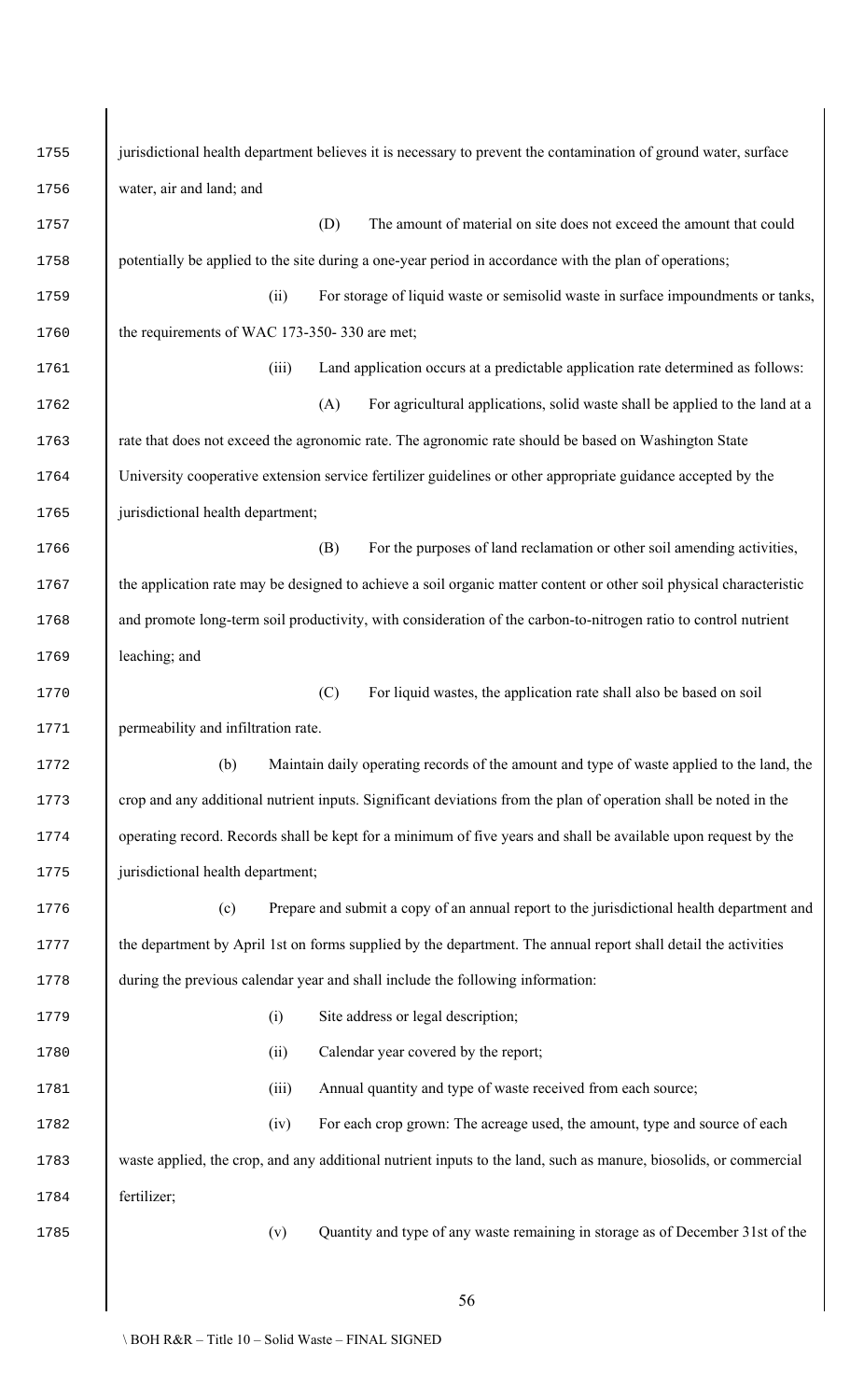reporting year; (vi) Any additional waste characterization information required to be obtained as a condition of the permit, and a summary report of that data; (vii) Any environmental monitoring data required to be obtained as a condition of the 1790 permit, and a summary report of that data; and (viii) Any additional information required by the jurisdictional health department as a condition of the permit; (d) Develop, keep, and abide by a plan of operation approved as part of the permitting process. The plan shall describe the facility's operation. The plan of operation shall be available for inspection at the request of the jurisdictional health department. If necessary, the plan shall be modified with the approval, or at the direction of the jurisdictional health department. Each plan of operation shall include the following: (i) A description of the types of solid wastes to be handled at the site; (ii) A description of how wastes are to be handled on-site during the life of the site including: (A) How wastes will be delivered to the site and meet any local agency 1801 notification requirements; (B) A description of the process, system and equipment that will be used to apply the waste to the land that explains: (I) How the equipment and system will be calibrated to deliver waste at the agronomic rate; (II) Whether the waste will be allowed to remain on the surface of 1807 the land, will be tilled into the soil, or will be injected into the soil at the time of application; (III) When the waste will be applied to the land relative to crop and 1809 livestock management practices; and (IV) Any proposed restrictions on application related to climatic factors including typical precipitation, twenty-five- year storm events as defined in WAC 173-350-100, 1812 temperature, and wind, or site conditions including frozen soils and seasonal high ground water; (C) A description of how the waste will be managed at all points during storage and application to control attraction to disease vectors and to mitigate nuisance odor impacts; (iii) A spill response plan including the names and phone numbers of all contacts to 1816 be notified in the event of a spill and how the spill will be cleaned up;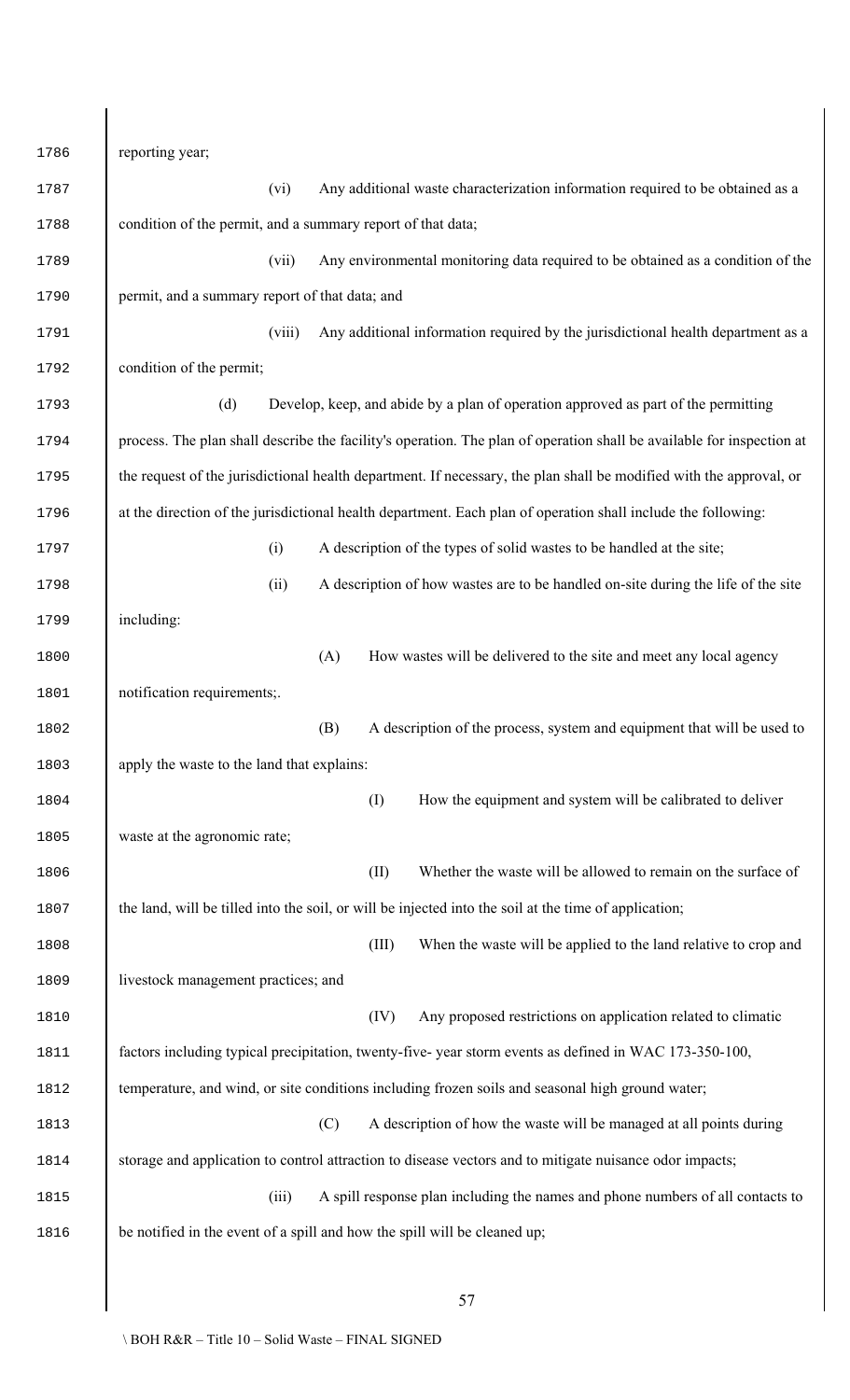(iv) If the seasonal high ground water is three feet or less below the surface, a 1818 management plan describing how ground water will be protected; (v) A waste monitoring plan providing analytical results representative of the waste 1820 being applied to the land, over time, taking into account the rate of production of the waste, timing of delivery, and storage; (vi) The forms used to record volumes, weights and waste application data; (vii) Other such details to demonstrate that the facility will be operated in accordance with this subsection and as required by the jurisdictional health department. (5) *Land application - Ground water monitoring requirements*. There are no specific ground water monitoring requirements for land application sites subject to this chapter; however, land application sites must 1827 meet the requirements provided under WAC 173-350-040(5). (6) *Land application - Closure requirements*. The owner or operator of all land application sites 1829 shall notify the jurisdictional health department sixty days in advance of closure. All land application sites shall 1830 be closed by applying all materials in storage in accordance with the permit, or by removing those materials to a facility that conforms to the applicable regulations for handling the waste. (7) *Land application - Financial assurance requirements*. There are no specific financial assurance requirements for land application sites subject to this chapter; however, land application sites must meet the requirements provided under WAC 173-350-040(5). (8) *Land application - Permit application contents*. (a) The owner or operator of land application sites subject to this section shall obtain a solid waste permit from the jurisdictional health department. All applications for permits shall be submitted in 1838 accordance with the procedures established in WAC 173-350-710. In addition to the requirements of WAC 173- 350-710 and 173-350-715, each application for a permit shall contain: (i) Contact information, including name, contact person, mailing address, phone, 1841 fax, e-mail for: (A) Any person who generates waste that will be applied to the site; (B) The person who is applying for a permit (the permit holder); 1844 (C) The person who prepares the permit application; and (D) The person who owns the site where the waste will be applied. (ii) Statement of intended use. The permit application shall contain a clear explanation of the benefit to be obtained from land application of the material. Avoidance of disposal is not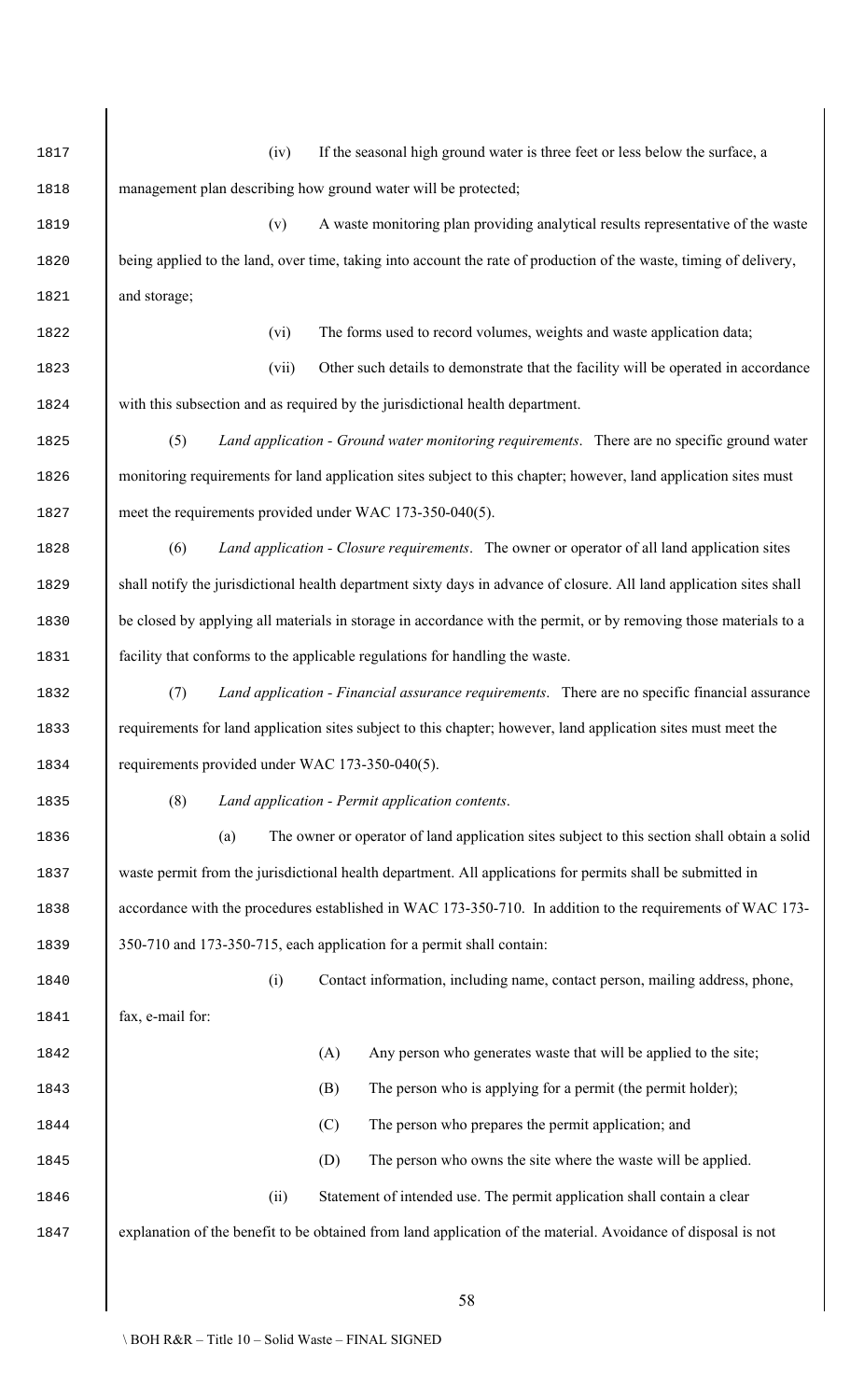| 1848 | adequate justification for land application of solid waste. |                   |        |                                                                                                                 |  |  |
|------|-------------------------------------------------------------|-------------------|--------|-----------------------------------------------------------------------------------------------------------------|--|--|
| 1849 | (iii)                                                       |                   |        | An analysis of the waste which includes:                                                                        |  |  |
| 1850 |                                                             | (A)               |        | A description of the material to be applied to the land;                                                        |  |  |
| 1851 |                                                             | (B)               |        | A description of the processes by which the material is generated and                                           |  |  |
| 1852 | treated including all processed feedstocks;                 |                   |        |                                                                                                                 |  |  |
| 1853 |                                                             | (C)               |        | Any pseudonyms or trade names for the material;                                                                 |  |  |
| 1854 |                                                             | (D)               |        | A discussion of the potential for the material to generate nuisance odors                                       |  |  |
| 1855 |                                                             |                   |        | or to attract disease vectors, including any complaints regarding nuisance odors associated with this material; |  |  |
| 1856 |                                                             | (E)               |        | An analysis of pollutant concentrations of the following reported on a                                          |  |  |
| 1857 | dry weight basis:                                           |                   |        |                                                                                                                 |  |  |
| 1858 |                                                             |                   | (I)    | Total arsenic;                                                                                                  |  |  |
| 1859 |                                                             |                   | (II)   | Total barium;                                                                                                   |  |  |
| 1860 |                                                             |                   | (III)  | Total cadmium;                                                                                                  |  |  |
| 1861 |                                                             |                   | (IV)   | Total chromium;                                                                                                 |  |  |
| 1862 |                                                             |                   | (V)    | Total copper;                                                                                                   |  |  |
| 1863 |                                                             |                   | (VI)   | Total lead;                                                                                                     |  |  |
| 1864 |                                                             |                   | (VII)  | Total mercury;                                                                                                  |  |  |
| 1865 |                                                             |                   | (VIII) | Total molybdenum;                                                                                               |  |  |
| 1866 |                                                             |                   | (IX)   | Total nickel;                                                                                                   |  |  |
| 1867 |                                                             |                   | (X)    | Total selenium;                                                                                                 |  |  |
| 1868 |                                                             |                   | (XI)   | Total zinc.                                                                                                     |  |  |
| 1869 |                                                             | (F)               |        | An analysis of nutrients at a minimum to include total Kjeldahl nitrogen,                                       |  |  |
| 1870 |                                                             |                   |        | total nitrate-nitrogen, total ammonia- and ammonium-nitrogen, total phosphorus, and extractable potassium,      |  |  |
| 1871 | reported on a dry weight basis;                             |                   |        |                                                                                                                 |  |  |
| 1872 |                                                             | (G)               |        | An analysis of physical/chemical parameters to include at a minimum:                                            |  |  |
| 1873 |                                                             |                   |        | Total solids, total volatile solids, pH, electrical conductivity, total organic carbon;                         |  |  |
| 1874 |                                                             | (H)               |        | A discussion of any pathogens known or suspected to be associated with                                          |  |  |
| 1875 |                                                             |                   |        | this material, including those which can cause disease in plants, animals, or humans;                           |  |  |
| 1876 |                                                             | (I)               |        | The concentration of fecal coliform bacteria expressed as CFU or MPN                                            |  |  |
| 1877 | per gram of dry solid material; and                         |                   |        |                                                                                                                 |  |  |
| 1878 |                                                             | $\left( J\right)$ |        | Any additional analysis required by the jurisdictional health department.                                       |  |  |
|      |                                                             |                   |        |                                                                                                                 |  |  |
|      |                                                             |                   |        | 59                                                                                                              |  |  |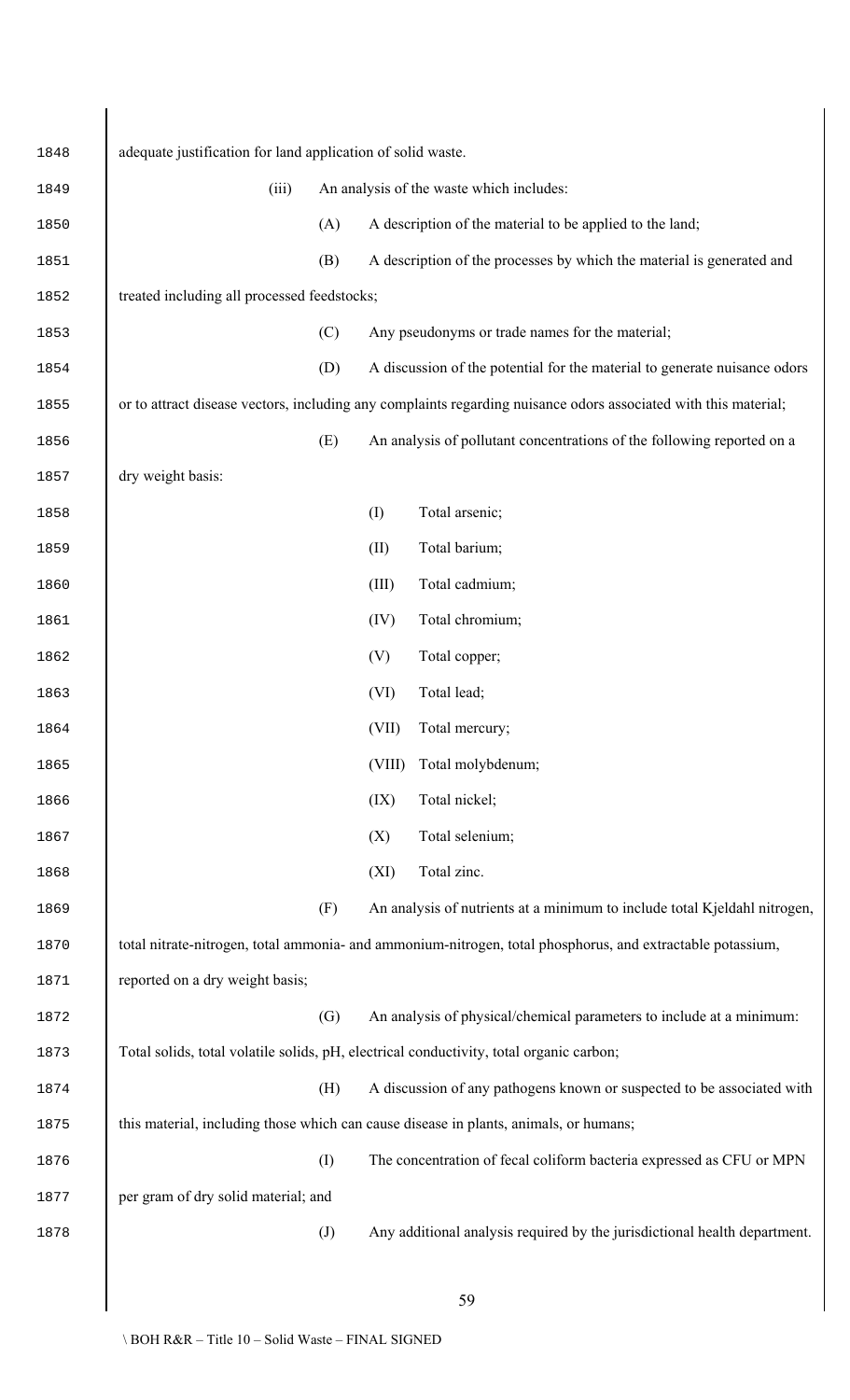| 1879 | The jurisdictional health department may reduce the analytical requirements of this section. Methods of analysis   |  |  |  |  |  |  |
|------|--------------------------------------------------------------------------------------------------------------------|--|--|--|--|--|--|
| 1880 | are to be determined by the jurisdictional health department.                                                      |  |  |  |  |  |  |
| 1881 | A comprehensive site characterization including:<br>(iv)                                                           |  |  |  |  |  |  |
| 1882 | (A)<br>A description of current practices and a brief description of past                                          |  |  |  |  |  |  |
| 1883 | practices on the application site, including application of wastes, soil amendments, manures, biosolids, liming    |  |  |  |  |  |  |
| 1884 | agents, and other fertilization practices, livestock usage, irrigation practices, and crop history. Also indicate  |  |  |  |  |  |  |
| 1885 | whether any management plan has been prepared for the site such as a farm, forest, or nutrient management plan.    |  |  |  |  |  |  |
| 1886 | Discuss any potential changes to management practices at the site;                                                 |  |  |  |  |  |  |
| 1887 | A description of the climate at the application site including typical<br>(B)                                      |  |  |  |  |  |  |
| 1888 | precipitation, precipitation of a twenty-five-year storm, as defined in WAC 173-350-100, temperatures, and         |  |  |  |  |  |  |
| 1889 | seasonal variations;                                                                                               |  |  |  |  |  |  |
| 1890 | (C)<br>A brief discussion of the potential for run-on and runoff, and typical                                      |  |  |  |  |  |  |
| 1891 | depths to seasonal high ground water;                                                                              |  |  |  |  |  |  |
| 1892 | (D)<br>An analysis of soil nutrients including residual nitrate in the upper two                                   |  |  |  |  |  |  |
| 1893 | feet of soil in one foot increments;                                                                               |  |  |  |  |  |  |
| 1894 | (E)<br>A site map showing property boundaries and ownership of adjacent                                            |  |  |  |  |  |  |
| 1895 | properties with the application areas clearly shown, and with the latitude and longitude of the approximate center |  |  |  |  |  |  |
| 1896 | of each land application site;                                                                                     |  |  |  |  |  |  |
| 1897 | A topographic relief map of the site extending one quarter beyond the<br>(F)                                       |  |  |  |  |  |  |
| 1898 | site boundaries at a scale of 1:24,000 or other scale if specified by the jurisdictional health department;        |  |  |  |  |  |  |
| 1899 | (G) Show the following information on either of the maps provided or on                                            |  |  |  |  |  |  |
| 1900 | additional maps if needed:                                                                                         |  |  |  |  |  |  |
| 1901 | (I)<br>Location of the site by street address, if applicable;                                                      |  |  |  |  |  |  |
| 1902 | The zoning classification of the site;<br>(II)                                                                     |  |  |  |  |  |  |
| 1903 | (III)<br>The means of access to the site;                                                                          |  |  |  |  |  |  |
| 1904 | (IV)<br>The size of the site in acres, and if applicable, the size of                                              |  |  |  |  |  |  |
| 1905 | individual fields, units, and application areas;                                                                   |  |  |  |  |  |  |
| 1906 | (V)<br>The location and size of any areas which will be used to store                                              |  |  |  |  |  |  |
| 1907 | the waste;                                                                                                         |  |  |  |  |  |  |
| 1908 | (VI)<br>Adjacent properties, uses, and their zoning classifications;                                               |  |  |  |  |  |  |
| 1909 | Delineation of wetlands on the site;<br>(VII)                                                                      |  |  |  |  |  |  |
|      |                                                                                                                    |  |  |  |  |  |  |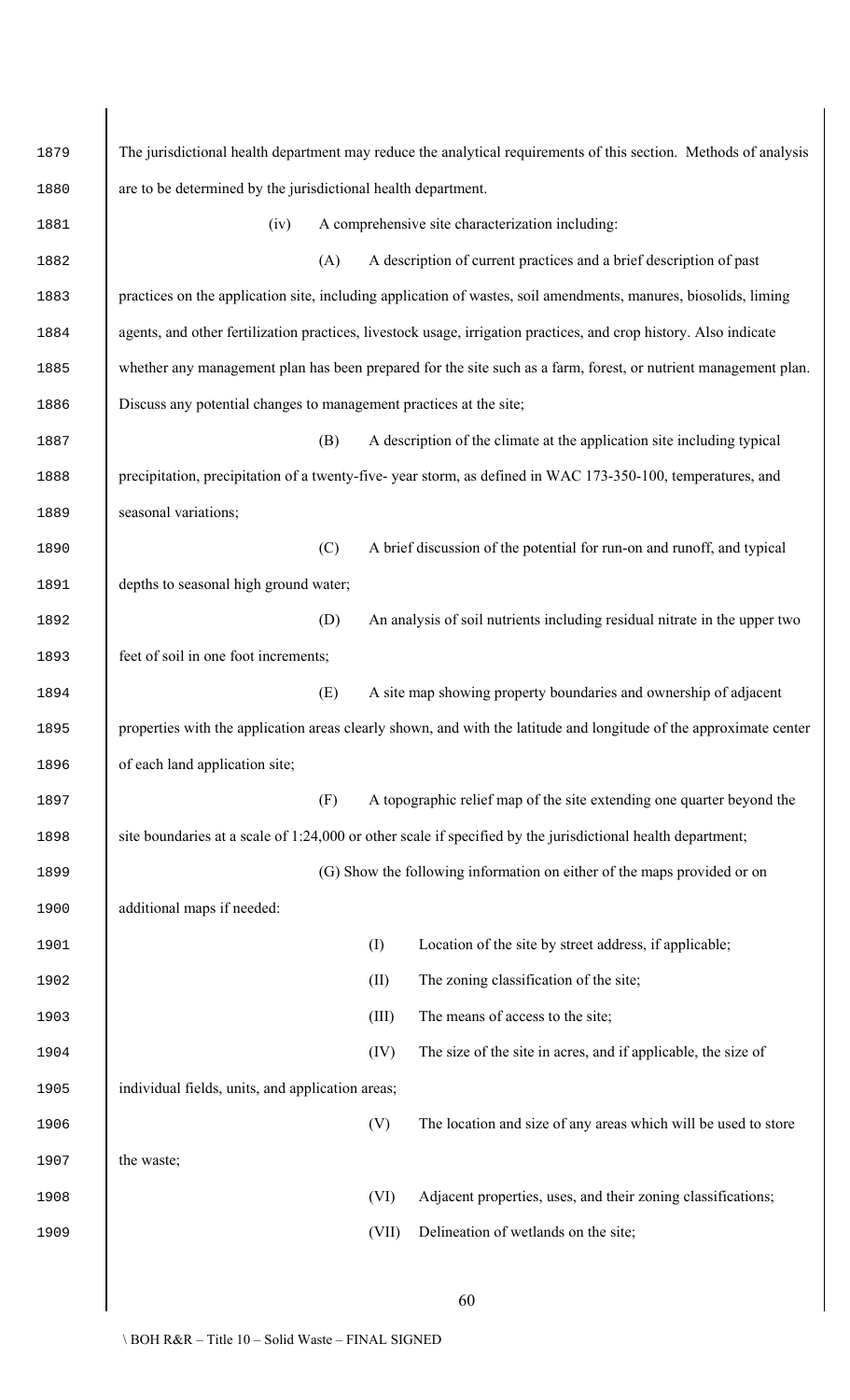| 1910 | Any portion of the site that falls within a wellhead protection<br>(VIII)                                             |
|------|-----------------------------------------------------------------------------------------------------------------------|
| 1911 | area;                                                                                                                 |
| 1912 | (IX)<br>Any seasonal surface water bodies located on the site or                                                      |
| 1913 | perennial surface water bodies within one-quarter mile of the site;                                                   |
| 1914 | The location of all wells within one-quarter mile of the<br>(X)                                                       |
| 1915 | boundary of the application area which are listed in public records or otherwise known, whether for domestic,         |
| 1916 | irrigation, or other purposes;                                                                                        |
| 1917 | Any setback or buffer to surface water, property boundaries, or<br>(XI)                                               |
| 1918 | other feature, if proposed;                                                                                           |
| 1919 | The location of any critical areas or habitat identified under the<br>(XII)                                           |
| 1920 | Endangered Species Act, local growth management plans, habitat conservation plans, conservation reserve               |
| 1921 | program, or local shoreline master program;                                                                           |
| 1922 | (XIII)<br>A copy of the Natural Resources Conservation Service soil                                                   |
| 1923 | survey map from the most recent edition of the soil survey that includes the distribution of soil types with an       |
| 1924 | overlay of the site boundaries; and                                                                                   |
| 1925 | A description of the soil type(s), textural classes, and soil depths<br>(XIV)                                         |
| 1926 | present on the site as determined by the most recent edition of the Natural Resources Conservation Service soil       |
| 1927 | survey or from actual field measurements.                                                                             |
| 1928 | A plan of operation meeting the requirements of subsection (4) of this section.<br>(v)                                |
| 1929 | Two or more areas of land under the same ownership or operational control which are<br>(b)                            |
| 1930 | not contiguous may be considered as one site for the purposes of permitting, if in the opinion of the jurisdictional  |
| 1931 | health department the areas are sufficiently proximate and management practices are sufficiently similar that         |
| 1932 | viewing them as one proposal would expedite the permit process without compromising the public interest. A            |
| 1933 | jurisdictional health department may also require separate permits for a contiguous area of land if it finds that the |
| 1934 | character of a proposed site or management practices across the site are sufficiently different that the permit       |
| 1935 | process and public interest would be best served by a more focused approach.                                          |
| 1936 | 173-350-240 Energy recovery and incineration facilities.<br>(1) <i>Energy recovery and incineration</i>               |
| 1937 | facilities - Applicability.                                                                                           |
| 1938 | These standards apply to all facilities designed to burn more than twelve tons of solid<br>(a)                        |
| 1939 | waste or refuse-derived fuel per day.                                                                                 |
| 1940 | (b)<br>These standards do not apply to facilities that burn gases recovered at a landfill or solid                    |
|      |                                                                                                                       |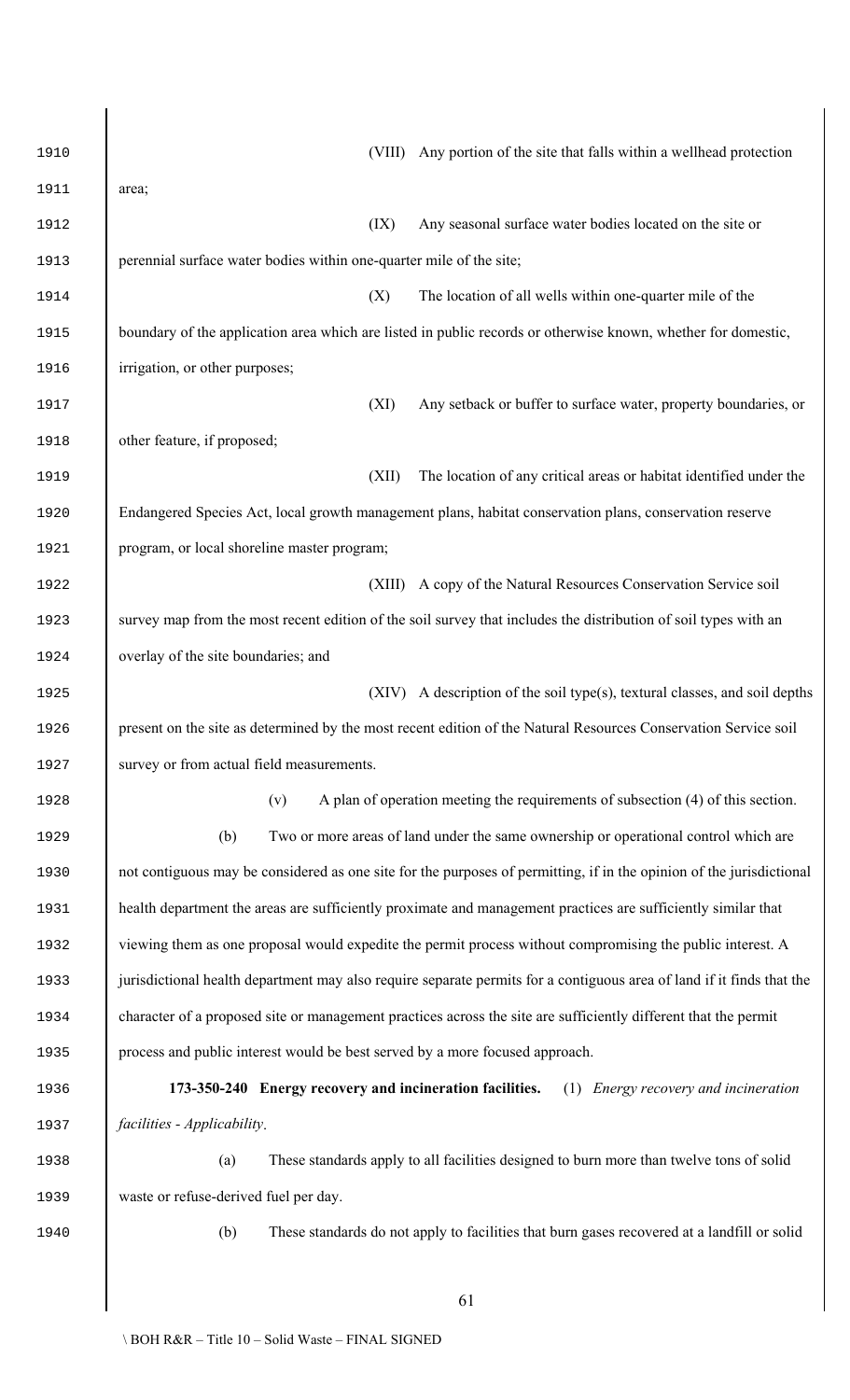waste digesters.

 (c) In accordance with RCW 70.95.305, the combustion of wood waste, wood derived fuel, and wastewater treatment sludge generated from the manufacturing of wood pulp or paper, for the purpose of 1944 energy recovery is subject solely to the requirements of (d)(i) through (iv) of this subsection and is exempt from 1945 solid waste handling permitting. An owner or operator that does not comply with the terms and conditions of 1946 (d)(i) through (iv) of this subsection is required to obtain a permit from the jurisdictional health department and 1947 shall comply with all other applicable requirements of this chapter. In addition, violations of the terms and 1948 conditions of (d)(i) through (iv) of this subsection may be subject to the penalty provisions of RCW 70.95.315. (d) Owners and operators of all categorically exempt energy recovery facilities shall: (i) Comply with the performance standards of WAC 173-350- 040; (ii) Ensure that only fuels approved in writing by the agency with jurisdiction over 1952 the facility for air quality regulation are combusted; (iii) Allow department and jurisdictional health department representatives to inspect the facility at reasonable times for the purpose of determining compliance with this chapter; and (iv) Ensure that wastewater treatment sludge generated from the manufacturing of wood pulp or paper is combusted only in energy recovery units at the facility from which it originates. (2) *Energy recovery and incineration facilities – Location standards* . There are no specific location 1958 standards for energy recovery or incineration facilities subject to this chapter; however, energy recovery and 1959 incineration facilities must meet the requirements provided under WAC 173-350-040(5). (3) *Energy recovery and incineration facilities – Design standards* . There are no specific design 1961 standards for energy recovery or incineration facilities subject to this chapter; however, energy recovery and 1962 incineration facilities must meet the requirements provided under WAC 173-350-040(5). (4) *Energy recovery and incineration facilities – Operating standards* . The owner or operator of an energy recovery or incineration facility shall: (a) Operate the facility to: (i) Confine solid wastes prior to and after processing to specifically designed piles, 1967 surface impoundments, tanks or containers meeting the applicable standards of this chapter. Storage of wastes other than in the specifically designed storage compartments is prohibited. Equipment and space shall be provided in the storage and charging areas, and elsewhere as needed, to allow periodic cleaning as required to maintain the plant in a sanitary and clean condition; (ii) Handle solid wastes, including combustion residues, in a manner that complies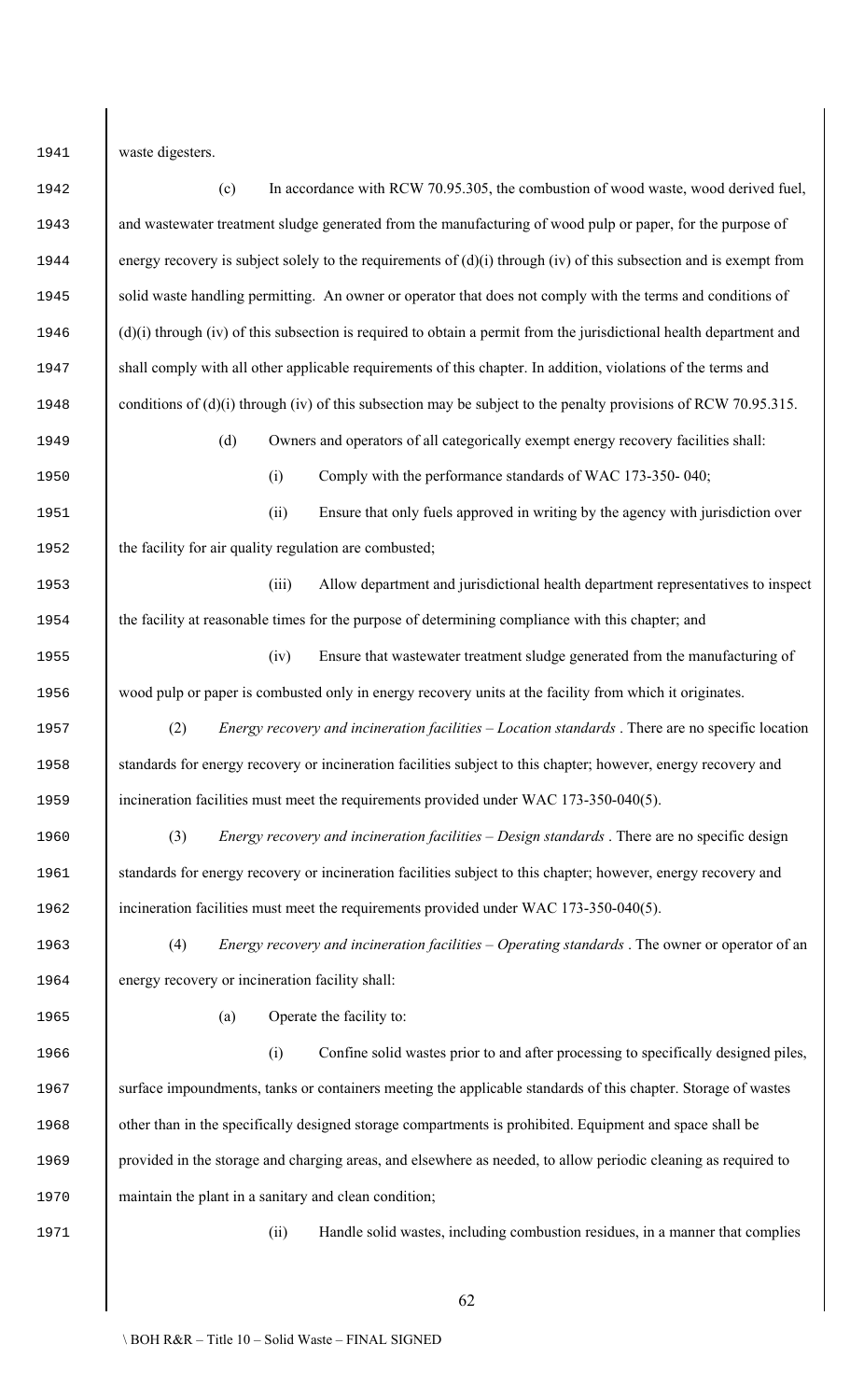1972 with this chapter;

| 1973 |                          | (iii) | Provide recyclable material collection at all facilities that accept municipal solid                                 |
|------|--------------------------|-------|----------------------------------------------------------------------------------------------------------------------|
| 1974 |                          |       | waste from the general public, self-haul residential, or commercial waste generators; and                            |
| 1975 |                          |       | (iv) Ensure that dangerous waste is not disposed, treated, stored or otherwise handled,                              |
| 1976 |                          |       | unless the requirements of chapter 173-303 WAC, Dangerous waste regulations, are met.                                |
| 1977 | (b)                      |       | Inspect the facility to prevent malfunctions and deterioration, operator errors and                                  |
| 1978 |                          |       | discharges that may lead to the release of wastes to the environment or cause a threat to human health. The owner    |
| 1979 |                          |       | or operator shall conduct these inspections as needed, but at least weekly, unless an alternate schedule is          |
| 1980 |                          |       | approved by the jurisdictional health department as part of the permitting process.                                  |
| 1981 | (c)                      |       | Maintain daily operating records on the weights and types of wastes received, and                                    |
| 1982 |                          |       | number of vehicles delivering waste to the facility. Facility inspection reports shall be maintained in the          |
| 1983 |                          |       | operating record. Significant deviations from the plan of operation shall also be noted on the operating record.     |
| 1984 |                          |       | Records shall be maintained for a minimum of five years and shall be available upon request by the jurisdictional    |
| 1985 | health department.       |       |                                                                                                                      |
| 1986 | (d)                      |       | Prepare and submit a copy of an annual report to the jurisdictional health department and                            |
| 1987 |                          |       | the department by April 1st of each year on forms supplied by the department. The annual report shall detail the     |
| 1988 |                          |       | facility's activities during the previous calendar year and shall include the following information:                 |
| 1989 |                          | (i)   | Name and address of the facility;                                                                                    |
| 1990 |                          | (ii)  | Calendar year covered by the report;                                                                                 |
| 1991 |                          | (iii) | Annual quantity of each type of solid waste received and incinerated, in tons if                                     |
| 1992 | available;               |       |                                                                                                                      |
| 1993 |                          | (iv)  | Annual quantity, type and destination of solid waste bypassed, in tons;                                              |
| 1994 |                          | (v)   | Annual quantity of ash disposed and disposal location, in tons; and                                                  |
| 1995 |                          | (vi)  | Any additional information required by the jurisdictional health department as a                                     |
| 1996 | condition of the permit. |       |                                                                                                                      |
| 1997 | (e)                      |       | Develop, keep and abide by a plan of operation approved as part of the permitting                                    |
| 1998 |                          |       | process. The plan shall describe the facility's operation and shall convey to site operating personnel the concept   |
| 1999 |                          |       | of operation intended by the designer. The plan of operation shall be available for inspection at the request of the |
| 2000 |                          |       | jurisdictional health department. If necessary, the plan shall be modified with the approval, or at the direction of |
| 2001 |                          |       | the jurisdictional health department. Each plan of operation shall include the following:                            |
| 2002 |                          | (i)   | A description of the types of solid wastes to be handled at the facility;                                            |
|      |                          |       |                                                                                                                      |
|      |                          |       | 63                                                                                                                   |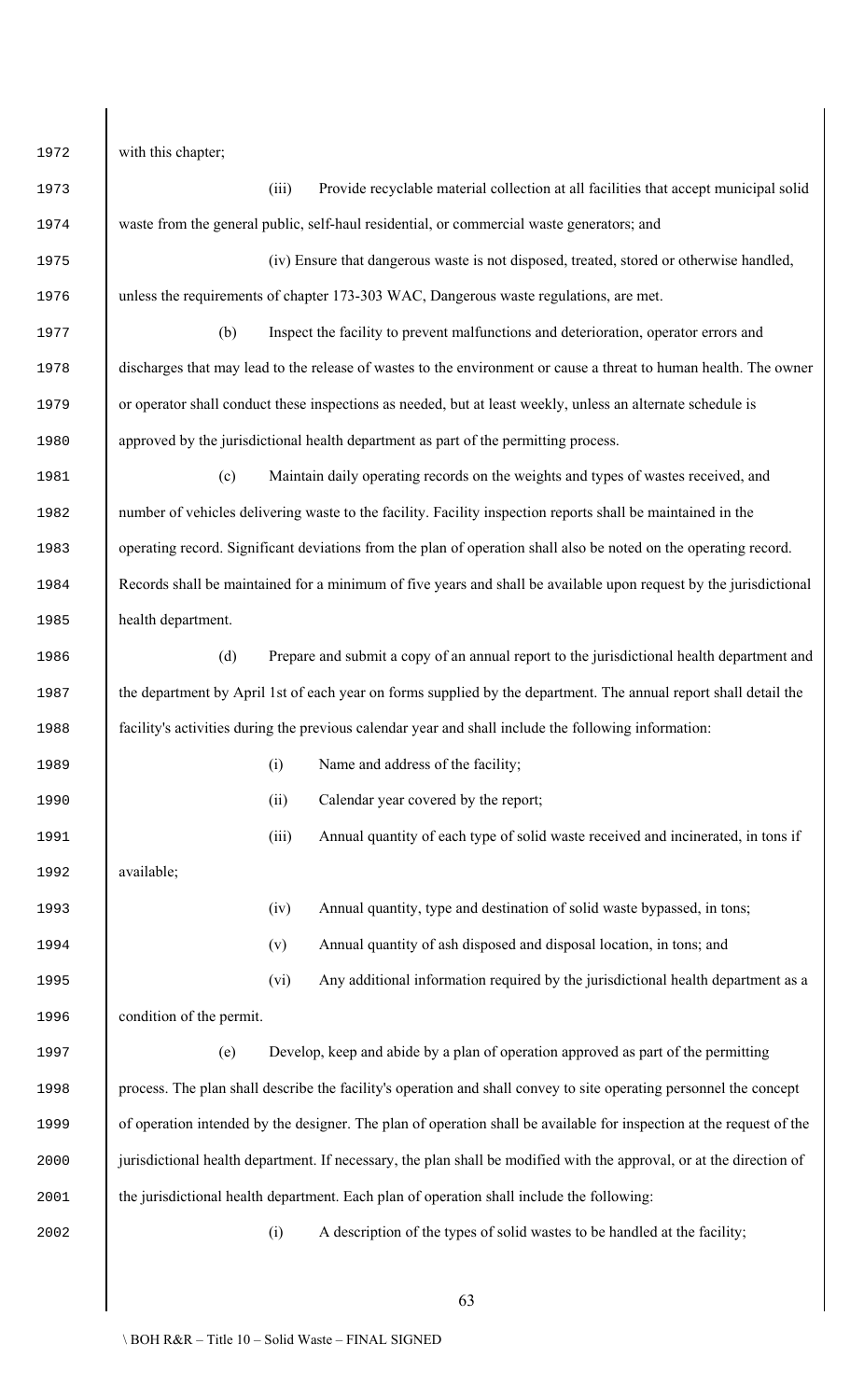| 2003 | (ii)<br>How solid wastes are to be handled on-site during the facility's active life,                                   |
|------|-------------------------------------------------------------------------------------------------------------------------|
| 2004 | including alternative storage, and/or disposal plans for all situations that would result in overfilling of the storage |
| 2005 | facility;                                                                                                               |
| 2006 | A description of how equipment, structures and other systems, including<br>(iii)                                        |
| 2007 | leachate collection and gas collection equipment, are to be inspected and maintained, including the frequency of        |
| 2008 | inspection and inspection logs;                                                                                         |
| 2009 | Safety, fire and emergency plans including:<br>(iv)                                                                     |
| 2010 | Actions to take if there is a fire or explosion;<br>(A)                                                                 |
| 2011 | Actions to take if leaks are detected;<br>(B)                                                                           |
| 2012 | Remedial action programs to be implemented in case of a release of<br>(C)                                               |
| 2013 | hazardous substances to the environment;                                                                                |
| 2014 | (D)<br>Actions to take for other releases (e.g., failure of runoff containment                                          |
| 2015 | system);                                                                                                                |
| 2016 | Forms used to record volumes or weights;<br>(v)                                                                         |
| 2017 | (vi)<br>Other such details to demonstrate that the facility will be operated in accordance                              |
| 2018 | with this chapter and as required by the jurisdictional health department.                                              |
| 2019 | (5)<br>Energy recovery and incineration facilities – Ground water monitoring requirements. There are                    |
| 2020 | no specific ground water monitoring requirements for energy recovery and incineration facilities subject to this        |
| 2021 | chapter; however, energy recovery and incineration facilities must meet the requirements provided under WAC             |
| 2022 | $173 - 350 - 040(5)$ .                                                                                                  |
| 2023 | <i>Energy recovery and incineration facilities – Closure requirements.</i> The owner or operator of<br>(6)              |
| 2024 | an energy recovery or incineration facility shall:                                                                      |
| 2025 | Notify the jurisdictional health department one hundred eighty days in advance of<br>(a)                                |
| 2026 | closure. At the time of closure all solid waste shall be removed to a facility that conforms with the applicable        |
| 2027 | regulations for handling the waste.                                                                                     |
| 2028 | Develop, keep and abide by a closure plan approved by the jurisdictional health<br>(b)                                  |
| 2029 | department as part of the permitting process. At a minimum, the closure plan shall include the methods of               |
| 2030 | removing waste.                                                                                                         |
| 2031 | Energy recovery and incineration facilities - Environmental impact statement required. In<br>(7)                        |
| 2032 | accordance with RCW 70.95.700, no solid waste energy recovery or incineration facility shall be operated prior          |
| 2033 | to the completion of an environmental impact statement containing the considerations required under RCW                 |
|      |                                                                                                                         |
|      | 64                                                                                                                      |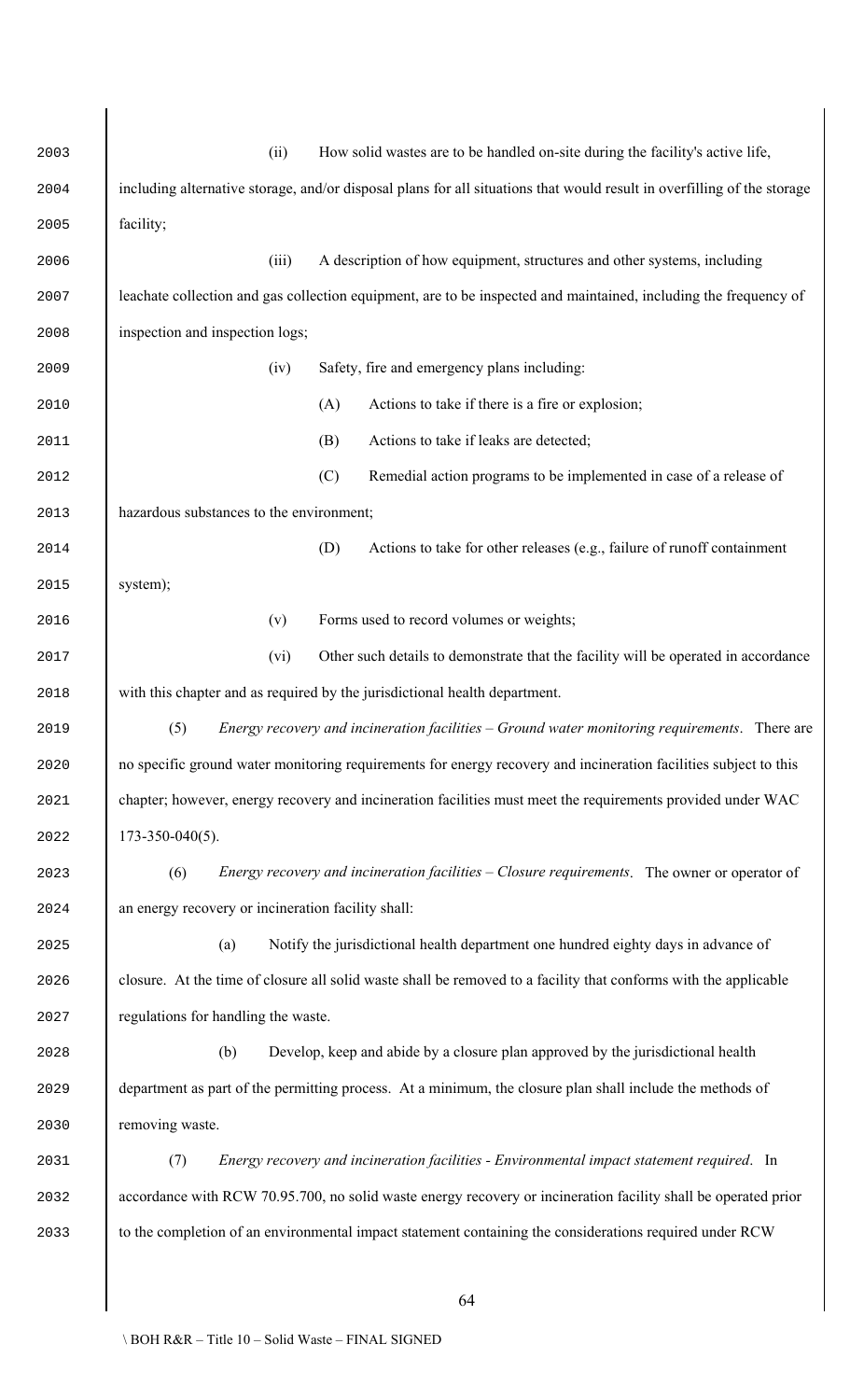2034 43.21C.030 (2)(c) and prepared pursuant to the procedures of chapter 43.21C RCW, State Environmental Policy Act.

 (8) *Energy recovery and incineration facilities – Financial assurance requirements*. There are no specific financial assurance requirements for energy recovery facilities and incineration facilities subject to this chapter; however, energy recovery and incineration facilities must meet the requirements provided under WAC 173-350-040(5).

 (9) *Energy recovery and incineration facilities – Permit application contents*. The owner or operator of an energy recovery or incineration facility shall obtain a solid waste permit from the jurisdictional health department. All applications for permits shall be in accordance with the procedures established in WAC 173-350-710. In addition to the requirements of WAC 173-350-710 and 173-350-715, each permit application shall contain:

(a) Preliminary engineering reports/plans and specifications that address:

 (i) The design of the storage and handling facilities on- site for incoming waste as well as fly ash, bottom ash and any other wastes produced by air or water pollution controls; and

 (ii) The design of the incinerator or thermal treater, including charging or feeding systems, combustion air systems, combustion or reaction chambers, including heat recovery systems, ash handling systems, and air pollution and water pollution control systems. Instrumentation and monitoring systems design shall also be included.

(b) A plan of operation that addresses the requirements of subsection (4) of this section; and

(c) A closure plan meeting the requirements of subsection (6) of this section.

 **173-350-300 On-site storage, collection and transportation standards.** (1) *On-site storage, collection and transportation standards - Applicability*. This section is applicable to the temporary storage of 2056 solid waste in a container at a premises, business establishment, or industry and the collecting and transporting of the solid waste.

(2) *On-site storage*.

 (a) The owner or occupant of any premises, business establishment, or industry shall be responsible for the safe and sanitary storage of all containerized solid wastes accumulated at those premises.

 (b) The owner, operator, or occupant of any premises, business establishment, or industry shall store solid wastes in containers that meet the following requirements:

 (i) Disposable containers shall be sufficiently strong to allow lifting without breakage and shall be thirty-two gallons in capacity or less where manual handling is practiced;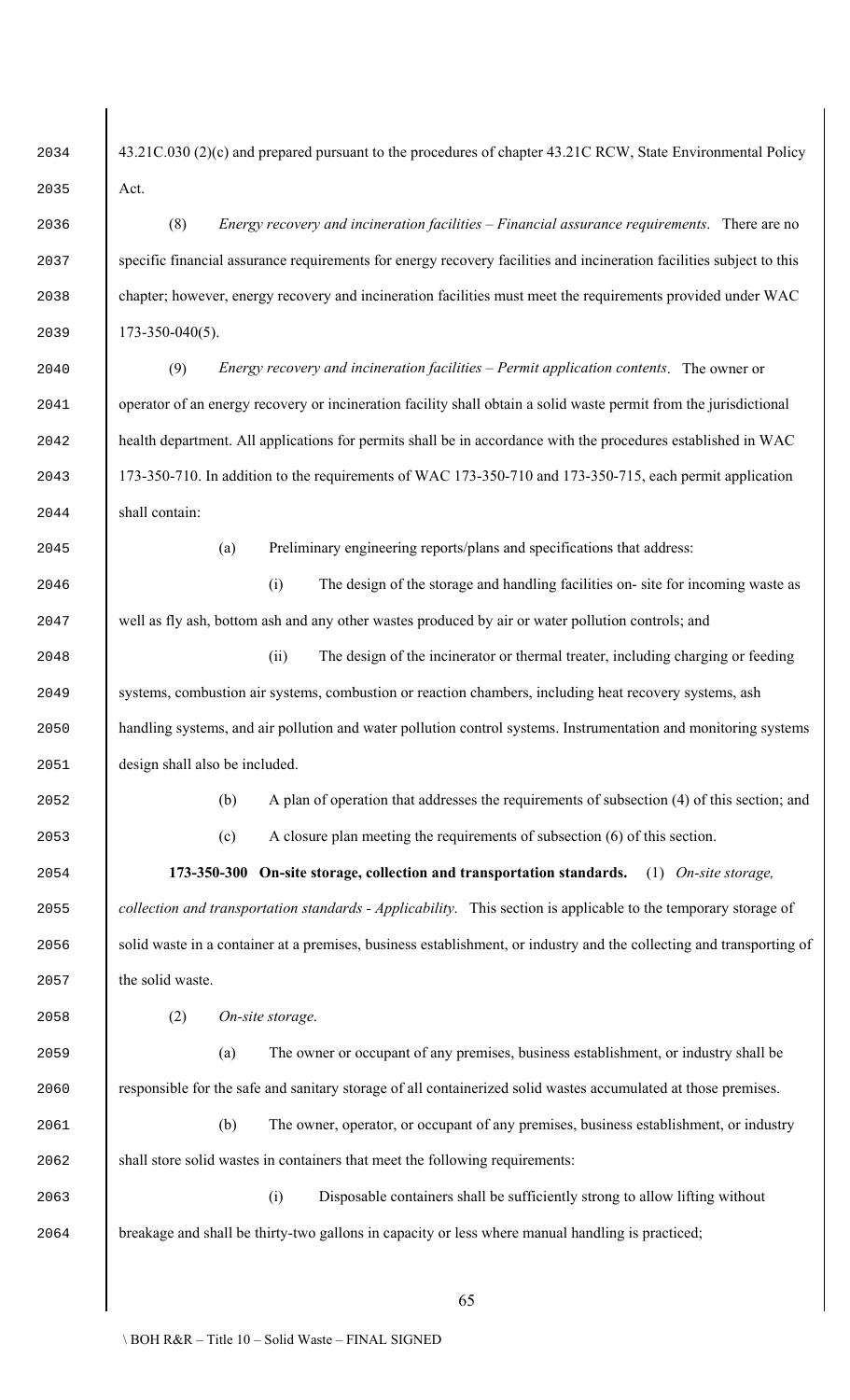(ii) Reusable containers, except for detachable containers, shall be: (A) Rigid and durable; (B) Corrosion resistant; (C) Nonabsorbent and water tight; 2069 (D) Rodent-proof and easily cleanable; (E) Equipped with a close-fitting cover; (F) Suitable for handling with no sharp edges or other hazardous conditions; and (G) Equal to or less than thirty-two gallons in volume where manual handling is practiced; (iii) Detachable containers shall be durable, corrosion- resistant, nonabsorbent, nonleaking and have either a solid cover or screen cover to prevent littering. (3) *Collection and transportation standards*. (a) All persons collecting or transporting solid waste shall avoid littering at the loading point, during transport and during proper unloading of the solid waste. (b) Vehicles or containers used for the collection and transportation of solid waste shall be 2081 bightly covered or screened where littering may occur, durable and of easily cleanable construction. Where garbage is being collected or transported, containers shall be cleaned as necessary to prevent nuisance odors and **insect breeding and shall be maintained in good repair.**  (c) Vehicles or containers used for the collection and transportation of any solid waste shall 2085 be loaded and moved in such manner that the containers will not fail, and the contents will not spill or leak. Where such spillage or leakage does occur the waste shall be picked up immediately by the collector or transporter and returned to the vehicle or container and the area properly cleaned. (d) All persons commercially collecting or transporting solid waste shall inspect collection and transportation vehicles at least monthly. Inspection records shall be maintained at the facility normally used 2090 to park such vehicles or such other location that maintenance records are kept. Such records shall be kept for a period of at least two years, and be made available upon the request of the jurisdictional health department. **173-350-310 Intermediate solid waste handling facilities.** (1) *Intermediate solid waste handling facilities - Applicability*. This section is applicable to any facility engaged in solid waste handling that provides intermediate storage and/or processing prior to transport for final disposal. This includes, but is not limited to, material recovery facilities, transfer stations, baling and compaction sites, and drop box facilities. This section is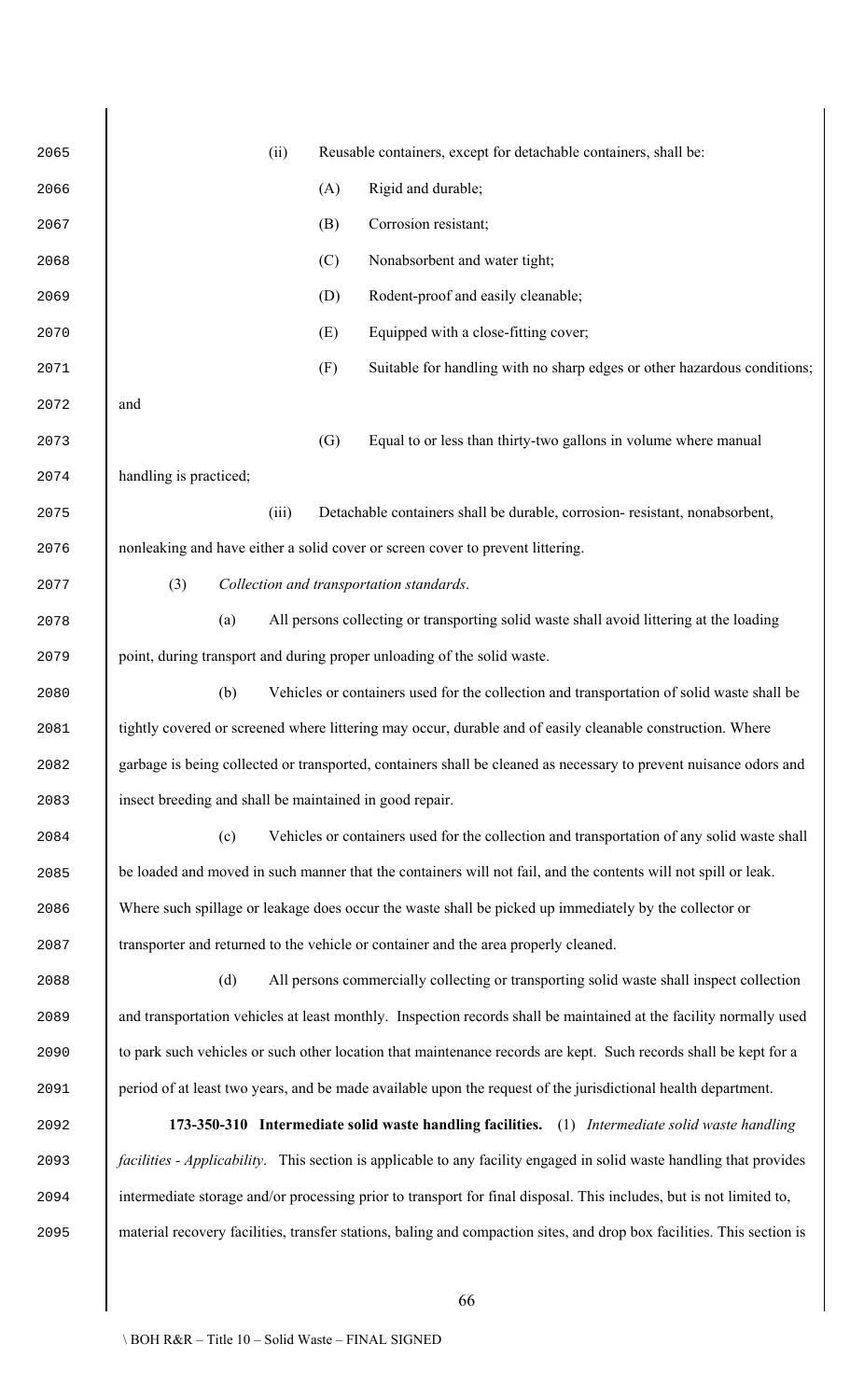| 2096 | not applicable to:                                                                                            |     |                                                                                                                    |
|------|---------------------------------------------------------------------------------------------------------------|-----|--------------------------------------------------------------------------------------------------------------------|
| 2097 |                                                                                                               | (a) | Storage, treatment or recycling of solid waste in piles which are subject to WAC 173-                              |
| 2098 | 350-320;                                                                                                      |     |                                                                                                                    |
| 2099 |                                                                                                               | (b) | Storage or recycling of solid waste in surface impoundments which are subject to WAC                               |
| 2100 | 173-350-330;                                                                                                  |     |                                                                                                                    |
| 2101 |                                                                                                               | (c) | Composting facilities subject to WAC 173-350-220;                                                                  |
| 2102 |                                                                                                               | (d) | Recycling which is subject to WAC 173-350-210;                                                                     |
| 2103 |                                                                                                               | (e) | Storage of waste tires which is subject to WAC 173-350-350;                                                        |
| 2104 |                                                                                                               | (f) | Storage of moderate risk waste prior to recycling which is subject to WAC 173-350-360;                             |
| 2105 |                                                                                                               | (g) | Energy recovery or incineration of solid waste which is subject to WAC 173-350-240;                                |
| 2106 | and                                                                                                           |     |                                                                                                                    |
| 2107 |                                                                                                               | (h) | Drop boxes placed at the point of waste generation which is subject to WAC 173-350-                                |
| 2108 | 300.                                                                                                          |     |                                                                                                                    |
| 2109 | (2)                                                                                                           |     | Materials recovery facilities - Permit exemption and notification.                                                 |
| 2110 |                                                                                                               | (a) | In accordance with RCW 70.95.305, material recovery facilities managed in accordance                               |
| 2111 | with the terms and conditions of (b) of this subsection are exempt from solid waste handling permitting. An   |     |                                                                                                                    |
| 2112 |                                                                                                               |     | owner or operator that does not comply with the terms and conditions of (b) of this subsection is required to      |
| 2113 |                                                                                                               |     | obtain a permit from the jurisdictional health department as an intermediate solid waste handling facility and     |
| 2114 | shall comply with the requirements of WAC 173-350-310. In addition, violations of the terms and conditions of |     |                                                                                                                    |
| 2115 |                                                                                                               |     | (b) of this subsection may be subject to the penalty provisions of RCW 70.95.315.                                  |
| 2116 |                                                                                                               | (b) | Material recovery facilities shall be managed according to the following terms and                                 |
| 2117 |                                                                                                               |     | conditions to maintain their exempt status:                                                                        |
| 2118 |                                                                                                               |     | Meet the performance standards of WAC 173-350-040;<br>(i)                                                          |
| 2119 |                                                                                                               |     | Accept only source separated recyclable materials and dispose of an incidental<br>(ii)                             |
| 2120 |                                                                                                               |     | and accidental residual not to exceed five percent of the total waste received, by weight per year, or ten percent |
| 2121 | by weight per load;                                                                                           |     |                                                                                                                    |
| 2122 |                                                                                                               |     | (iii)<br>Allow inspections by the department or jurisdictional health department at                                |
| 2123 | reasonable times;                                                                                             |     |                                                                                                                    |
| 2124 |                                                                                                               |     | Notify the department and jurisdictional health department, thirty days prior to<br>(iv)                           |
| 2125 |                                                                                                               |     | operation, or ninety days from the effective date of the rule for existing facilities, of the intent to operate a  |
| 2126 |                                                                                                               |     | material recovery facility in accordance with this section. Notification shall be in writing, and shall include:   |
|      |                                                                                                               |     |                                                                                                                    |
|      |                                                                                                               |     | 67                                                                                                                 |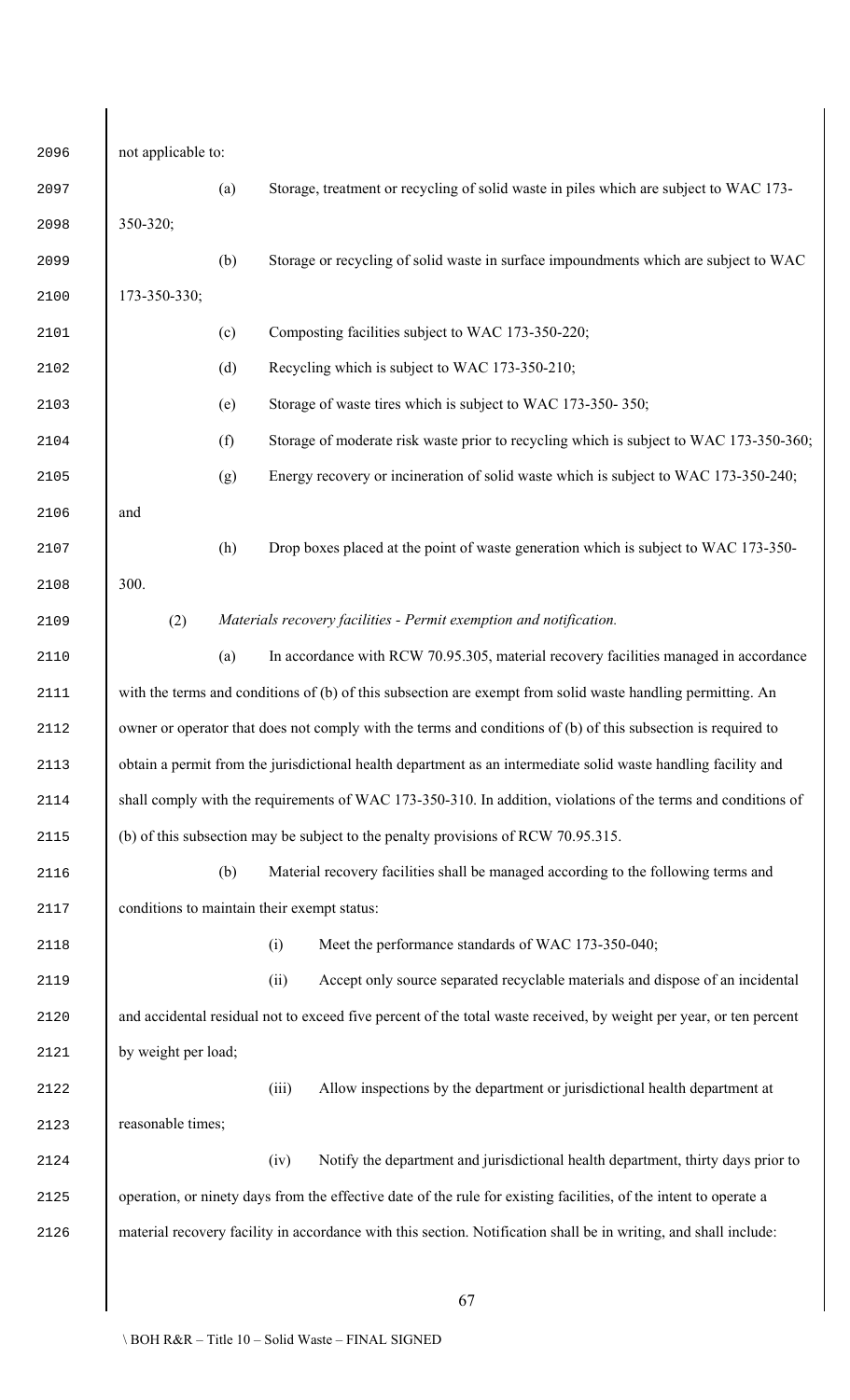| 2127 | Contact information for facility owner or operator;<br>(A)                                                         |
|------|--------------------------------------------------------------------------------------------------------------------|
| 2128 | A general description of the facility; and<br>(B)                                                                  |
| 2129 | (C)<br>A description of the types of recyclable materials managed at the                                           |
| 2130 | facility;                                                                                                          |
| 2131 | Prepare and submit an annual report to the department and the jurisdictional<br>(v)                                |
| 2132 | health department by April 1st on forms supplied by the department. The annual report shall detail facility        |
| 2133 | activities during the previous calendar year and shall include the following information:                          |
| 2134 | Name and address of the facility;<br>(A)                                                                           |
| 2135 | Calendar year covered by the report;<br>(B)                                                                        |
| 2136 | (C)<br>Annual quantities and types of waste received, recycled and disposed, in                                    |
| 2137 | tons, for purposes of determining progress towards achieving the goals of waste reduction, waste recycling, and    |
| 2138 | treatment in accordance with RCW 70.95.010(4); and                                                                 |
| 2139 | Any additional information required by written notification of the<br>(D)                                          |
| 2140 | department.                                                                                                        |
| 2141 | (3)<br>Intermediate solid waste handling facilities - Location standards. There are no specific location           |
| 2142 | standards for intermediate solid waste handling facilities subject to this chapter; however, intermediate solid    |
| 2143 | waste handling facilities must meet the requirements provided under WAC 173-350-040(5).                            |
| 2144 | Intermediate solid waste handling facilities – Design standards. The owner or operator of all<br>(4)               |
| 2145 | intermediate solid waste handling facilities shall prepare engineering reports/plans and specifications to address |
| 2146 | the following design standards:                                                                                    |
| 2147 | Material recovery facilities, transfer stations, baling and compaction sites shall:<br>(a)                         |
| 2148 | Control public access, and prevent unauthorized vehicular traffic and illegal<br>(i)                               |
| 2149 | dumping of waste;                                                                                                  |
| 2150 | Be sturdy and constructed of easily cleanable materials;<br>(ii)                                                   |
| 2151 | Provide effective means to control rodents, insects, birds and other vectors;<br>(iii)                             |
| 2152 | Provide effective means to control litter;<br>(iv)                                                                 |
| 2153 | Provide protection of the tipping floor from wind, rain or snow;<br>(v)                                            |
| 2154 | Provide pollution control measures to protect surface and ground waters,<br>(vi)                                   |
| 2155 | including runoff collection and discharge designed to handle a twenty-five-year storm as defined in WAC 173-       |
| 2156 | 350-100, and equipment cleaning and washdown water;                                                                |
| 2157 | Provide pollution control measures to protect air quality; and<br>(vii)                                            |
|      |                                                                                                                    |
|      | 68                                                                                                                 |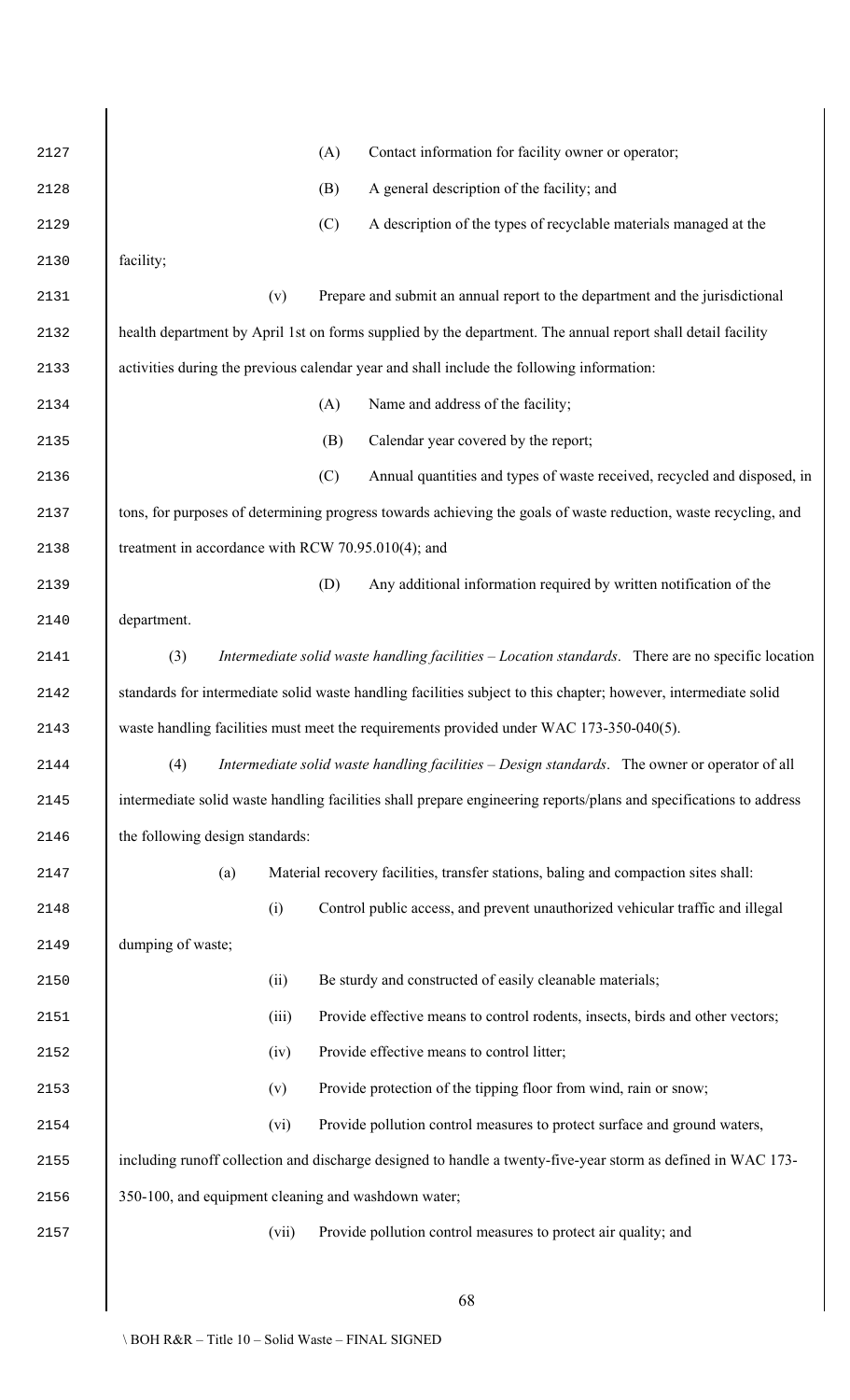| 2158 | Provide all-weather surfaces for vehicular traffic.<br>(viii)                                                      |
|------|--------------------------------------------------------------------------------------------------------------------|
| 2159 | Drop boxes shall be constructed of durable watertight materials with a lid or screen on<br>(b)                     |
| 2160 | top that prevents the loss of materials during transport and access by rats and other vectors, and control litter. |
| 2161 | (5)<br>Intermediate solid waste handling facilities - Operating standards. The owner or operator of an             |
| 2162 | intermediate solid waste handling facility shall:                                                                  |
| 2163 | Operate the facility to:<br>(a)                                                                                    |
| 2164 | For material recovery facilities transfer stations, bailing and compaction sites:<br>(i)                           |
| 2165 | Be protective of human health and the environment;<br>(A)                                                          |
| 2166 | Prohibit the disposal of dangerous waste and other unacceptable waste;<br>(B)                                      |
| 2167 | Control rodents, insects, and other vectors;<br>(C)                                                                |
| 2168 | Control litter;<br>(D)                                                                                             |
| 2169 | Prohibit scavenging;<br>(E)                                                                                        |
| 2170 | Prohibit open burning;<br>(F)                                                                                      |
| 2171 | Control dust;<br>(G)                                                                                               |
| 2172 | For putrescible waste, control nuisance odors;<br>(H)                                                              |
| 2173 | (I)<br>Provide attendant(s) on-site during hours of operation;                                                     |
| 2174 | Have a sign that identifies the facility and shows at least the name of the<br>$\left( J\right)$                   |
| 2175 | site, and, if applicable, hours during which the site is open for public use, what materials the facility does not |
| 2176 | accept and other necessary information posted at the site entrance; and                                            |
| 2177 | Have communication capabilities to immediately summon fire, police,<br>(K)                                         |
| 2178 | or emergency service personnel in the event of an emergency.                                                       |
| 2179 | For drop box facilities:<br>(ii)                                                                                   |
| 2180 | (A)<br>Be serviced as often as necessary to ensure adequate dumping capacity                                       |
| 2181 | at all times. Storage of waste outside the drop boxes is prohibited;                                               |
| 2182 | Be protective of human health and the environment;<br>(B)                                                          |
| 2183 | Control rodents, insects, and other vectors;<br>(C)                                                                |
| 2184 | Control litter;<br>(D)                                                                                             |
| 2185 | (E)<br>Prohibit scavenging;                                                                                        |
| 2186 | (F)<br>Control dust;                                                                                               |
| 2187 | (G)<br>For putrescible waste, control nuisance odors; and                                                          |
| 2188 | Have a sign that identifies the facility and shows at least the name of the<br>(H)                                 |
|      |                                                                                                                    |
|      | 69                                                                                                                 |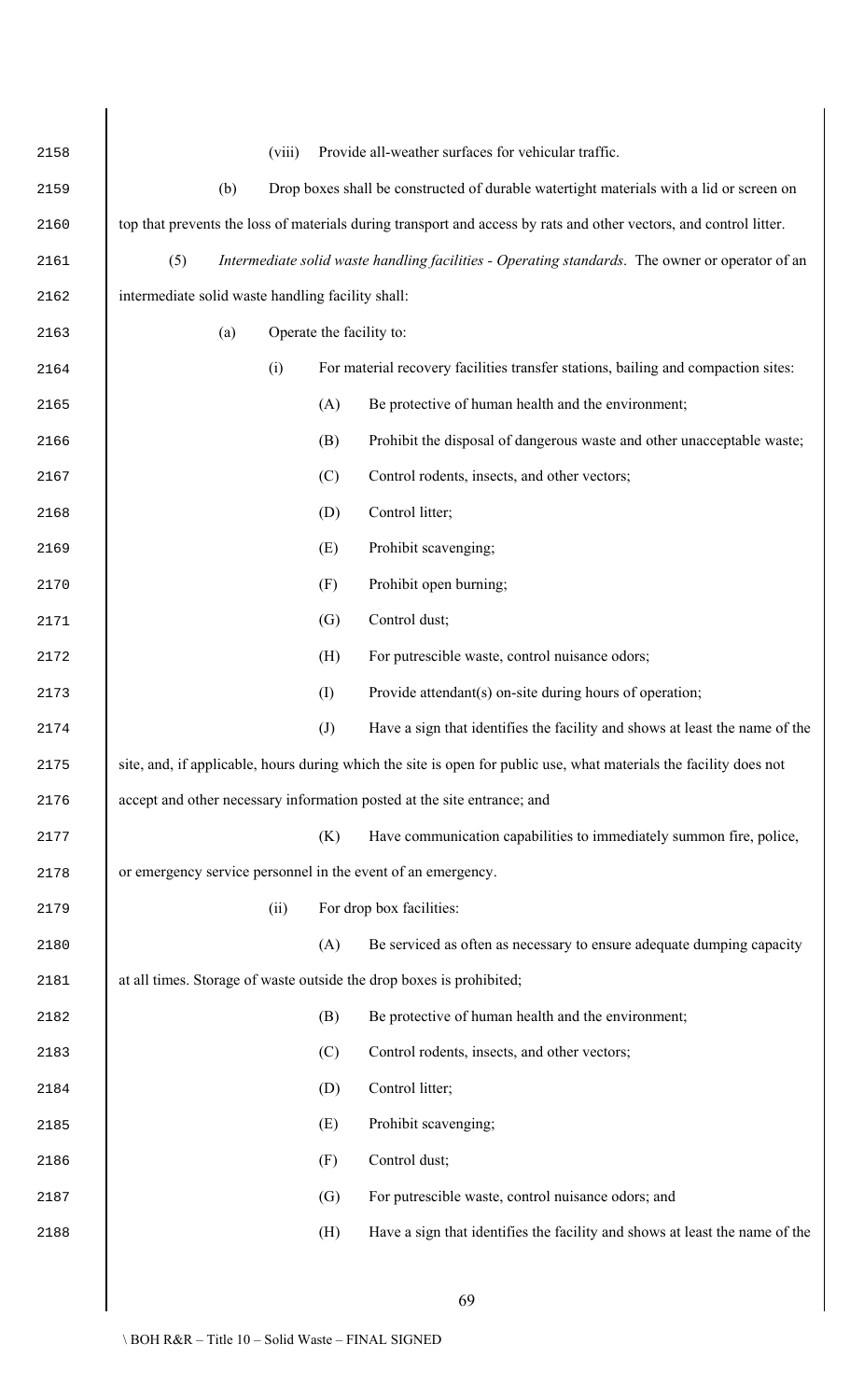| 2189 | site, and, if applicable, hours during which the site is open for public use, what materials the facility does not   |       |                                                                                                                    |
|------|----------------------------------------------------------------------------------------------------------------------|-------|--------------------------------------------------------------------------------------------------------------------|
| 2190 | accept and other necessary information posted at the site entrance;                                                  |       |                                                                                                                    |
| 2191 | (b)                                                                                                                  |       | Inspect and maintain the facility to prevent deterioration or the release of wastes to the                         |
| 2192 | environment that could pose a threat to human health. Inspection shall be as needed, but at least weekly, unless     |       |                                                                                                                    |
| 2193 |                                                                                                                      |       | an alternate schedule is approved by the jurisdictional health department as part of the permitting process;       |
| 2194 | (c)                                                                                                                  |       | Maintain daily operating records on the weights and types of wastes received or removed                            |
| 2195 | from the facility. Facility inspection reports shall be maintained in the operating record. Significant deviations   |       |                                                                                                                    |
| 2196 | from the plan of operation shall be noted in the operating record. Records shall be kept for a minimum of five       |       |                                                                                                                    |
| 2197 |                                                                                                                      |       | years and shall be available upon request by the jurisdictional health department;                                 |
| 2198 | (d)                                                                                                                  |       | Prepare and submit a copy of an annual report to the jurisdictional health department and                          |
| 2199 | the department by April 1st on forms supplied by the department. The annual report shall detail the facility's       |       |                                                                                                                    |
| 2200 | activities during the previous calendar year and shall include the following information:                            |       |                                                                                                                    |
| 2201 |                                                                                                                      | (i)   | Name and address of the facility;                                                                                  |
| 2202 |                                                                                                                      | (ii)  | Calendar year covered by the report;                                                                               |
| 2203 |                                                                                                                      | (iii) | Annual quantity of each type of solid waste handled by the facility, in tons;                                      |
| 2204 |                                                                                                                      | (iv)  | Destination of waste transported from the facility for processing or disposal; and                                 |
| 2205 |                                                                                                                      | (v)   | Any additional information required by the jurisdictional health department as a                                   |
| 2206 | condition of the permit.                                                                                             |       |                                                                                                                    |
| 2207 | (e)                                                                                                                  |       | Develop, keep and abide by a plan of operation approved as part of the permitting                                  |
| 2208 |                                                                                                                      |       | process. The plan shall describe the facility's operation and shall convey to site operating personnel the concept |
| 2209 | of operation intended by the designer. The plan of operation shall be available for inspection at the request of the |       |                                                                                                                    |
| 2210 | jurisdictional health department. If necessary, the plan shall be modified with the approval, or at the direction of |       |                                                                                                                    |
| 2211 |                                                                                                                      |       | the jurisdictional health department. Each plan of operation shall include the following:                          |
| 2212 |                                                                                                                      | (i)   | A description of the types of solid wastes to be handled at the facility;                                          |
| 2213 |                                                                                                                      | (ii)  | A description of how solid wastes are to be handled on-site during the facility's                                  |
| 2214 |                                                                                                                      |       | life, including maximum facility capacity, methods of adding or removing waste from the facility and equipment     |
| 2215 | used;                                                                                                                |       |                                                                                                                    |
| 2216 |                                                                                                                      | (iii) | A description of the procedures used to ensure that dangerous waste and other                                      |
| 2217 | unacceptable waste are not accepted at the facility;                                                                 |       |                                                                                                                    |
| 2218 |                                                                                                                      | (iv)  | Safety and emergency plans;                                                                                        |
| 2219 |                                                                                                                      | (v)   | A description of how equipment, structures and other systems are to be inspected                                   |
|      |                                                                                                                      |       | 70                                                                                                                 |

 $\Big\}$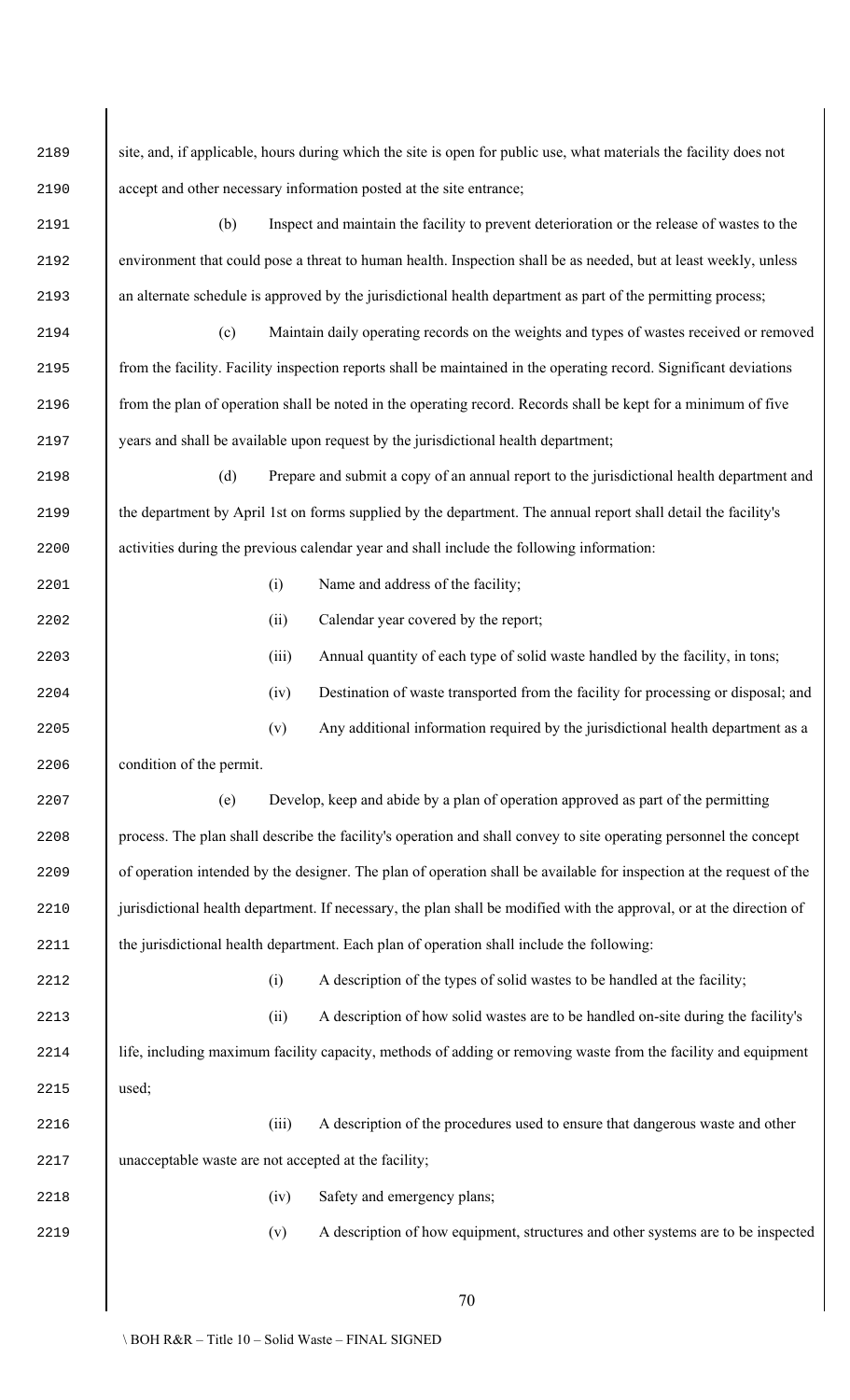and maintained, including the frequency of inspection and inspection logs; (vi) For putrescible wastes, an odor management plan describing the actions to be 2222 taken to control nuisance odors; (vii) The forms used to record volumes or weights; and (viii) Other such details to demonstrate that the facility will be operated in accordance with this subsection and as required by the jurisdictional health department. (6) *Intermediate solid waste handling facilities – Ground water monitoring requirements*. There are 2227 no specific ground water monitoring requirements for intermediate solid waste handling facilities subject to this 2228 chapter; however, intermediate solid waste handling facilities must meet the requirements provided under WAC 173-350-040(5). (7) *Intermediate solid waste handling facilities – Closure requirements*. The owner or operator of an intermediate solid waste handling facility shall: (a) Notify the jurisdictional health department one hundred eighty days in advance of closure. All waste shall be removed to a facility that conforms with the applicable regulations for handling the waste. (b) Develop, keep and abide by a closure plan approved by the jurisdictional health department as part of the permitting process. At a minimum, the closure plan shall include the methods of removing waste. (8) *Intermediate solid waste handling facilities - Financial assurance* . There are no specific financial assurance requirements for intermediate solid waste handling facilities subject to this chapter; however, intermediate solid waste handling facilities must meet the requirements provided under WAC 173-350-040(5). (9) *Intermediate solid waste handling facilities – Permit application contents* . The owner or operator of an intermediate solid waste handling facility shall obtain a solid waste permit from the jurisdictional health department. All applications for permits shall be submitted in accordance with the procedures established in WAC 173-350-710. In addition to the requirements of WAC 173-350-710 and 173-350-715, each application for a permit shall contain: (a) For material recovery facilities, transfer stations, baling and compaction sites: (i) Engineering reports/plans and specifications that address the design standards of 2248 subsection  $(4)(a)$  of this section; (ii) A plan of operation meeting the applicable requirements of subsection (5) of this section;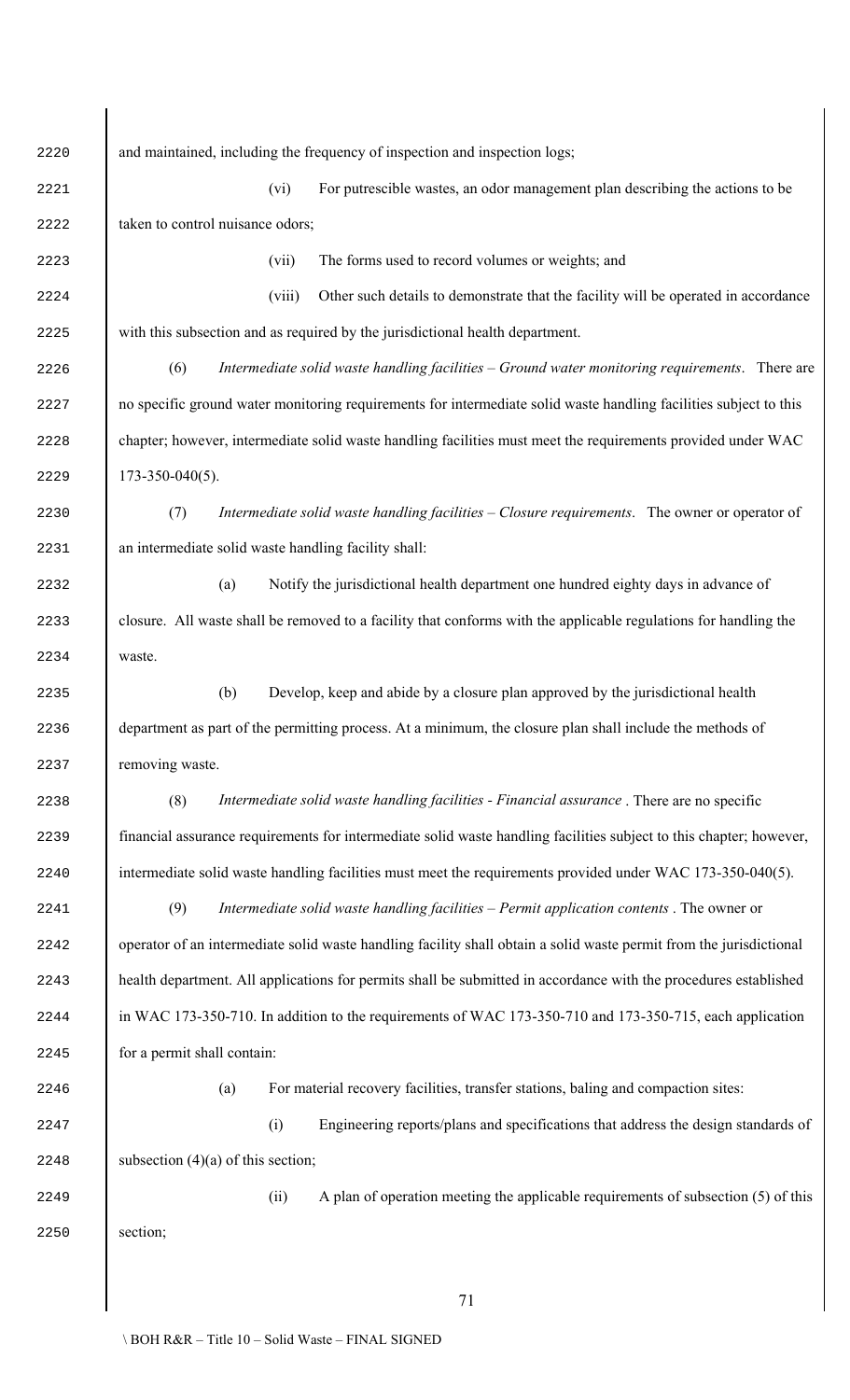| 2251 | A closure plan meeting the requirements of subsection (7) of this section;<br>(iii)                                      |
|------|--------------------------------------------------------------------------------------------------------------------------|
| 2252 | For drop boxes:<br>(b)                                                                                                   |
| 2253 | (i)<br>Engineering reports/plans and specifications that address the design standards of                                 |
| 2254 | subsection $(4)(b)$ of this section;                                                                                     |
| 2255 | A plan of operation meeting the applicable requirements of subsection $(5)$ of this<br>(ii)                              |
| 2256 | section; and.                                                                                                            |
| 2257 | A closure plan meeting the requirements of subsection (7) of this section.<br>(iii)                                      |
| 2258 | 173-350-320 Piles used for storage or treatment. (1) Piles used for storage or treatment -                               |
| 2259 | Applicability.                                                                                                           |
| 2260 | This section is applicable to solid waste stored or treated in piles where putrescible waste<br>(a)                      |
| 2261 | piles that do not contain municipal solid waste are in place for more than three weeks, nonputrescible waste and         |
| 2262 | contaminated soils and dredged material piles are in place for more than three months and municipal solid waste          |
| 2263 | piles are in place for more than three days. This section is not applicable to:                                          |
| 2264 | (i)<br>Waste piles located at composting facilities subject to WAC 173-350-220 that                                      |
| 2265 | are an integral part of the facility's operation;                                                                        |
| 2266 | Piles of nonputrescible waste stored in enclosed buildings provided that no<br>(ii)                                      |
| 2267 | liquids or liquid waste are added to the pile; and                                                                       |
| 2268 | Piles of waste tires or used tires subject to WAC 173-350-350.<br>(iii)                                                  |
| 2269 | (b)<br>In accordance with RCW 70.95.305, storage piles of wood waste used for fuel or as a                               |
| 2270 | raw material, wood derived fuel, and agricultural wastes on farms, are subject solely to the requirements of $(c)(i)$    |
| 2271 | through (iii) of this subsection and are exempt from solid waste handling permitting. An owner or operator that          |
| 2272 | does not comply with the terms and conditions of $(c)(i)$ through $(iii)$ of this subsection is required to obtain a     |
| 2273 | permit from the jurisdictional health department and shall comply with all other applicable requirements of this         |
| 2274 | chapter. In addition, violations of the terms and conditions of $(c)(i)$ through (iii) of this subsection may be subject |
| 2275 | to the penalty provisions of RCW 70.95.315.                                                                              |
| 2276 | Owners and operators of all storage piles that are categorically exempt from solid waste<br>(c)                          |
| 2277 | handling permitting in accordance with (b) of this subsection shall:                                                     |
| 2278 | Ensure that at least fifty percent of the material stored in the pile is used within<br>(i)                              |
| 2279 | one year and all material is used within three years;                                                                    |
| 2280 | Comply with the performance standards of WAC 173-350-040; and<br>(ii)                                                    |
| 2281 | Allow department and jurisdictional health department representatives to inspect<br>(iii)                                |
|      |                                                                                                                          |
|      | 72                                                                                                                       |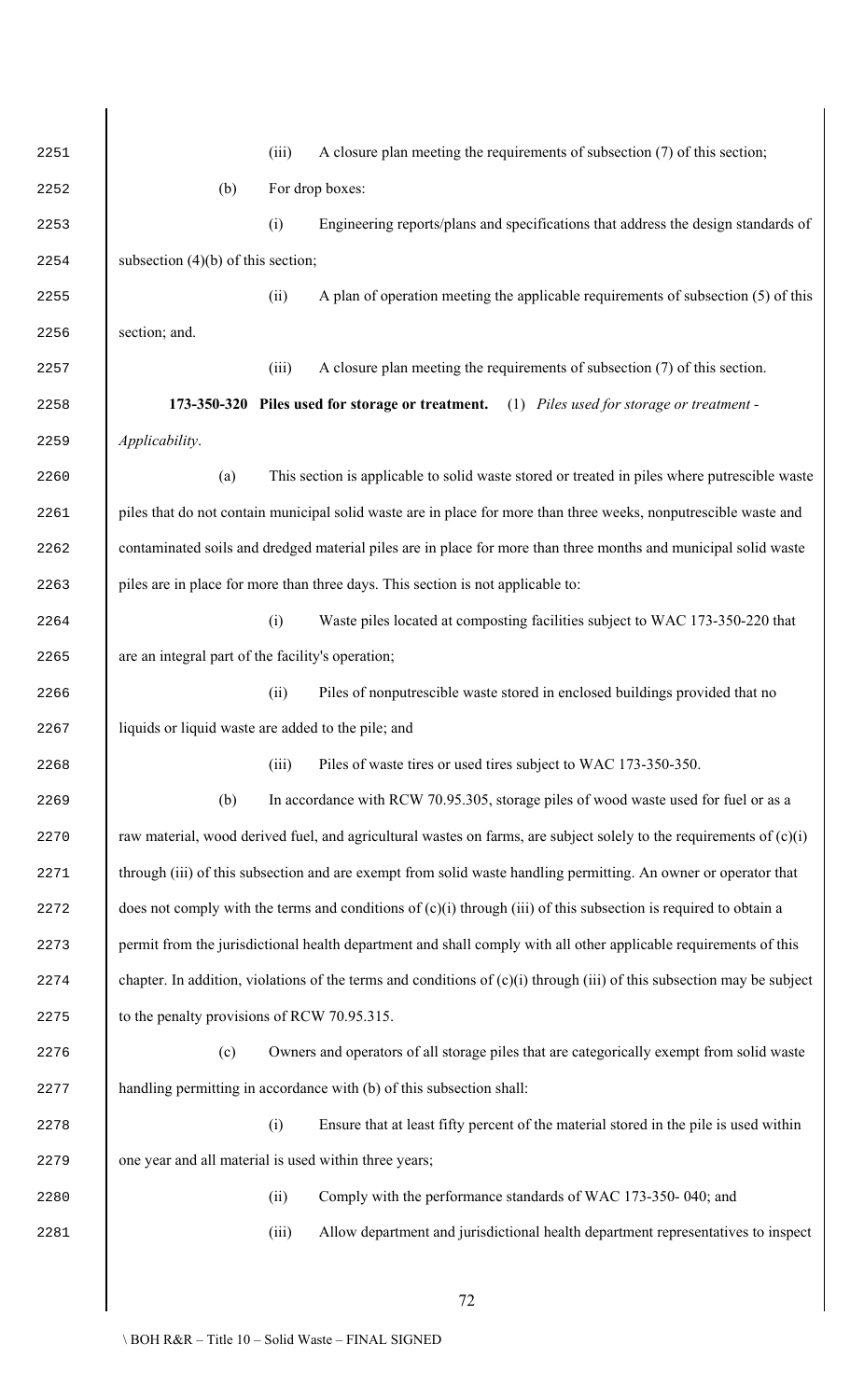2282 bld the waste pile at reasonable times for the purpose of determining compliance with this chapter. 2283 (d) In accordance with RCW 70.95.305, the storage of inert waste in piles is subject solely 2284 to the requirements of (e)(i) through (vi) of this subsection and are exempt from solid waste handling permitting. The storage of inert waste in piles at a facility with a total volume of two hundred fifty cubic yards or less is 2286 subject solely to the requirements of  $(e)(iv)$  of this subsection. An owner or operator that does not comply with 2287 the terms and conditions of  $(e)(i)$  through (vi) of this subsection is required to obtain a permit from the 2288 jurisdictional health department and shall comply with all other applicable requirements of this chapter. In 2289 addition, violations of the terms and conditions of  $(e)(i)$  through  $(vi)$  may be subject to the penalty provisions of RCW 70.95.315. (e) Owners and operators of all storage piles that are categorically exempt from solid waste handling permitting in accordance with (d) of this subsection shall: (i) Implement and abide by a procedure that is capable of detecting and preventing noninert wastes from being accepted or mixed with inert waste; (ii) Ensure that at least fifty percent of the material stored in the pile is used within one year and all the material is used within three years; (iii) Control public access and unauthorized vehicular traffic to prevent illegal dumping of wastes; (iv) Comply with the performance standards of WAC 173-350- 040; (v) Allow department and jurisdictional health department representatives to inspect 2301 the waste pile at reasonable times for the purpose of determining compliance with this chapter; and (vi) Notify the department and jurisdictional health department thirty days prior to commencing operations of the intent to store inert waste in accordance with this section. Notification shall be in writing, and shall include: (A) Contact information for the owner or operator; (B) A general description and location of the facility; and (C) A description of the inert waste handled at the facility. (2) *Piles used for storage or treatment – Location standards*. There are no specific location 2309 standards for piles subject to this chapter; however, waste piles must meet the requirements provided under WAC 173-350-040(5). (3) *Piles used for storage or treatment - Design standards*. (a) The owner or operator of piles used for storage or treatment shall prepare engineering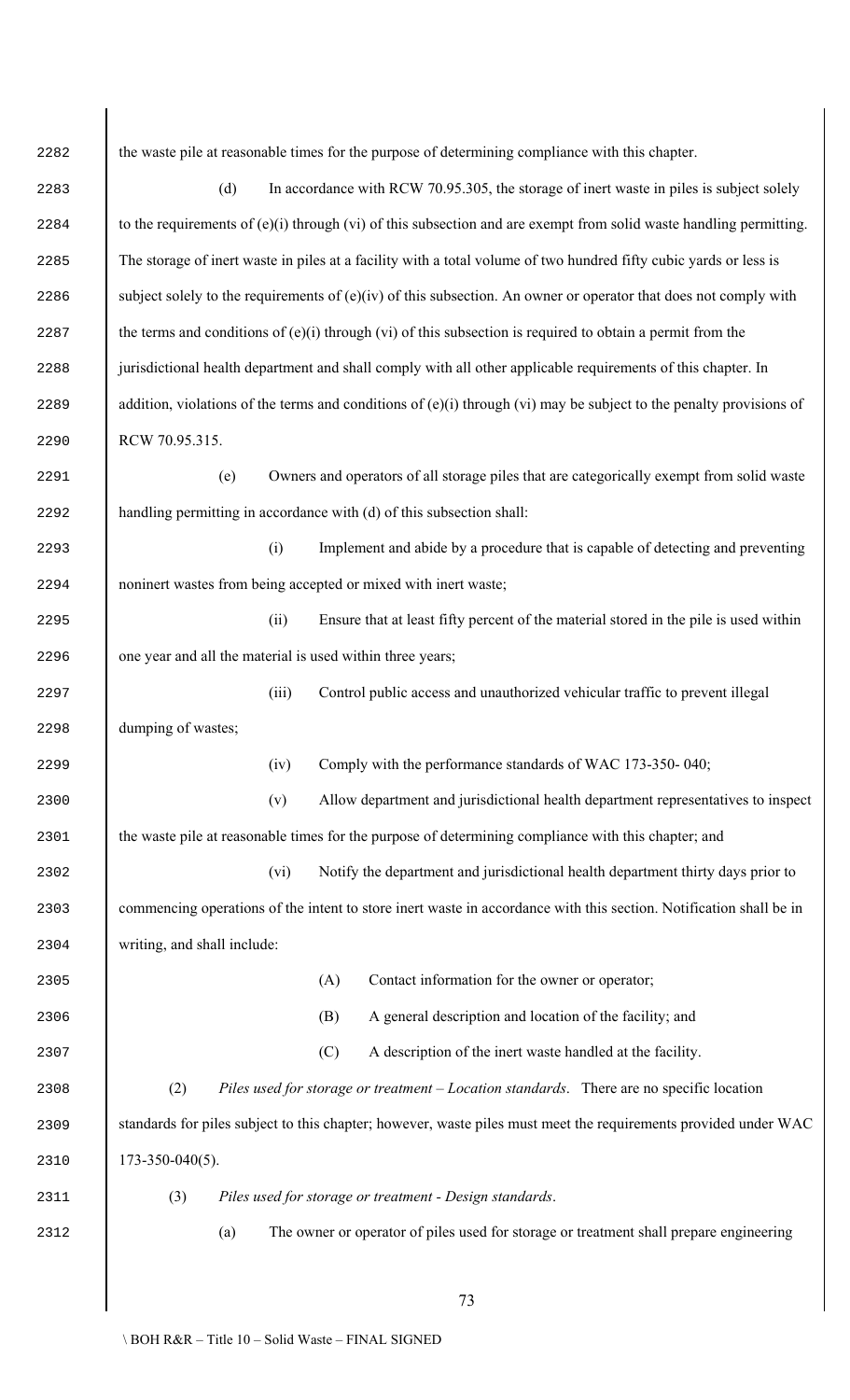reports/plans and specifications, including a construction quality assurance plan, to address the design standards of this subsection. The maximum waste capacity, elevation and boundaries of the waste pile shall be provided. Piles shall be designed and constructed to: (i) Control public access;. (ii) Comply with the uniform fire code as implemented through the local fire control agency; (iii) Minimize vector harborage to the extent practicable; and (iv) Provide all-weather approach roads and exits. (b) In addition to the requirements of (a) of this subsection, the owner or operator of piles of putrescible waste, contaminated soils or dredged material or waste determined by the jurisdictional health department to be likely to produce leachate posing a threat to human health or the environment shall prepare engineering reports/plans and specifications of the surface on which the pile(s) will be placed including an 2325 analysis of the surface under the stresses expected during operations, and the design of the surface water management systems including run-on prevention and runoff conveyance, storage, and treatment. The piles shall 2327 be designed and constructed to: (i) Place waste on a sealed surface, such as concrete or asphaltic concrete, to prevent soil and ground water contamination. The surface shall be durable enough to withstand material handling practices. The jurisdictional health department may approve other types of surfaces, such as engineered soil, if 2331 the applicant can demonstrate that the proposed surface will prevent soil and ground water contamination; and (ii) Control run-on and runoff from a twenty-five-year storm, as defined in WAC 173-350-100. (4) *Piles used for storage or treatment – Operating standards*. The owner or operator of piles used 2335 for storage or treatment shall: (a) Operate the facility to: (i) Control fugitive dust; (ii) Control access to the pile; 2339 (iii) Ensure that nonpermitted waste is not accepted at the facility; (iv) Control vector harborage and implement vector control as necessary; (v) Ensure that waste piles capable of attracting birds do not pose an aircraft safety hazard; and (vi) For piles of putrescible waste and contaminated soils or dredged material,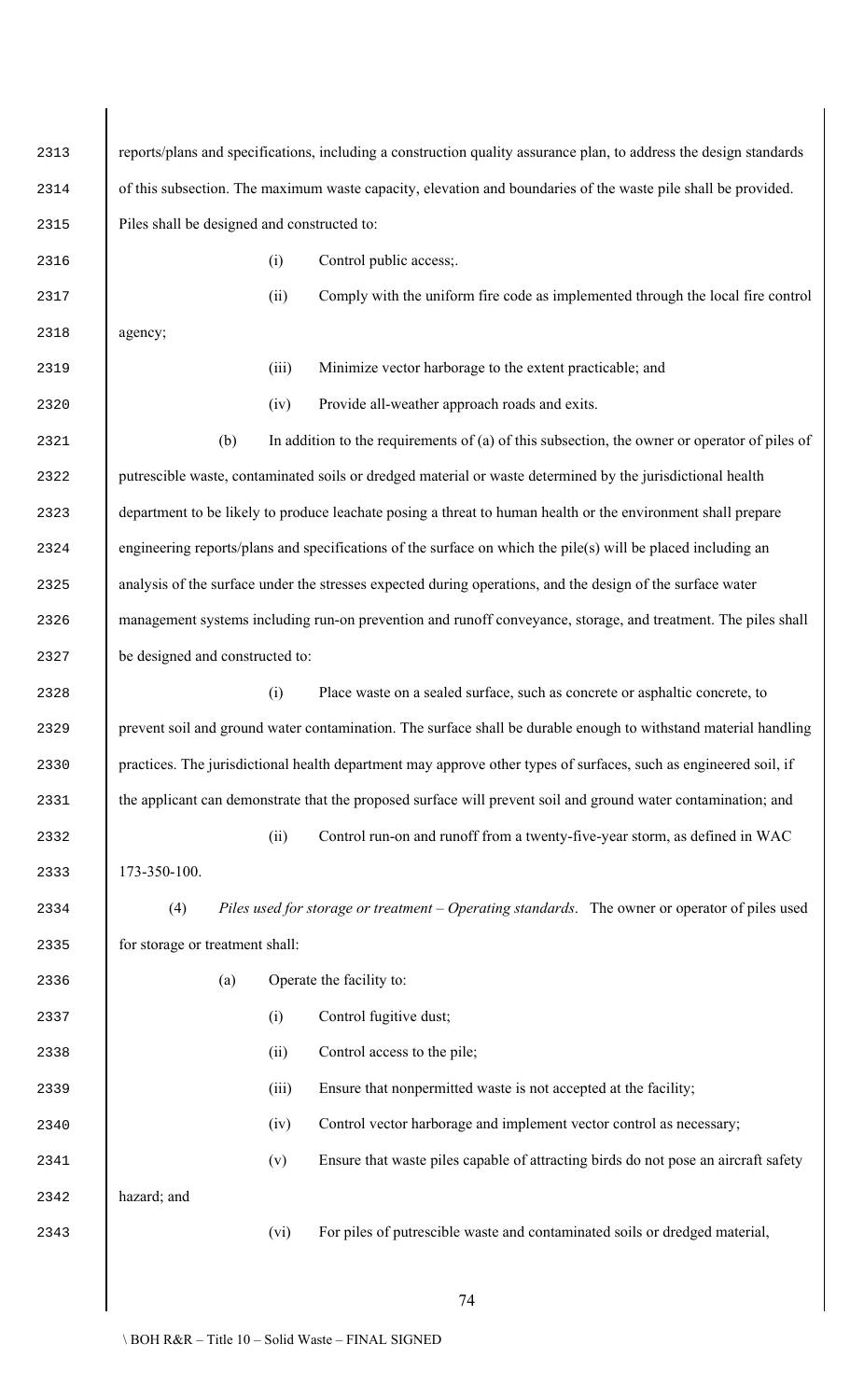control nuisance odors.

 (b) Inspect and maintain the facility to prevent malfunctions, deterioration, operator errors and discharges that may cause or lead to the release of wastes to the environment or a threat to human health. Inspections shall include the engineered surface on which the piles are placed, and the leachate and stormwater control systems. Inspections shall be as needed, but at least weekly, to ensure it is meeting the operational standards, unless an alternate schedule is approved by the jurisdictional health department as part of the permitting process;

 (c) Maintain daily operating records on the weights and the types of waste received or 2352 removed from the facility. Facility inspection reports shall be maintained in the operating record. Significant deviations from the plan of operation shall be noted in the operating record. Records shall be kept for a minimum of five years and shall be available upon request by the jurisdictional health department;

 (d) Shall prepare and submit a copy of an annual report to the jurisdictional health department and the department by April 1st on forms supplied by the department. The annual report shall detail 2357 the facility's activities during the previous calendar year and shall include the following information:

- 2358 (i) Name and address of the facility;
- (ii) Calendar year covered by the report;

 (iii) Annual quantity and type of solid waste handled by the facility, including amounts received, amounts removed and the amount of waste remaining at the facility at year's end, in tons; and

 (iv) Any additional information required by the jurisdictional health department as a condition of the permit.

 (e) Develop, keep and abide by a plan of operation approved as part of the permitting process. The plan shall describe the facility's operation and shall convey to the site operating personnel that concept of operation intended by the designer. The plan of operation shall be available for inspection at the request of the jurisdictional health department. If necessary, the plan shall be modified with the approval, or at 2368 the direction of the jurisdictional health department. Each plan of operation shall include the following:

(A) The maximum amount of waste to be stored or treated in pile(s) at the

- (i) A description of the types of solid waste to be handled at the facility;
- (ii) A description of how solid wastes are to be handled on-site during the facility's

2371 life including:

facility;

(B) Methods of adding and removing waste from the pile and equipment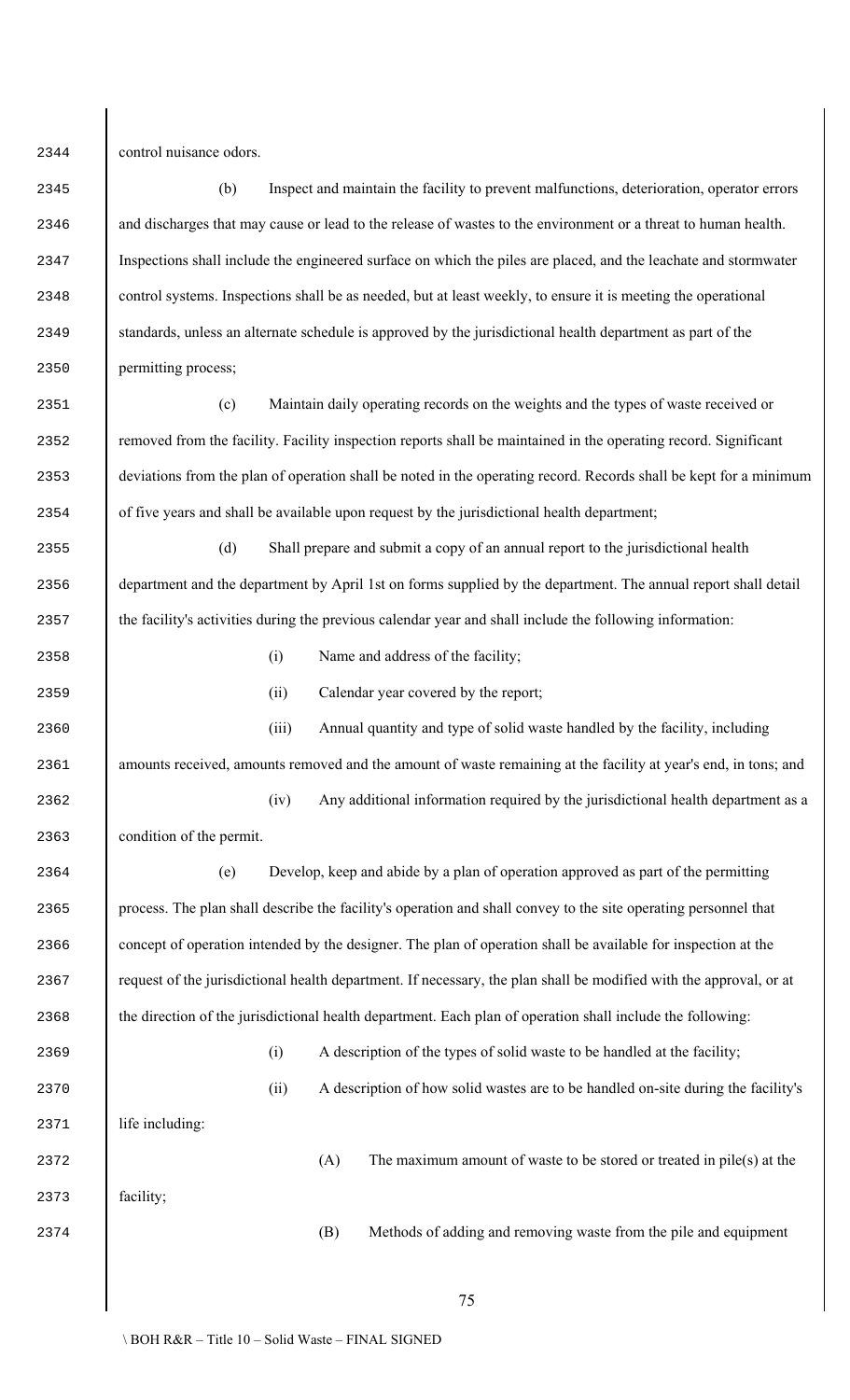| 2375 | used;                                                                                                             |
|------|-------------------------------------------------------------------------------------------------------------------|
| 2376 | (iii)<br>A description of how equipment, structures and other systems are to be inspected                         |
| 2377 | and maintained, including the frequency of inspection and inspection logs;                                        |
| 2378 | Safety and emergency plans;<br>(iv)                                                                               |
| 2379 | Forms to record weights or volumes; and<br>(v)                                                                    |
| 2380 | Other such details to demonstrate that the facility will be operated in accordance<br>(vi)                        |
| 2381 | with this subsection and as required by the jurisdictional health department.                                     |
| 2382 | (f)<br>Operate the facility in conformance with the following operating standards when storing                    |
| 2383 | or treating contaminated soils or dredged material:                                                               |
| 2384 | Ensure that all soils and dredged material are sufficiently characterized:<br>(i)                                 |
| 2385 | Prior to storage or treatment so that contaminants not identified, or at<br>(A)                                   |
| 2386 | concentrations greater than those provided in the approved plan of operation are not accepted or handled at the   |
| 2387 | facility; and                                                                                                     |
| 2388 | Prior to removal to an off-site location so that all soils and dredged<br>(B)                                     |
| 2389 | material that are not clean soils or dredged material are delivered to a facility that meets the requirements of  |
| 2390 | chapter 70.95 RCW, Solid waste management--Reduction and recycling;                                               |
| 2391 | In addition to the daily operating records in (c) of this subsection, a record of the<br>(ii)                     |
| 2392 | source of contaminated soils and dredged material received at the facility, contaminants and concentrations       |
| 2393 | contained, and any documentation used to characterize soils and dredged material. Records shall be maintained of  |
| 2394 | end uses, including the location of final placement, for any soils or dredged material removed from the facility  |
| 2395 | that contain residual contaminants;                                                                               |
| 2396 | (iii)<br>In addition to the elements in $(e)$ of this subsection, the plan of operation shall                     |
| 2397 | include:                                                                                                          |
| 2398 | A description of contaminants and concentrations in soils and dredged<br>(A)                                      |
| 2399 | material that will be handled at the facility;                                                                    |
| 2400 | (B)<br>A sampling and analysis plan and other procedures used to characterize                                     |
| 2401 | soils and dredged material; and                                                                                   |
| 2402 | Forms used to record the source of contaminated soils or dredged<br>(C)                                           |
| 2403 | material, contaminant concentrations and other documentation used to characterize soils and dredged material,     |
| 2404 | and end uses and the location of final placement for any soils or dredged material removed from the facility that |
| 2405 | contain residual contaminants;                                                                                    |
|      |                                                                                                                   |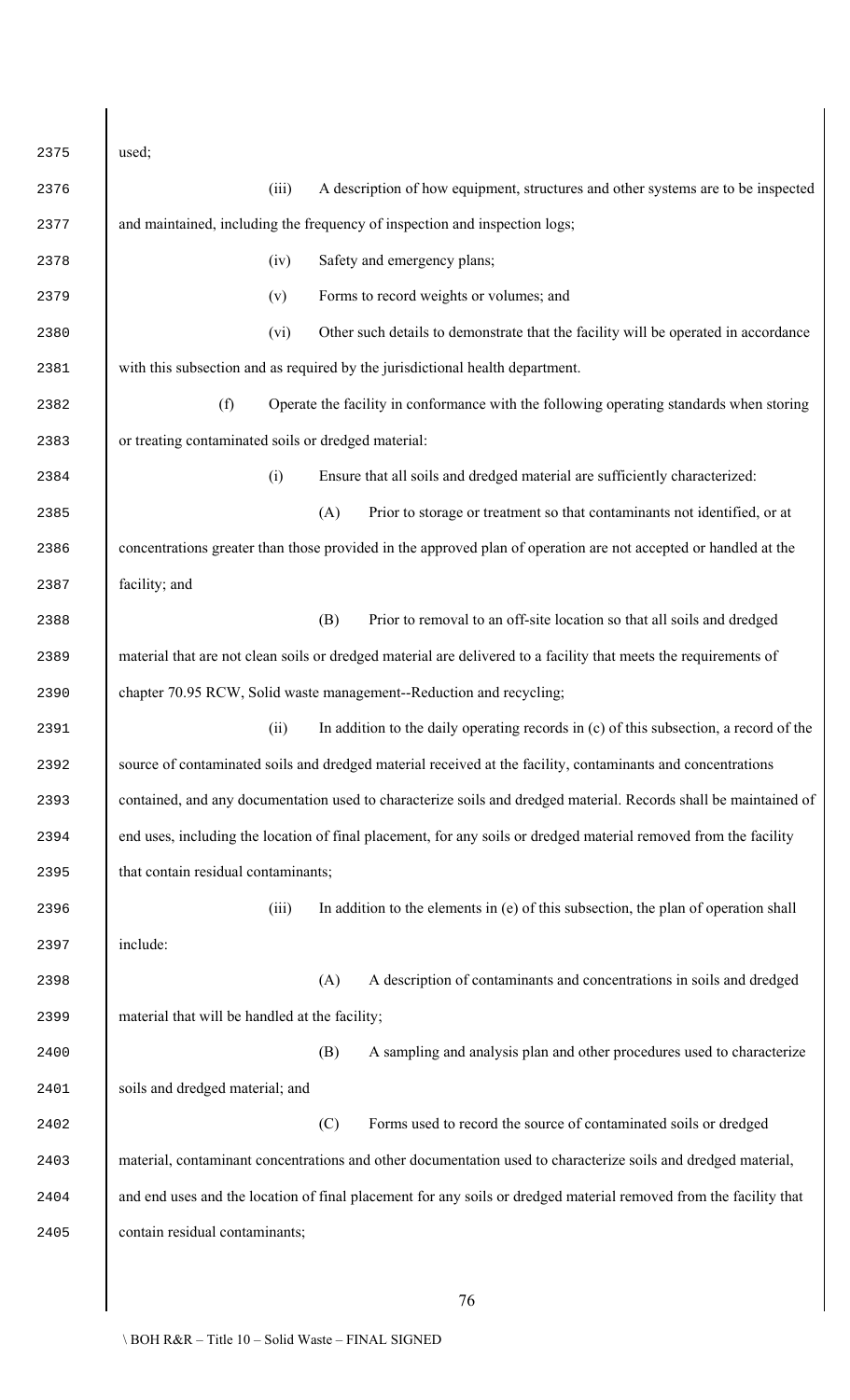(iv) Treatment of contaminated soils and dredged materials shall be performed using a process that reduces or eliminates contaminants and harmful characteristics. Contaminated soils and dredged materials shall not be diluted to meet treatment goals or as a substitute for disposal, except for incidental dilution of minor contaminants.

 (5) *Piles used for storage or treatment - Ground water monitoring requirements*. There are no specific ground water monitoring requirements for piles used for storage and treatment subject to this chapter; however, waste piles must meet the requirements provided under WAC 173-350-040(5).

 (6) *Piles used for storage or treatment – Closure requirements*. The owner or operator of piles used for storage or treatment shall:

 (a) Notify the jurisdictional health department sixty days in advance of closure. All waste 2416 shall be removed from the pile at closure to a facility that conforms with the applicable regulations for handling **the waste** 

 (b) Develop, keep and abide by a closure plan approved by the jurisdictional health department as part of the permitting process. As a minimum, the closure plan shall include the methods of removing waste.

 (7) *Piles used for storage or treatment – Financial assurance requirements*. There are no specific financial assurance requirements for piles used for storage or treatment subject to this regulation chapter; however, waste piles must meet the requirements provided under WAC 173-350-040(5).

 (8) *Piles used for storage or treatment – Permit application contents*. The owner or operator of piles used for storage or treatment shall obtain a permit from the jurisdictional health department. All applications 2426 for permits shall be submitted in accordance with the procedures established in WAC 173-350-710. In addition to 2427 blue requirements of WAC 173-350-710 and 173-350-715, each application for a permit shall contain:

(a) The design of fire control features;

 (b) Engineering reports/plans and specifications that address the design standards of 2430 subsection (3) of this section;

(c) A plan of operation meeting the requirements of subsection (4) of this section; and

(d) A closure plan meeting the requirements of subsection (6) of this section.

 (9) *Piles used for storage or treatment – Construction records*. The owner or operator of piles used for storage or treatment shall provide copies of the construction record drawings for engineered facilities at the 2435 site and a report documenting facility construction, including the results of observations and testing carried out as part of the construction quality assurance plan, to the jurisdictional health department and the department.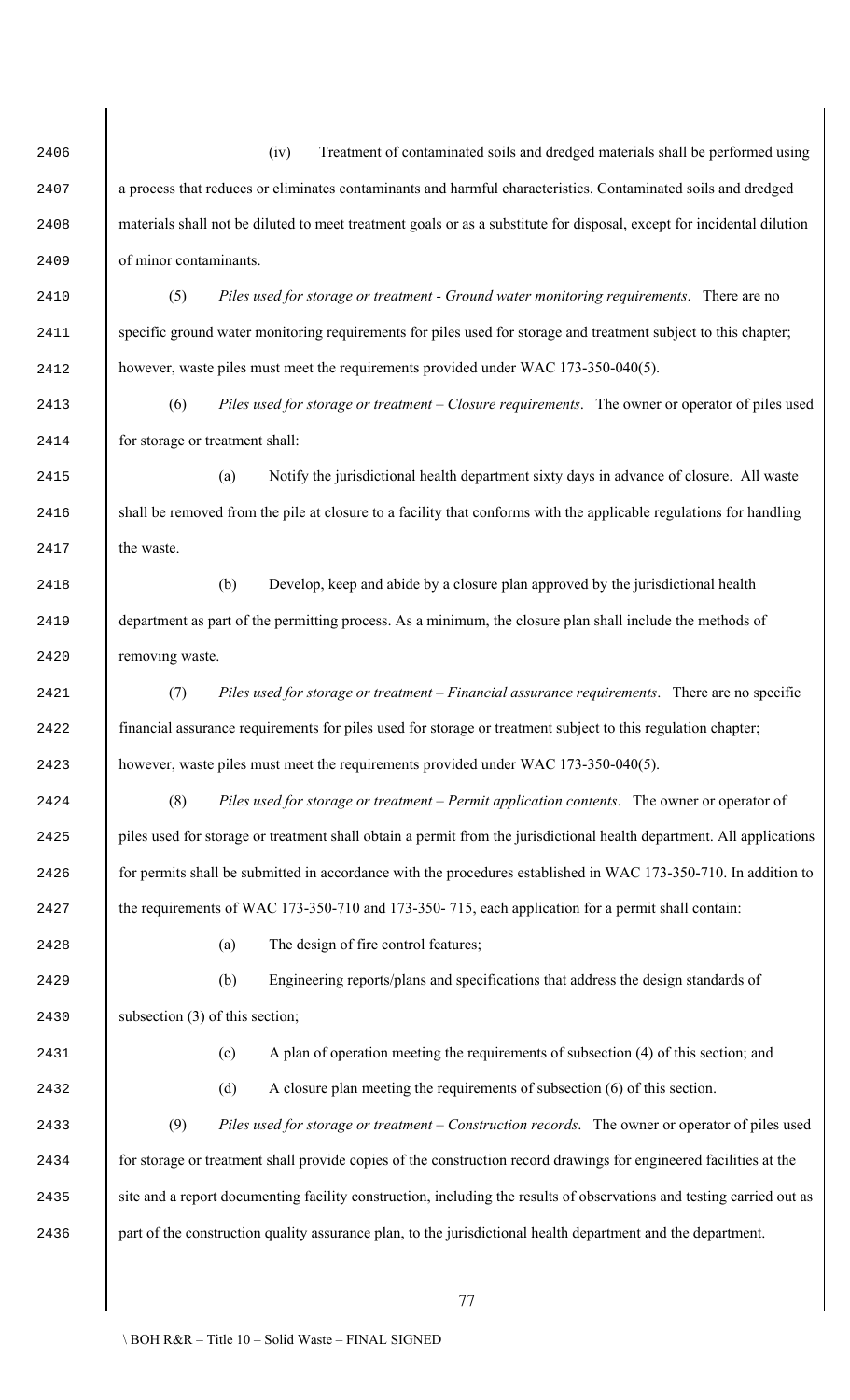| 2437 | Facilities shall not commence operation until the jurisdictional health department has determined that the            |  |  |  |  |
|------|-----------------------------------------------------------------------------------------------------------------------|--|--|--|--|
| 2438 | construction was completed in accordance with the approved engineering report/plans and specifications and has        |  |  |  |  |
| 2439 | approved the construction documentation in writing.                                                                   |  |  |  |  |
| 2440 | 173-350-330 Surface impoundments and tanks. (1)<br>Surface impoundments and tanks -                                   |  |  |  |  |
| 2441 | Applicability.                                                                                                        |  |  |  |  |
| 2442 | These standards are applicable to:<br>(a)                                                                             |  |  |  |  |
| 2443 | (i)<br>Surface impoundments holding solid waste associated with solid waste facilities                                |  |  |  |  |
| 2444 | including, but not limited to, leachate lagoons associated with landfills permitted under this chapter and chapter    |  |  |  |  |
| 2445 | 173-351 WAC, Criteria for municipal solid waste landfills, and surface impoundments associated with recycling,        |  |  |  |  |
| 2446 | and piles used for storage or treatment;                                                                              |  |  |  |  |
| 2447 | Above or below ground tanks with a capacity greater than one thousand gallons<br>(ii)                                 |  |  |  |  |
| 2448 | holding solid waste associated with solid waste handling facilities used to store or treat liquid or semisolid wastes |  |  |  |  |
| 2449 | or leachate associated with solid waste handling facilities.                                                          |  |  |  |  |
| 2450 | These standards are not applicable to:<br>(b)                                                                         |  |  |  |  |
| 2451 | (i)<br>Surface impoundments or tanks whose facilities are regulated under local, state                                |  |  |  |  |
| 2452 | or federal water pollution control permits;                                                                           |  |  |  |  |
| 2453 | Leachate holding ponds at compost facilities regulated under WAC 173-350-<br>(ii)                                     |  |  |  |  |
| 2454 | 220:                                                                                                                  |  |  |  |  |
| 2455 | Septic tanks receiving only domestic sewage from facilities at the site;<br>(iii)                                     |  |  |  |  |
| 2456 | Agricultural waste managed according to a farm management plan written in<br>(iv)                                     |  |  |  |  |
| 2457 | conjunction with the local conservation district;                                                                     |  |  |  |  |
| 2458 | (v)<br>Underground storage tanks subject to chapter 173-360 WAC, Underground                                          |  |  |  |  |
| 2459 | storage tanks; and                                                                                                    |  |  |  |  |
| 2460 | Tanks used to store moderate risk waste subject to WAC 173-350-360.<br>(vi)                                           |  |  |  |  |
| 2461 | (2)<br>Surface impoundments and tanks - Location standards. Surface impoundments and tanks shall                      |  |  |  |  |
| 2462 | not be located in unstable areas unless the owner or operator demonstrates that engineering measures have been        |  |  |  |  |
| 2463 | incorporated in the facility's design to ensure that the integrity of the liners, monitoring system and structural    |  |  |  |  |
| 2464 | components will not be disrupted. The owner or operator shall place the demonstration in the application for a        |  |  |  |  |
| 2465 | permit.                                                                                                               |  |  |  |  |
| 2466 | (3)<br>Surface impoundments and tanks - Design standards.                                                             |  |  |  |  |
| 2467 | (a)<br>The owner or operator of a surface impoundment shall prepare engineering reports/plans                         |  |  |  |  |
|      |                                                                                                                       |  |  |  |  |
|      | 78                                                                                                                    |  |  |  |  |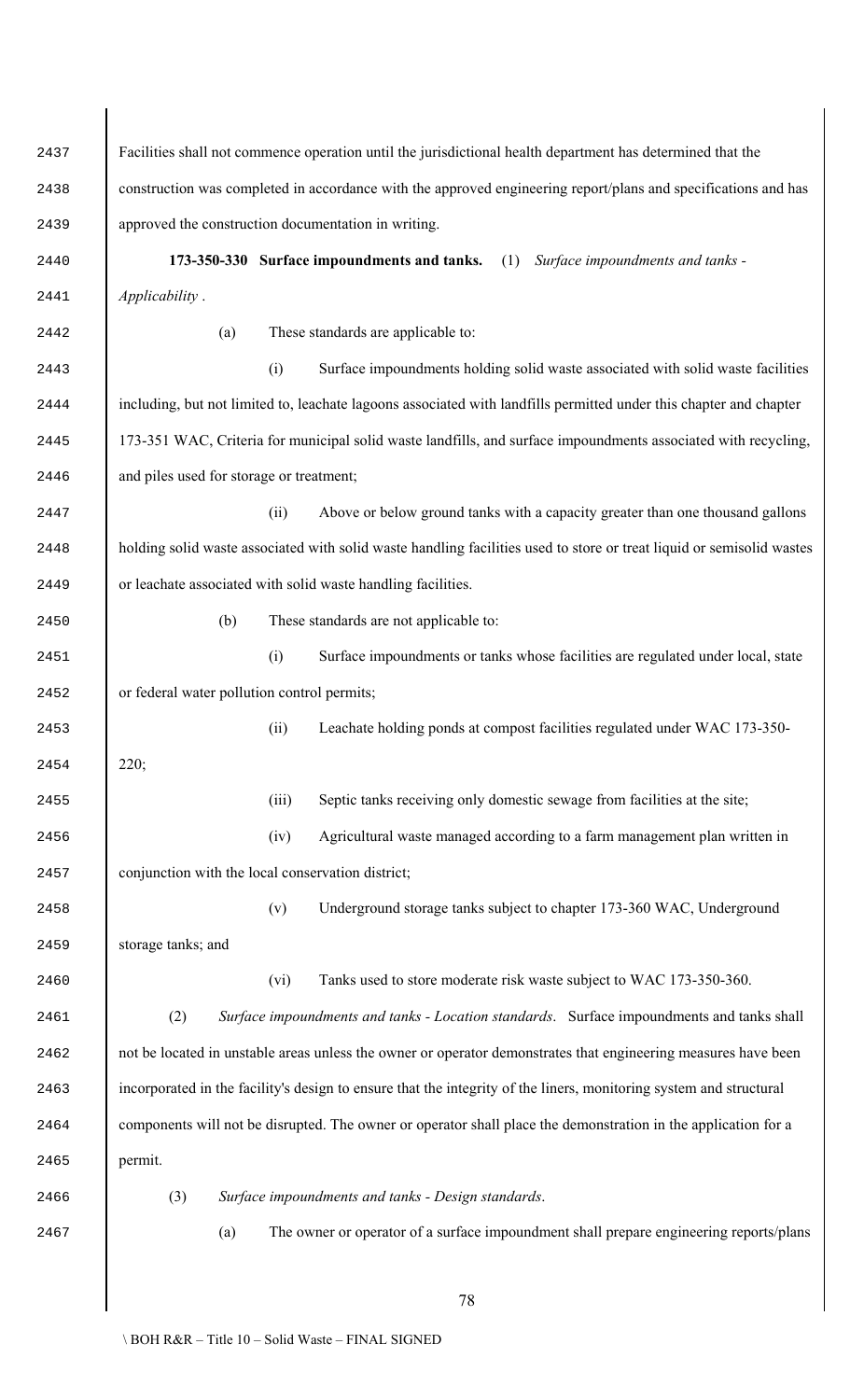2468 and specifications, including a construction quality assurance plan, to address the design standards of this subsection. In determining pond capacity, volume calculations shall be based on the facility design, monthly water balance, and precipitation data. All surface impoundments shall be designed and constructed to meet the following requirements:

 (i) Have a liner consisting of a minimum 30-mil thickness geomembrane overlying a structurally stable foundation to support the liners and the contents of the impoundment. (HDPE geomembranes used as primary liners or leak detection liners shall be at least 60-mil thick to allow for proper welding.) The jurisdictional health department may approve the use of alternative designs if the owner or operator can demonstrate during the permitting process that the proposed design will prevent migration of solid waste constituents or leachate into the ground or surface waters at least as effectively as the liners described in this subsection.

 (ii) Have a ground water monitoring system which complies with the requirements of WAC 173-350-500 or a leak detection layer. If a leak detection layer is used, it shall consist of an appropriate drainage layer underlain by a geomembrane of at least 30-mil thickness.

 (iii) Have embankments and slopes designed to maintain structural integrity under conditions of a leaking liner and capable of withstanding erosion from wave action, overfilling, or precipitation.

 (iv) Have freeboard equal to or greater than eighteen inches to provide protection 2485 against wave action, overfilling, or precipitation. During the permitting process the jurisdictional health department may reduce the freeboard requirement provided that other specified engineering controls are in place which prevent overtopping.

 (v) When constructed with a single geomembrane liner, the liner shall be tested using an electrical leak location evaluation capable of detecting a hole 3 millimeters in its longest dimension or other equivalent postconstruction test method prior to being placed in service. Results of the test shall be submitted with the construction record drawings.

 (vi) Surface impoundments that have the potential to impound more than ten-acre feet (three million two hundred fifty-nine thousand gallons) of liquid measured from the top of the embankment 2494 and which would be released by a failure of the containment embankment shall be reviewed and approved by the dam safety section of the department.

 (vii) No surface impoundment liner shall be constructed such that the bottom of the lowest component is less than five feet (one and one-half meters) above the seasonal high level of ground water unless the owner or operator can demonstrate during the permitting procedure that the proposed design will not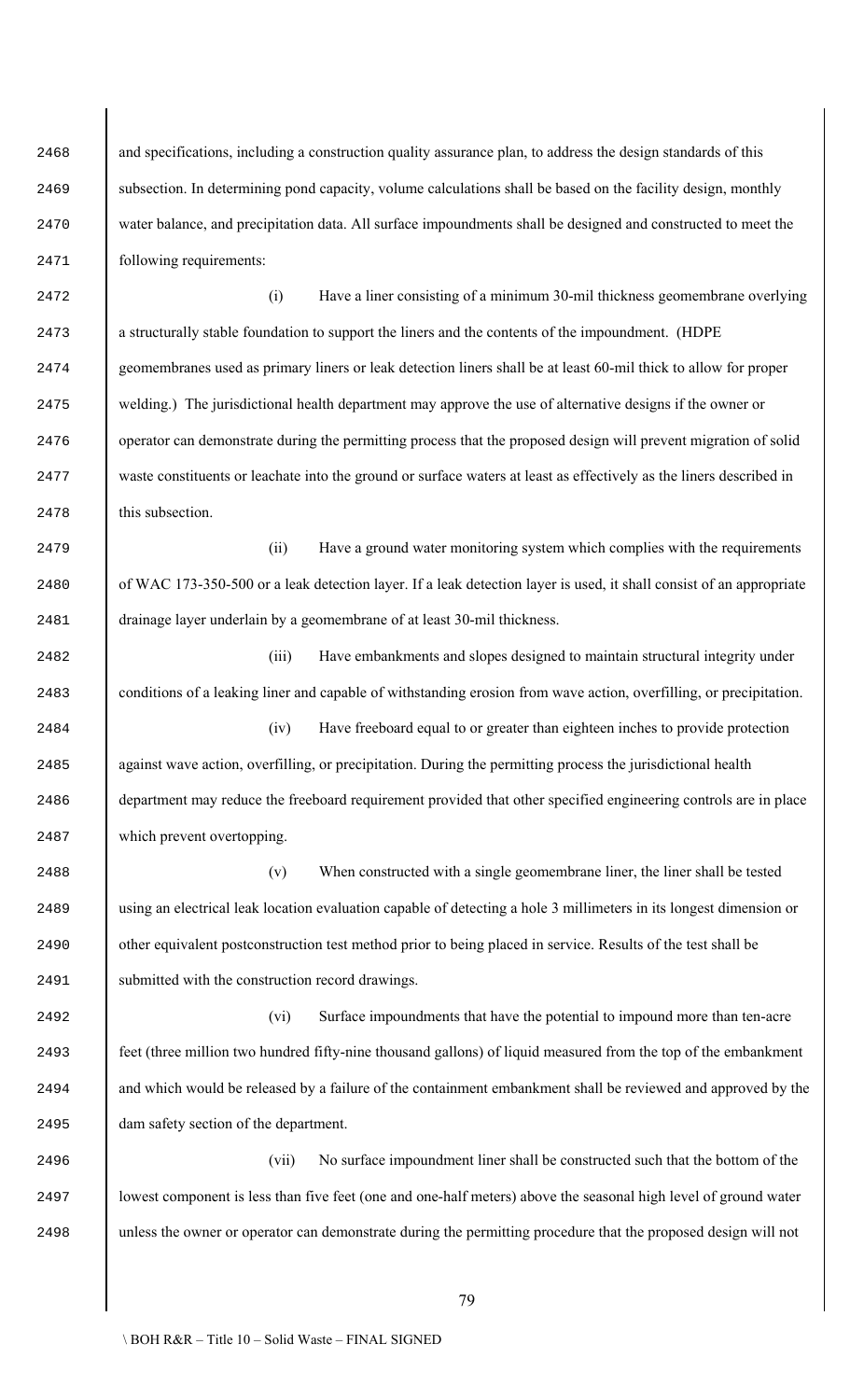| 2499 | be affected by contact with ground water. All surface impoundment liners shall be constructed such that the           |  |  |  |  |  |  |
|------|-----------------------------------------------------------------------------------------------------------------------|--|--|--|--|--|--|
| 2500 | bottom of the lowest component is above the seasonal high level of ground water. For the purpose of this section,     |  |  |  |  |  |  |
| 2501 | ground water includes any water-bearing unit which is horizontally and vertically extensive, hydraulically            |  |  |  |  |  |  |
| 2502 | recharged, and volumetrically significant.                                                                            |  |  |  |  |  |  |
| 2503 | The owner or operator of a tank used to store or treat liquid or semisolid wastes meeting<br>(b)                      |  |  |  |  |  |  |
| 2504 | the definition of solid waste or leachate, shall prepare engineering reports/plans and specifications, including a    |  |  |  |  |  |  |
| 2505 | construction quality assurance plan, to address the following design standards:                                       |  |  |  |  |  |  |
| 2506 | Tanks and ancillary equipment shall be tested for tightness using a method<br>(i)                                     |  |  |  |  |  |  |
| 2507 | acceptable to the jurisdictional health department prior to being covered, enclosed or placed in use. If a tank is    |  |  |  |  |  |  |
| 2508 | found not to be tight, all repairs necessary to remedy the leak(s) in the system shall be performed and verified to   |  |  |  |  |  |  |
| 2509 | the satisfaction of the jurisdictional health department prior to the tank being covered or placed in use.            |  |  |  |  |  |  |
| 2510 | (ii)<br>Below ground tanks and other tanks where all or portions of the tank are not                                  |  |  |  |  |  |  |
| 2511 | readily visible shall be designed to resist buoyant forces in areas of high ground water and shall either be:         |  |  |  |  |  |  |
| 2512 | Retested for tightness at a minimum of once every two years; or<br>(A)                                                |  |  |  |  |  |  |
| 2513 | Equipped with a leak detection system capable of detecting a release<br>(B)                                           |  |  |  |  |  |  |
| 2514 | from the tank; (iii) For tanks or components in which the external shell of a metal tank or any metal component       |  |  |  |  |  |  |
| 2515 | will be in contact with the soil or water, a determination shall be made by a corrosion expert of the type and        |  |  |  |  |  |  |
| 2516 | degree of external corrosion protection that is needed to ensure the integrity of the tank during its operating life. |  |  |  |  |  |  |
| 2517 | This determination shall be included with design information submitted with the permit application;                   |  |  |  |  |  |  |
| 2518 | Above ground tanks shall be equipped with secondary containment constructed<br>(iv)                                   |  |  |  |  |  |  |
| 2519 | of, or lined with, materials compatible with the waste being stored and capable of containing the volume of the       |  |  |  |  |  |  |
| 2520 | largest tank within its boundary plus the precipitation from the twenty-five-year storm event as defined in WAC       |  |  |  |  |  |  |
| 2521 | 173-350-100;                                                                                                          |  |  |  |  |  |  |
| 2522 | (v)<br>Areas used to load or unload tanks shall be designed to contain spills, drippage                               |  |  |  |  |  |  |
| 2523 | and accidental releases during loading and unloading of vessels;                                                      |  |  |  |  |  |  |
| 2524 | Tanks and piping shall be protected from impact by vehicles or equipment<br>(vi)                                      |  |  |  |  |  |  |
| 2525 | through use of curbing, grade separation, bollards or other appropriate means;                                        |  |  |  |  |  |  |
| 2526 | (vii)<br>Tanks shall be structurally suited for the proposed use; and                                                 |  |  |  |  |  |  |
| 2527 | (viii)<br>Tanks, valves, fittings and ancillary piping shall be protected from failure caused                         |  |  |  |  |  |  |
| 2528 | by freezing.                                                                                                          |  |  |  |  |  |  |
| 2529 | (4)<br>Surface impoundments and tanks - Operating standards. The owner or operator of a surface                       |  |  |  |  |  |  |
|      | 80                                                                                                                    |  |  |  |  |  |  |

 $\overline{\phantom{a}}$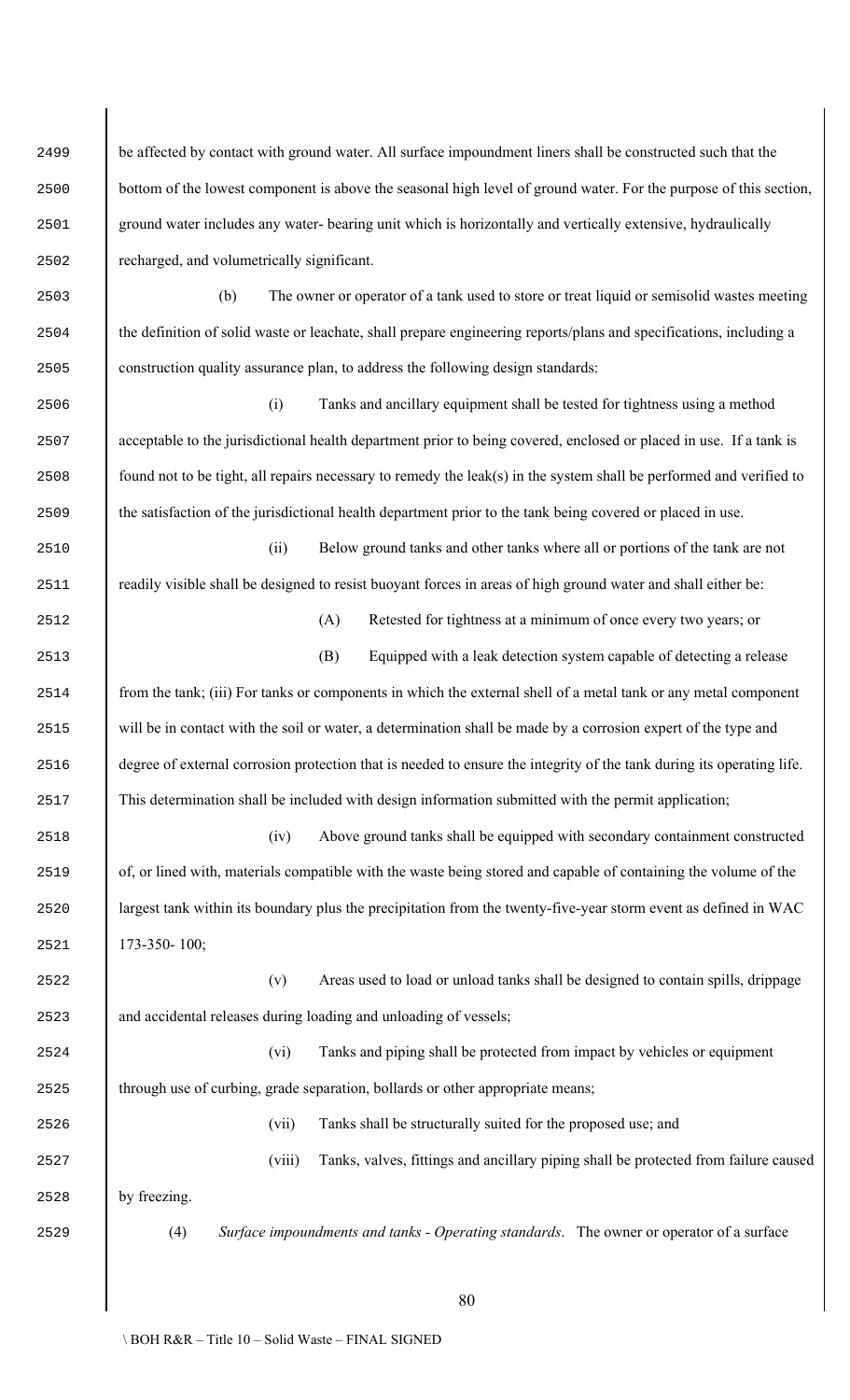| 2530 | impoundment or tank shall:                                                                                          |                                                                                                                     |  |  |  |
|------|---------------------------------------------------------------------------------------------------------------------|---------------------------------------------------------------------------------------------------------------------|--|--|--|
| 2531 | (a)                                                                                                                 | Operate the facility to:                                                                                            |  |  |  |
| 2532 |                                                                                                                     | Prevent overfilling of surface impoundments or tanks and maintain required<br>(i)                                   |  |  |  |
| 2533 | freeboard;                                                                                                          |                                                                                                                     |  |  |  |
| 2534 |                                                                                                                     | Control access to the site;<br>(ii)                                                                                 |  |  |  |
| 2535 |                                                                                                                     | Control nuisance odors for wastes or liquids with the potential to create nuisance<br>(iii)                         |  |  |  |
| 2536 | odors; and                                                                                                          |                                                                                                                     |  |  |  |
| 2537 |                                                                                                                     | Control birds at impoundments storing wastes capable of attracting birds.<br>(iv)                                   |  |  |  |
| 2538 | (b)                                                                                                                 | Inspect surface impoundments, tanks and associated piping, pumps and hoses as needed,                               |  |  |  |
| 2539 |                                                                                                                     | but at least weekly, to ensure they are meeting the operational standards, unless an alternate schedule is approved |  |  |  |
| 2540 |                                                                                                                     | by the jurisdictional health department as part of the permitting process. In addition, surface impoundments shall  |  |  |  |
| 2541 |                                                                                                                     | have regular liner inspections. Their frequency and methods of inspection shall be specified in the plan of         |  |  |  |
| 2542 |                                                                                                                     | operation and shall be based on the type of liner, expected service life of the material, and the site-specific     |  |  |  |
| 2543 |                                                                                                                     | service conditions. The inspections shall be conducted at least once every five years, unless an alternate schedule |  |  |  |
| 2544 |                                                                                                                     | is approved by the jurisdictional health department as part of the permitting process. The jurisdictional health    |  |  |  |
| 2545 |                                                                                                                     | department shall be given sufficient notice and have the opportunity to be present during liner inspections.        |  |  |  |
| 2546 | Maintain daily operating records on the quantity and the types of waste removed from<br>(c)                         |                                                                                                                     |  |  |  |
| 2547 | the surface impoundment or tank. Facility inspection reports shall be maintained in the operating record.           |                                                                                                                     |  |  |  |
| 2548 | Significant deviations from the plan of operation shall be noted in the operating record. Records shall be kept for |                                                                                                                     |  |  |  |
| 2549 | a minimum of five years and shall be available for inspection upon request by the jurisdictional health             |                                                                                                                     |  |  |  |
| 2550 | department.                                                                                                         |                                                                                                                     |  |  |  |
| 2551 | (d)                                                                                                                 | Shall prepare and submit a copy of an annual report to the jurisdictional health                                    |  |  |  |
| 2552 | department and the department by April 1st. The annual report shall detail the facility's activities during the     |                                                                                                                     |  |  |  |
| 2553 | previous calendar year and shall include the following information:                                                 |                                                                                                                     |  |  |  |
| 2554 |                                                                                                                     | (i) Name and address of the facility;                                                                               |  |  |  |
| 2555 |                                                                                                                     | Calendar year covered by the report;<br>(ii)                                                                        |  |  |  |
| 2556 |                                                                                                                     | Results of ground water monitoring in accordance with WAC 173-350-500;<br>(iii)                                     |  |  |  |
| 2557 |                                                                                                                     | Results of leak detection system monitoring, if applicable; and<br>(iv)                                             |  |  |  |
| 2558 |                                                                                                                     | Any additional information required by the jurisdictional health department as a<br>(v)                             |  |  |  |
| 2559 | condition of the permit.                                                                                            |                                                                                                                     |  |  |  |
| 2560 | (e)                                                                                                                 | Develop, keep and abide by a plan of operation approved as part of the permitting                                   |  |  |  |
|      |                                                                                                                     |                                                                                                                     |  |  |  |
|      |                                                                                                                     | 81                                                                                                                  |  |  |  |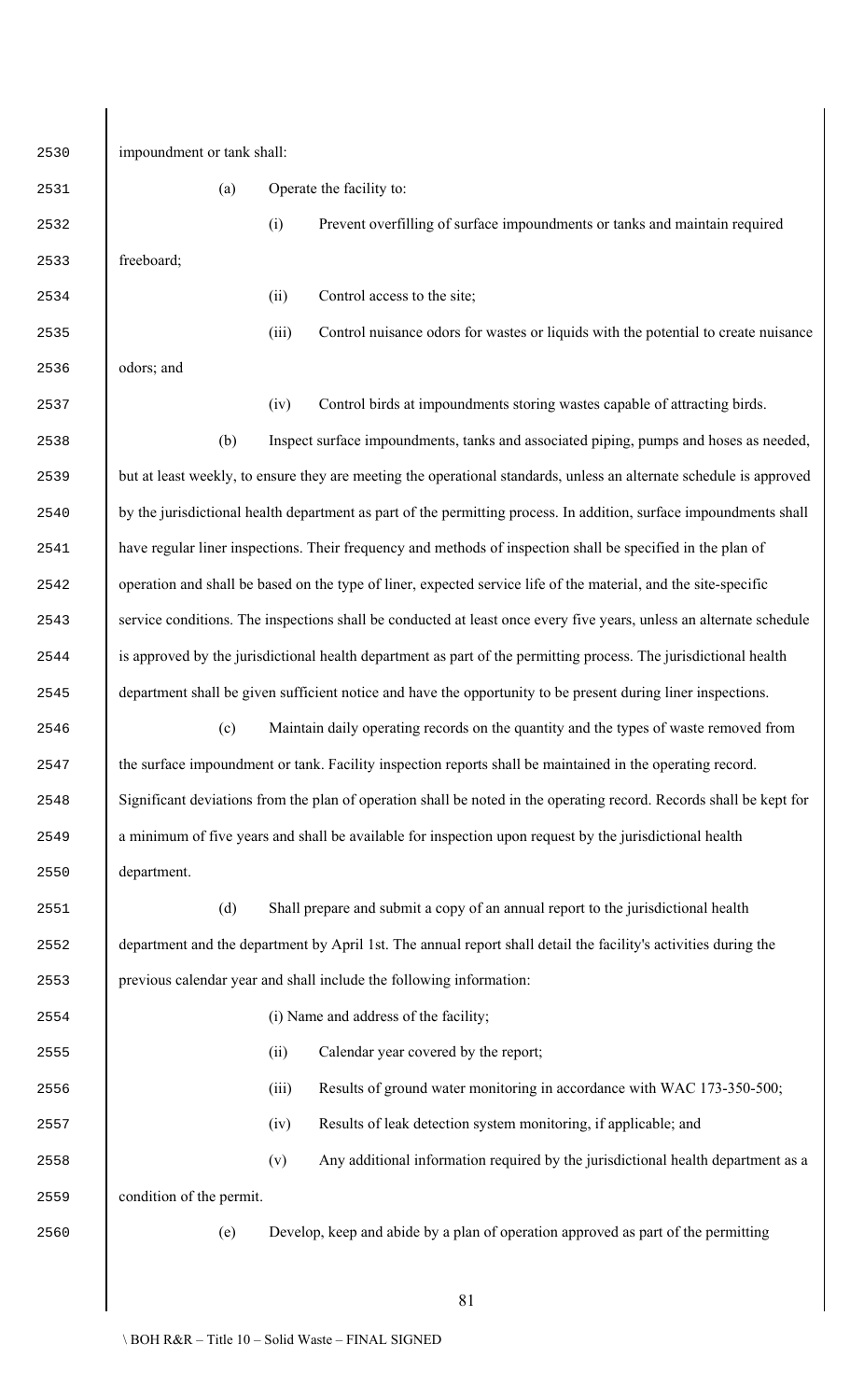| 2561 | process. The plan shall describe the facility's operation and shall convey to site operating personnel the concept   |  |  |  |  |
|------|----------------------------------------------------------------------------------------------------------------------|--|--|--|--|
| 2562 | of operation intended by the designer. The plan of operation shall be available for inspection at the request of the |  |  |  |  |
| 2563 | jurisdictional health department. If necessary, the plan shall be modified with the approval, or at the direction of |  |  |  |  |
| 2564 | the jurisdictional health department. Each plan of operation shall include the following:                            |  |  |  |  |
| 2565 | A description of the types of solid waste to be handled at the facility;<br>(i)                                      |  |  |  |  |
| 2566 | A description of how wastes are handled on-site during the facility's active life;<br>(ii)                           |  |  |  |  |
| 2567 | (iii)<br>A description of how equipment, structures and other systems are to be inspected                            |  |  |  |  |
| 2568 | and maintained, including the frequency of inspection and inspection logs. This description shall include:           |  |  |  |  |
| 2569 | The ground water monitoring system, if required;<br>(A)                                                              |  |  |  |  |
| 2570 | The overfilling prevention equipment, including details of filling and<br>(B)                                        |  |  |  |  |
| 2571 | emptying techniques;                                                                                                 |  |  |  |  |
| 2572 | (C)<br>The liners and embankments, tank piping and secondary containment;                                            |  |  |  |  |
| 2573 | Safety and emergency plans;<br>(D)                                                                                   |  |  |  |  |
| 2574 | (E)<br>The forms used to record weights and volumes; and                                                             |  |  |  |  |
| 2575 | Other such details to demonstrate that the facility will be operated in<br>(F)                                       |  |  |  |  |
| 2576 | accordance with this subsection and as required by the jurisdictional health department.                             |  |  |  |  |
| 2577 | (5)<br>Surface impoundments and tanks - Ground water monitoring requirements.                                        |  |  |  |  |
| 2578 | (a)<br>Surface impoundments not equipped with a leak detection layer are subject to the ground                       |  |  |  |  |
| 2579 | water monitoring requirements of WAC 173-350-500.                                                                    |  |  |  |  |
| 2580 | Surface impoundments equipped with a leak detection layer and tanks are not subject to<br>(b)                        |  |  |  |  |
| 2581 | the ground water monitoring requirements of this chapter; however, surface impoundments must meet the                |  |  |  |  |
| 2582 | requirements provided under WAC 173-350-040(5).                                                                      |  |  |  |  |
| 2583 | (6)<br>Surface impoundments and tanks - Closure requirements. The owner or operator of a surface                     |  |  |  |  |
| 2584 | impoundment or tank shall:                                                                                           |  |  |  |  |
| 2585 | Notify the jurisdictional health department sixty days in advance of closure. All waste<br>(a)                       |  |  |  |  |
| 2586 | from the surface impoundment or tank shall be removed to a facility that conforms with the applicable                |  |  |  |  |
| 2587 | regulations for handling the waste.                                                                                  |  |  |  |  |
| 2588 | (b)<br>Develop, keep and abide by a closure plan approved by the jurisdictional health                               |  |  |  |  |
| 2589 | department as part of the permitting process. At a minimum, the closure plan shall include the methods of            |  |  |  |  |
| 2590 | removing waste.                                                                                                      |  |  |  |  |
| 2591 | (7)<br>Surface impoundments and tanks - Financial assurance requirements. There are no specific                      |  |  |  |  |
|      |                                                                                                                      |  |  |  |  |
|      | 82                                                                                                                   |  |  |  |  |

 $\overline{\phantom{a}}$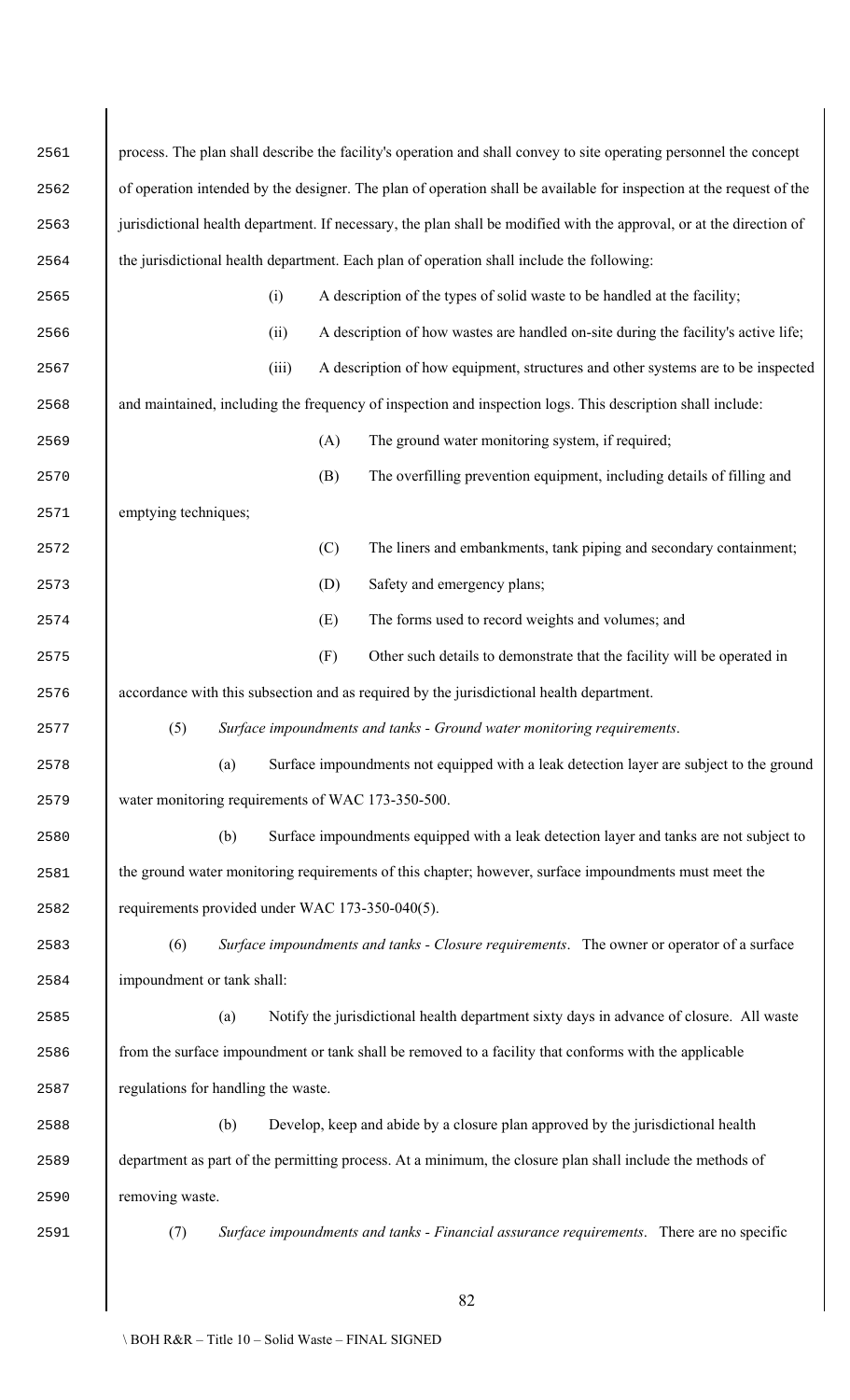financial assurance requirements for surface impoundments or tanks subject to this chapter; however, surface impoundments and tanks must meet the requirements provided under WAC 173-350-040(5).

(8) *Surface impoundments and tanks - Permit application contents*.

 (a) The owner or operator of a surface impoundment or tank shall obtain a solid waste permit from the jurisdictional health department. All applications for permits shall be submitted in accordance with the procedures established in WAC 173-350-710. In addition to the requirements of WAC 173-350-710 and 173-350- 715, each application for a permit shall contain:

 (i) Engineering reports/plans and specifications that address the design standards of 2600 subsection (3) of this section;

(ii) A plan of operation meeting the requirements of subsection (4) of this section;

(iii) For surface impoundments not equipped with a leak detection layer,

hydrogeologic reports and plans that address the requirements of subsection (5) of this section;

(iv) A closure plan meeting the requirements of subsection.(6) of this section.

 (9) *Surface impoundments and tanks - Construction records*. The owner or operator of a surface impoundment or tank shall provide copies of the construction record drawings for engineered facilities at the site 2607 and a report documenting facility construction, including the results of observations and testing carried out as part of the construction quality assurance plan, to the jurisdictional health department and the department. Facilities shall not commence operation until the jurisdictional health department has determined that the construction was completed in accordance with the approved engineering report/plans and specifications and has approved the construction documentation in writing.

 **173-350-350 Waste tire storage and transportation.** (1) *Waste tire storage and transportation - Applicability*. This section is applicable to all:

 (a) Facilities that store waste tires in quantities of greater than eight hundred automobile 2615 tires or the combined weight equivalent of sixteen thousand pounds of all types of waste tires. This section is not applicable to the storage of waste tires in an enclosed building or in mobile containers used to transport waste tires.

(b) Persons engaged in the business of transporting waste tires except for:

(i) Any person transporting five tires or less;

(ii) Any person transporting used tires back to a retail outlet for repair or exchange;

(iii) Any waste hauler regulated by chapter 81.77 RCW, Solid waste collection

companies;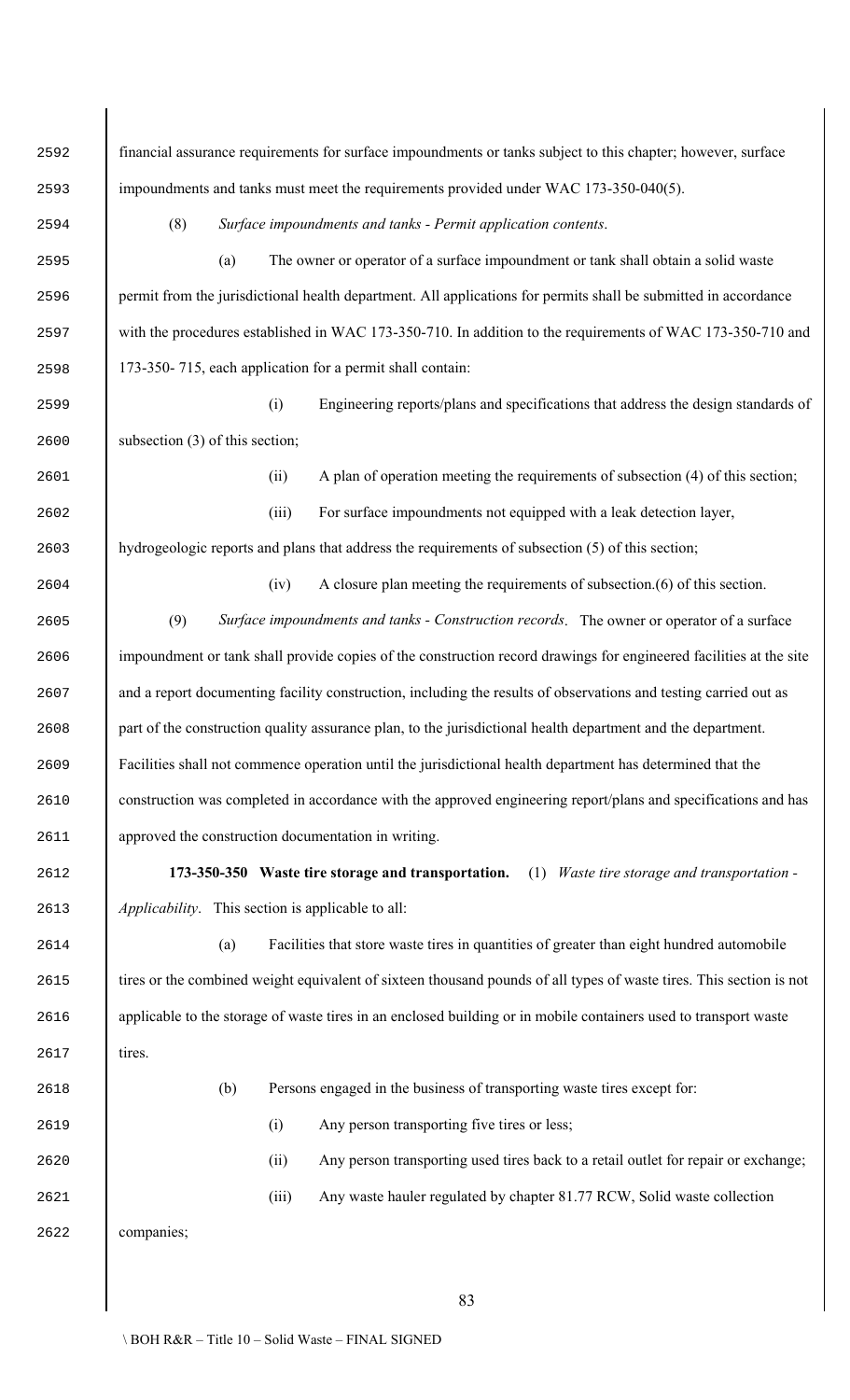| 2623 |                                                                                                                    |                                                                                                                 | (iv)  | The United States, the state of Washington or any local government, or                                                |  |  |  |
|------|--------------------------------------------------------------------------------------------------------------------|-----------------------------------------------------------------------------------------------------------------|-------|-----------------------------------------------------------------------------------------------------------------------|--|--|--|
| 2624 |                                                                                                                    |                                                                                                                 |       | contractors hired by these entities, when involved in the cleanup of illegal waste tire piles; and                    |  |  |  |
| 2625 |                                                                                                                    |                                                                                                                 | (v)   | Tire retailers associated with retreading facilities who use company-owned                                            |  |  |  |
| 2626 |                                                                                                                    |                                                                                                                 |       | vehicles to transport waste tires for the purposes of retreading or recycling.                                        |  |  |  |
| 2627 | (2)                                                                                                                |                                                                                                                 |       | Waste tire storage and transportation - Transportation prohibitions and enforcement.                                  |  |  |  |
| 2628 |                                                                                                                    | (a)                                                                                                             |       | No person shall enter into a contract for transportation of waste tires with an unlicensed                            |  |  |  |
| 2629 | waste tire transporter.                                                                                            |                                                                                                                 |       |                                                                                                                       |  |  |  |
| 2630 |                                                                                                                    | (b)                                                                                                             |       | Waste tires shall only be delivered to a facility that has obtained the required permits or                           |  |  |  |
| 2631 |                                                                                                                    |                                                                                                                 |       | licenses for storage, processing, or disposal of waste tires.                                                         |  |  |  |
| 2632 |                                                                                                                    | (c)                                                                                                             |       | Any person subject to this section who transports or stores waste tires without a valid                               |  |  |  |
| 2633 |                                                                                                                    |                                                                                                                 |       | waste tire carrier license or waste tire storage license issued by the Washington state department of licensing shall |  |  |  |
| 2634 |                                                                                                                    |                                                                                                                 |       | be subject to the penalty provisions of RCW 70.95.560.                                                                |  |  |  |
| 2635 | (3)                                                                                                                |                                                                                                                 |       | Waste tire storage and transportation - Carrier license requirements.                                                 |  |  |  |
| 2636 |                                                                                                                    | (a)                                                                                                             |       | All persons subject to this section engaged in the business of transporting waste tires are                           |  |  |  |
| 2637 | required to obtain a waste tire carrier license from the Washington state department of licensing.                 |                                                                                                                 |       |                                                                                                                       |  |  |  |
| 2638 |                                                                                                                    | Application forms for a waste tire carrier license will be available at unified business<br>(b)                 |       |                                                                                                                       |  |  |  |
| 2639 |                                                                                                                    | identifier service centers located throughout the state. Unified business identifier service locations include: |       |                                                                                                                       |  |  |  |
| 2640 |                                                                                                                    |                                                                                                                 | (i)   | The field offices of the department of revenue and the department of labor and                                        |  |  |  |
| 2641 | industries;                                                                                                        |                                                                                                                 |       |                                                                                                                       |  |  |  |
| 2642 |                                                                                                                    |                                                                                                                 | (ii)  | The tax offices of employment security;                                                                               |  |  |  |
| 2643 |                                                                                                                    |                                                                                                                 | (iii) | The Olympia office of the secretary of state; and                                                                     |  |  |  |
| 2644 |                                                                                                                    |                                                                                                                 | (iv)  | The business license service office of the Washington state department of                                             |  |  |  |
| 2645 | licensing.                                                                                                         |                                                                                                                 |       |                                                                                                                       |  |  |  |
| 2646 |                                                                                                                    | (c)                                                                                                             |       | An application for a waste tire carrier license and a cab card for one vehicle shall include                          |  |  |  |
| 2647 | a two hundred fifty dollar application fee, fifty dollars of which shall be nonrefundable. Each additional vehicle |                                                                                                                 |       |                                                                                                                       |  |  |  |
| 2648 | cab card to be used by the licensee requires an additional fifty dollar fee. The application shall include:        |                                                                                                                 |       |                                                                                                                       |  |  |  |
| 2649 |                                                                                                                    |                                                                                                                 | (i)   | A performance bond in the sum of ten thousand dollars in favor of the state of                                        |  |  |  |
| 2650 | Washington; or                                                                                                     |                                                                                                                 |       |                                                                                                                       |  |  |  |
| 2651 |                                                                                                                    |                                                                                                                 | (ii)  | In lieu of the bond, an applicant may submit other financial assurance acceptable                                     |  |  |  |
| 2652 | to the department.                                                                                                 |                                                                                                                 |       |                                                                                                                       |  |  |  |
| 2653 |                                                                                                                    | (d)                                                                                                             |       | The refundable portion of application fees may be returned to the applicant if the                                    |  |  |  |
|      |                                                                                                                    |                                                                                                                 |       |                                                                                                                       |  |  |  |
|      |                                                                                                                    |                                                                                                                 |       | 84                                                                                                                    |  |  |  |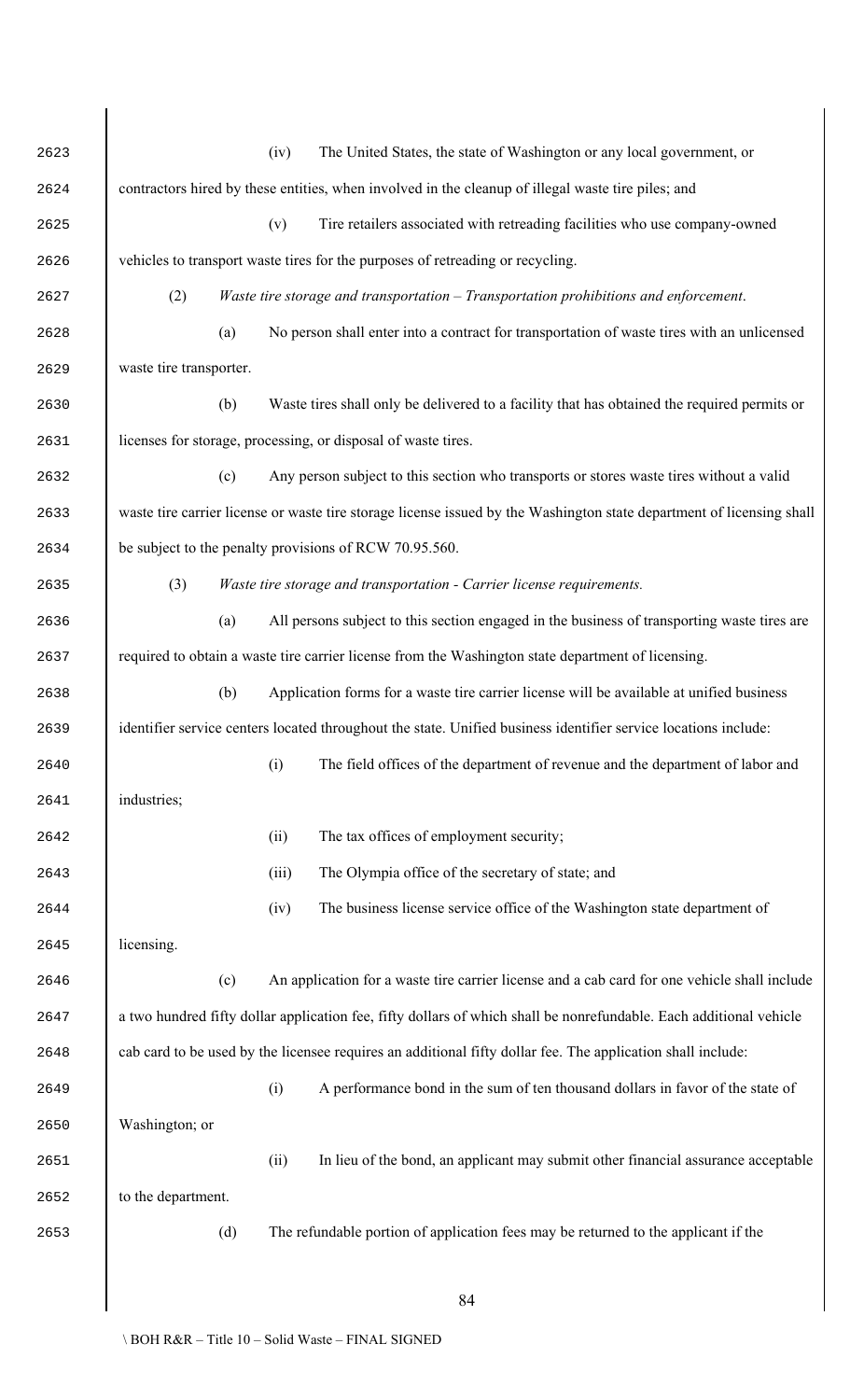| 2654 | application is withdrawn before the department has approved or denied the application.                              |  |  |  |  |
|------|---------------------------------------------------------------------------------------------------------------------|--|--|--|--|
| 2655 | (e) A waste tire carrier license shall be valid for one year from the date of approval.                             |  |  |  |  |
| 2656 | Waste tire storage and transportation $-$ Location standards. There are no specific location<br>(4)                 |  |  |  |  |
| 2657 | standards for waste tire storage sites subject to this chapter; however, waste tire storage sites must meet the     |  |  |  |  |
| 2658 | requirements provided under WAC 173-350-040(5).                                                                     |  |  |  |  |
| 2659 | Waste tire storage and transportation – Design standards. The owner or operator of a waste tire<br>(5)              |  |  |  |  |
| 2660 | storage area shall prepare engineering reports/plans and specifications to address the design standards of this     |  |  |  |  |
| 2661 | subsection. The maximum number of tires to be stored on site and the individual pile locations and sized shall be   |  |  |  |  |
| 2662 | provided. The facility shall be designed so that:                                                                   |  |  |  |  |
| 2663 | The size of any individual pile of waste tires shall be limited to:<br>(a)                                          |  |  |  |  |
| 2664 | A maximum area of five thousand square feet;<br>(i)                                                                 |  |  |  |  |
| 2665 | A maximum volume of fifty thousand cubic feet; and<br>(ii)                                                          |  |  |  |  |
| 2666 | A maximum height of ten feet;<br>(iii)                                                                              |  |  |  |  |
| 2667 | (b)<br>A clear space of at least forty feet between each pile of waste tires shall be provided. The                 |  |  |  |  |
| 2668 | clear space shall not contain flammable or combustible material or vegetation;                                      |  |  |  |  |
| 2669 | (c)<br>Tire storage shall not be located within ten feet of any property line or building and shall                 |  |  |  |  |
| 2670 | not exceed six feet in height within twenty feet of any property line or building; and (d) Public access shall be   |  |  |  |  |
| 2671 | limited.                                                                                                            |  |  |  |  |
| 2672 | (6)<br><i>Waste tire storage and transportation – Operating standards.</i> The owner or operator of a waste         |  |  |  |  |
| 2673 | tire storage facility shall:                                                                                        |  |  |  |  |
| 2674 | Operate the facility to:<br>(a)                                                                                     |  |  |  |  |
| 2675 | Have communication capabilities to immediately summon fire, police, or other<br>(i)                                 |  |  |  |  |
| 2676 | emergency service personnel in the event of an emergency;                                                           |  |  |  |  |
| 2677 | Control public access in a manner sufficient to prevent arson, unauthorized<br>(ii)                                 |  |  |  |  |
| 2678 | vehicular traffic and illegal dumping of wastes;                                                                    |  |  |  |  |
| 2679 | Manage waste tires in such a way that it is protected from any material or<br>(iii)                                 |  |  |  |  |
| 2680 | conditions which may cause them to ignite;                                                                          |  |  |  |  |
| 2681 | Limit the total quantity of waste tires stored on-site at any time to the amount<br>(iv)                            |  |  |  |  |
| 2682 | permitted by the jurisdictional health department;                                                                  |  |  |  |  |
| 2683 | Provide on-site fire control equipment sufficient to extinguish any fire<br>(v)                                     |  |  |  |  |
| 2684 | reasonably possible from one individual pile of waste tires. Fire control equipment may include, but is not limited |  |  |  |  |
|      |                                                                                                                     |  |  |  |  |
|      | 85                                                                                                                  |  |  |  |  |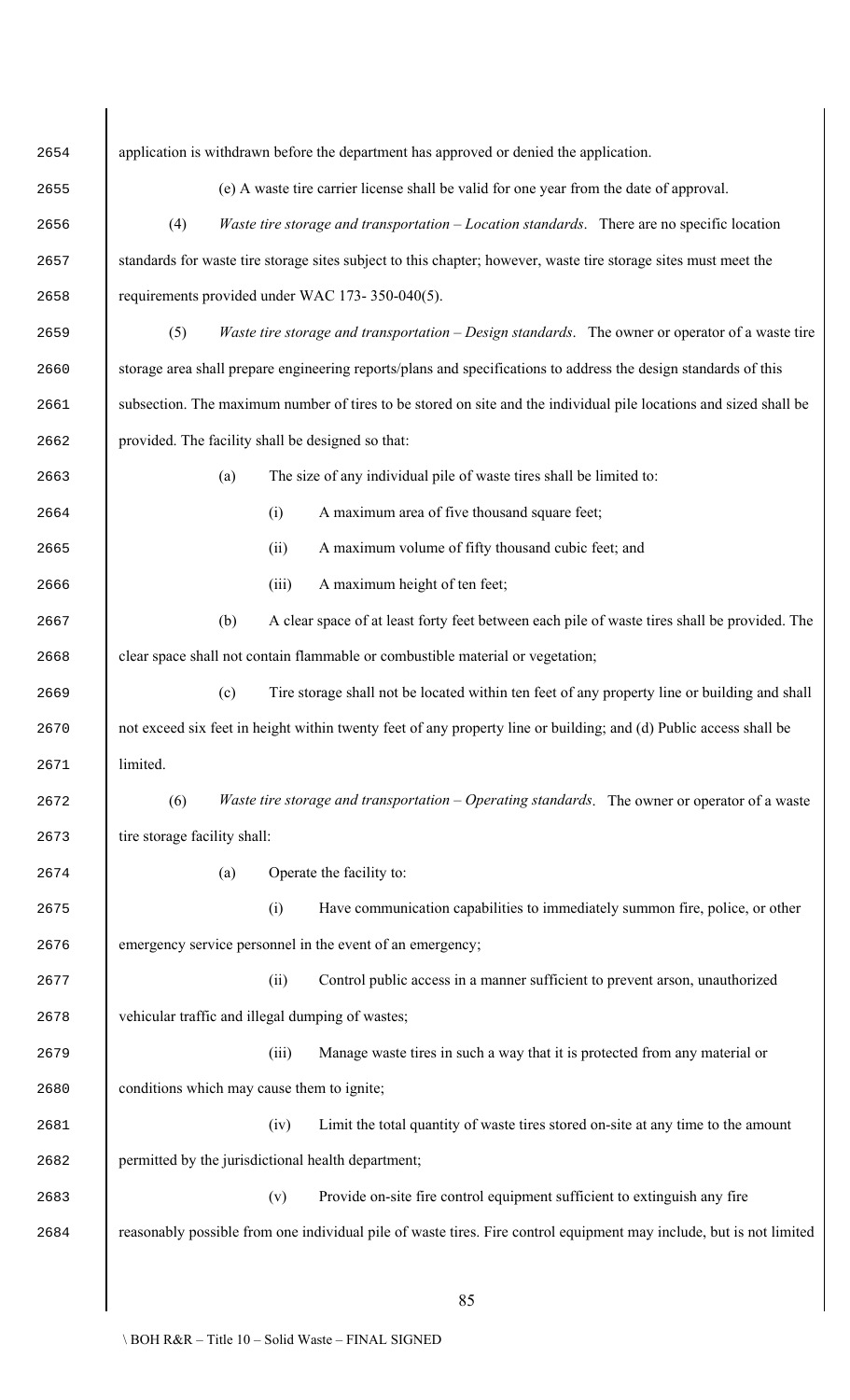| 2685 | to:                                                                                                               |       |     |                                                                                                              |  |
|------|-------------------------------------------------------------------------------------------------------------------|-------|-----|--------------------------------------------------------------------------------------------------------------|--|
| 2686 |                                                                                                                   |       | (A) | Automatic sprinkler protection;                                                                              |  |
| 2687 |                                                                                                                   |       | (B) | Fire hydrants, hoses and ancillary equipment;                                                                |  |
| 2688 |                                                                                                                   |       | (C) | Portable fire extinguishers; and                                                                             |  |
| 2689 |                                                                                                                   |       | (D) | Material-handling equipment capable of moving tires during fire                                              |  |
| 2690 | fighting operations;                                                                                              |       |     |                                                                                                              |  |
| 2691 |                                                                                                                   | (vi)  |     | Provide vector control; and                                                                                  |  |
| 2692 |                                                                                                                   | (vii) |     | Issue written receipts upon receiving loads of waste tires;                                                  |  |
| 2693 | (b)                                                                                                               |       |     | Inspect and maintain the facility to prevent malfunctions, deterioration, operator errors                    |  |
| 2694 |                                                                                                                   |       |     | and discharges that may lead to the release of wastes to the environment or cause a threat to human health.  |  |
| 2695 | Inspections shall be as needed, but at least weekly, to ensure it is meeting the operational standards, unless an |       |     |                                                                                                              |  |
| 2696 | alternate schedule is approved by the jurisdictional health department as part of the permitting process;         |       |     |                                                                                                              |  |
| 2697 | (c)                                                                                                               |       |     | Maintain daily operating records including:                                                                  |  |
| 2698 |                                                                                                                   | (i)   |     | The numbers of tires received and removed from the site. Quantities may be                                   |  |
| 2699 | measured by:                                                                                                      |       |     |                                                                                                              |  |
| 2700 |                                                                                                                   |       | (A) | Actual number of tires; or                                                                                   |  |
| 2701 |                                                                                                                   |       | (B) | Weight, provided the operator documents the approximate number of                                            |  |
| 2702 | tires included in each load; or                                                                                   |       |     |                                                                                                              |  |
| 2703 |                                                                                                                   |       | (C) | Volume in cubic yards, provided the operator documents the                                                   |  |
| 2704 | approximate number of tires included in each load;                                                                |       |     |                                                                                                              |  |
| 2705 |                                                                                                                   | (ii)  |     | Facility inspection reports;                                                                                 |  |
| 2706 |                                                                                                                   | (iii) |     | Significant deviations from the plan of operation;                                                           |  |
| 2707 |                                                                                                                   | (iv)  |     | Records shall be kept for a minimum of five years and shall be available upon                                |  |
| 2708 | request by the jurisdictional health department;                                                                  |       |     |                                                                                                              |  |
| 2709 | (d)                                                                                                               |       |     | Prepare and submit a copy of an annual report to the jurisdictional health department and                    |  |
| 2710 |                                                                                                                   |       |     | the department by April 1st on forms supplied by the department. The annual report shall detail the facility |  |
| 2711 |                                                                                                                   |       |     | activities during the previous calendar year and shall include the following information:                    |  |
| 2712 |                                                                                                                   | (i)   |     | Name and address of the facility;                                                                            |  |
| 2713 |                                                                                                                   | (ii)  |     | Calendar year covered by the report;                                                                         |  |
| 2714 |                                                                                                                   | (iii) |     | Annual quantity of tires, in tons;                                                                           |  |
| 2715 |                                                                                                                   | (iv)  |     | Annual quantity of tires removed from the facility and end use, in tons;                                     |  |
|      |                                                                                                                   |       |     |                                                                                                              |  |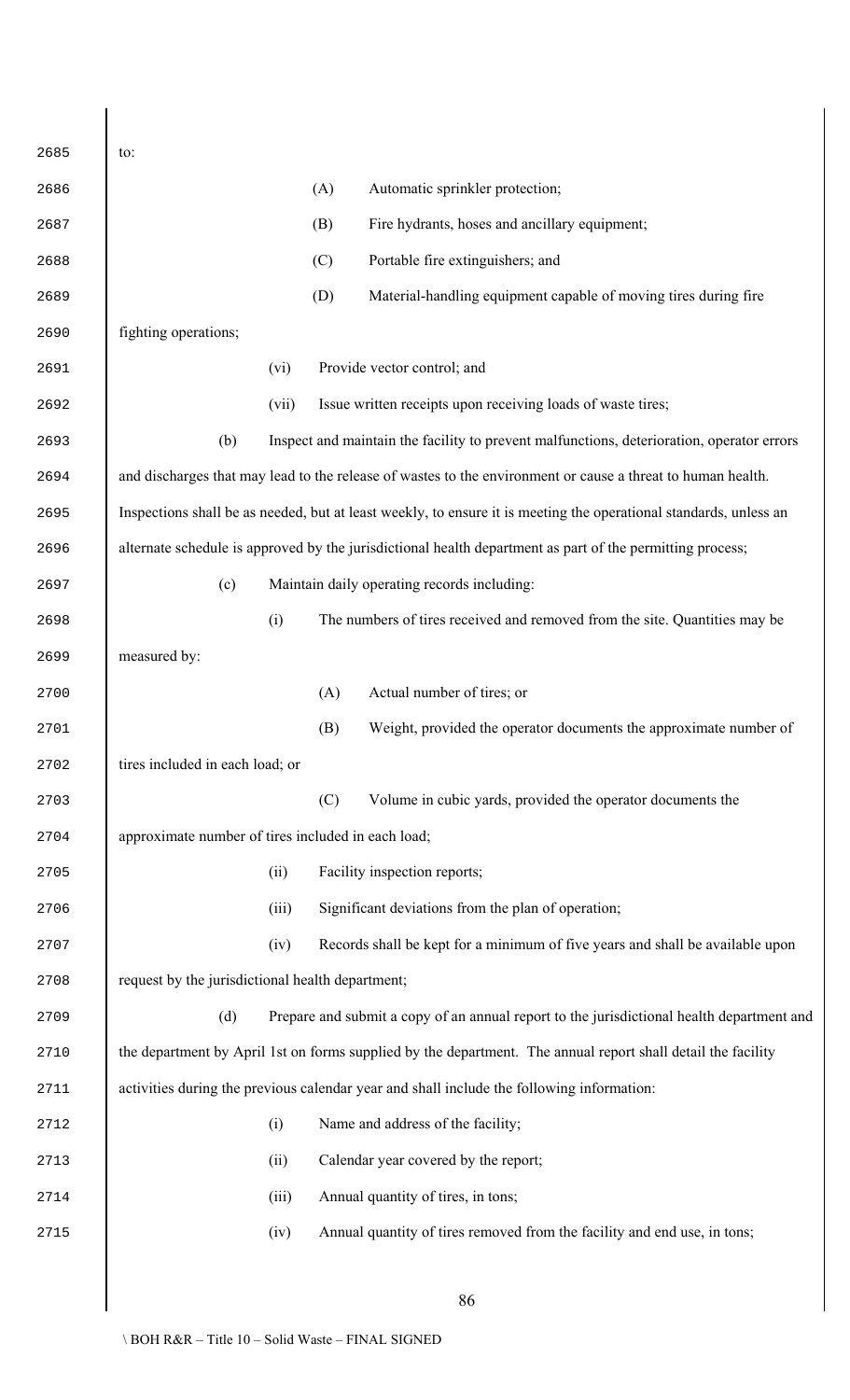| 2716 | Total tons of tires remaining at the facility at year's end;<br>(v)                                                  |
|------|----------------------------------------------------------------------------------------------------------------------|
| 2717 | Applicable financial assurance reviews and audit findings in accordance with<br>(vi)                                 |
| 2718 | WAC 173-350-600; and                                                                                                 |
| 2719 | Any additional information required by the jurisdictional health department as a<br>(vii)                            |
| 2720 | condition of the permit;                                                                                             |
| 2721 | Develop, keep and abide by a plan of operation approved as part of the permitting<br>(e)                             |
| 2722 | process. The plan shall describe the facility's operation and shall convey to site operating personnel the concept   |
| 2723 | of operation intended by the designer. The plan of operation shall be available for inspection at the request of the |
| 2724 | jurisdictional health department. If necessary, the plan shall be modified with the approval, or at the direction of |
| 2725 | the jurisdictional health department. Each plan of operation shall include the following:                            |
| 2726 | A description of how waste tires are to be handled on-site during the active life<br>(i)                             |
| 2727 | including:                                                                                                           |
| 2728 | (A)<br>Transportation and routine storage; and                                                                       |
| 2729 | Procedures for ensuring that all waste tires received by the facility have<br>(B)                                    |
| 2730 | been transported in accordance with this section;                                                                    |
| 2731 | (ii)<br>A description of how equipment, structures and other systems are to be inspected                             |
| 2732 | and maintained, including the frequency of inspection and inspection logs;                                           |
| 2733 | Safety, fire and emergency plans addressing the following:<br>(iii)                                                  |
| 2734 | Procedures for the use of communications equipment to immediately<br>(A)                                             |
| 2735 | report emergencies to the fire department, police, or emergency service personnel;                                   |
| 2736 | A list of all emergency equipment at the facility including the location<br>(B)                                      |
| 2737 | and a brief description of its capabilities;                                                                         |
| 2738 | Procedures for fire fighting and the operation of fire control equipment;<br>(C)                                     |
| 2739 | Employee training and emergency duty assignments;<br>(D)                                                             |
| 2740 | Procedures for and frequency of fire drills;<br>(E)                                                                  |
| 2741 | The forms used to record weights and volumes; and<br>(iv)                                                            |
| 2742 | Other such details to demonstrate that the facility will be operated in accordance<br>(v)                            |
| 2743 | with this subsection and as required by the jurisdictional health department.                                        |
| 2744 | Waste tire storage and transportation - Ground water monitoring requirements. There are no<br>(7)                    |
| 2745 | specific ground water monitoring requirements for waste tire storage sites; however, waste tire storage sites must   |
| 2746 | meet the requirements provided under WAC 173-350-040(5).                                                             |
|      |                                                                                                                      |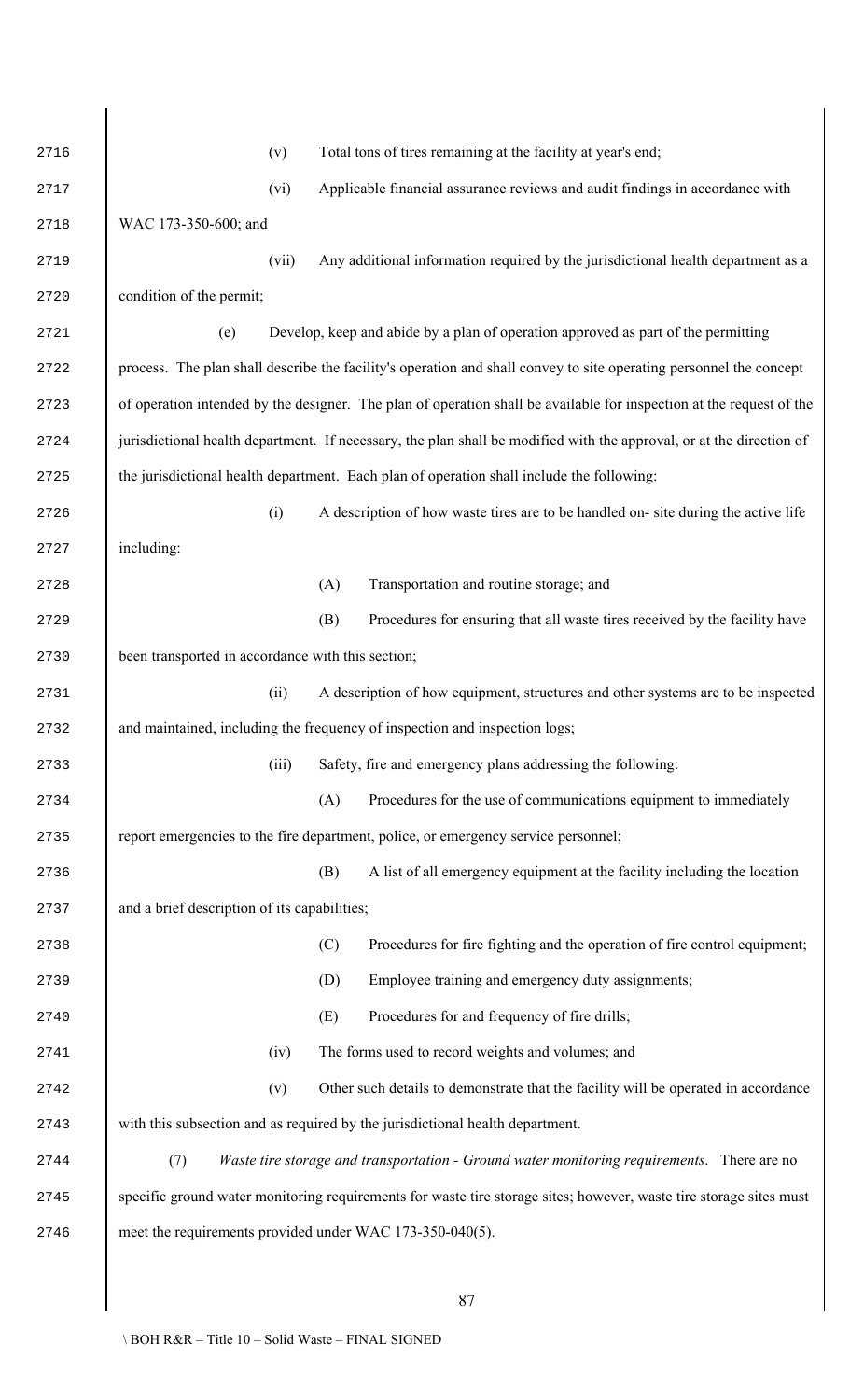(8) *Waste tire storage and transportation – Closure requirements*. The owner or operator of a facility that stores waste tires shall: (a) Notify the jurisdictional health department, and where applicable the financial assurance instrument provider, one hundred eighty days in advance of closure; (b) Commence implementation of the closure plan, in part or whole, within thirty days after 2752 receipt of the final waste tires; (c) Provide certification that the site has been closed in accordance with the approved closure plan to the jurisdictional health department; and (d) Develop, keep and abide by a closure plan approved by the jurisdictional health department as part of the permitting process. At a minimum the closure plan shall include: (i) Projected time intervals that identify when partial closure is to be implemented, and identify closure cost estimates and projected fund withdrawal intervals for the associated closure costs, from the approved financial assurance instrument; and (ii) Methods of waste tire removal. (e) The jurisdictional health department shall notify the owner or operator, the department and the financial assurance instrument provider, of the date when the jurisdictional health department has verified 2763 that the facility has been closed in accordance with the specifications of the approved closure plan. (9) *Waste tire storage and transportation – Financial assurance requirements*. (a) The owner or operator shall establish a financial assurance mechanism in accordance 2766 with WAC 173-350-600 for closure in accordance with the approved closure plan. The funds shall be sufficient for hiring a third party to remove the maximum number of tires permitted to be stored at the facility and deliver 2768 the tires to a facility permitted to accept the tires. (b) Nothing in this section shall prohibit the application of funds from an existing bond as 2770 required under RCW 70.95.555, to the total amount required for financial assurance, provided the bond can be used for the activities described in (a) of this subsection. (c) No owner or operator shall commence or continue operations at the site until a financial 2773 assurance instrument has been provided for closure activities in conformance with WAC 173-350-600. (10) *Waste tire storage and transportation - Solid waste permit requirements*. The owner or operator shall obtain a solid waste permit from the jurisdictional health department. All applications for permits shall be in 2776 accordance with the procedures established in WAC 173-350-710. In addition to the requirements of WAC 173-2777 350-710 and 173-350-715, each application for a permit shall contain: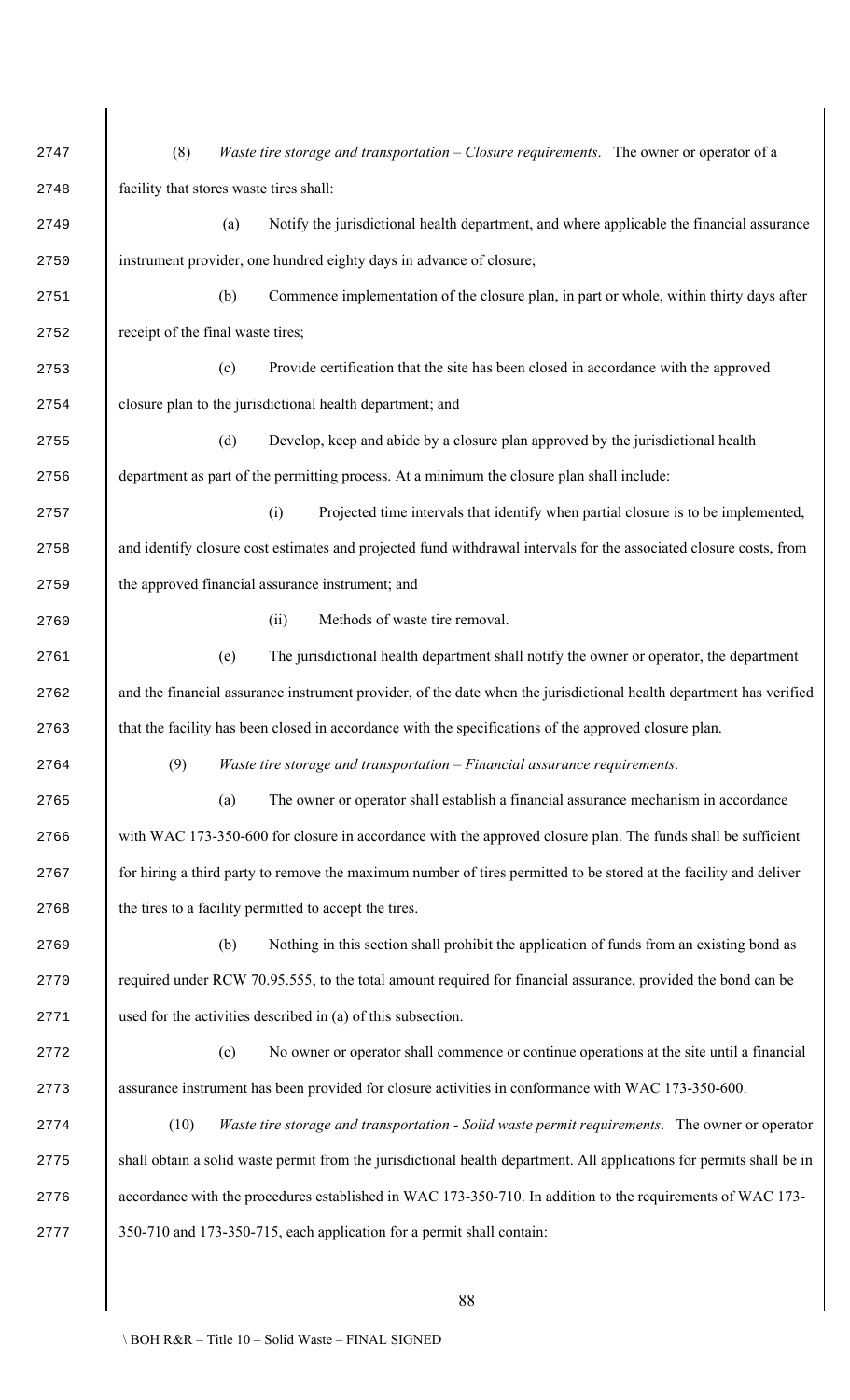| 2778 | (a)                                                                                                                   |       | Engineering reports/plans and specifications that address the design standards of                                 |  |  |
|------|-----------------------------------------------------------------------------------------------------------------------|-------|-------------------------------------------------------------------------------------------------------------------|--|--|
| 2779 | subsection (5) of this section;                                                                                       |       |                                                                                                                   |  |  |
| 2780 | (b)                                                                                                                   |       | A plan of operation addressing the requirements of subsection (6) of this section;                                |  |  |
| 2781 | (c)                                                                                                                   |       | A closure plan meeting the requirements of subsection (8) of this section; and                                    |  |  |
| 2782 | (d)                                                                                                                   |       | Documentation as needed to meet the financial assurance requirements of subsection (9)                            |  |  |
| 2783 | of this section.                                                                                                      |       |                                                                                                                   |  |  |
| 2784 | (11)                                                                                                                  |       | Waste tire storage and transportation - Storage site license requirements.                                        |  |  |
| 2785 | (a)                                                                                                                   |       | In order to obtain a waste tire storage license, the facility owner or operator shall first                       |  |  |
| 2786 |                                                                                                                       |       | obtain a solid waste handling permit for the storage of waste tires from the jurisdictional health department.    |  |  |
| 2787 | (b)                                                                                                                   |       | Application forms for a waste tire storage site owner license are available at unified                            |  |  |
| 2788 |                                                                                                                       |       | business identifier service locations located throughout the state. Unified business identifier service locations |  |  |
| 2789 | include:                                                                                                              |       |                                                                                                                   |  |  |
| 2790 |                                                                                                                       | (i)   | The field offices of the department of revenue and the department of labor and                                    |  |  |
| 2791 | industries;                                                                                                           |       |                                                                                                                   |  |  |
| 2792 |                                                                                                                       | (ii)  | The tax offices of employment security;                                                                           |  |  |
| 2793 |                                                                                                                       | (iii) | The Olympia office of the secretary of state; and                                                                 |  |  |
| 2794 |                                                                                                                       | (iv)  | The business license service office of the Washington state department of                                         |  |  |
| 2795 | licensing.                                                                                                            |       |                                                                                                                   |  |  |
| 2796 | (c)                                                                                                                   |       | An application for a waste tire storage site owner license shall include a two hundred                            |  |  |
| 2797 | fifty dollar application fee for each facility, fifty dollars of which shall be nonrefundable. The refundable portion |       |                                                                                                                   |  |  |
| 2798 | of application fees may be returned to the applicant under the following conditions:                                  |       |                                                                                                                   |  |  |
| 2799 |                                                                                                                       | (i)   | The department determines that a solid waste permit would meet the substantive                                    |  |  |
| 2800 |                                                                                                                       |       | requirements of RCW 70.95.555 and determines that a license is not required; or                                   |  |  |
| 2801 |                                                                                                                       | (ii)  | The applicant withdraws the application before the department has approved or                                     |  |  |
| 2802 | denied the application.                                                                                               |       |                                                                                                                   |  |  |
| 2803 | (d)                                                                                                                   |       | A waste tire storage site license shall be valid for one year from the date of approval.                          |  |  |
| 2804 | 173-350-360                                                                                                           |       | (1) Moderate risk waste handling - Applicability.<br>Moderate risk waste handling.                                |  |  |
| 2805 | (a)                                                                                                                   |       | This section is applicable to:                                                                                    |  |  |
| 2806 |                                                                                                                       | (i)   | Any facility that accepts segregated solid waste categorized as moderate risk                                     |  |  |
| 2807 | waste (MRW), as defined in WAC 173-350-100;                                                                           |       |                                                                                                                   |  |  |
| 2808 |                                                                                                                       | (ii)  | Persons transporting MRW using only a bill of lading (MRW that is not shipped                                     |  |  |
|      |                                                                                                                       |       |                                                                                                                   |  |  |
|      |                                                                                                                       |       | 89                                                                                                                |  |  |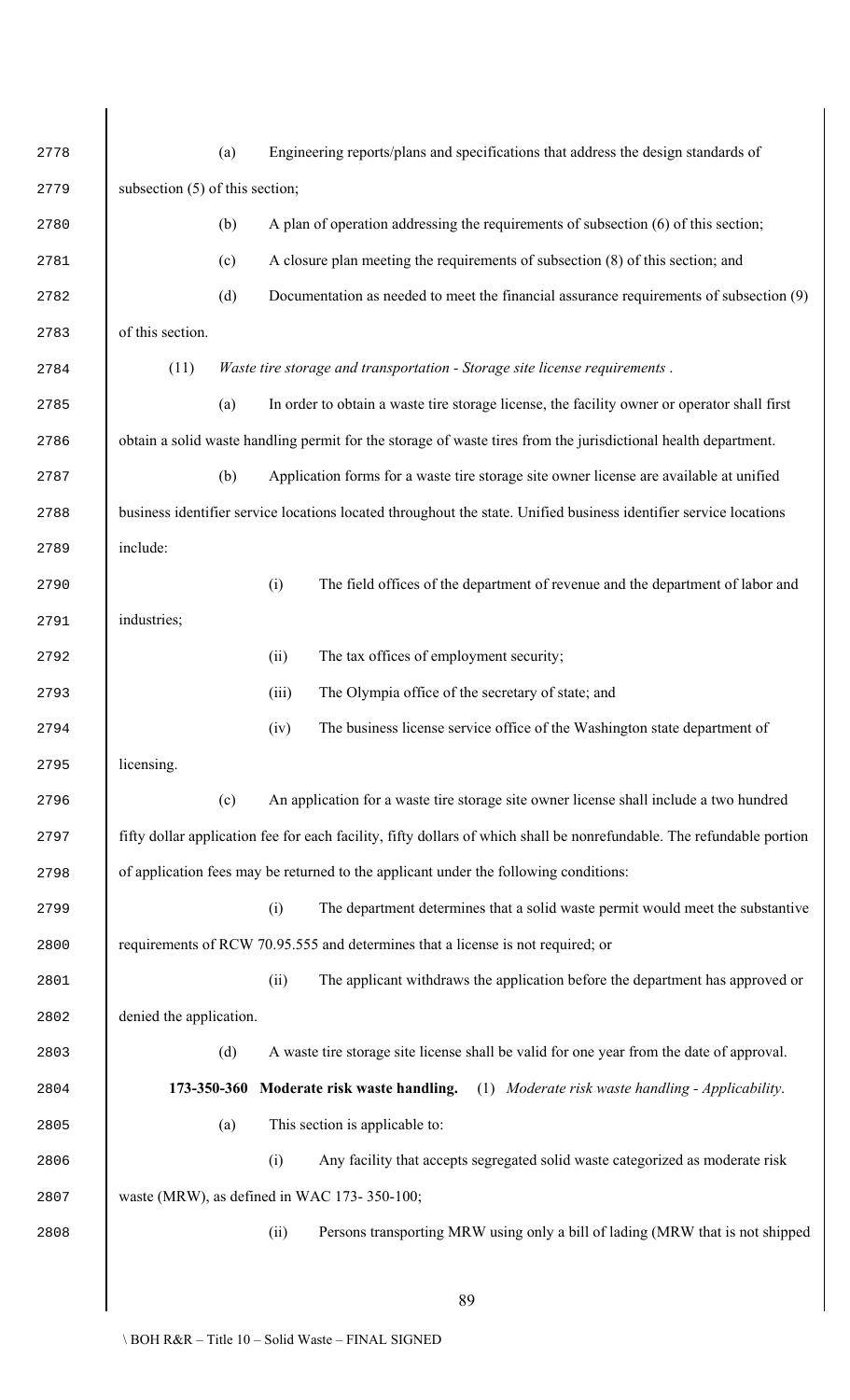using a uniform hazardous waste manifest) who store MRW for more than ten days at a single location; and (iii) Mobile systems and collection events. 2811 (b) This section is not applicable to: (i) Persons transporting MRW managed in accordance with the requirements for shipments of manifested dangerous waste under WAC 173-303-240; (ii) Universal waste regulated under chapter 173-303 WAC; and (iii) Conditionally exempt small quantity generators managing their own wastes in compliance with the performance standards of WAC 173-350-040 and 173-303-070 (8)(b). (2) *Mobile systems and collection events*. In accordance with RCW 70.95.305, the operation of mobile systems and collection events are subject solely to the requirements of (a) through (n) of this subsection and are exempt from solid waste handling permitting. An owner or operator that does not comply with the terms and conditions of this subsection is required to obtain a permit from the jurisdictional health department and shall comply with the applicable requirements for a moderate risk waste handling facility. In addition, violations of the 2822 terms and conditions of this subsection may be subject to the penalty provisions of RCW 70.95.315. Owners and operators of mobile systems and collection events shall: (a) Notify the department and the jurisdictional health department of the intent to operate a mobile system or collection event at least thirty days prior to commencing operations. The notification shall 2826 include a description of the types and quantities of MRW to be handled; (b) Manage mobile systems or collection events in compliance with the performance standards of WAC 173-350-040; (c) Record the weights or gallons of each type of MRW collected, number of households and conditionally exempt small quantity generators served, and type of final disposition (e.g., reuse, recycled, treatment, energy recovery, or disposal). Records shall be maintained for a period of five years and will be made available to the department or jurisdictional health department on request; (d) Ensure that the MRW at a mobile system or collection event is handled in a manner that: (i) Prevents a spill or release of hazardous substances to the environment; (ii) Prevents exposure of the public to hazardous substances; and (iii) Results in delivery to a facility that meets the performance standards of WAC 173-350-040; (e) Ensure that incompatible wastes are not allowed to come into contact with each other; (f) Ensure that containers holding MRW remain closed except when adding or removing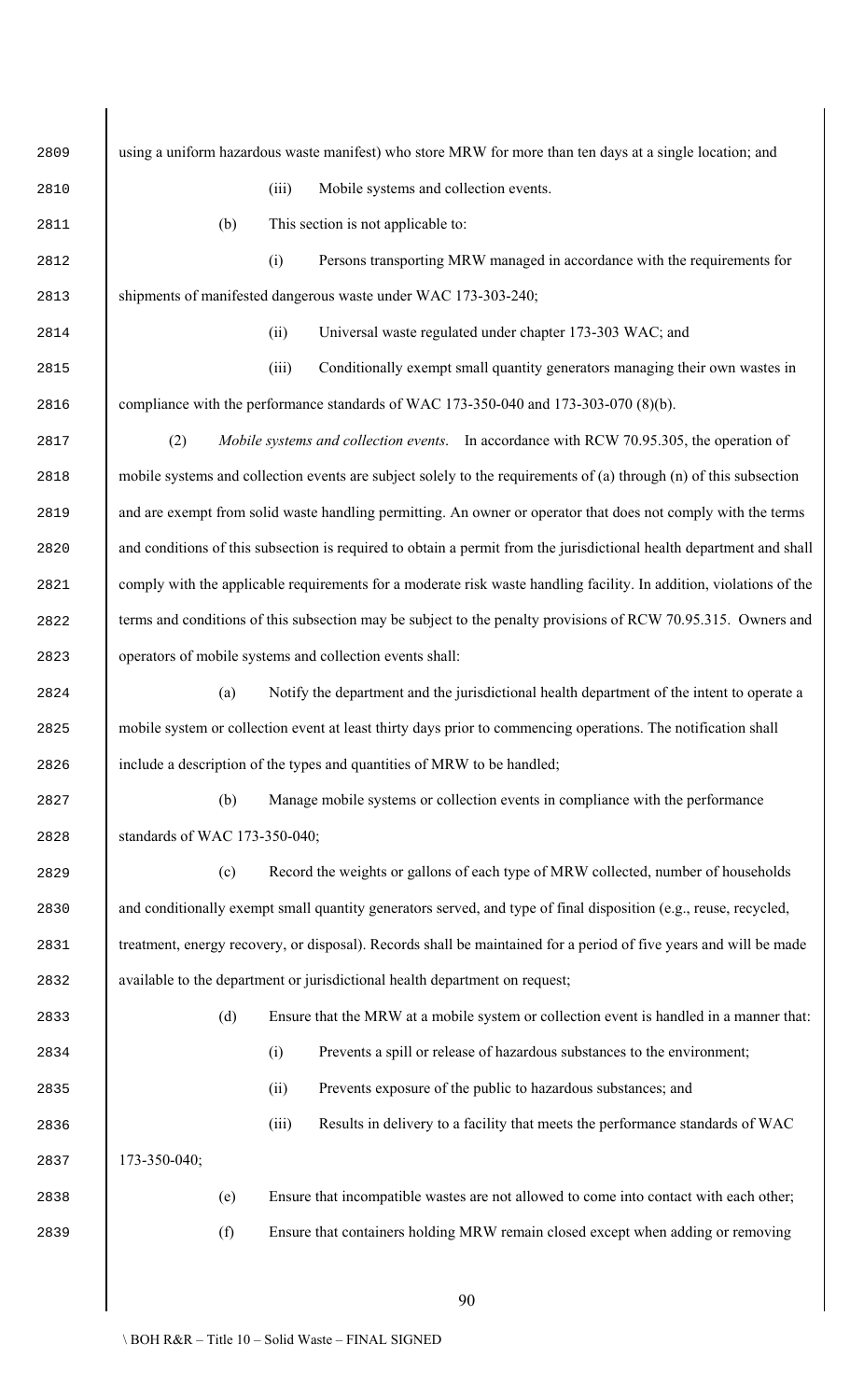| 2840 |                                                                                                                |     | waste in order to prevent a release of MRW through evaporation or spillage if overturned;                           |  |  |  |
|------|----------------------------------------------------------------------------------------------------------------|-----|---------------------------------------------------------------------------------------------------------------------|--|--|--|
| 2841 |                                                                                                                | (g) | Ensure that containers holding MRW have legible labels and markings that identify the                               |  |  |  |
| 2842 | waste type;                                                                                                    |     |                                                                                                                     |  |  |  |
| 2843 |                                                                                                                | (h) | Ensure that containers holding MRW are maintained in good condition (e.g., no severe                                |  |  |  |
| 2844 | rusting or apparent structural defects);                                                                       |     |                                                                                                                     |  |  |  |
| 2845 |                                                                                                                | (i) | Ensure that personnel are familiar with the chemical nature of the materials and the                                |  |  |  |
| 2846 |                                                                                                                |     | appropriate mitigating action necessary in the event of fire, leak or spill;                                        |  |  |  |
| 2847 |                                                                                                                | (j) | Control public access and prevent unauthorized entry;                                                               |  |  |  |
| 2848 |                                                                                                                | (k) | Prepare and submit a copy of an annual report to the department and the jurisdictional                              |  |  |  |
| 2849 |                                                                                                                |     | health department by April 1st on forms supplied by the department. The annual report shall detail the collection   |  |  |  |
| 2850 |                                                                                                                |     | activities during the previous calendar year and shall include the following information:                           |  |  |  |
| 2851 |                                                                                                                |     | Name of owner or operator, and locations of all collection sites;<br>(i)                                            |  |  |  |
| 2852 |                                                                                                                |     | Calendar year covered by the report;<br>(ii)                                                                        |  |  |  |
| 2853 |                                                                                                                |     | (iii)<br>Annual quantity and type of MRW, in pounds or gallons by waste type;                                       |  |  |  |
| 2854 |                                                                                                                |     | Number of households and CESQGs served;<br>(iv)                                                                     |  |  |  |
| 2855 |                                                                                                                |     | Type of final disposition (e.g., reuse, recycled, treatment, energy recovery, or<br>(v)                             |  |  |  |
| 2856 | disposal); and                                                                                                 |     |                                                                                                                     |  |  |  |
| 2857 |                                                                                                                |     | Any additional information required by written notification of the department;<br>(vi)                              |  |  |  |
| 2858 |                                                                                                                | (1) | Allow inspections by the department or the jurisdictional health department at reasonable                           |  |  |  |
| 2859 | times;                                                                                                         |     |                                                                                                                     |  |  |  |
| 2860 |                                                                                                                | (m) | Notify the department and the jurisdictional health department of any failure to comply                             |  |  |  |
| 2861 |                                                                                                                |     | with the terms and conditions of this subsection within twenty-four hours; and                                      |  |  |  |
| 2862 |                                                                                                                | (n) | Mobile collection systems using truck or trailers with concealed construction,                                      |  |  |  |
| 2863 | permanently attached to a chassis may require a commercial coach insignia if subject to chapter 296-150C       |     |                                                                                                                     |  |  |  |
| 2864 |                                                                                                                |     | WAC, administered by the department of labor and industries.                                                        |  |  |  |
| 2865 | (3)                                                                                                            |     | Limited MRW facilities and product take-back centers. In accordance with RCW 70.95.305, the                         |  |  |  |
| 2866 |                                                                                                                |     | operation of limited MRW facilities is subject solely to the requirements of (a) through (i) of this subsection and |  |  |  |
| 2867 |                                                                                                                |     | is exempt from solid waste handling permitting. Product take-back centers are only subject to (b), (e) and (f) of   |  |  |  |
| 2868 | this subsection. An owner or operator that does not comply with the terms and conditions of this subsection is |     |                                                                                                                     |  |  |  |
| 2869 |                                                                                                                |     | required to obtain a permit from the jurisdictional health department and shall comply with the applicable          |  |  |  |
| 2870 |                                                                                                                |     | requirements for an MRW facility. In addition, violations of the terms and conditions of this subsection may be     |  |  |  |
|      |                                                                                                                |     |                                                                                                                     |  |  |  |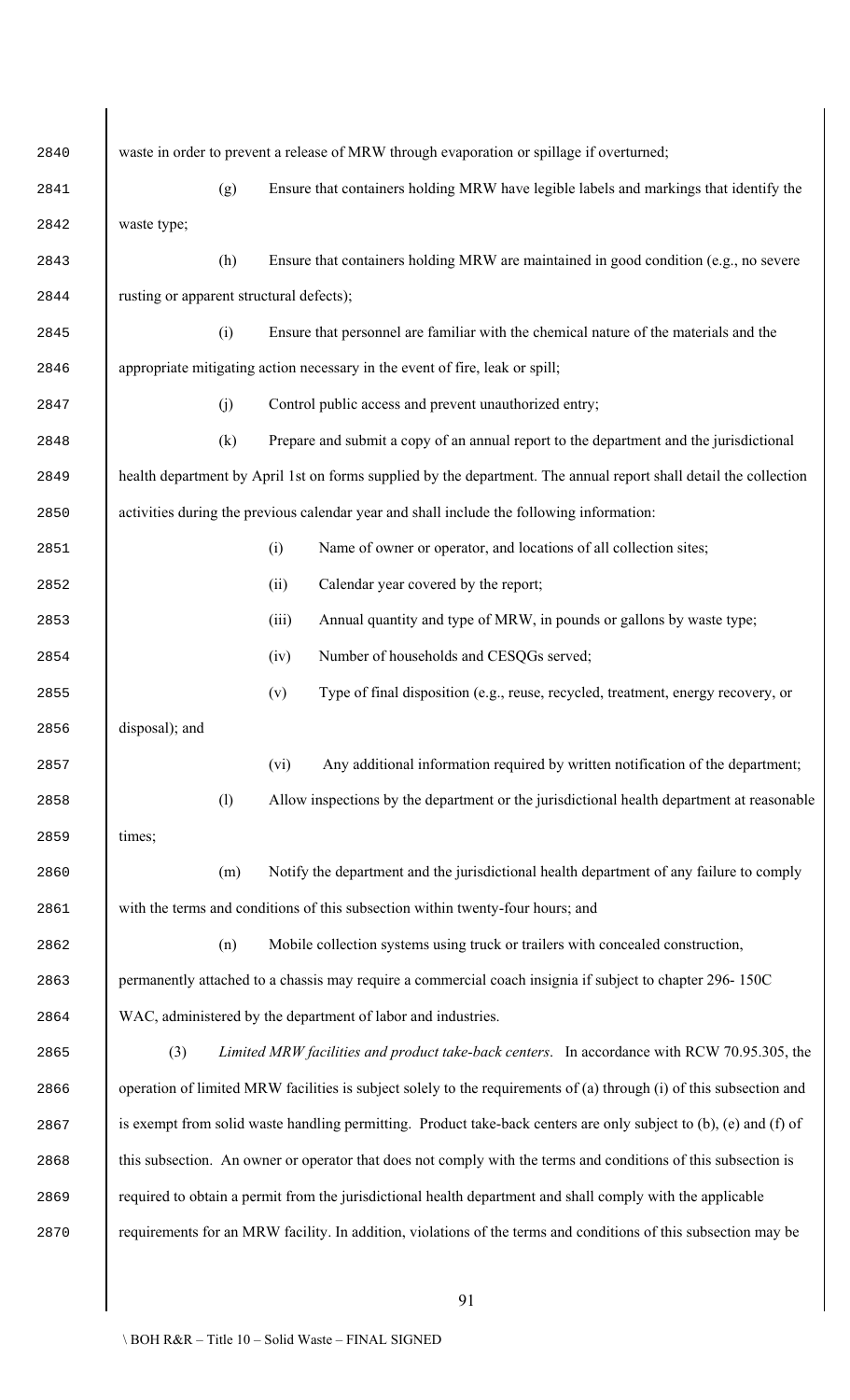| 2871 |                                                |       | subject to the penalty provisions of RCW 70.95.315. Owners and operators of limited MRW facilities shall:       |
|------|------------------------------------------------|-------|-----------------------------------------------------------------------------------------------------------------|
| 2872 | (a)                                            |       | Notify the department and the jurisdictional health department within thirty days prior to                      |
| 2873 |                                                |       | operation of the intent to operate a limited MRW facility with a description of the type and quantity of MRW to |
| 2874 | be handled;                                    |       |                                                                                                                 |
| 2875 | (b)                                            |       | Ensure waste at a limited MRW facility or product take- back center is handled in a                             |
| 2876 | manner that:                                   |       |                                                                                                                 |
| 2877 |                                                | (i)   | Prevents a spill or release of hazardous substances to the environment;                                         |
| 2878 |                                                | (ii)  | Prevents exposure of the public to hazardous substances; and                                                    |
| 2879 |                                                | (iii) | Results in delivery to a facility that meets the performance standards of WAC                                   |
| 2880 | 173-350-040;                                   |       |                                                                                                                 |
| 2881 |                                                | (c)   | Ensure that containers and tanks holding MRW are maintained in good                                             |
| 2882 |                                                |       | condition (e.g., no severe rusting or apparent structural defects);                                             |
| 2883 |                                                | (d)   | Provide secondary containment for containers and tanks capable of storing fifty-                                |
| 2884 | five gallons or more of liquid MRW;            |       |                                                                                                                 |
| 2885 |                                                | (e)   | Ensure the facility meets the performance standards of WAC 173-350-040;                                         |
| 2886 |                                                | (f)   | Notify the department and the jurisdictional health department of any failure to                                |
| 2887 |                                                |       | comply with the terms and conditions of this subsection within twenty-four hours of knowledge of an incident;   |
| 2888 |                                                | (g)   | Allow inspections by the department and jurisdictional health department at                                     |
| 2889 | reasonable times;                              |       |                                                                                                                 |
| 2890 |                                                | (h)   | Maintain records of the amount and type of MRW received, and the final                                          |
| 2891 | disposition of the MRW by amount and type; and |       |                                                                                                                 |
| 2892 |                                                | (i)   | Prepare and submit a copy of an annual report to the jurisdictional health                                      |
| 2893 |                                                |       | department and the department by April 1st on forms supplied by the department. The annual report shall cover   |
| 2894 |                                                |       | the facility's activities during the previous calendar year and shall include the following information:        |
| 2895 |                                                |       | Name and address of the facility;<br>(A)                                                                        |
| 2896 |                                                |       | Calendar year covered by the report;<br>(B)                                                                     |
| 2897 |                                                |       | (C)<br>Annual quantity and type of MRW, in pounds or gallons by waste type;                                     |
| 2898 |                                                |       | Number of households and CESQGs served;<br>(D)                                                                  |
| 2899 |                                                |       | Type of final disposition (e.g., reuse, recycled, treatment, energy<br>(E)                                      |
| 2900 | recovery, or disposal); and                    |       |                                                                                                                 |
| 2901 |                                                |       | Any additional information required by written notification of the<br>(F)                                       |
|      |                                                |       |                                                                                                                 |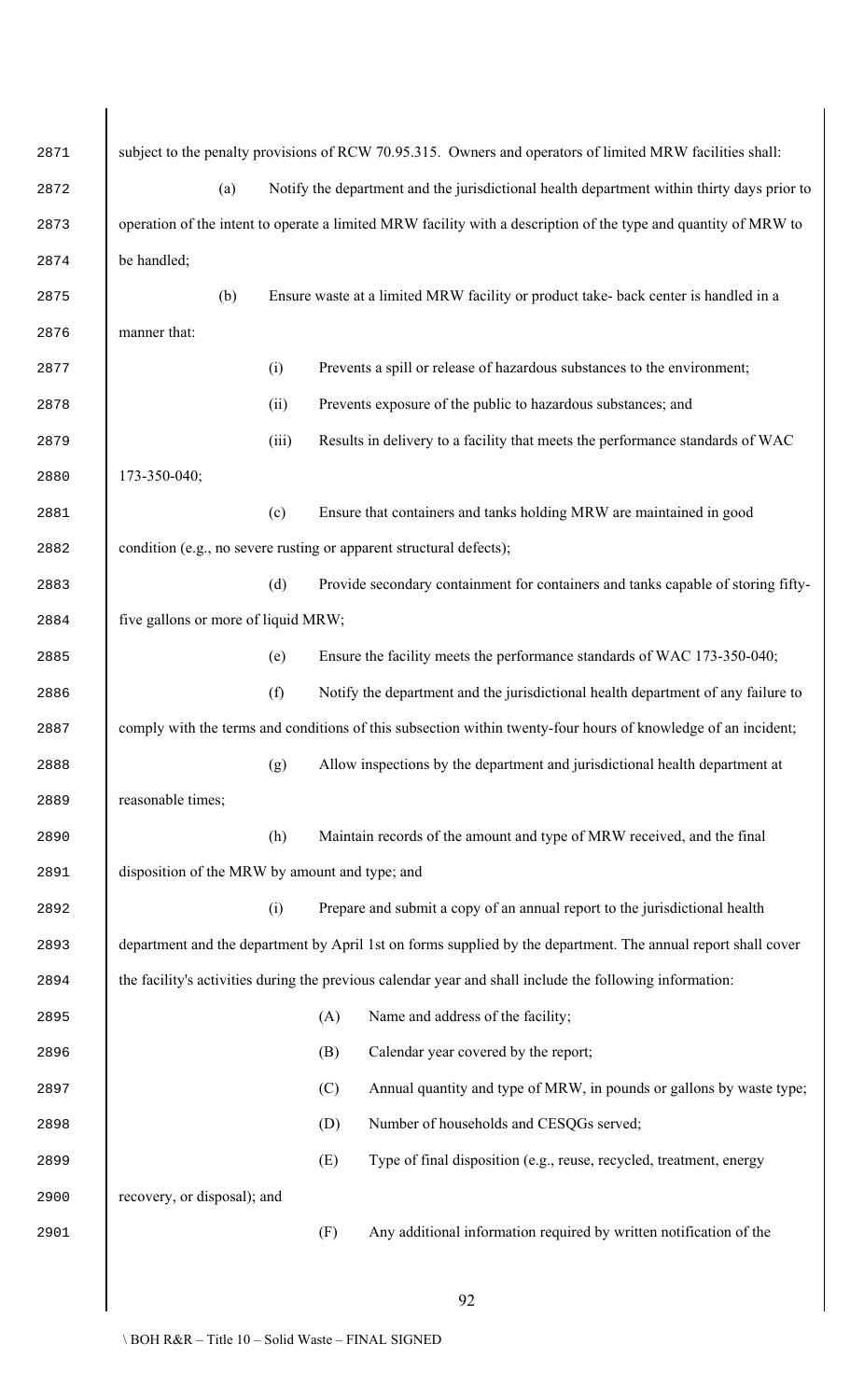| 2902 | department.                                                                                                         |
|------|---------------------------------------------------------------------------------------------------------------------|
| 2903 | Moderate risk waste facilities - Location standards. There are no specific location standards for<br>(4)            |
| 2904 | moderate risk waste facilities subject to this chapter; however, moderate risk waste facilities must meet the       |
| 2905 | requirements provided under WAC 173-350-040(5).                                                                     |
| 2906 | (5)<br>Moderate risk waste facilities - Design standards.                                                           |
| 2907 | The owner or operator of a moderate risk waste facility shall prepare engineering<br>(a)                            |
| 2908 | reports/plans and specifications, including a construction quality assurance plan, to address the following design  |
| 2909 | standards. Each MRW facility shall:                                                                                 |
| 2910 | Be surrounded by a fence, walls, or natural features and provided with a<br>(i)                                     |
| 2911 | lockable door or gate to control public and animal access;                                                          |
| 2912 | Be constructed of materials that are chemically compatible with the MRW<br>(ii)                                     |
| 2913 | handled;                                                                                                            |
| 2914 | Provide secondary containment to capture and contain releases and spills, and<br>(iii)                              |
| 2915 | facilitate timely cleanup in areas where MRW is handled. All secondary containment shall:                           |
| 2916 | Have sufficient capacity to:<br>(A)                                                                                 |
| 2917 | (I)<br>Contain ten percent of volume of all containers or tanks holding                                             |
| 2918 | liquid or the total volume of the largest container holding liquids in the area, whichever is greater;              |
| 2919 | (II)<br>Provide additional capacity to hold the precipitation from a                                                |
| 2920 | twenty-five-year storm as defined in WAC 173-350-100, in uncovered areas; and                                       |
| 2921 | Provide additional capacity to hold twenty minutes of flow from<br>(III)                                            |
| 2922 | an automatic fire suppression system, where such a suppression system exists;                                       |
| 2923 | Be segregated for incompatible wastes; and<br>(B)                                                                   |
| 2924 | (C)<br>Have a base underlying the containers which is free of cracks or gaps                                        |
| 2925 | and is sufficiently impervious to contain leaks, spills, accumulated precipitation, or fire suppression materials   |
| 2926 | until the collected material is detected and removed. The base shall be sloped or the containment system shall      |
| 2927 | otherwise be designed and operated to drain and remove liquids resulting from leaks, spills, precipitation, or fire |
| 2928 | suppression unless the containers are elevated or are otherwise protected from contact with accumulated liquids;    |
| 2929 | Be accessible by all-weather roads;<br>(iv)                                                                         |
| 2930 | Prevent run-on and control runoff from a twenty-five-year storm, as defined in<br>(v)                               |
| 2931 | WAC 173-350-100;                                                                                                    |
| 2932 | (vi)<br>Provide a sign at the site entrance that identifies the facility and shows at least                         |
|      |                                                                                                                     |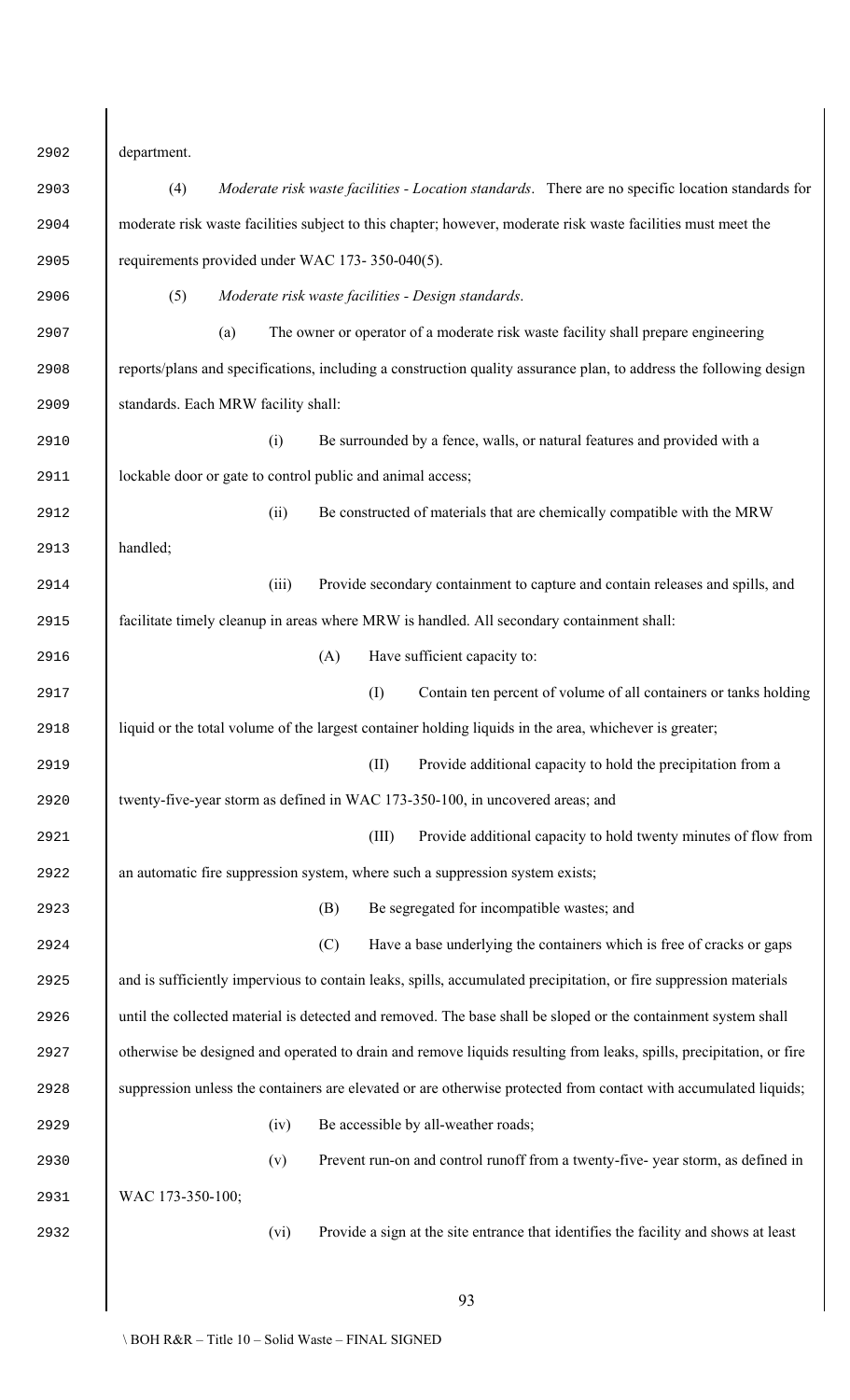| 2933 | the name of the site, and if applicable, hours during which the site is open for public use, and acceptable         |  |  |  |  |
|------|---------------------------------------------------------------------------------------------------------------------|--|--|--|--|
| 2934 | materials;                                                                                                          |  |  |  |  |
| 2935 | Provide sufficient ventilation to remove toxic vapors and dust from the breathing<br>(vii)                          |  |  |  |  |
| 2936 | zone of workers and prevent the accumulation of flammable or combustible gases or fumes that could present a        |  |  |  |  |
| 2937 | threat of fire or explosion;                                                                                        |  |  |  |  |
| 2938 | Be constructed with explosion-proof electrical wiring, fixtures, lights, motors,<br>(viii)                          |  |  |  |  |
| 2939 | switches and other electrical components as required by local fire code or the department of labor and industries;  |  |  |  |  |
| 2940 | Provide electrical grounding in areas where flammable and combustible liquids<br>(ix)                               |  |  |  |  |
| 2941 | are consolidated to allow for bonding to consolidation equipment; and                                               |  |  |  |  |
| 2942 | Provide protection of the MRW handling areas from wind, rain or snow.<br>(x)                                        |  |  |  |  |
| 2943 | The owner or operator of a tank used to store or treat MRW shall prepare engineering<br>(b)                         |  |  |  |  |
| 2944 | reports/plans and specifications, including a construction quality assurance plan, to address the following design  |  |  |  |  |
| 2945 | standards:                                                                                                          |  |  |  |  |
| 2946 | Tanks and ancillary equipment shall be tested for tightness using a method<br>(i)                                   |  |  |  |  |
| 2947 | acceptable to the jurisdictional health department prior to being covered, enclosed or placed in use. If a tank is  |  |  |  |  |
| 2948 | found not to be tight, all repairs necessary to remedy the leak(s) in the system shall be performed and verified to |  |  |  |  |
| 2949 | the satisfaction of the jurisdictional health department prior to the tank being covered or placed in use;          |  |  |  |  |
| 2950 | (ii)<br>Below ground tanks shall be designed to resist buoyant forces in areas of high                              |  |  |  |  |
| 2951 | ground water and shall either be:                                                                                   |  |  |  |  |
| 2952 | (A)<br>Retested for tightness at a minimum of once every two years; or                                              |  |  |  |  |
| 2953 | (B)<br>Equipped with a leak detection system capable of detecting a release                                         |  |  |  |  |
| 2954 | from the tank;                                                                                                      |  |  |  |  |
| 2955 | For tanks or components in which the external shell of a metal tank or any metal<br>(iii)                           |  |  |  |  |
| 2956 | component will be in contact with the soil or water, a determination shall be made by a corrosion expert of the     |  |  |  |  |
| 2957 | type and degree of external corrosion protection that is needed to ensure the integrity of the tank during its      |  |  |  |  |
| 2958 | operating life. This determination shall be included with design information submitted with the permit              |  |  |  |  |
| 2959 | application;                                                                                                        |  |  |  |  |
| 2960 | (iv)<br>Areas used to load or unload tanks shall be designed to contain spills, drippage                            |  |  |  |  |
| 2961 | and accidental releases during loading and unloading of vessels;                                                    |  |  |  |  |
| 2962 | Tanks and piping shall be protected from impact by vehicles or equipment<br>(v)                                     |  |  |  |  |
| 2963 | through use of curbing, grade separation, bollards or other appropriate means;                                      |  |  |  |  |
|      |                                                                                                                     |  |  |  |  |
|      | 94                                                                                                                  |  |  |  |  |

 $\overline{\phantom{a}}$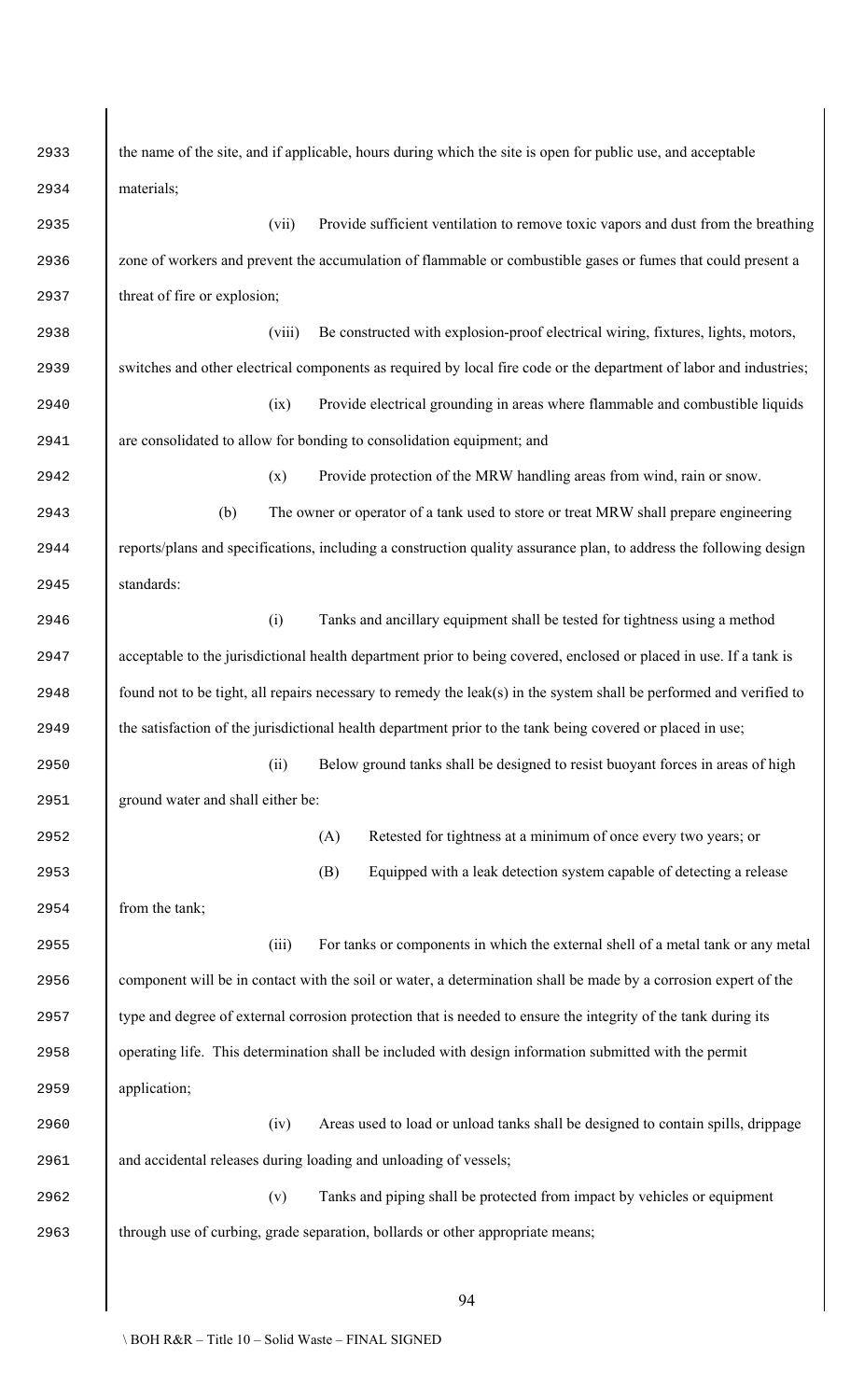| 2964 |                                              | (vi)   | Tanks shall be structurally suited for the proposed use; and                                               |
|------|----------------------------------------------|--------|------------------------------------------------------------------------------------------------------------|
| 2965 |                                              | (vii)  | Tanks, valves, fittings and ancillary piping shall be protected from failure caused                        |
| 2966 | by freezing.                                 |        |                                                                                                            |
| 2967 | (c)                                          |        | Prefabricated structures with concealed construction shall meet the requirements of                        |
| 2968 |                                              |        | chapter 296-150F WAC, Factory- built housing and commercial structures, administered by the department of  |
| 2969 | labor and industries.                        |        |                                                                                                            |
| 2970 | (6)                                          |        | Moderate risk waste facilities - Operating standards. The owner or operator of a MRW facility              |
| 2971 | shall:                                       |        |                                                                                                            |
| 2972 | (a)                                          |        | Manage MRW handling activities and facilities so that:                                                     |
| 2973 |                                              | (i)    | Each storage area is marked with signs to clearly show the type of MRW to be                               |
| 2974 | stored in that area;                         |        |                                                                                                            |
| 2975 |                                              | (ii)   | Incompatible MRW and materials shall not be mixed together or allowed to                                   |
| 2976 | come into contact with each other;           |        |                                                                                                            |
| 2977 |                                              | (iii)  | MRW shall be compatible with the containment system;                                                       |
| 2978 |                                              | (iv)   | Containers or tanks are closed except when adding or removing MRW in order                                 |
| 2979 |                                              |        | to prevent a release of MRW through evaporation or spillage if overturned;                                 |
| 2980 |                                              |        | (v) All containers or tanks have visible and legible labels or markings that identify                      |
| 2981 | the MRW type and are visible for inspection; |        |                                                                                                            |
| 2982 |                                              | (vi)   | Containers of MRW shall be stored in a manner that allows for easy access and                              |
| 2983 |                                              |        | inspection. Drums containing MRW shall have at least one side with a minimum of thirty inches clear aisle  |
| 2984 | space;                                       |        |                                                                                                            |
| 2985 |                                              | (vii)  | Containers holding MRW are maintained in good condition including, but not                                 |
| 2986 |                                              |        | limited to, no severe rusting or apparent structural defects;                                              |
| 2987 |                                              | (viii) | Uniform hazardous waste manifests are prepared and used at the point where                                 |
| 2988 |                                              |        | possession of the MRW is given to a commercial registered dangerous waste transporter for shipments of MRW |
| 2989 |                                              |        | destined for out-of-state locations. This shall be completed in accordance with WAC 173-303-180;           |
| 2990 |                                              | (ix)   | Public access is restricted to areas identified in the plan of operation and                               |
| 2991 | unauthorized entry is prevented;             |        |                                                                                                            |
| 2992 |                                              | (x)    | Communication capabilities are provided to summon fire, police, or emergency                               |
| 2993 | service personnel;                           |        |                                                                                                            |
| 2994 |                                              | (xi)   | Flammable or explosive gases do not exceed ten percent of the lower explosive                              |
|      |                                              |        |                                                                                                            |
|      |                                              |        | 95                                                                                                         |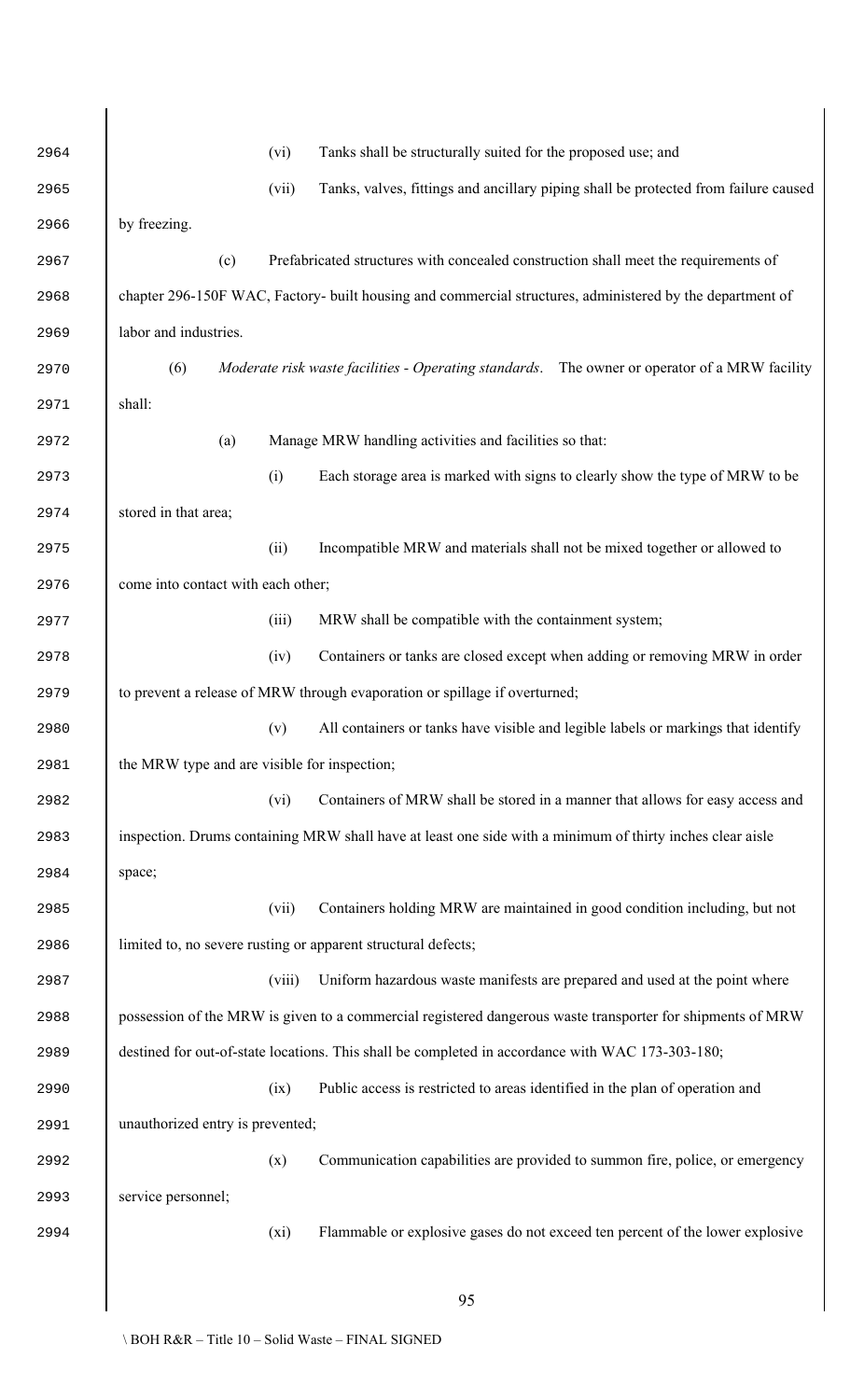| 2995 | limit in the area where MRW is handled. An explosive gas monitoring program shall be implemented to ensure          |  |  |  |  |
|------|---------------------------------------------------------------------------------------------------------------------|--|--|--|--|
| 2996 | that this standard is achieved;                                                                                     |  |  |  |  |
| 2997 | MRW is delivered to a facility that meets the performance standards of WAC<br>(xii)                                 |  |  |  |  |
| 2998 | 173-350-040;                                                                                                        |  |  |  |  |
| 2999 | Personnel responsible for routine inspections and operations are familiar with<br>(xiii)                            |  |  |  |  |
| 3000 | the chemical nature of the materials and the appropriate mitigating action necessary in the event of fire, leak or  |  |  |  |  |
| 3001 | spill; and                                                                                                          |  |  |  |  |
| 3002 | The jurisdictional health department and the department are notified of any spills<br>(xiv)                         |  |  |  |  |
| 3003 | or discharges of MRW to the environment.                                                                            |  |  |  |  |
| 3004 | Ensure that routine and annual inspections are conducted as follows:<br>(b)                                         |  |  |  |  |
| 3005 | (i)<br>Routine inspections shall be conducted at least weekly or once each operating                                |  |  |  |  |
| 3006 | day, whichever is more frequent, unless an alternate schedule is approved by the jurisdictional health department   |  |  |  |  |
| 3007 | as part of the permitting process. Routine inspections shall be performed for:                                      |  |  |  |  |
| 3008 | Operating hazards;<br>(A)                                                                                           |  |  |  |  |
| 3009 | Presence of operable safety equipment;<br>(B)                                                                       |  |  |  |  |
| 3010 | (C)<br>Container integrity; and                                                                                     |  |  |  |  |
| 3011 | (D)<br>General facility condition;                                                                                  |  |  |  |  |
| 3012 | Annual inspections shall be conducted to determine the condition of:<br>(ii)                                        |  |  |  |  |
| 3013 | (A)<br>Secondary containment systems including all readily accessible below                                         |  |  |  |  |
| 3014 | floor space, sumps, and tanks for deterioration and evidence of containment failure; and                            |  |  |  |  |
| 3015 | (B)<br>All ventilation and flammable vapor monitoring systems.                                                      |  |  |  |  |
| 3016 | Maintain daily operating records of the weights or gallons of each type of MRW<br>(c)                               |  |  |  |  |
| 3017 | collected and the number of households and CESQGs served. Facility inspection reports shall be maintained in        |  |  |  |  |
| 3018 | the operating record, including at least the date and time of the inspection, the name and signature of the         |  |  |  |  |
| 3019 | inspector, a notation of observations made, and the date and nature of any needed repairs or remedial action.       |  |  |  |  |
| 3020 | Significant deviations from the plan of operation shall be noted in the operating record. Records shall be kept for |  |  |  |  |
| 3021 | a minimum of five years and shall be available for inspection at the request of the jurisdictional health           |  |  |  |  |
| 3022 | department.                                                                                                         |  |  |  |  |
| 3023 | Prepare and submit a copy of an annual report to the jurisdictional health department and<br>(d)                    |  |  |  |  |
| 3024 | the department by April 1st on forms supplied by the department. The annual report shall detail the facility's      |  |  |  |  |
| 3025 | activities during the previous calendar year and must include the following information:                            |  |  |  |  |
|      |                                                                                                                     |  |  |  |  |

 $\begin{array}{c} \hline \end{array}$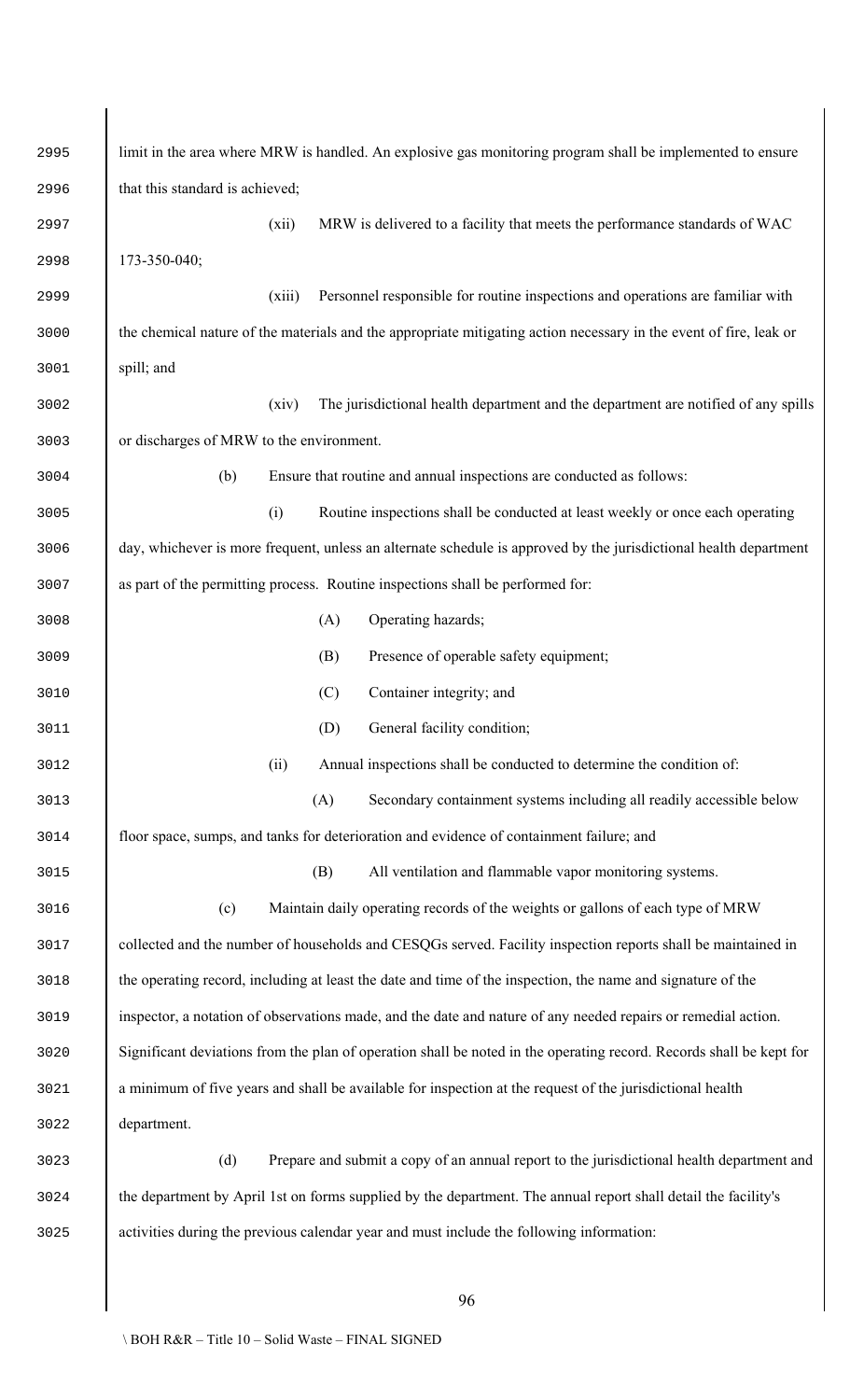| 3026 |                                   | (i)   |     | Name and address of the facility and locations of all collection sites;                                              |
|------|-----------------------------------|-------|-----|----------------------------------------------------------------------------------------------------------------------|
| 3027 |                                   | (ii)  |     | Calendar year covered by the report;                                                                                 |
| 3028 |                                   | (iii) |     | Annual quantity and type of MRW, in pounds or gallons;                                                               |
| 3029 |                                   | (iv)  |     | Number of households and CESQGs served;                                                                              |
| 3030 |                                   | (v)   |     | Type of final disposition (e.g., reuse, recycled, treatment, energy recovery, or                                     |
| 3031 | disposal) by type of MRW;         |       |     |                                                                                                                      |
| 3032 |                                   | (vi)  |     | Applicable financial assurance reviews and audit findings in accordance with                                         |
| 3033 | WAC 173-350-600; and              |       |     |                                                                                                                      |
| 3034 |                                   | (vii) |     | Any additional information required by the jurisdictional health department as a                                     |
| 3035 | condition of the permit.          |       |     |                                                                                                                      |
| 3036 | (e)                               |       |     | Develop, keep and abide by a plan of operation approved as part of the permitting                                    |
| 3037 |                                   |       |     | process. The plan shall describe the facility's operation and shall convey to site operating personnel the concept   |
| 3038 |                                   |       |     | of operation intended by the designer. The plan of operation shall be available for inspection at the request of the |
| 3039 |                                   |       |     | jurisdictional health department. If necessary, the plan shall be modified with the approval, or at the direction of |
| 3040 |                                   |       |     | the jurisdictional health department. Each plan of operation shall include the following:                            |
| 3041 |                                   | (i)   |     | A description of the types of solid wastes to be handled at the facility;                                            |
| 3042 |                                   | (ii)  |     | A description of how MRW will be handled on-site during the active life of the                                       |
| 3043 | facility including:               |       |     |                                                                                                                      |
| 3044 |                                   |       | (A) | Methods for managing and/or identifying unknown wastes;                                                              |
| 3045 |                                   |       | (B) | Procedures for managing wastes that arrive in corroded or leaking                                                    |
| 3046 |                                   |       |     | containers or when MRW is left at the gate when the facility is unattended;                                          |
| 3047 |                                   |       | (C) | Protocol for sorting, processing and packaging MRW;                                                                  |
| 3048 |                                   |       | (D) | Procedures to protect containers of MRW susceptible to damage from                                                   |
| 3049 | weather and temperature extremes; |       |     |                                                                                                                      |
| 3050 |                                   |       | (E) | Maximum quantities of MRW to be safely stored in each area at any                                                    |
| 3051 | time;                             |       |     |                                                                                                                      |
| 3052 |                                   |       | (F) | Waste acceptance protocol to preclude and redirect fully regulated                                                   |
| 3053 |                                   |       |     | dangerous waste and any unacceptable waste types, such as explosives and/or radioactives; and                        |
| 3054 |                                   |       | (G) | For facilities that offer material exchanges, a procedure for determining                                            |
| 3055 |                                   |       |     | what MRW is suitable for exchange and how the materials exchange will be operated;                                   |
| 3056 |                                   | (iii) |     | A description of how equipment, structures and other systems are to be inspected                                     |
|      |                                   |       |     |                                                                                                                      |
|      |                                   |       |     | 97                                                                                                                   |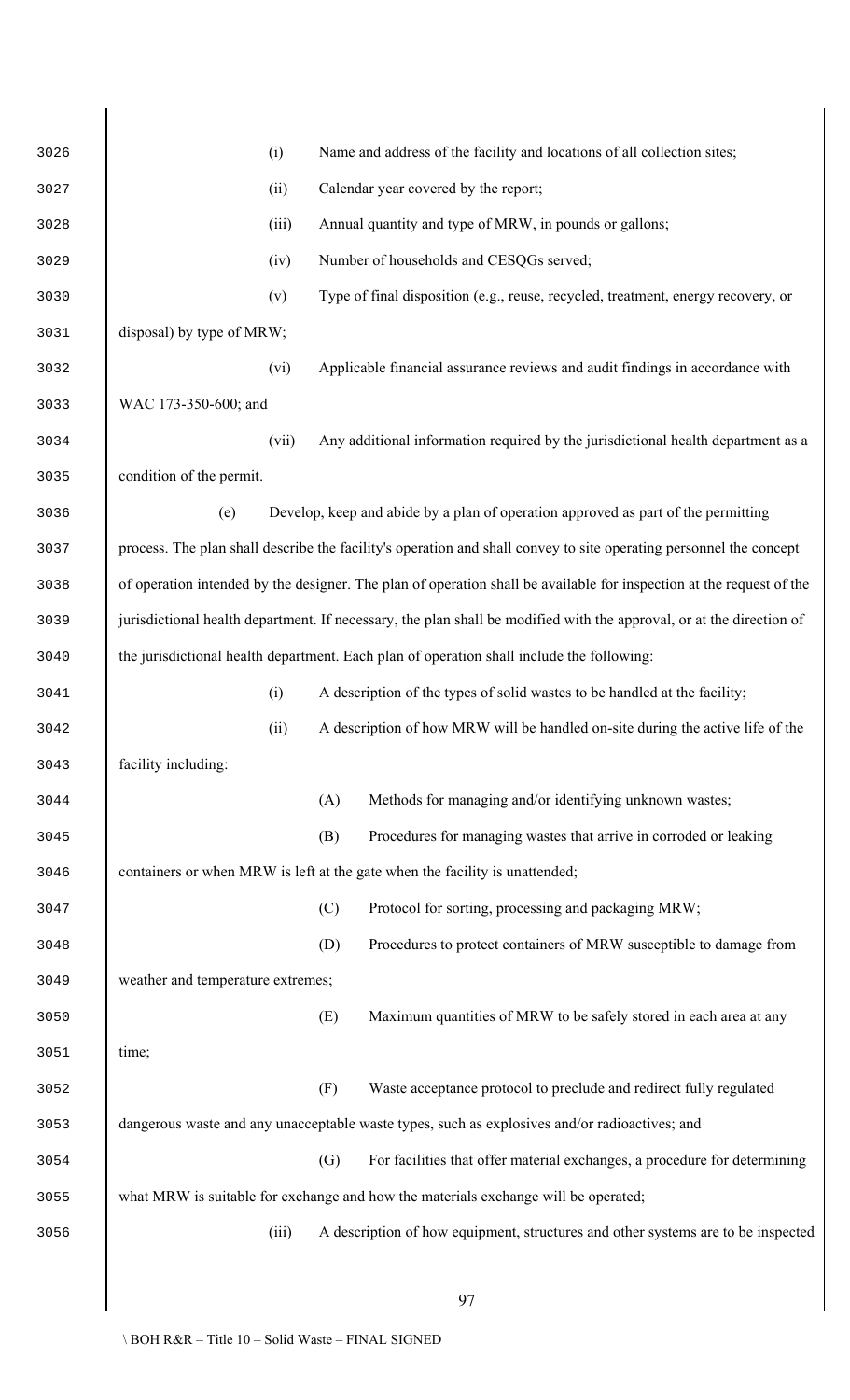| 3057 | and maintained, including the frequency of inspection and inspection logs;                                     |
|------|----------------------------------------------------------------------------------------------------------------|
| 3058 | Safety and emergency plans including:<br>(iv)                                                                  |
| 3059 | A list of all on-site emergency equipment with its capability, purpose,<br>(A)                                 |
| 3060 | and training requirements;                                                                                     |
| 3061 | (B)<br>A description of actions to take if leaks in containers, tanks, or                                      |
| 3062 | containment structures are suspected or detected and for other releases (e.g., failure of runoff containment   |
| 3063 | system, gases generated due to chemical reactions or rapid volatilization);                                    |
| 3064 | The forms used to record weights and volumes; and<br>(v)                                                       |
| 3065 | Other such details to demonstrate that the facility will be operated in accordance<br>(vi)                     |
| 3066 | with this subsection and as required by the jurisdictional health department.                                  |
| 3067 | Moderate risk waste facilities - Ground water monitoring requirements. There are no specific<br>(7)            |
| 3068 | ground water monitoring requirements for MRW facilities subject to this chapter; however, moderate risk waste  |
| 3069 | facilities must meet the requirements provided under WAC 173-350-040(5).                                       |
| 3070 | Moderate risk waste facilities - Closure requirements. The owner or operator of a moderate risk<br>(8)         |
| 3071 | waste facility shall:                                                                                          |
| 3072 | Notify the jurisdictional health department, and where applicable, the financial assurance<br>(a)              |
| 3073 | instrument provider, no later than one hundred eighty days prior to the projected date of the final receipt of |
| 3074 | MRW, of the intent to implement the closure plan in part or whole. The facility shall close in a manner that:  |
| 3075 | (i)<br>Minimizes the need for further maintenance;                                                             |
| 3076 | Removes all MRW and ensures delivery of the MRW to a facility that conforms<br>(ii)                            |
| 3077 | with the applicable regulations for handling the waste;                                                        |
| 3078 | (iii)<br>Decontaminates all areas where MRW has been handled, including, but not                               |
| 3079 | limited to, secondary containment, buildings, tanks, equipment, and property; and                              |
| 3080 | Prepares the facility for remedial measures after closure, if required.<br>(iv)                                |
| 3081 | Commence closure activities in part or whole within thirty days following the receipt of<br>(b)                |
| 3082 | the final volume of MRW. Waste shall not be accepted for disposal or for use in closure.                       |
| 3083 | At facility closure completion, in part or whole, submit the following to the jurisdictional<br>(c)            |
| 3084 | health department:                                                                                             |
| 3085 | (i)<br>Certification by the owner or operator, and a professional engineer licensed in                         |
| 3086 | the state of Washington that the site has been closed in accordance with the approved closure plan; and        |
| 3087 | (ii)<br>A closure report signed by the facility owner or operator and the certifying                           |
|      |                                                                                                                |
|      | 98                                                                                                             |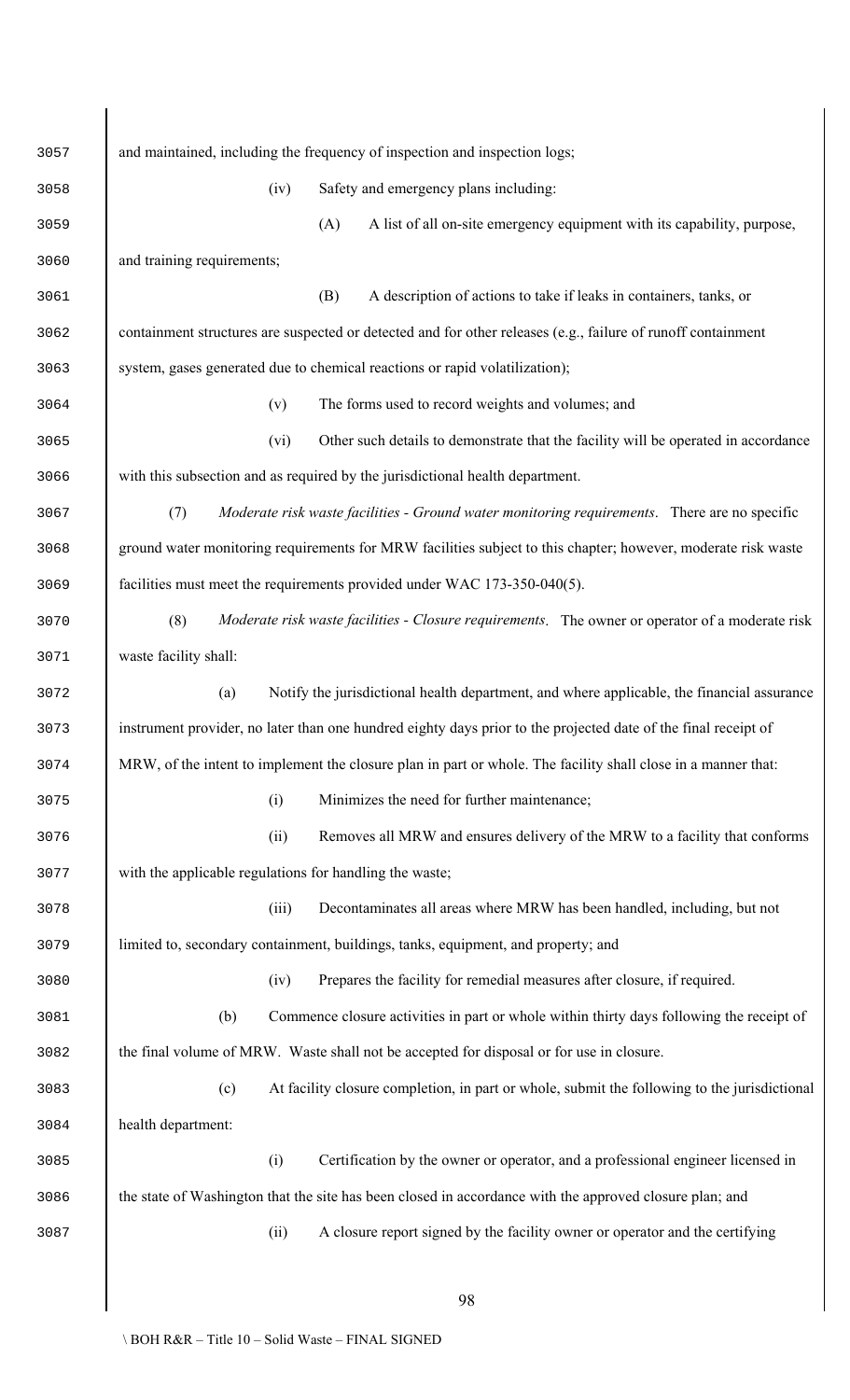engineer that describes: (A) Actions taken to determine if there has been a release to the environment; and (B) The results of all inspections conducted as part of the closure procedure. (d) Keep and abide by a closure plan approved by the jurisdictional health department as part of the permitting process. At a minimum, the closure plan shall include: (i) A description of the activities and procedures that will be used to ensure compliance with this subsection; (ii) An estimate of the maximum volume of MRW on-site at any time during the active life of the facility; and (iii) Closure cost estimates and projected fund withdrawal intervals from the financial assurance instrument, if such an instrument is required by subsection (9) of this section. (e) The jurisdictional health department shall notify the owner or operator, the department and the financial assurance instrument provider, of the date when the jurisdictional health department has verified 3102 htat the facility has been closed in accordance with the specifications of the approved closure plan. (9) *Moderate risk waste facilities - Financial assurance requirements*. (a) The owner or operator of any fixed moderate risk waste facility that stores more than nine thousand gallons of MRW on- site, excluding used oil, is required to establish financial assurance in accordance with WAC 173-350-600. (b) Proof of financial assurance shall be provided to the jurisdictional health department prior to the acceptance of any MRW. The financial assurance instrument shall provide sufficient funds to guarantee that all closure requirements are met. In the event that hazardous substances are released to the environment and site remediation is necessary, additional financial assurance shall be provided in order that site remediation can be accomplished. (c) Nothing in this section shall prevent an owner or operator from including the cost of MRW facility financial assurance in an instrument established for a colocated permitted solid waste facility so long as there are adequate funds available for both closure activities and the instrument identifies the commitment of funds for both activities. (10) *Moderate risk waste facilities - Permit application contents*. The owner or operator of a MRW facility shall obtain a solid waste permit from the jurisdictional health department. All applications for permits shall be submitted in accordance with the requirements established in WAC 173-350-710. In addition to the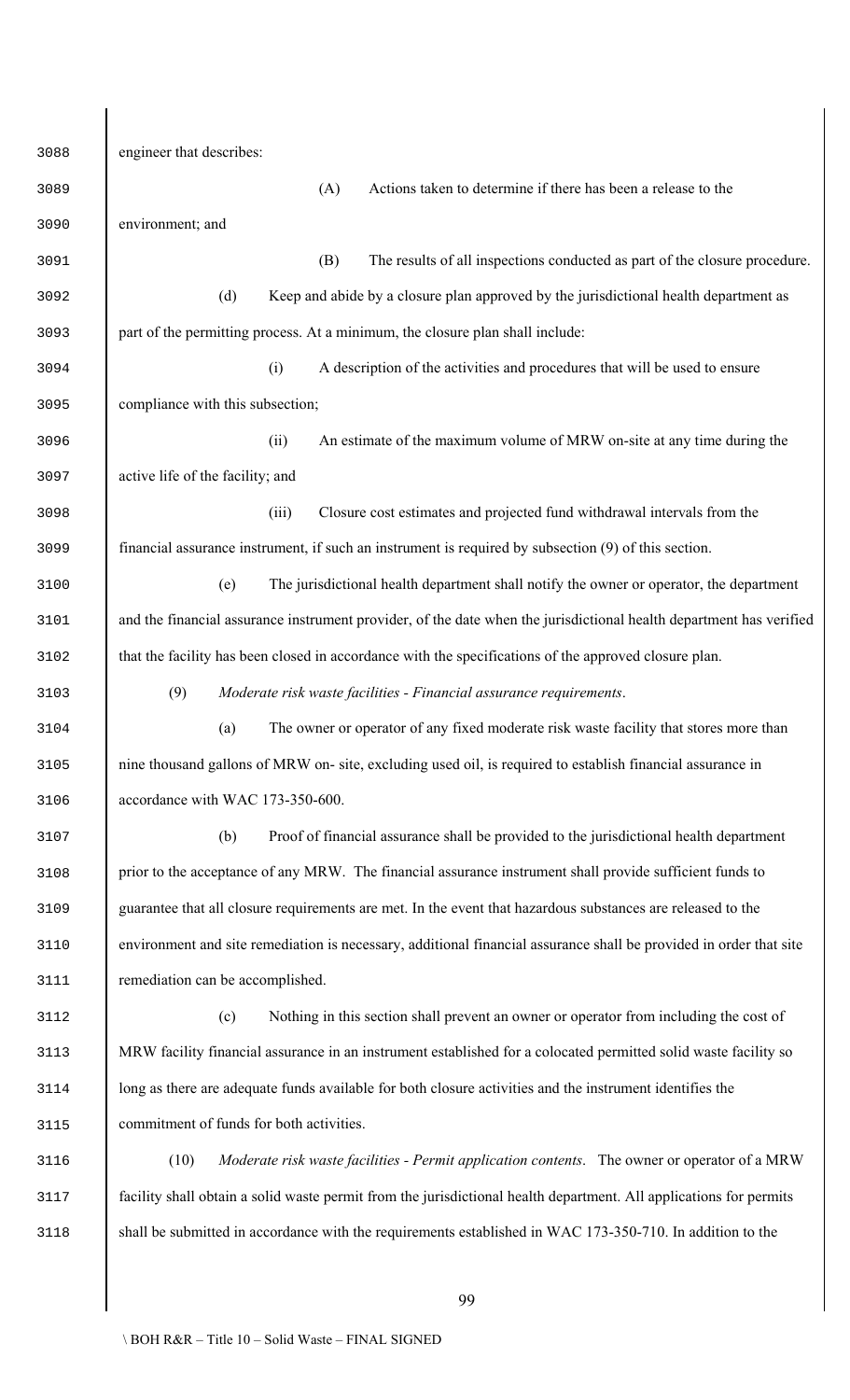|   | 3119             |      |
|---|------------------|------|
|   |                  | 3120 |
| 3 | 121              |      |
|   | 3122             |      |
|   | 3123             |      |
|   | 3124             |      |
|   | 3125             |      |
|   | 3126             |      |
|   | 3127             |      |
|   | 3128             |      |
|   | 3129             |      |
|   | 3130             |      |
|   | 3131             |      |
|   | 3132             |      |
|   | 3133             |      |
|   | 3134             |      |
|   | 3135             |      |
| š | $\mathfrak{1}$ . | 3 F  |
|   | 3137             |      |
|   | 3138             |      |
| ξ | 139              |      |
| ξ | 140              |      |
|   | 3141             |      |
| 3 | 142              |      |
| 3 | 143              |      |
|   | 3144             |      |
| 3 | 145              |      |
| 3 | 146              |      |
|   | 3147             |      |
|   | 3148             |      |
|   |                  | 3149 |

requirements of WAC 173-350-710 and 173-350-715, each application for a permit shall contain: 3120 (a) Engineering reports/plans and specifications that address the design standards of subsection  $(5)$  of this section;  $\alpha$  A plan of operation meeting the requirements of subsection  $\alpha$  (6) of this section; (c) A closure plan meeting the requirements of subsection (8) of this section; and 3124 (d) Documentation as needed to meet the financial assurance requirements of subsection  $(9)$  of this section. 3126 (11) *Moderate risk waste facilities - Construction records*. The owner or operator of a moderate risk waste facility shall provide copies of the construction record drawings for engineered facilities at the site and a report documenting facility construction, including the results of observations and testing carried out as part of 3129 the construction quality assurance plan, to the jurisdictional health department and the department. Facilities shall not commence operation until the jurisdictional health department has determined that the construction was completed in accordance with the approved engineering report/plans and specifications and has approved the construction documentation in writing. 3133 **173-350-400 Limited purpose landfills.** (1) *Limited purpose landfills - Applicability*. These standards apply to all landfills except: 3135 (a) Municipal solid waste landfills regulated under chapter 173-351 WAC, Criteria for municipal solid waste landfills; (b) Inert waste landfills regulated under WAC 173-350-410; 3138 (c) Special incinerator ash landfills regulated under chapter 173-306 WAC, Special incinerator ash management standards; 3140 (d) Dangerous waste landfills regulated under chapter 173- 303 WAC, Dangerous waste regulations; and 3142 (e) Chemical waste landfills used for the disposal of polychlorinated biphenyls (PCBs) regulated under Title 40 CFR Part 761, Polychlorinated Biphenyls (PCBs) Manufacturing, Processing, Distribution in Commerce, and Use Prohibitions. 3145 (2) *Limited purpose landfills - Location standards*. All limited purpose landfills shall be located to meet the following requirements: (a) No landfill shall be located over a Holocene fault, in subsidence areas, or on or adjacent 3148 to an unstable slope or other geologic features which could compromise the structural integrity of the facility. 3149 (b) No landfill's active area shall be located closer than one thousand feet to a down-gradient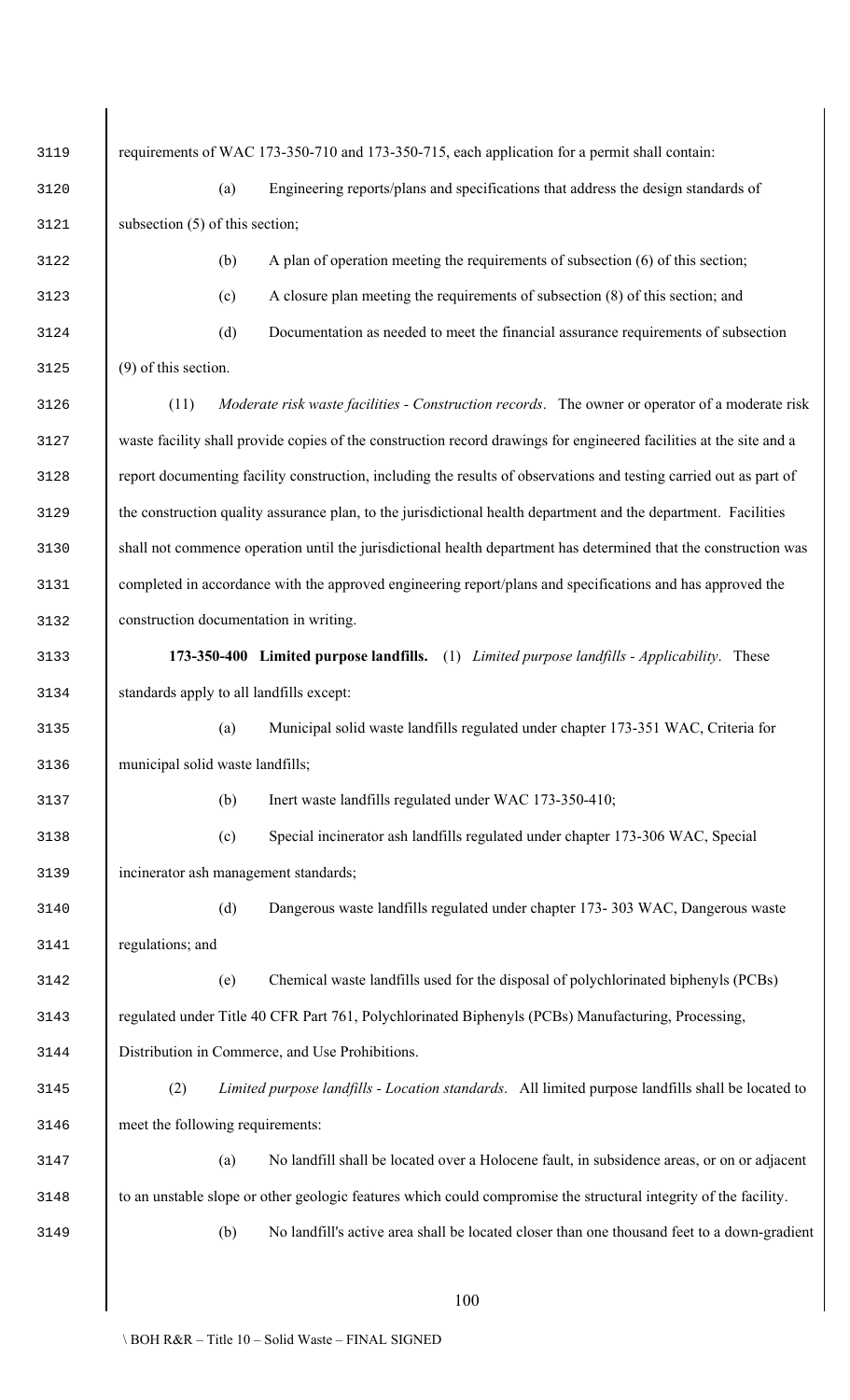(e) All landfills shall comply with the location standards specified in RCW 70.95.060.

 drinking water supply well, unless the owner or operator can demonstrate that a minimum of ninety days will occur between the time that a contaminant is detected and the time the contaminant can reach the nearest down- gradient drinking water supply well. Such demonstrations shall be prepared by a licensed professional in accordance with the requirements of chapter 18.220 RCW and shall be included in the permit application. The demonstration shall be based on the details of the sampling and analysis plan and the hydrogeologic properties of the hydrostratigraphic unit.

 (c) No landfill's active area shall be located in a channel migration zone as defined in WAC 173-350-100 or within two hundred feet measured horizontally, of a stream, lake, pond, river, or saltwater body, nor in any wetland nor any public land that is being used by a public water system for watershed control for municipal drinking water purposes in accordance with WAC 248-54-660(4). All facilities shall conform to location restrictions established in local shoreline management plans adopted pursuant to chapter 90.58 RCW.

 (d) No landfill shall be located within ten thousand feet of any airport runway currently used by turbojet aircraft or five thousand feet of any airport runway currently used by only piston-type aircraft unless the federal aviation administration grants a waiver. This requirement is only applicable where such landfill is used for disposing of wastes where a bird hazard to aircraft would be created.

(3) *Limited purpose landfills - Design standards*.

 (a) This section applies to landfills with considerable variations in waste types, site conditions, and operational controls. All landfills shall be designed and constructed to meet the design standards of this subsection, the performance standards of WAC 173-350-040, and shall be appropriate for and compatible with the waste, the site, and the operation. The owner or operator of a limited purpose landfill shall prepare engineering reports/plans and specifications, including a construction quality assurance plan, to address the design standards of this subsection. An owner or operator shall be able to demonstrate during the permitting process that the design of a proposed landfill will mitigate threats to human health and the environment. When evaluating a landfill design, the jurisdictional health department shall consider the following factors:

- (i) Waste characterization:
- (ii) Soil conditions;
- 3177 (iii) Hydrogeologic conditions;
- (iv) Hydraulic conditions;
- (v) Contaminant fate and transport;
- (vi) Topography;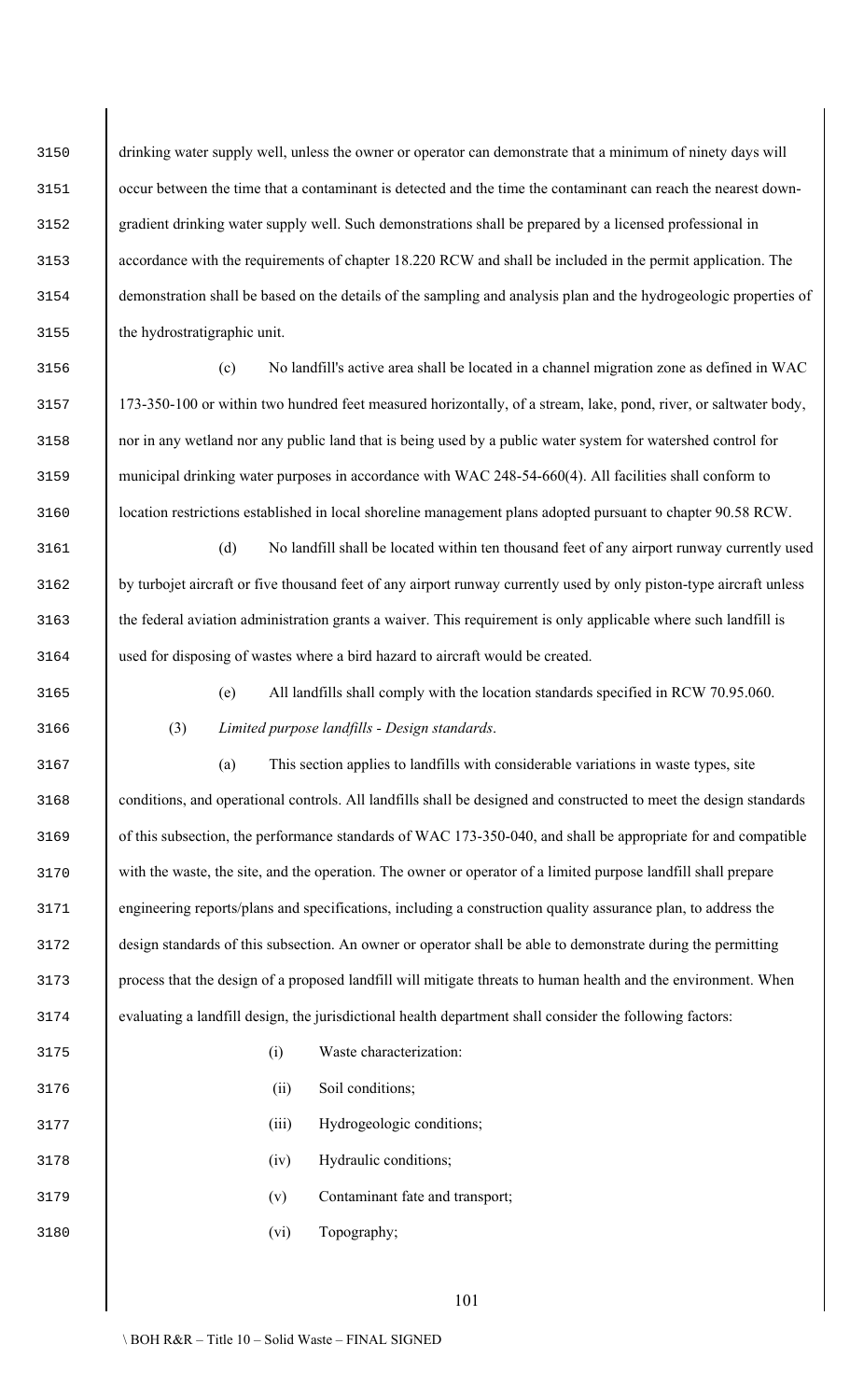| 3181 |                                                | (vii)  | Climate;             |                     |                                                                                                                |
|------|------------------------------------------------|--------|----------------------|---------------------|----------------------------------------------------------------------------------------------------------------|
| 3182 |                                                | (viii) |                      | Seismic conditions; |                                                                                                                |
| 3183 |                                                | (ix)   |                      |                     | The total capacity of the facility and each landfill unit;                                                     |
| 3184 |                                                | (x)    |                      |                     | Anticipated leachate characteristics and quantity;                                                             |
| 3185 |                                                | (xi)   |                      |                     | Operational controls; and                                                                                      |
| 3186 |                                                | (xii)  |                      |                     | Environmental monitoring systems.                                                                              |
| 3187 | (b)                                            |        | Liner system design. |                     |                                                                                                                |
| 3188 |                                                | (i)    |                      |                     | Liner system performance standard. Limited purpose landfills shall be                                          |
| 3189 | constructed in accordance with a design that:  |        |                      |                     |                                                                                                                |
| 3190 |                                                |        | (A)                  |                     | Will prevent the contamination of the hydrostratigraphic units identified                                      |
| 3191 |                                                |        |                      |                     | in the hydrogeologic assessment of the facility at the relevant point of compliance as specified during the    |
| 3192 | permitting process; and                        |        |                      |                     |                                                                                                                |
| 3193 |                                                |        | (B)                  |                     | Controls methane and other explosive gases generated by the facility to                                        |
| 3194 | ensure they do not exceed:                     |        |                      |                     |                                                                                                                |
| 3195 |                                                |        |                      | (I)                 | Twenty-five percent of the lower explosive limit for the gases in                                              |
| 3196 |                                                |        |                      |                     | facility structures (excluding the gas control or recovery system components);                                 |
| 3197 |                                                |        |                      | (II)                | The lower explosive limit in soil gases or in ambient air for the                                              |
| 3198 | gases at the property boundary or beyond; and  |        |                      |                     |                                                                                                                |
| 3199 |                                                |        |                      | (III)               | One hundred parts per million by volume of hydrocarbons                                                        |
| 3200 | (expressed as methane) in off-site structures. |        |                      |                     |                                                                                                                |
| 3201 |                                                | (ii)   |                      |                     | The jurisdictional health department may allow a limited purpose landfill to be                                |
| 3202 |                                                |        |                      |                     | designed and constructed without a liner system if the owner or operator can demonstrate during the permitting |
| 3203 | process that:                                  |        |                      |                     |                                                                                                                |
| 3204 |                                                |        | (A)                  |                     | The contaminant levels in the waste and leachate are unlikely to pose an                                       |
| 3205 | adverse impact to the environment; and         |        |                      |                     |                                                                                                                |
| 3206 |                                                |        | (B)                  |                     | The ability of natural soils to provide a barrier or reduce the                                                |
| 3207 |                                                |        |                      |                     | concentration of contaminants provides sufficient protection to meet the performance standards of WAC 173-     |
| 3208 | 350-040; and                                   |        |                      |                     |                                                                                                                |
| 3209 |                                                |        | (C)                  |                     | Explosive gases generated by the facility will not exceed:                                                     |
| 3210 |                                                |        |                      | (1)                 | Twenty-five percent of the lower explosive limit for the gases in                                              |
| 3211 |                                                |        |                      |                     | facility structures (excluding the gas control or recovery system components);                                 |
|      |                                                |        |                      |                     |                                                                                                                |
|      |                                                |        |                      |                     | 102                                                                                                            |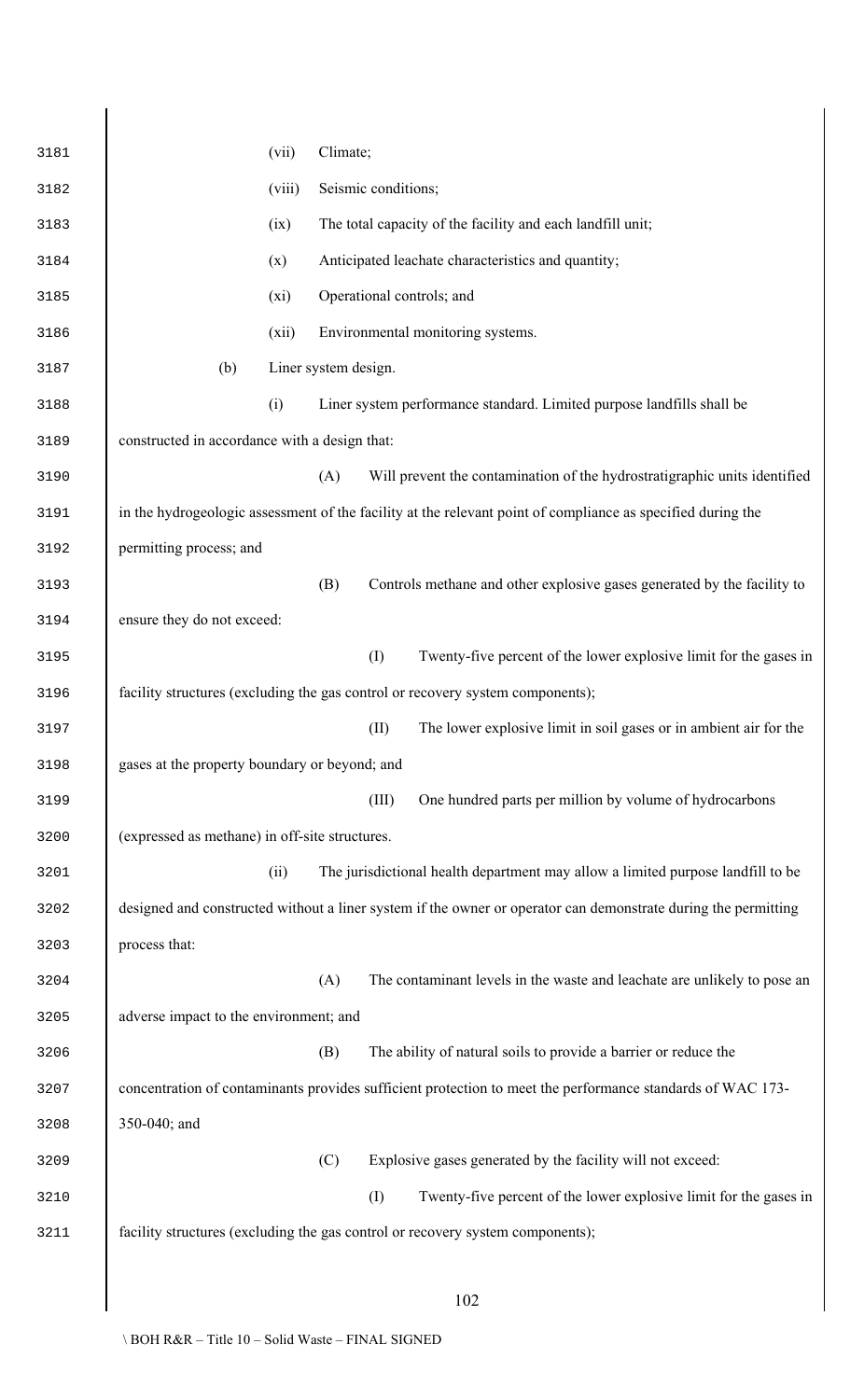(II) The lower explosive limit in soil gases or in ambient air for the

 gases at the property boundary or beyond; and (III) One hundred parts per million by volume of hydrocarbons (expressed as methane) in off-site structures. (iii) Liner separation from ground water. No landfill liner system shall be constructed such that the bottom of the lowest component is less than ten feet (three meters) above the seasonal high level of ground water, unless a hydraulic gradient control system has been installed which prevents ground water from contacting the liner. For the purpose of this section, ground water includes any water-bearing unit which is horizontally and vertically extensive, hydraulically recharged, and volumetrically significant as to harm or endanger the integrity of the liner at any time. (iv) Hydraulic gradient control system performance standard. When a hydraulic gradient control system is to be incorporated into a landfill design, a demonstration shall be made during the permit process that the hydraulic gradient control system can be installed to control ground water fluctuations and maintain separation between the controlled seasonal high level of ground water in the identified water-

 bearing unit and the bottom of the lowest liner system component. The hydraulic gradient control system shall 3227 hot have negative impacts on waters of the state or impede the capability to collect samples representative of the quality of ground water at the relevant point of compliance. The demonstration shall include:

 (A) A discussion in the geologic and hydrogeologic site characterization showing the effects from subsoil settlement, changes in surrounding land uses, climatic trends or other impacts affecting ground water levels during the active life, closure and post-closure periods of the landfill;

 (B) A discussion showing potential impacts of the gradient control operation to existing quality and quantity of ground water or surface waters. This discussion shall include potential impacts to water users and instream flow and levels of surface waters in direct hydrologic contact or continuity with the hydraulic gradient control system. Any currently available ground or surface water quality data for hydrostratigraphic units, springs, or surface waters in direct hydrologic contact or continuity with the hydraulic gradient control system shall be included;

 (C) Conceptual engineering drawings of the proposed landfill and a discussion as to how the hydraulic gradient control system will protect or impact the structural integrity and performance of the liner system;

(D) Preliminary engineering drawings of the hydraulic gradient control

system;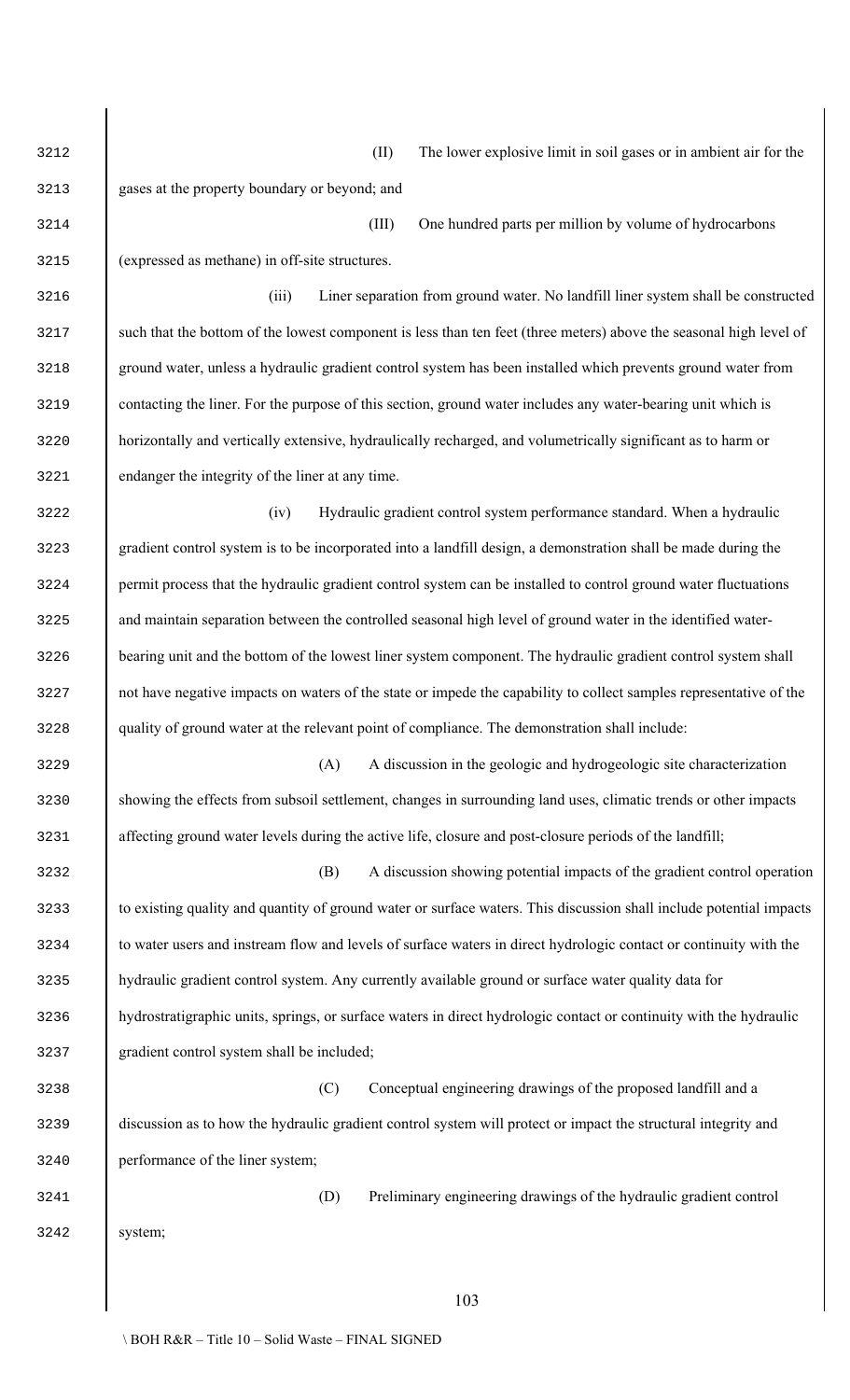| 3243 | (E)<br>Design specifications for the proposed ground and surface water                                              |
|------|---------------------------------------------------------------------------------------------------------------------|
| 3244 | monitoring systems; and                                                                                             |
| 3245 | (F)<br>A discussion of the potential impacts from the gradient control system                                       |
| 3246 | on the capability of collecting ground water samples that will represent the quality of ground water passing the    |
| 3247 | relevant point of compliance.                                                                                       |
| 3248 | Presumptive liner design. Limited purpose landfills designed and constructed<br>(v)                                 |
| 3249 | with the following composite liner are presumed to meet the performance standard of (b)(i) of this subsection. An   |
| 3250 | alternative liner system design shall be used when the nature of the waste, the disposal facility, or other factors |
| 3251 | are incompatible with the presumptive liner. The presumptive liner design consists of the following two             |
| 3252 | components:                                                                                                         |
| 3253 | A lower component consisting of at least a two-foot layer of compacted<br>(A)                                       |
| 3254 | soil with a hydraulic conductivity of no more than 1 x 10 -7 cm/sec.                                                |
| 3255 | (B)<br>An upper component consisting of a high-density polyethylene (HDPE)                                          |
| 3256 | geomembrane with a minimum of 60-mil thickness. The geomembrane shall be installed in direct and uniform            |
| 3257 | contact with the lower component.                                                                                   |
| 3258 | Leachate collection and control system design. Except as provided in (b)(ii) of this<br>(c)                         |
| 3259 | section, limited purpose landfills shall be constructed in accordance with a design that:                           |
| 3260 | Provides for collection and removal of leachate generated in the landfill;<br>(i)                                   |
| 3261 | Is capable of maintaining less than a one-foot head of leachate over the liner<br>(ii)                              |
| 3262 | system and less than a two-foot head in leachate sump areas;                                                        |
| 3263 | Includes a monitoring system capable of collecting representative samples of<br>(iii)                               |
| 3264 | leachate generated in the landfill; and                                                                             |
| 3265 | (iv)<br>Provides for leachate storage, treatment, or pretreatment to meet the                                       |
| 3266 | requirements for permitted discharge under chapter 90.48 RCW, Water pollution control, and the Federal Clean        |
| 3267 | Water Act.                                                                                                          |
| 3268 | (d)<br>Run-on/runoff control system design. Limited purpose landfills shall be constructed in                       |
| 3269 | accordance with a design that:                                                                                      |
| 3270 | Will prevent flow onto the active portion of the landfill during the peak<br>(i)                                    |
| 3271 | discharge from a twenty-five-year storm, as defined in WAC 173-350-100;                                             |
| 3272 | Will prevent unpermitted discharges from the active portion of the landfill<br>(ii)                                 |
| 3273 | resulting from a twenty-five-year storm, as defined in WAC 173-350-100; and                                         |
|      |                                                                                                                     |
|      | 104                                                                                                                 |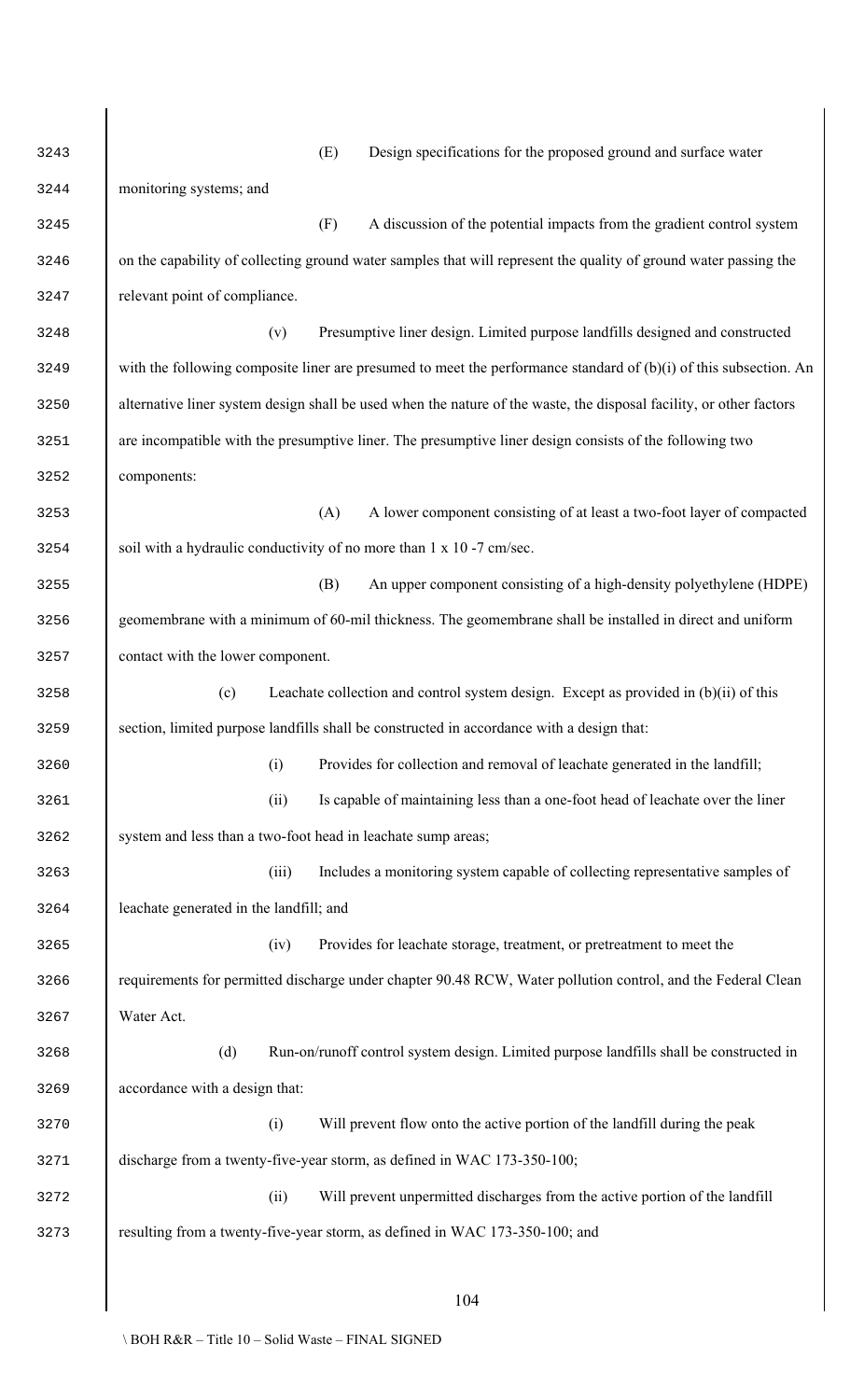| 3274 | When located in a one hundred-year floodplain, the entrance and exit roads, and<br>(iii)                            |
|------|---------------------------------------------------------------------------------------------------------------------|
| 3275 | landfill practices do not restrict the flow of the base flood, reduce the temporary water storage capacity of the   |
| 3276 | floodplain or result in washout of solid waste, to pose a hazard to human life, wildlife, land or water resources.  |
| 3277 | Final closure system design.<br>(e)                                                                                 |
| 3278 | (i)<br>Final closure performance standard. Limited purpose landfills shall be closed in                             |
| 3279 | accordance with a design that:                                                                                      |
| 3280 | Prevents exposure of waste;<br>(A)                                                                                  |
| 3281 | (B)<br>Minimizes infiltration (at a minimum, the design will prevent the                                            |
| 3282 | generation of significant quantities of leachate to eliminate the need for leachate removal by the end of the post- |
| 3283 | closure period);                                                                                                    |
| 3284 | Prevents erosion from wind and water;<br>(C)                                                                        |
| 3285 | Is capable of sustaining native vegetation;<br>(D)                                                                  |
| 3286 | (E)<br>Addresses anticipated settlement, with a goal of achieving no less than                                      |
| 3287 | two to five percent slope after settlement;                                                                         |
| 3288 | (F)<br>Provides sufficient stability and mechanical strength and addresses                                          |
| 3289 | potential freeze-thaw and desiccation;                                                                              |
| 3290 | Provides for the management of run-on and runoff, preventing erosion<br>(G)                                         |
| 3291 | or otherwise damaging the closure cover;                                                                            |
| 3292 | Minimizes the need for post-closure maintenance;<br>(H)                                                             |
| 3293 | (1)<br>Provides for collection and removal of methane and other gases                                               |
| 3294 | generated in the landfill. Landfill gas shall be purified for sale, used for its energy value, or flared when the   |
| 3295 | quantity and quality of landfill gases will support combustion. Landfill gases may be vented when they will not     |
| 3296 | support combustion. The collection and removal system shall include a monitoring system capable of collecting       |
| 3297 | representative samples of gases generated in the landfill; and                                                      |
| 3298 | Meets the requirements of regulations, permits and policies administered<br>$\left( J\right)$                       |
| 3299 | by the jurisdictional air pollution control authority or the department under chapter 70.94 RCW, Washington         |
| 3300 | Clean Air Act and Section 110 of the Federal Clean Air Act.                                                         |
| 3301 | Presumptive final closure cover. Limited purpose landfills designed and<br>(ii)                                     |
| 3302 | constructed with the following closure cover are presumed to meet the performance standards in $(e)(i)(A)$ through  |
| 3303 | (D) of this subsection. An alternative final closure cover shall be used when the nature of the waste, the disposal |
| 3304 | facility or other factors are incompatible with the presumptive final closure cover system. The presumptive final   |
|      |                                                                                                                     |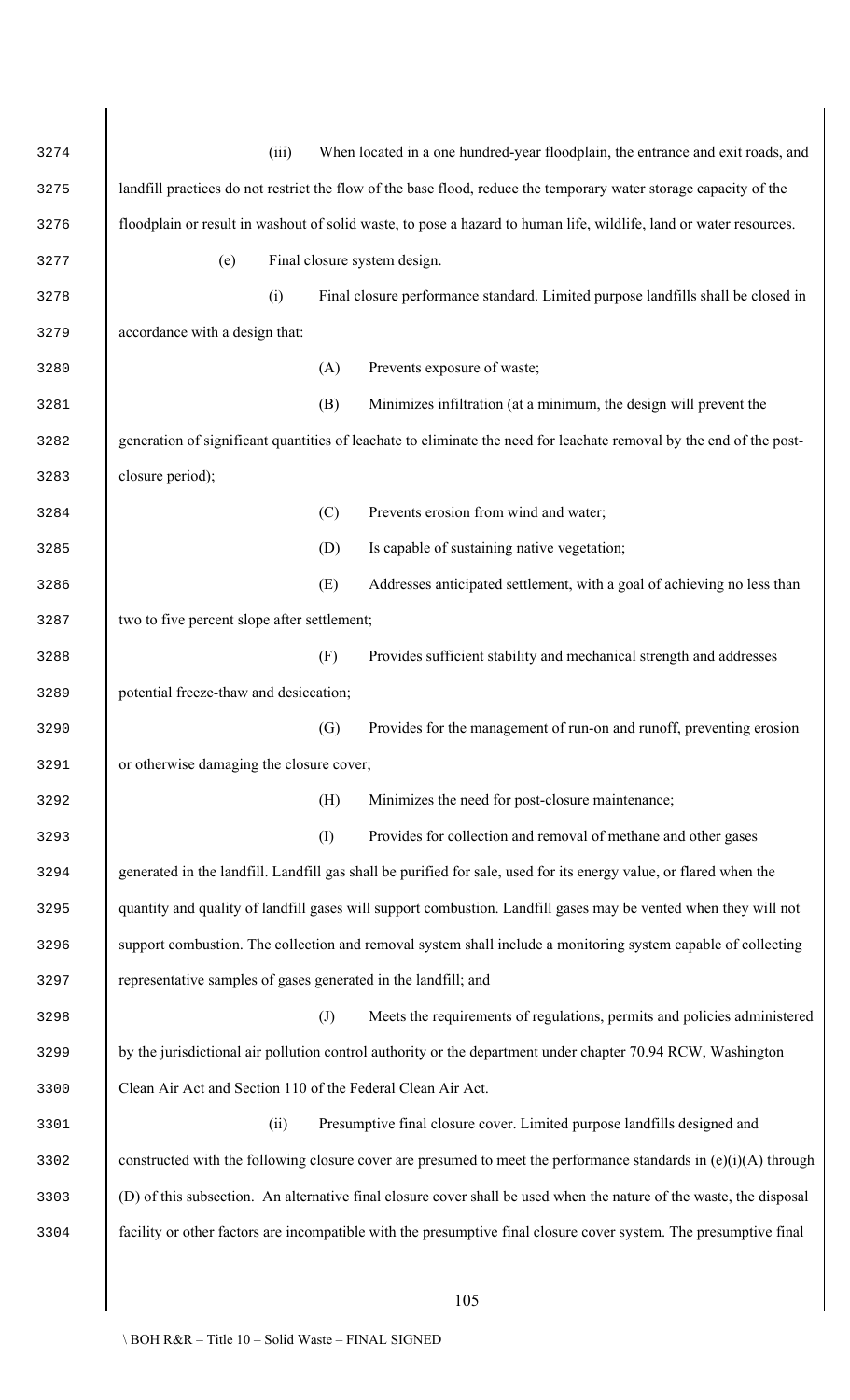| 3305 | closure cover consists of the following components:                                                                 |  |  |  |  |
|------|---------------------------------------------------------------------------------------------------------------------|--|--|--|--|
| 3306 | (A)<br>An antierosion layer consisting of a minimum of two feet (60 cm) of                                          |  |  |  |  |
| 3307 | earthen material of which at least twelve inches (30 cm) of the uppermost layer is capable of sustaining native     |  |  |  |  |
| 3308 | vegetation, seeded with grass or other shallow rooted vegetation; and                                               |  |  |  |  |
| 3309 | A geomembrane with a minimum of 30-mil (.76 mm) thickness, or a<br>(B)                                              |  |  |  |  |
| 3310 | greater thickness that is commensurate with the ability to join the geomembrane material and site characteristics   |  |  |  |  |
| 3311 | such as slope, overlaying a competent foundation.                                                                   |  |  |  |  |
| 3312 | (f)<br>Water balance and ground water contaminant fate and transport modeling. Any modeling                         |  |  |  |  |
| 3313 | performed for evaluating a landfill design shall meet the following performance standards:                          |  |  |  |  |
| 3314 | All water balance analysis shall be performed using:<br>(i)                                                         |  |  |  |  |
| 3315 | (A)<br>The Hydrologic Evaluation of Landfill Performance (HELP) Model; or                                           |  |  |  |  |
| 3316 | Alternate methods approved by the jurisdictional health department.<br>(B)                                          |  |  |  |  |
| 3317 | Alternate methods shall have supporting documentation establishing its ability to accurately represent the water    |  |  |  |  |
| 3318 | balance within the landfill unit.                                                                                   |  |  |  |  |
| 3319 | Any ground water and contaminant fate and transport modeling shall be<br>(ii)                                       |  |  |  |  |
| 3320 | conducted by a licensed professional in accordance with the requirements of chapter 18.220 RCW and meet the         |  |  |  |  |
| 3321 | following performance standards:                                                                                    |  |  |  |  |
| 3322 | (A)<br>The model shall have supporting documentation that establishes the                                           |  |  |  |  |
| 3323 | ability of those methods to represent ground water flow and contaminant transport under the conditions at the       |  |  |  |  |
| 3324 | site;                                                                                                               |  |  |  |  |
| 3325 | The model shall be calibrated against site-specific field data;<br>(B)                                              |  |  |  |  |
| 3326 | (C)<br>A sensitivity analysis shall be conducted to measure the model's                                             |  |  |  |  |
| 3327 | response to changes in the values assigned to major parameters, specific tolerances, and numerically assigned       |  |  |  |  |
| 3328 | space and time discretizations;                                                                                     |  |  |  |  |
| 3329 | (D)<br>The value of the model's parameters requiring site-specific data shall be                                    |  |  |  |  |
| 3330 | based upon actual field or laboratory measurements; and                                                             |  |  |  |  |
| 3331 | (E)<br>The values of the model's parameters that do not require site-specific                                       |  |  |  |  |
| 3332 | data shall be supported by laboratory test results or equivalent methods documenting the validity of the chosen     |  |  |  |  |
| 3333 | parameter values.                                                                                                   |  |  |  |  |
| 3334 | Seismic impact zones. Limited purpose landfills located in seismic impact zones shall be<br>(g)                     |  |  |  |  |
| 3335 | designed and constructed so that all containment structures, including liners, leachate collection systems, surface |  |  |  |  |
|      |                                                                                                                     |  |  |  |  |
|      | 106                                                                                                                 |  |  |  |  |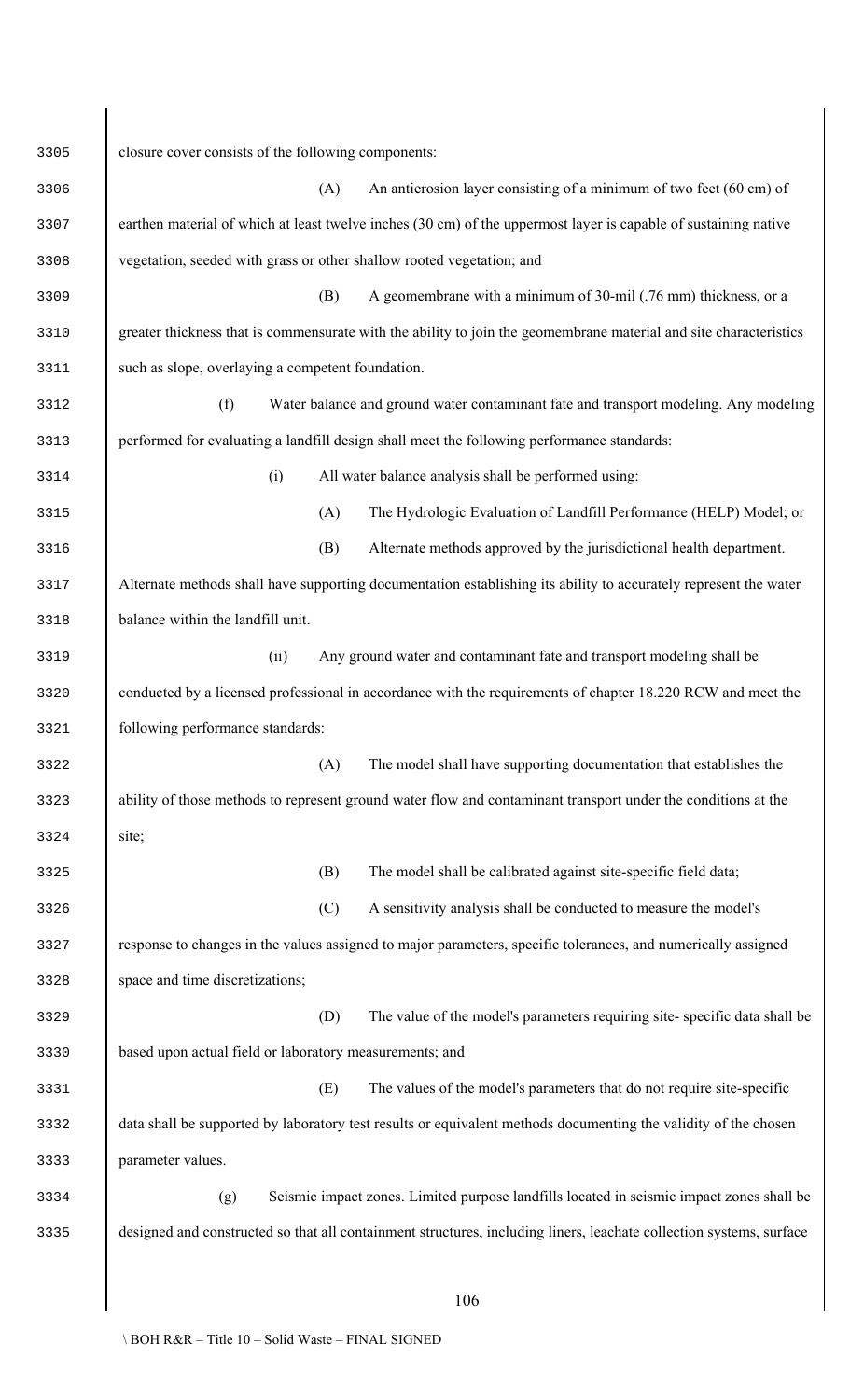| 3336 | water control systems, gas management, and closure cover systems are able to resist the maximum horizontal              |  |  |  |  |  |
|------|-------------------------------------------------------------------------------------------------------------------------|--|--|--|--|--|
| 3337 | acceleration in lithified earth materials for the site.                                                                 |  |  |  |  |  |
| 3338 | The owner or operator of limited purpose landfills located in an unstable area shall<br>(h)                             |  |  |  |  |  |
| 3339 | demonstrate that engineering measures have been incorporated into the landfill's design to ensure that the              |  |  |  |  |  |
| 3340 | integrity of the structural components of the landfill will not be disrupted. The owner or operator shall place the     |  |  |  |  |  |
| 3341 | demonstration in the application for a permit. The owner or operator shall consider the following factors, at a         |  |  |  |  |  |
| 3342 | minimum, when determining whether an area is unstable:                                                                  |  |  |  |  |  |
| 3343 | On-site or local soil conditions that may result in significant differential settling;<br>(i)                           |  |  |  |  |  |
| 3344 | On-site or local geologic or geomorphologic features; and<br>(ii)                                                       |  |  |  |  |  |
| 3345 | (iii)<br>On-site or local human-made features or events (both surface and subsurface).                                  |  |  |  |  |  |
| 3346 | Limited purpose landfills shall be designed to provide a setback of at least one hundred<br>(i)                         |  |  |  |  |  |
| 3347 | feet between the active area and the property boundary. The setback shall be increased if necessary to:                 |  |  |  |  |  |
| 3348 | Control nuisance odors, dust, and litter;<br>(i)                                                                        |  |  |  |  |  |
| 3349 | Provide a space for the placement of monitoring wells, gas probes, run-on/runoff<br>(ii)                                |  |  |  |  |  |
| 3350 | controls, and other design elements; or                                                                                 |  |  |  |  |  |
| 3351 | (iii)<br>Provide sufficient area to allow proper operation of the landfill and access to                                |  |  |  |  |  |
| 3352 | environmental monitoring systems and facility structures.                                                               |  |  |  |  |  |
| 3353 | (4)<br>Limited purpose landfills - Operating standards. The owner or operator of a limited purpose                      |  |  |  |  |  |
| 3354 | landfill shall:                                                                                                         |  |  |  |  |  |
| 3355 | Operate the facility to:<br>(a)                                                                                         |  |  |  |  |  |
| 3356 | Control public access and prevent unauthorized vehicular traffic, illegal<br>(i)                                        |  |  |  |  |  |
| 3357 | dumping of wastes, and keep animals out by using artificial barriers, natural barriers, or both, as appropriate to      |  |  |  |  |  |
| 3358 | protect human health and the environment. A lockable gate shall be required at each entry to the landfill;              |  |  |  |  |  |
| 3359 | Provide approach and exit roads of all-weather construction, with traffic<br>(ii)                                       |  |  |  |  |  |
| 3360 | separation and traffic control on-site, and at the site entrance;                                                       |  |  |  |  |  |
| 3361 | Ensure that no liquid waste or liquids are placed in disposal facilities;<br>(iii)                                      |  |  |  |  |  |
| 3362 | Provide on-site fire protection as determined by the local and state fire control<br>(iv)                               |  |  |  |  |  |
| 3363 | jurisdiction. Landfills disposing of wastes that can support combustion shall have a method to control subsurface       |  |  |  |  |  |
| 3364 | fires;                                                                                                                  |  |  |  |  |  |
| 3365 | Ensure that at least two landfill personnel are on-site with one person at the<br>(v)                                   |  |  |  |  |  |
| 3366 | active face when the site is open to the public for disposal facilities with a permitted capacity of greater than fifty |  |  |  |  |  |
|      |                                                                                                                         |  |  |  |  |  |
|      | 107                                                                                                                     |  |  |  |  |  |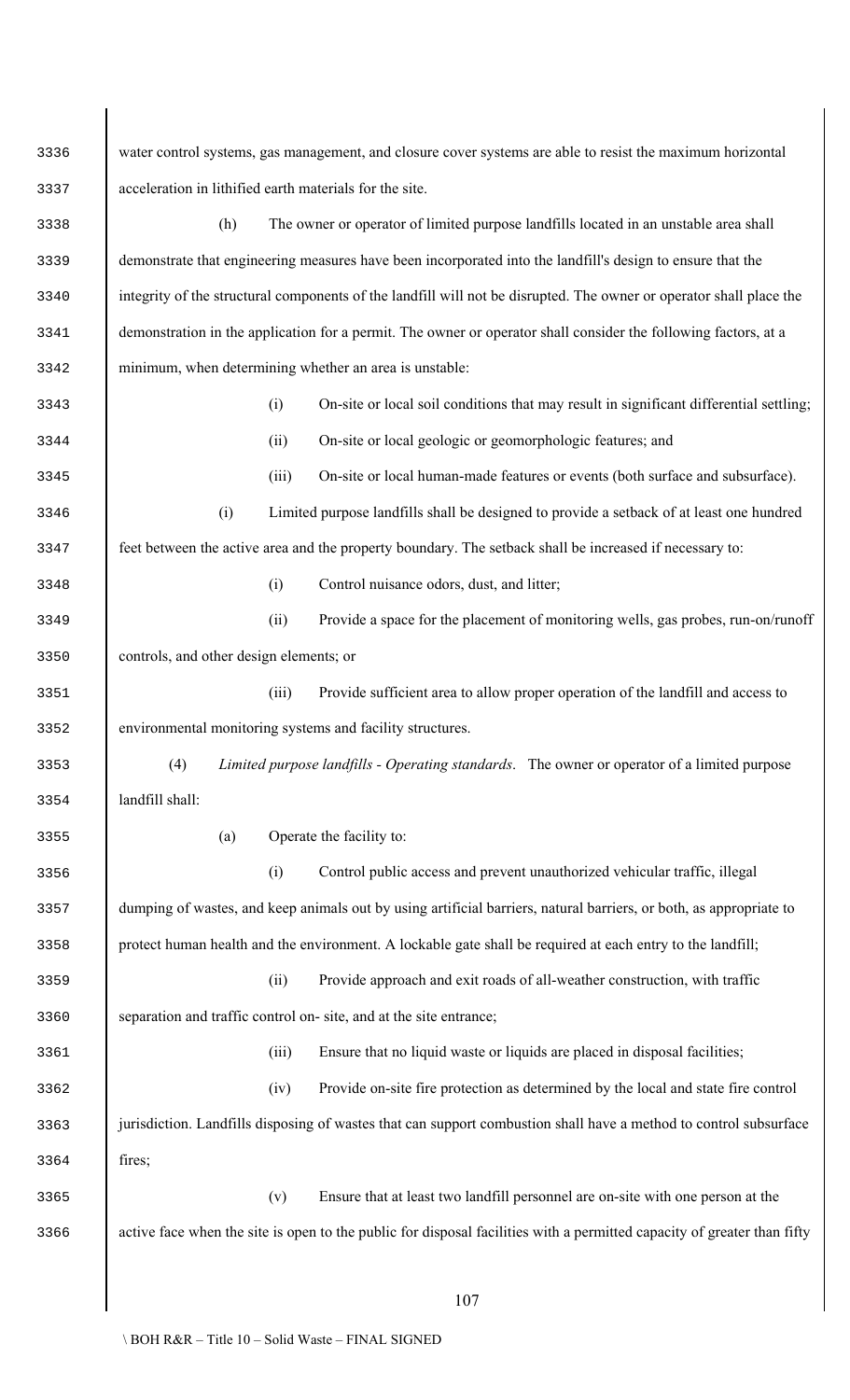thousand cubic yards per year; (vi) Provide communication between employees working at the landfill and management offices, on-site and off-site, sufficient to handle emergencies; (vii) Control fugitive dust; (viii) Perform no open burning unless permitted by the jurisdictional air pollution control agency or the department under chapter 70.94 RCW, Washington Clean Air Act; (ix) Collect scattered litter as necessary to prevent vector harborage, a fire hazard, aesthetic impacts, or adversely affect wildlife or its habitat; (x) Prohibit scavenging; (xi) Ensure that reserve operational equipment shall be available to maintain and meet these standards; and (xii) Ensure that operations do not endanger any containment or monitoring structures such as liners, leachate collection systems, surface water control systems, gas management, cover systems and monitoring wells. (b) Operate the facility in compliance with the following operating standards unless a demonstration can be made during the permitting process that due to the nature, source of the waste, or quality of the leachate generated, these standards are not necessary for the protection of human health or the environment: (i) Implement a program at the facility for detecting and preventing the disposal of dangerous waste fully regulated under chapter 173-303 WAC, municipal solid waste and other prohibited wastes. This program shall include, at a minimum: (A) Random inspections of incoming loads unless the owner or operator 3388 takes other steps (for example, instituting source controls restricting the type of waste received) to ensure that incoming loads do not contain prohibited wastes. Random inspections shall include: (I) Discharging a random waste load onto a suitable surface, or portion of the tipping area. A suitable surface shall be chosen to avoid interference with operations, so that sorted waste can be distinguished from other loads of uninspected waste, to avoid litter, and to contain runoff; (II) The contents of the load shall be visually inspected prior to actual disposal of the waste. The facility owner or operator shall return prohibited waste to the hauler, arrange for disposal of prohibited wastes at a facility permitted to manage those wastes, or take other measures to prevent disposal of the prohibited waste at the facility;. (B) Maintaining records of inspections, or the results of other procedures if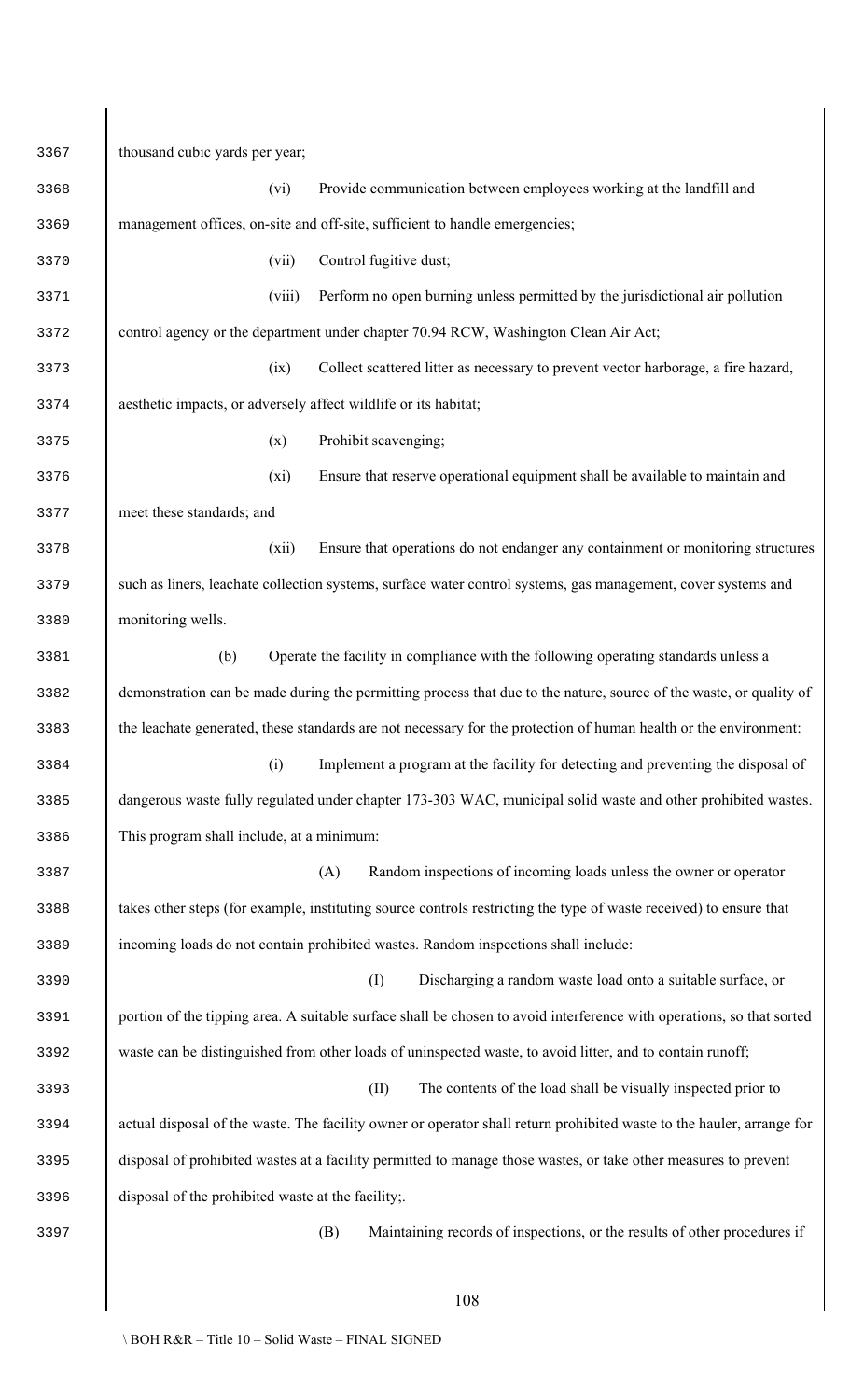| 3398 | appropriate;                                                                                                     |
|------|------------------------------------------------------------------------------------------------------------------|
| 3399 | (C)<br>Training facility personnel to recognize regulated dangerous waste,                                       |
| 3400 | prohibited polychlorinated biphenyls (PCB) wastes and other prohibited wastes; and                               |
| 3401 | (D)<br>Immediate notification of the department and the jurisdictional health                                    |
| 3402 | department if a regulated dangerous waste or prohibited PCB waste is discovered at the facility.                 |
| 3403 | Thoroughly compact the solid waste before succeeding layers are added except<br>(ii)                             |
| 3404 | for the first lift over a liner.                                                                                 |
| 3405 | Cover disposed waste to control disease vectors, fires, nuisance odors, blowing<br>(iii)                         |
| 3406 | litter, and scavenging. Putrescible waste shall be covered at the end of each operating day, or at more frequent |
| 3407 | intervals if necessary. The jurisdictional health department may grant a temporary waiver, not to exceed three   |
| 3408 | months, from the requirement of this subsection if the owner or operator demonstrates that there are extreme     |
| 3409 | seasonal climatic conditions that make meeting such requirements impractical. Materials used for cover shall be: |
| 3410 | At least six inches (15 cm) of earthen material, such as soils; or<br>(A)                                        |
| 3411 | Alternative materials or an alternative thickness other than at least six<br>(B)                                 |
| 3412 | inches (15 cm) of earthen material as approved by the jurisdictional health department when the owner or         |
| 3413 | operator demonstrates that the alternative material or thickness will control vectors, fires, nuisance odors,    |
| 3414 | blowing litter, scavenging, provide adequate access for heavy vehicles, and will not adversely affect gas or     |
| 3415 | leachate composition and controls.                                                                               |
| 3416 | Prevent or control on-site populations of disease vectors using techniques<br>(iv)                               |
| 3417 | appropriate for the protection of human health and the environment; and                                          |
| 3418 | (v)<br>Implement a program at the facility to control and monitor explosive gases and                            |
| 3419 | to respond to the detection of explosive gases in a manner that ensures protection of human health. This program |
| 3420 | shall include, at a minimum:                                                                                     |
| 3421 | Ensure that explosive gases generated by the facility do not exceed:<br>(A)                                      |
| 3422 | (1)<br>Twenty-five percent of the lower explosive limit for the gases in                                         |
| 3423 | facility structures (excluding the gas control or recovery system components);                                   |
| 3424 | (II)<br>The lower explosive limit in soil gases or in ambient air for the                                        |
| 3425 | gases at the property boundary or beyond; and                                                                    |
| 3426 | (III)<br>One hundred parts per million by volume of hydrocarbons                                                 |
| 3427 | (expressed as methane) in off-site structures;                                                                   |
| 3428 | A routine explosive gas-monitoring program to ensure that all standards<br>(B)                                   |
|      |                                                                                                                  |
|      | 109                                                                                                              |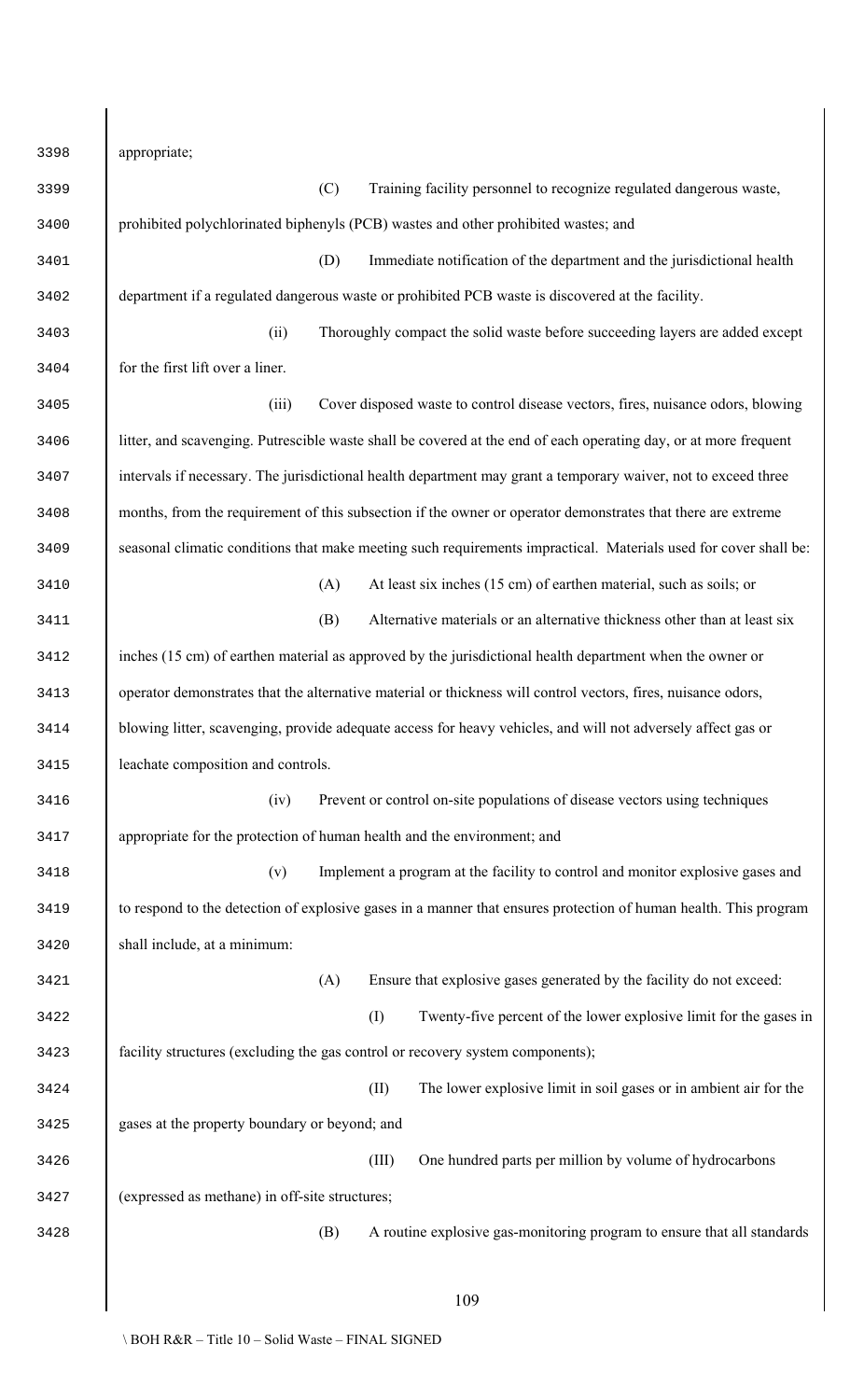| 3429 | are met. The minimum frequency for monitoring is quarterly. The type and frequency of monitoring shall be            |
|------|----------------------------------------------------------------------------------------------------------------------|
| 3430 | determined based on the following factors:                                                                           |
| 3431 | Soil conditions;.<br>(I)                                                                                             |
| 3432 | (II)<br>The hydrogeologic conditions surrounding the facility;                                                       |
| 3433 | The hydraulic conditions surrounding the facility; and<br>(III)                                                      |
| 3434 | (IV)<br>The location of facility structures and property boundaries;                                                 |
| 3435 | (C)<br>If explosive gas levels exceed those of this subsection take all necessary                                    |
| 3436 | steps to ensure protection of human health including:                                                                |
| 3437 | (I)<br>Notifying the jurisdictional health department;                                                               |
| 3438 | (II)<br>Monitoring off-site structures;                                                                              |
| 3439 | (III)<br>Monitoring explosive gas levels daily, unless otherwise                                                     |
| 3440 | authorized by the jurisdictional health department;                                                                  |
| 3441 | (IV)<br>Evacuation of buildings affected by landfill gas until determined                                            |
| 3442 | to be safe for occupancy;                                                                                            |
| 3443 | (V)<br>Within seven calendar days of the explosive gas levels                                                        |
| 3444 | detection, placing in the operating record the explosive gas levels detected and a description of the steps taken to |
| 3445 | protect human health and provide written notification to the jurisdictional health department; and                   |
| 3446 | Within sixty days of the explosive gas levels detection,<br>(VI)                                                     |
| 3447 | implementing a remediation plan for the explosive gas releases, describing the nature and extent of the problem      |
| 3448 | and the remedy. This shall be sent to the jurisdictional health department for approval as an amendment to the       |
| 3449 | plan of operation. A copy of the remediation plan shall be placed in the operating record;                           |
| 3450 | Construction and decommissioning of all gas monitoring and extraction<br>(D)                                         |
| 3451 | wells in a manner that protects ground water and meets the requirements of chapter 173-160 WAC, Minimum              |
| 3452 | standards for construction and maintenance of wells;                                                                 |
| 3453 | Inspect and maintain the facility to prevent malfunctions and deterioration, operator<br>(c)                         |
| 3454 | errors, and discharges that may cause or lead to the release of wastes to the environment or cause a threat to       |
| 3455 | human health. The inspections shall be at least weekly, unless an alternate schedule is approved by the              |
| 3456 | jurisdictional health department as part of the permitting process. The owner or operator shall keep an inspection   |
| 3457 | report or summary including at least the date and time of inspection, the printed name and the signature of the      |
| 3458 | inspector, a notation of observations made, and the date and nature of any repairs or corrective actions;            |
| 3459 | Maintain daily operating records on the weights (or volumes), number of vehicles<br>(d)                              |
|      |                                                                                                                      |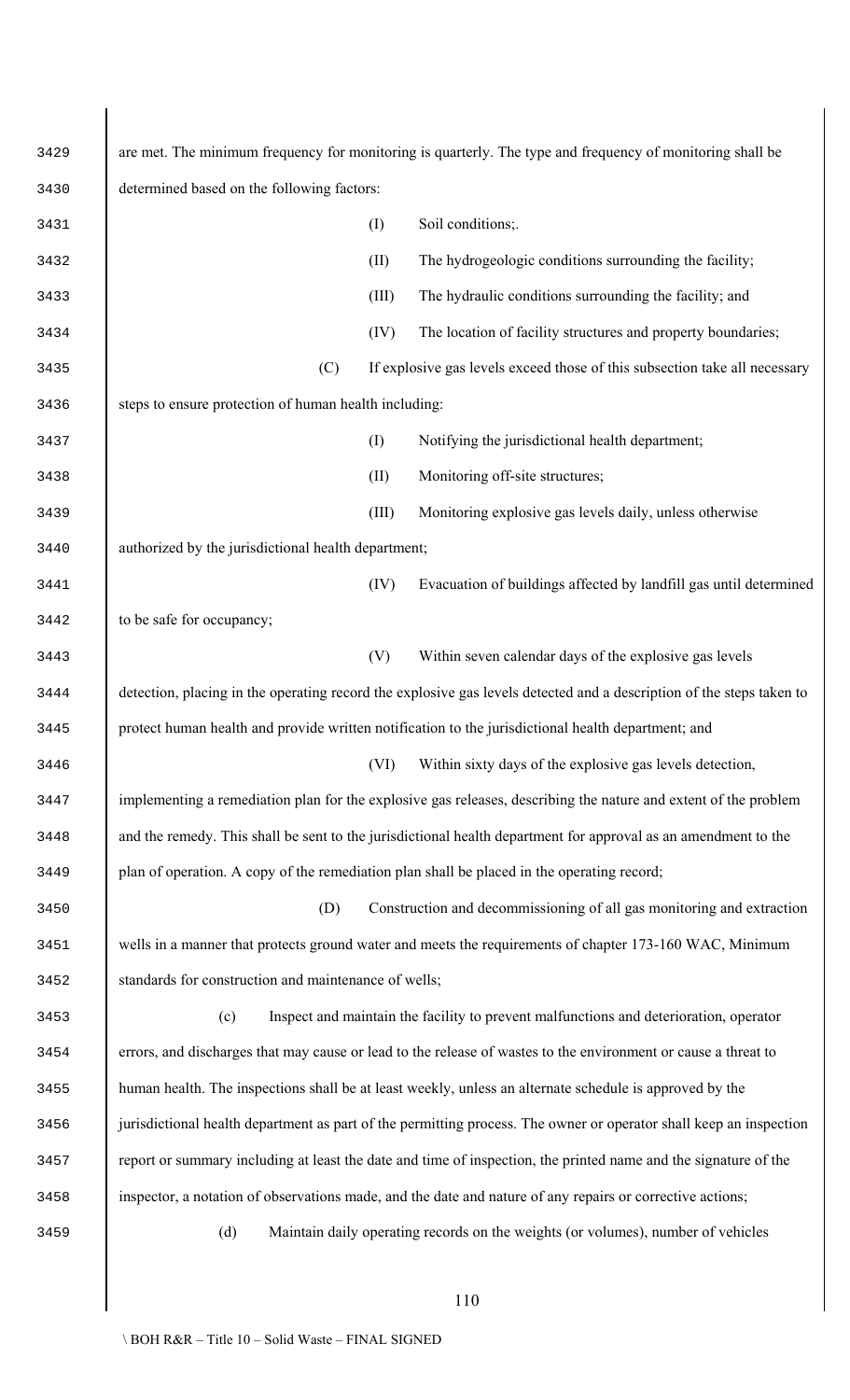| 3460 | entering and the types of wastes received. Facility inspection reports shall be maintained in the operating record. |  |  |  |  |  |
|------|---------------------------------------------------------------------------------------------------------------------|--|--|--|--|--|
| 3461 | Significant deviations from the plan of operation shall be noted on the operating record. Records shall be          |  |  |  |  |  |
| 3462 | maintained for a minimum of five years and shall be available upon request by the jurisdictional health             |  |  |  |  |  |
| 3463 | department;                                                                                                         |  |  |  |  |  |
| 3464 | Prepare and submit a copy of an annual report to the jurisdictional health department and<br>(e)                    |  |  |  |  |  |
| 3465 | the department by April 1st of each year. The annual report shall cover landfill activities during the previous     |  |  |  |  |  |
| 3466 | calendar year and shall include the following information:                                                          |  |  |  |  |  |
| 3467 | Name and address of the facility;<br>(i)                                                                            |  |  |  |  |  |
| 3468 | Calendar year covered by the report;<br>(ii)                                                                        |  |  |  |  |  |
| 3469 | (iii)<br>Annual quantity and type of waste accepted in tons or cubic yards with an                                  |  |  |  |  |  |
| 3470 | estimate of density in pounds per cubic yard;                                                                       |  |  |  |  |  |
| 3471 | Results of ground water monitoring in accordance with WAC 173-350-500;<br>(iv)                                      |  |  |  |  |  |
| 3472 | Applicable financial assurance reviews and audit findings in accordance with<br>(v)                                 |  |  |  |  |  |
| 3473 | WAC 173-350-600; and                                                                                                |  |  |  |  |  |
| 3474 | Any additional information required by the jurisdictional health department as a<br>(vi)                            |  |  |  |  |  |
| 3475 | condition of the permit;                                                                                            |  |  |  |  |  |
| 3476 | Develop, keep, and abide by a plan of operation approved as part of the permitting<br>(f)                           |  |  |  |  |  |
| 3477 | process. The plan shall describe the operation of the facility and shall convey to site operating personnel the     |  |  |  |  |  |
| 3478 | concept of operation intended by the designer. The plan of operation shall be available for inspection at the       |  |  |  |  |  |
| 3479 | request of the jurisdictional health department. If necessary, the plan shall be modified with the approval, or at  |  |  |  |  |  |
| 3480 | the direction of the jurisdictional health department. Each plan of operation shall contain:                        |  |  |  |  |  |
| 3481 | A description of the types of solid waste to be handled at the facility;<br>(i)                                     |  |  |  |  |  |
| 3482 | A description of how solid wastes are to be handled on-site during its active life<br>(ii)                          |  |  |  |  |  |
| 3483 | including:                                                                                                          |  |  |  |  |  |
| 3484 | The acceptance criteria that will be applied to the waste;<br>(A)                                                   |  |  |  |  |  |
| 3485 | Procedures for ensuring only the waste described will be accepted;<br>(B)                                           |  |  |  |  |  |
| 3486 | (C)<br>Procedures for handling unacceptable wastes; and                                                             |  |  |  |  |  |
| 3487 | (D)<br>Unloading and staging areas, transportation, routine filling, compaction,                                    |  |  |  |  |  |
| 3488 | grading, cover or other vector controls, and housekeeping;                                                          |  |  |  |  |  |
| 3489 | (iii)<br>A description of how equipment, structures and other systems, including                                    |  |  |  |  |  |
| 3490 | leachate collection, gas collection, run- on/runoff controls, and hydraulic gradient control systems, are to be     |  |  |  |  |  |
|      |                                                                                                                     |  |  |  |  |  |
|      | 111                                                                                                                 |  |  |  |  |  |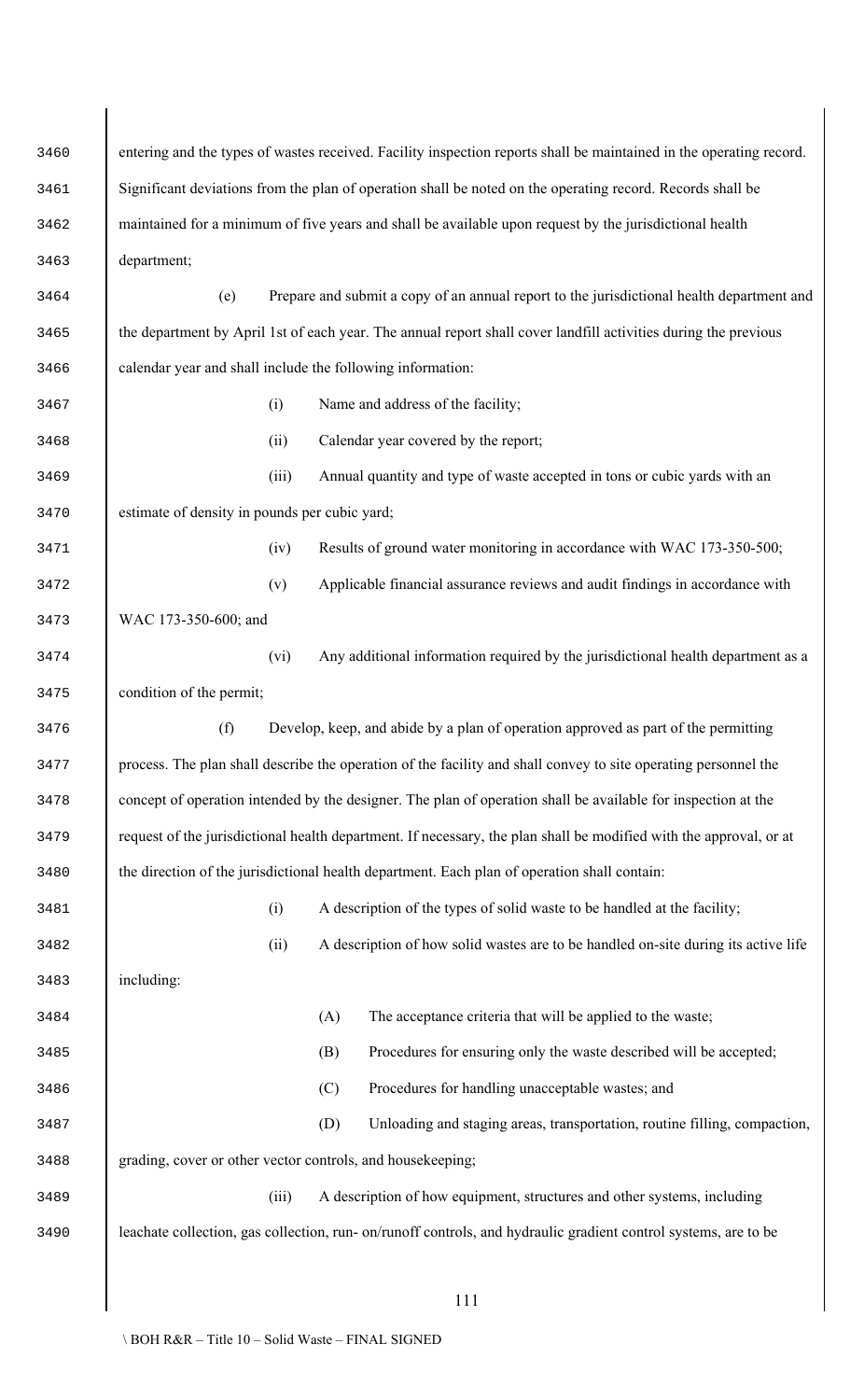| 3491 | inspected and maintained, including the frequency of inspection and inspection logs;                                    |  |  |  |  |  |
|------|-------------------------------------------------------------------------------------------------------------------------|--|--|--|--|--|
| 3492 | Safety and emergency plans including;<br>(iv)                                                                           |  |  |  |  |  |
| 3493 | Procedures for fire (including subsurface fires) prevention, a description<br>(A)                                       |  |  |  |  |  |
| 3494 | of fire protection equipment available on-site and actions to take if there is a fire or explosion;                     |  |  |  |  |  |
| 3495 | Actions to take if leaks are detected or for other releases, such as failure<br>(B)                                     |  |  |  |  |  |
| 3496 | of runoff containment system, if such systems are required;                                                             |  |  |  |  |  |
| 3497 | The forms for recording weights and volumes; and<br>(v)                                                                 |  |  |  |  |  |
| 3498 | Other such details to demonstrate that the landfill will be operated in accordance<br>(vi)                              |  |  |  |  |  |
| 3499 | with this subsection and as required by the jurisdictional health department.                                           |  |  |  |  |  |
| 3500 | Limited purpose landfills - Ground water monitoring requirements. Limited purpose landfills<br>(5)                      |  |  |  |  |  |
| 3501 | are subject to the ground water monitoring requirements of WAC 173-350-500.                                             |  |  |  |  |  |
| 3502 | Limited purpose landfills - Closure requirements. The following closure requirements apply in<br>(6)                    |  |  |  |  |  |
| 3503 | full to facilities with limited purpose landfills:                                                                      |  |  |  |  |  |
| 3504 | The owner or operator shall notify the jurisdictional health department, and where<br>(a)                               |  |  |  |  |  |
| 3505 | applicable, the financial assurance instrument provider, one hundred eighty days in advance of closure of the           |  |  |  |  |  |
| 3506 | facility, or any portion thereof. The facility, or any portion thereof, shall close in a manner that:                   |  |  |  |  |  |
| 3507 | (i) Minimizes the need for further maintenance;                                                                         |  |  |  |  |  |
| 3508 | (ii)<br>Controls, minimizes, or eliminates threats to human health and the environment                                  |  |  |  |  |  |
| 3509 | from post-closure escape of solid waste constituents, leachate, landfill gases, contaminated runoff, or waste           |  |  |  |  |  |
| 3510 | decomposition products to the ground, ground water, surface water, and the atmosphere; and                              |  |  |  |  |  |
| 3511 | Prepares the facility, or any portion thereof, for the post-closure period.<br>(iii)                                    |  |  |  |  |  |
| 3512 | The owner or operator shall commence implementation of the closure plan in part or<br>(b)                               |  |  |  |  |  |
| 3513 | whole within thirty days after receipt of the final volume of waste and/or attaining the final landfill elevation at    |  |  |  |  |  |
| 3514 | part of or at the entire landfill as identified in the approved facility closure plan unless otherwise specified in the |  |  |  |  |  |
| 3515 | closure plan.                                                                                                           |  |  |  |  |  |
| 3516 | (c)<br>The owner or operator shall not accept waste, including inert wastes, for disposal or for                        |  |  |  |  |  |
| 3517 | use in closure except as identified in the closure plan approved by the jurisdictional health department.               |  |  |  |  |  |
| 3518 | (d)<br>The owner or operator shall develop, keep, and abide by a closure plan approved by the                           |  |  |  |  |  |
| 3519 | jurisdictional health department as part of the permitting process. At a minimum, the closure plan shall include        |  |  |  |  |  |
| 3520 | the following information:                                                                                              |  |  |  |  |  |
| 3521 | (i)<br>A description of the final closure cover, designed in accordance with subsection                                 |  |  |  |  |  |
|      |                                                                                                                         |  |  |  |  |  |
|      | 112                                                                                                                     |  |  |  |  |  |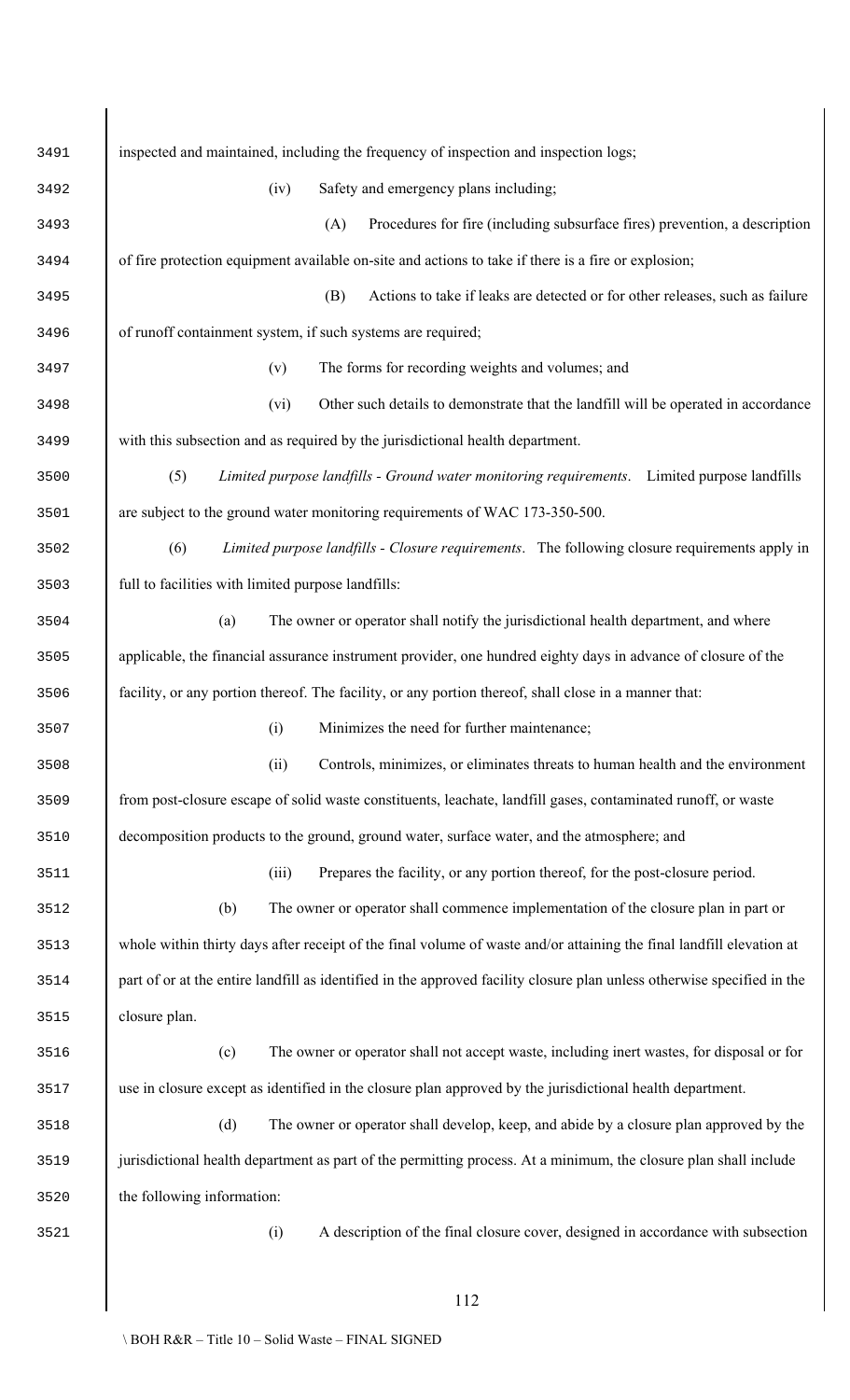| 3522 | $(3)(e)$ of this section, the methods and procedures to be used to install the closure cover, sources of borrow     |
|------|---------------------------------------------------------------------------------------------------------------------|
| 3523 | materials for the closure cover, and a schedule or description of the time required for completing closure          |
| 3524 | activities;                                                                                                         |
| 3525 | Projected time intervals at which sequential partial closure and final closure are<br>(ii)                          |
| 3526 | to be implemented;                                                                                                  |
| 3527 | A description of the activities and procedures that will be used to ensure<br>(iii)                                 |
| 3528 | compliance with (a) through (g) of this subsection; and                                                             |
| 3529 | Identify closure cost estimates and projected fund withdrawal intervals for the<br>(iv)                             |
| 3530 | associated closure costs, from the approved financial assurance instrument.                                         |
| 3531 | The owner or operator shall submit final engineering closure plans, in accordance with<br>(e)                       |
| 3532 | the approved closure plan and all approved amendments, for review, comment, and approval by the jurisdictional      |
| 3533 | health department.                                                                                                  |
| 3534 | (f)<br>When landfill closure is completed in part or whole, the owner or operator shall submit                      |
| 3535 | the following to the jurisdictional health department:                                                              |
| 3536 | Landfill closure plan sheets signed by a professional engineer registered in the<br>(i)                             |
| 3537 | state of Washington and modified as necessary to represent as-built changes to final closure construction for the   |
| 3538 | landfill, or a portion thereof, as approved in the closure plan; and                                                |
| 3539 | Certification by the owner or operator, and a professional engineer registered in<br>(ii)                           |
| 3540 | the state of Washington, that the landfill, or a portion thereof has been closed in accordance with the approved    |
| 3541 | closure plan.                                                                                                       |
| 3542 | The owner or operator shall record maps and a statement of fact concerning the location<br>(g)                      |
| 3543 | of the disposal facility as part of the deed with the county auditor not later than three months after closure.     |
| 3544 | (h)<br>The jurisdictional health department shall notify the owner or operator, the department,                     |
| 3545 | and the financial assurance instrument provider, of the date when the jurisdictional health department has verified |
| 3546 | that the facility, or a portion thereof, has been closed in accordance with the specifications of the approved      |
| 3547 | closure plan and the closure requirements of this section, at which time the post-closure period shall commence.    |
| 3548 | Limited purpose landfills - Post-closure requirements. The following post-closure<br>(7)                            |
| 3549 | requirements apply in full to facilities with limited purpose landfills:                                            |
| 3550 | The owner or operator shall provide post-closure activities to allow for continued facility<br>(a)                  |
| 3551 | maintenance and monitoring of air, land, and water for a period of twenty years, or as long as necessary for the    |
| 3552 | landfill to stabilize and to protect human health and the environment. For disposal facilities, post-closure care   |
|      |                                                                                                                     |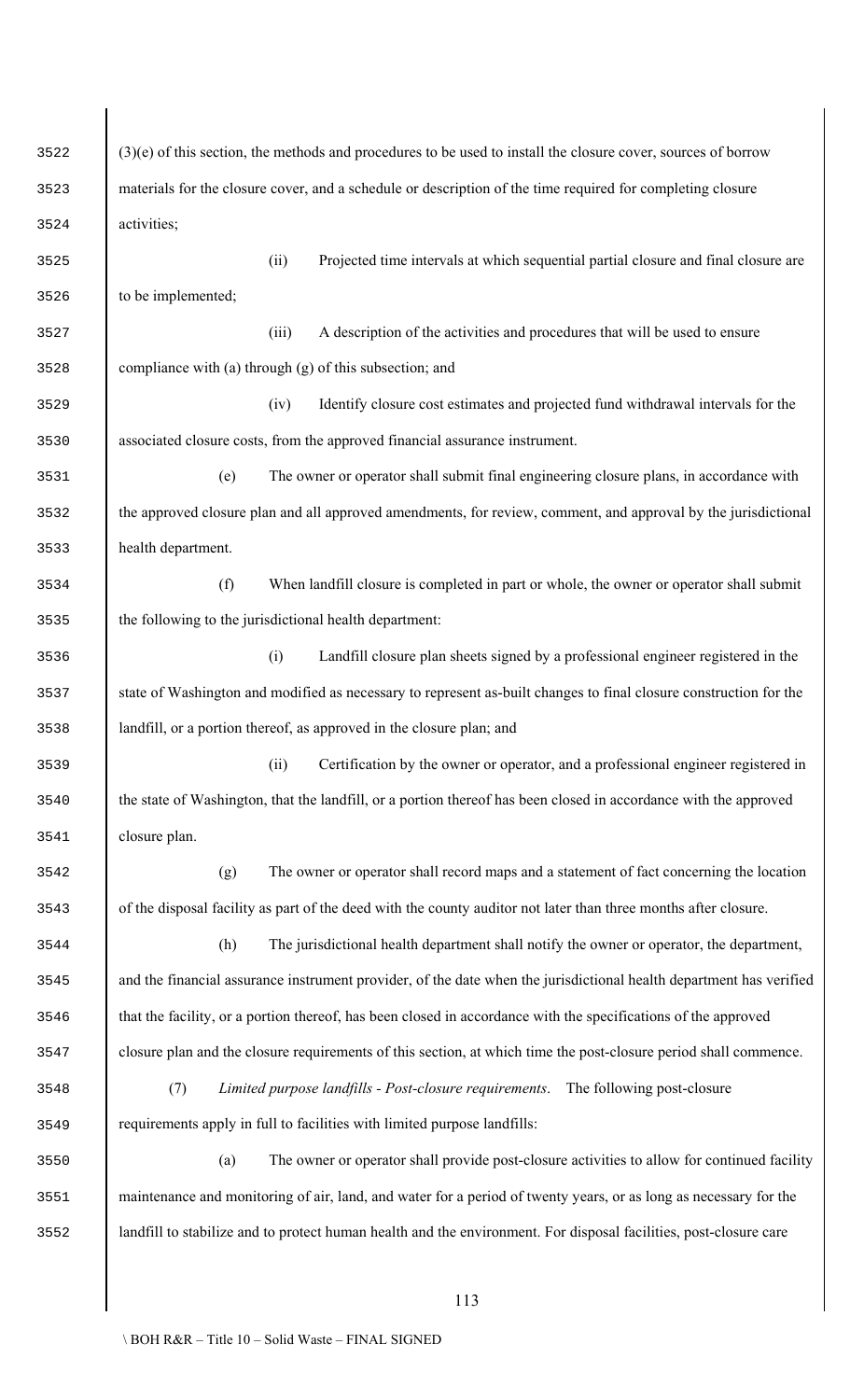includes at least the following: (i) Maintaining the integrity and effectiveness of any final closure cover, including making repairs to the closure cover as necessary to correct the effects of settlement, subsidence, erosion, or other events, maintaining the vegetative cover, and preventing run-on and runoff from eroding or otherwise damaging the final closure cover; (ii) General maintenance of the facility and facility structures for their intended use; (iii) Monitoring ground water, surface water, leachate, or other waters in accordance with the requirements of WAC 173-350- 500 and the approved monitoring plan, including remedial measures if applicable, and maintaining all monitoring systems;. (iv) Monitoring landfill gas and maintaining and operating the gas collection and control systems; (v) Maintaining, operating, and monitoring hydraulic gradient controls systems if applicable; (vi) Monitoring settlement; and (vii) Any other activities deemed appropriate by the jurisdictional health department. (b) The owner or operator shall commence post-closure activities for the facility, or portion thereof, after completion of closure activities outlined in subsection (6)of this section. The jurisdictional health department may direct that post-closure activities cease until the owner or operator receives a notice to proceed with post-closure activities. (c) The owner or operator shall develop, keep, and abide by a post-closure plan approved by the jurisdictional health department as a part of the permitting process. The post- closure plan shall: (i) Address facility maintenance and monitoring activities for at least a twenty-year period or until the landfill becomes stabilized (i.e., little or no settlement, gas production or leachate generation), and monitoring of ground water, surface water, gases and settlement can be safely discontinued; and (ii) Project time intervals at which post-closure activities are to be implemented, and identify post-closure cost estimates and projected fund withdrawal intervals from the selected financial assurance instrument, where applicable, for the associated post-closure costs. (d) The owner or operator shall complete post-closure activities for the facility, or portion thereof, in accordance with the approved post-closure plan and schedule, or the plan shall be so amended with the approval of the jurisdictional health department. The jurisdictional health department may direct facility post-closure activities, in part or completely, to cease until the post-closure plan has been amended and has received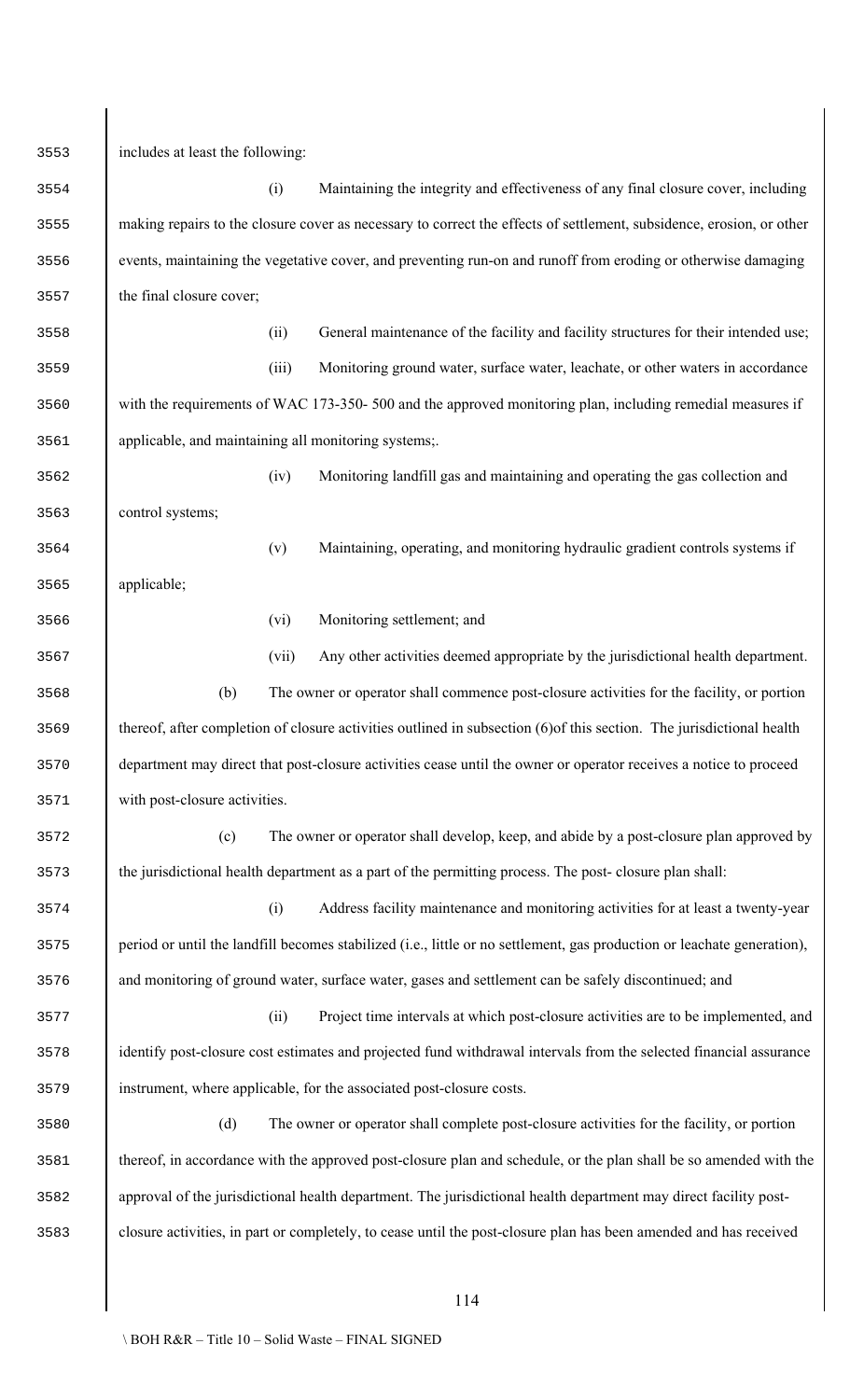written approval by the health department. (e) When post-closure activities are complete, the owner or operator shall submit a certification to the jurisdictional health department, signed by the owner or operator, and a professional engineer registered in the state of Washington stating why post-closure activities are no longer necessary. (f) If the jurisdictional health department finds that post-closure monitoring has established that the landfill is stabilized, the health department may authorize the owner or operator to discontinue post- closure maintenance and monitoring activities. (g) The jurisdictional health department shall notify the owner or operator, the department, and the financial assurance instrument provider, of the date when the jurisdictional health department has verified that the facility has completed post-.closure activities in accordance with the specifications of the approved post- closure plan. (8) *Limited purpose landfills - Financial assurance requirements.* (a) Financial assurance is required for all limited purpose landfills. (b) Each owner or operator shall establish a financial assurance mechanism in accordance 3598 with WAC 173-350-600 that will accumulate funds equal to the closure and post-closure cost estimates over the life of the landfill, or over the life of each landfill unit if closed discretely. (c) No owner or operator shall commence or continue disposal operations in any part of a facility subject to this section until a financial assurance instrument has been provided for closure and post- closure activities in conformance with WAC 173-350-600. (9) *Limited purpose landfills - Permit application contents*. The owner or operator shall obtain a solid waste permit from the jurisdictional health department. All applications for permits shall be in accordance with the procedures established in WAC 173-350-710. In addition to the requirements of WAC 173-350-710 and 173-350-715, each application for a permit shall contain: (a) Demonstrations that the facility meets the location standards of subsection (2) of this section; (b) Documentation that all owners of property located within one thousand feet of the facility property boundary have been notified that the proposed facility may impact their ability to construct water supply wells, in accordance with chapter 173-160 WAC, Minimum standards for construction and maintenance of wells; (c) Engineering reports/plans and specifications that address the design standards of subsection (3) of this section;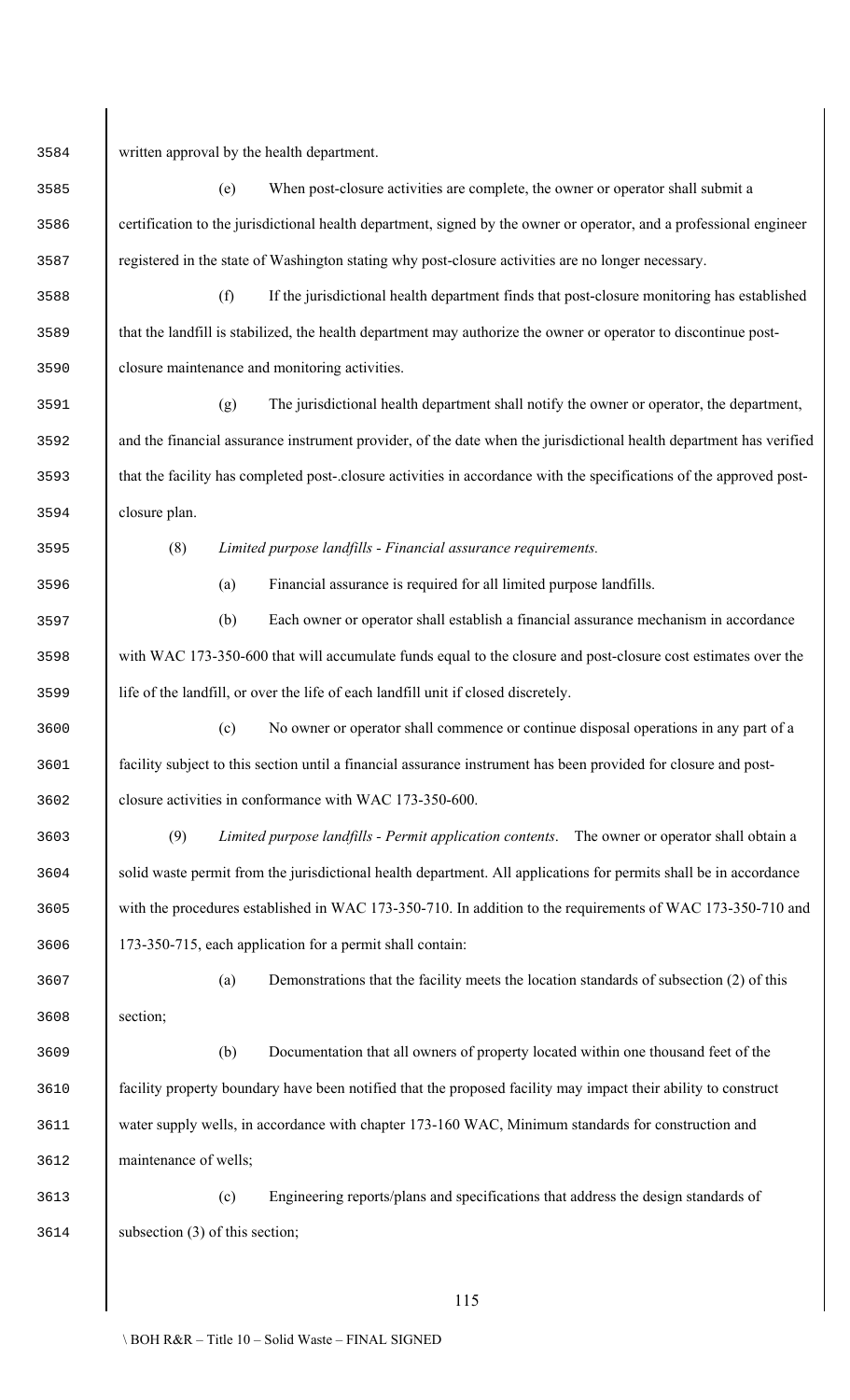section;

(d) A plan of operation meeting the requirements of subsection (4) of this section;

(e) Hydrogeologic reports and plans that address the requirements of subsection (5) of this

 (f) A closure plan meeting the requirements of subsection (6) of this section; (g) A post-closure plan meeting the requirements of subsection (7) of this section; and (h) Documentation as needed to meet the financial assurance requirements of subsection (8)

of this section.

 (10) *Limited purpose landfills - Construction records*. The owner or operator of a limited purpose landfill shall provide copies of the construction record drawings for engineered facilities at the site and a report documenting facility construction, including the results of observations and testing carried out as part of the construction quality assurance plan, to the jurisdictional health department and the department. Facilities shall not commence operation until the jurisdictional health department has determined that the construction was completed in accordance with the approved engineering report/plans and specifications and has approved the construction documentation in writing.

 **173-350-410 Inert waste landfills.** (1) *Inert waste landfills - Applicability*. These standards apply to landfills that receive only inert wastes, as identified pursuant to WAC 173-350-990, including facilities that use inert wastes as a component of fill. In accordance with RCW 70.95.305, facilities with a total capacity of two hundred fifty cubic yards or less of inert wastes are categorically exempt from solid waste handling permitting and other requirements of this section, provided that the inert waste landfill is operated in compliance with the performance standards of WAC 173-350-040. An owner or operator that does not comply with the performance standards of WAC 173-350-040 is required to obtain a permit from the jurisdictional health department, and may be subject to the penalty provisions of RCW 70.95.315.

 (2) *Inert waste landfills - Location standards*. All inert waste landfills shall be located to meet the following requirements. No inert waste landfill's active area shall be located:

- (a) On an unstable slope;
- (b) Closer than ten feet from the facility property line;

(c) Closer than one hundred feet to a drinking water supply well; or

 (d) In a channel migration zone as defined in WAC 173-350- 100, or within one hundred feet measured horizontally, of a stream, lake, pond, river, or saltwater body, nor in any wetland nor any public land that is being used by a public water system for watershed control for municipal drinking water purposes in accordance with WAC 248-54-660(4).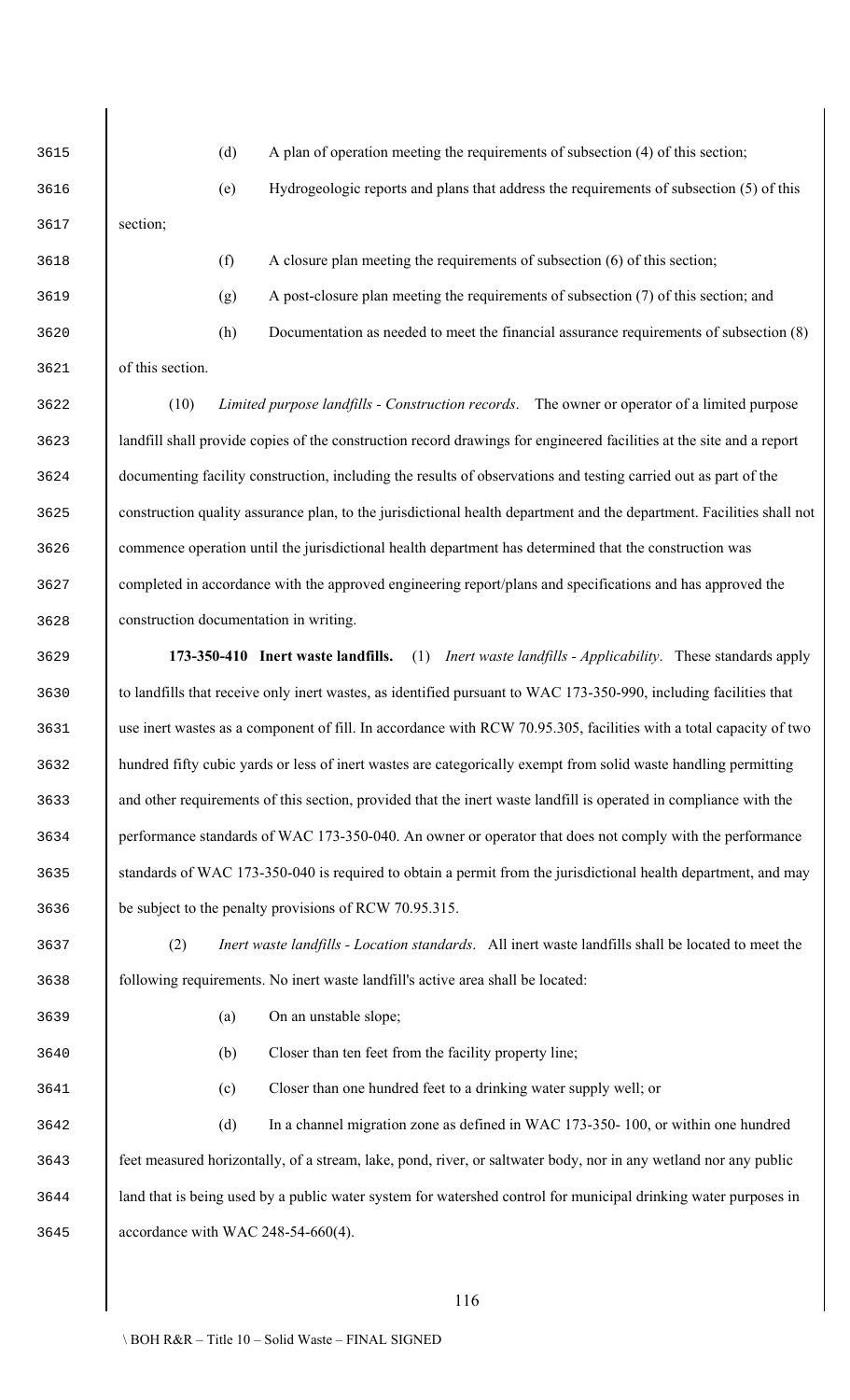| 3646 | (3)<br><i>Inert waste landfills - Design standards.</i> The owner or operator of an inert waste landfill shall       |  |  |  |  |  |  |  |
|------|----------------------------------------------------------------------------------------------------------------------|--|--|--|--|--|--|--|
| 3647 | prepare engineering reports/plans and specifications to address the design standards of this subsection. The         |  |  |  |  |  |  |  |
| 3648 | existing site topography, including the location and approximate thickness and nature of any existing waste, the     |  |  |  |  |  |  |  |
| 3649 | vertical and horizontal limits of excavation and waste placement, final closure elevation and grades, and the        |  |  |  |  |  |  |  |
| 3650 | design capacity of each landfill unit, total design capacity, and future use of the facility after closure, shall be |  |  |  |  |  |  |  |
| 3651 | included. Inert waste landfills shall be designed and constructed to:                                                |  |  |  |  |  |  |  |
| 3652 | Ensure that all waste is above the seasonal high level of ground water. For the purpose of<br>(a)                    |  |  |  |  |  |  |  |
| 3653 | this section, ground water includes any water-bearing unit which is horizontally and vertically extensive,           |  |  |  |  |  |  |  |
| 3654 | hydraulically recharged, and volumetrically significant;                                                             |  |  |  |  |  |  |  |
| 3655 | Maintain a stable site; and<br>(b)                                                                                   |  |  |  |  |  |  |  |
| 3656 | Manage surface water, including run-on prevention and runoff conveyance, storage, and<br>(c)                         |  |  |  |  |  |  |  |
| 3657 | treatment, to protect the waters of the state;                                                                       |  |  |  |  |  |  |  |
| 3658 | (4)<br><i>Inert waste landfills - Operating standards.</i> The owner or operator of an inert waste landfill          |  |  |  |  |  |  |  |
| 3659 | shall:                                                                                                               |  |  |  |  |  |  |  |
| 3660 | Operate the facility to:<br>(a)                                                                                      |  |  |  |  |  |  |  |
| 3661 | Control public access and prevent unauthorized vehicular traffic and illegal<br>(i)                                  |  |  |  |  |  |  |  |
| 3662 | dumping of wastes;                                                                                                   |  |  |  |  |  |  |  |
| 3663 | Implement a program at the facility capable of detecting and preventing noninert<br>(ii)                             |  |  |  |  |  |  |  |
| 3664 | wastes from being accepted or mixed with inert waste;                                                                |  |  |  |  |  |  |  |
| 3665 | Handle all inert waste in a manner that is in compliance with the performance<br>(iii)                               |  |  |  |  |  |  |  |
| 3666 | standards of WAC 173-350-040;                                                                                        |  |  |  |  |  |  |  |
| 3667 | Handle all inert waste in a manner that controls fugitive dust and is protective of<br>(iv)                          |  |  |  |  |  |  |  |
| 3668 | waters of the state; and                                                                                             |  |  |  |  |  |  |  |
| 3669 | Prevent unstable conditions resulting from their activities;<br>(v)                                                  |  |  |  |  |  |  |  |
| 3670 | Inspect and maintain the facility to prevent malfunctions and deterioration, operator<br>(b)                         |  |  |  |  |  |  |  |
| 3671 | errors and discharges that may cause a threat to human health. Inspections shall be as needed, but at least weekly,  |  |  |  |  |  |  |  |
| 3672 | to ensure meeting operational standards, unless an alternate schedule is approved by the jurisdictional health       |  |  |  |  |  |  |  |
| 3673 | department as part of the permitting process;                                                                        |  |  |  |  |  |  |  |
| 3674 | (c)<br>Maintain daily operating records of the quantities of inert waste disposed. In addition,                      |  |  |  |  |  |  |  |
| 3675 | record and retain information that documents that all wastes landfilled meet the criteria for inert waste. Facility  |  |  |  |  |  |  |  |
| 3676 | inspection reports shall be maintained in the operating record. Significant deviations from the plan of operation    |  |  |  |  |  |  |  |
|      |                                                                                                                      |  |  |  |  |  |  |  |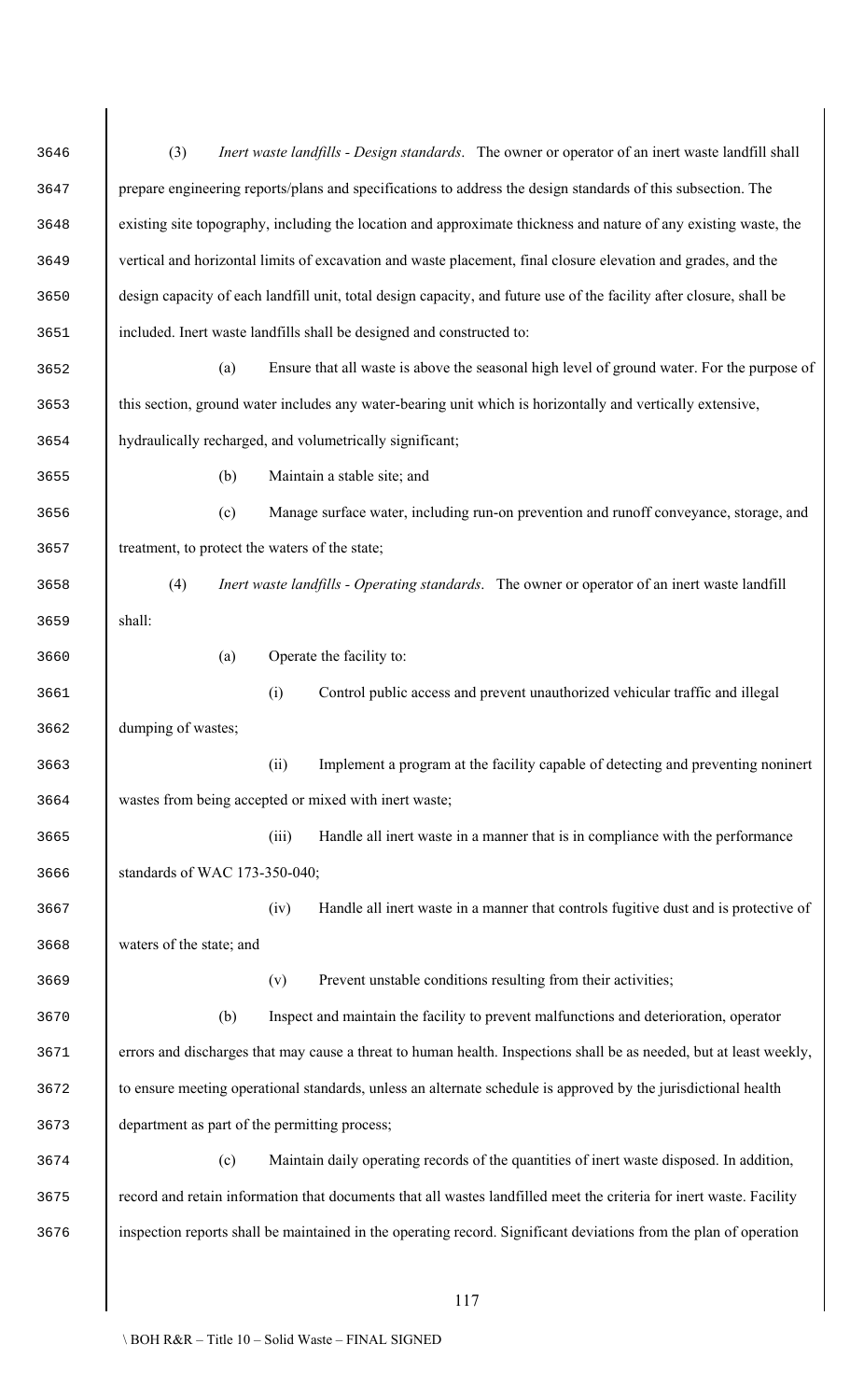| 3677 |                                                   |       | shall be noted in the operating record. Records shall be maintained for minimum of five years and shall be           |
|------|---------------------------------------------------|-------|----------------------------------------------------------------------------------------------------------------------|
| 3678 |                                                   |       | available upon request by the jurisdictional health department;                                                      |
| 3679 | (d)                                               |       | Prepare and submit a copy of an annual report to the jurisdictional health department and                            |
| 3680 |                                                   |       | the department by April 1st on forms supplied by the department. The annual report shall detail the facility's       |
| 3681 |                                                   |       | activities during the previous calendar year and shall include the following information:                            |
| 3682 |                                                   | (i)   | Name and address of the facility;                                                                                    |
| 3683 |                                                   | (ii)  | Calendar year covered by the report;                                                                                 |
| 3684 |                                                   | (iii) | Annual quantity and type of waste disposed in tons or cubic yards with an                                            |
| 3685 | estimate of density in pounds per cubic yard; and |       |                                                                                                                      |
| 3686 |                                                   | (iv)  | Any additional information required by the jurisdictional health department as a                                     |
| 3687 | condition of the permit;                          |       |                                                                                                                      |
| 3688 | (e)                                               |       | Develop, keep, and abide by a plan of operation approved as part of the permitting                                   |
| 3689 |                                                   |       | process. The plan shall describe the facility's operation and shall convey to site operating personnel the concept   |
| 3690 |                                                   |       | of operation intended by the designer. The plan of operation shall be available for inspection at the request of the |
| 3691 |                                                   |       | jurisdictional health department. If necessary, the plan shall be modified with the approval, or at the direction of |
| 3692 |                                                   |       | the jurisdictional health department. Each plan of operation shall include:                                          |
| 3693 |                                                   | (i)   | A description of the types of solid waste to be handled at the facility;                                             |
| 3694 |                                                   | (ii)  | A description of how solid wastes are to be handled on-site during its active life                                   |
| 3695 | including:                                        |       |                                                                                                                      |
| 3696 |                                                   |       | (A)<br>Acceptance criteria that will be applied to the waste;                                                        |
| 3697 |                                                   |       | Procedures for ensuring only the waste described will be accepted;<br>(B)                                            |
| 3698 |                                                   |       | Procedures for handling unacceptable wastes; and<br>(C)                                                              |
| 3699 |                                                   |       | (D)<br>Procedures for transporting and routine filling and grading;                                                  |
| 3700 |                                                   | (iii) | A description of how equipment, structures and other systems are to be inspected                                     |
| 3701 |                                                   |       | and maintained, including the frequency of inspection and inspection logs;                                           |
| 3702 |                                                   | (iv)  | Safety and emergency plans;                                                                                          |
| 3703 |                                                   | (v)   | The forms used to record weights and volumes; and                                                                    |
| 3704 |                                                   | (vi)  | Other such details to demonstrate that the facility will meet the requirements of                                    |
| 3705 |                                                   |       | this subsection and as required by the jurisdictional health department.                                             |
| 3706 | (5)                                               |       | Inert waste landfills - Ground water monitoring standards. There are no specific ground water                        |
| 3707 |                                                   |       | monitoring requirements for inert waste landfills subject to this chapter; however, inert waste landfills must meet  |
|      |                                                   |       |                                                                                                                      |
|      |                                                   |       | 118                                                                                                                  |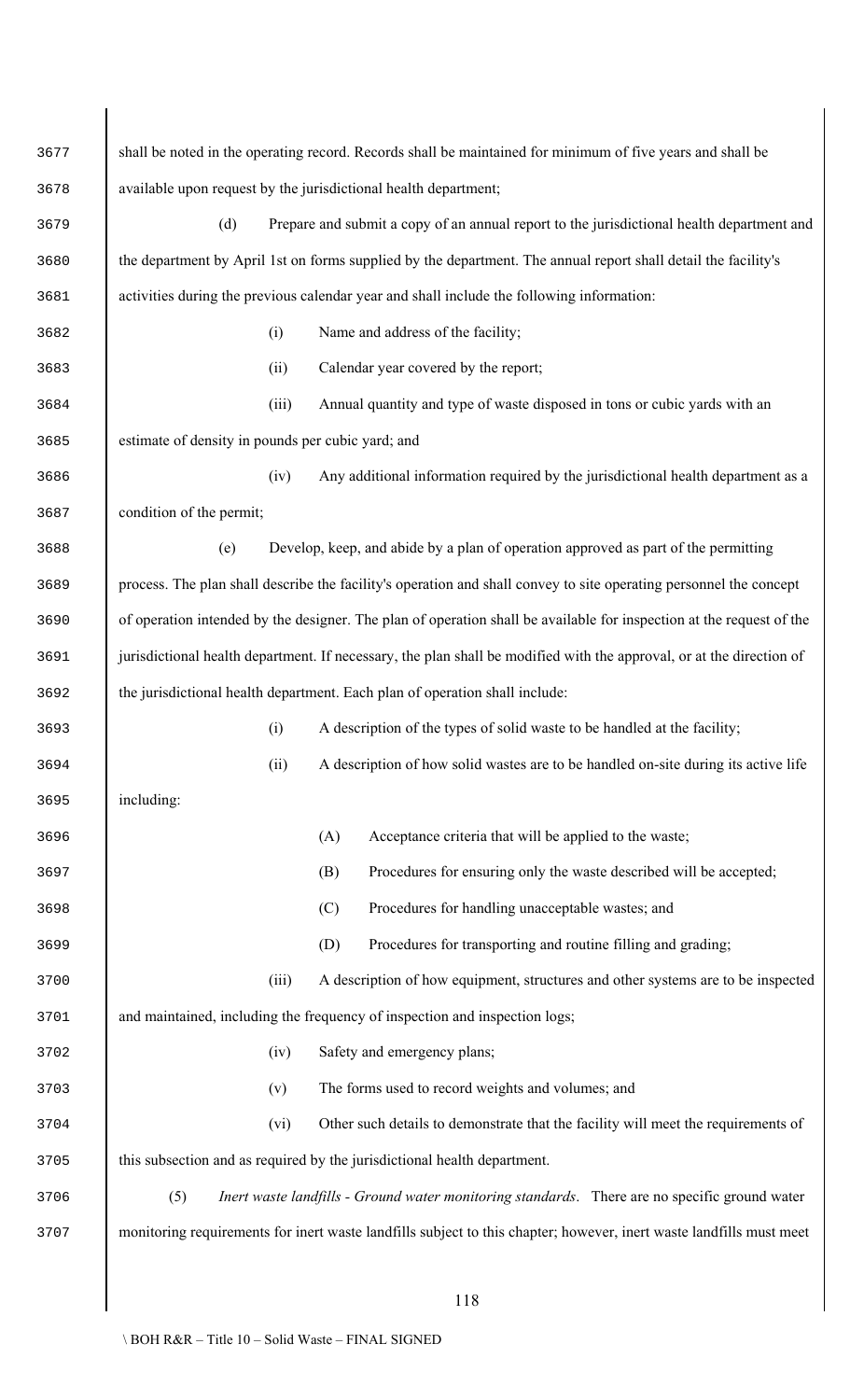| 3708 | the requirements provided under WAC 173-350-040(5).                                                                  |
|------|----------------------------------------------------------------------------------------------------------------------|
| 3709 | <i>Inert waste landfills - Closure requirements.</i> The owner or operator of an inert waste landfill<br>(6)         |
| 3710 | shall:                                                                                                               |
| 3711 | Notify the jurisdictional health department sixty days in advance of closure of the<br>(a)                           |
| 3712 | facility;                                                                                                            |
| 3713 | Close the inert waste landfill unit by leveling the wastes to the extent practicable, or as<br>(b)                   |
| 3714 | appropriate for the proposed future use, and fill all voids which could pose a physical threat for persons, or which |
| 3715 | provide disease vector harborages. The inert waste landfills shall be closed in a manner to control fugitive dust    |
| 3716 | and protect the waters of the state; and                                                                             |
| 3717 | Record maps and a statement of fact concerning the location of the landfill as part of the<br>(c)                    |
| 3718 | deed with the county auditor not later than three months after closure.                                              |
| 3719 | Inert waste landfills - Financial assurance requirements. There are no specific financial<br>(7)                     |
| 3720 | assurance requirements for inert waste landfills subject to this chapter; however, inert waste landfills must meet   |
| 3721 | the requirements provided under WAC 173-350-040(5).                                                                  |
| 3722 | (8)<br>Inert waste landfills - Permit application contents. The owner or operator shall obtain a solid               |
| 3723 | waste permit from the jurisdictional health department. All applications for permits shall be submitted in           |
| 3724 | accordance with the procedures established in WAC 173-350-710. In addition to the requirements of WAC 173-           |
| 3725 | 350-710 and 173-350-715, each application for a permit shall contain:                                                |
| 3726 | Engineering reports/plans and specifications that address the design standards of<br>(a)                             |
| 3727 | subsection $(3)$ of this section;                                                                                    |
| 3728 | A plan of operation that meets the requirements of subsection (4) of this section; and<br>(b)                        |
| 3729 | Documentation that all owners of property located within one thousand feet of the<br>(c)                             |
| 3730 | facility property boundary have been notified that the proposed facility may impact their ability to construct       |
| 3731 | water supply wells, in accordance with chapter 173-160 WAC, Minimum standards for construction and                   |
| 3732 | maintenance of wells.                                                                                                |
| 3733 | 173-350-490 Other methods of solid waste handling.<br>Other methods of solid waste handling -<br>(1)                 |
| 3734 | Applicability. This section applies to other methods of solid waste handling not specifically identified elsewhere   |
| 3735 | in this regulation, nor excluded from this regulation.                                                               |
| 3736 | (2)<br>Other methods of solid waste handling - Requirements. Owners and operators of solid waste                     |
| 3737 | handling facilities subject to this section shall:                                                                   |
| 3738 | Comply with the requirements in WAC 173-350-040; and<br>(a)                                                          |
|      |                                                                                                                      |
|      | 119                                                                                                                  |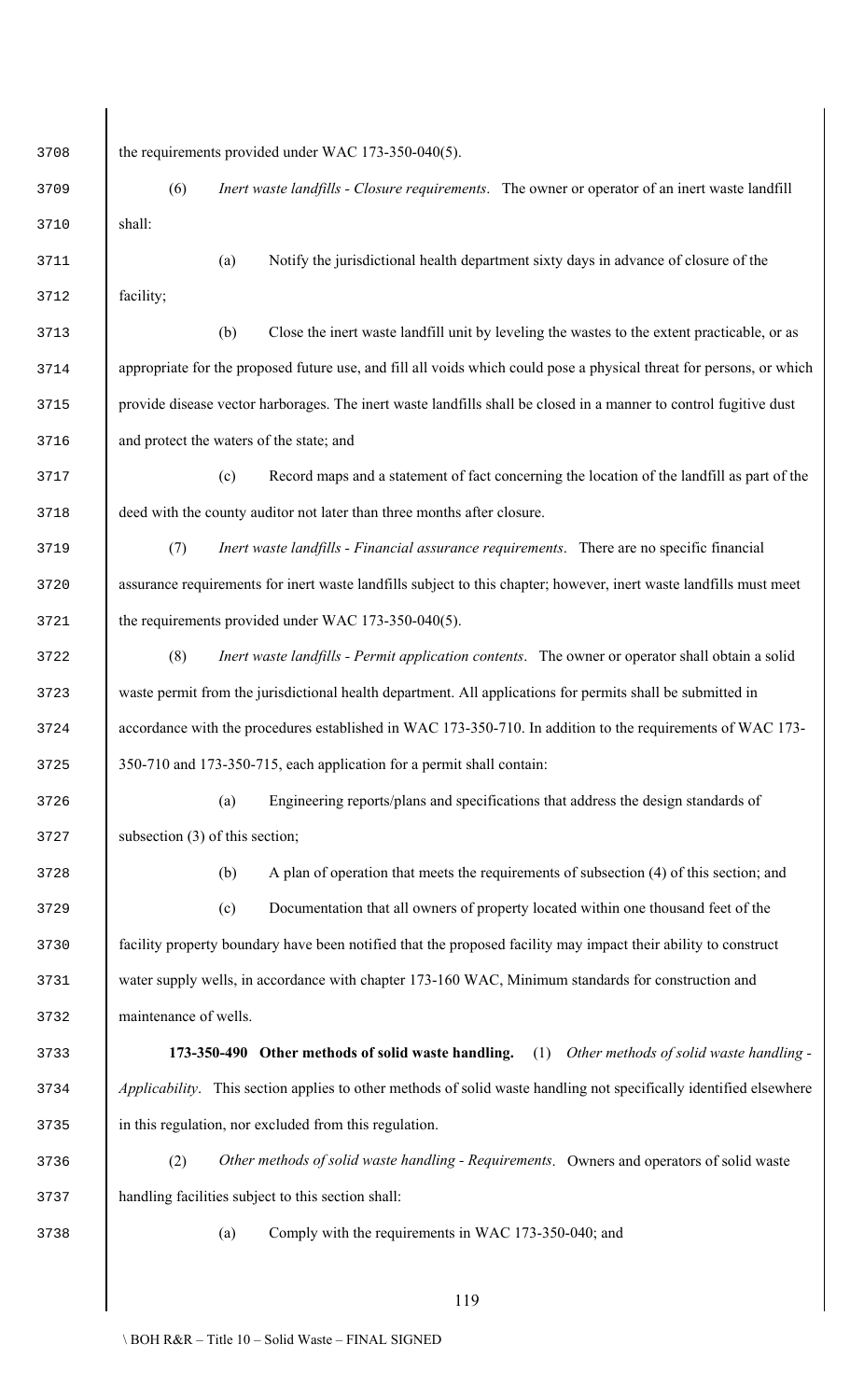jurisdictional health department. Permit applications shall be submitted in accordance with the provisions of WAC 173-350-710 and shall include information required in WAC 173-350-715, and any other information as may be required by the jurisdictional health department. **173-350-500 Ground water monitoring.** (1) *Ground water monitoring - Professional qualifications*. All reports, plans, procedures, and design specifications required by this section shall be prepared by a licensed professional in accordance with the requirements of chapter 18.220 RCW. (2) *Ground water monitoring - Site characterization*. A site proposed for solid waste activities shall be characterized for its geologic and hydrogeologic properties and suitability for constructing, operating, and monitoring a solid waste facility in accordance with all applicable requirements of this chapter. The site characterization report shall be submitted with the permit application and shall include at a minimum the following: (a) A summary of local and regional geology and hydrology, including: (i) Faults; (ii) Zones of joint concentrations; (iii) Unstable slopes and subsidence areas on-site; (iv) Areas of ground water recharge and discharge; (v) Stratigraphy; and (vi) Erosional and depositional environments and facies interpretation(s); (b) A site-specific borehole program including description of lithology, soil/bedrock types and properties, preferential ground water flow paths or zones of higher hydraulic conductivity, the presence of 3761 confining unit(s) and geologic features such as fault zones, cross-cutting structures, etc., and the target hydrostratigraphic unit(s) to be monitored. Requirements of the borehole program include: (i) Each boring will be of sufficient depth below the proposed grade of the bottom 3764 liner to identify soil, bedrock, and hydrostratigraphic unit(s); (ii) Boring samples shall be collected from five-foot intervals at a minimum and at changes in lithology. Representative samples shall be described using the unified soil classification system following ASTM D2487-85 and tested for the following if appropriate: (A) Particle size distribution by sieve and hydrometer analyses in accordance with approved ASTM methods (D422 and D1120); and

(b) Obtain a permit in accordance with the provisions of WAC 173-350-700 from the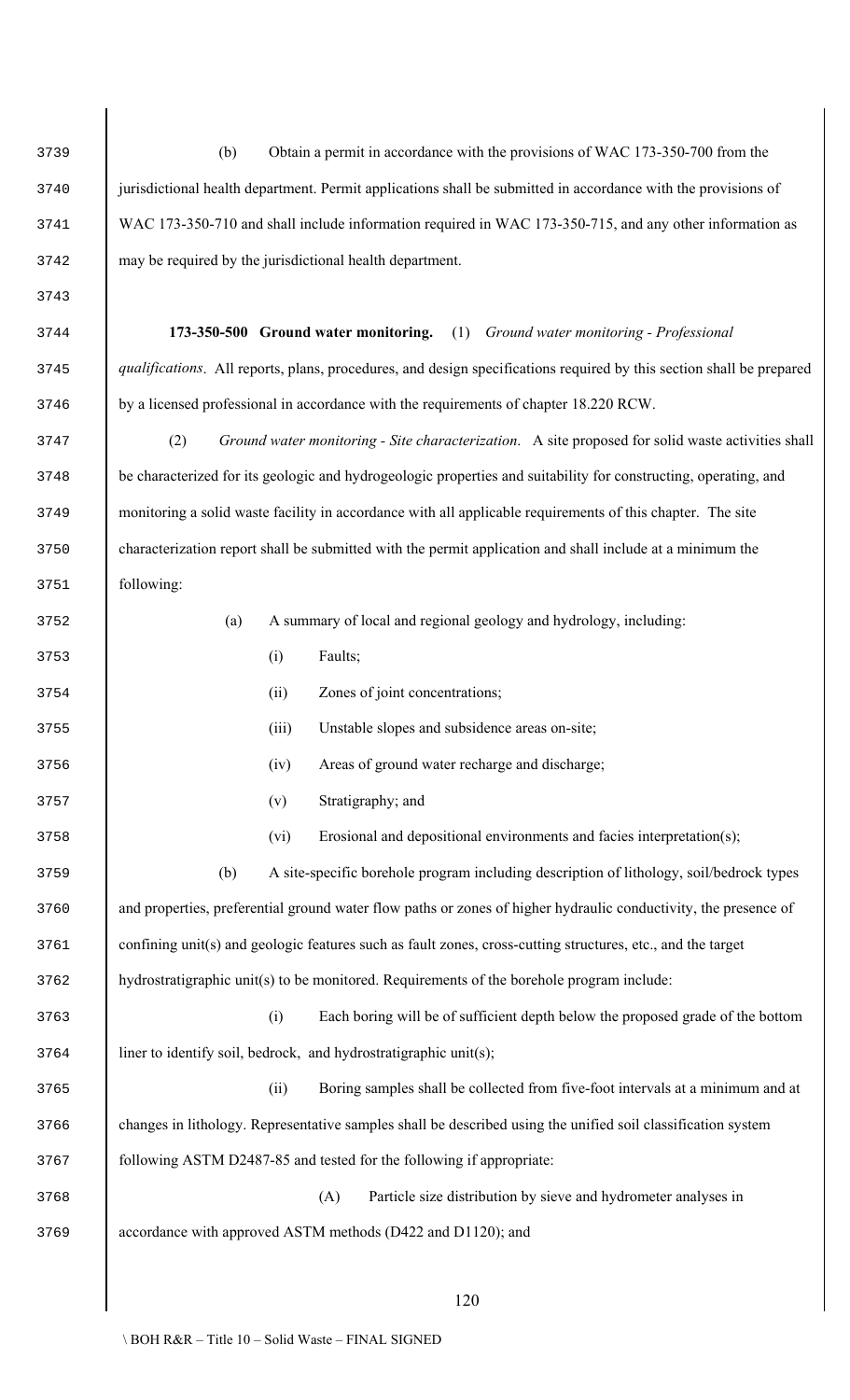| 3770 |                                             | (B) | Atterburg limits following approved ASTM method D4318;                                                           |
|------|---------------------------------------------|-----|------------------------------------------------------------------------------------------------------------------|
| 3771 | (iii)                                       |     | Each lithologic unit on-site will be analyzed for:                                                               |
| 3772 |                                             | (A) | Moisture content sufficient to characterize the unit using ASTM method                                           |
| 3773 | D2216; and                                  |     |                                                                                                                  |
| 3774 |                                             | (B) | Hydraulic conductivity by an in situ field method or laboratory method.                                          |
| 3775 |                                             |     | All samples collected for the determination of permeability shall be collected by standard ASTM procedures;      |
| 3776 | (iv)                                        |     | All boring logs shall be submitted with the following information:                                               |
| 3777 |                                             | (A) | Soil and rock descriptions and classifications;                                                                  |
| 3778 |                                             | (B) | Method of sampling;                                                                                              |
| 3779 |                                             | (C) | Sample depth, interval and recovery;                                                                             |
| 3780 |                                             | (D) | Date of boring;                                                                                                  |
| 3781 |                                             | (E) | Water level measurements;                                                                                        |
| 3782 |                                             | (F) | Standard penetration number following approved ASTM method                                                       |
| 3783 | D1586-67;                                   |     |                                                                                                                  |
| 3784 |                                             | (G) | Boring location; and                                                                                             |
| 3785 |                                             | (H) | Soil test data;                                                                                                  |
| 3786 | (v)                                         |     | All borings not converted to monitoring wells or piezometers shall be carefully                                  |
| 3787 |                                             |     | backfilled, plugged, and recorded in accordance with WAC 173-160-420;                                            |
| 3788 | (vi)                                        |     | During the borehole drilling program, any on-site drilling and lithologic unit                                   |
| 3789 |                                             |     | identification shall be performed under the direction of a licensed professional in accordance with the          |
| 3790 |                                             |     | requirements of chapter 18.220 RCW who is trained to sample and identify soils and bedrock lithology;            |
| 3791 | (vii)                                       |     | An on-site horizontal and vertical reference datum shall be established during                                   |
| 3792 |                                             |     | the site characterization. The standards for land boundary surveys and geodetic control surveys and guidelines   |
| 3793 |                                             |     | for the preparation of land descriptions shall be used to establish borehole and monitoring well coordinates and |
| 3794 | casing elevations from the reference datum; |     |                                                                                                                  |
| 3795 | (viii)                                      |     | Other methods, including geophysical techniques, may be used to supplement                                       |
| 3796 |                                             |     | the borehole program to ensure that a sufficient hydrogeologic site characterization is accomplished;            |
| 3797 | (c)                                         |     | A site-specific flow path analysis that includes:                                                                |
| 3798 | (i)                                         |     | The depths to ground water and hydrostratigraphic unit(s) including transmissive                                 |
| 3799 | and confining units; and                    |     |                                                                                                                  |
| 3800 | (ii)                                        |     | Potentiometric surface elevations and contour maps, direction and rate of                                        |
|      |                                             |     |                                                                                                                  |
|      |                                             |     | 121                                                                                                              |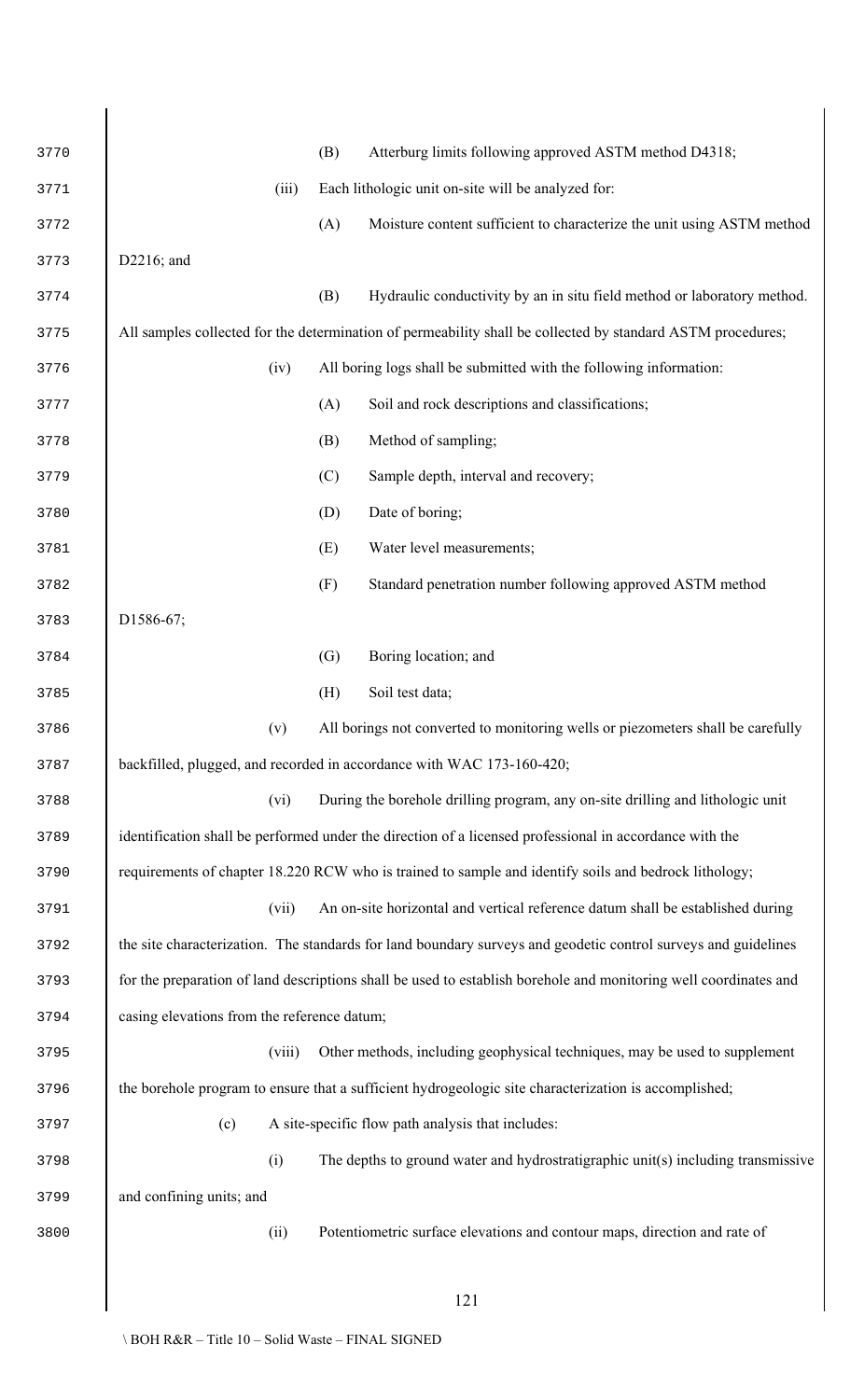| 3801 | horizontal and vertical ground water flow;                                                                           |  |  |  |  |  |  |  |  |
|------|----------------------------------------------------------------------------------------------------------------------|--|--|--|--|--|--|--|--|
| 3802 | (d)<br>Identification of the quantity, location, and construction (where available) of private and                   |  |  |  |  |  |  |  |  |
| 3803 | public wells within a two thousand-foot radius, measured from the site boundaries;                                   |  |  |  |  |  |  |  |  |
| 3804 | (e) Tabulation of all water rights for ground water and surface water within a two thousand-foot                     |  |  |  |  |  |  |  |  |
| 3805 | (610 m) radius, measured from site boundaries;                                                                       |  |  |  |  |  |  |  |  |
| 3806 | (f)<br>Identification and description of all surface waters within a one-mile (1.6 km) radius,                       |  |  |  |  |  |  |  |  |
| 3807 | measured from site boundaries;                                                                                       |  |  |  |  |  |  |  |  |
| 3808 | A summary of all previously collected site ground water and surface water analytical<br>(g)                          |  |  |  |  |  |  |  |  |
| 3809 | data, and for expanded facilities, identification of impacts of the existing facility upon ground and surface waters |  |  |  |  |  |  |  |  |
| 3810 | from landfill leachate discharges to date;                                                                           |  |  |  |  |  |  |  |  |
| 3811 | Calculation of a site water balance;<br>(h)                                                                          |  |  |  |  |  |  |  |  |
| 3812 | Conceptual design of ground water and surface water monitoring systems, and where<br>(i)                             |  |  |  |  |  |  |  |  |
| 3813 | applicable a vadose zone monitoring system, including proposed construction and installation methods for these       |  |  |  |  |  |  |  |  |
| 3814 | systems;                                                                                                             |  |  |  |  |  |  |  |  |
| 3815 | Description of land use in the area, including nearby residences;<br>(j)                                             |  |  |  |  |  |  |  |  |
| 3816 | A topographic map of the site and drainage patterns, including an outline of the waste<br>(k)                        |  |  |  |  |  |  |  |  |
| 3817 | management area, property boundary, the proposed location of ground water monitoring wells, and township and         |  |  |  |  |  |  |  |  |
| 3818 | range designations; and                                                                                              |  |  |  |  |  |  |  |  |
| 3819 | (1)<br>Geologic cross sections.                                                                                      |  |  |  |  |  |  |  |  |
| 3820 | (3)<br>Ground water monitoring - System design.                                                                      |  |  |  |  |  |  |  |  |
| 3821 | The ground water monitoring system design and report shall be submitted with the<br>(a)                              |  |  |  |  |  |  |  |  |
| 3822 | permit application and shall meet the following criteria:                                                            |  |  |  |  |  |  |  |  |
| 3823 | (i)<br>A sufficient number of monitoring wells shall be installed at appropriate                                     |  |  |  |  |  |  |  |  |
| 3824 | locations and depths to yield representative ground water samples from those hydrostratigraphic units which have     |  |  |  |  |  |  |  |  |
| 3825 | been identified in the site characterization as the earliest potential contaminant flowpaths;                        |  |  |  |  |  |  |  |  |
| 3826 | Represent the quality of ground water at the point of compliance, and include at<br>(ii)                             |  |  |  |  |  |  |  |  |
| 3827 | a minimum:                                                                                                           |  |  |  |  |  |  |  |  |
| 3828 | A ground water flow path analysis which supports why the chosen<br>(A)                                               |  |  |  |  |  |  |  |  |
| 3829 | hydrostratigraphic unit is capable of providing an early warning detection of any ground water contamination.        |  |  |  |  |  |  |  |  |
| 3830 | (B)<br>Documentation and calculations of all of the following information:                                           |  |  |  |  |  |  |  |  |
| 3831 | (I)<br>Hydrostratigraphic unit thickness including confining units and                                               |  |  |  |  |  |  |  |  |
|      |                                                                                                                      |  |  |  |  |  |  |  |  |
|      | 122                                                                                                                  |  |  |  |  |  |  |  |  |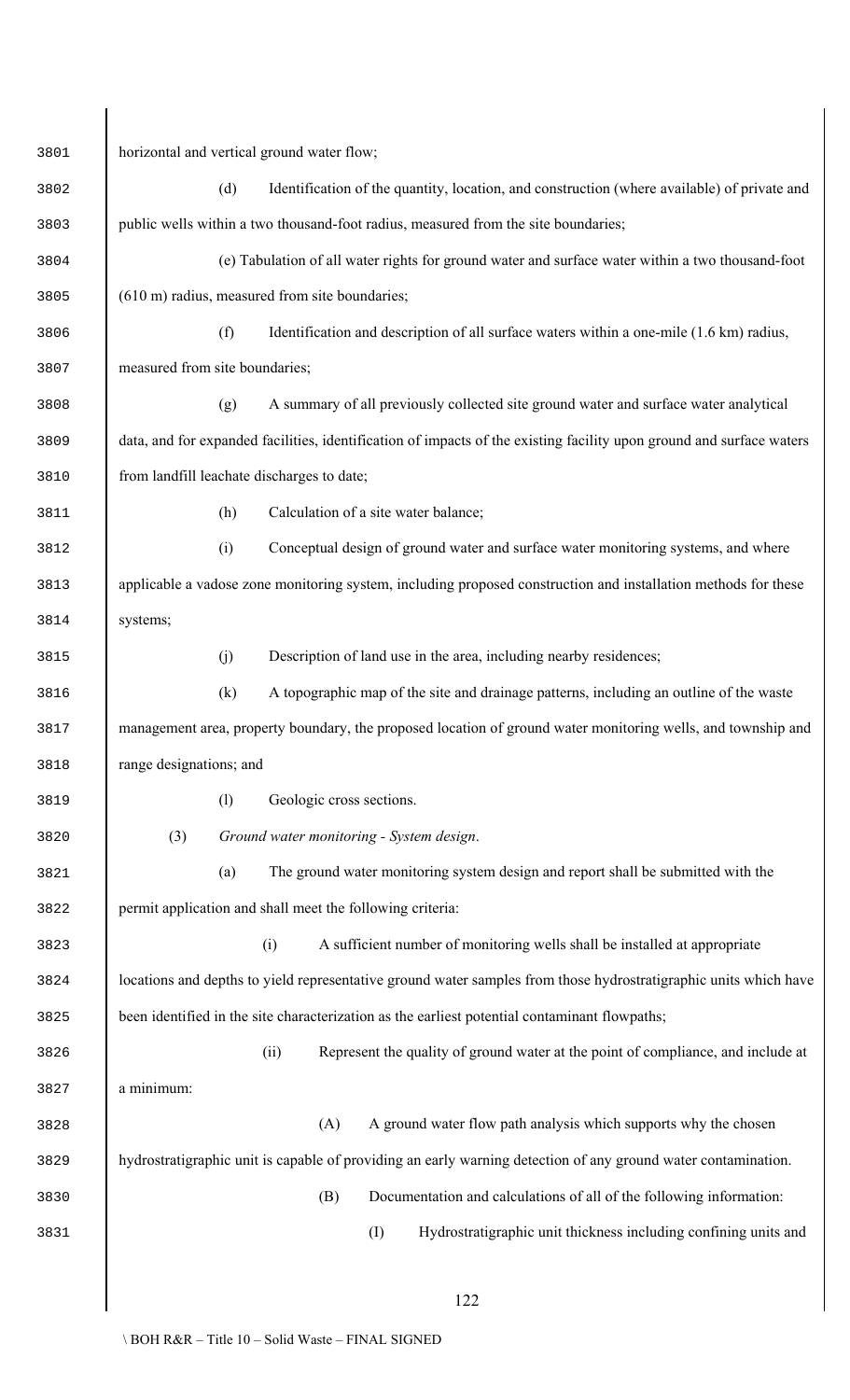transmissive units; (II) Vertical and horizontal ground water flow directions including seasonal, man-made, or other short-term fluctuations in ground water flow; (III) Stratigraphy and lithology; (IV) Hydraulic conductivity; and (V) Porosity and effective porosity. (b) Upgradient monitoring wells (background wells) shall meet the following performance criteria: (i) Shall be installed in ground water that has not been affected by leakage from a landfill unit; or (ii) If hydrogeologic conditions do not allow for the determination of an upgradient monitoring well, then sampling at other monitoring wells which provide representative background ground water quality may be allowed. (c) Downgradient monitoring wells (compliance wells) shall meet the following performance criteria: (i) Represent the quality of ground water at the point of compliance; (ii) Be installed as close as practical to the point of compliance; (iii) When physical obstacles preclude installation of ground water monitoring wells at the relevant point of compliance at the landfill unit or solid waste facility, the downgradient monitoring system may be installed at the closest practical distance hydraulically downgradient from the relevant point of compliance that ensures detection of ground water contamination in the chosen hydrostratigraphic unit. (d) All monitoring wells shall be constructed in accordance with chapter 173-160 WAC, Minimum standards for construction and maintenance of wells, and chapter 173-162 WAC, Regulation and licensing of well contractors and operators. (e) The owner or operator shall notify the jurisdictional health department and the department of any proposed changes to the design, installation, development, and decommission of any monitoring wells, piezometers, and other measurement, sampling, and analytical devices. Proposed changes shall not be implemented prior to the jurisdictional health department's written approval. Upon completing changes, all documentation, including date of change, new monitoring well location maps, boring logs, and monitoring well diagrams, shall be submitted to the jurisdictional health department and shall be placed in the operating record. (f) All monitoring wells, piezometers, and other measurement, sampling, and analytical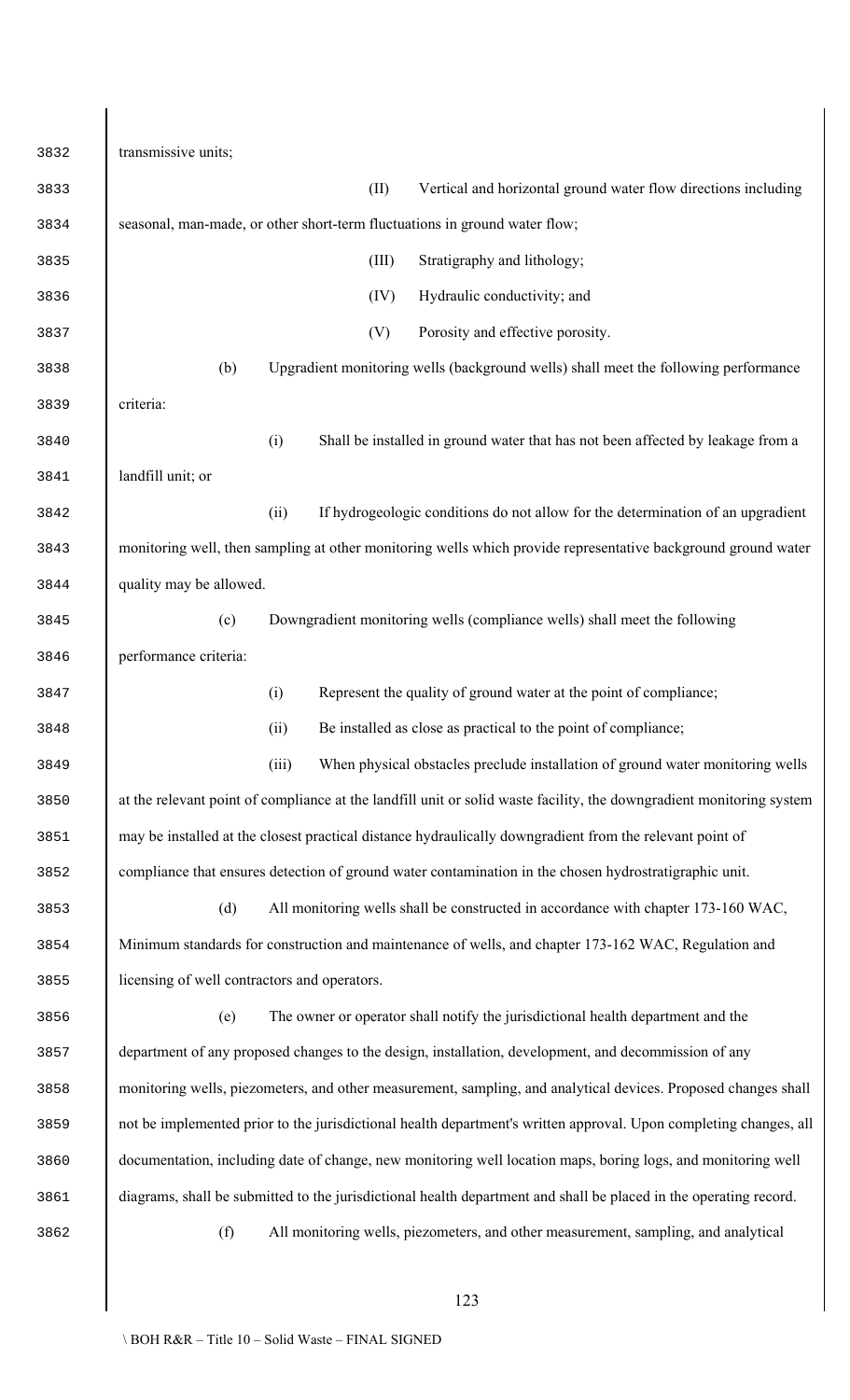devices shall be operated and maintained so that they perform to design specifications throughout the life of the monitoring program. (4) *Ground water monitoring - Sampling and analysis plan*. (a) The ground water monitoring program shall include consistent sampling and analysis procedures that are designed to provide monitoring results that are representative of ground water quality at the upgradient and downgradient monitoring wells. In addition to monitoring wells, facilities with hydraulic gradient control and/or leak detection systems will provide representative ground water samples from those systems. The owner or operator shall submit a compliance sampling and analysis plan as part of the permit application. The plan shall include procedures and techniques for: (i) Sample collection and handling; (ii) Sample preservation and shipment; (iii) Analytical procedures; (iv) Chain-of-custody control; (v) Quality assurance and quality control; (vi) Decontamination of drilling and sampling equipment; (vii) Procedures to ensure employee health and safety during well installation and monitoring; and (viii) Well operation and maintenance procedures. (b) Facilities collecting leachate shall include leachate sampling and analysis as part of compliance monitoring. (c) The ground water monitoring program shall include sampling and analytical methods that are appropriate for ground water samples. The sampling and analytical methods shall provide sufficient sensitivity, precision, selectivity and limited bias such that changes in ground water quality can be detected and quantified. All samples shall be sent to an accredited laboratory for analyses in accordance with chapter 173-50 WAC, Accreditation of environmental laboratories. (d) Ground water elevations shall be measured in each monitoring well immediately prior to purging, each time ground water is sampled. The owner or operator shall determine the rate and direction of ground water flow each time ground water is sampled. All ground water elevations shall be determined by a method that ensures measurement to the one hundredth of a foot (3 mm) relative to the top of the well casing. (e) Ground water elevations in wells that monitor the same landfill unit shall be measured within a period of time short enough to avoid any ground water fluctuations which could preclude the accurate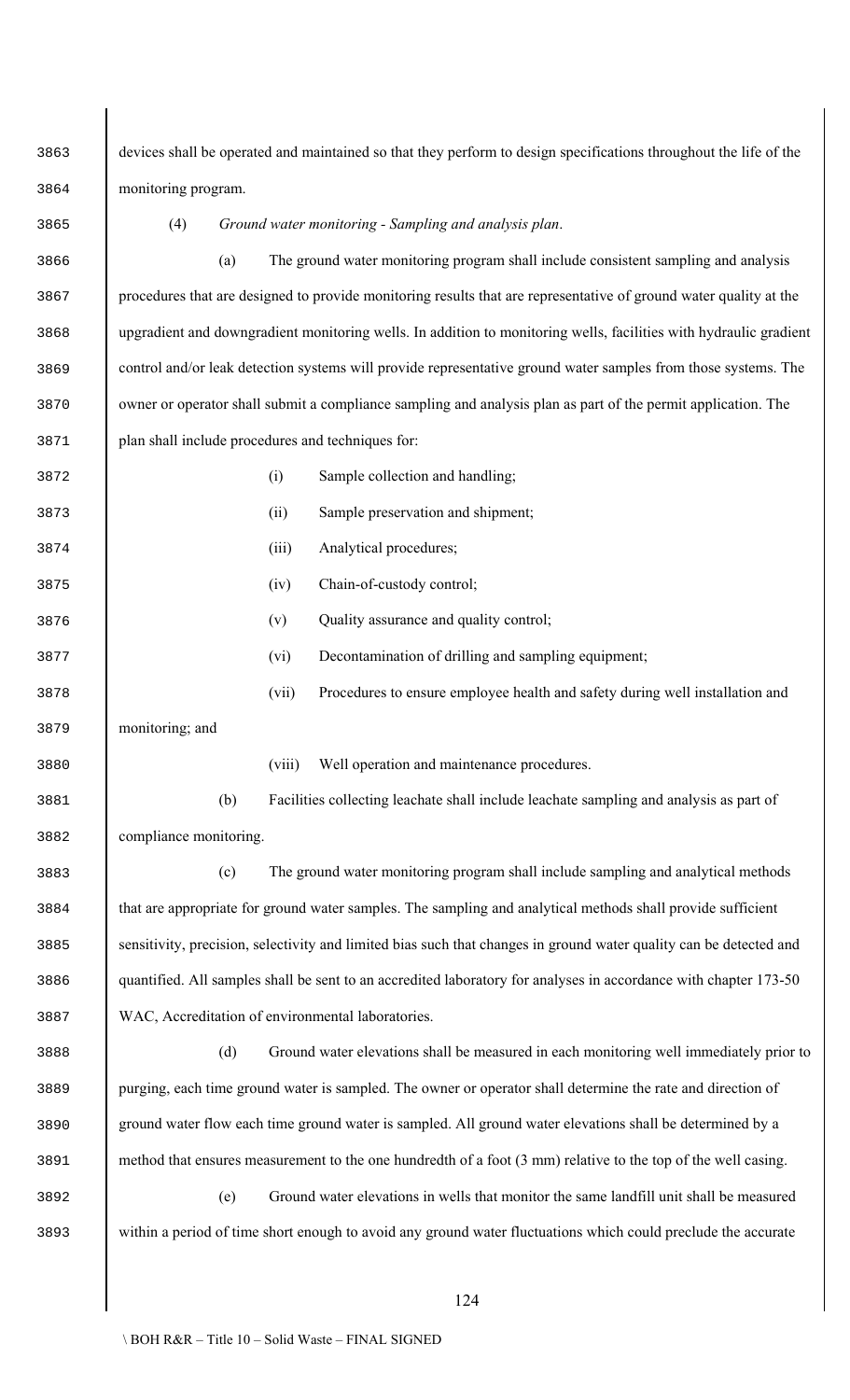determination of ground water flow rate and direction.

 (f) The owner or operator shall establish background ground water quality in each upgradient and downgradient monitoring well. Background ground water quality shall be based upon a minimum of eight independent samples. Samples shall be collected for each monitoring well and shall be analyzed for parameters required in the permit for the first year of ground water monitoring. Each independent sampling event shall be no less than one month after the previous sampling event.

 (g) Ground water quality shall be determined at each monitoring well at least quarterly during the active life of the solid waste facility, including closure and the post-closure period. More frequent monitoring may be required to protect downgradient water supply wells. Ground water monitoring shall begin after background ground water quality has been established. The owner or operator may propose an alternate ground water monitoring frequency. Ground water monitoring frequency must be no less than semiannually. The owner or operator must apply for a permit modification or must apply during the renewal process for changes in ground water monitoring frequency making a demonstration based on the following information:

 (i) A characterization of the hydrostratigraphic unit(s) including the unsaturated zone, transmissive and confining units and include the following:

| 3909 |     |       | (A) | Hydraulic conductivity; and.                                                  |
|------|-----|-------|-----|-------------------------------------------------------------------------------|
| 3910 |     |       | (B) | Ground water flow rates;                                                      |
| 3911 |     | (ii)  |     | Minimum distance between upgradient edge of the solid waste handling unit and |
| 3912 |     |       |     | downgradient monitoring wells (minimum distance of travel); and               |
| 3913 |     | (iii) |     | Contaminant fate and transport characteristics.                               |
| 3914 | (h) |       |     | All facilities shall test for the following parameters:                       |
| 3915 |     | (i)   |     | Field parameters:                                                             |
| 3916 |     |       | (A) | $pH$ ;                                                                        |
| 3917 |     |       | (B) | Specific conductance;                                                         |
| 3918 |     |       | (C) | Temperature;                                                                  |
| 3919 |     |       | (D) | Static water level;                                                           |
| 3920 |     | (ii)  |     | Geochemical indicator parameters:                                             |
| 3921 |     |       | (A) | Alkalinity (as Ca CO 3);                                                      |
| 3922 |     |       | (B) | Bicarbonate (HCO 3);                                                          |
| 3923 |     |       | (C) | Calcium (Ca);                                                                 |
| 3924 |     |       | (D) | Chloride (Cl);                                                                |
|      |     |       |     |                                                                               |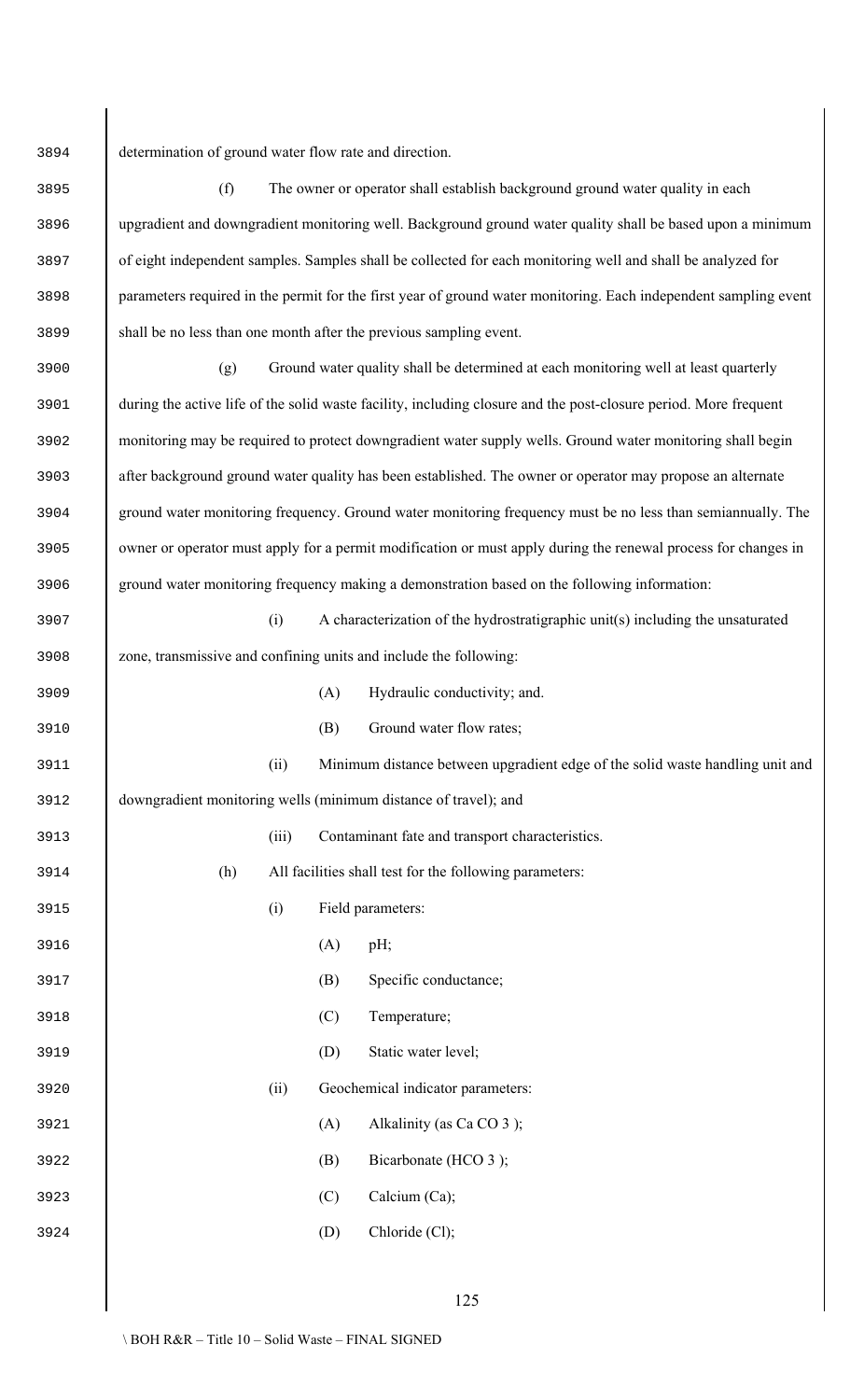| 3925 | Iron $(Fe)$ ;<br>(E)                                                                                                   |  |  |  |  |
|------|------------------------------------------------------------------------------------------------------------------------|--|--|--|--|
| 3926 | (F)<br>Magnesium (Mg);                                                                                                 |  |  |  |  |
| 3927 | (G)<br>Manganese (Mn);                                                                                                 |  |  |  |  |
| 3928 | Nitrate( $NO$ 3);<br>(H)                                                                                               |  |  |  |  |
| 3929 | Sodium (Na);<br>(I)                                                                                                    |  |  |  |  |
| 3930 | $\left( J\right)$<br>Sulfate $(SO 4)$ ;                                                                                |  |  |  |  |
| 3931 | (iii)<br>Leachate indicators:                                                                                          |  |  |  |  |
| 3932 | Ammonia (NH 3 -N);<br>(A)                                                                                              |  |  |  |  |
| 3933 | Total organic carbon (TOC);<br>(B)                                                                                     |  |  |  |  |
| 3934 | Total dissolved solids (TDS).<br>(C)                                                                                   |  |  |  |  |
| 3935 | (i)<br>Based upon the site specific waste profile and also the leachate characteristics for lined                      |  |  |  |  |
| 3936 | facilities, the owner or operator shall propose additional constituents to include in the monitoring program. The      |  |  |  |  |
| 3937 | jurisdictional health department shall specify the additional constituents in the solid waste permit.                  |  |  |  |  |
| 3938 | (j)<br>Testing shall be performed in accordance with " Test Methods for Evaluating Solid                               |  |  |  |  |
| 3939 | <i>Waste, Physical/Chemical Methods</i> ," U.S. EPA Publication SW-846, or other testing methods approved by the       |  |  |  |  |
| 3940 | jurisdictional health department.                                                                                      |  |  |  |  |
| 3941 | (k)<br>Maximum contaminant levels (MCL) for ground water are those specified in chapter                                |  |  |  |  |
| 3942 | 173-200 WAC, Water quality standards for ground waters of the state of Washington.                                     |  |  |  |  |
| 3943 | Ground water monitoring - Data analysis, notification and reporting.<br>(5)                                            |  |  |  |  |
| 3944 | (a)<br>The results of monitoring well sample analyses as required by subsection $(4)(h)$ and $(i)$                     |  |  |  |  |
| 3945 | of this section shall be evaluated using an appropriate statistical procedure(s), as approved by the jurisdictional    |  |  |  |  |
| 3946 | health department during the permitting process, to determine if a significant increase over background has            |  |  |  |  |
| 3947 | occurred. The statistical procedure(s) used shall be proposed in the sampling and analysis plan and be designed        |  |  |  |  |
| 3948 | specifically for the intended site, or prescriptive statistical procedures from appropriate state and federal guidance |  |  |  |  |
| 3949 | may be used.                                                                                                           |  |  |  |  |
| 3950 | (b)<br>If statistical analyses determine a significant increase over background:                                       |  |  |  |  |
| 3951 | The owner or operator shall:<br>(i)                                                                                    |  |  |  |  |
| 3952 | (A)<br>Notify the jurisdictional health department and the department of this                                          |  |  |  |  |
| 3953 | finding within thirty days of receipt of the sampling data. The notification shall indicate what parameters or         |  |  |  |  |
| 3954 | constituents have shown statistically significant increases;                                                           |  |  |  |  |
| 3955 | (B)<br>Immediately resample the ground water for the parameter(s) showing                                              |  |  |  |  |
|      |                                                                                                                        |  |  |  |  |
|      | 126                                                                                                                    |  |  |  |  |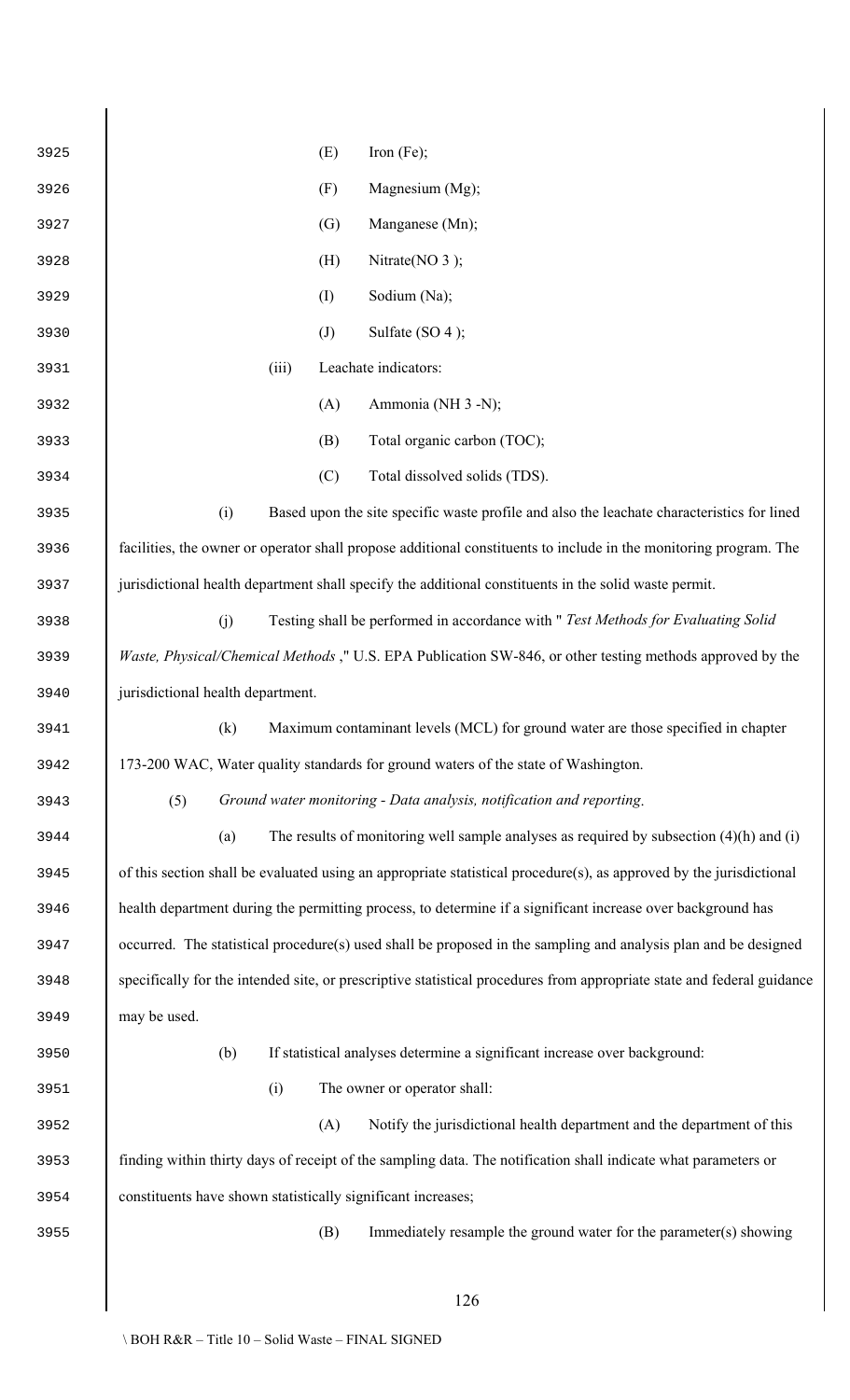| 3956 | statistically significant increase in the monitoring well(s) where the statistically significant increase has occurred; |
|------|-------------------------------------------------------------------------------------------------------------------------|
| 3957 | (C)<br>Establish a ground water protection standard using the ground water                                              |
| 3958 | quality criteria of chapter 173-200 WAC, Water quality standards for ground waters of the state of Washington.          |
| 3959 | Constituents for which the background concentration level is higher than the protection standard, the owner or          |
| 3960 | operator shall use background concentration for constituents established in the facility's monitoring record.           |
| 3961 | The owner or operator may demonstrate that a source other than a landfill unit or<br>(ii)                               |
| 3962 | solid waste facility caused the contamination, or the statistically significant increase resulted from error in         |
| 3963 | sampling, analyses, statistical evaluation, or natural variation in ground water quality. If such a demonstration       |
| 3964 | cannot be made and the concentrations or levels of the constituents:                                                    |
| 3965 | Meet the criteria established by chapter 173-200 WAC, Water quality<br>(A)                                              |
| 3966 | standards for ground waters of the state of Washington, the owner or operator shall:                                    |
| 3967 | (I)<br>Assess and evaluate sources of contamination; and                                                                |
| 3968 | (II)<br>Implement remedial measures in consultation with the                                                            |
| 3969 | jurisdictional health department and the department.                                                                    |
| 3970 | Exceed the criteria established by chapter 173-200 WAC, Water quality<br>(B)                                            |
| 3971 | standards for ground waters of the state of Washington, the owner or operator shall:                                    |
| 3972 | Characterize the chemical composition of the release and the<br>(I)                                                     |
| 3973 | contaminant fate and transport characteristics by installing additional monitoring wells;                               |
| 3974 | Assess and, if necessary, implement appropriate intermediate<br>(II)                                                    |
| 3975 | measures to remedy the release. The measures shall be approved by the jurisdictional health department and the          |
| 3976 | department; and                                                                                                         |
| 3977 | Evaluate, select, and implement remedial measures as required<br>(III)                                                  |
| 3978 | by chapter 173-340 WAC, the Model Toxics Control Act cleanup regulation, where applicable. The roles of the             |
| 3979 | jurisdictional health department and the department in remedial action are further defined by WAC 173-350-900.          |
| 3980 | The owner or operator shall submit a copy of an annual report to the jurisdictional health<br>(c)                       |
| 3981 | department and the department by April 1st of each year. The jurisdictional health department may require more          |
| 3982 | frequent reporting based on the results of ground water monitoring. The annual report shall summarize and               |
| 3983 | interpret the following information:                                                                                    |
| 3984 | All ground water monitoring data, including laboratory and field data for the<br>(i)                                    |
| 3985 | sampling periods;                                                                                                       |
| 3986 | (ii)<br>Statistical results and/or any statistical trends including any findings of any                                 |
|      |                                                                                                                         |
|      | 127                                                                                                                     |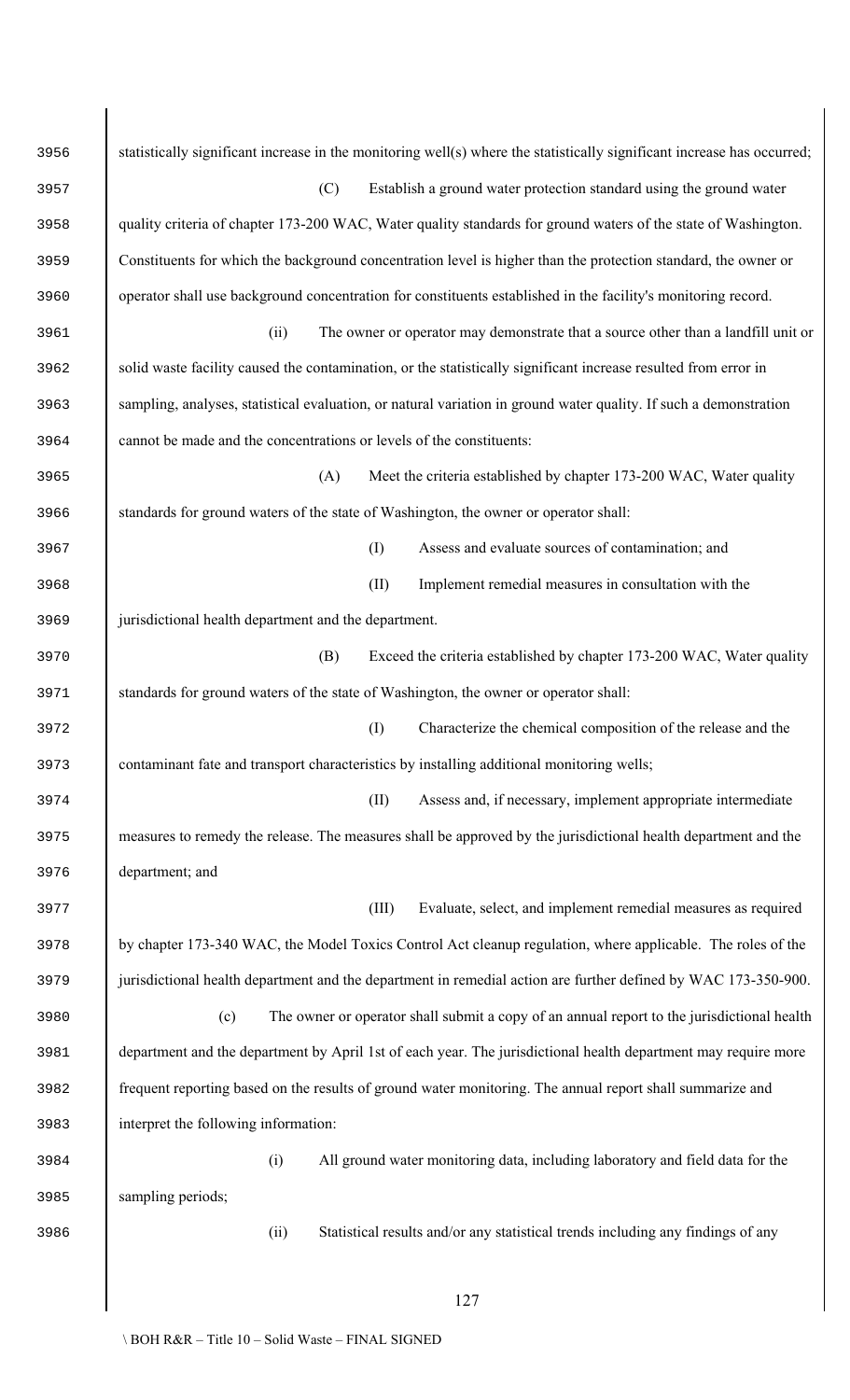| 3987 | statistical increases for the year and time/concentration series plots;                                            |
|------|--------------------------------------------------------------------------------------------------------------------|
| 3988 | (iii)<br>A summary of concentrations above the maximum contaminant levels of chapter                               |
| 3989 | 173-200 WAC;                                                                                                       |
| 3990 | Static water level readings for each monitoring well for each sampling event;<br>(iv)                              |
| 3991 | Potentiometric surface elevation maps depicting ground water flow rate and<br>(v)                                  |
| 3992 | direction for each sampling event, noting any trends or changes during the year;                                   |
| 3993 | Geochemical evaluation including cation-anion balancing and trilinear and/or<br>(vi)                               |
| 3994 | stiff diagraming for each sampling event noting any changes or trends in water chemistry for each well during the  |
| 3995 | year; and                                                                                                          |
| 3996 | Leachate analyses where appropriate for each sampling event.<br>(vii)                                              |
| 3997 | 173-350-600 Financial assurance requirements. (1) Financial assurance requirements -                               |
| 3998 | Applicability. This section is applicable to:                                                                      |
| 3999 | Waste tires storage facilities regulated under WAC 173-350-350;<br>(a)                                             |
| 4000 | Moderate risk waste facilities regulated under WAC 173-350-360; and<br>(b)                                         |
| 4001 | Limited purpose landfills regulated under WAC 173-350-400.<br>(c)                                                  |
| 4002 | (2)<br>Financial assurance requirements - Definitions. For the purposes of this section, the following             |
| 4003 | definitions apply:                                                                                                 |
| 4004 | Public facility means a publicly or privately owned facility that accepts solid waste<br>(a)                       |
| 4005 | generated by other persons.                                                                                        |
| 4006 | Private facility means a privately owned facility maintained on private property solely<br>(b)                     |
| 4007 | for the purpose of managing waste generated by the entity owning the site.                                         |
| 4008 | (3)<br>Financial assurance requirements - Instrument options. Financial assurance options are                      |
| 4009 | available, based on facility type as defined in WAC 173-350-600(2), ownership and permittee. Contents of all       |
| 4010 | instruments must be acceptable to the jurisdictional health department. The following instrument options exist:    |
| 4011 | Reserve accounts that are managed as either:<br>(a)                                                                |
| 4012 | (i)<br>Cash and investments accumulated and restricted for activities identified in the                            |
| 4013 | closure or post-closure plans, with the equivalent amount of fund balance reserved in the fund; or                 |
| 4014 | Cash and investments held in a nonexpendable trust fund.<br>(ii)                                                   |
| 4015 | Trust funds to receive, manage and disburse funds for activities identified in the<br>(b)                          |
| 4016 | approved closure and post-closure plans. Trust funds shall be established with an entity that has authority to act |
| 4017 | as a trustee and whose trust operations are regulated and examined by a federal or state agency.                   |
|      |                                                                                                                    |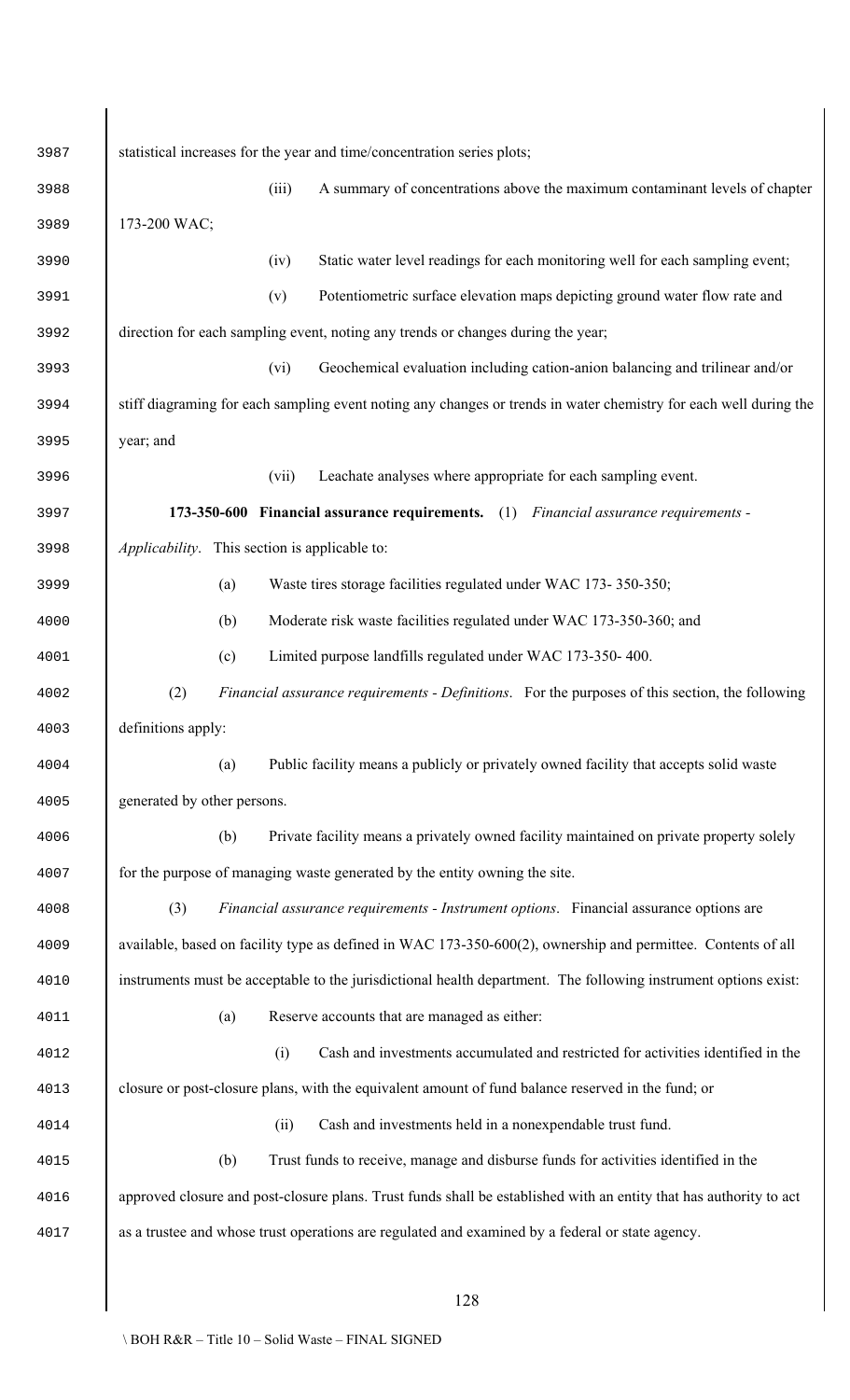(c) Surety bond(s) issued by a surety company listed as acceptable in Circular 570 of the United States Treasury Department. A standby trust fund for closure or post-closure shall also be established by <sup>4020</sup> the owner or operator to receive any funds that may be paid by the operator or surety company. The surety shall become liable for the bond obligation if the owner or operator fails to perform as guaranteed by the bond. The surety may not cancel the bond until at least one hundred twenty days after the owner or operator, the jurisdictional health department and the department have received notice of cancellation. If the owner or operator has not provided alternate financial assurance acceptable under this section within ninety days of the cancellation notice, the surety shall pay the amount of the bond into the standby closure or post- closure trust account. The following types of surety bonds are options:

(i) Surety bond; or

 (ii) Surety bond guaranteeing that the owner or operator will perform final closure or post-closure activities.

 (d) Irrevocable letter of credit issued by an entity which has the authority to issue letters of credit and whose letter of credit operations are regulated and examined by a federal or state agency. Standby trust funds for closure and post-closure shall also be established by the owner or operator to receive any funds deposited by the issuing institution resulting from a draw on the letter of credit. The letter of credit shall be irrevocable and issued for a period of at least one year, and renewed annually, unless the issuing institution notifies the owner or operator, the jurisdictional health department and the department at least one hundred twenty days before the current expiration date. If the owner or operator fails to perform activities according to <sup>4037</sup> the closure or post-closure plan and permit requirements, or if the owner or operator fails to provide alternate financial assurance acceptable to the jurisdictional health department within ninety days after notification that the letter of credit will not be extended, the jurisdictional health department may require that the financial institution provide the funds from the letter of credit to the jurisdictional health department to be used to complete the required closure and post-closure activities;

 (e) Insurance policies issued by an insurer who is licensed to transact the business of insurance or is eligible as an excess or surplus line insurer in one or more states, the content of which:

 (i) Guarantees that the funds will be available to complete those activities identified in the approved closure or post- closure plans;

 (ii) Guarantees that the insurer will be responsible for paying out funds for those activities;

(iii) Provides that the insurance is automatically renewable and that the insurer may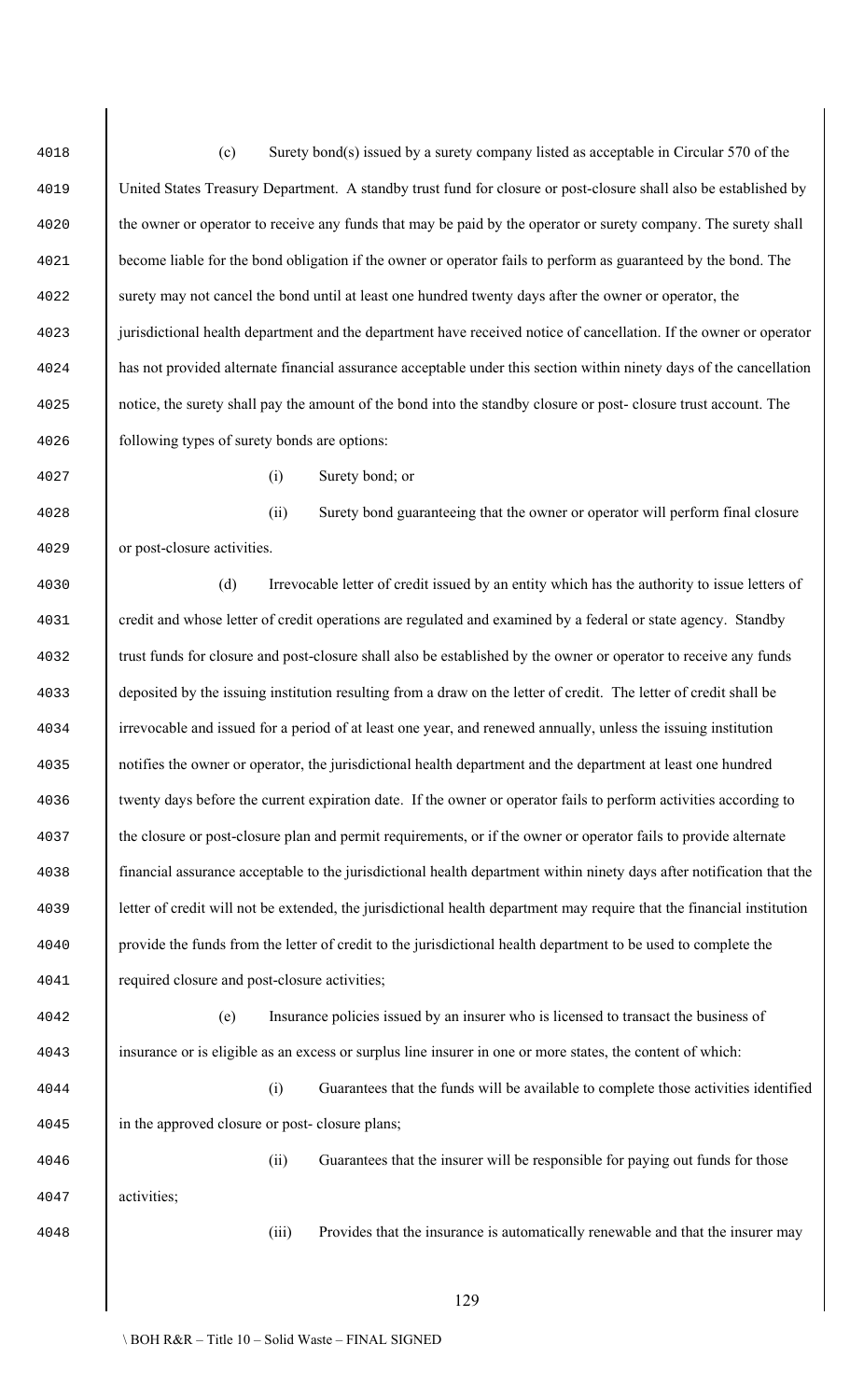| 4049 | not cancel, terminate, or fail to renew the policy except for failure to pay the premium;                         |
|------|-------------------------------------------------------------------------------------------------------------------|
| 4050 | Provides that if there is a failure to pay the premium, the insurer may not<br>(iv)                               |
| 4051 | terminate the policy until at least one hundred twenty days after the notice of cancellation has been received by |
| 4052 | the owner or operator, the jurisdictional health department and the department;                                   |
| 4053 | Provides that termination of the policy may not occur and the policy shall<br>(v)                                 |
| 4054 | remain in full force and effect if:                                                                               |
| 4055 | (A)<br>The jurisdictional health department determines the facility has been                                      |
| 4056 | abandoned;                                                                                                        |
| 4057 | Closure has been ordered by the jurisdictional health department or a<br>(B)                                      |
| 4058 | court of competent jurisdiction;                                                                                  |
| 4059 | The owner or operator has been named as debtor in a voluntary or<br>(C)                                           |
| 4060 | involuntary proceeding under Title 11 U.S.C., Bankruptcy; or                                                      |
| 4061 | The premium due is paid;<br>(D)                                                                                   |
| 4062 | The owner or operator is required to maintain the policy in full force and until an<br>(vi)                       |
| 4063 | alternative financial assurance guarantee is provided or when the jurisdictional health department has verified   |
| 4064 | that closure, and/or post-closure, as appropriate, have been completed in accordance with the approved closure    |
| 4065 | or post-closure plan;                                                                                             |
| 4066 | For purposes of this rule, "captive" insurance companies as defined in WAC<br>(vii)                               |
| 4067 | 173-350-100, are not an acceptable insurance company.                                                             |
| 4068 | (f)<br>Financial Test/corporate guarantee allows for a private corporation meeting the financial                  |
| 4069 | test to provide a corporate guarantee those activities identified in the closure and post-closure plans will be   |
| 4070 | completed.                                                                                                        |
| 4071 | (i)<br>To qualify, a private corporation owner or operator shall meet the criteria of                             |
| 4072 | either option A or B:                                                                                             |
| 4073 | Option A - to pass the financial test under this option the private<br>(A)                                        |
| 4074 | corporation shall have:                                                                                           |
| 4075 | (I)<br>Two of the following three ratios: A ratio of total liabilities to                                         |
| 4076 | net worth less than 2.0; a ratio of the sum of net income plus depreciation, depletion, and amortization to total |
| 4077 | liabilities greater than 0.1; or a ratio of current assets to current liabilities greater than 1.5;               |
| 4078 | (II)<br>Net working capital and tangible net worth each at least six                                              |
| 4079 | times the sum of the current closure and post-closure cost estimates;                                             |
|      |                                                                                                                   |
|      | 130                                                                                                               |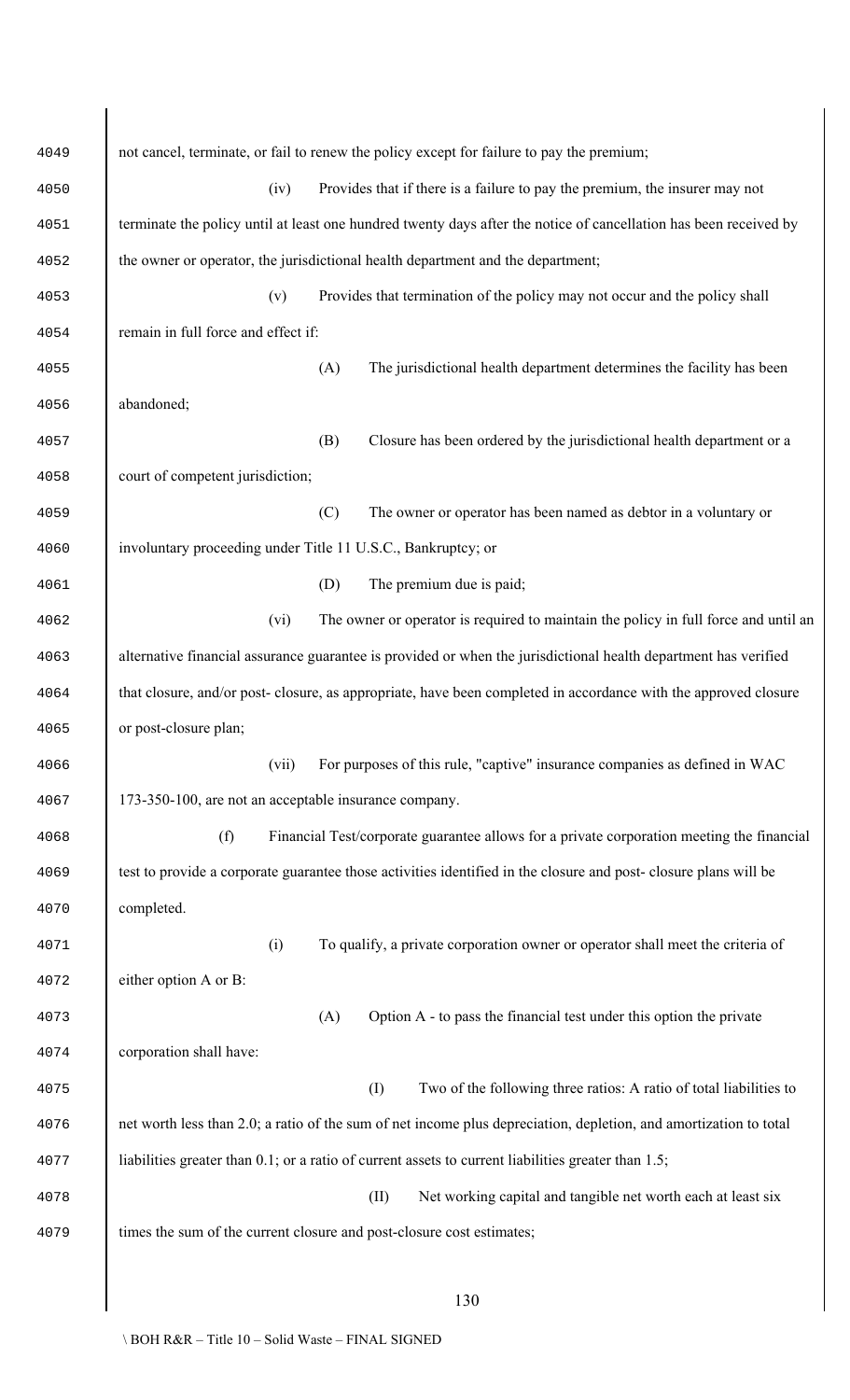| 4080 | (III)<br>Tangible net worth of at least ten million dollars; and                                                    |
|------|---------------------------------------------------------------------------------------------------------------------|
| 4081 | (IV)<br>Assets in the United States amounting to at least ninety percent                                            |
| 4082 | of its total assets or at least six times the sum of the current closure and post-closure cost estimates.           |
| 4083 | (B)<br>Option B - to pass this alternative financial test, the private corporation                                  |
| 4084 | shall have:                                                                                                         |
| 4085 | (I)<br>A current rating of AAA, AA, A, or BBB as issued by Standard                                                 |
| 4086 | and Poor's or AAA, AA, A, or BBB as issued by Moody's;                                                              |
| 4087 | (II)<br>Tangible net worth at least six times the sum of the current                                                |
| 4088 | closure and post-closure cost estimates;                                                                            |
| 4089 | (III)<br>Tangible net worth of at least ten million dollars; and                                                    |
| 4090 | (IV)<br>Assets in the United States amounting to at least ninety percent                                            |
| 4091 | of its total assets or at least six times the sum of the current closure and post-closure cost estimates.           |
| 4092 | The owner or operator's chief financial officer shall provide a corporate<br>(ii)                                   |
| 4093 | guarantee that the corporation passes the financial test at the time the closure plan is filed. This corporate      |
| 4094 | guarantee shall be reconfirmed annually ninety days after the end of the corporation's fiscal year by submitting to |
| 4095 | the jurisdictional health department a letter signed by the chief financial officer that:                           |
| 4096 | (A) Provides the information necessary to document that the owner or                                                |
| 4097 | operator passes the financial test;                                                                                 |
| 4098 | Guarantees that the funds to finance closure and post-closure activities<br>(B)                                     |
| 4099 | according to the closure or post-closure plan and permit requirements are available;                                |
| 4100 | (C)<br>Guarantees that closure and post-closure activities will be completed                                        |
| 4101 | according to the closure or post-closure plan and permit requirements;                                              |
| 4102 | Guarantees that within thirty days if written notification is received from<br>(D)                                  |
| 4103 | the jurisdictional health department that the owner or operator no longer meets the criteria of the financial test, |
| 4104 | the owner or operator shall provide an alternative form of financial assurance consistent with the requirements of  |
| 4105 | this section;                                                                                                       |
| 4106 | (E)<br>Guarantees that the owner or operator's chief financial officer will notify                                  |
| 4107 | in writing the jurisdictional health department and the department within fifteen days any time that the owner or   |
| 4108 | operator no longer meets the criteria of the financial test or is named as debtor in a voluntary or involuntary     |
| 4109 | proceeding under Title 11 U.S.C., Bankruptcy;                                                                       |
| 4110 | Acknowledges that the corporate guarantee is a binding obligation on<br>(F)                                         |
|      |                                                                                                                     |
|      | 131                                                                                                                 |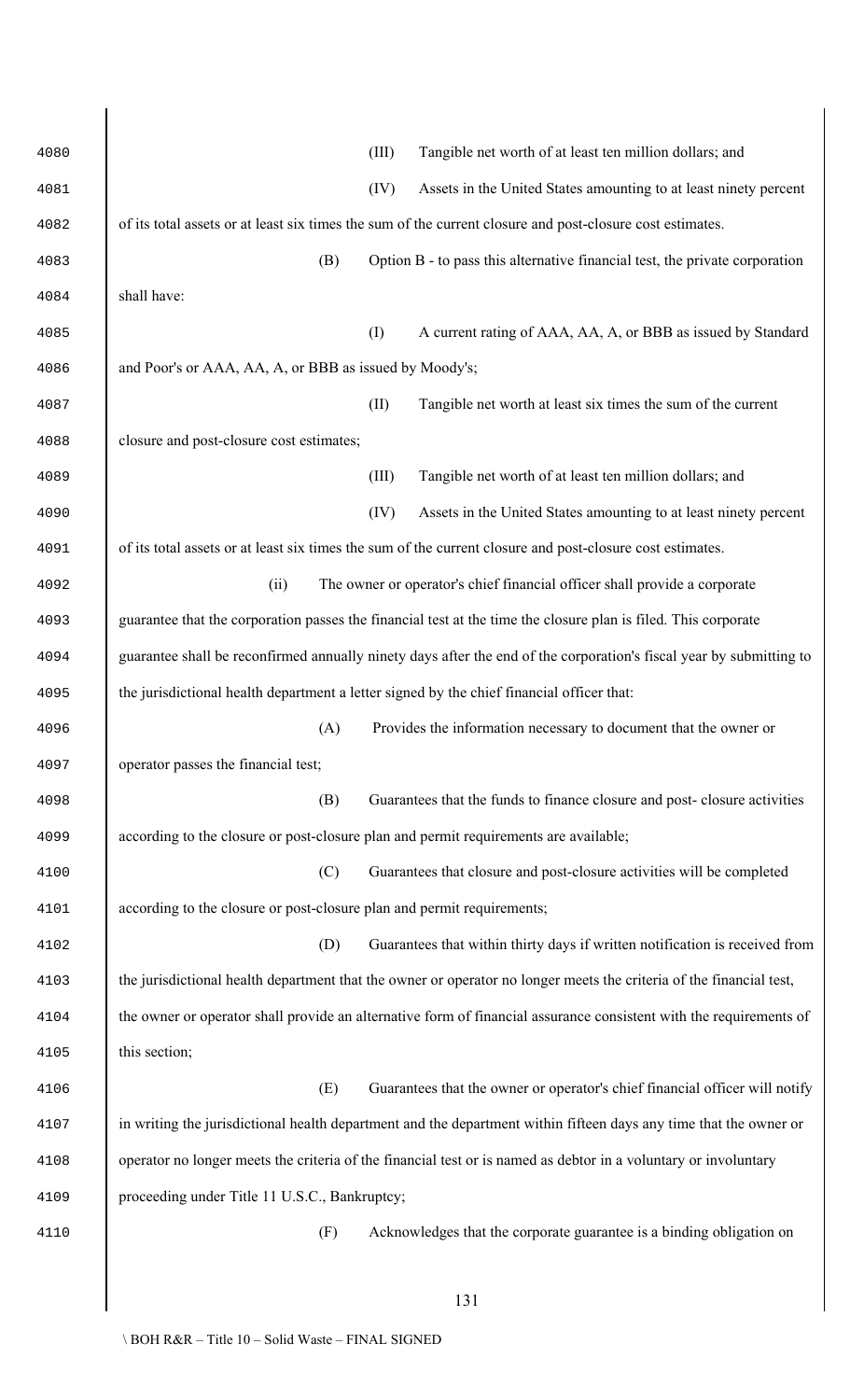the corporation and that the chief financial officer has the authority to bind the corporation to the guarantee; (G) Attaches a copy of the independent certified public accountant's report on examination of the owner or operator's financial statements for the latest completed fiscal year; and (H) Attaches a special report from the owner or operator's independent certified public accountant (CPA) stating that the CPA has reviewed the information in the letter from the owner or operator's chief financial officer and has determined that the information is true and accurate. (iii) The jurisdictional health department may, based on a reasonable belief that the owner or operator no longer meets the criteria of the financial test, require reports of the financial condition at any time in addition to the annual report. The jurisdictional health department will specify the information required in the report. If the jurisdictional health department finds, on the basis of such reports or other information, that the owner or operator no longer meets the criteria of the financial test, the owner or operator shall provide an alternative form of financial assurance consistent with the requirements of this section, within thirty days after notification by the jurisdictional health department. (iv) If the owner or operator fails to perform final closure and, where required, provide post-closure care of a facility covered by the guarantee in accordance with the approved closure and post-closure plans, the guarantor will be required to complete the appropriate activities. (v) The guarantee will remain in force unless the guarantor sends notice of cancellation by certified mail to the owner or operator, the jurisdictional health department and the department. Cancellation may not occur, however, during the one hundred twenty days beginning on the date of receipt of the notice of cancellation by the owner or operator, the jurisdictional health department and the department. (vi) If the owner or operator fails to provide alternate financial assurance as specified in this section and obtain the written approval of such alternate assurance from the jurisdictional health department within ninety days after receipt of a notice of cancellation of the guarantee from the guarantor, the guarantor will provide such alternative financial assurance in the name of the owner or operator. (4) *Financial assurance requirements - Eligible financial assurance instruments*. The financial 4136 assurance instruments identified in subsection (3) of this section are available for use based on facility category and whether the permittee is a public or private entity as follows: (a) For a public facility, as defined in subsection (2) of this section, when the permittee is a public entity, the following options are available: (i) Reserve account; (ii) Trust account;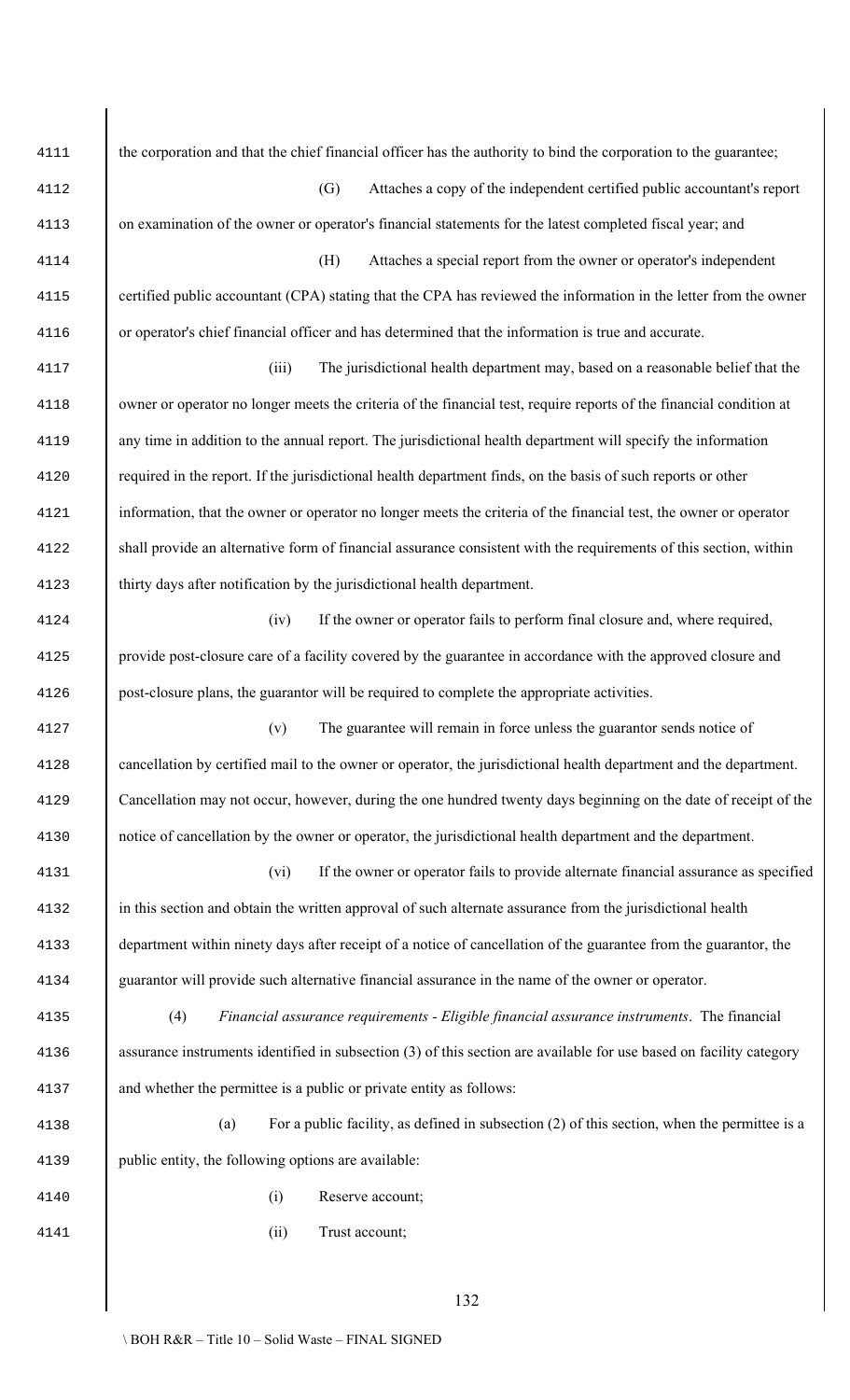| 4142 |                                                      | (iii) | Surety bond (payment or performance); or                                                                           |
|------|------------------------------------------------------|-------|--------------------------------------------------------------------------------------------------------------------|
| 4143 |                                                      | (iv)  | Insurance;                                                                                                         |
| 4144 | (b)                                                  |       | For a public facility as defined in subsection $(2)$ of this section, where the permittee is a                     |
| 4145 | private entity, the following options are available: |       |                                                                                                                    |
| 4146 |                                                      | (i)   | Trust account;                                                                                                     |
| 4147 |                                                      | (ii)  | Surety bond (payment or performance);                                                                              |
| 4148 |                                                      | (iii) | Letter of credit; or                                                                                               |
| 4149 |                                                      | (iv)  | Insurance;                                                                                                         |
| 4150 | (c)                                                  |       | For private facilities as defined in subsection $(2)$ of this section, the following options                       |
| 4151 | are available:                                       |       |                                                                                                                    |
| 4152 |                                                      | (i)   | Trust account;                                                                                                     |
| 4153 |                                                      | (ii)  | Surety bond (payment or performance);                                                                              |
| 4154 |                                                      | (iii) | Letter of credit;                                                                                                  |
| 4155 |                                                      | (iv)  | Insurance; or                                                                                                      |
| 4156 |                                                      | (v)   | Financial test/corporate guarantee.                                                                                |
| 4157 | (5)                                                  |       | Financial assurance requirements - Cost estimate for closure. The owner or operator shall:                         |
| 4158 | (a)                                                  |       | Prepare a written closure cost estimate as part of the facility closure plan. The closure                          |
| 4159 | cost estimate shall:                                 |       |                                                                                                                    |
| 4160 |                                                      | (i)   | Be in current dollars and represent the cost of closing the facility;                                              |
| 4161 |                                                      | (ii)  | Provide a detailed written estimate, in current dollars, of the cost of hiring a third                             |
| 4162 |                                                      |       | party to close the facility at any time during the active life when the extent and manner of its operation would   |
| 4163 |                                                      |       | make closure the most expensive in accordance with the approved closure plan;                                      |
| 4164 |                                                      | (iii) | Project intervals for withdrawal of closure funds from the closure financial                                       |
| 4165 |                                                      |       | assurance instrument to complete the activities identified in the approved closure plan;                           |
| 4166 |                                                      | (iv)  | Not reduce by allowance for salvage value of equipment, solid waste, or the                                        |
| 4167 | resale value of property or land;                    |       |                                                                                                                    |
| 4168 | (b)                                                  |       | Prepare a new closure cost estimate in accordance with (a) of this subsection whenever:                            |
| 4169 |                                                      | (i)   | Changes in operating plans or facility design affect the closure plan; or                                          |
| 4170 |                                                      | (ii)  | There is a change in the expected year of closure that affects the closure plan;                                   |
| 4171 | (c)                                                  |       | Review the closure cost estimate by March 1st of each calendar year. The review shall                              |
| 4172 |                                                      |       | be submitted to the jurisdictional health department, with a copy to the department, by April 1st of each calendar |
|      |                                                      |       |                                                                                                                    |
|      |                                                      |       | 133                                                                                                                |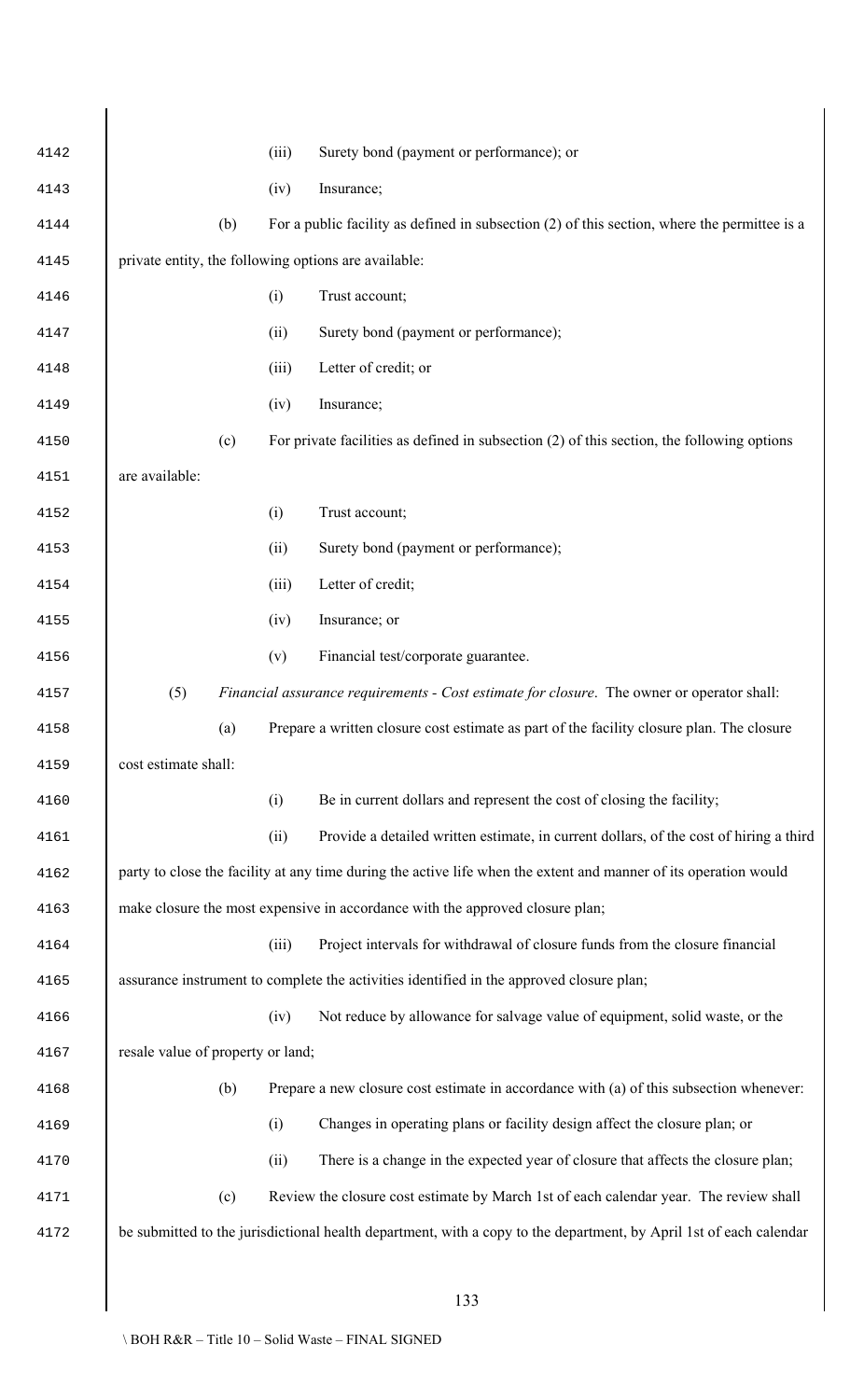| 4173 | year stating that the review was completed and the findings of the review. The review will examine all factors,    |  |  |  |  |
|------|--------------------------------------------------------------------------------------------------------------------|--|--|--|--|
| 4174 | including inflation, involved in estimating the closure cost. Any cost changes shall be factored into a revised    |  |  |  |  |
| 4175 | closure cost estimate and submit the revised cost estimate to the jurisdictional health department for review and  |  |  |  |  |
| 4176 | approval. The jurisdictional health department shall evaluate each cost estimate for completeness, and may         |  |  |  |  |
| 4177 | accept, or require a revision of the cost estimate in accordance with its evaluation.                              |  |  |  |  |
| 4178 | (6)<br>Financial assurance requirements - Cost estimate for post-closure. The owner or operator shall:             |  |  |  |  |
| 4179 | Prepare a written post-closure cost estimate as part of the facility post-closure plan. The<br>(a)                 |  |  |  |  |
| 4180 | post-closure cost estimate shall:                                                                                  |  |  |  |  |
| 4181 | (i)<br>Be in current dollars and represent the total cost of completing post-closure                               |  |  |  |  |
| 4182 | activities for the facility for a twenty-year post-closure period or a time frame determined by the jurisdictional |  |  |  |  |
| 4183 | health department;                                                                                                 |  |  |  |  |
| 4184 | Provide a detailed written estimate, in current dollars, of the cost of hiring a third<br>(ii)                     |  |  |  |  |
| 4185 | party to conduct post-closure care for the facility in compliance with the post-closure plan;                      |  |  |  |  |
| 4186 | (iii)<br>Project intervals for withdrawal of post-closure funds from the post-closure                              |  |  |  |  |
| 4187 | financial assurance instrument to complete the activities identified in the approved post-closure plan; and        |  |  |  |  |
| 4188 | Not reduce by allowance for salvage, value of equipment, or resale value of<br>(iv)                                |  |  |  |  |
| 4189 | property or land.                                                                                                  |  |  |  |  |
| 4190 | Prepare a new post-closure cost estimate for the remainder of the post-closure care<br>(b)                         |  |  |  |  |
| 4191 | period in accordance with (a) of this subsection, whenever a change in the post-closure plan increases or          |  |  |  |  |
| 4192 | decreases the cost of post-closure care.                                                                           |  |  |  |  |
| 4193 | During the operating life of the facility, the owner or operator must review the post-<br>(c)                      |  |  |  |  |
| 4194 | closure cost estimate by March 1st of each calendar year. The review will be submitted to the jurisdictional       |  |  |  |  |
| 4195 | health department, with a copy to the department by April 1st of each calendar year stating that the review was    |  |  |  |  |
| 4196 | completed and the finding of the review. The review shall examine all factors, including inflation, involved in    |  |  |  |  |
| 4197 | estimating the post-closure cost estimate. Any changes in costs shall be factored into a revised post-closure cost |  |  |  |  |
| 4198 | estimate. The new estimate shall be submitted to the jurisdictional health department for approval. The            |  |  |  |  |
| 4199 | jurisdictional health department shall evaluate each cost estimate for completeness, and may accept, or require a  |  |  |  |  |
| 4200 | revision of the cost estimate in accordance with its evaluation.                                                   |  |  |  |  |
| 4201 | (7)<br>Financial assurance requirements - Closure/post-closure financial assurance account                         |  |  |  |  |
| 4202 | establishment and reporting.                                                                                       |  |  |  |  |
| 4203 | Closure and post-closure financial assurance funds generated shall be provided to the<br>(a)                       |  |  |  |  |
|      |                                                                                                                    |  |  |  |  |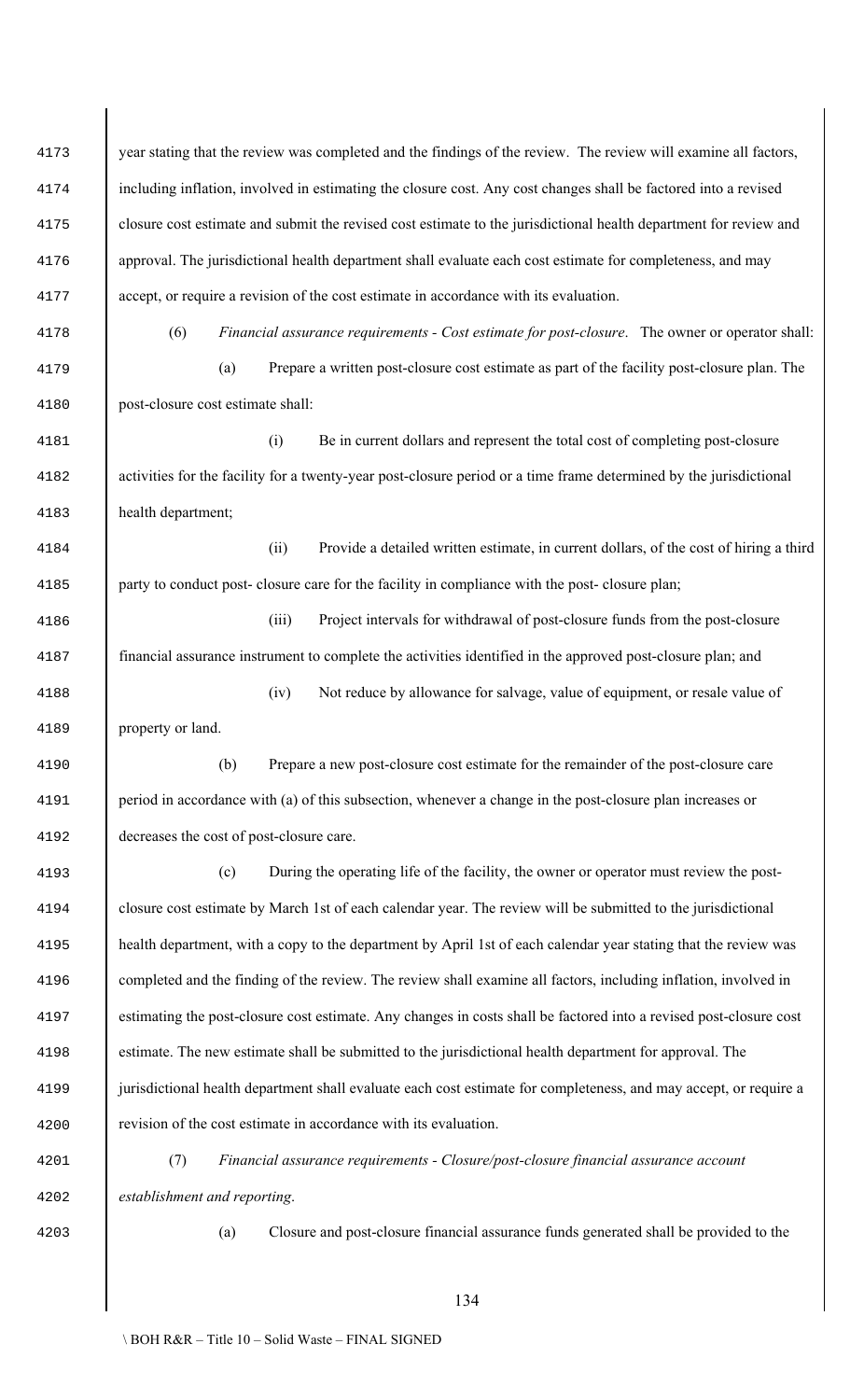selected financial assurance instrument at the schedule specified in the closure and post- closure plans, such that adequate closure and post-closure funds will be generated to ensure full implementation of the approved closure and post-closure plans. (b) The facility owner or operator with systematic deposits shall establish a procedure with the financial assurance instruments trustee for notification of nonpayment of funds to be sent to the jurisdictional health department and the department. (c) The owner or operator shall file with the jurisdictional health department, no later than April 1st of each year, an annual audit of the financial assurance accounts established for closure and post-closure activities, and a statement of the percentage of user fees, as applicable, diverted to the financial assurance instruments, for the previous calendar year: (i) For facilities owned and operated by municipal corporations, the financial assurance accounts shall be audited according to the audit schedule of the office of state auditor. A certification of audit completion and summary findings shall be filed with the jurisdictional health department and the department, including during each of the post-closure care years. (ii) For facilities not owned or operated by municipal corporations: 4219 (A) Annual audits shall be conducted by a certified public accountant 4220 licensed in the state of Washington. A certification of audit completion and summary findings shall be filed with the jurisdictional health department and the department, including during each of the post-closure care years. (B) The audit shall also include, as applicable, calculations demonstrating the proportion of closure or post- closure, completed during the preceding year as specified in the closure and post-closure plans. (d) Established financial assurance accounts shall not constitute an asset of the facility owner or operator. (e) Any income accruing to the established financial assurance account(s) will be used at the owner's discretion upon approval of the jurisdictional health department. (8) *Financial assurance requirements - Fund withdrawal for closure and post-closure activities*. (a) The owner or operator will withdraw funds from the closure and/or post-closure financial assurance instrument as specified in the approved closure/post-closure plans; (b) If the withdrawal of funds from the financial assurance instrument exceeds by more than five percent the withdrawal schedule stated in the approved closure and/or post-closure plan over the life of the permit, the closure and/or post-closure plan shall be amended..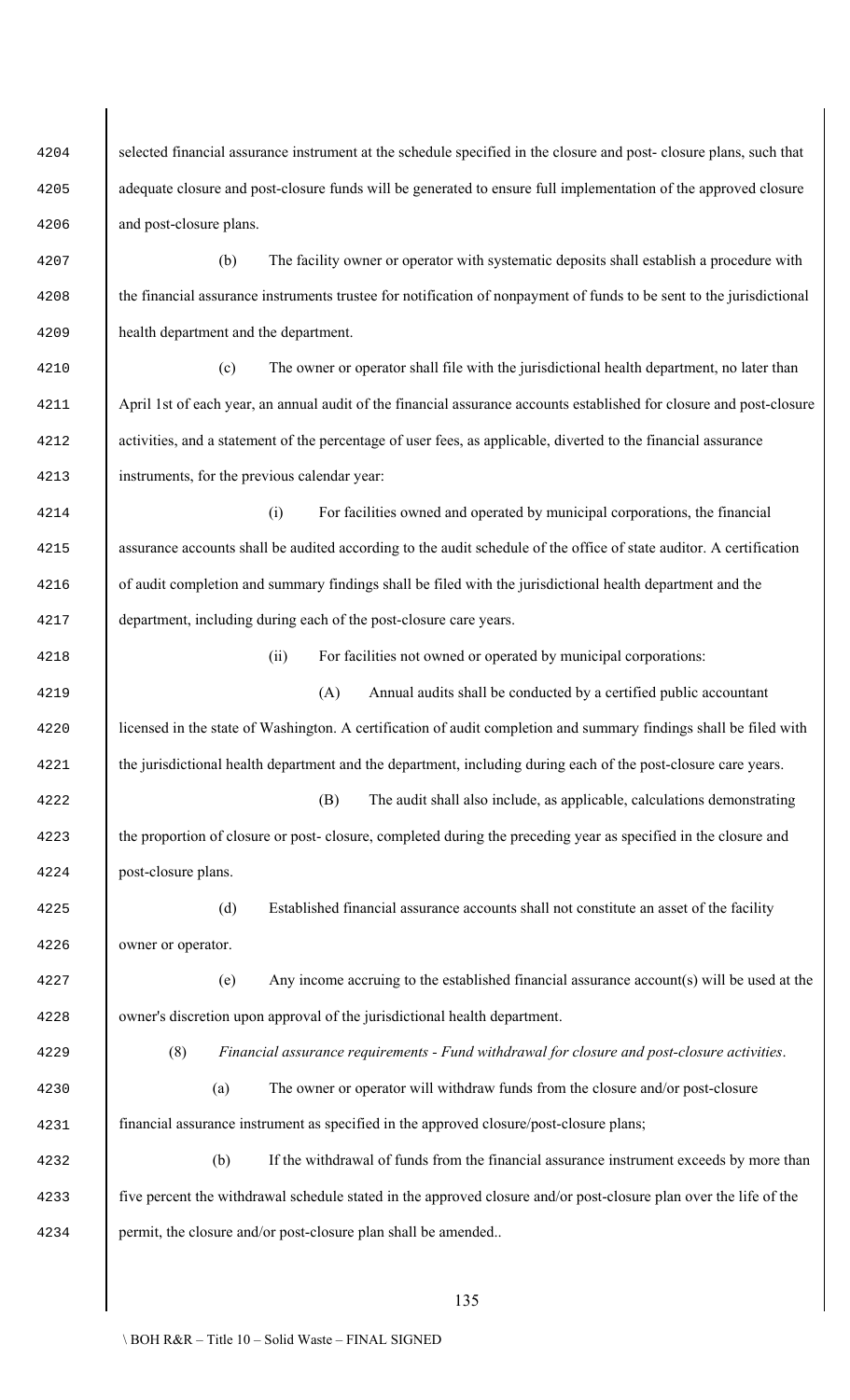operator. **173-350-710 Permit application and issuance.** (1) *Permit application process*. (a) Any owner or operator required to obtain a permit shall apply for a permit from the 4263 | jurisdictional health department. All permit application filings shall include two copies of the application. An application shall not be considered complete by the jurisdictional health department until the information required under WAC 173-350-715 has been submitted.

 (c) After verification by the jurisdictional health department of facility closure, excess funds remaining for closure in a financial assurance account shall be released to the facility owner or operator.

 (d) After verification by the jurisdictional health department of facility post-closure, excess funds remaining for post-closure in a financial assurance account shall be released to the facility owner or

**173-350-700 Permits and local ordinances.** (1) *Permit required*.

 (a) No solid waste storage, treatment, processing, handling or disposal facility shall be maintained, established, substantially altered, expanded or improved until the person operating or owning such 4243 site has obtained a permit or permit deferral from the jurisdictional health department or a beneficial use exemption from the department pursuant to the provisions of this chapter. Facilities operating under categorical exemptions established by this chapter shall meet all the conditions of such exemptions or will be required to obtain a permit under this chapter. Persons dumping or depositing solid waste without a permit in violation of 4247 this chapter shall be subject to the penalty provisions of RCW 70.95.240.

 (b) Permits issued under this chapter are not required for remedial actions performed by the state and/or in conjunction with the United States Environmental Protection Agency to implement the Comprehensive Environmental Response Compensation and Liability Act of 1980 (CERCLA), or remedial actions taken by others to comply with a state and/or federal cleanup order or consent decree.

 (c) Any jurisdictional health department and the department may enter into an agreement providing for the exercise by the department of any power that is specified in the contract and that is granted to the jurisdictional health department under chapter 70.95 RCW, Solid waste management--Reduction and recycling. However, the jurisdictional health department shall have the approval of the legislative authority or authorities it serves before entering into any such agreement with the department.

 (2) *Local ordinances*. Each jurisdictional health department shall adopt local ordinances implementing this chapter not later than one year after the effective date of this chapter, and shall file the ordinances with the department within ninety days following local adoption. Local ordinances shall not be less 4260 stringent than this chapter, but may include additional requirements.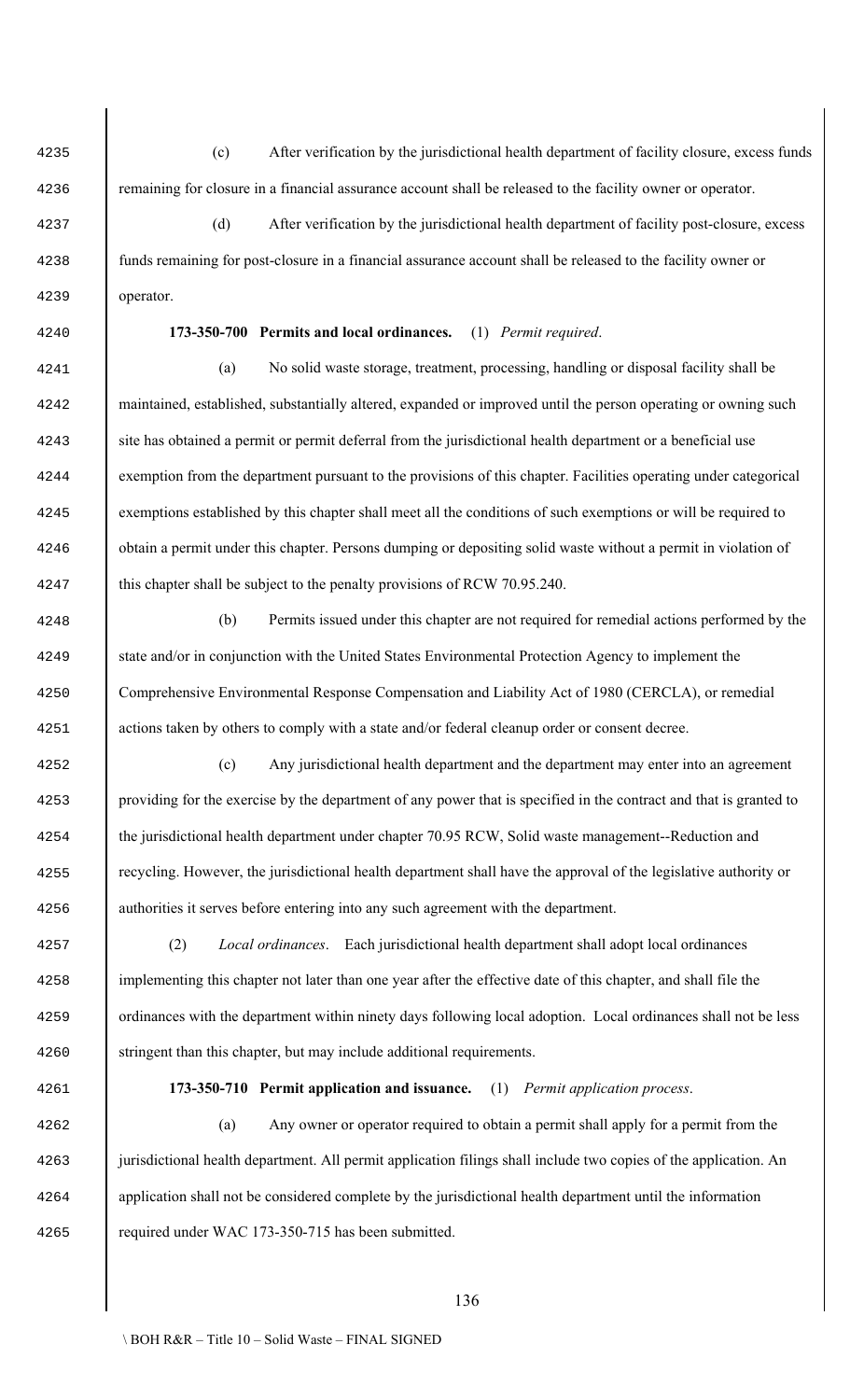| 4266 |                                                                                                                      | (b) | The jurisdictional health department may establish reasonable fees for permits, permit                           |  |  |
|------|----------------------------------------------------------------------------------------------------------------------|-----|------------------------------------------------------------------------------------------------------------------|--|--|
| 4267 | modifications, and renewal of permits. All permit fees collected by the health department shall be deposited in      |     |                                                                                                                  |  |  |
| 4268 | the account from which the health department's operating expenses are paid.                                          |     |                                                                                                                  |  |  |
| 4269 |                                                                                                                      | (c) | Once the jurisdictional health department determines that an application for a permit is                         |  |  |
| 4270 | complete, it shall:                                                                                                  |     |                                                                                                                  |  |  |
| 4271 |                                                                                                                      |     | Refer one copy to the appropriate regional office of the department for review<br>(i)                            |  |  |
| 4272 | and comment;                                                                                                         |     |                                                                                                                  |  |  |
| 4273 |                                                                                                                      |     | Investigate every application to determine whether the facilities meet all<br>(ii)                               |  |  |
| 4274 |                                                                                                                      |     | applicable laws and regulations, conform to the approved comprehensive solid waste management plan and/or the    |  |  |
| 4275 |                                                                                                                      |     | approved hazardous waste management plan, and comply with all zoning requirements; and                           |  |  |
| 4276 |                                                                                                                      | (d) | Once the department has received a complete application for review, it shall:                                    |  |  |
| 4277 |                                                                                                                      |     | Ensure that the proposed site or facility conforms with all applicable laws and<br>(i)                           |  |  |
| 4278 | regulations including the minimum functional standards for solid waste handling;                                     |     |                                                                                                                  |  |  |
| 4279 |                                                                                                                      |     | (ii)<br>Ensure that the proposed site or facility conforms to the approved                                       |  |  |
| 4280 | comprehensive solid waste management plan and/or the approved hazardous waste management plan; and                   |     |                                                                                                                  |  |  |
| 4281 |                                                                                                                      |     | Recommend for or against the issuance of each permit by the jurisdictional<br>(iii)                              |  |  |
| 4282 | health department within forty-five days of receipt of a complete application.                                       |     |                                                                                                                  |  |  |
| 4283 |                                                                                                                      | (e) | Application procedures for statewide beneficial use exemptions and permit deferrals are                          |  |  |
| 4284 |                                                                                                                      |     | contained in WAC 173-350-200 and 173-350-710(8), respectively.                                                   |  |  |
| 4285 | (2)                                                                                                                  |     | Permit issuance.                                                                                                 |  |  |
| 4286 |                                                                                                                      | (a) | When the jurisdictional health department has evaluated all pertinent information, it may                        |  |  |
| 4287 |                                                                                                                      |     | issue or deny a permit. Every solid waste permit application shall be approved or disapproved within ninety days |  |  |
| 4288 | after its receipt by the jurisdictional health department. Every permit issued by a jurisdictional health department |     |                                                                                                                  |  |  |
| 4289 |                                                                                                                      |     | shall contain specific requirements necessary for the proper operation of the permitted site or facility.        |  |  |
| 4290 |                                                                                                                      | (b) | Every permit issued shall be valid for a period not to exceed five years at the discretion                       |  |  |
| 4291 |                                                                                                                      |     | of the jurisdictional health department.                                                                         |  |  |
| 4292 |                                                                                                                      | (c) | Jurisdictional health departments shall file all issued permits with the appropriate                             |  |  |
| 4293 |                                                                                                                      |     | regional office of the department no more than seven days after the date of issuance.                            |  |  |
| 4294 |                                                                                                                      | (d) | The department shall review the permit in accordance with RCW 70.95.185 and report                               |  |  |
| 4295 |                                                                                                                      |     | its findings to the jurisdictional health department in writing within thirty days of permit issuance.           |  |  |
| 4296 |                                                                                                                      | (e) | The jurisdictional health department is authorized to issue one permit for a location                            |  |  |
|      |                                                                                                                      |     |                                                                                                                  |  |  |
|      |                                                                                                                      |     | 137                                                                                                              |  |  |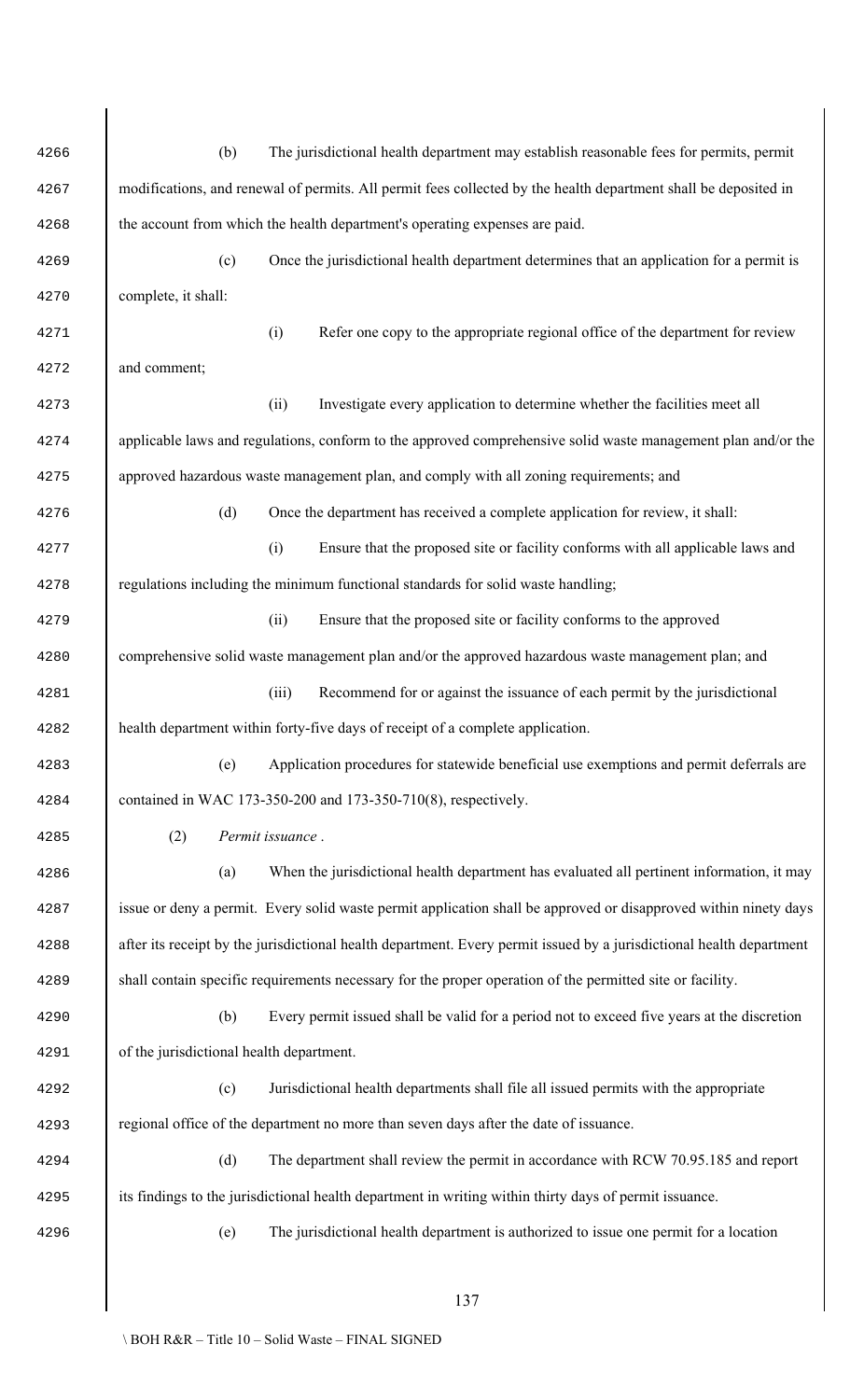| 4297 | where multiple solid waste handling activities occur, provided all activities meet the applicable requirements of    |  |  |  |  |
|------|----------------------------------------------------------------------------------------------------------------------|--|--|--|--|
| 4298 | this chapter.                                                                                                        |  |  |  |  |
| 4299 | (3)<br>Permit renewals.                                                                                              |  |  |  |  |
| 4300 | Prior to renewing a permit, the health department shall conduct a review as it deems<br>(a)                          |  |  |  |  |
| 4301 | necessary to ensure that the solid waste handling facility or facilities located on the site continue to:            |  |  |  |  |
| 4302 | Meet the solid waste handling standards of the department;<br>(i)                                                    |  |  |  |  |
| 4303 | Comply with applicable local regulations; and<br>(ii)                                                                |  |  |  |  |
| 4304 | (iii)<br>Conform to the approved solid waste management plan and/or the approved                                     |  |  |  |  |
| 4305 | hazardous waste management plan.                                                                                     |  |  |  |  |
| 4306 | (b)<br>A jurisdictional health department shall approve or deny a permit renewal within forty-                       |  |  |  |  |
| 4307 | five days of conducting its review.                                                                                  |  |  |  |  |
| 4308 | (c)<br>Every permit renewal shall be valid for a period not to exceed five years at the discretion                   |  |  |  |  |
| 4309 | of the jurisdictional health department.                                                                             |  |  |  |  |
| 4310 | (d)<br>The department shall review the renewal in accordance with RCW 70.95.190 and report                           |  |  |  |  |
| 4311 | its findings to the jurisdictional health department in writing.                                                     |  |  |  |  |
| 4312 | (e)<br>The jurisdictional board of health may establish reasonable fees for permits reviewed                         |  |  |  |  |
| 4313 | under this section. All permit fees collected by the health department shall be deposited in the treasury and to the |  |  |  |  |
| 4314 | account from which the health department's operating expenses are paid.                                              |  |  |  |  |
| 4315 | (4)<br><i>Permit modifications.</i> Any significant change to the operation, design, capacity, performance or        |  |  |  |  |
| 4316 | monitoring of a permitted facility may require a modification to the permit. The following procedures shall be       |  |  |  |  |
| 4317 | followed by an owner or operator prior to making any change in facility operation, design, performance or            |  |  |  |  |
| 4318 | monitoring:                                                                                                          |  |  |  |  |
| 4319 | (a)<br>The facility owner or operator shall consult with the jurisdictional health department                        |  |  |  |  |
| 4320 | regarding the need for a permit modification;                                                                        |  |  |  |  |
| 4321 | (b)<br>The jurisdictional health department shall determine whether the proposed modification                        |  |  |  |  |
| 4322 | is significant. Upon such a determination, the owner or operator shall make application for a permit modification,   |  |  |  |  |
| 4323 | using the process outlined in subsections $(1)$ through $(3)$ of this section; and                                   |  |  |  |  |
| 4324 | If a proposed change is determined to not be significant and not require a modification to<br>(c)                    |  |  |  |  |
| 4325 | the permit, the department shall be notified.                                                                        |  |  |  |  |
| 4326 | (5)<br>Inspections                                                                                                   |  |  |  |  |
| 4327 | At a minimum, annual inspections of all permitted solid waste facilities shall be<br>(a)                             |  |  |  |  |
|      |                                                                                                                      |  |  |  |  |
|      | 138                                                                                                                  |  |  |  |  |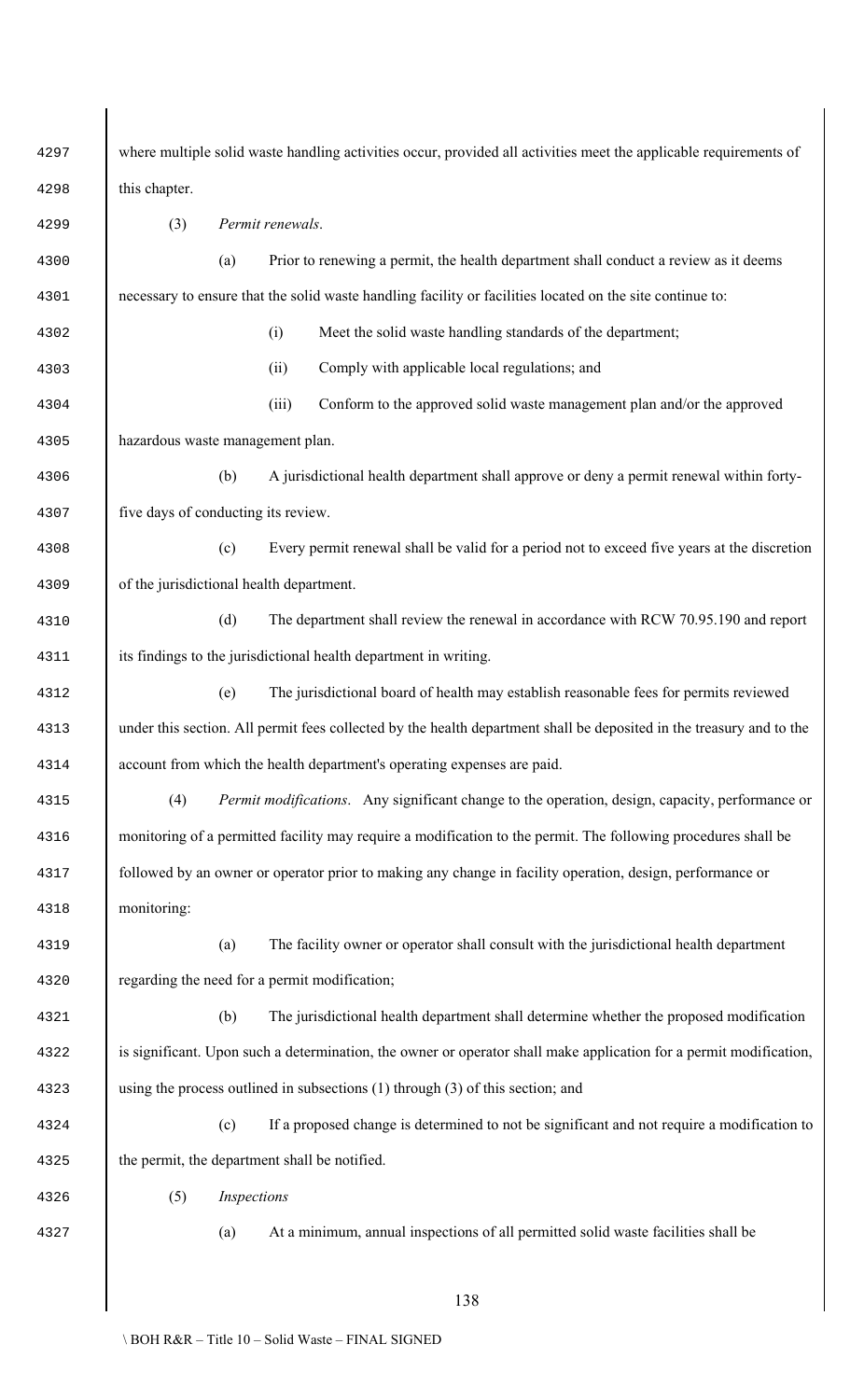| 4328 | performed by the jurisdictional health department, unless otherwise specified in this chapter.                       |  |  |  |  |
|------|----------------------------------------------------------------------------------------------------------------------|--|--|--|--|
| 4329 | (b)<br>All facilities and sites shall be physically inspected prior to issuing a permit, permit                      |  |  |  |  |
| 4330 | renewal or permit modification.                                                                                      |  |  |  |  |
| 4331 | Any duly authorized representative of the jurisdictional health department may enter and<br>(c)                      |  |  |  |  |
| 4332 | inspect any property, premises or place at any reasonable time for the purpose of determining compliance with        |  |  |  |  |
| 4333 | this chapter, and relevant laws and regulations. Findings shall be noted and kept on file. A copy of the inspection  |  |  |  |  |
| 4334 | report or annual summary shall be furnished to the site operator.                                                    |  |  |  |  |
|      | (6)<br>Permit suspension and appeals.                                                                                |  |  |  |  |
| 4335 |                                                                                                                      |  |  |  |  |
| 4336 | (a)<br>Any permit for a solid waste handling facility shall be subject to suspension at any time                     |  |  |  |  |
| 4337 | the jurisdictional health department determines that the site or the solid waste handling facility is being operated |  |  |  |  |
| 4338 | in violation of this chapter.                                                                                        |  |  |  |  |
| 4339 | (b)<br>Whenever the jurisdictional health department denies a permit or suspends a permit for a                      |  |  |  |  |
| 4340 | solid waste handling facility, it shall:                                                                             |  |  |  |  |
| 4341 | (i)<br>Upon request of the applicant or holder of the permit, grant a hearing on such                                |  |  |  |  |
| 4342 | denial or suspension within thirty days after the request;                                                           |  |  |  |  |
| 4343 | Provide notice of the hearing to all interested parties including the county or city<br>(ii)                         |  |  |  |  |
| 4344 | having jurisdiction over the site and the department; and                                                            |  |  |  |  |
| 4345 | Within thirty days after the hearing, notify the applicant or the holder of the<br>(iii)                             |  |  |  |  |
| 4346 | permit in writing of the determination and the reasons therefore. Any party aggrieved by such determination may      |  |  |  |  |
| 4347 | appeal to the pollution control hearings board by filing with the board a notice of appeal within thirty days after  |  |  |  |  |
| 4348 | receipt of notice of the determination of the health officer.                                                        |  |  |  |  |
| 4349 | If the jurisdictional health department denies a permit renewal or suspends a permit for<br>(c)                      |  |  |  |  |
| 4350 | an operating waste recycling facility that receives waste from more than one city or county, and the applicant or    |  |  |  |  |
| 4351 | holder of the permit requests a hearing or files an appeal under this section, the permit denial or suspension shall |  |  |  |  |
| 4352 | not be effective until the completion of the appeal process under this section, unless the jurisdictional health     |  |  |  |  |
| 4353 | department declares that continued operation of the waste recycling facility poses a very probable threat to         |  |  |  |  |
| 4354 | human health and the environment.                                                                                    |  |  |  |  |
| 4355 | (d)<br>Procedures for appealing beneficial use exemption determinations are contained in WAC                         |  |  |  |  |
| 4356 | $173 - 350 - 200$ (5)(g).                                                                                            |  |  |  |  |
| 4357 | Variances.<br>(7)                                                                                                    |  |  |  |  |
| 4358 | Any person who owns or operates a solid waste handling facility subject to a solid waste<br>(a)                      |  |  |  |  |
|      |                                                                                                                      |  |  |  |  |
|      | 139                                                                                                                  |  |  |  |  |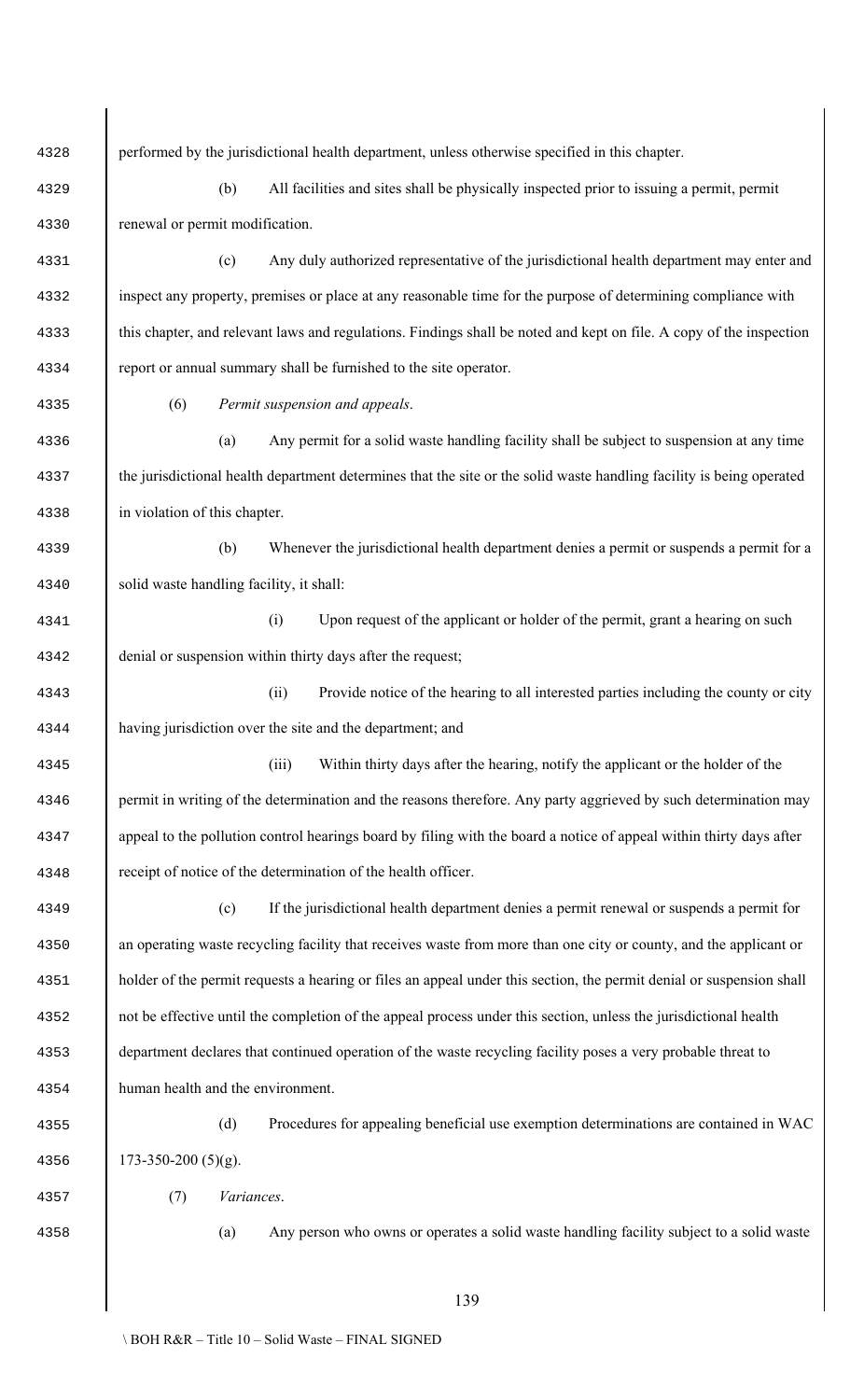| 4359 | permit under WAC 173-350-700, may apply to the jurisdictional health department for a variance from any              |  |  |  |  |
|------|----------------------------------------------------------------------------------------------------------------------|--|--|--|--|
| 4360 | section of this chapter. No variance shall be granted for requirements specific to chapter 70.95 RCW, Solid waste    |  |  |  |  |
| 4361 | management--Reduction and recycling. The application shall be accompanied by such information as the                 |  |  |  |  |
| 4362 | jurisdictional health department may require. The jurisdictional health department may grant such variance, but      |  |  |  |  |
| 4363 | only after due notice or a public hearing if requested, if it finds that:                                            |  |  |  |  |
| 4364 | The solid waste handling practices or location do not endanger public health,<br>(i)                                 |  |  |  |  |
| 4365 | safety or the environment; and                                                                                       |  |  |  |  |
| 4366 | Compliance with the section from which variance is sought would produce<br>(ii)                                      |  |  |  |  |
| 4367 | hardship without equal or greater benefits to the public.                                                            |  |  |  |  |
| 4368 | (b)<br>No variance shall be granted pursuant to this section until the jurisdictional health                         |  |  |  |  |
| 4369 | department has considered the relative interests of the applicant, other owners of property likely to be affected by |  |  |  |  |
| 4370 | the handling practices and the general public.                                                                       |  |  |  |  |
| 4371 | Any variance or renewal shall be granted within the requirements of subsections (1)<br>(c)                           |  |  |  |  |
| 4372 | through (3) of this section and for time period and conditions consistent with the reasons therefore, and within the |  |  |  |  |
| 4373 | following limitations:                                                                                               |  |  |  |  |
| 4374 | If the variance is granted on the grounds that there is no practicable means<br>(i)                                  |  |  |  |  |
| 4375 | known or available for the adequate prevention, abatement, or control of pollution involved, it shall be only until  |  |  |  |  |
| 4376 | the necessary means for prevention, abatement or control become known and available and subject to the taking        |  |  |  |  |
| 4377 | of any substitute or alternative measures that the jurisdictional health department may prescribe;                   |  |  |  |  |
| 4378 | (ii)<br>The jurisdictional health department may grant a variance conditioned by a                                   |  |  |  |  |
| 4379 | timetable if:                                                                                                        |  |  |  |  |
| 4380 | (A)<br>Compliance with this chapter will require spreading of costs over a                                           |  |  |  |  |
| 4381 | considerable time period; and                                                                                        |  |  |  |  |
| 4382 | (B)<br>The timetable is for a period that is needed to comply with the chapter.                                      |  |  |  |  |
| 4383 | (d)<br>An application for a variance, or for the renewal thereof, submitted to the jurisdictional                    |  |  |  |  |
| 4384 | health department shall be approved or disapproved by the jurisdictional health department within ninety days of     |  |  |  |  |
| 4385 | receipt unless the applicant and the jurisdictional health department agree to a continuance.                        |  |  |  |  |
| 4386 | No variance shall be granted by a jurisdictional health department except with the<br>(e)                            |  |  |  |  |
| 4387 | approval and written concurrence of the department prior to action on the variance by the jurisdictional health      |  |  |  |  |
| 4388 | department.                                                                                                          |  |  |  |  |
| 4389 | (8)<br>Permit deferral.                                                                                              |  |  |  |  |
|      |                                                                                                                      |  |  |  |  |
|      | 140                                                                                                                  |  |  |  |  |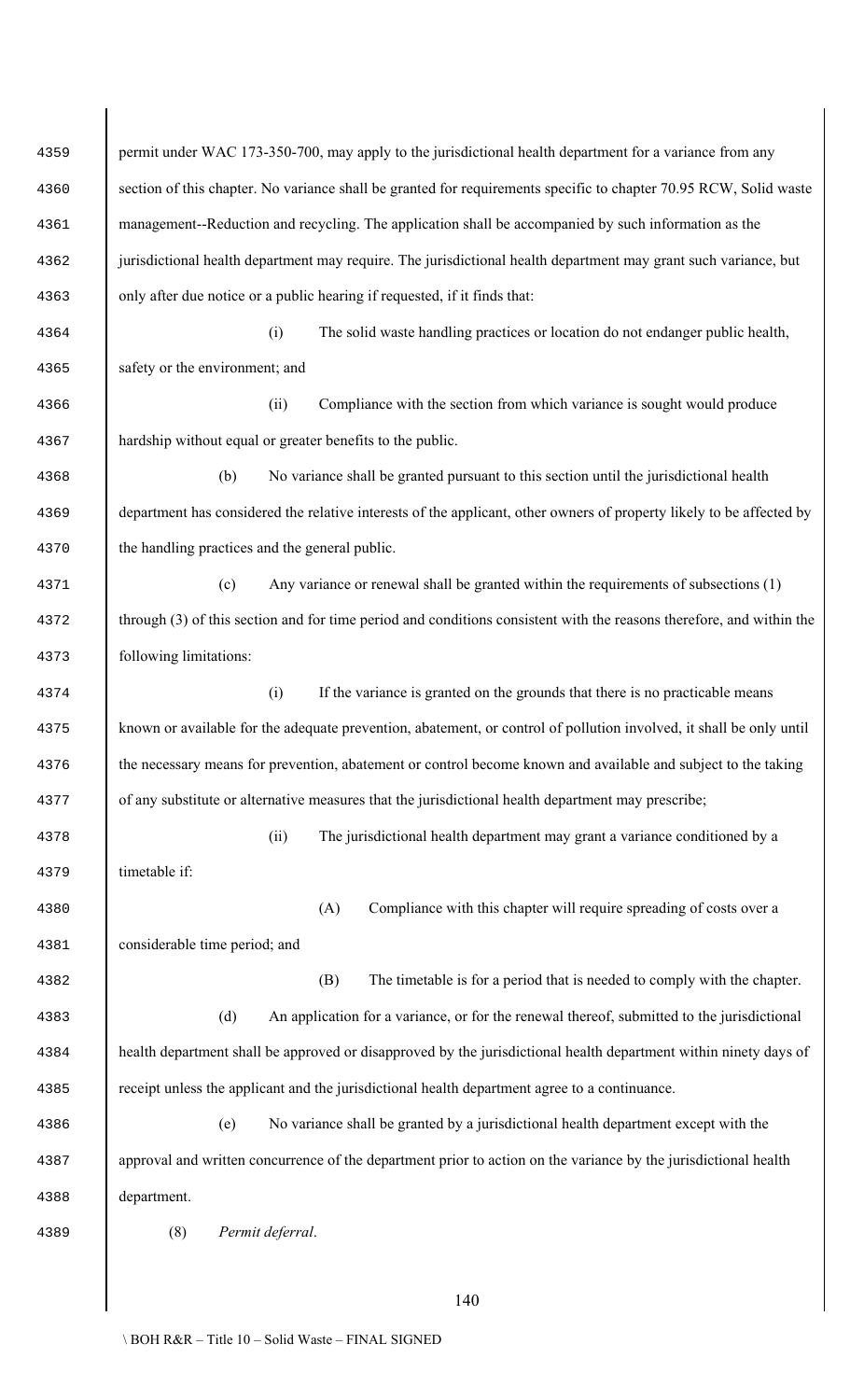| 4390 | (a)                                                                                                                |                                                                                                            | A jurisdictional health department may, at its discretion and with the concurrence of the                           |  |  |
|------|--------------------------------------------------------------------------------------------------------------------|------------------------------------------------------------------------------------------------------------|---------------------------------------------------------------------------------------------------------------------|--|--|
| 4391 |                                                                                                                    | department, waive the requirement that a solid waste permit be issued for a facility under this chapter by |                                                                                                                     |  |  |
| 4392 |                                                                                                                    |                                                                                                            | deferring to other air, water or environmental permits issued for the facility which provide an equivalent or       |  |  |
| 4393 | superior level of environmental protection.                                                                        |                                                                                                            |                                                                                                                     |  |  |
| 4394 | (b)                                                                                                                |                                                                                                            | The requirement to obtain a solid waste permit from the jurisdictional health department                            |  |  |
| 4395 |                                                                                                                    |                                                                                                            | shall not be waived for any transfer station, landfill, or incinerator that receives municipal solid waste destined |  |  |
| 4396 | for final disposal.                                                                                                |                                                                                                            |                                                                                                                     |  |  |
| 4397 | (c)                                                                                                                |                                                                                                            | Any deferral of permitting or regulation of a solid waste facility granted by the                                   |  |  |
| 4398 |                                                                                                                    |                                                                                                            | department or a jurisdictional health department prior to June 11, 1998, shall remain valid and shall not be        |  |  |
| 4399 | affected by this subsection.                                                                                       |                                                                                                            |                                                                                                                     |  |  |
| 4400 | (d)                                                                                                                |                                                                                                            | Any person who owns or operates an applicable solid waste handling facility subject to                              |  |  |
| 4401 | obtaining a solid waste permit may apply to the jurisdictional health department for permit deferral. Two copies   |                                                                                                            |                                                                                                                     |  |  |
| 4402 | of an application for permit deferral shall be signed by the owner or operator and submitted to the jurisdictional |                                                                                                            |                                                                                                                     |  |  |
| 4403 |                                                                                                                    |                                                                                                            | health department. Each application for permit deferral shall include:                                              |  |  |
| 4404 |                                                                                                                    | (i)                                                                                                        | A description of the solid waste handling units for which the facility is                                           |  |  |
| 4405 | requesting deferral;                                                                                               |                                                                                                            |                                                                                                                     |  |  |
| 4406 |                                                                                                                    | (ii)                                                                                                       | A list of the other environmental permits issued for the facility;                                                  |  |  |
| 4407 |                                                                                                                    | (iii)                                                                                                      | A demonstration that identifies each requirement of this chapter and a detailed                                     |  |  |
| 4408 |                                                                                                                    |                                                                                                            | description of how the other environmental permits will provide an equivalent or superior level of environmental    |  |  |
| 4409 | protection;                                                                                                        |                                                                                                            |                                                                                                                     |  |  |
| 4410 |                                                                                                                    | (iv)                                                                                                       | Evidence that the facility is in conformance with the approved comprehensive                                        |  |  |
| 4411 |                                                                                                                    |                                                                                                            | solid waste management plan and/or the approved hazardous waste management plan;                                    |  |  |
| 4412 |                                                                                                                    | (v)                                                                                                        | Evidence of compliance with chapter 197-11 WAC, SEPA rules; and                                                     |  |  |
| 4413 |                                                                                                                    | (vi)                                                                                                       | Other information that the jurisdictional health department or the department                                       |  |  |
| 4414 | may require.                                                                                                       |                                                                                                            |                                                                                                                     |  |  |
| 4415 | (e)                                                                                                                |                                                                                                            | The jurisdictional health department shall notify the applicant if it elects not to waive the                       |  |  |
| 4416 |                                                                                                                    |                                                                                                            | requirement that a solid waste permit be issued for a facility under this chapter. If the jurisdictional health     |  |  |
| 4417 |                                                                                                                    |                                                                                                            | department elects to proceed with permit deferral, it shall:                                                        |  |  |
| 4418 |                                                                                                                    | (i)                                                                                                        | Forward one copy of the complete application to the department for review;                                          |  |  |
| 4419 |                                                                                                                    | (ii)                                                                                                       | Notify the permit issuing authority for the other environmental permits described                                   |  |  |
| 4420 |                                                                                                                    |                                                                                                            | in $(d)(ii)$ of this subsection and allow an opportunity for comment; and                                           |  |  |
|      |                                                                                                                    |                                                                                                            |                                                                                                                     |  |  |
|      |                                                                                                                    |                                                                                                            | 141                                                                                                                 |  |  |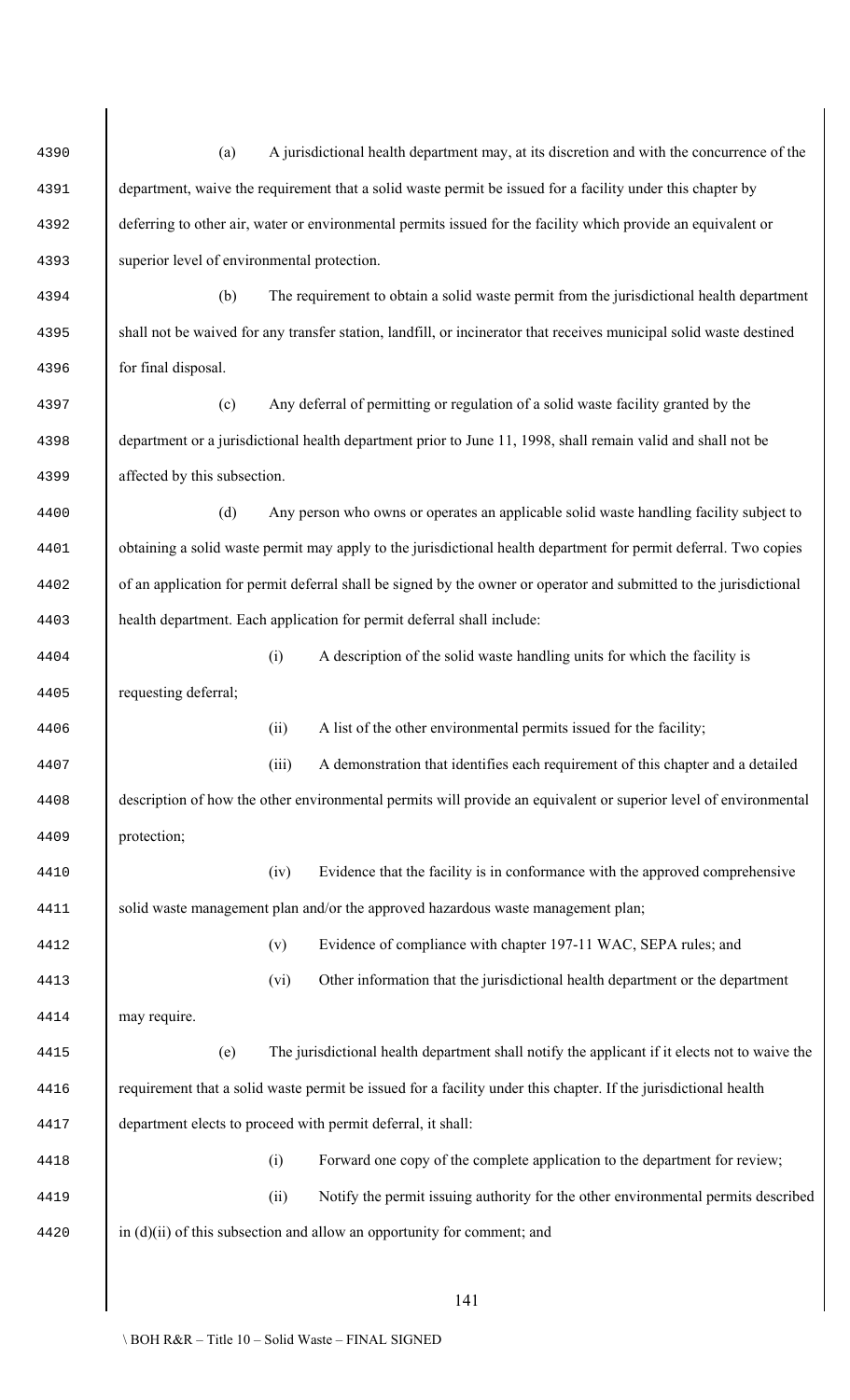(iii) Determine if the proposed permit deferral provides an equivalent or superior level of environmental protection.

 (f) The department shall provide a written report of its findings to the jurisdictional health department and recommend for or against the permit deferral. The department shall provide its findings within forty-five days of receipt of a complete permit deferral application or inform the jurisdictional health department as to the status with a schedule for its determination.

 (g) No solid waste permit deferral shall be effective unless the department has provided written concurrence. All requirements for solid waste permitting shall remain in effect until the department has provided written concurrence.

 (h) When the jurisdictional health department has evaluated all information, it shall provide 4431 written notification to the applicant and the department whether or not it elects to waive the requirement that a solid waste permit be issued for a facility under this chapter by deferring to other environmental permits issued for the facility. Every complete permit deferral application shall be approved or denied within ninety days after its receipt by the jurisdictional health department or the owner or operator shall be informed as to the status of the application with a schedule for final determination.

 (i) The jurisdictional health department shall revoke any permit deferral if it or the department determines that the other environmental permits are providing a lower level of environmental protection than a solid waste permit. Jurisdictional health departments shall notify the facility's owner or operator of intent to revoke the permit deferral and direct the owner or operator to take measures necessary to protect human health and the environment and to comply with the permit requirements of this chapter.

 (j) Facilities which are operating under the deferral of solid waste permitting to other environmental permits shall:

 (i) Allow the jurisdictional health department, at any reasonable time, to inspect the 4444 solid waste handling units which have been granted a permit deferral;

 (ii) Notify the jurisdictional health department and the department whenever changes are made to the other environmental permits identified in (d)(ii) of this subsection. This notification shall include a detailed description of how the changes will affect the facility's operation and a demonstration, as described in (d)(iii) of this subsection, that the amended permits continue to provide an equivalent or superior level of environmental protection to the deferred solid waste permits. If the amended permits no longer provide an equivalent or superior level of environmental protection, the facility owner or operator shall close the solid waste handling unit or apply for a permit from the jurisdictional health department;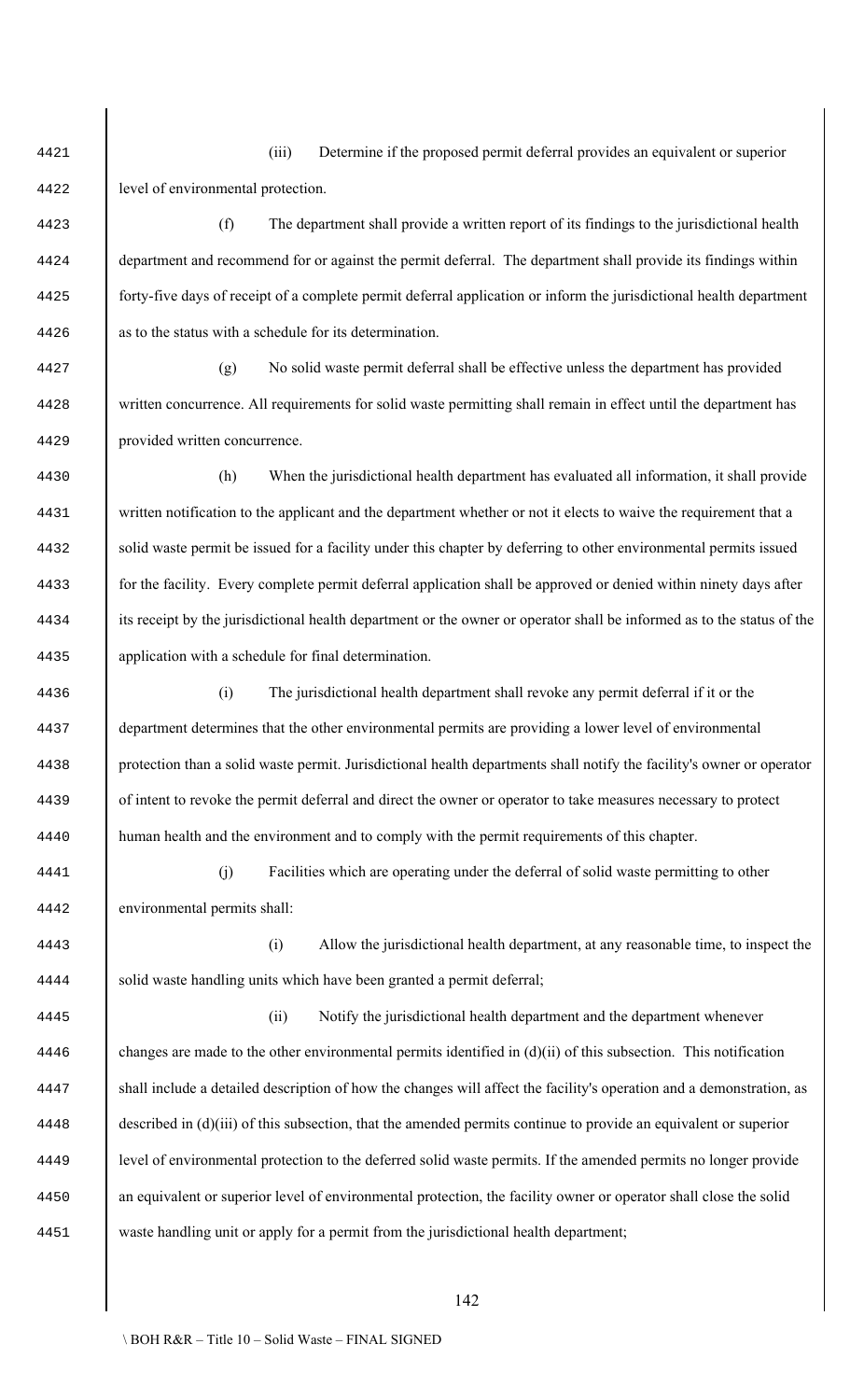| 4452 | (iii)<br>Notify the jurisdictional health department and the department within seven days                          |  |  |  |  |
|------|--------------------------------------------------------------------------------------------------------------------|--|--|--|--|
| 4453 | of discovery of any violation of, or failure to comply with, the conditions of the other environmental permits     |  |  |  |  |
| 4454 | identified in $(d)(ii)$ of this subsection;                                                                        |  |  |  |  |
| 4455 | Prepare and submit a copy of an annual report to the jurisdictional health<br>(iv)                                 |  |  |  |  |
| 4456 | department and the department by April 1st as required under the appropriate annual reporting section of this      |  |  |  |  |
| 4457 | chapter;                                                                                                           |  |  |  |  |
| 4458 | (v)<br>Operate in accordance with any other written conditions that the jurisdictional                             |  |  |  |  |
| 4459 | health department deems appropriate; and                                                                           |  |  |  |  |
| 4460 | Shall take any measures deemed necessary by the jurisdictional health<br>(vi)                                      |  |  |  |  |
| 4461 | department when the permit deferral has been revoked.                                                              |  |  |  |  |
| 4462 | Every permit application shall be on<br>173-350-715 General permit application requirements.<br>(1)                |  |  |  |  |
| 4463 | a format supplied by the department and shall contain the following information:                                   |  |  |  |  |
| 4464 | (a)<br>Contact information for the facility owner, and the facility operator and property owner                    |  |  |  |  |
| 4465 | if different, including contact name, company name, mailing address, phone fax, and e- mail;                       |  |  |  |  |
| 4466 | (b)<br>Identification of the type of facility that is to be permitted;                                             |  |  |  |  |
| 4467 | Identification of any other permit (local, state or federal) in effect at the site;<br>(c)                         |  |  |  |  |
| 4468 | A vicinity plan or map (having a minimum scale of 1:24,000) that shall show the area<br>(d)                        |  |  |  |  |
| 4469 | within one mile (1.6 km) of the property boundaries of the facility in terms of the existing and proposed zoning   |  |  |  |  |
| 4470 | and land uses within that area, residences, and access roads, and other existing and proposed man-made or natural  |  |  |  |  |
| 4471 | features that may impact the operation of the facility;                                                            |  |  |  |  |
| 4472 | Evidence of compliance with chapter 197-11 WAC, SEPA rules;<br>(e)                                                 |  |  |  |  |
| 4473 | Information as required under the appropriate facility permit application subsection of<br>(f)                     |  |  |  |  |
| 4474 | this chapter; and                                                                                                  |  |  |  |  |
| 4475 | Any additional information as requested by the jurisdictional health department or the<br>(g)                      |  |  |  |  |
| 4476 | department.                                                                                                        |  |  |  |  |
| 4477 | Engineering plans, reports, specifications, programs, and manuals submitted to the jurisdictional<br>(2)           |  |  |  |  |
| 4478 | health department or the department shall be prepared and certified by an individual licensed to practice          |  |  |  |  |
| 4479 | engineering in the state of Washington, in an engineering discipline appropriate for the solid waste facility type |  |  |  |  |
| 4480 | or activity.                                                                                                       |  |  |  |  |
| 4481 | (3)<br>Signature and verification of applicants:                                                                   |  |  |  |  |
| 4482 | All applications for permits shall be accompanied by evidence of authority to sign the<br>(a)                      |  |  |  |  |
|      |                                                                                                                    |  |  |  |  |
|      | 143                                                                                                                |  |  |  |  |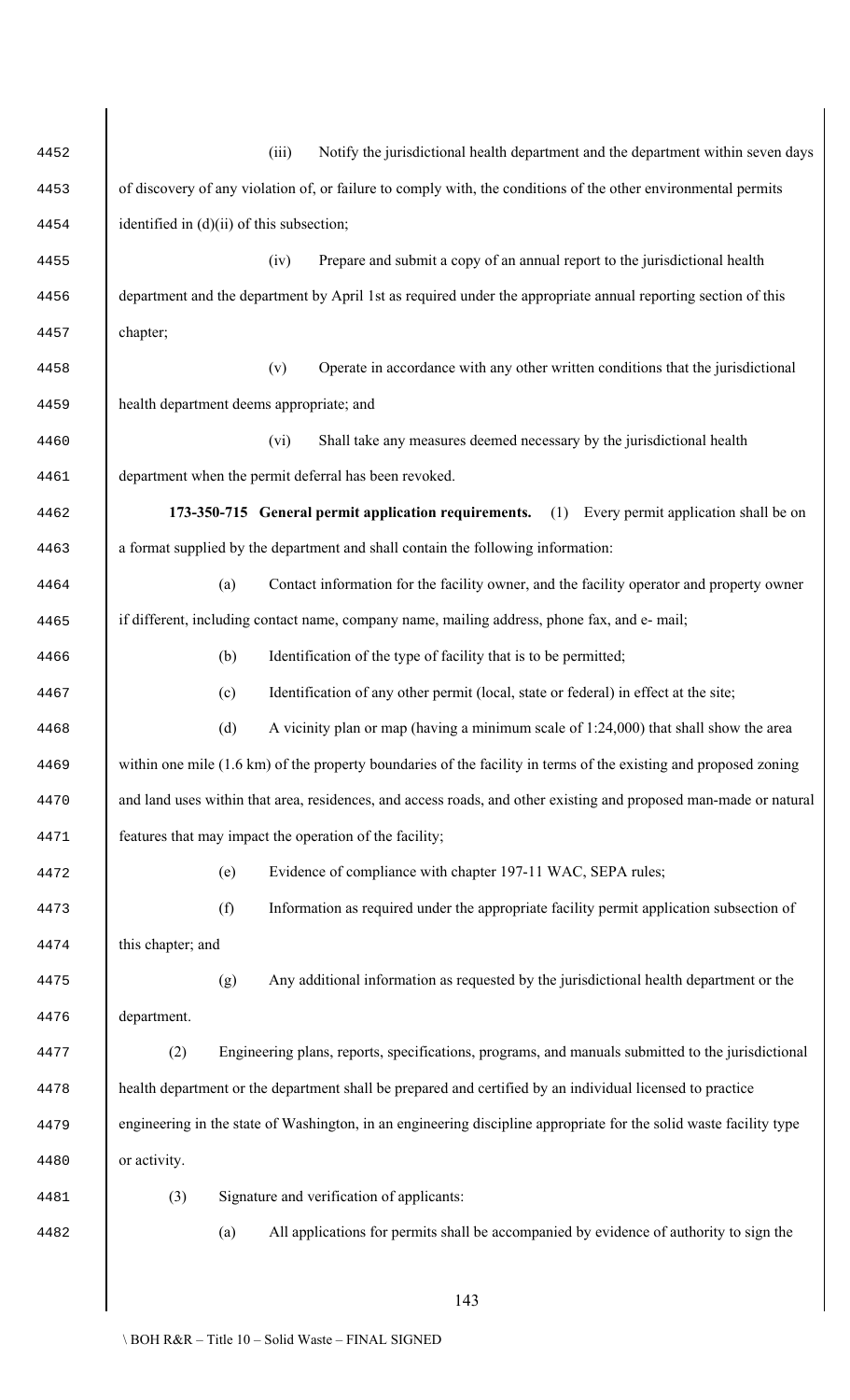| 4483 | application and shall be signed by the owner or operator as follows:                                                  |
|------|-----------------------------------------------------------------------------------------------------------------------|
| 4484 | In the case of corporations, by a duly authorized principal executive officer of at<br>(i)                            |
| 4485 | least the level of vice- president; in the case of a partnership or limited partnership, by:                          |
| 4486 | A general partner;<br>(A)                                                                                             |
| 4487 | Proprietor; or<br>(B)                                                                                                 |
| 4488 | In case of sole proprietorship, by the proprietor;<br>(C)                                                             |
| 4489 | (ii)<br>In the case of a municipal, state, or other government entity, by a duly                                      |
| 4490 | authorized principal executive officer or elected official.                                                           |
| 4491 | (b)<br>Applications shall be signed or attested to by, or on behalf of, the owner or operator, in                     |
| 4492 | respect to the veracity of all statements therein; or shall bear an executed statement by, or on behalf of, the owner |
| 4493 | or operator to the effect that false statements made therein are made under penalty of perjury.                       |
| 4494 | (c)<br>The signature of the applicant shall be notarized on the permit application form.                              |
| 4495 | 173-350-900 Remedial action. When the owner or operator of a solid waste facility is subject to                       |
| 4496 | remedial measures in compliance with chapter 173-340 WAC, the Model Toxics Control Act, the roles of the              |
| 4497 | jurisdictional health department and the department shall be as follows:                                              |
| 4498 | (1)<br>The jurisdictional health department:                                                                          |
| 4499 | May participate in all negotiations, meetings, and correspondence between the owner<br>(a)                            |
| 4500 | and operator and the department in implementing the model toxics control action;                                      |
| 4501 | (b)<br>May comment upon and participate in all decisions made by the department in assessing,                         |
| 4502 | choosing, and implementing a remedial action program;                                                                 |
| 4503 | (c)<br>Shall require the owner or operator to continue closure and post-closure activities as                         |
| 4504 | appropriate under this chapter, after remedial action measures are completed; and                                     |
| 4505 | (d)<br>Shall continue to regulate all solid waste facilities during construction, operation, closure                  |
| 4506 | and post-closure, that are not directly impacted by chapter 173-340 WAC.                                              |
| 4507 | (2)<br>The department shall carry out all the responsibilities assigned to it by chapter 70.105D RCW,                 |
| 4508 | Hazardous waste cleanup-- Model Toxics Control Act.                                                                   |
| 4509 | 173-350-990 Criteria for inert waste.<br>(1)<br>Criteria for inert waste - Applicability.<br>This section             |
| 4510 | provides the criteria for determining if a solid waste is an inert waste. Dangerous wastes regulated under chapter    |
| 4511 | 173-303 WAC, Dangerous waste regulation, PCB wastes regulated under 40 CFR Part 761, Polychlorinated                  |
| 4512 | Biphenyls (PCBs) Manufacturing, Processing, Distribution in Commerce, and Use Prohibitions, and asbestos-             |
| 4513 | containing waste regulated under federal 40 CFR Part 61 rules are not inert waste. For the purposes of                |
|      |                                                                                                                       |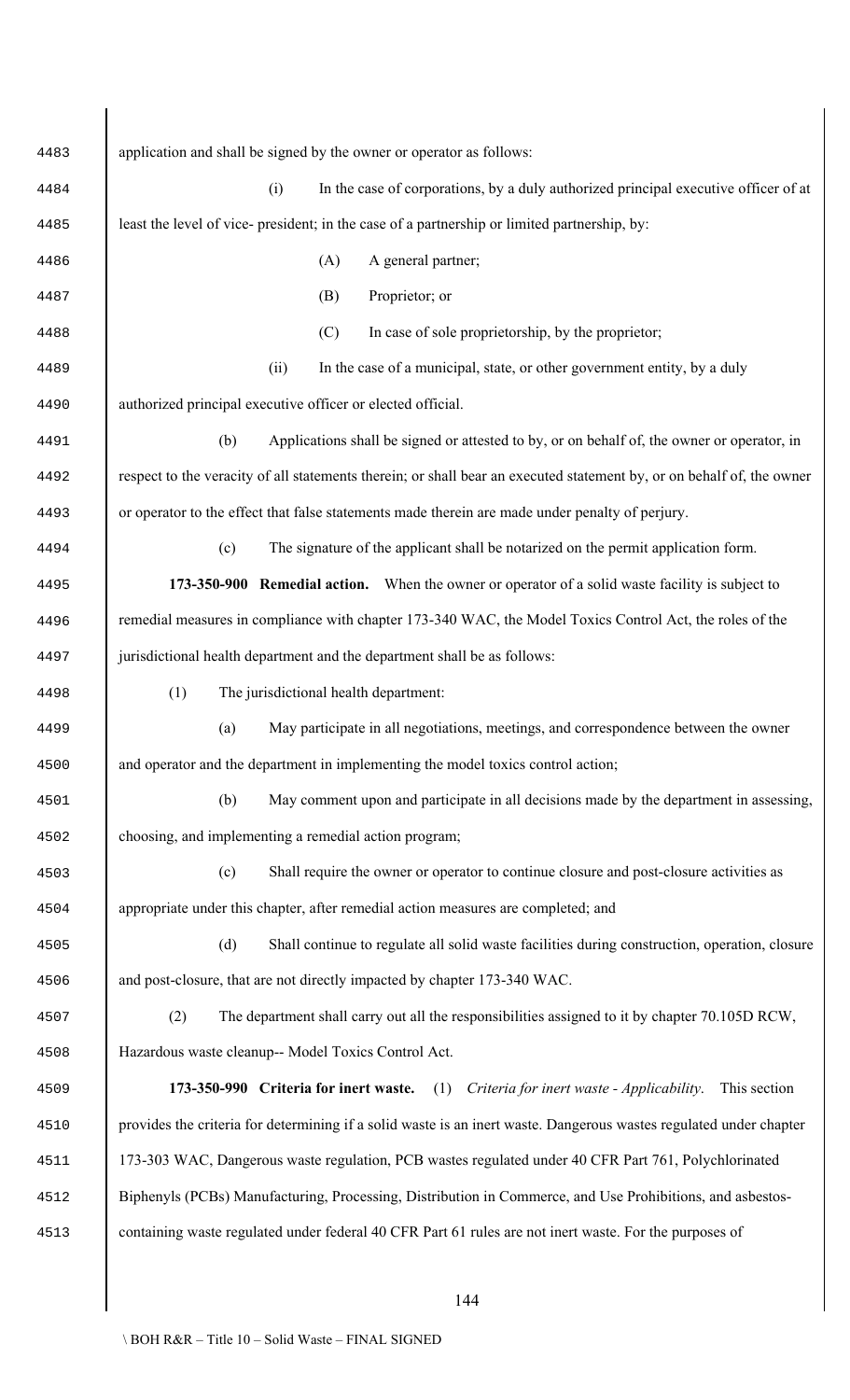determining if a solid waste meets the criteria for an inert waste a person shall: (a) Apply knowledge of the waste in light of the materials or process used and potential chemical, physical, biological, or radiological substances that may be present; or (b) Test the waste for those potential substances that may exceed the applicable criteria. A jurisdictional health department may require a person to test a waste to determine if it meets the applicable criteria. Such testing may be required if the jurisdictional health department has reason to believe that a waste does not meet the applicable criteria or has not been adequately characterized. Testing shall be performed in accordance with: (i) "*Test Methods for Evaluating Solid Waste, Physical/Chemical Methods* ," U.S. EPA Publication SW-846; or (ii) Other testing methods approved by the jurisdictional health department. (2) *Criteria for inert waste - Listed inert wastes*. For the purpose of this chapter, the following solid wastes are inert wastes, provided that the waste has not been tainted, through exposure from chemical, physical, biological, or radiological substances, such that it presents a threat to human health or the environment greater than that inherent to the material: (a) Cured concrete that has been used for structural and construction purposes, including embedded steel reinforcing and wood, that was produced from mixtures of Portland cement and sand, gravel or other similar materials; (b) Asphaltic materials that have been used for structural and construction purposes (e.g., roads, dikes, paving) that were produced from mixtures of petroleum asphalt and sand, gravel or other similar materials. Waste roofing materials are not presumed to be inert; (c) Brick and masonry that have been used for structural and construction purposes; (d) Ceramic materials produced from fired clay or porcelain; (e) Glass, composed primarily of sodium, calcium, silica, boric oxide, magnesium oxide, lithium oxide or aluminum oxide. Glass presumed to be inert includes, but is not limited to, window glass, glass containers, glass fiber, glasses resistant to thermal shock, and glass-ceramics. Glass containing significant concentrations of lead, mercury, or other toxic substance is not presumed to be inert; and (f) Stainless steel and aluminum. (3) *Criteria for inert waste - Inert waste characteristics*. This subsection provides the criteria for determining if a solid waste not listed in subsection (2) of this section is an inert waste. Solid wastes meeting the criteria below shall have comparable physical characteristics and comparable or lower level of risk to human